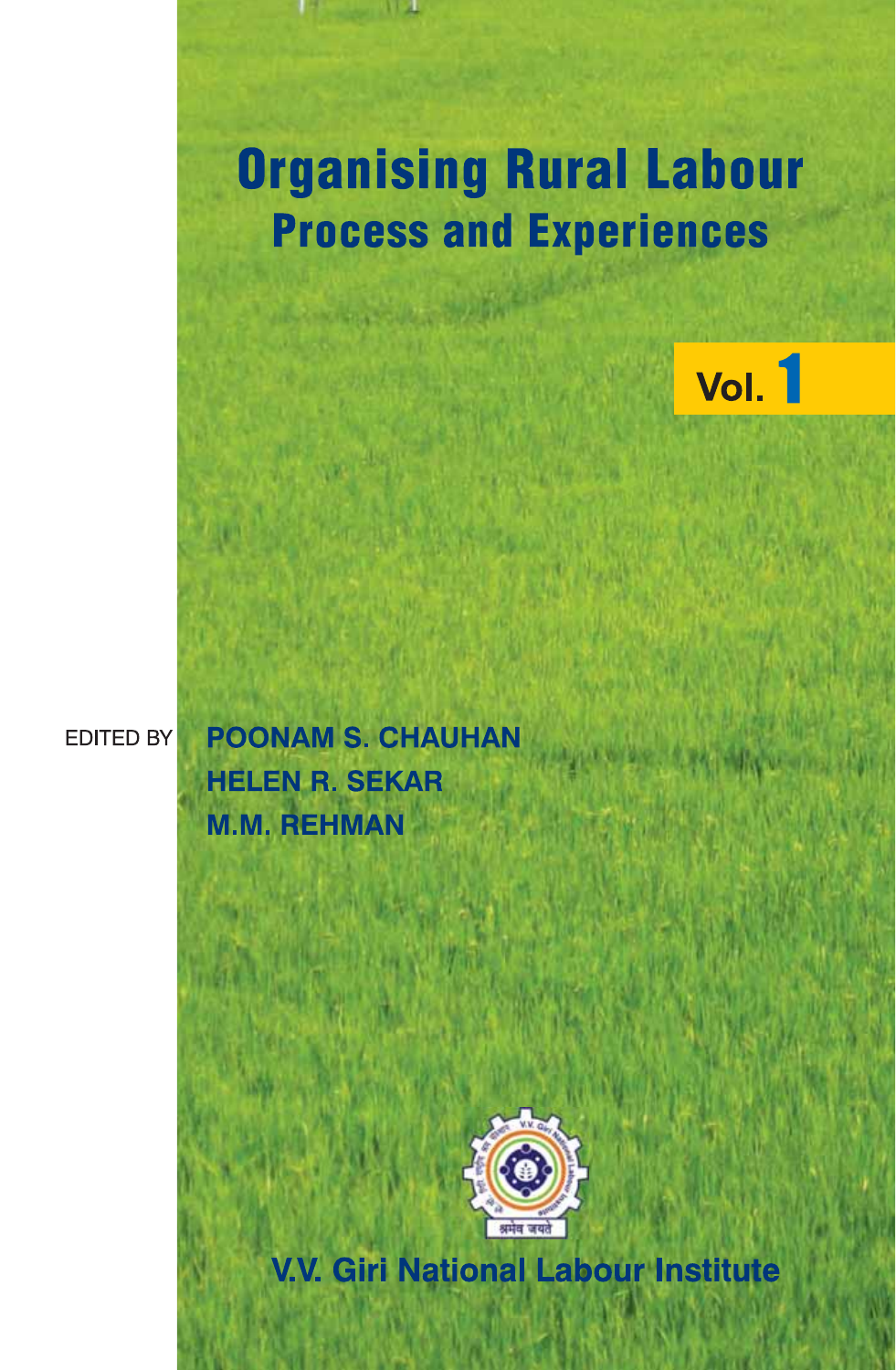# **Organising Rural Labour**

Process and Experiences

# **Vol. 1**

Edited by

**Poonam S. Chauhan Helen R. Sekar M.M. Rehman**



**V.V. Giri National Labour Institute**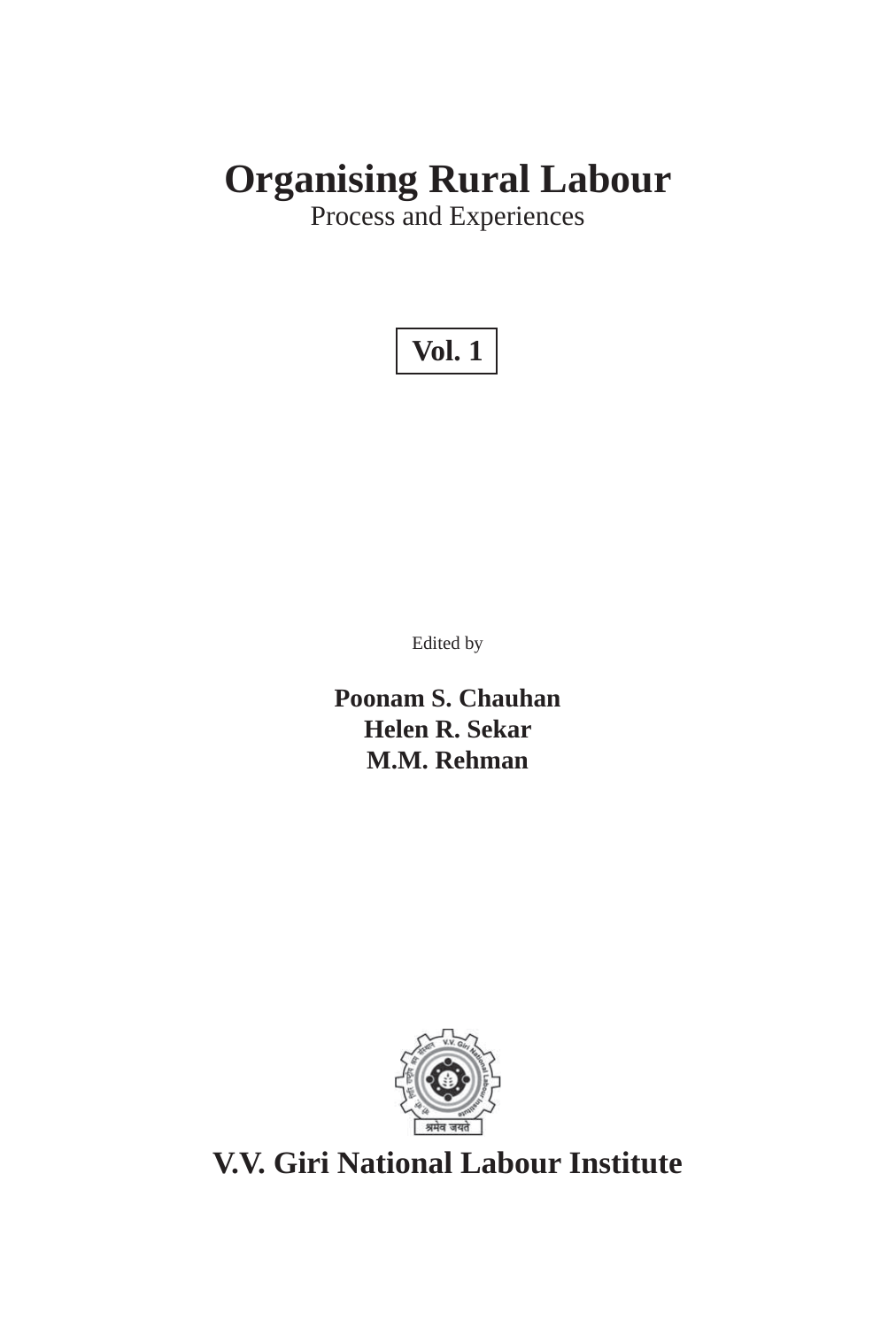## ISBN: 978-93-82902-21-8

Copyright © V.V. Giri National Labour Institute, NOIDA

No. of Copies: 300

Year of Publication: 2015

This document can be downloaded from the Institute's website at www.vvgnli.org

Opinions expressed in the publication are solely of the authors and do not necessarily reflect the position of the Institute.

Printed and Published by V.V. Giri National Labour Institute, Sector – 24, NOIDA 201 301, U.P.

Printed at: Chandu Press, D-97, Shakarpur, Delhi -110092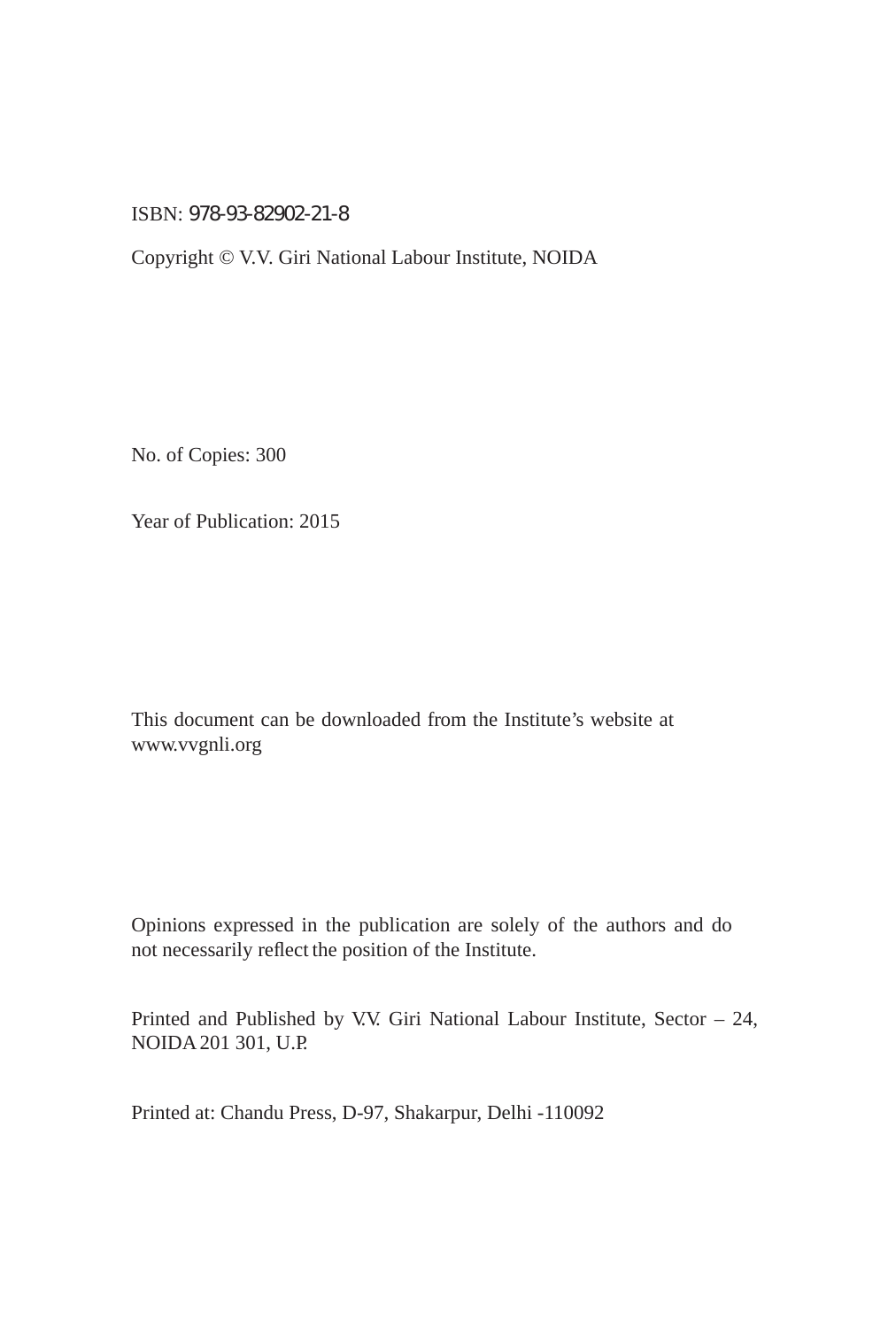# **CONTENTS**

|     | Foreword                                                                                                                | $\mathbf{i}$ |
|-----|-------------------------------------------------------------------------------------------------------------------------|--------------|
|     | Preface                                                                                                                 | V            |
| 1.  | The Rural Training Camps of NLI<br>- Gerrit Huizer                                                                      | 1            |
| 2.  | Rural Camp at Bana Nabagram: Some Observations<br>- Bhupendra Srivastava                                                | 21           |
| 3.  | Report on Rural Camp at Penamaluru<br>- Subhash Gakkhar                                                                 | 33           |
| 4.  | Rural Camp at Rajgir: Some Observations<br>- R.N. Maharaj & K. Gopal lyer                                               | 42           |
| 5.  | Rural Camp at Naharmangra<br>- Gopal Iyer                                                                               | 49           |
| 6.  | Training Camp at Gopavaram<br>- Vijay Kumar Kulkarni                                                                    | 55           |
| 7.  | Palghat Visited<br>- R.N. Maharaj                                                                                       | 61           |
| 8.  | Rural Workshop at Mallampuzha (Kerala)<br>- Subhash Gakkhar                                                             | 65           |
| 9.  | Rural Camp at Narangarh: Some Observations<br>$-K.G.$ Iyer                                                              | 70           |
| 10. | Rural Camps: Current Assessment and Future Issues<br>- Rajesh Tandon                                                    | 78           |
| 11. | The Rural Camp in Barh: Some Observations<br>- Valerian Rodrigus                                                        | 86           |
| 12. | Banswara Rural Labour Camp: A Survey<br>- Abhimanyou Tambar                                                             | 102          |
| 13. | Visit to Hoshiarpur: A Rural Labour Camp Report<br>- Ashok Khandelwal                                                   | 106          |
| 14. | Seeking a Strategy for Rural Development<br>- Navin Chandra & Ashok Khandelwal                                          | 118          |
|     | 15. Rural Workers Organisation: An Alternative Development<br>Strategy<br>- P.P. Ghosh, A. Khandelwal and Mahaveer Jain | 125          |
| 16. | Organising the Rural Poor<br>- Vijay Kumar Kulkarni                                                                     | 157          |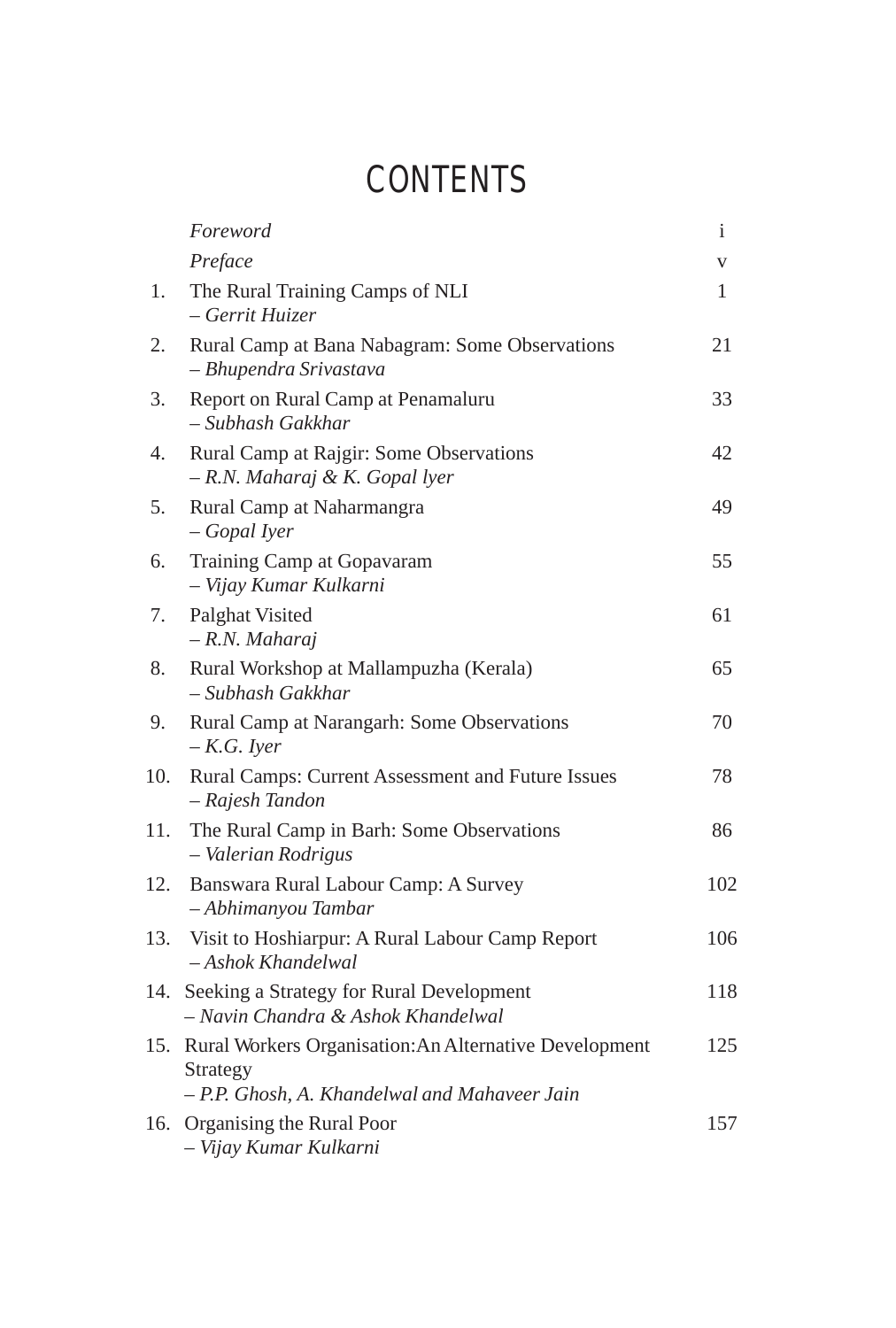| 17. A Few Glimpses of the Dark World of Jeeta Gadus in Medak<br>District (Mahatma Gandhi, quoted from Vol. VIII, page 33E,<br>from D.G. Tendulkar's book entitled, Mahatma). | 169 |
|------------------------------------------------------------------------------------------------------------------------------------------------------------------------------|-----|
| 18. Field Report From Rajgir (Nalanda, Bihar) Part I: The Rural<br>Poor and Their Problems<br>- R.N. Maharaj & K. Gopal Iyer                                                 | 180 |
| 19. Palamau Revisited<br>$-K. Gopal Iyer$                                                                                                                                    | 188 |
| 20. Kuttanad: Survey of a Watery Field<br>- Arvind Narayan Das                                                                                                               | 195 |
| 21. Cactus, Suction Pump and Invisible Man–Report from<br>Radam<br>- Anisur Ratlam, K. Gopal Iyer and R.N. Maharaj                                                           | 202 |
| 22. Voice of the Voiceless<br>– Syed Akhtar and Mahaveer Jain                                                                                                                | 210 |
| 23. Women Agricultural Workers of Bharatpur District: An<br><b>Educational Camp</b><br>– Mahaveer Jain & Meenakshi Nayar                                                     | 222 |
|                                                                                                                                                                              |     |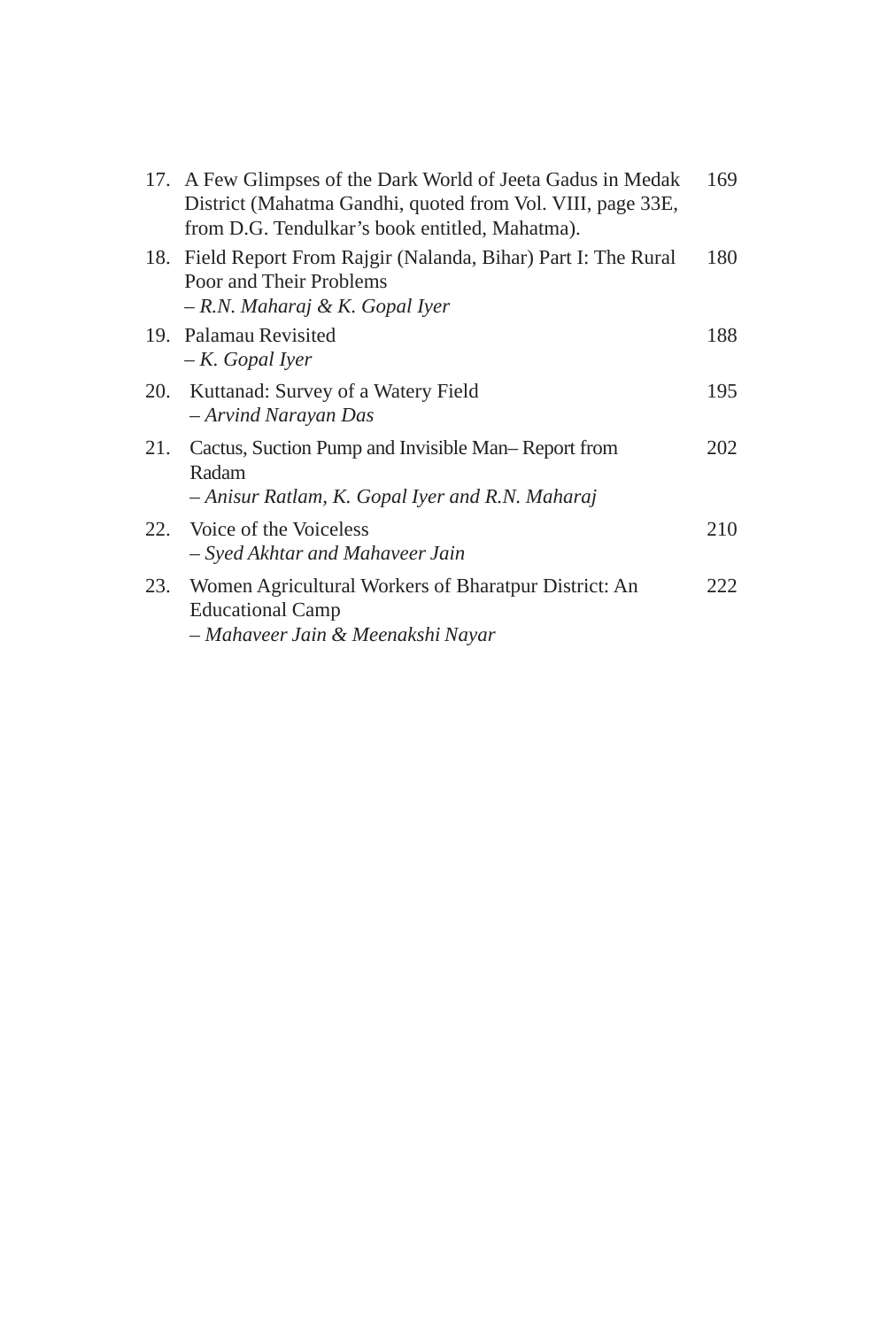# Foreword

Progressive reduction in the incidence of poverty, unemployment and underemployment, improving the standard of living of the people in general and socially and economically disadvantaged population in particular, strengthening the redistributive bias of public policies and services in favour of the poor, deprived and handicapped have been the central objective of the 12 Five-Year Plans (1952-2012) which have been launched by the National Government so far. Empirical studies and researches conducted so far, however, have shown that the fruits and benefits of development have not uniformly, consistently and equitably percolated down to all the layers, causing in the process huge gaps in the social ladder and bringing in their trail many undesirable consequences. Inequality, inequity and indigence have emerged as the direct offshoots of inequitable distribution of resources on the one hand and denial of access to services, facilities and opportunities for total development of the people placed at the lowest rung of the social and economic ladder on the other. This process has been compounded further by a section of the indigent population getting bonded to those who constitute the rich, resourceful and influential sections of society. This imbalance or distortion in the development process has to be corrected if the central objective of planning is to be carried to its logical conclusion – i.e. promoting justice, equality and equity to the poor, deprived and disadvantaged sections of society.

Organisation of the rural poor is one of the instruments for removing this imbalance.

Conceptually speaking, an organisation is not just a mechanical assembly of women and men. It's a tool and instrument of change for something better, higher and nobler. It is an outlet through which the natural and spontaneous yearning of women and men for decent living accommodation, food, water, air, light, health, hygiene, environmental sanitation, long life and freedom for leading a clean and congenial existence for every human being has found expression for ages. This is how organisation of the unorganized becomes a powerful conveyer of the quest of millions of human beings who have been at the twilight zone of development, leading a subhuman existence, battling against poverty, deprivation, discrimination and subjugation for years. It is organisation which instils a sense of new awakening through which the individual wakes up from a culture of silence and helpless dependence for realisation of the dignity, beauty and worth of human existence.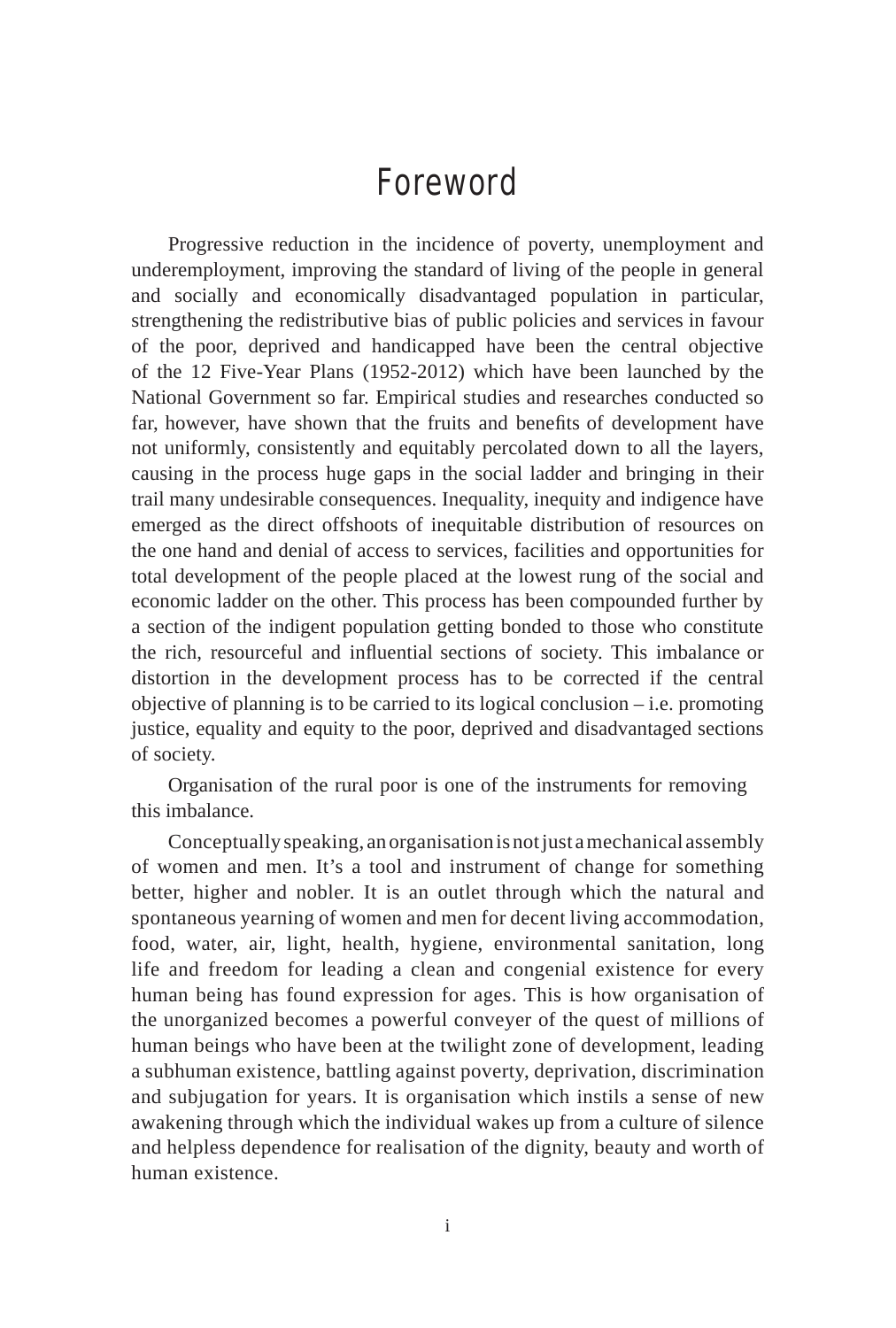The million dollar question which arises is this: Who mobilises and organizes the unorganized? Does government have any role in this process? What strategy and methodology is required to be adopted to mobilise and organize the unorganized? What steps need to be adopted to make the organisation sustainable and deliver the desired results? How does one evaluate the content, process and impact of an organisation on the health, happiness and security of millions of members who form it?

Organising the unorganized is certainly not a task mandated for any government. The latter may perceive and internalise the need for and importance of an organisation and may act as a promoter, facilitator and catalyst to promote and encourage organisations of the poor but may not be able to assume the direct responsibility of formation of organisations on its shoulders.

It was left to the late (Prof) Nitish Rajan De, former founder and Dean of the National Labour Institute to conceptualise a strategy and methodology of organising the unorganized rural poor/labour in the early '70s which could be said to be unconventional and unorthodox. The strategy lay in organising a series of rural camps for those engaged in organising the rural labour including the sharecroppers and landless agricultural labourers. The first such camp was organized at a relatively underdeveloped and remote village, Bana Nabagram in the district of Burdwan, West Bengal, with support from the Ministry of Labour, Government of India and Government of West Bengal. Attended by 24 participants and with a duration of five days, the camp devoted considerable amount of time to the primary task  $-$  i.e. to identify the problems faced by the organisers of rural labour in the process of organising. This task was sought to be accomplished through discussion and churning of critical consciousness of participants in small groups. The groups discovered through discussion that some problems were tractable, some were not so tractable and solutions to both the problems were also found out by them. Identification of problems and their solutions led to the formulation of a strategy or plan of action for facilitating the process of organising the rural poor/labour. It also helped in identifying certain areas where support from various departments/ agencies of the government such as the Department of Labour, Department of Land Records and Survey, Department of Public Relations, etc. was needed to facilitate and accelerate the process of organising. Evaluation of the content, process and impact of the five-day camp by the participants themselves was the best highlight of the programme. It brought out in a totally open and participative manner the strength and weaknesses which inhibit organisations of the rural poor/labour.

Over 45 camps followed in quick succession and the experiment conceptualised and translated to action by Prof. De continued even after he ceased to be Dean of NLI; and continues even after his death. This is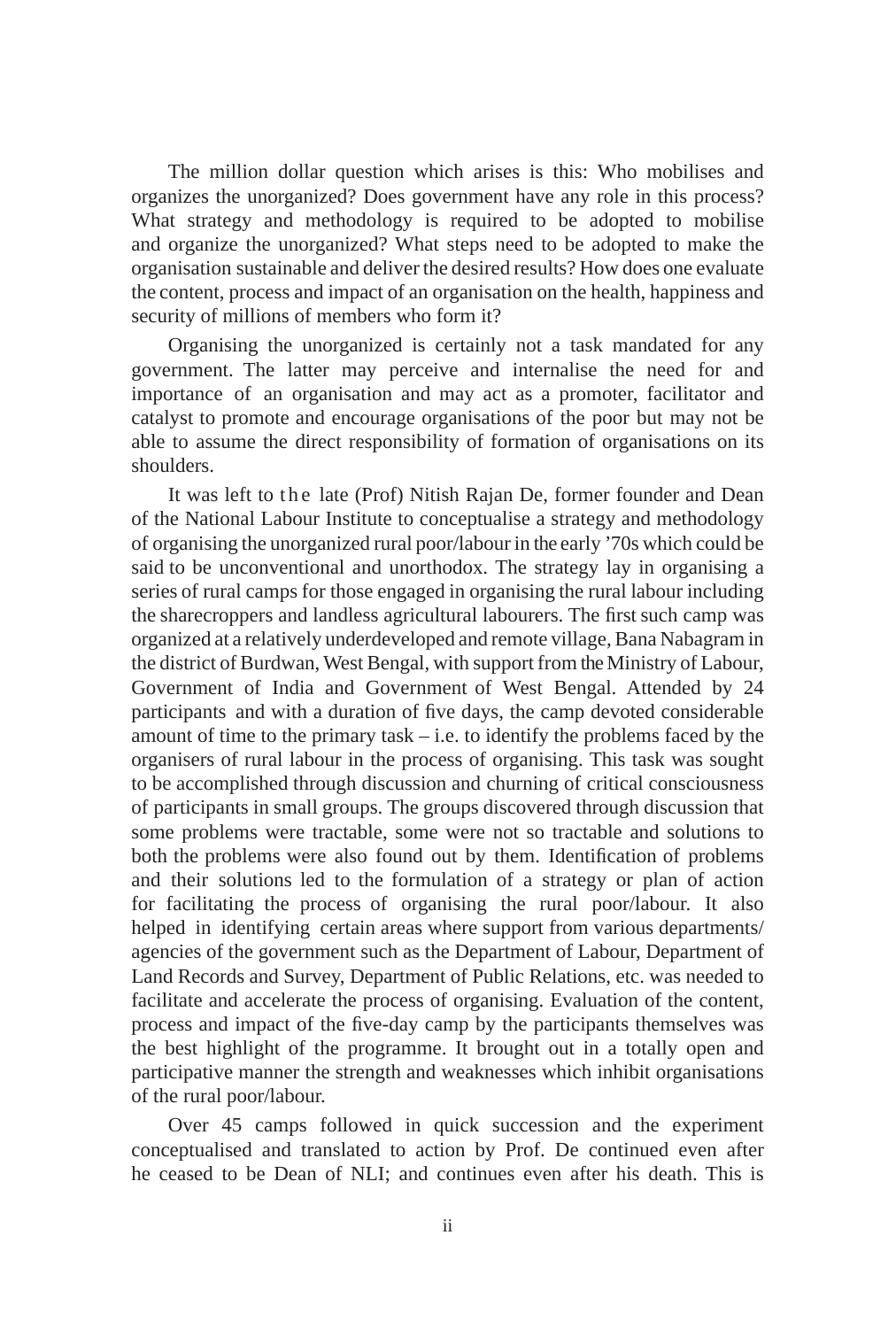on account of the fact that there could be no two opinions on the rationale and strength of the basic principle guiding the design of these camps – i.e. ownership and participation which was sound and sensible. The natural, spontaneous and wholehearted manner in which the participants identified themselves with the camp and contributed substantially to the conclusions of the camp speaks volumes about the meticulous professional manner (which is also unconventional and unorthodox) in which the organizers of the camp proceeded to conduct the same. The camps brought out clearly and candidly the factors which contribute to the plight and predicament of the participants (landlessness, assetlessness, indebtedness, bondage). This awareness was further reinforced when the participants were able to articulate their concerns and entitlements before the agencies responsible for alleviating the misery and suffering of the rural poor/labour.

Holistically speaking, the central message emanating from the camps was loud and clear: organize and bargain for your rights. It reinforced the strength and efficacy of what Sri V.V. Giri (former Union Labour Minister, former President of India and an outstanding trade union leader of more than five decades standing) had observed way back in the '50s, "**It is in the capacity to combine that labour has its best strength and the wherewithal of deliverance from injustice and oppression**."

Volumes have been written since such prophetic words came from the late Sri V.V. Giri on the myriad problems of numerous categories and subcategories of unorganized rural poor/labour and on the undisputed need for their organisation. Innumerable grass root level organisations have also come into being. For years they have been relentlessly striving to break the narrow artificial walls dividing humanity, to arouse and awaken the masses from their culture of silence and dependence so that they can become partners of progress and advancement. Stumbling blocks which are mankind's own creation built on caste, creed, colour, religion and outmoded social customs and practices have no doubt halted the pace and momentum of this great journey of humanity in search of justice, equity, equality and freedom but have not been able to dislodge it from its great odyssey.

It is a very happy augury that the V V Giri National Labour Institute has compiled Rural Labour Camp reports/articles in two volumes, I congratulate Sri P.P. Mitra, IES, the Director General of the Institute, who has taken the initiative in this direction as also the leadership and direction provided by him to bring out these two voluminous reports. I wish him and the band of his dedicated colleagues all success in this endeavour.

> **(L. Mishra)** Former Union Labour Secretary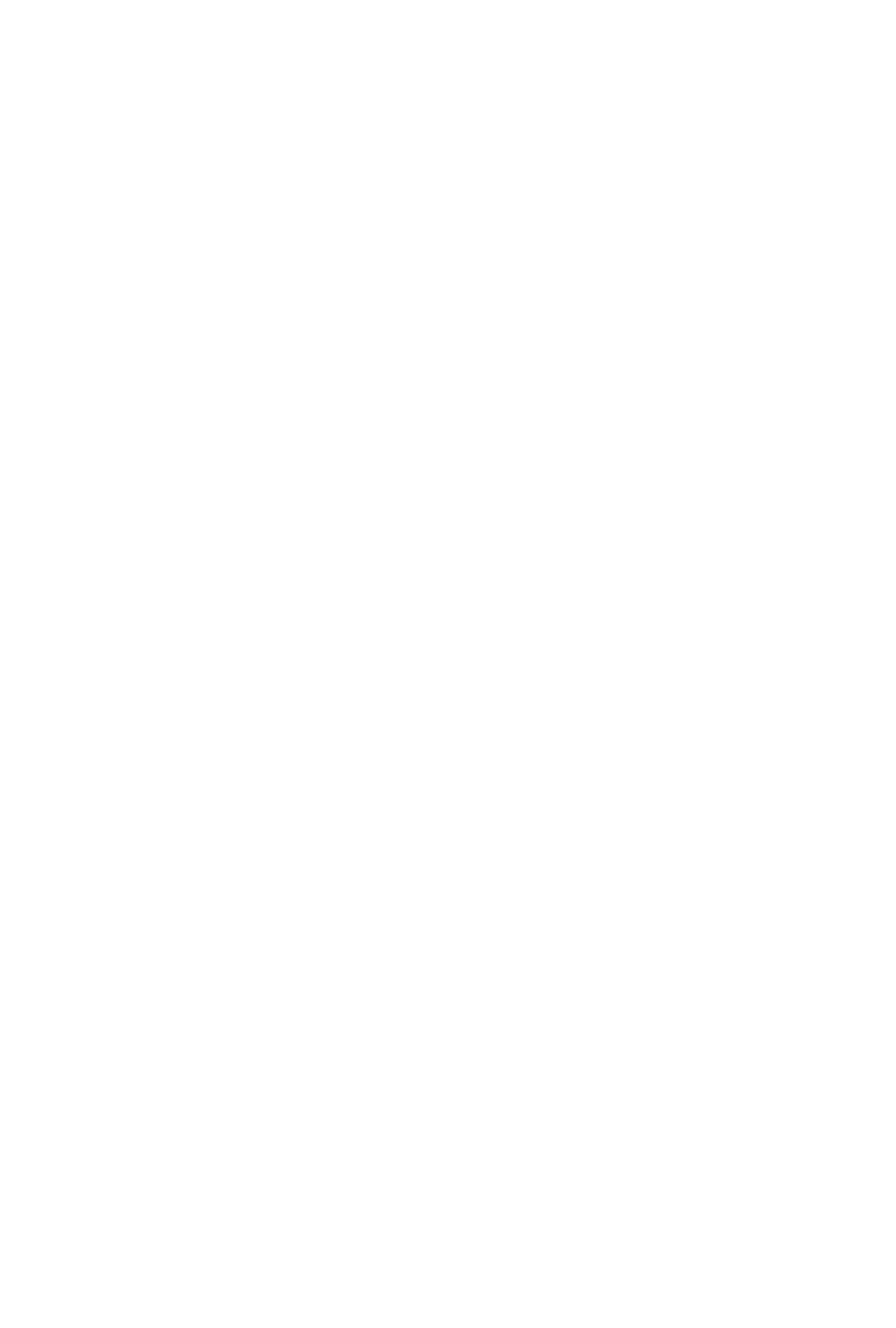# Preface

Problems and challenges faced by the rural labour in India are many both in terms of their magnitude and impact on the rural economy in general and rural labourers in particular. The magnitude and the growth of rural labour are also huge. According to the First Rural Labour Enquiry Report (1964-1965), the estimated number of rural labour households in the country was 17.9 million. Today, this has increased to 55.1 million, according to the Eighth Rural Labour Enquiry: 2004-2005. Another aspect of the rural labour household is the fact that almost 70 per cent (69.53) did not own cultivable land.

In this perspective NLI envisioned an imaginative programme in the form of holding rural labour camps with a view to conscientising the rural labour. The purpose was to assist the rural labourer – particularly the largest component constituted by landless agricultural labourers, petty agricultural producers, sharecroppers and rural artisans, belonging especially to the vulnerable sections – to critically examine the nature and character of reality through a conscious reflection of the reality of their existence.

First, the problem of rural labour should not be conceptualised merely as that of poverty. What emerged from the diverse experiences gained from camps organized at different places with rural labour belonging to different socio-cultural backgrounds is that a lack of empathy on the part of rural labourers themselves and on the part of people who are involved in the process of solving their problems as well, is one of the major obstacles to their development.

This resulted in a situation where, apart from conceptual complication, the understanding of causes of and remedies for poverty remained a half-hearted reflection and action for transformation.

Second, the socio-economic structure, designed and perpetuated by the socio-economically powerful and privileged sections was viewed as if emerging from without. Many policies, programmes and actions were mostly formulated and launched without disturbing the skewed nature of control over productive assets. In the existing socio-economic structure, the rural poor are unfavourably placed. As a result, they have been denied their due share in the gains from the development process. What is perhaps more disturbing is that majority of the rural labour is unaware of their hidden potential as a collective. Their understanding of their potential that, if they are organized, a vast regenerative capability would unfold and help them create a new reality, thereby liberating them from poverty.

Third, it was amply clear that lack of organization is the most serious obstacle to taking up any conscious decision and decisive action on the part of the rural labour.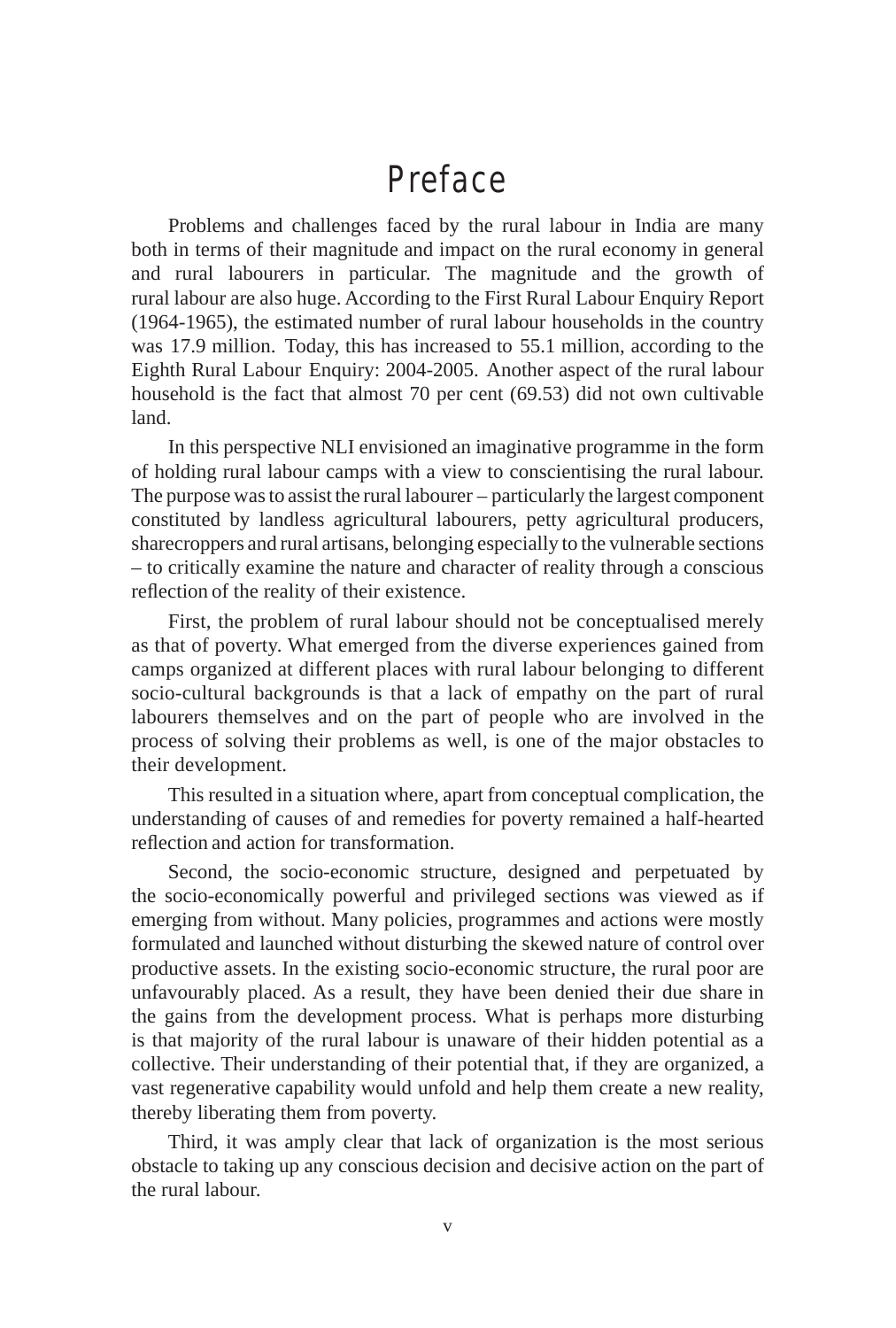Fourth, it was also felt that mere conceptual awareness and imbibing organisational skills and information are not enough. What is required is to assist them to understanding issues on which they should reflect for taking action for transformation. Therefore, the clarity of issues – which might range from the social, political, economic, cultural and psychological to understanding their interconnectedness and dynamics – is more important for any organisation to form and sustain and getting it institutionalised.

The camp reports in the two volumes clearly spell the need and rationale for conscientising rural labour. The reports also suggest relevant strategies to be adopted for organising rural labour.

For bringing out the two volumes of rural labour camp reports, I thank Dr. Lakshmidhar Mishra who has been kind enough to suggest the importance of the camps and also for his generosity in writing the foreword to these volumes.

I would like to place on record my gratitude to the editors and also to the members of the Editorial Team Dr. S.K. Sasikumar, Dr. Poonam S. Chauhan, Dr. Helen R. Sekar and Dr. M.M. Rehman for taking interest in editing and bringing out the two volumes.

I hope the volumes will be useful to researchers, students, academics, policy makers, trade union leaders and other stakeholders who are interested in the emancipation of the rural workers from their poverty and exploitation.

Huring

**(P.P. Mitra)** Director General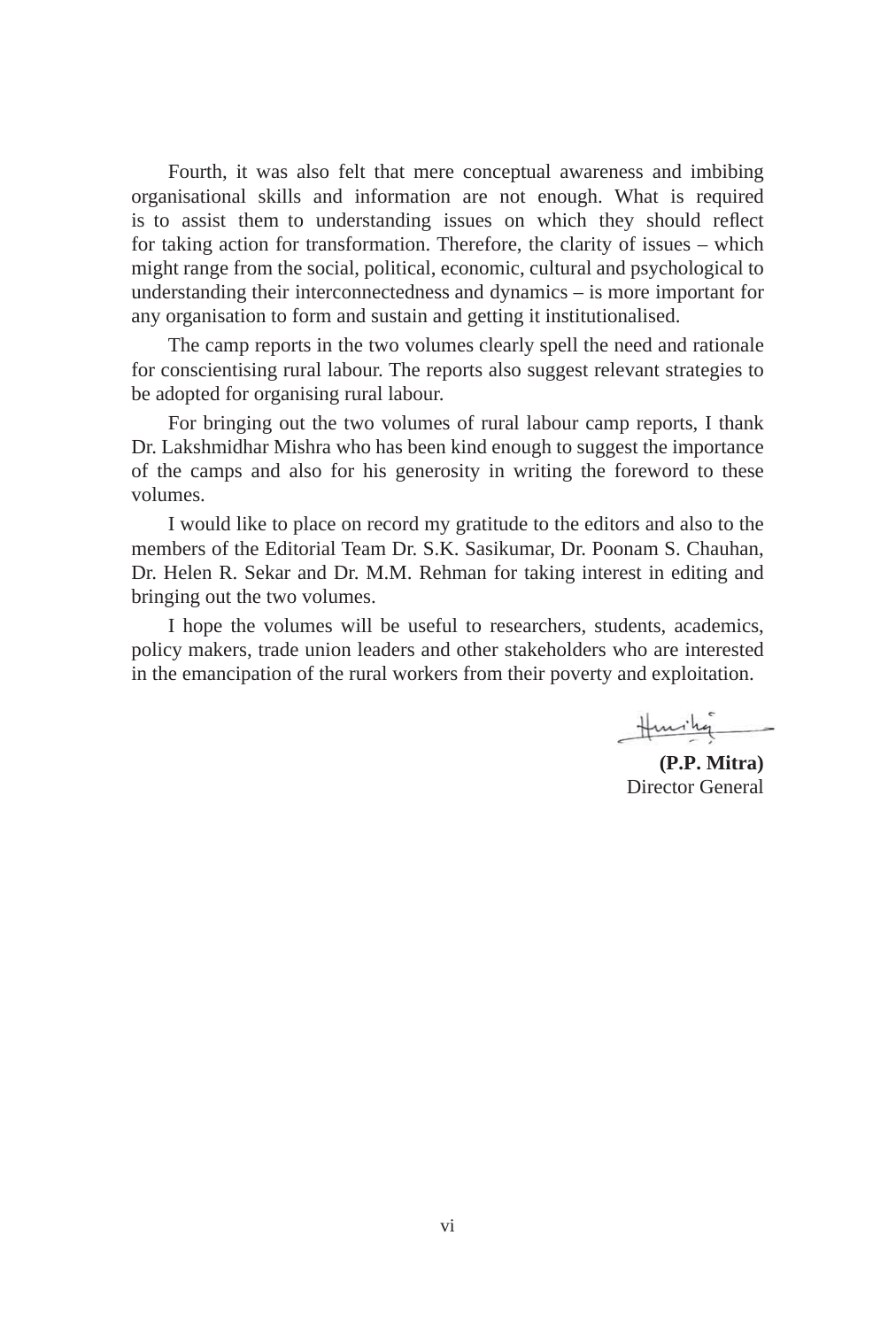# The Rural Training Camps of NLI *Gerrit Huizer*

Since 1975, India is drawing international attention through an imaginative programme working more or less along the lines of a "conflict resolution strategy". It consists of a conscious effort to stimulate and support the creation and growth of effective peasant organisations through rural leadership training programmes. This programme is carried out by the Rural Section of the National Labour Institute (NLI) in the form of rural labour camps.

NLI is a semi-autonomous agency sponsored by the Ministry of Labour of the Government of India and supported in some ways by the ILO. It dedicates a large part of its attention to research and advising activities in the field of industrial democracy. Since early 1975, its Rural Section is dealing with rural labour organisation including research and leadership training activities.

The need for peasant organisation has of late been increasingly emphasised in India; and growing disparities and conflicts in the rural areas has been noted. In particular, it was felt that in spite of the best intentions, nothing much could be done to change the conditions of the rural poor. The only remedy is that the rural poor have to be organized to help themselves. That alone can give them confidence and strength to fight against the injustices and take up constructive programmes for their economic upliftment. When organized, the poorest of the poor will also realise the dignity of the personality and important role he or she has been playing and will have to play. The organisation of the weaker sections of the people will further strengthen the base of parliamentary democracy. And those organized will then influence the trend of discussion in legislatures and the pattern of politics outside.

The only type of organisation to achieve this is a kind of trade union organisation as was indicated. Peasant organisation, however, is a complicated affair in India for a variety of reasons. When looking at the peasantry in India it should be taken into account that there is a great variety of peasants and that it is practically impossible to make overall generalisations.

One general consideration is important, although with the reservation that in each State the actual situation varies from these patterns, the inequality of land distribution. From the  $26<sup>th</sup>$  National Sample Survey (covering 1971-72) it can be seen that about 10 per cent of the total rural households are welldo-do farmers or rich landlords, together owning 53 per cent of the operated agricultural area. On the other hand, there are the poor peasants – either landless or owning up to 2.5 acres (one hectare) – constituting 60 per cent of the rural households but owning only nine per cent of the land. In between is a group of middle peasant or small farmers, 30 per cent of rural households owning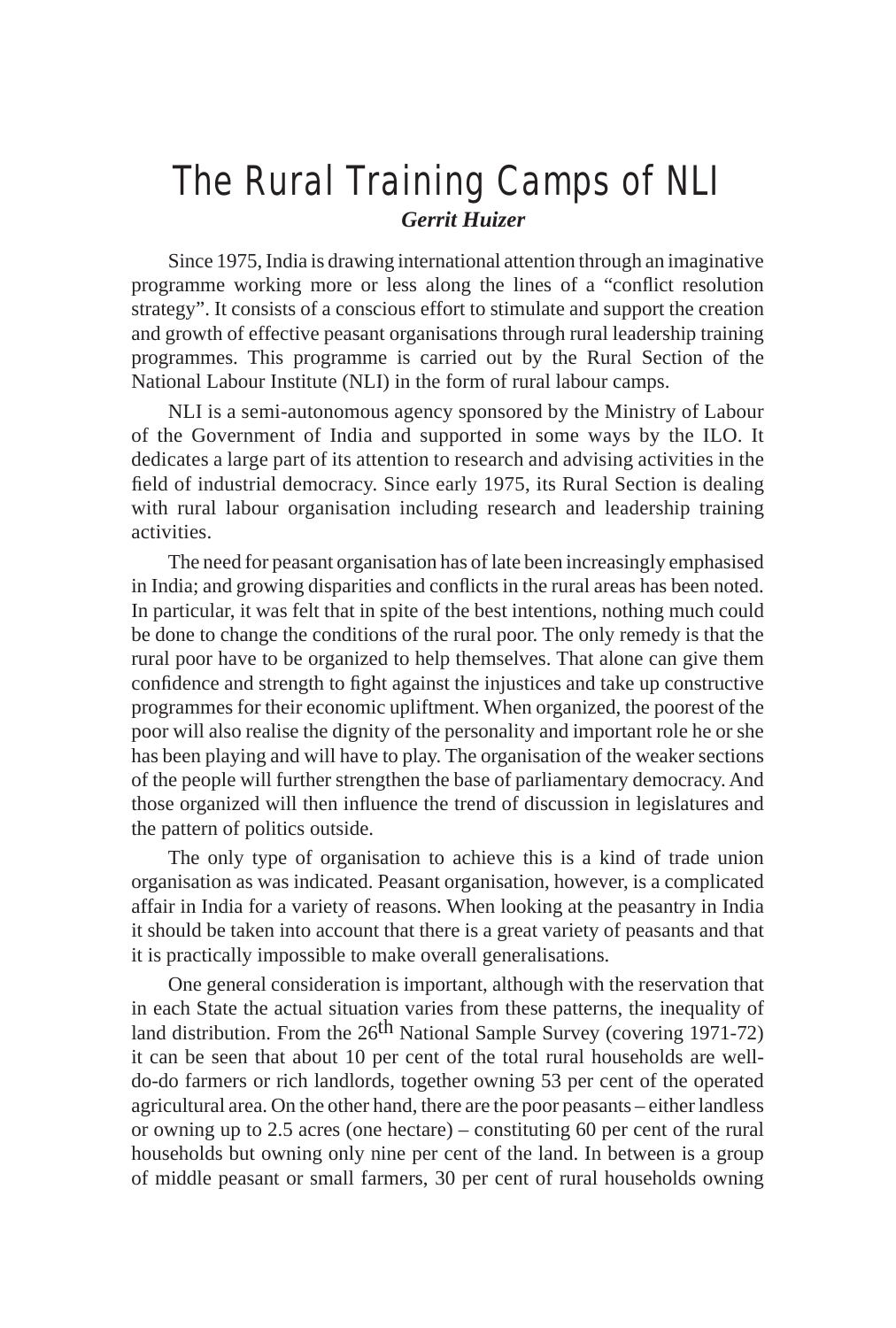37 per cent of the land. It has been noted that this inequality is worsened by a similar maldistribution of access to credit, private as well as public, and a concentration of political power. As can be summarised:

Thus, numerically, the peasant bourgeoisie constitute a small minority of the peasantry, about one-tenth of the total number of households. But their might in the sum-total of peasant husbandry — the quantity of means of production to the peasantry and the amount of produce raise by them is undoubtedly predominant. They are the masters of the countryside. The position of the middle peasantry is precarious. It is clear that the development programmes such as agricultural extension, community development and rural credit have until now generally benefited the top 10 per cent of landholders and the better-off of the middle farmers particularly through the Green Revolution. This disproportionate development has led in part even to a worsening of the condition of the 60 per cent of the small and landless peasants, but particularly to an acute sense of deprivation and unjust treatment by official agencies, leading to an alarming situation of unrest in many areas. This has been officially noted.

It is clear that the growing power and interest of the rural elite can only be neutralised and the balance of rural development be owed to the benefit of the poor, if the latter achieve a considerable bargaining power. Therefore, if the rural poor have to effectively meet the resistance of the rural rich to changes, it is essential to ensure that the rural poor remains united and maintain their solidarity.

The NLI Rural Section, therefore, directs its efforts to train rural leaders purposely not to the better-off leaders which are — consciously or not — the target group of a harmony-based community development programme but to persons who come from the poorest 60 per cent of the rural population.

Since the initiation of the rural labour camps programme in early 1975, about 15 such camps have been held in different States of India. In these camps 30 to 70 participants, potential rural leaders, have been together for five-six days to receive some fundamental training in detecting local problems and grievances, knowledge of the laws relating to minimum wages, bonded labour abolition, tenancy rights, in basic leadership skills, etc.

The NLI Rural Section staff consists of persons who all have some measure of practical experience of work in rural areas after academic training. Some have been involved in organisational activities, others in some kind of research or in a combination of both. Discussing and evaluating each other's work, the more experienced and sensitive persons help their colleagues to overcome some of the attitudes, which are distrusted by the peasants, but that urban and academic training, particularly the social sciences, seem to give. In this way a constant in-service training is going on.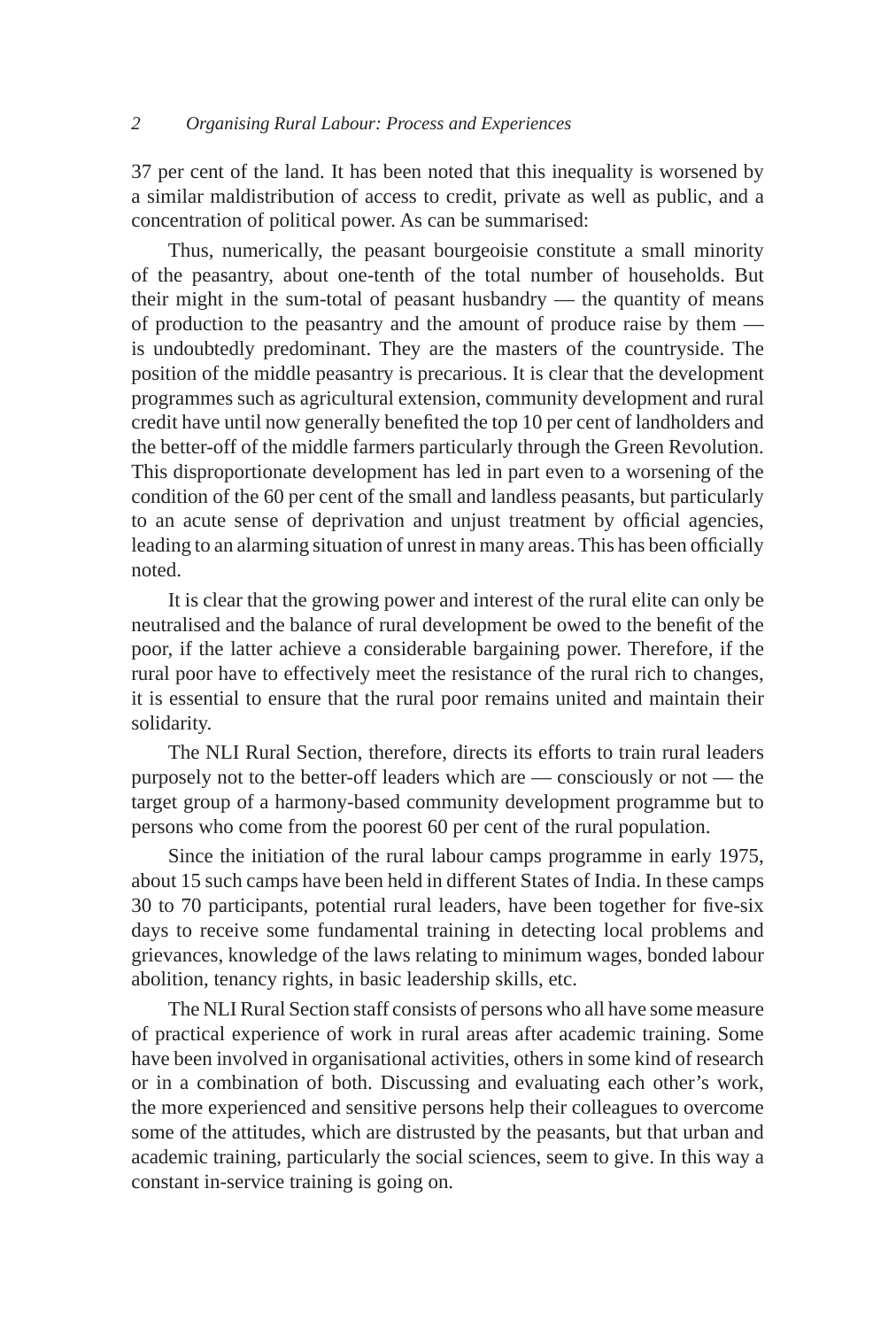# **Selection of the places where a camp is to be held: selection of participants**

Since the problem of the rural poor exists on a large scale all over India in more or less similar ways, camps could be held almost anywhere. Various considerations have been taken into account in the selection of places where to hold camps.

The first camps, with a strongly experimental character, were held in areas where effective peasant organizations of one kind or another had been operating. These camps were particularly useful as a learning experience for the staff of the NLI Rural Section. Generally, a site was chosen in consultation with the national or state authorities in an area with which the decision-makers in the Central or State Labour Ministry or the staff of NLI were especially familiar or with which they had some kind of ties. Another criterion which was generally considered important was the presence of a strong commitment of the local administrative officers (often the District Magistrate) to the solution of the kinds of rural labour problems the camps were dealing with.

Once an area was chosen the local administration played a crucial role in the selection of 30-70 participants. In the first camps, participants were selected state-wide but later, in order to concentrate efforts more efficiently, selection was limited to a district. In those cases, however, the participants still came from widely scattered places. In order to have a certain similarity in the issues to be dealt with later within the districts, specific regions were chosen – e.g. a block, a smaller administrative unit. For the last camps, in order to facilitate contact between participants in the follow-up stage, they were selected from a few clusters of villages within the block. These clusters are groups of villages which are within walking distance from each other.

In some of the first camps the participants were generally cadres from the established rural trade union organisations of INTUC and AITUC (the national federations of the Congress Party and the Communist Party of India respectively). This happened in the camps in West Bengal and Kerala. Although the NLI Rural Section staff itself learned a great deal from these camps, it was felt that as a policy the less politicised and yet unorganized peasants should benefit from these camps rather than those who already had ample organising and political experience (and who at times seemed to use the camp more as political platform than a training opportunity). The main bulk of the individual participants were chosen by the local administration at the district and the block level. A few women were purposely included in most of the camps and have proved to be highly motivated and at least as active as the average male participants.

Criteria which were established for the local authorities for use in the selection of participants were: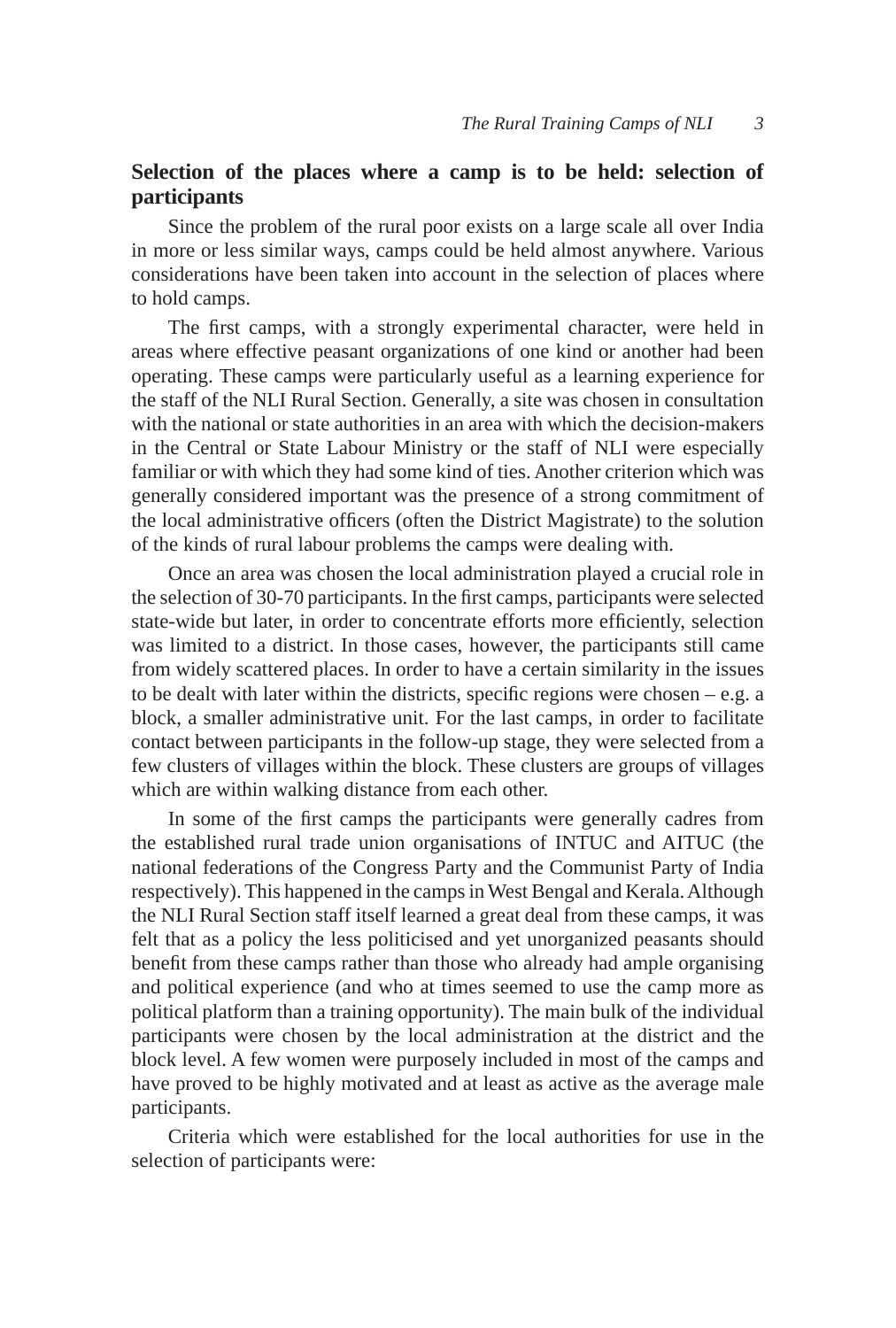- 1. being landless or semi-landless;
- 2. being rather young;
- 3. being vocal and with potential leadership qualities;
- 4. being lower caste or tribal; and
- 5. being non-political.

# **Preparation for the camps**

The strategy utilised by NLI to prepare a camp is gradually coming out of its experimental phase. It contains a number of stages which through feedback and evaluation discussions among staff, involving also peasant participants is increasingly applied in a planned way.

- 1. After an area is selected, the staff becomes acquainted more profoundly with the socio-economic characteristics of the area through available documentation, government reports, sample surveys, statistics on land tenancy, population, economic activity, etc.
- 2. In the three weeks before a camps is being held, the participating staff members go into the area on short field trips, selecting villages in random way so as to become acquainted with the local situation. The first visits imply some kind of scouting in the region interviewing peasants and also local landlords here and there so that an overall picture can be formed about the most important problems.
- 3. Consecutively visits are being made to selected villages where special problems for poor peasants exist. Rapport is established with poor peasants. Through informal interviews, separately and in small groups, some of the most blatant problems and grievances are detected and analysed and steps which villagers themselves have been taking are discussed.
- 4. The participants chosen by the local authorities for participation in the camp are visited  $-$  if they happen to be at home  $-$  or information about them and the problems they represent is acquired from relatives or neighbours.

In a few cases some of the officially selected participants proved, upon closer scrutiny during the pre-camp survey, to be "friends" of the local landowners which made them unacceptable to their peers. Such persons were replaced by others who were more in agreement with the criteria. Generally, in the pre-camp survey, a few outstanding local leaders or potential leaders who were not on the list were discovered through the group interviews and discussions. They were then also invited to the camp in addition to about 50 initially selected participants. The final number of participants generally fluctuated between 30 and 70.

# **Conducting of the camps**

The actual process of conducting of the camps — which varies considerably from one camp to the other — was studied utilizing the reports of past camps,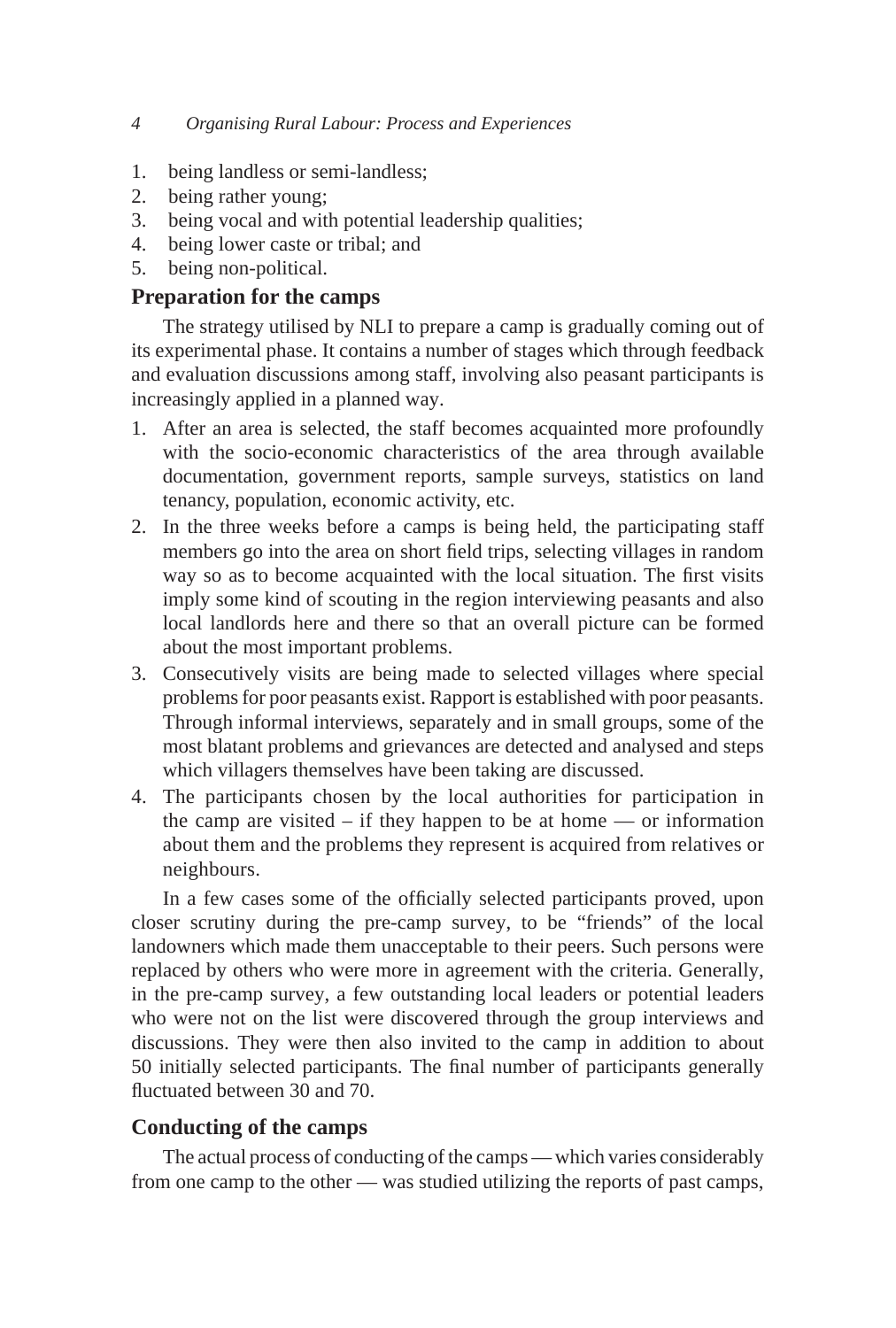information from former participants in areas visited, and one direct camp experience (January 19-24, 1977 in Purenea District, Bihar).

The camp is generally held in a vacant school or a similar building with the number of large rooms and possibly one big meeting hall. The place is generally chosen in a village or on the outskirts of a small town. All participants and the three-to-five person staff dwell and eat in large rooms, as habitually, on the floor covered with straw and blankets. The plenary sessions are held in the meeting hall. Each participant receives the minimum wage in his State and free board and lodging. They are also given summaries of the most important laws regarding minimum wages, abolition of the bonded labour Act on redemption of rural indebtedness, tenancy regulations and homestead rights. Even if people cannot read, they will take it back to their villages where there are always some literates among the young people. Each participant gets an official badge with his name.

The first day the camp is inaugurated with some pomp generally by a State-level minister. The official speeches draw attention to the progressive legislation existing and the need to organize in order to get it implemented. After the official part is over the participants are given a chance to get to know each other and each other's problems in a plenary session – everybody, including staff and a few selected local officials (Labour Inspector preferably) – all sitting on the floor. Because of the informal atmosphere thus created the participants are not hindered by their habitual attitude of fear and awe shown in contact with officials. Each participant gets about 10 minutes to tell something about himself/herself and the problems faced. This act, during which each is urged to speak gently while all the others are listening, sets the tone for the rest of the plenary sessions. The participants generally prove to be eloquent speakers, clear and without phraseology. After this session, informal contacts between the participants and between them and the staff create an atmosphere of common interest.

The second day the participants are divided in five-six small groups, each representing a cluster of villages. The participants are asked to exchange and discuss now not only their individually felt problems but issues which their respective villages are facing. The small groups are supplied with flap paper and are asked to discuss informally and then summarize and list their cluster's main grievances and issues.

Within a few hours, this is done by the participants with hardly any guidance from the staff. The groups formulate quite clearly their commonly felt grievances and issues with a priority as to which are most serious. After this, in a plenary session, the items noted by each small group on the flaps are explained by one of the most vocal representatives, with some concrete examples to all the participants and the staff. The staff later tries to summarise the whole discussion.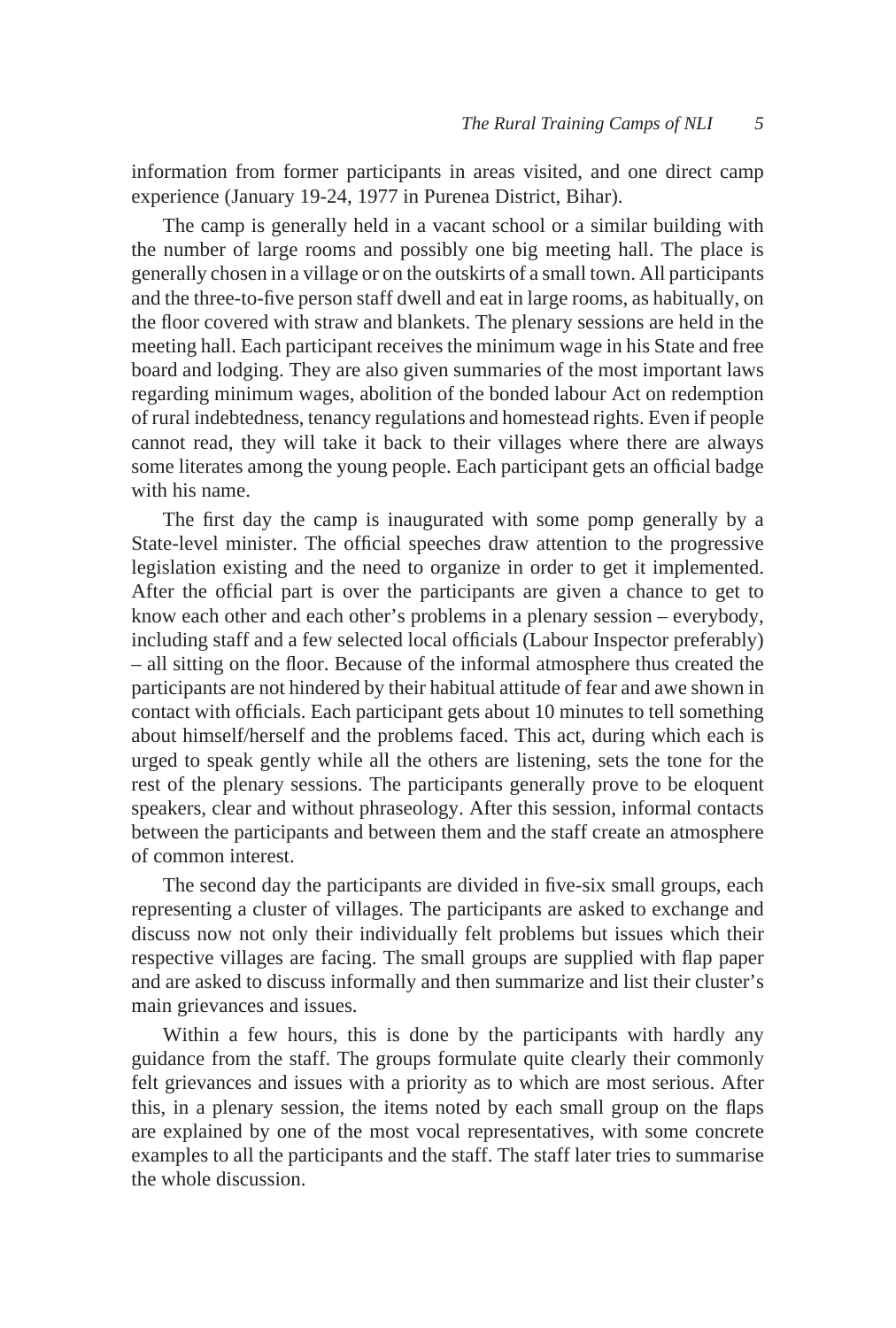On the second day finally small group-discussions are held again to discuss solutions to the issues brought up earlier. These are also summarised on flaps and brought into the plenary session.

On the third day of the camp some group games are held which are taken over in an adapted form from industrial management psychology. These are mostly the Star Power game and the Tower Building game. Through these games – a kind of role-playing – participants experience a process of polarisation between groups, the powerful versus the powerless (Star-Power game) and one of growing collaboration between different sections of the powerless among each other (Tower Building game). In the plenary group discussion following the games the processes experienced are recounted and analysed by the participants themselves and finally brought into broader perspective (if this is still needed) by the staff. The games have partly a recreational function but are also designed as an introduction to the discussion of strategy linking the games to the real life situation. An additional purpose of the games is to involve the more silent participants in the discussions – e.g. through reporting on their game experience.

The fourth day is then dedicated to the strategy of organisation to pressure or act in favour of the proposed solutions. Particularly in those camps in areas where certain organisational activities and forms of struggle have occurred in the present or past, highly interesting recounts are heard testifying to the considerable organisational talents among the poor peasants. Some refer to small, spontaneous local efforts reacting to too blatant abuses. In other cases they refer to the gradual building up of a larger region-wide organisation such as an association of tribal interests or a poor peasants' organisation indirectly sponsored by some urban based political party. There was among the peasants a considerable awareness of the tactics used by the landed elite and sometimes the recount of quite imaginative counter tactics (including legal tricks) used by peasants. Successful cases, as well as dismal failures, due to shrewd tactics used by landlords, oppression and mistakes made were amply discussed. It was quite obvious from the cases recounted that it was the rigidity and harshness of landlords towards even minor demands and rights which radicalise the peasants and non "outside" agents as landlords sometimes claim. The overall picture appears as one of considerable potential for organisation but very severe obstacles hindering its realisation (see preliminary evaluative observations at the end of this report).

A difficult problem coming up in the strategy discussion was how to unite groups of poor peasants with different interests and grievances on their minds. There were the landless who wanted higher wages, sharecroppers who wanted the (legally required) registered tenancy and tenants who wanted the distribution of plots of land or large owners beyond the legal ceiling. The kind of problems most strongly emphasised varied from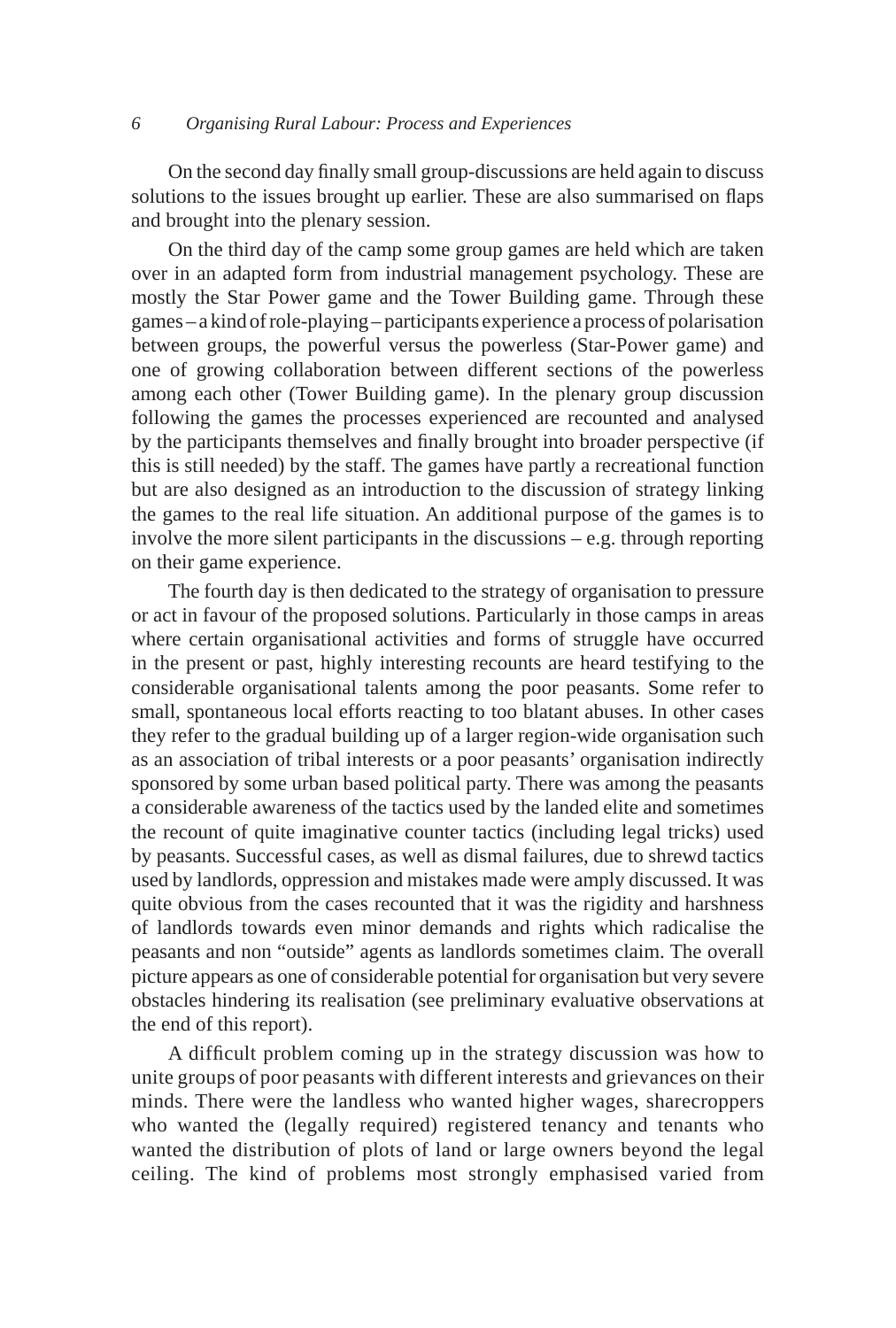region to region. Also a distinction was made by the participants between demands and rights.

During the strategy discussions some of the participants who had leadership qualities and experiences which qualified them for broader regionwise organisational activities came to the forefront. In some cases, however, the presence and rather strong presentations of these leaders had such an effect that the more timid, but potentially able, people remained too much in the background. In some camps where the majority of the participants have no organisational experience at all, it took more inputs from the side of the staff with examples from elsewhere to get an effective discussion of solution strategies going. In some areas people were so oppressed that it took a few days even before they started to consider it feasible at all to do something towards a solution of their grievances. In all camps, however, the discussion of conflict resolution strategies took place. In one camp (Palamau, in Bihar particularly regarding "bonded labour") the need for a follow-up camp for a limited number of potentially dynamic participants was felt and this was carried out a few months later, then leading to the beginning of an effective organisation where such a thing had never existed.

The last day, in order to promote the search for a concrete conflictresolution strategy for each village, the small groups, each representing a cluster of villages, come together to discuss possibilities for themselves.

Those possibilities are later brought into the plenary session and an overall strategy for the area may emerge – or at least a number of concrete activities on a broader than village scale can be set in motion. Agreements on follow-up activities and appointments for meeting again are made among the participants. Also some of the staff members will return to the area.

In the final sessions also concrete aspects of organizational activity are discussed – how to call an assembly in a village, to raise fees, to elect officials, to make accounts, etc. In some camps labour officials were present to explain the legal provisions for the formation of a rural trade union such as minimum number of members, regular statutes, etc. Fulfilment of these requirements is needed to give a union legal status and protection. In the end the staff members have informal talks with several participants individually to discuss concrete problems, help with advice and evaluate the camp experience with them. The camp is then closed with a ceremony, sometimes with a prominent speaker present.

#### **Follow-up of the camps**

Particularly from some of the last camps emerged various ways in which the participants follow-up on their camp experience. Different activities could be noted: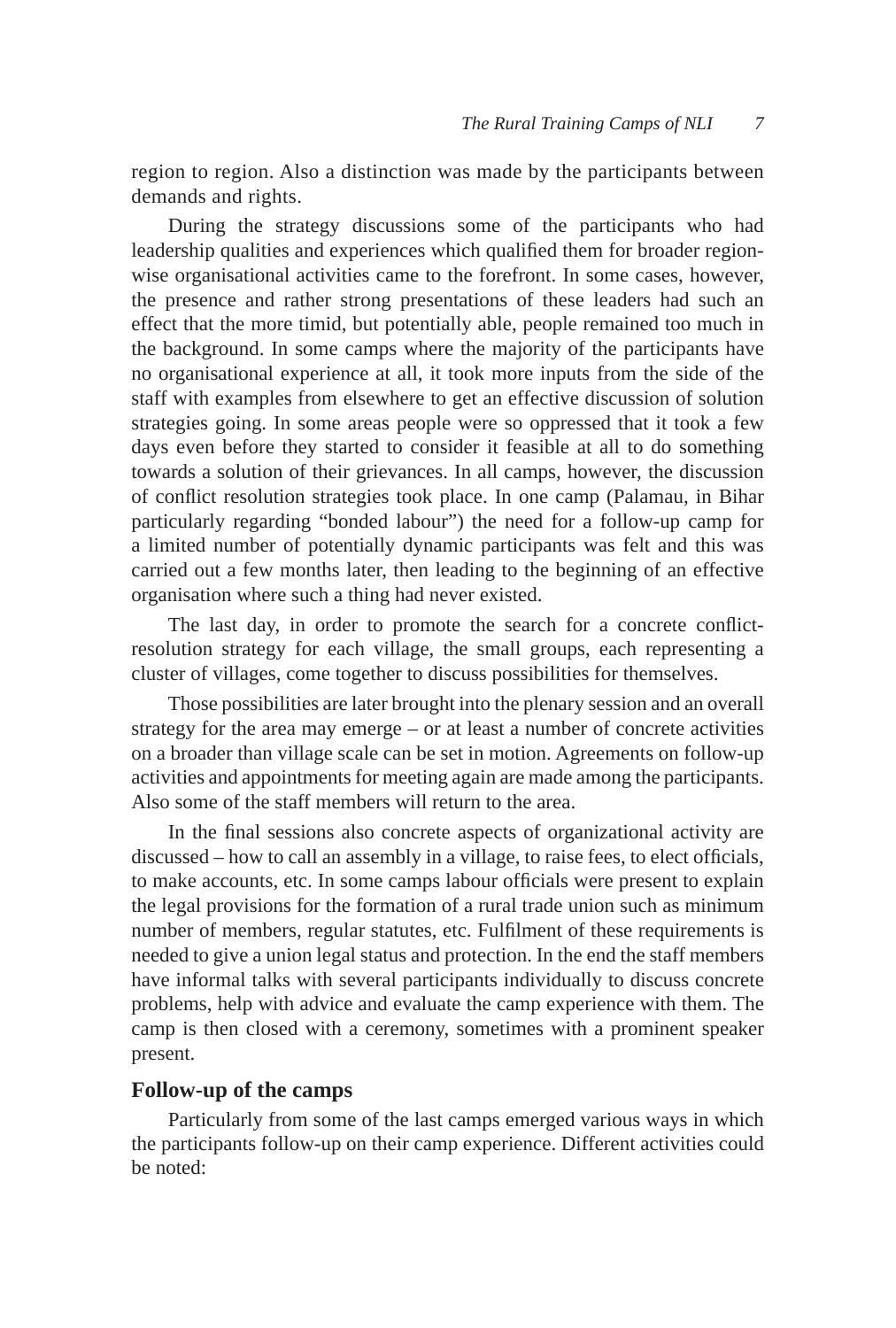- 1. Some participants start to solve their own particular cases e.g. refuse to be "bonded labourers". If they achieve their purpose, others in their environment can be stimulated to do the same. If the case is not won, the need is felt to form a group of those who suffer the same fate and to act collectively.
- 2. Others, particularly those who are not worse off but feel strongly embittered about the landlords' behaviour, start to get a number of people with more or less similar grievances together to discuss a common approach and start to form a local organisation. In a few cases a fee was even being collected in the beginning.
- 3. Some participants who have the advantage of special preparation (being literate, having worked in towns, etc.) start to help a variety of individuals or small groups in their surroundings with presenting their cases to the appropriate authorities. In cases when those concerned also start to meet regularly together to discuss the results of their dealings, the beginning of an organisation emerges.
- 4. Some participants of the camps have, after their return, immediately tried to discuss among their peers certain issues which obviously created divisions or made the peasants weak in confrontation with landlords and moneylenders. In some areas this was the quarrelling over distribution of the yields of certain products (shellac, or wood) from government lands. Elsewhere the problem of exaggerated liquor consumption is a reason for rural indebtedness. During the camps special attention was given to the habit of drinking alcohol. It was emphasised that in various cases women's organisations played a crucial role to combat this evil.
- 5. In a few cases where some kind of local organisation already existed the camps proved to be very useful in training people belonging to these groupings together so as to create a kind of exchange and the beginning of a broader network in which the local groups can operate more effectively – e.g. in a local strike for minimum wages – to ensure that poor workers from neighbouring villages are not brought in by the landlords.

Although quite a few such possibilities of follow-up action were observed in different areas, it is too early to make any generalising conclusions or concrete recommendations. A great deal of down-to-earth and thoughtful efforts are obviously resulting, which prove again now peasants are quite able to work for their common betterment and to defend their interests in a constructive way if an appropriate climate for such efforts is being created.

In this respect, it should be noted, however, that although the training in the camp contributed to the creation of a good climate for peasant interest articulation, the local environment as such was generally found to be less favourable, in fact often a serious obstacle. Most former participants, particularly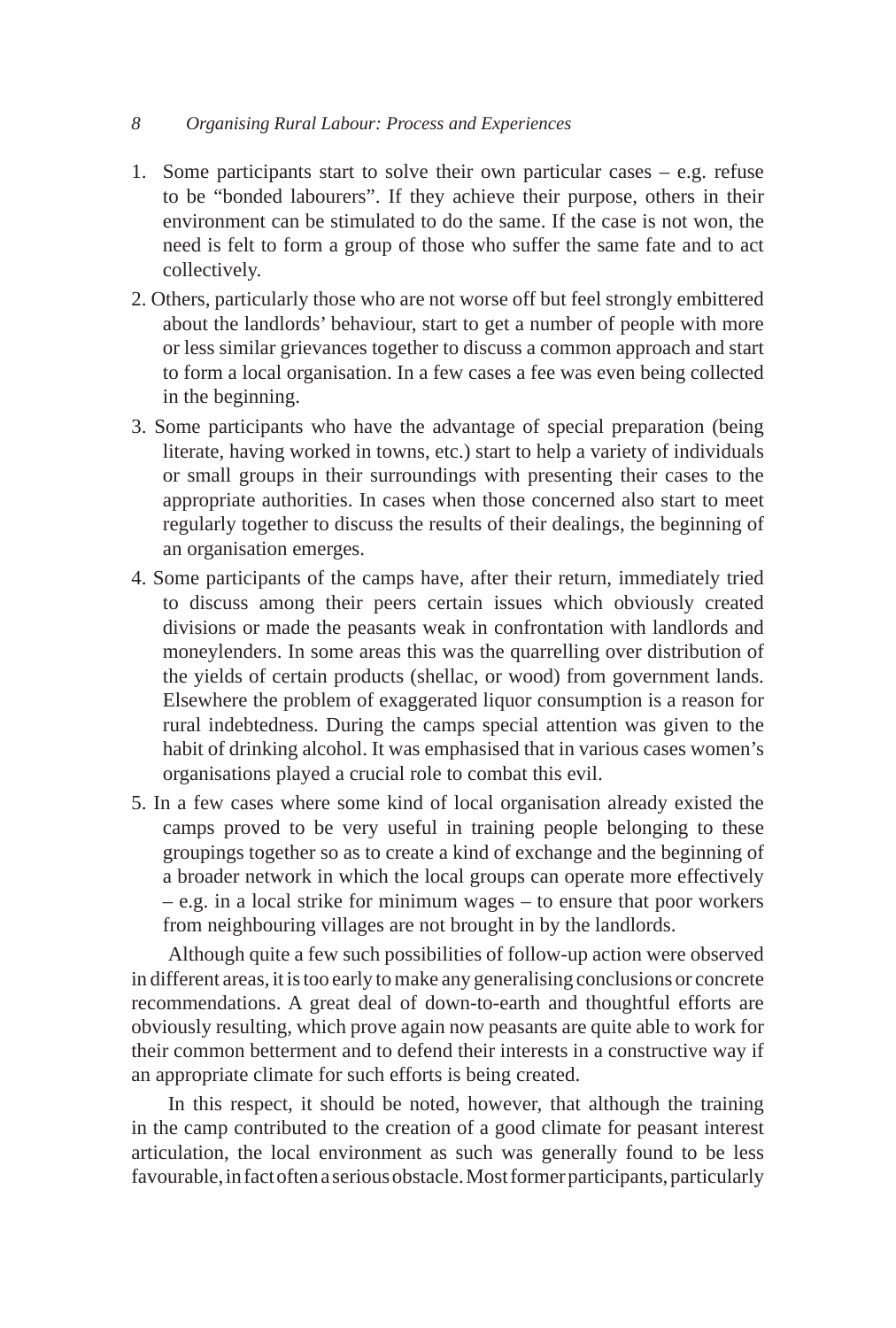those who immediately became active, had been intimidated or were harassed by the local landlords who found their interests threatened – more concretely, those whose blatantly abusive approach was questioned by the victims. Only a few former participants had immediately given up as a result of this. Many were in the course of also bringing such acts of harassment to the notice of the police authorities or other competent agencies. Unfortunately, however, it was found that in only a few cases did these local authorities react promptly and in not a few cases did they covertly or overtly choose the side of the landed elite. It must be said, in the view of the peasants, the power of such local authorities is so overwhelming that it does not occur to them that authorities in the higher echelons of the State or National bureaucracy could be more willing to implement the laws in a just way.

Peasants seem to be perfectly able to work towards a solution of their problems and the conflict – situations they are involved in in an appropriate, orderly and legal way provided they find support or at least no opposition from the local administration. It would be enough, in most cases, to assure a climate in which peasants can bargain in an organized fashion for a lawful solution of the conflicts created by the landlords. The latter generally are the ones who commit all kinds of offences against the existing legislation, a thing that peasants rightfully want to correct so that the government's progressive plans and development efforts can take place proportionately to the benefit of all.

#### **Preliminary observations on the camps**

Although interviews with a number of participants in various parts of India and participation in one camp are of course not a real basis for a serious evaluation, some observations could tentatively be made.

One of the outstanding aspects of the preparatory work and the actual carrying out of the training camps is the fact that the development workers of NLI staff involved try to be maximally sensitive to the opinions and grievances of the poor peasants, to use the "dialogical approach" as they call it themselves (following Paulo Freire). They consciously try not to have pre-conceived ideas or plans as to how peasants should conduct their affairs.

The NLI staff is learning this approach by trial and error. Unfortunately a training in the art of dialogue, and particularly listening, has not been a crucial element in the preparation of social planners and administrators, and even social researchers have been taught to work with preconceived questionnaires and other research techniques which block rather than foster a sensitive rapport with local informants, not to speak of dialogue. The camps give ample opportunity to correct this bias.

A great deal of the knowledge existing on the Indian rural villages consists of sample survey data. Since, in the questionnaires utilised to carry out these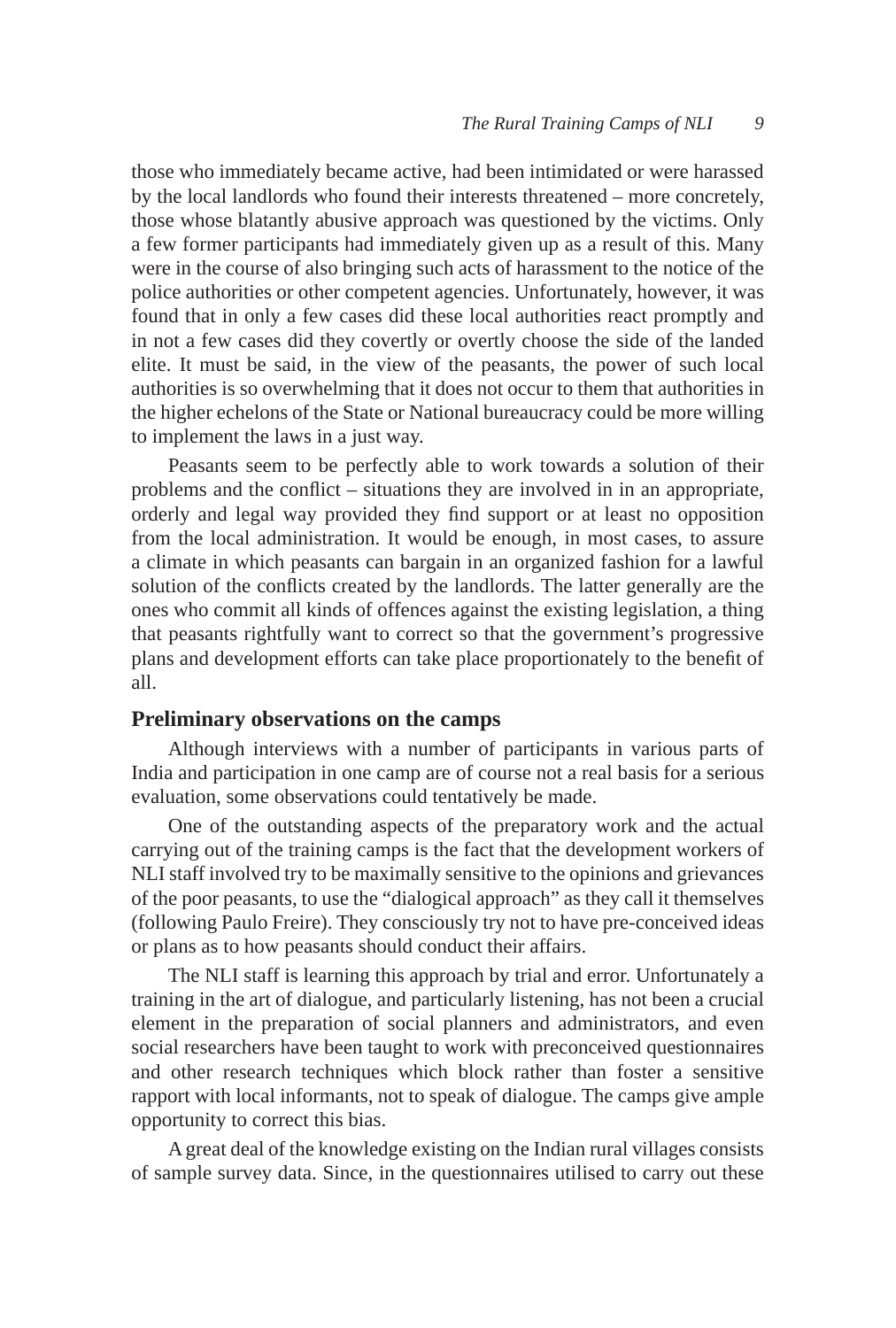surveys hardly any items are included in tensions and conflicts, it has been difficult to get an impression of the way the poor peasants feel about the discrepancies which are statistically obvious. Even the Report of the Ministry of Home Affairs (see footnote 1, p.3) classifies and quantifies the number of clashes between poor peasants and landlords, but this gives hardly impression of how peasants actually feel about all kinds of injustices committed on them. The camp situation was a good occasion for the staff and particularly the officials present to get a deeper insight in the poor peasants' situation and their efforts to overcome the problems. This effect will be strengthened by a few cases of an on-the-spot follow-up action-oriented research related to peasant organisation which will be carried out by some NLI staff members in collaboration with the Indian Social Science Research Council and the Planning Commission.

It was encouraging to observe how even completely illiterate peasants know how to describe (often in colourful language) and analyse their situation and to verbalise their grievances once they are in an appropriate climate for doing so. They have a surprisingly clear awareness of how, particularly by the large landlords, land and other resources are wasted or not optimally utilised. They are also quite aware that much of the yield of their own toil is being wasted on conspicuous consumption and the acquisition of status-symbols in the cities.

Their bitterness about these things was generally mixed with a measure of good humour even when they talked about the risk they were running of retaliation from the landlords because of the fact that they had dared to attend the camp. It was a confirmation of their own and their peers' dignity that they took such risks.

Care is taken not to discuss peasant problems through sweeping generalisations, but rather to cautiously study each local situation on its own merits. While, for example, in some villages in a particular area the majority of the middle farmers are felt as the main exploiters by the poor peasants, in other villages it is the big landlords, while middle farmers, or some of them, do not arouse an antagonistic attitude among the rural poor, but are even considered as helpful. A great deal depends on the way the present situation came into being historically speaking. In areas where small peasants have lost out, or were evicted, by middle farmers and landlords, people react differently than where a certain traditional balance between the poor, the better-off and the rich has prevailed since time-immemorial. It could be observed however that on the whole, the introduction of commercialised agriculture, extension work, community development and the "Green Revolution" has disproportionately benefited those who were already relatively strong and that this was almost universally felt by the poor peasants as an injustice to be corrected. The carrying out of action-oriented research in some areas where camps have been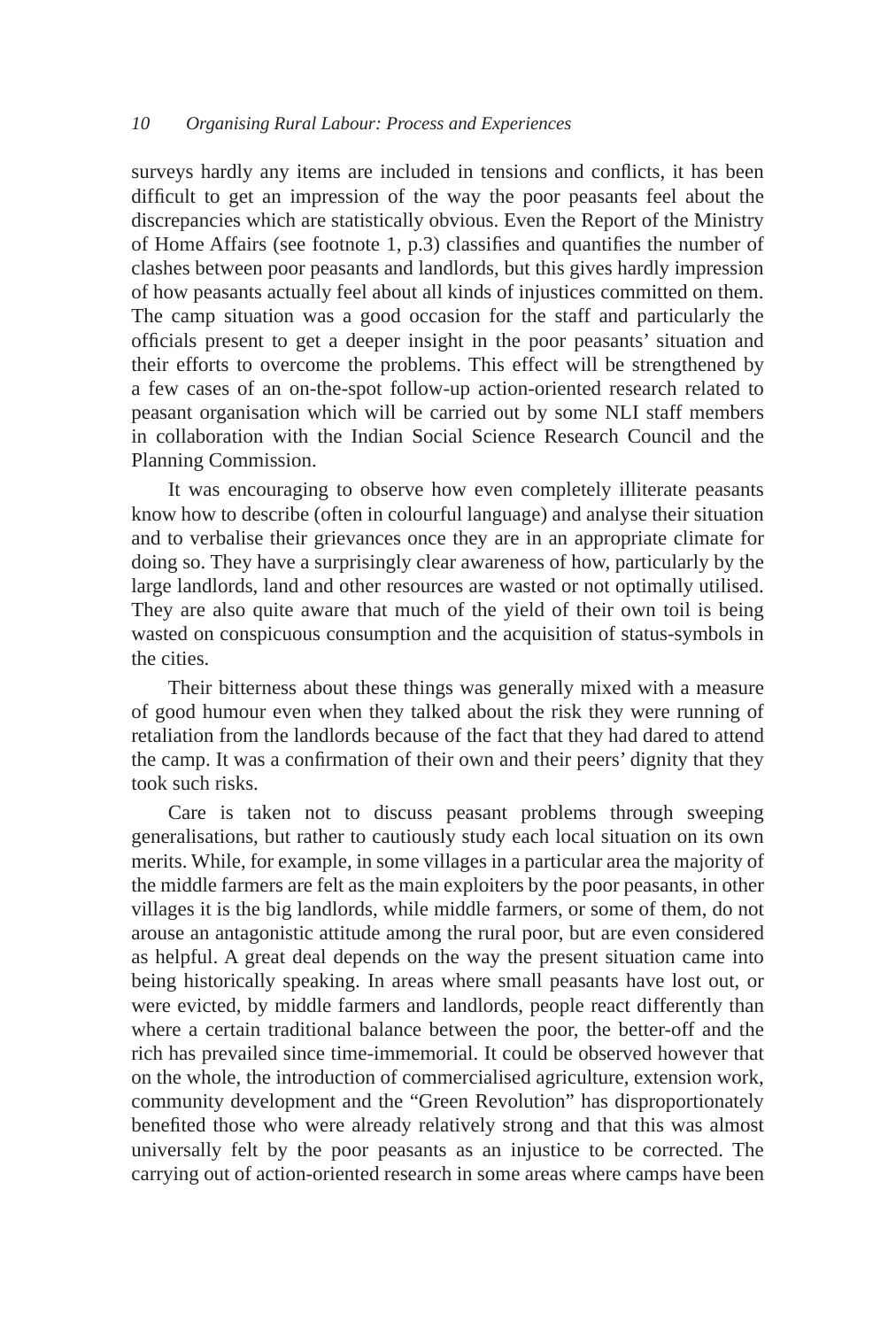held should also be helpful to the local peasant groups in determining their policies.

An important benefit from selecting camp-participants from clusters of villages which are at walking distance from each other proved that the participants, once they start to experience the usual obstacles, can get in touch with each other and also provide moral or other support. A former participant working all by himself without such support, more easily falls back into hopelessness and bitterness if resistance from above against his promotion activities is strong and sustained (and it generally is). In several cases it was found that the participant's village attracted some people from neighbouring villages from which no one had participated in the camp to inquire and ask for assistance in organising activities. The camps clearly have a radiating effect in the areas where they are held.

An interesting side-effect of the camps is that a few district-level and higher officials who generally deal with local problems through their subordinate officials are confronted directly with a good number of village life situations. The environment in which they usually meet peasants is a setting in which peasants feel not at ease or even fearful and in which they behave over-politely. After a few days together with their peers and some officials in an informal atmosphere, peasants speak out their minds with great frankness and surprise many officials with their cunning and often witty but sharp analysis of their own situations. The camps give local and higher level officials a chance to get a more realistic picture of the situation in the rural areas, and the majority of the people's feelings about this situation, than statistics and official reporting does. It particularly corrects their bias that peasants are as stupid and ignorant as they appear to be in the normal setting which is characterised by an oppressive climate. In the setting of the camp it is even possible for peasants to openly denounce certain neglects or acts of corruption by some of the officials present. Officials not accustomed to be put to shame publicly, promise betterment and generally appear to be sincere in this. The dialogue which results from such mild confrontations shows the peasants some of the difficulties the officials have to face, particularly lack of transportation facilities which makes it almost necessary for them to rely locally on means put at their disposal by the elite to whom they then feel obliged. Most officials interviewed in relation with the camps were quite thrilled and motivated, in spite of the criticism they had to allow. In several cases also the district and State level authorities have expressed the utility of the view-from-below type of information which the pre-camp survey and the camp itself supplied them, and which had not reached them through the normal hierarchical channels. In some cases even prompt administrative action was undertaken, coming from this level.

Communication from the top down seems to be considerably more effective than the other way around. In official speeches of encounters in the camp the high officials concerned strongly expressed their interest.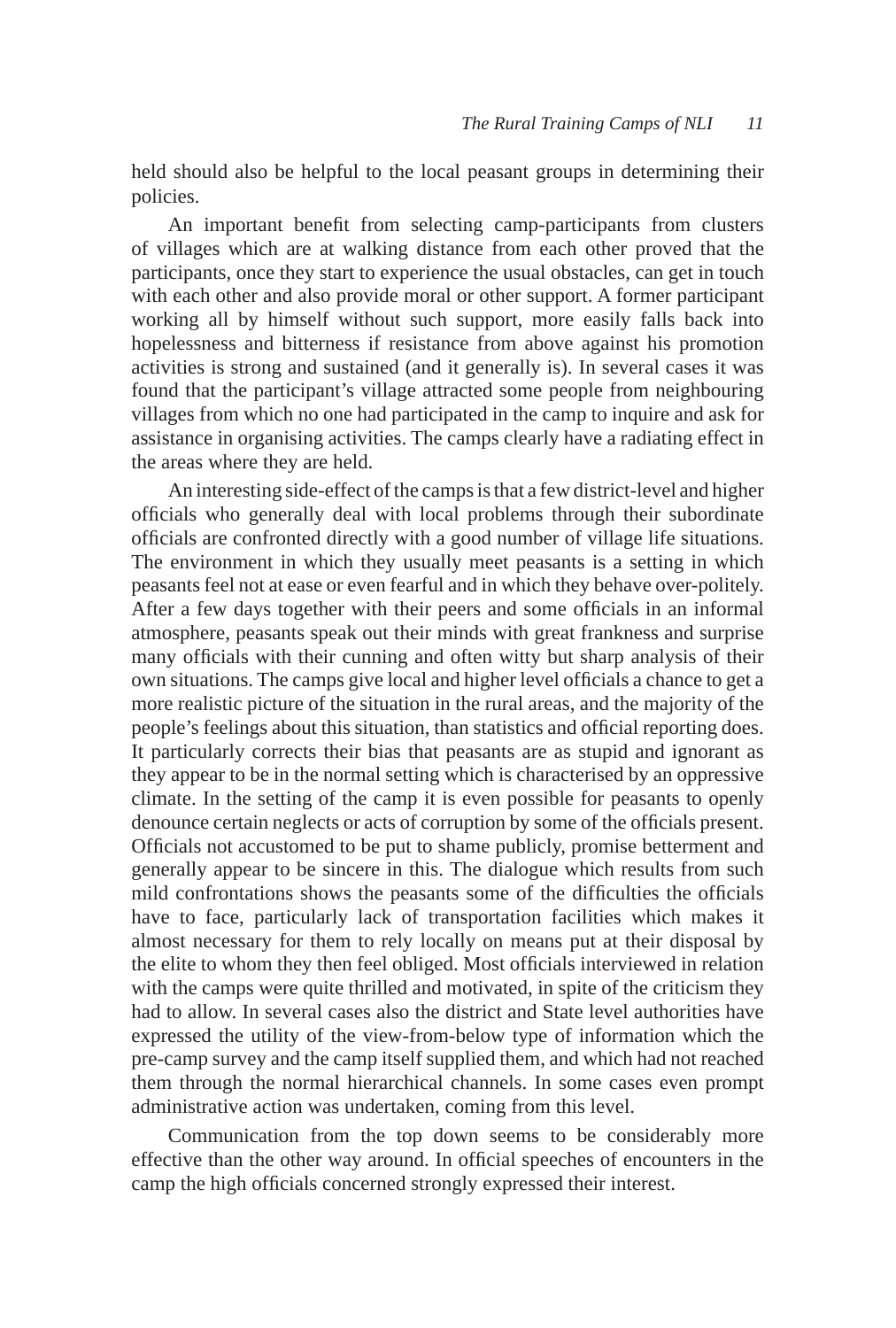One of the most important characteristics of this new rural development strategy (the conflict-resolution strategy) is that it does not require a big additional financial input. Rather, this strategy promotes a more equitable distribution of the existing inputs for the on-going programmes. It is designed to help peasants to bargain themselves for a less disproportionate utilisation of the locally available productive resources. This is an advantage not only from the economic point of view, but particularly from the psychological perspective. It tends to give peasants a feeling of satisfaction that former trends – particularly the gradual deterioration of their own situation, which they felt to be unjust – is being corrected or even reversed. This kind of satisfaction has proved to be on many occasions a strong motivating force. One of the mistakes that even well-intentioned development planners tend to make is to take an analysis of the present situation in the region concerned as a point of departure. In many development projects, the past frustrating experiences of the local people and their basic need for a correction of injustice done to them, is not taken into account. An example is the uneven land tenure situations which presently exist in many areas. The extent of the disequilibrium and the way it came into being is often not taken into account – not to speak of the need to correct this situation first before any other input will impress people as designed for their benefit (rather than of those who have in their eyes benefitted too much already).

For those who are more deeply acquainted with the way of thinking of poor peasants, it is well known that they generally look at their present situation in a historical perspective. In most cases they know that of their fathers or grandfathers and they cherish the return to those good old days, when many people owned their own plots. They are also well aware of the fact that a deterioration in their situation has come about not only as a result of population increases (although they do take this into account) but particularly through economic forces of the market economy, utilised skilfully and often ruthlessly by larger landowners, merchants, middle farmers and moneylenders to profit at the cost of the majority of small people. This "underdevelopment" has left a strong feeling of injustice and resentment among the poor peasants, which cannot be overlooked. It has been demonstrated at several occasions that when justice is done to peasants' grievances in the first place, and this corrected situation is taken as a point of departure for new development efforts, peasants react quite enthusiastically.

The 'conflict resolution strategy', as applied by NLI's Rural Section in rural labour camps appears an imaginative and effective contribution in this respect which deserves national and international support.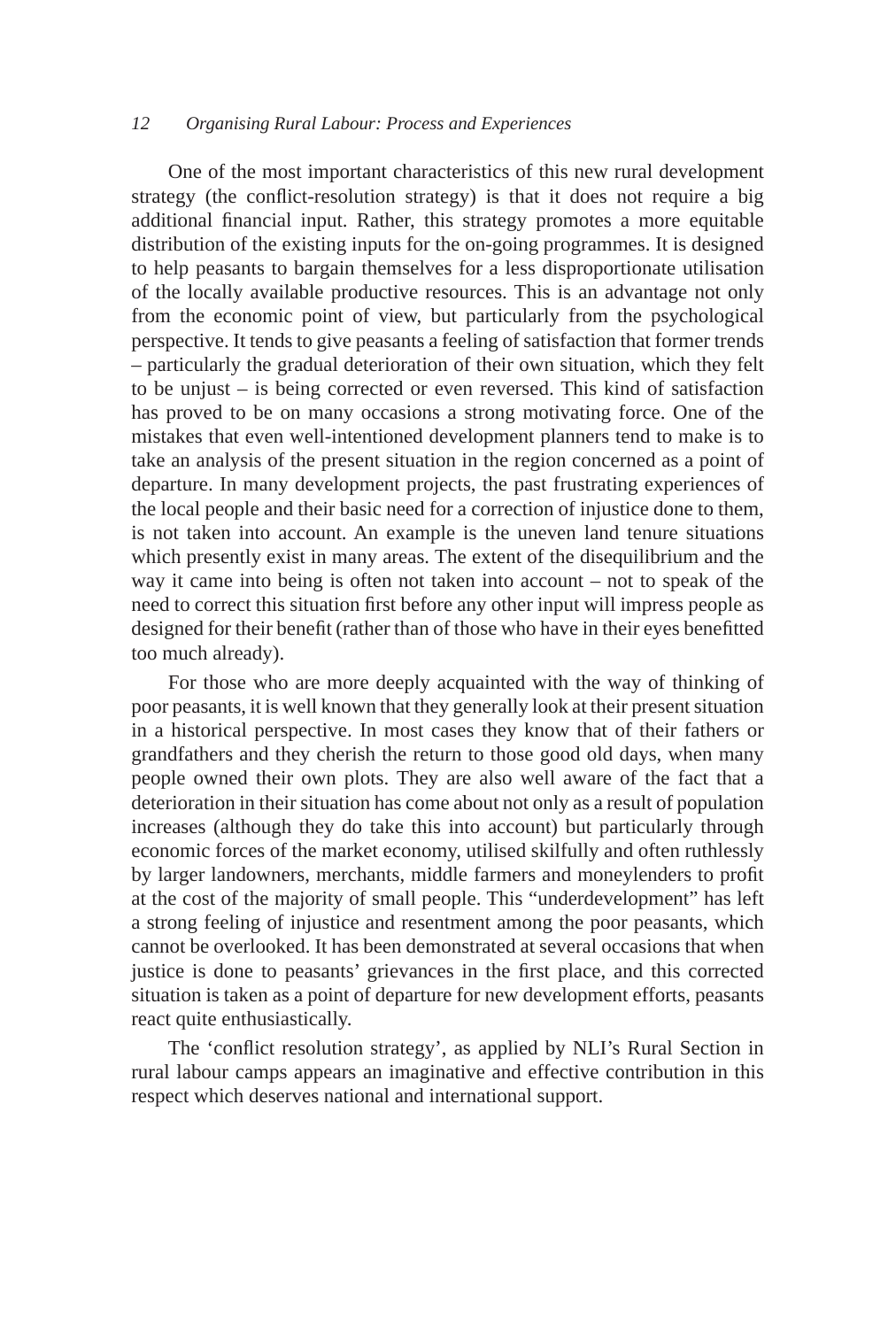# **Annexure I**

# **Some Problems, Conflicts, Solutions and Strategies Discussed in the Camps**

It is almost impossible to report in this context on all the problems, conflicts, situations, ways to overcome these and the strategies and tactics used, as they came up in the camp and the pre-camp surveys or the post-camp interviews in some cases. Some, however, are so outstanding that they should be briefly mentioned to give an impression of the tremendous odds the majority of the poor peasants have to face in their efforts to get a just share in the development which is taking place.

It is quite striking (and apparently a surprising discovery for the few government officials present) what a clear insight peasants have to their problems and their background. They recount with considerable detail cases of illegal practices committed by landlords and rich farmers, not only regarding clear-cut issues such as not paying the minimum wage, employment of "bonded labourers- or practising of caste discrimination but also of the shrewd strategies landlords use to avoid the application of the ceiling law by dividing their estates into small parts for distributing to beneficiaries who are all relatives or servants. These are exposed with all details and considerable indignation. In a few cases such land has been forcibly seized by landless peasants who felt it right to take a stand since it was the landlord who had committed illegalities.

Particularly in the face of such continuous illegalities, peasants are acutely aware that most development efforts officially undertaken for the solution of their problems do not correspond to their basic needs. They prove particularly critical of some of the huge investments made. Examples were special inputintensive pilot projects, impressive marketing facilities (such as the 50 local markets financed through the World Bank in Bihar), easy credits for the purchase of tractors to middle farmers, etc. In the "view from below", such expenditures are conspicuously not for the benefit of the poor and in fact create considerable distrust and bitterness among them. Such projects do not basically challenge or correct the unjust situation from which the peasants are suffering.

A problem which creates a great deal of frustration among the poor peasants is increasing unemployment. Official statistics are confirmed by many concrete stories. Particularly resentful were the accounts about landlords who let parts of their land lie fallow without need; a fact which indeed could quite frequently be observed in some rural areas. The rapid introduction of tractors among the middle and rich farmers, stimulated by ample credits from the government, makes hundreds of ploughmen superfluous. In a few cases desperation rose so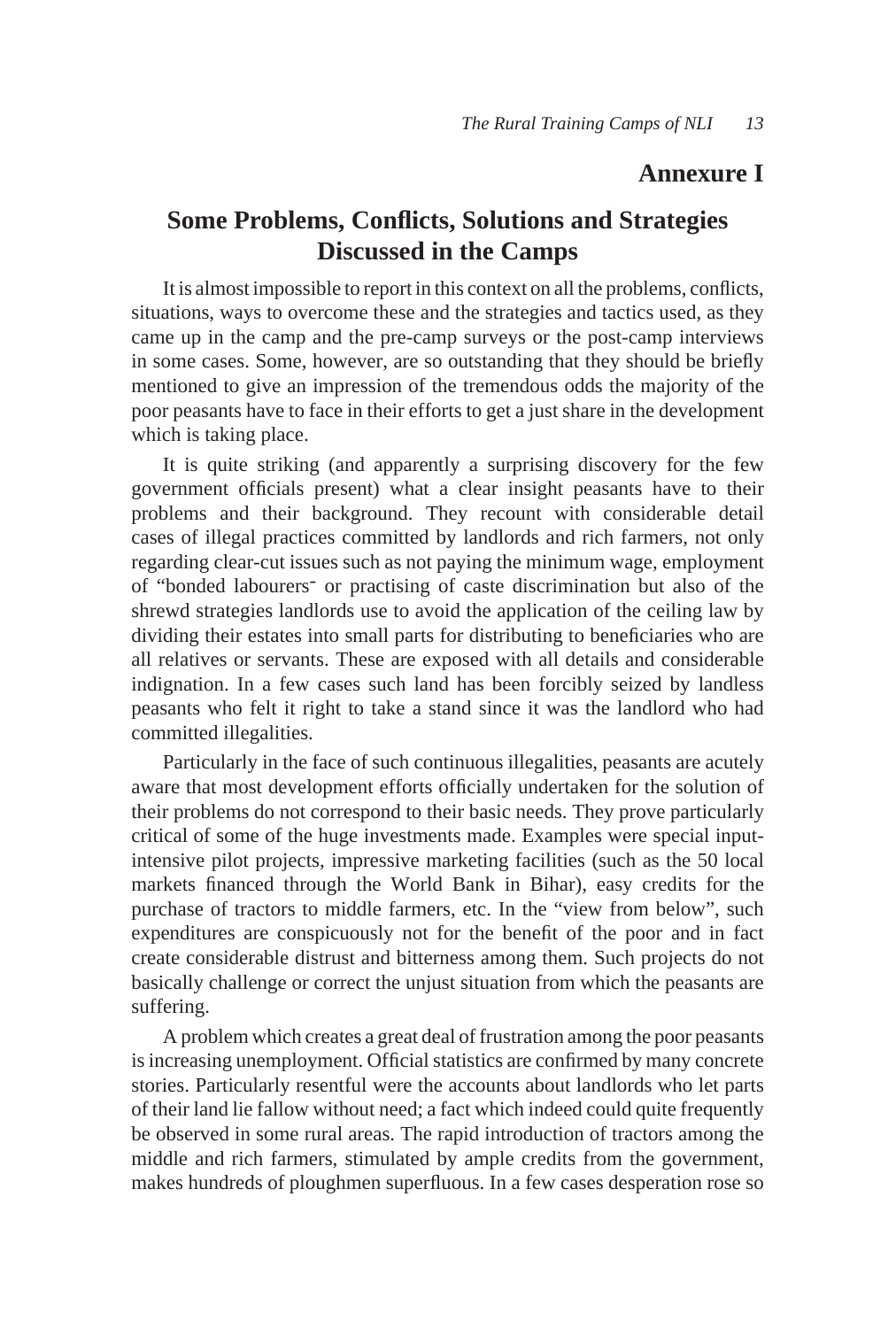high that sabotaging tractors was mentioned as a possible reaction to this trend. In some areas weed-killers were creating a similar problem making the work of many women superfluous.

It was encouraging to observe how peasants in some cases on their own account and without women being present, brought up the issue of equal wages for women in the camp. Particularly among the poor peasants the wife's contribution to the meagre family income is as much needed as the husband's. In this respect poor peasants are apparently advanced compared with their middle-class and rich colleagues who ostentatiously keep their wives at home.

 "Bonded labour" was a frequently discussed problem which could sometimes be immediately solved because of the authorities' determination to help in its abolition. This is a form of bondage in which a labourer, in order to pay off a loan, works a number of days free or at a wage much lower than the usual rates for a moneylender, often a middle farmer or rich landlord. Since extraordinarily high interest rates are charged, people sometimes work for years to pay off (if they ever pay it off) relatively small loans. Although this form of labour is prohibited in India, it was brought up in all camps and pre-surveys because of its widespread existence. There were quite a few "bonded labourers" (or "semi-bonded labourers") as participants in some camps. During the field visits, a few cases of "bonded labour" were found in almost all villages visited. Participants in the camps have been helpful in terminating bondage either of themselves or of some of their peers, thanks to their newly acquired knowledge about the legal provisions and the government programme. Prosecution of landlords who maintained this system has, however, hardly ever occurred.

Another serious problem the poor peasants brought up, and of which they are very conscious, is the issue of caste discrimination. Although since the early fifties in the census data of India no reference to caste is being made and precise figures are therefore not available, it is quite obvious to all people concerned that the majority of the agricultural workers and a large part of the small peasants belong to the scheduled castes and tribes. Although discrimination based on this distinction is anti-constitutional, in the daily life in the rural areas it is a common practice. This kind of discrimination is also practised among the poor peasants themselves (some of them belong in fact to the high castes) and is one stumbling block in the way to effective unity. Caste alliances (with certain landlords) are given prevalence sometimes over common interests. It was one of the good effects of the camps, and the frank discussion of this topic, either formally or informally, that such barriers could be overcome. This happened particularly through the atmosphere of togetherness created, in which also the staff participated.

On the whole, it was found that even in areas with little organizational activity going on, peasants had a clear and concrete insight into the local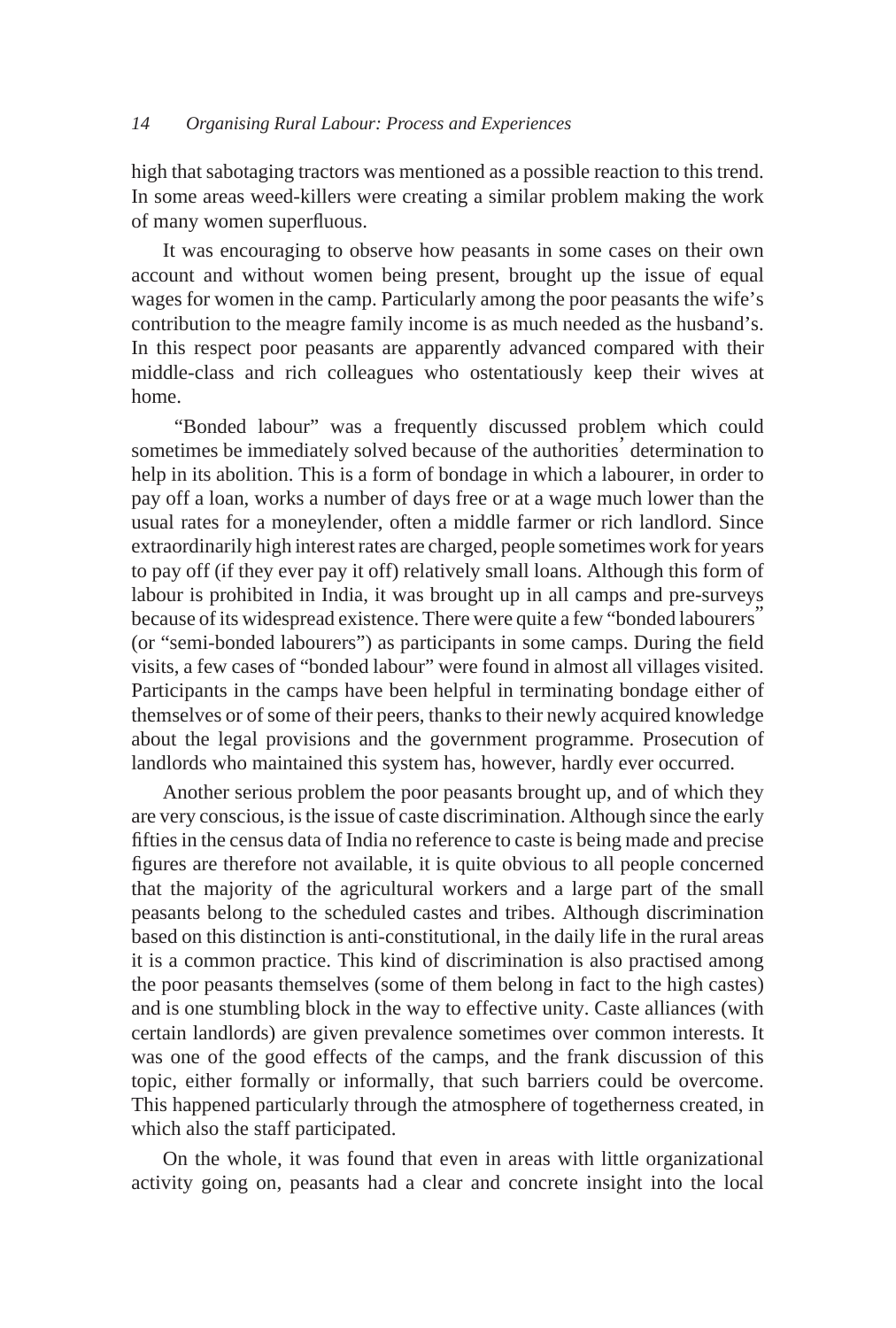power relations. They know their landlords, the ways they support each other, the ways local officials are related to them and other aspects of the power-structure and its functioning, in considerable detail. Not always do peasants have a clear vision on how to cope with the overwhelming economic and political power of the local elite. They often found themselves rather powerless and realised quite clearly that unionisation was facing or would have to face tremendous odds. Thus, factional or inter-party strife proved to be in some camps an internal obstacle for peasant unionisation. Where more or less official political groupings of different types had been operating, such divisions could lead to certain contradictions between participants. These kinds of contradictions, however, seem to be taken for granted and as an unavoidable part of political competition in a country with a democratic electoral tradition. On the other hand a tactic which was applied in several cases by an emerging local organisation was to take advantage of divisions existing among the rural elite such as the rivalries between certain factions. Sometimes action is undertaken against one or a few particularly abusive landlords (those who are considered a bit exceptional, even among their peers) and purposely leave the other elite members out of the picture. Thus no united opposition will be provoked.

Another important strategy, discussed in the camps and carried out in several cases was not to initiate demands which are very far-fledged. Demands which have a reasonable chance of finding support from local authorities or which do not challenge the prevailing system too much, but are clearly a correction of exaggerated and abusive exploitation, have the best chance to be achieved... a thing which gives a considerable boost to growing organisational efforts.

A common obstacle encountered at times by peasant leaders when they embark upon common action concerning grievances or basic rights is imprisonment on false accusations or other attempts to intimidate or bribe them. Several participants recounted such experiences, and not a few camp participants had suffered, or were expecting to suffer, some kind of retaliation by the landlords in their villages. The fact that they then knew that many others in the area suffered the same dilemma, helped to bolster their strength.

In a few areas, it was found that peasants had been kept ignorant about the laws protecting their rights but in most areas some kind of official and electoral propaganda had been enough to make peasants aware of the illegal behaviour of their landlords in different ways (eviction, tenancy rates, minimum wages, usury etc.). They were also aware that the government machinery, particularly at the local level, was not equipped or prepared to implement the legal provisions. They expressed themselves quite cynically about these things and in some instances even about the camp itself, pointing out that altogether this was another bit of talking about problems and solutions without any concrete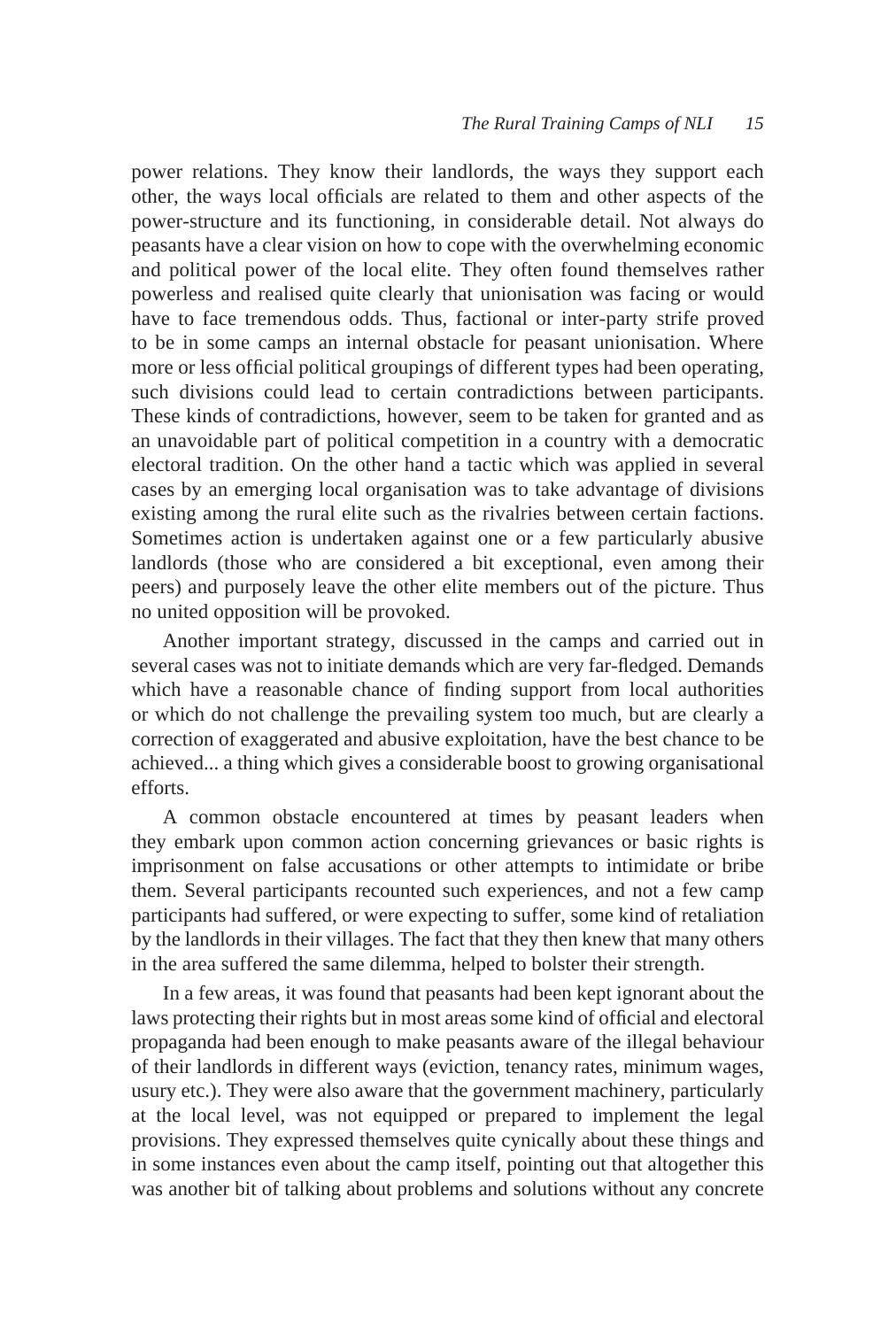action being taken. Not without humour it was noted that in this place (the camps) they at least got a few days of proper minimum wages and good food.

In the last days of the camp, however, such criticism tended to vanish when the participants discussed that. Then at least they could plan together with people of some neighbouring villages or areas about a common strategy. In camps in areas where not much organising effort had been going on before, the discussion of commonly-faced problems and conflicts as such was experienced as encouraging and enough to initiate some attempt at common petitioning or even initial organisation. In some cases, right during the camp, common activities were immediately planned or petitions discussed utilising the presence of some of the competent – and apparently well-intentioned government administrators.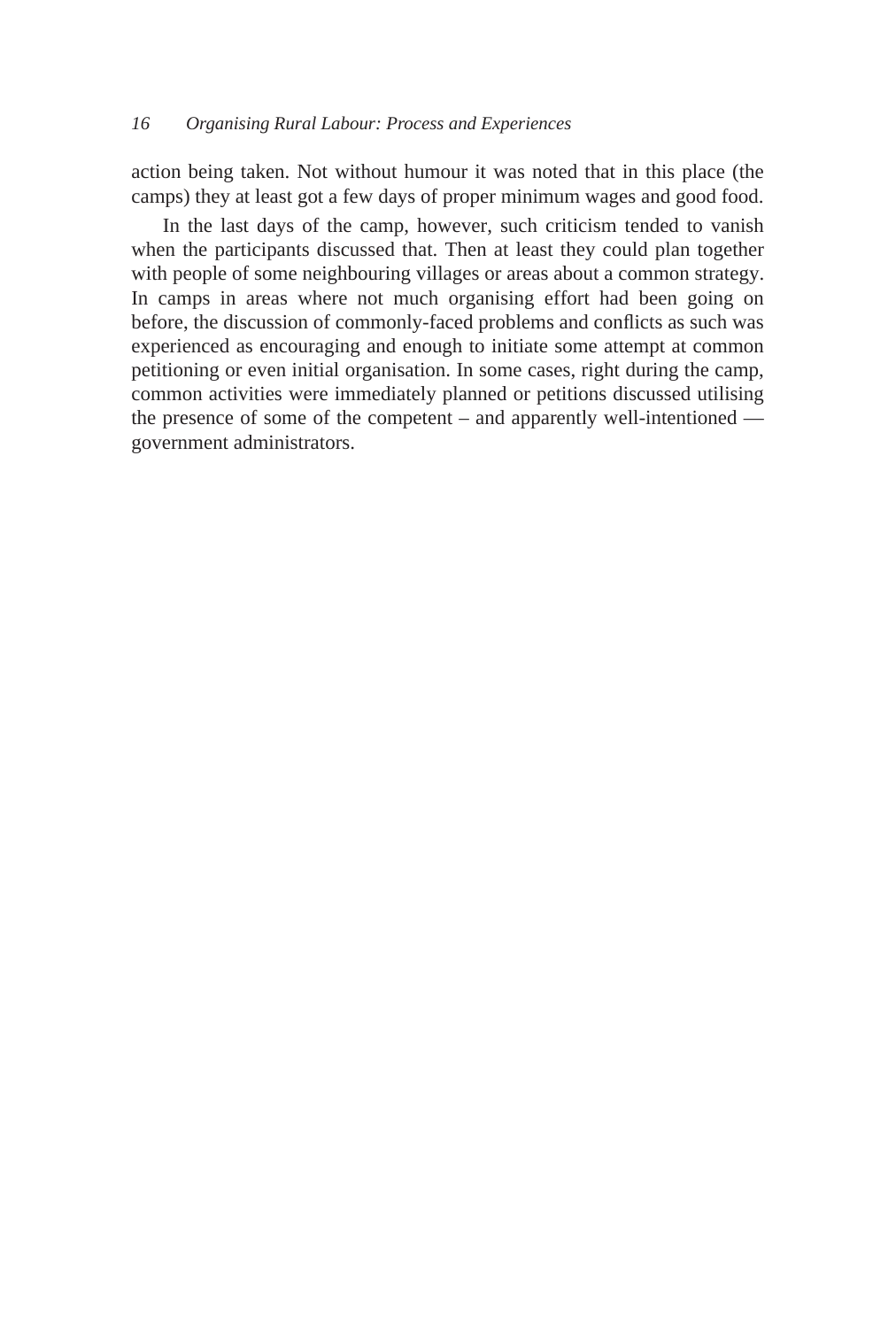# **Annexure II**

# **Some Impressions on Rural Unrest in India**

In order to assess the impact of the camps, field visits were made to villages in various regions where camps had been held. These visits were made in a more or less similar way as the beginning stage of the pre-camp surveys undertaken by the staff of the NLI Rural Section.

However, since altogether only about 50 villages out of the 550,000 existing in India were visited in a few parts of India (Madhya Pradesh, Kerala, Tamil Nadu, Andhra Pradesh and Bihar) only general impressions can be given. Some observations, however, come so strongly to the foreground in practically all cases (and are also confirmed by the existing literature) that it may be worthwhile to note them, albeit with some reservations. During these visits the official statistics indicating a gradual increase in the number of agricultural labourers and a decrease in the number of small farmers, tenants and sharecroppers and the decreasing level of living got ample confirmation through many dramatic life histories. One sign of the increasing awareness of frustration among the peasants was the fact that in several villages, people bluntly informed the visitors that they did not see much use in answering all kinds of questions. They had generally, however, such strong grievances in their minds that, in spite of the not always very subtle interview strategy utilised, the peasants spoke quite frankly about their problems with considerable bitterness, after realising that they were attentively listened to. Thus the reaction of the poor peasants to their worsening situation could be verified.

The 1969 Ministry of Home Affairs Report based its alarming conclusions on an inventorisation of cases collected through its official channels from all over the country, in the years 1967 and 1968. Supposedly, those were years of relatively widespread agitation in the rural areas as compared with the preceding years. In the Annexure I to this Report a numerical account is given of the cases reported on agitations for land to landless, for an increase in wages of agricultural workers, landlords versus tenants, for rehabilitation of persons displaced due to construction of dams and against increase in levy. In these cases several hundreds of peasants were involved.

During field visits to rural areas one gets the impression, however, that many more cases of clashes, tenants being forcibly evicted, huts being burnt, small-scale strikes being organized (and mostly lost because workers from elsewhere were brought in) occurred at the village level than appeared in the official reports. Of all the villages visited there was hardly place where open clashes had not occurred at one time or another over the last few years. These were related with frankness by the peasants concerned. On discussing such cases with officials at the district level it appeared that not infrequently they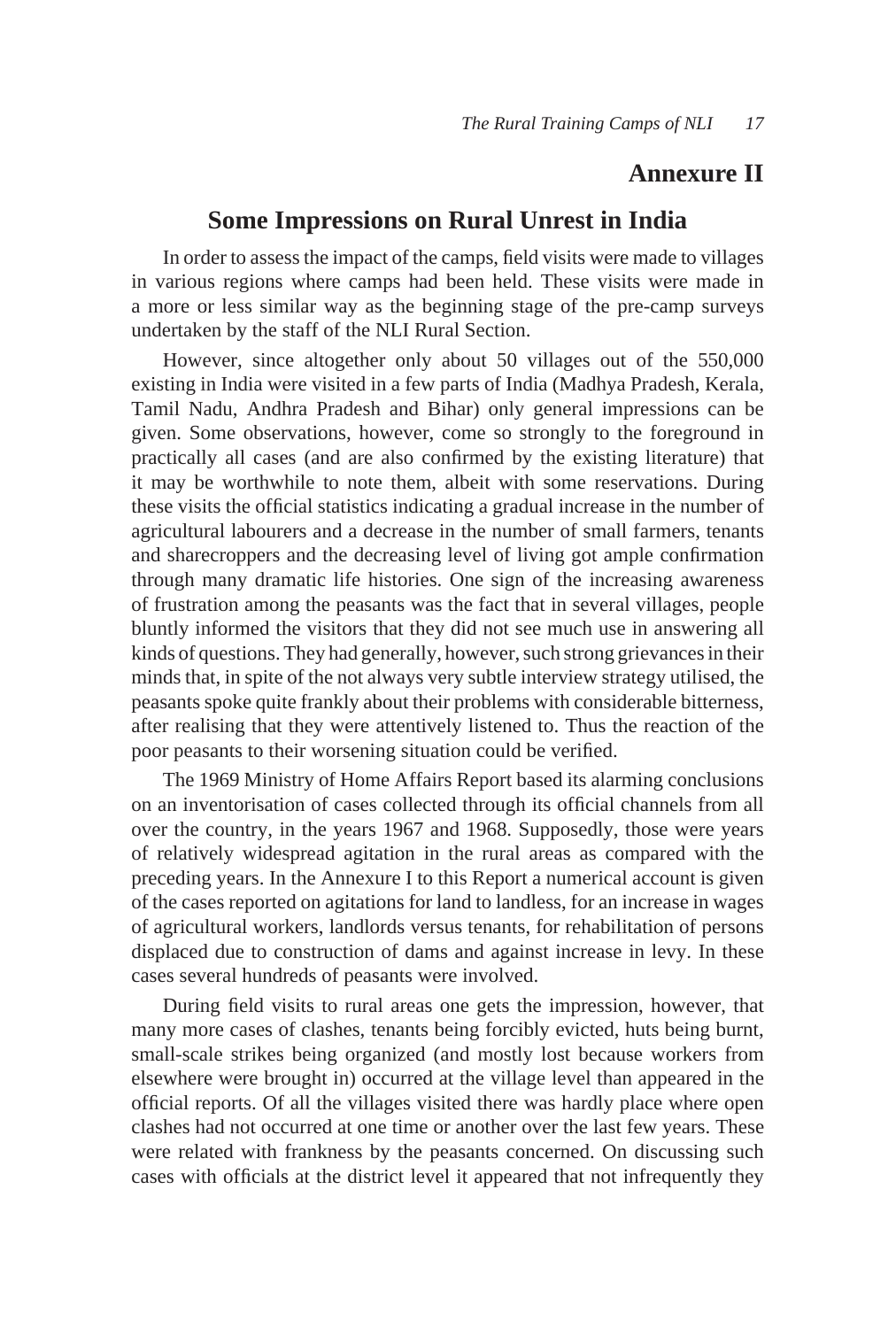were unaware of such events occurring in particular villages. Apparently these had not been reported to them by local officials.

Irregularities and atrocities committed by large and middle farmers against their labourers or tenants may be more widely commented upon among peasants than the cases where agreements had been achieved between conflicting interests. But on the whole one gets a picture of the rural scene as one riddled with injustice, lawlessness and a great deal of violence introduced from above. One middle-sized farmer who had agreed to pay higher wages to his workers told how he was pressed by his colleagues in the area to put the clock back. With few notable exceptions peasants complained that in conflict resolution efforts they generally found the authorities in their own locality against the law and on the side of the economic power-holders. There often seems to be a contradiction between what higher authorities know and are willing to correct, and what the local level authorities do. And they are the kind of government the peasants are regularly confronted with. One result of this is an erosion of the legitimacy of the local government in the eyes of the poor peasants, who on the whole, are deeply respectful to law, order and government administration as such. This erosion did not occur in those areas where authorities had on their own account or thanks to effective peasant organisations (on a smaller or larger scale) supported the normal legal procedures effectively. In several cases it was found that large landlords have their own private armed guards or a team of strongmen to intimidate the poor peasants and keep them "in their place". In other places local police authorities were found to act immediately on false accusations made by landlords against active peasants and quite a few peasant leaders had the experience of being in jail for a few days in such a way. There were, however, also cases where local officials had resisted the habitual temptations and taken action against illegal practices of landlords.

Care was taken to interview large and medium-level land-owners and farmers in most of the villages visited to get their point of view on the local situation. In the case of capitalist medium-sized farmers, who have benefited considerably from the various development projects and schemes a certain frustration was noticeable too as a result of problems they experienced. In some cases, like in Kerala, where agricultural workers are well organized and earn more than the legally established minimum wage, the rising demands of workers in addition to the rapidly rising costs of other inputs such as fertilizers, pesticides and tractors (and their maintenance) was felt as a threat to continuing progress. Middle farmers who formed part of the market economy and had expanded by taking over land or other resources from small peasants, felt themselves in turn increasingly threatened by, what they called "traders". These were often big absentee landowners who had gone into business and dominated the fertilizer and pesticides supply (as dealers for multinational or national corporations). Although at present less acutely felt as the frustration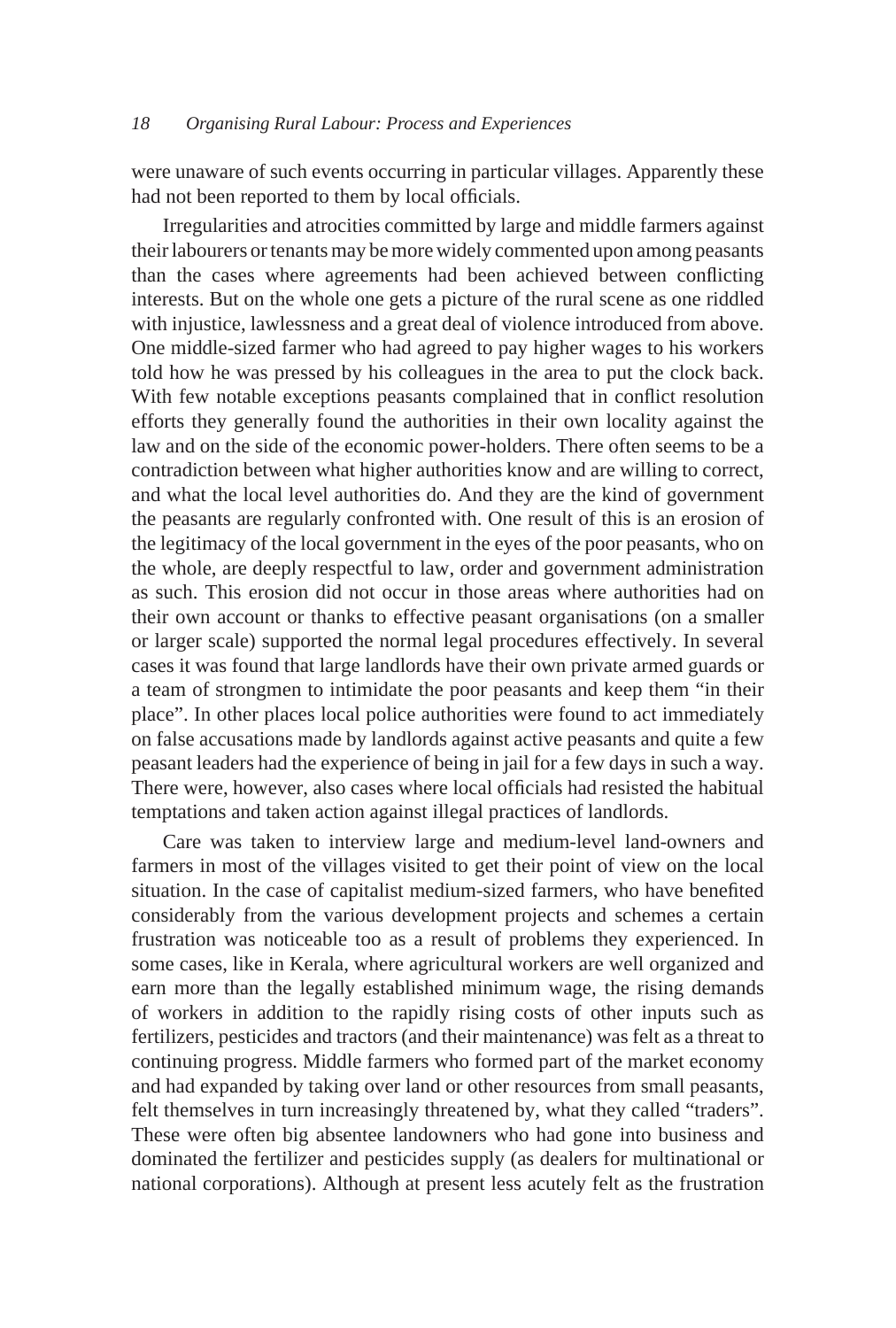of the small and landless peasants, this problem may well gain dramatic proportions in the near future and give the middle farmer also a rebellious attitude.

In some cases their information regarding payment of minimum wages, possession of land in agreement with the ceiling laws and the nonexistence of bonded labour contradicted that given by their peasants or outsiders. In other cases where local problems were discussed with large landowners as well as peasants, the existence of doubtful practices was generally recognised but explained by the fact that it had always been that way. A few landlords bluntly recognised irregularities they committed, blaming their peasants for laziness or unwillingness or even rebelliousness stirred up by outsiders. This last point has possibly been true in some areas, but it would be self-defeating to blame the overall agrarian unrest on such forces.

In this respect lessons could be drawn from history. It was noted that the strongly increasing unrest and violence occurring in various rural areas in the years immediately before and after Independence (1947) could only be contained by legislation and implementation of the abolition of the zamindari system of landholding. The same author noted the present growth of conflicts in practically all states of India at the local level, in a more complicated way, due to the differentiation of group interests. The present agrarian and labour legislation existing in India would permit — in fact prescribes — an effective solution. It is well known, however, that the implementation is seriously hindered or openly opposed by vested interests at various levels. The only way to cope in a democratic way with this resistance would be to allow or help the under-privileged and poor peasantry to gain effective bargaining power to support the administration in an effective implementation of the laws.

### **References :**

- 1. The use of the conflict-resolution strategy as a new strategy for rural development is explained in a paper which was annexed to this report. The ideas expressed in that paper are of course entirely my own responsibility.
- 2. All India Congress Committee, Organization of the Rural Poor, A.I.C.C. Central Training Camp, Narora, November 22-24, 1975, p. 13.
- 3. ibid, p. 14.
- 4. Dalip S.W. Swami, "Differentiation of Peasantry in India", Economic and Political Weekly, Bombay, XI, No. 50, Dec. 11, 1976, pp. 1933-39.
- 5. Ministry of Home Affairs, Research and Policy Division, The Causes and Nature of Current Agrarian Unrest, New Delhi. Mimeo, 1969
- 6. AICC, op. cit., n. 14.
- 7. J. William Pfeifle, A Handbook of Structured Experiences for Human Relations, Volumes I-V, University Ass. Publishers, California, 1960.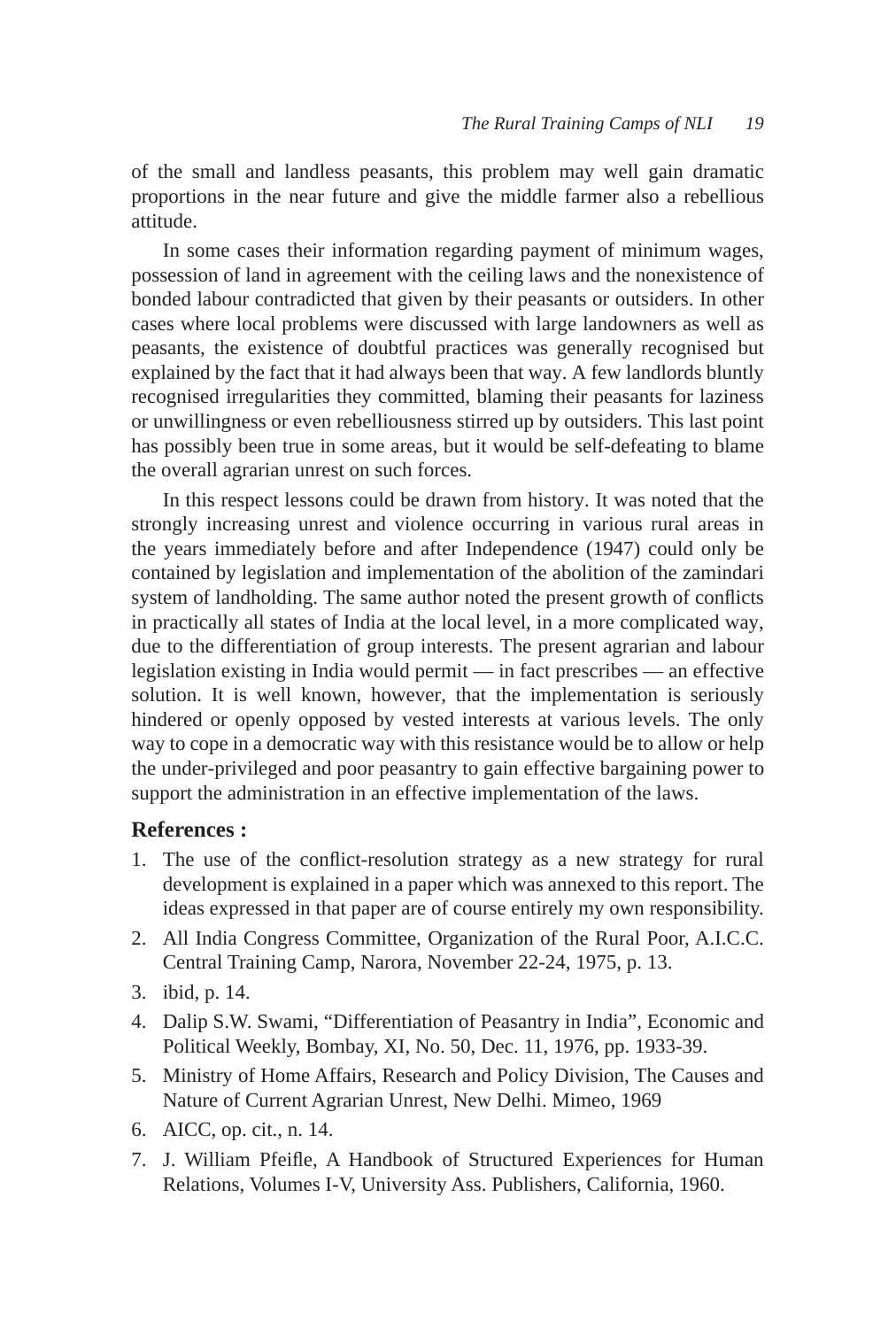- 8. For a detailed description of this experience see Arvind Narayan Das, "Promises to keep: Repeat Camp for Freed Bonded Labourers in Palamau", NU Bulletin, 12, 1976, pp. 505-508.
- 9. Paulo Freire: Pedagogy of the Oppressed, Hammondsworth, Penguin Books, 1972.
- 10. It should be noted in this context that the percentage of female agricultural workers has increased compared with that of female small cultivators which has strongly decreased. The percentage of women working in agriculture (80 per cent of all working women) as compared with that of men, is on the whole decreasing as part of the growing unemployment among agricultural workers. See for details on the role of women in agriculture Report of the Committee on the Status of Women in India. Towards Equality, Government of India, Ministry of Education and Social Welfare, New Delhi, Dec 1974, pp. 162-167.
- 11. These cases confirm the trend observed by Ernest Feder, "McNamara's Little Green Revolution", Econ. & Pol, Weekly, Bombay, XI, No. 14 April 13, 1976, p.p. 532-541, and Andre Gunder Frank, "Reflections on Green, Red and White Revolution in India", Econ. and Pol. Weekly, VIII, No. 3, Jan. 20, 1973, p.p. 119-124.
- 12. H.D. Malaviya, "Agrarian Unrest after Independence", in A.R. Decal, Rural Sociology in India, op. cit., p. 395-357.
- 13. H.D. Malaviya, "Panchayats and Village Conflicts", in A.R. Desai, Rural Sociology in India, op. cit., p. 409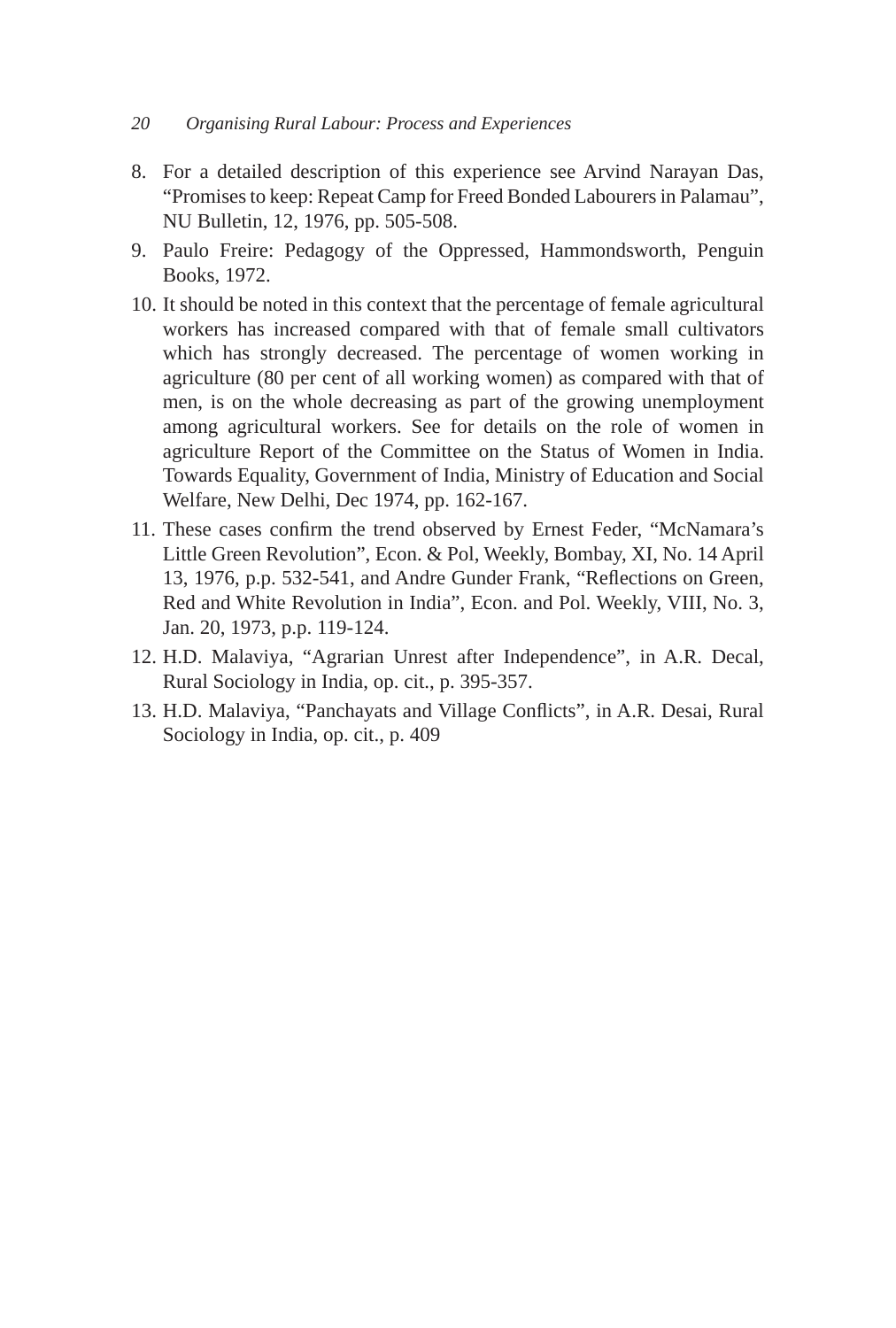# Rural Camp at Bana Nabagram: Some Observations

*Bhupendra Srivastava*

# **Introduction**

That the various developmental efforts in the field of agriculture including the benefits of the so-called 'green revolution' have not reached especially large numbers of sharecroppers and landless labour hardly needs to be substantiated. This has become a much talked about phenomenon in various forums in the country and has set in the process of critical examination of broad socioeconomic frameworks at the highest policy levels in the government, political parties and in academic circles. A growing realisation of the need to improve the conditions of the rural poor by providing them with a proper share in the economic gains of their labour, although existing in the past among selected sections of the society, has now become a widely shared issue which calls for immediate action.

A cursory glance at the conditions of development in rural areas brings out certain facts more vividly. The partial success of such efforts as implementation of government legislation regarding land holding, introduction of modern technologies in agriculture and utilisation of loans, fertilizers and improved varieties of seeds by a vast majority of the rural poor has been variously attributed to social, economic and cultural forces operating within the village communities as well as the nation as a whole. Out of the various explanations for this state of affairs, one thing that seems to underlie the situation and is all pervasive is the lack of proper motivation and an organized effort on the part of the sharecroppers and landless labour to utilize the facilities provided by the governmental and non-governmental agencies. The experiences of the past two decades in India as in Asia have clearly and categorically shown that unless the sharecroppers, the landless labour and the rural poor as a whole organize themselves with a view to protecting their rights and working as catalysts in the proper functioning of the governmental institutions engaged in providing such vital services as adequate supply of inputs, credits, marketing and other ancillary services, any meaningful diffusion of innovations and breakthrough does not seem to be possible. The organization of agriculture labour, thus, is a necessary if not sufficient condition for ensuring the proper share in the gains of their productive activity, channelising their energies in the pursuit of economic betterment and improving the conditions of work and quality of life.

It is within this context of existing socio-economic realities that the National Labour Institute has embarked upon the programme of organizing a series of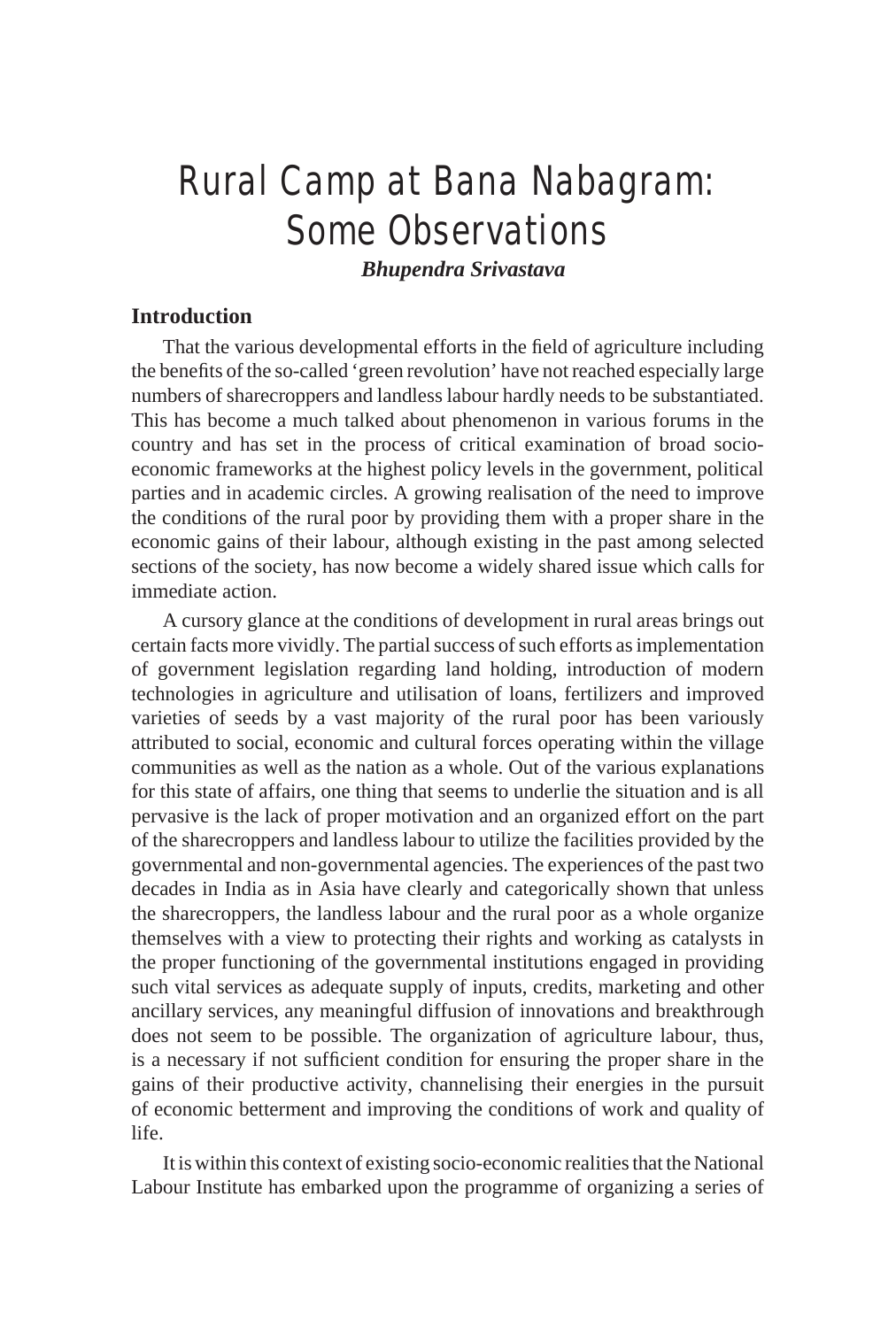rural camps for those engaged in organizing the rural labour, including the sharecroppers and landless agricultural labour.

The first such rural camp was organized at a relatively underdeveloped and remote village, Bana Nabagram, in the district of Burdwan, West Bengal, with support from the Ministry of Labour, Government of India, and Government of West Bengal. The camp was held for a period of five days from February 27 to March 3, 1975. Twenty-four rural labour organizers from five districts of West Bengal participated in the rural camp. The participants represented five political parties. Quite a few of them belonged to scheduled castes and tribes.

## **Programme objectives**

The basic objective of the education programme has been to help the organizers of rural labour to take up educative roles in order to arouse and expand the level of consciousness of rural poor with regard to socio-cultural conditions, economics of land distribution and agrarian relations. We believe that this heightened awareness of the realities can be brought about through the processes of reflection and action among the rural poor which in turn can set in motion the organizing process of a self-generating and self-regulating type. The organization thus formed will be based on fundamental choices in the outlook, predispositions and value systems of the vast majority of the rural poor who will no longer seek refuge in the culture of silence and of apathy but will actively create and participate in a culture of voice and of commitment.

The first requisite, therefore, has been to help the organizers of rural labour to acquire and to sharpen their behavioural and attitudinal skills in such areas as motivation, leadership, problem solving, decision-making and conflict resolution based on behavioural science research and knowledge. Particular emphasis had to be placed on developing organizing skills suited to local conditions and geared to existing problems. In summary, the specific objectives of the programme can be stated as follows:

## **i) Organizing skills**

- To gain an insight into one's own behaviour and attitudes with a view to effecting self-growth and development and to develop the ability and competence to establish inter-personal relationships based on openness and mutual trust.
- To understand the dynamics of group working and to examine the relevance of the processes of interaction among group members to the effectiveness of teamwork.
- To comprehend the dynamics of inter-group relationships in all its manifestations and to examine the consequences of utilizing competitive and collaborative strategies in different situations of inter-group conflict.
- To acquire behavioural and attitudinal skills in such areas as motivation, leadership, problem-solving, decision-making and conflict resolution.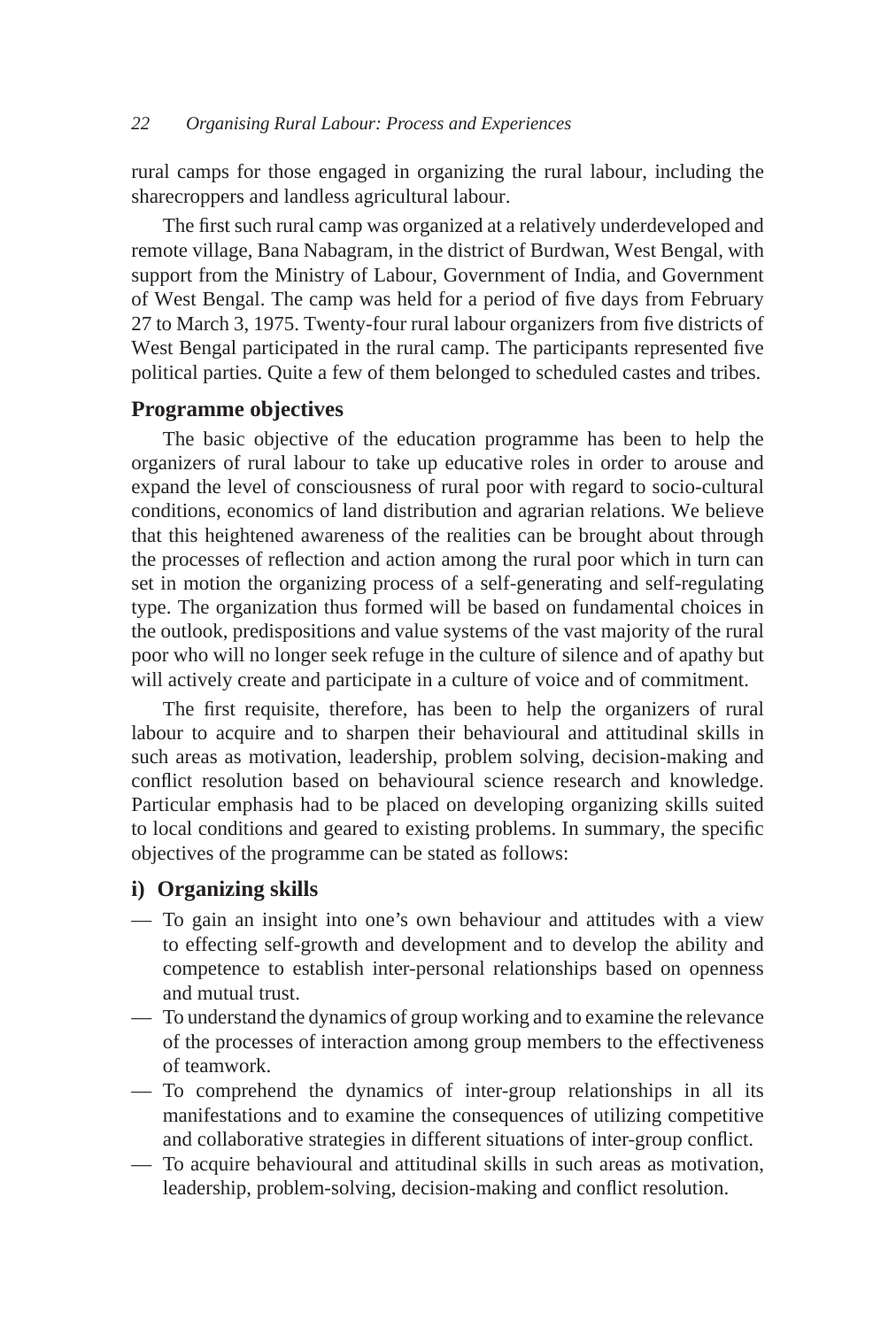# **ii) Problem identification**

- To develop critical appreciation of such socio-cultural realities as their attitudes to the caste system, concepts and techniques of family planning, the dowry system and the like and to examine their relevance to the organizing process.
- To create an awareness of the economic realities with particular reference to agrarian societies in India at local, regional and national levels.
- To diagnose the problems of the rural labour and their impact on the sociocultural life of the rural poor.

## **iii) Strategies of action**

- To search for alternative strategies of action to deal with such problems which have a direct bearing on the organizing process.
- To devise ways and means for effective utilization of resources and facilities provided by various governmental and other agencies.
- To think of a concrete plan of action with a view to accelerating the process of organizing and developing commitment to it.
- To identify specific areas where support from government departments and institutions can be provided to facilitate the process of implementing suggestions.

#### **Methodology**

The methodology of the programme was based on a dialogical process between the staff and the participants who together deliberated upon problems and issues in small groups. Unlike the conventional approach to teaching, a minimum number of lectures were used. Our pedagogy of education is based on the assumption that people who experience realities are not only capable of but in fact are in a better position to reflect upon their experiences; to identify and diagnose the problem-areas and to seek meaningful solutions. This methodology therefore calls for creating a climate conducive to a free and open exchange of ideas and information among the participants. Thus, for the first part of the objectives, experiences were generated through simulated exercises and specially-designed games to provide an insight into their own skills and to help them acquire and sharpen their behavioural and attitudinal skills. For the second and third parts of the objectives, the participants worked in small groups and were encouraged to identify their own problems and search for alternative strategies of action.

The programme was conducted in Bengali.

## **Expectations of the participants**

The participants at the beginning of the programme were encouraged to share the expectations with which they came to attend the camp. This was of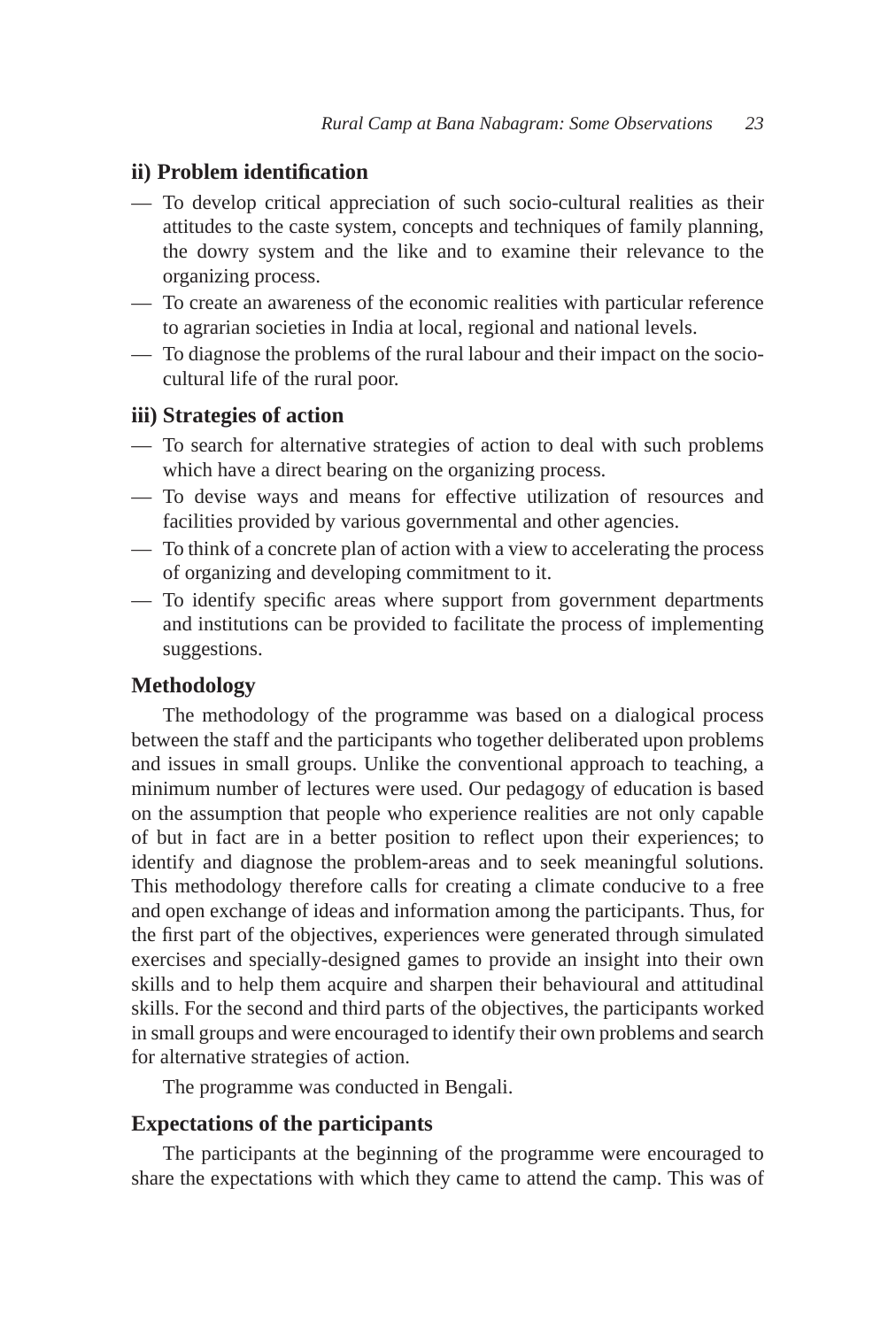considerable help to us in providing a definite focus to the programme and in designing the programme accordingly. Some of the expectations were as follows:

- To learn ways and means to bring about improvement in the educational and literacy standards of the rural labour.
- To devise strategies to face challenges posed by prevailing social conditions, non-availability of year-round work and implementation of laws for the benefit of rural labour.
- To learn about the role of change agents in rural areas their attitudes, skills, etc. which will make them more effective in their roles.
- To learn about techniques to deal with the social, economic and cultural problems of the rural labour which come in the way of organizing.
- To examine various alternatives to bring about an improvement in the standard of living of the rural poor.
- To explore various possibilities of encouraging the small farmers to adopt innovations in agriculture.
- To learn about and adopt techniques to stop the eviction of sharecroppers, to ensure their rights in land and to provide shelter to the agricultural labour.

### **Programme contents**

The contents of the programme can be broadly divided into five themes. The major points of discussion on each theme and the issues arising out of these are presented under separate subheadings. What follows then, is a summary account of the problems raised, issues discussed and alternatives generated and not an exhaustive account of the deliberations.

# **Socio-economic realities and need to organize**

A number of sessions were devoted to the critical examination of the socio-cultural and economic problems of agrarian societies of West Bengal in particular and India in general. Such issues as the dynamics of oppression, problems of land holding, agrarian relations and existence of acute poverty in rural areas were deliberated upon.

In his inaugural address, Shri Pradeep Bhattacharya, Minister of State for Labour and Animal Husbandry, Government of West Bengal, stressed the need for the rural labour to organize itself especially in a situation where disparity among various sectors of Indian society was enormous. Examining the issues in historical perspective he highlighted the reasons that have hindered the emergence of effective organizations of the rural poor. He expressed the hope that leaders of all political parties should unite on one platform to face the problem of the widening disparity in the country. He reminded the participants of the changing expectations and rising aspiration specially of the younger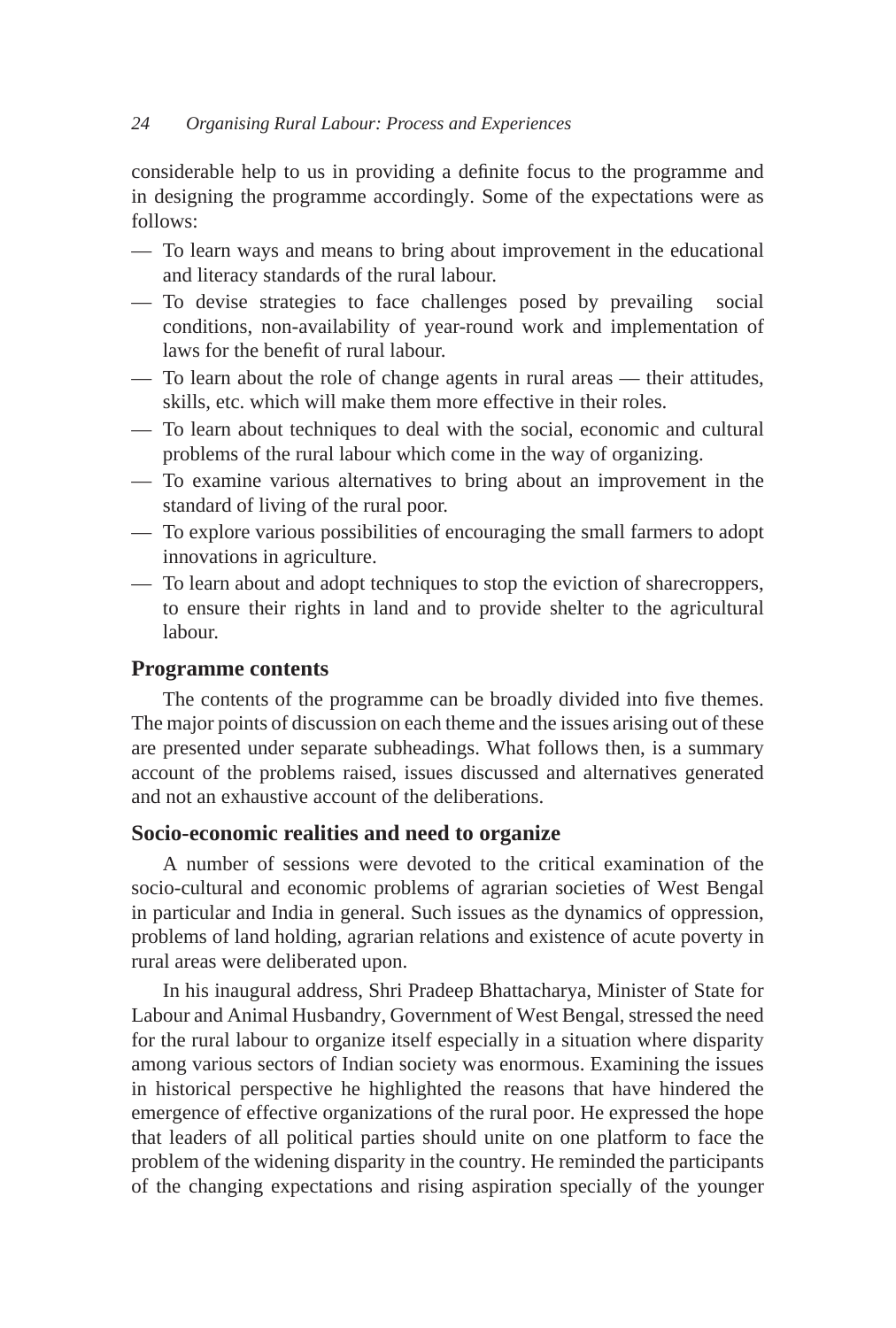generation living in the villages, who no longer accept rising unemployment in the rural areas as a matter of fate. Nor do they believe in old ideals and old values. They want to establish their rights in an organized way and this has to be the responsibility of the organizers of the rural poor to accelerate the process of organizing.

Dr. Gopal Das Nag, Minister for Labour, Government of West Bengal, who was to inaugurate the programme, could not be present because of unavoidable circumstances. His address was, however, delivered in absentia. According to Dr. Nag, it is for a lack of organisation and consciousness that the landless rural labour could not benefit much from amelioration measures of the government. Unless the rural masses organize themselves and utilise their collective strength for realising their long-felt needs, there is no hope for them, no future different from their present state of total distress. He expressed hope that the training camp will produce such organizers of rural labour who in their turn will spread the knowledge they have gained at this camp to their areas of operation.

In addition to the exercises, one specially designed games in order to provide insights into their skills, quite a few sessions were devoted to the discussion on problems of land holding in India and its various ramifications, legislation and regulations relating to rights to land and its problem of implementation and problems of bonded labour and their socio-economic implications. Shri D. Bandyopadhyay, Joint Secretary, Ministry of Labour, Government of India, discussed with the participants problems of land holding with cases from West Bengal. He also shared information about the conditions of the rural poor in the states of West Bengal and Bihar and highlighted not only the economic but also socio-cultural implications of prevailing conditions of the rural poor. Of particular interest was the discussion on bonded labour in which cases from the State of Uttar Pradesh were presented. The discussions particularly helped the participants to broaden their horizons by becoming aware of the prevailing conditions of the rural poor not only in their areas of operation but also in the neighbouring states.

Shri B. Sarkar, Director of Land Records and Survey, Government of West Bangal, dealt at length with the various legislations relating to the rights to land particularly in the State of West Bengal. He also shared his vast experience in this area and highlighted some of the problems of implementation of these legislations. The participants deliberated upon these problems and also examined the possible ways and means of making legislation an effective instrument of ensuring rights in land. Other issues like minimum wages for the landless agriculture labour were also discussed and their implications examined.

Prof. N.C. Mitra, Department of Law, Burdwan University, highlighted some of the problems the organizers might face in seeking to effectively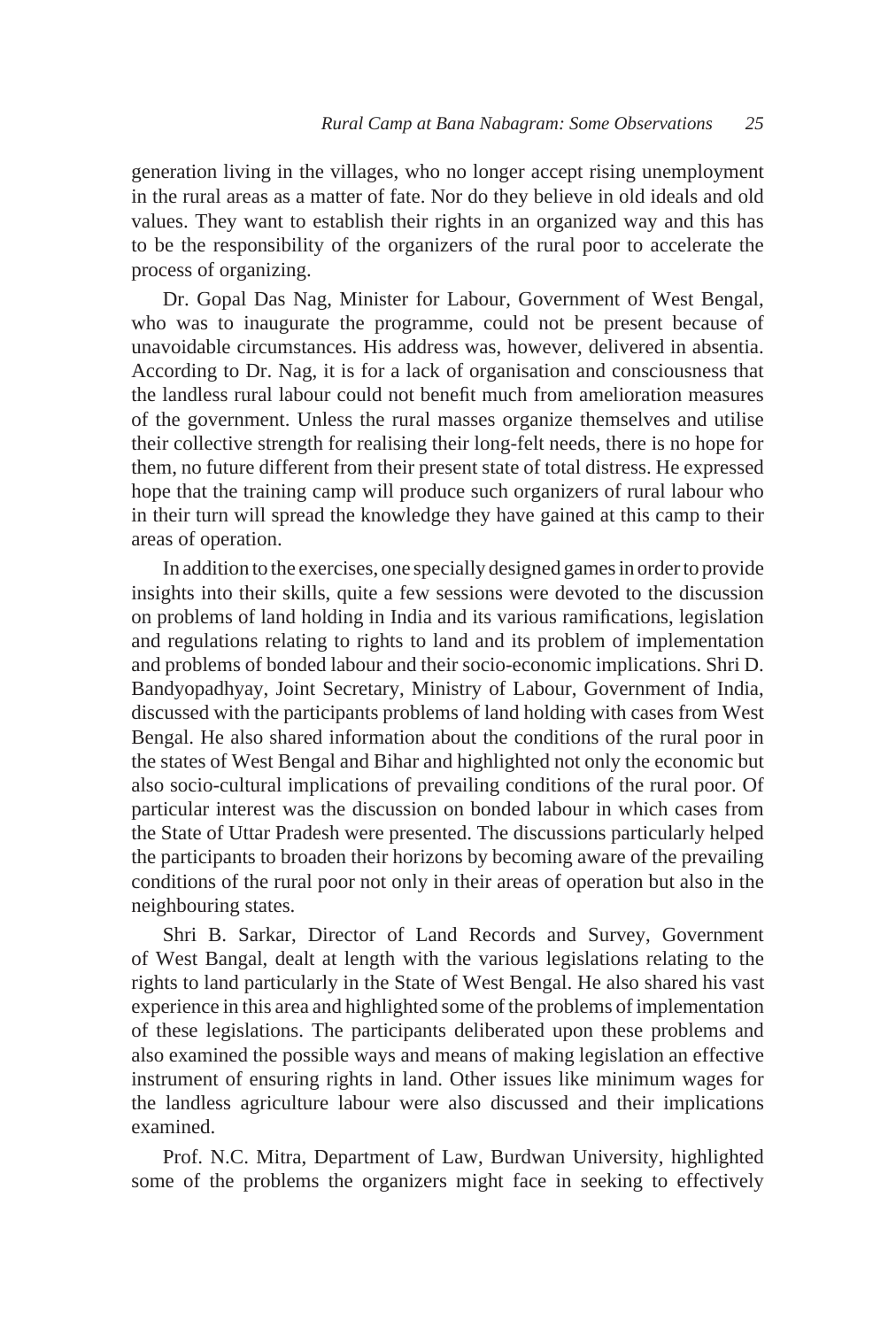organize the rural poor. He analysed the presence of a number of interest groups in rural areas and examined the complexities of interaction among them.

Shri B.R. Bhagwati, President of the Indian National Trade Union Congress, in his address acquainted the participants with statistical data in support of his conviction that poverty in the rural areas was on the increase and that our failure to provide land to the landless labour was to a large extent responsible for a much slower economic growth of the country. He felt that two things that call for immediate action are: first, to implement and press for framing laws for the benefit of the rural labour in the light of trade unions and, second, to implement minimum wages for the landless agriculture labour. And this is possible only when the rural poor are able to organize themselves. The progress of the agrarian society and also of the nation lies to a great extent in the ability of the landless agriculture labour to organize itself.

Shri K.V. Raghunatha Reddy, Union Minister for Labour, highlighted the importance of rural organizations in the prevailing conditions in the country. He cautioned the participants to take into account the reality of the caste system and such other forces that might come in the way of the organizing process. Small peasants, he felt, should also be included in this organisation of the rural poor and should not be treated as an enemy. Once organized, the rural poor can become a powerful instrument of political and social change. He urged the participants to understand and appreciate the philosophy of India's culture of tolerance. Organizers must be tolerant and must act within the context of Indian culture. They should also have a missionary zeal to deal with socioeconomic problems of the rural poor. Faith and conviction are two important virtues which are important for the organizers to inculcate in themselves. Unless political awareness is created in the masses, legislation alone will not be sufficient to deal with the complex problems of agrarian societies.

Shri Gurupada Khan, Minister for Land Revenue, Government of West Bengal, in his address outlined various causes for the prevailing poverty in the rural areas. Increasing pressure of population on limited resources can be identified as one such cause. Tracing a brief history of various land reforms laws, he urged the organizers of rural labour to get their demands fulfilled and to exploit the resources and facilities in an organized way. Such problems as employment in rural areas, he felt, can be tackled through rural labour organizations.

#### **Problem identification**

Considerable time was devoted to the identification and diagnosis of problems that the organizers of rural labour face in the process of organizing. The participants worked on this task in several small groups, shared their experiences and ideas and reassembled in the community hall for further discussions. In response to the question as to whom to organize, the participants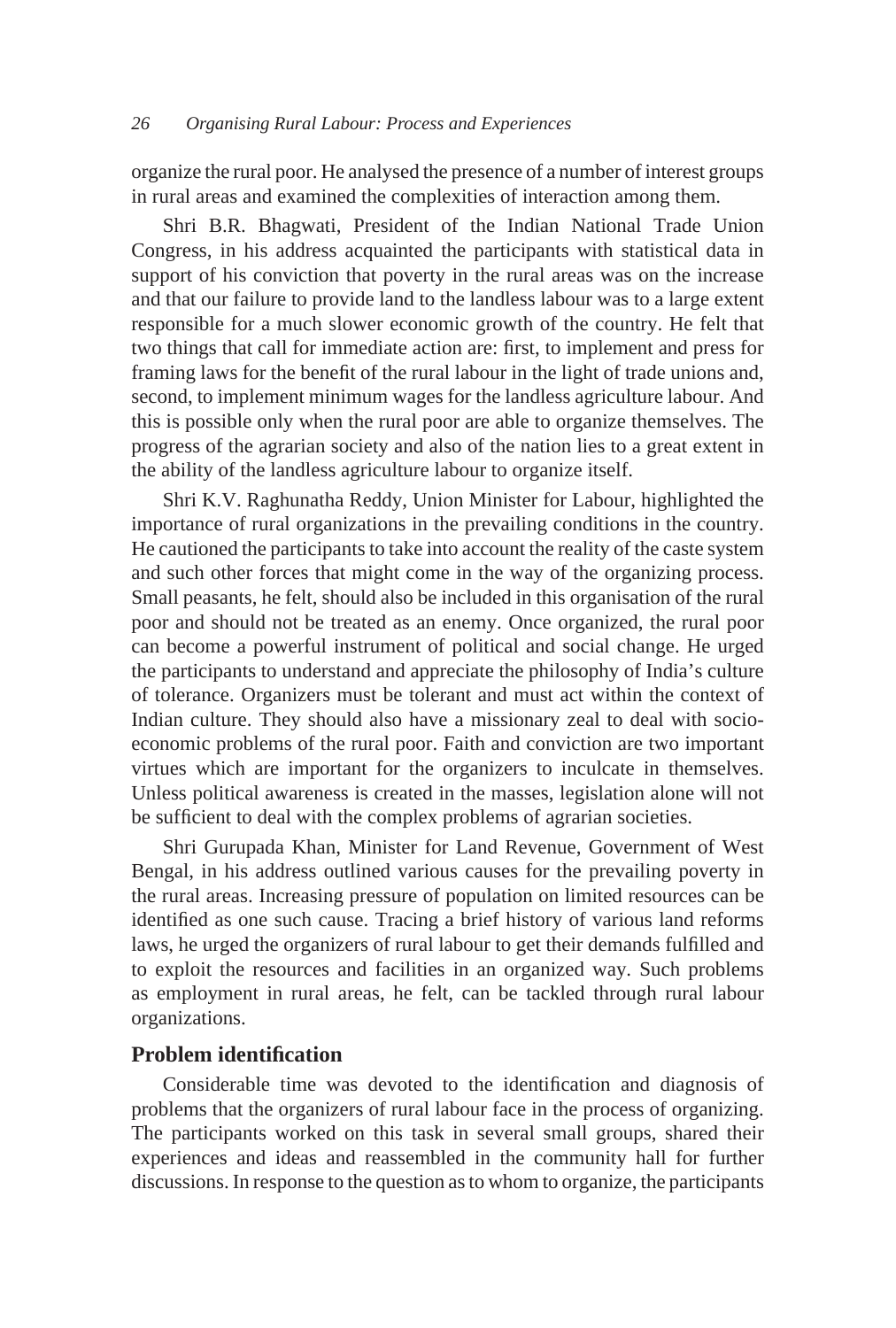were of the opinion that the landless labour of both sedentary and nomadic types, sharecroppers and small peasants should come within the fold of their organization. Some of the problems identified are as follows:

# **I. Problems within their control**

These refer to those problem areas where the participants themselves can initiate positive action and can have influence over the course of events. They can take the initiative, exercise control and take meaningful steps in dealing with those problems.

- Prejudice with regard to caste, community, religion etc.
- Lack of effective communication between employers and employees, between organizers and the rural labour and between one region and another.
- Misunderstandings created by rumours of all sorts among the rural labour and also the organizers.
- Lack of proper motivation, aspiration and sense of sacrifice among the organizers themselves.
- Lack of faith, conviction and sense of determination among the organizers.
- Lack of self-awareness and self-confidence.
- Lack of knowledge of the system and dynamics of exploitation.
- Problems like addiction and other social evils.
- Lack of educational facilities.
- Lack of medical and other health facilities.

# **II. Problems beyond their control**

These refer to those problems that call for action on the part of other agencies. The organizers themselves may have little or no influence over these.

- Problem of implementation of minimum wages for the agricultural labour.
- Problem of getting proper share in production.
- Problems of recording sharecroppers' names in settlement records and proper implementation of land recording laws.
- Problems of getting loans and financial help.
- Lack of shelter, clothing and food.
- Social respect for all regardless of caste, group, and occupation.
- Participation in the process of administration in rural areas.
- Rising prices and cost of living in rural areas.
- Problem of alliances between the landlords and the police.
- Guarantee to provide work to the rural labour throughout the year.
- Capitalistic infiltration in agriculture.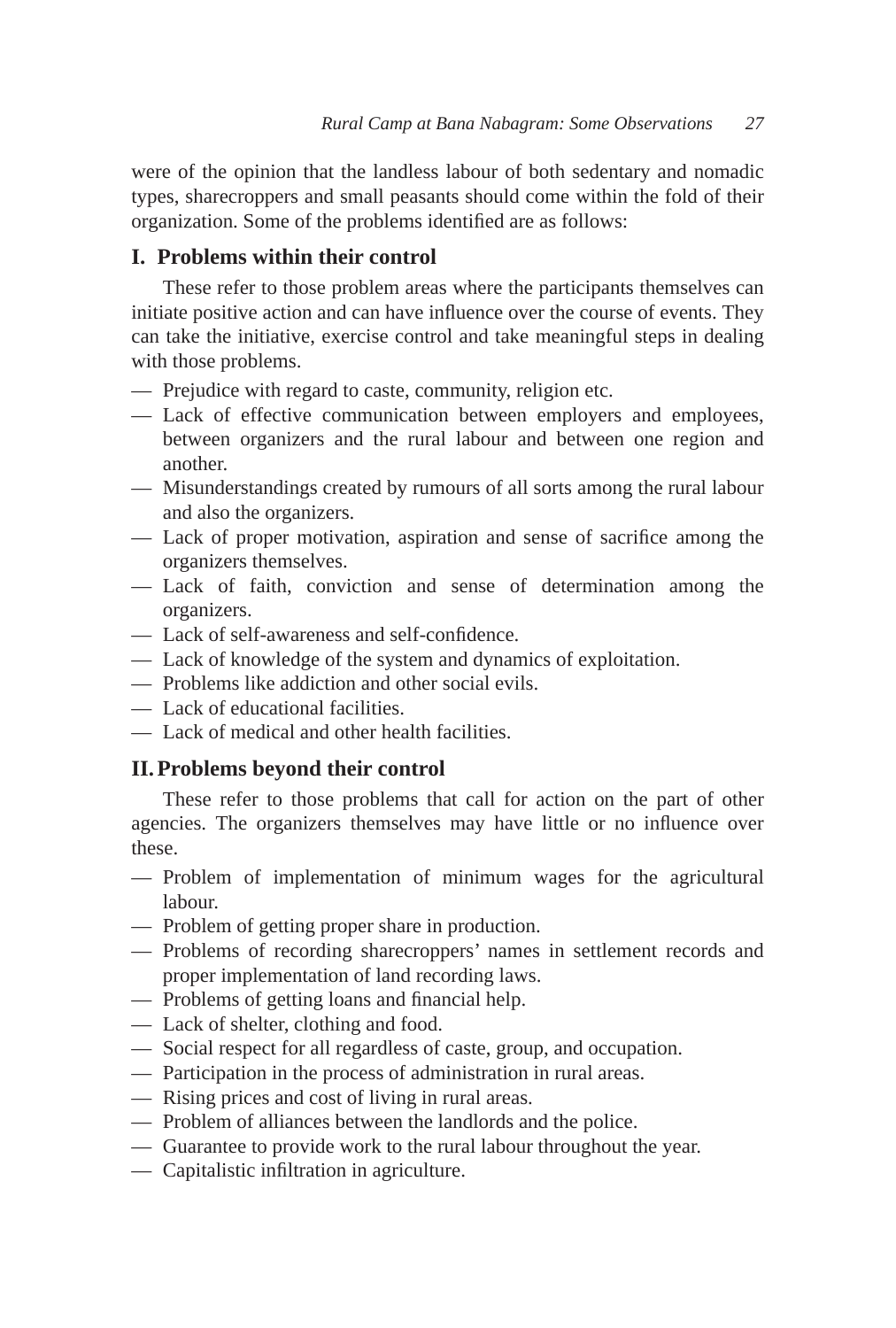- Lack of security for the organizers as well as the rural labour and sharecroppers.
- Liberation from indebtedness.
- Lack of understanding and sympathy from governmental and nongovernmental agencies.
- Inadequate and ineffective government plans.
- Lack of social recognition.
- Improvement of cottage industries.

# **III. Suggested solutions**

The participants came out with the following suggestions as possible solutions to these problems:

- Provision of free education for all including adults.
- Supply of seed, fertilizers and implements on interest-free credit.
- Developing a sense of interdependence and co-operation between the organizers and those who are to be organized and also among the organizers themselves.
- Setting up of co-operatives where each member deposits a part of his produce voluntarily.
- Availability of loans from banks without many strings and cumbersome procedures and other sources of financial help.
- Close co-operation between the government and the organizing agencies.
- Test relief to provide work to the rural labour throughout the year.
- Cultural programmes where everybody can participate.
- Complete nationalization of the grain trade.
- Formation of peasant-worker societies.
- Setting up of tribunals to resolve issues related to wages.
- Abolishing individual ownership of land.
- Introduction and maintenance of price parity between industrial goods and agricultural goods.
- Development of agro-industries.
- Formation of societies/associations with the representatives of workers at the area, block, district and state level for the purpose of:
	- (i) Implementation of wages;
	- (ii) Land reform for the benefit of landless labour;

(iii) Distribution of land; and

(iv) Providing employment for the whole year.

- Creating a sense of faith and self-confidence through direct communication.
- Making the rural poor aware and conscious of the history and impact of exploitation and oppression. Helping them to arouse their consciousness so that the rural poor no longer accept a fatalistic view of life.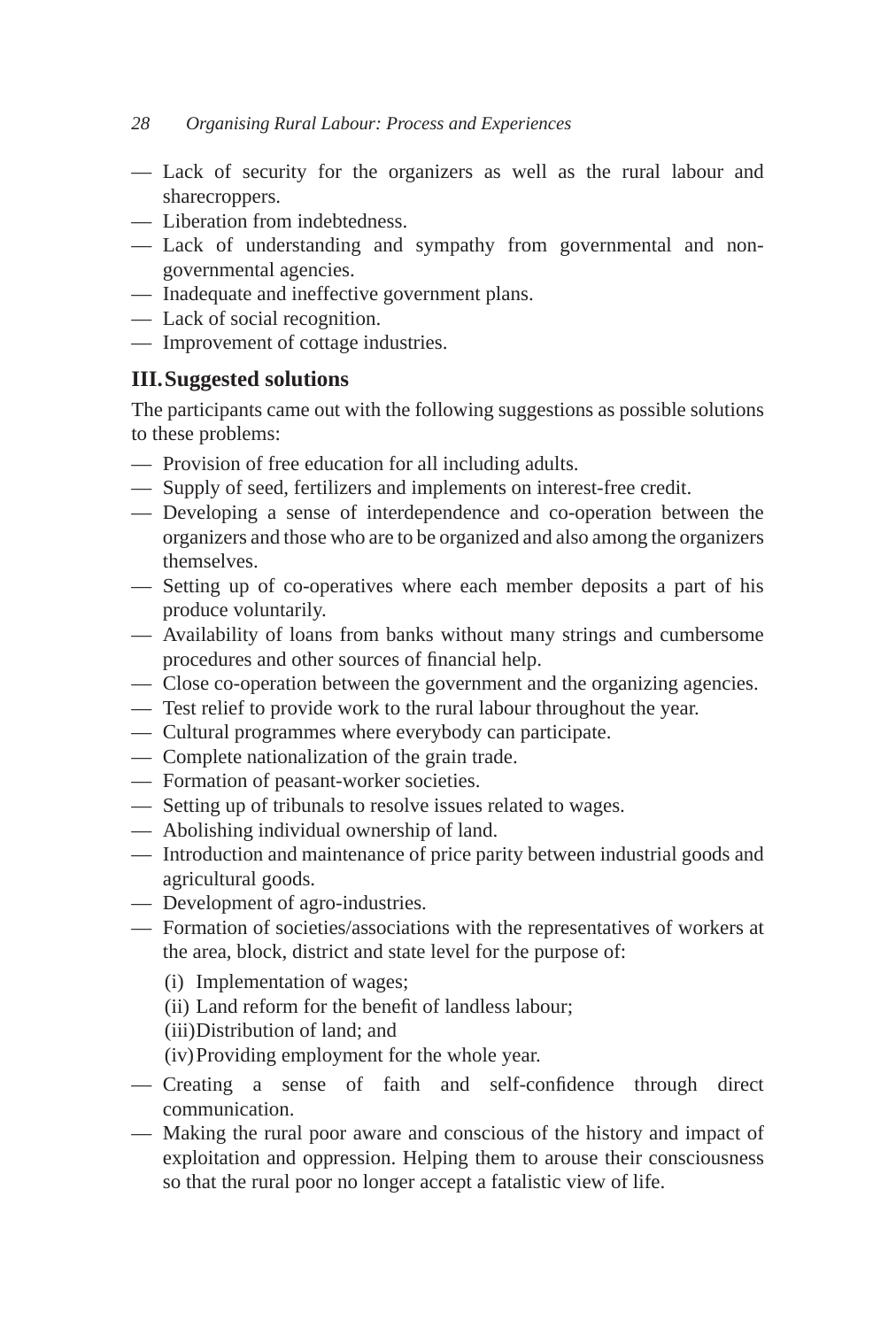- Liberation from different forms of addiction and gambling through education.
- Improvement in health conditions, provision of shelter and liberation from hunger.
- Proper wage structure and its implementation.
- Planning for full employment and irrigation plans so that agricultural work can be done throughout the year.
- Proper implementation of land reforms laws.
- Employment of agricultural labour in cottage industries.
- Compulsory rationing of essential commodities for the agricultural workers.
- Utilization of following mechanisms with a view to creating awareness and making them conscious of the realities:
	- (i) Night schools;
	- (ii) Adult education; and

(iii) Audio-visual methods.

- Making the rural poor conscious of their vital role in production processes and in the national economy.
- Initiating movements of various kinds including mass movements to organize the rural poor.
- Improvement in agriculture through the introduction of modern techniques and better inputs.
- Providing social recognition due to the rural poor.

# **Organizing process: a plan of action**

The participants deliberated upon various steps that can be initiated with a view to facilitating the process of organizing among the rural poor. They worked in several small groups and examined the pros and cons of various strategies and their relevance to specific local conditions. What follows is an integrated account of the steps suggested by the participants themselves.

- To organize the poor peasants, sharecroppers and landless agricultural labour through the movements of implementation of wages and recording of sharecroppers' rights in land during the settlement and survey of land.
- To help the rural poor to organize themselves by creating social and political awareness among them.
- Formation of strong and effective committees at area, block and district levels with a view to:
	- (i) Stopping the eviction of sharecroppers;
	- (ii) Recording the rights in land during settlement; and
	- (iii) Protesting against the injustices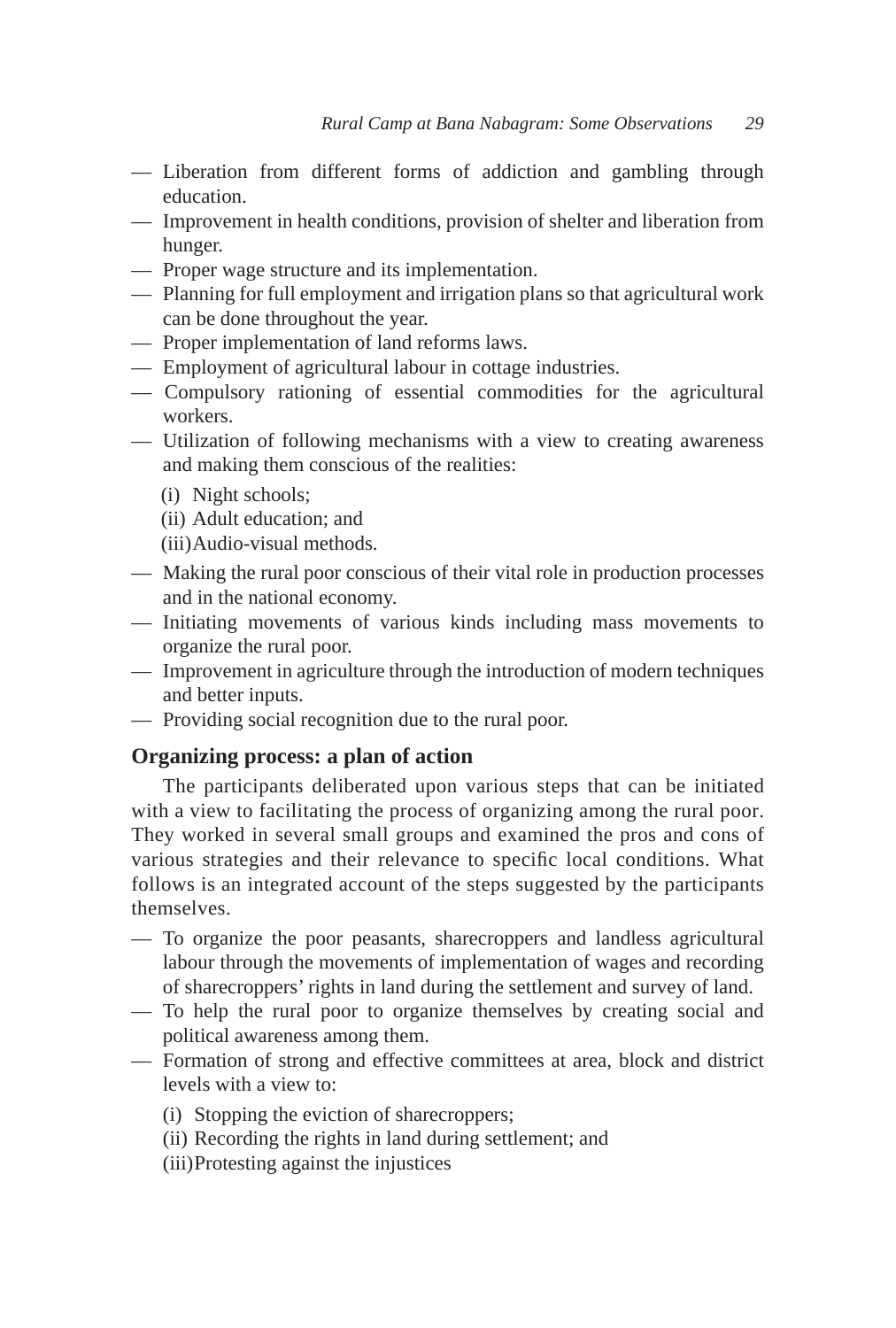- The villages where sharecroppers and poor peasants are in a majority to be selected first in order to make them aware of their situation through:
	- (i) group discussions;
	- (ii) cultural action for social change;
	- (iii) processions and slogans; and
	- (iv) propaganda against casteism.
- Representatives of the rural poor from all areas to be encouraged to form committees at local, block and district levels under the banners of political parties. Action for this to be initiated in selected villages first.
- A movement for creating awareness through education, for ensuring legal and other facilities — like rights of sharecroppers, minimum wage, land distribution, etc. — to be initiated under the banner of political parties and by selecting committed leaders from amongst the agricultural labour.

# **Need for support**

The rural labour organizers were able to identify certain areas where support from various agencies will facilitate and accelerate the process of organizing. It will also help them to gain confidence in their attempts to solve the problems of the rural poor and will provide a significant source of encouragement for the organizers and also those who are to be organized. Given below are the areas where they feel they would require help from various agencies:

# **1. Department of Labour**

- (i) Implementation of wages.
- (ii) Tribunal for resolving disputes between landowners and agricultural workers, to make a tribunal an effective instrument of conflict resolution.
- (iii) Recognition committees to be constituted consisting of representatives of the agricultural workers.
- (iv) Stopping police interference in the people's movement.
- (v) Immediate recognition of unions and ensuring supply of all government circulars to these organizations.
- (vi) Financial support to the representatives of the organizations whenever needed. Allowance to be given to those who take the initiative in organizing rural labour.
- (vii) Organizing similar rural camps in all other districts of West Bengal and also India.
- viii) Establishing an agricultural labour institute in West Bengal on the pattern of the NLI.

#### **2. Department of Land Record and Survey**

- (i) Recording of sharecroppers' rights and to look after their interests.
- (ii) Small and middle peasants should be exempted from the increased land revenue.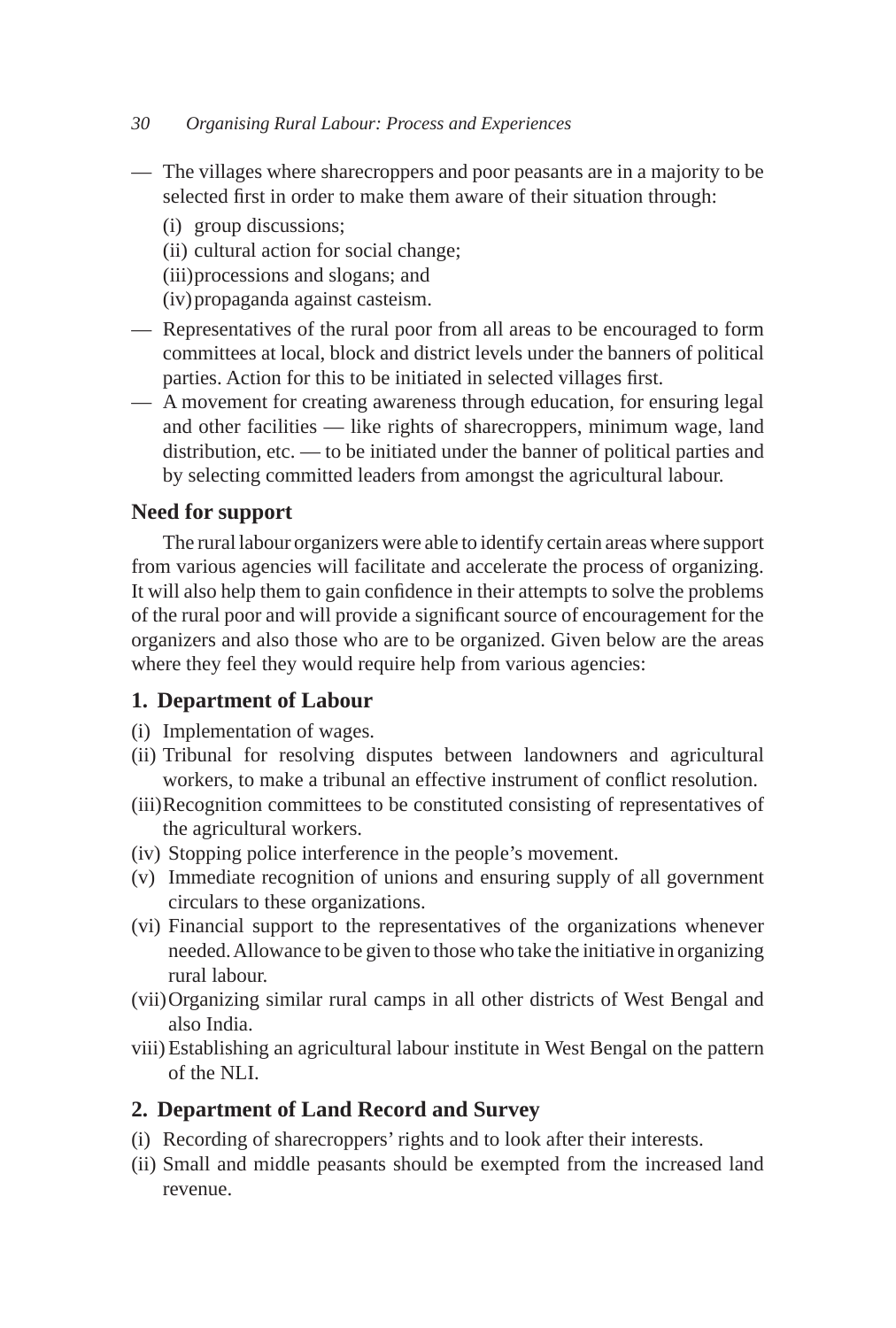(iii) Measures to bring more lands under irrigation.

- (iv) Land reforms committee should accept representatives of rural labour organizations at all levels.
- (v) During settlement, the presence of a representative of the agriculture labour at the time of recording should be ensured.

# **3. Department of Public Relations**

- (i) To propagate the message of establishing rights in land by films, drama, and such other media.
- (ii) Free distribution of leaflets and magazines relating to conditions of rural labour, their organization, etc.

# **4. National Labour Institute**

- (i) To provide educational aids like leaflets, magazines, films, etc. describing the conditions of the rural poor and organizing skills.
- (ii) To help solve the problems that organizers face from time to time.
- (iii) Continuous help in the process of organizing and further follow-up training programmes.
- (iv) Arrangements to be made for the visit of organizers of rural labour to those places where agricultural labour is already organized.
- (v) To organize similar training programmes in all districts of West Bengal and also in other parts of India.

# **Evaluation by the participants**

The evaluation of the programme by the participants was highly encouraging. The enthusiasm with which they participated in the group discussions and the sense of optimism which they exhibited in their ideas were indicative of their genuine concern for the rural poor and a desire to learn more to deal with difficult problems. Some of the views expressed by the participants are given below:

- The main problems of the Indian working class are the same and liberation from those problems requires social and cultural awareness among the vast majority of the rural poor. They should be organized and political consciousness should be aroused.
- The programme helped us in understanding the reasons and importance of organizing the rural poor.
- We gained more knowledge and experience of the processes of organizing.
- We learnt the role of co-operation through various exercises and games.
- After organization, what should be the aim, methods etc. were not discussed.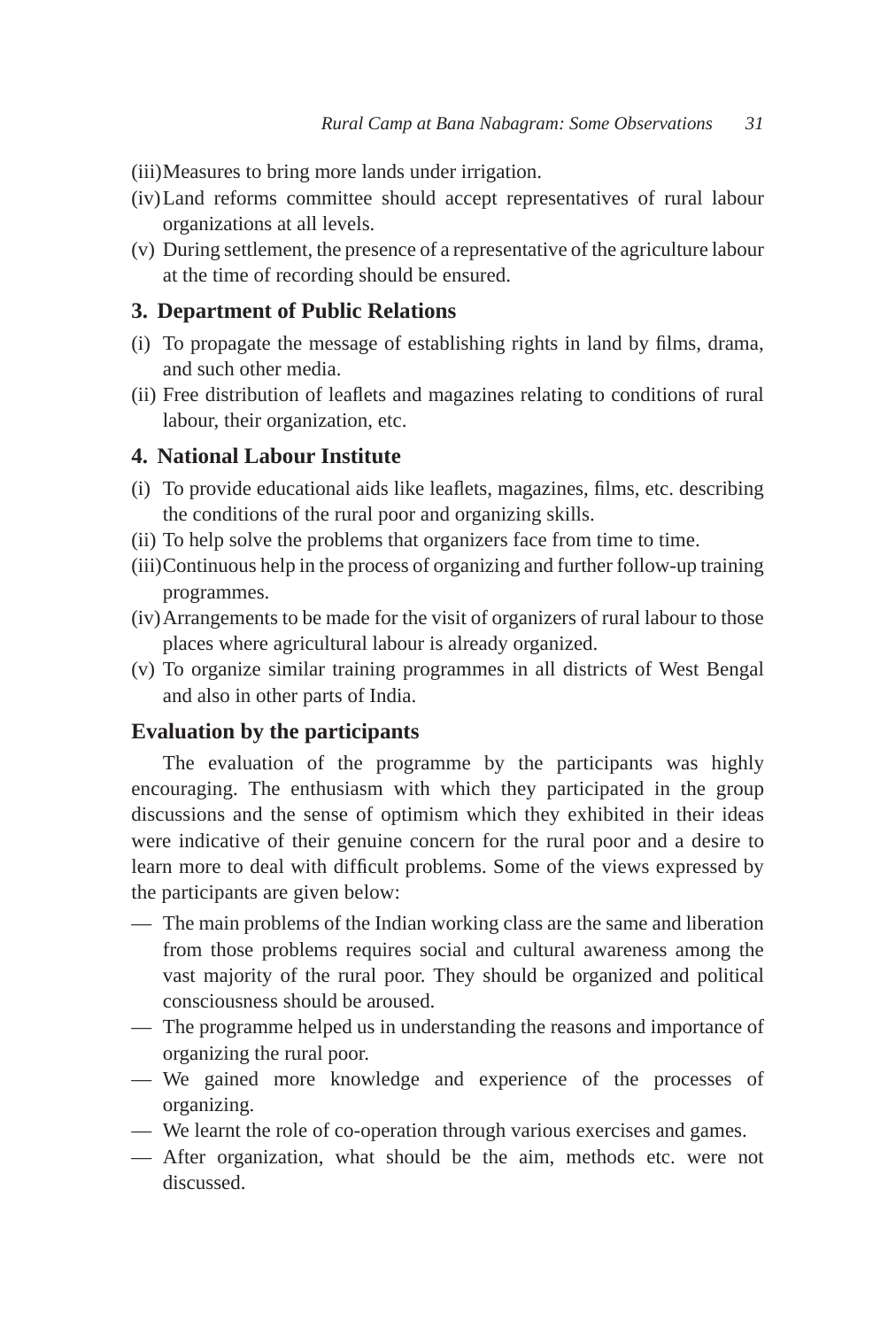- Without effective communication, any organization cannot be built.
- Against all opposition, dangers and odds, and even without outside help, the have-nots and the exploited will have to be organized.

# **Conclusion**

"To become aware of and to implement ideas in reality require sacrifice and hard labour. National Labour Institute, New Delhi, is trying to create awareness among the organizers of rural labour so that they can play a more effective role in organizing the rural poor. Day-to-day problems will consume a lot of your time, but even with all these, you have to organize others. You should not get lost. With determination you should proceed to become the pioneer in making the landless labour powerful." The programme concluded with these remarks of Shri Pradeep Bhattacharya.

The rural camp which was the first venture of this Institute has undoubtedly been able to provide new insights into the prevailing socio-cultural and economic conditions of the rural poor. It has also added to our knowledge of complexities involved in organizing the sharecroppers and the landless agricultural labour in rural India. The first-hand experience of interacting with the grassroots organizers of rural labour has contributed to our understanding of the situation. It has also raised new issues that call for fresh thinking on the part of those involved in the education process.

Success of this programme will depend to a large extent on the ability of the participants to transfer learning to specific situations. It is in this process of transference that unanticipated problems and difficulties might arise. It will therefore be necessary to organize follow-up programmes of relatively shorter durations with a view to sustaining and strengthening the learning and also dealing with those problems.

Also, expectations of support from various governmental agencies that the organizers of rural labour have expressed the need to be fulfilled to the extent it is possible. So far as their expectations from us are concerned, the National Labour Institute has already initiated action on most of their suggestions.

Looking back at the whole experience, we do realize that there is scope for improvement in the programme design as also in the choice of programme contents. This has been a learning experience for us and we are going to incorporate innovation in our future programmes.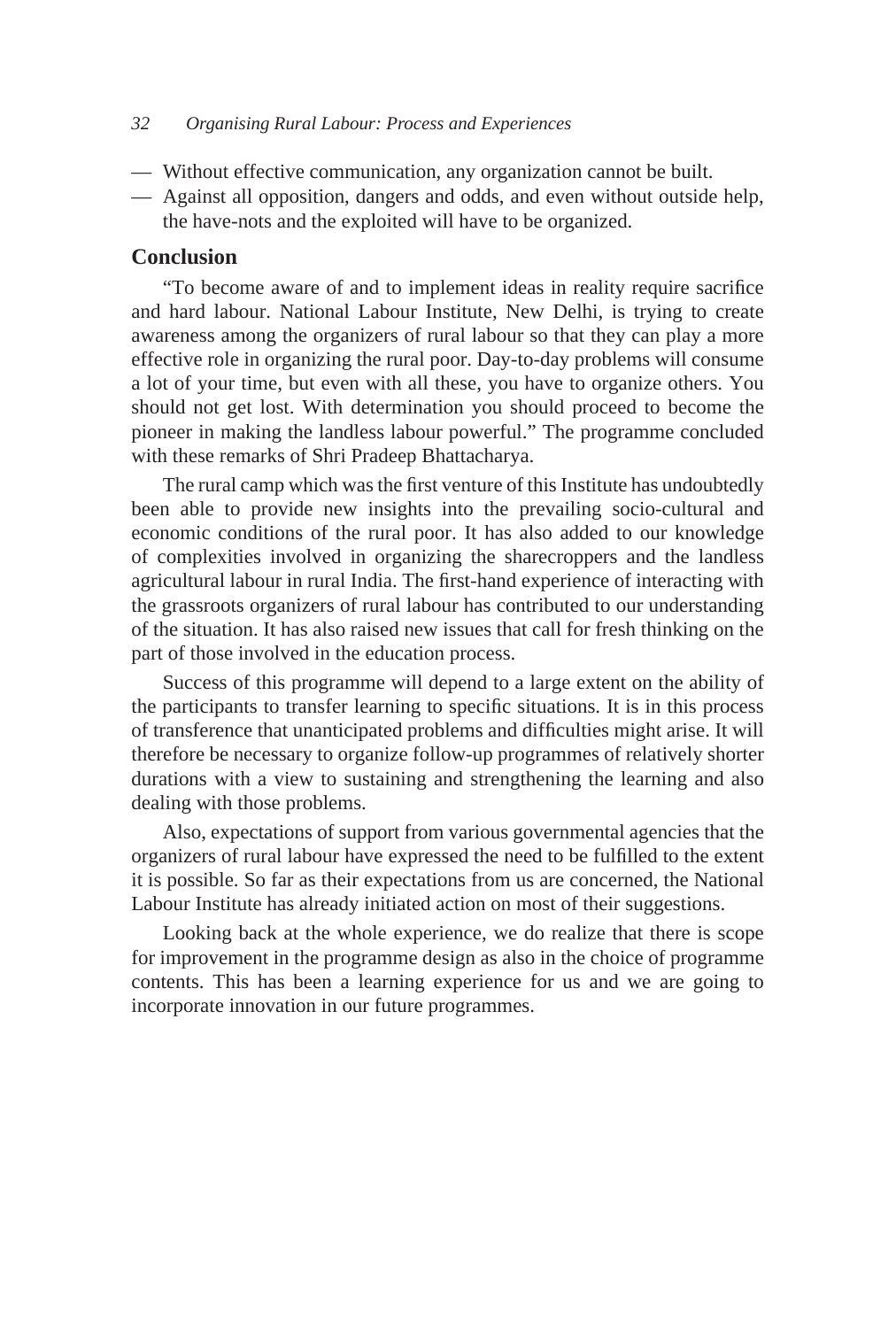# Report on Rural Camp at Penamaluru

# *Subhash Gakkhar*

From Bana Nabagram to Penamaluru, is another step for the Institute in helping those engaged in organising the rural labour equip themselves with behavioural and attitudinal skills of leadership, decision-making, co-operative group problem-solving, conflict resolution etc., besides widening their perspectives for critical appreciation of the existing socio-economic and sociocultural conditions at local, regional and national levels. In their educative roles, these organizers would help the rural poor in conscientization, diagnosis of their problems in the light of prevailing economic and social realities of land holdings and resource ownership; exploration for alternative courses of action for solving these problems, and utilization of facilities provided by governmental and non-governmental agencies, thus transforming the culture of submissive silence and apathy into a culture of commitment and meaningful quality of life.

The second rural camp for organizers of rural labour was held, with support from the Ministry of Labour, Government of India, and organizational help from the District Collector, Krishna, at Penamaluru, a small village in Krishna District, Andhra Pradesh, for a period of six days from 4th April to 9th April, 1975. A total of 51 organizers of rural labour, most of whom were landless agricultural labourers, participated in the camp. Four trade unions had nominated leaders of their respective local units. A large majority of the participants belonged to the scheduled castes and were in the very low income group. Though Krishna District is one of the richest in agricultural yield in the country, a broad survey indicated that all but three of the participants were heavily indebted and were paying inhuman rates of interest to the local moneylenders.

The programme methodology employed was the same as in Bana Nabagram — a free and cordial dialogical process of exchanging information and experiences between the participants and the resource group and amongst the participants themselves in small groups. Most of the time participants were facilitated in raising questions, diagnosing various aspects of the problems and searching for alternative strategies. The programme was conducted in Telugu. Immediately after inauguration by Shri T. Anjaiah, Minister of Labour, Andhra Pradesh, the participants and faculty went in for the first community meeting. For greater coordination in programme design and its effective communication, the participants were invited to share their expectations from the six-day camp. Most of them were very enthusiastic, some of them to the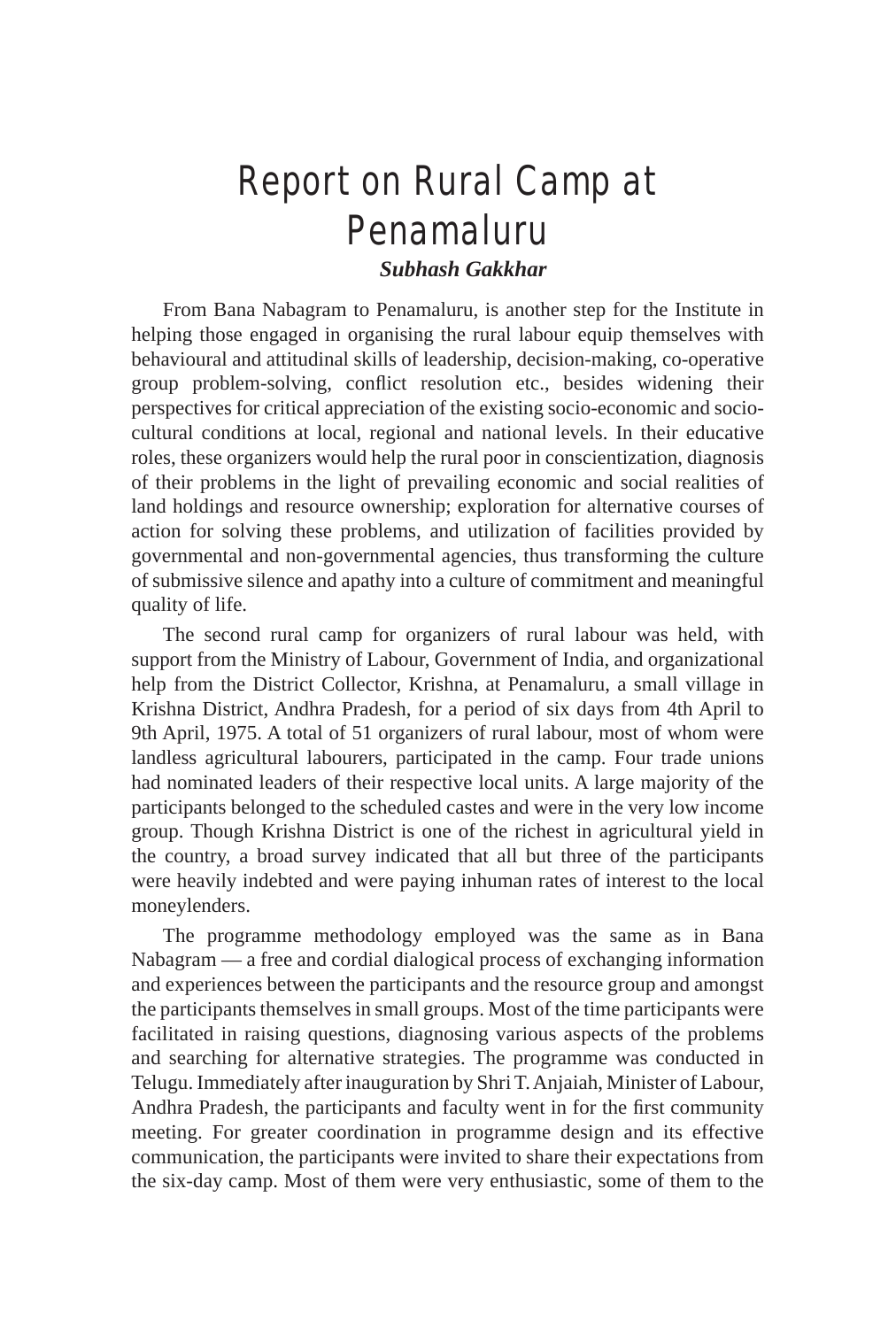extent of being overwhelmed at being invited to share their emotional burden. Some of the expectations were:

- to learn how agricultural workers can work together and organize themselves for a fruitful course of action; \*to know the techniques of developing barren land so that such barren government land which is lying vacant can be reclaimed for agricultural production;
- to acquire information about agricultural technology various inputs, the right type of seeds, fertilizers, irrigation cycles etc.;
- to gain information about agricultural economics the cropping pattern, recycling of crops, timely selection of inputs;
- to learn about ways of getting financial help from the banks both for agricultural and domestic purposes to get rid of the moneylenders' clutches and to grow more food;
- to learn about avenues of employment in the village itself, other than agriculture so that year-round employment can be secured;
- to search for strategies for getting possession of the government assigned land, to face challenges posed by the non-co-operation of village officials and hostility of landlords;
- to learn about Land Reform Acts and also ways and means of getting these implemented – to meet challenges in getting these laws implemented;
- to get information about different facilities provided by the government for agriculture;
- to gain organizing skills for meeting the challenges of eviction of sharecroppers, to learn more about the rights of agricultural labourers;
- to learn about getting information about benami land ownerships and about lands in excess of the ceiling under the law.

Responding to their expectations and general discussions, Prof. Nitish R. De emphasized the necessity of working and organizing together to realise those expectations. For working together, an individual should know his own strength and also that of others with whom he is going to work. Knowledge of each other's strengths would lead to an atmosphere of trust in the group which in turn would facilitate collective decision-making and mutual support. Once having started trusting each other, the members of the group would sit together, analyse their problems, look for different alternatives and then come to an understanding for a group plan of action – that is the initiation of the organizing process.

To start the process of trust building, a series of specially designed games were played in small groups. The first one— an exercise in motivation indeed

*<sup>\*</sup> The author is grateful to Sri M.A.M. Rao, Miss Hema Mahidara and Sri P.V. Ramana Rao for English renderings of some Telugu questionnaires and discussion recordings.*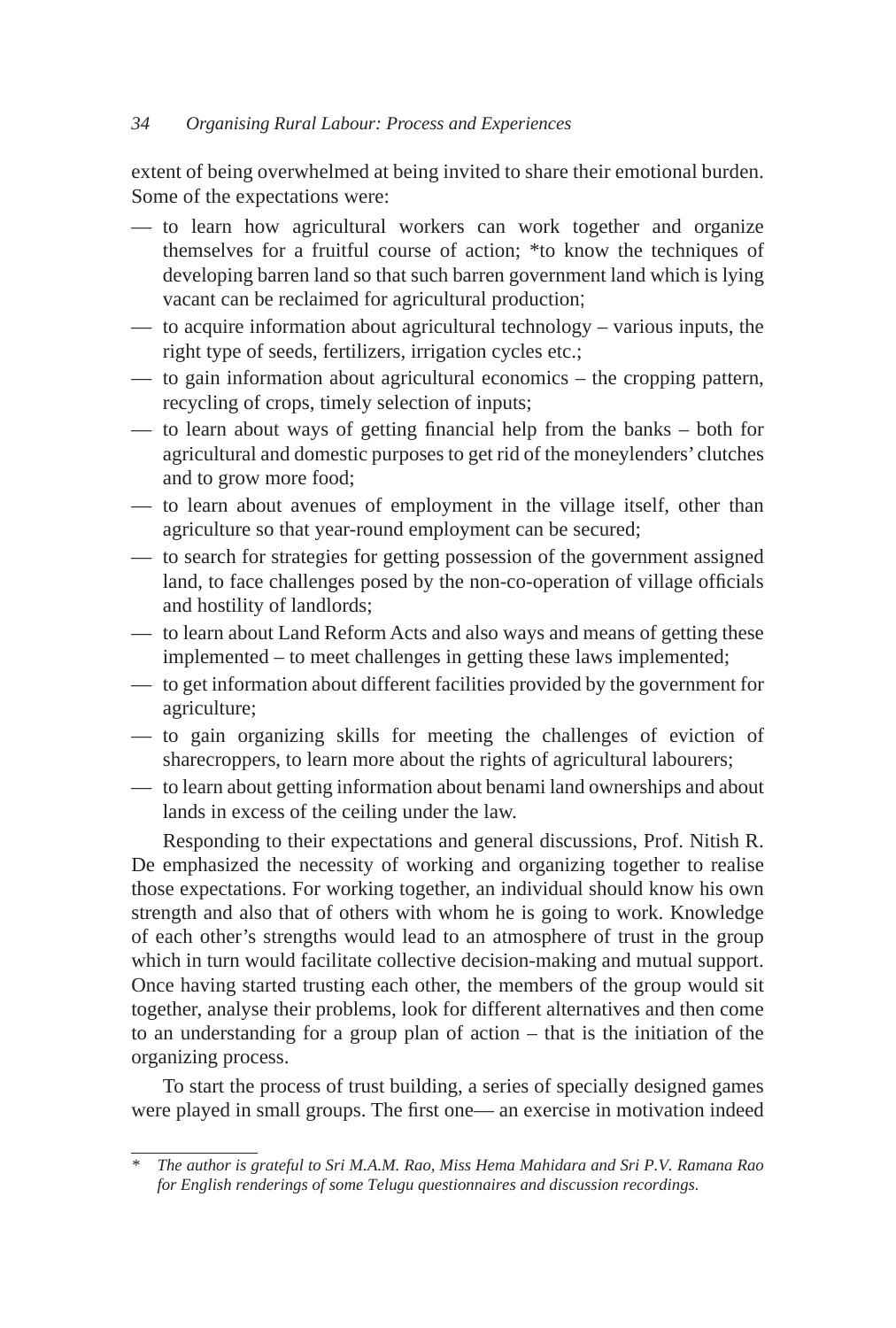brought out a good deal of enthusiasm. Out of 12 groups, eight had higher than average levels of expectations matched by equally good performance.

After the game, the participants were sharp enough to relate the constraints of the game to their real life situations and were able to perceive the role of cooperation, understanding and teamwork in achieving positive results despite constraints.

The next game was a simulated exercise in trust building through mutual understanding and co-operation. This was also played in small teams. Once again, most of the participants reflected upon the message of the game and related this to their real life situation highlighting those with common interests and cooperation, they could unite, and that a spirit of competition in the interdependent situation would lead to division of ranks and continued exploitation.

The third game was a stimulating exercise in group processes and decisionmaking through consensus. During discussions, various factors affecting sound decision-making were brought out. And then the different facilitating factors were discussed.

That the message was driven home effectively was evident from the discussion which took place after feedback.

The communication exercise, despite the rather poor literary language, proved quite effective. The reasons why communication gets distorted were put as follows by one of the participants:

- distortion of communication, if proper clarifications are not given;
- distortion due to pre-conceived ideas about the subject being communicated;
- distortion due to selective grasp by the person by whom the idea is being conveyed; and
- distortion due to incomplete understanding of the message by the listener.

The cooperation message was reinforced through another exercise. Like the exercise, the complete solution may lie distributed amongst the members of a group; individually none would be able to reach the goal all alone. The necessity of mutual understanding and co-operation in real life situations was linked to the simulated game.

At the end of these games, the participants summed up their experience and it was a useful feedback for the resource group to move to the next step of the programme.

It was at this stage that Mr. D. Bandyopadhyay, Joint Secretary, Ministry of Labour, Government of India, discussed the dynamics of restricted production output and dependence of the agricultural labourer on the landlord. He shared his experiences of land distribution and land reforms with case studies from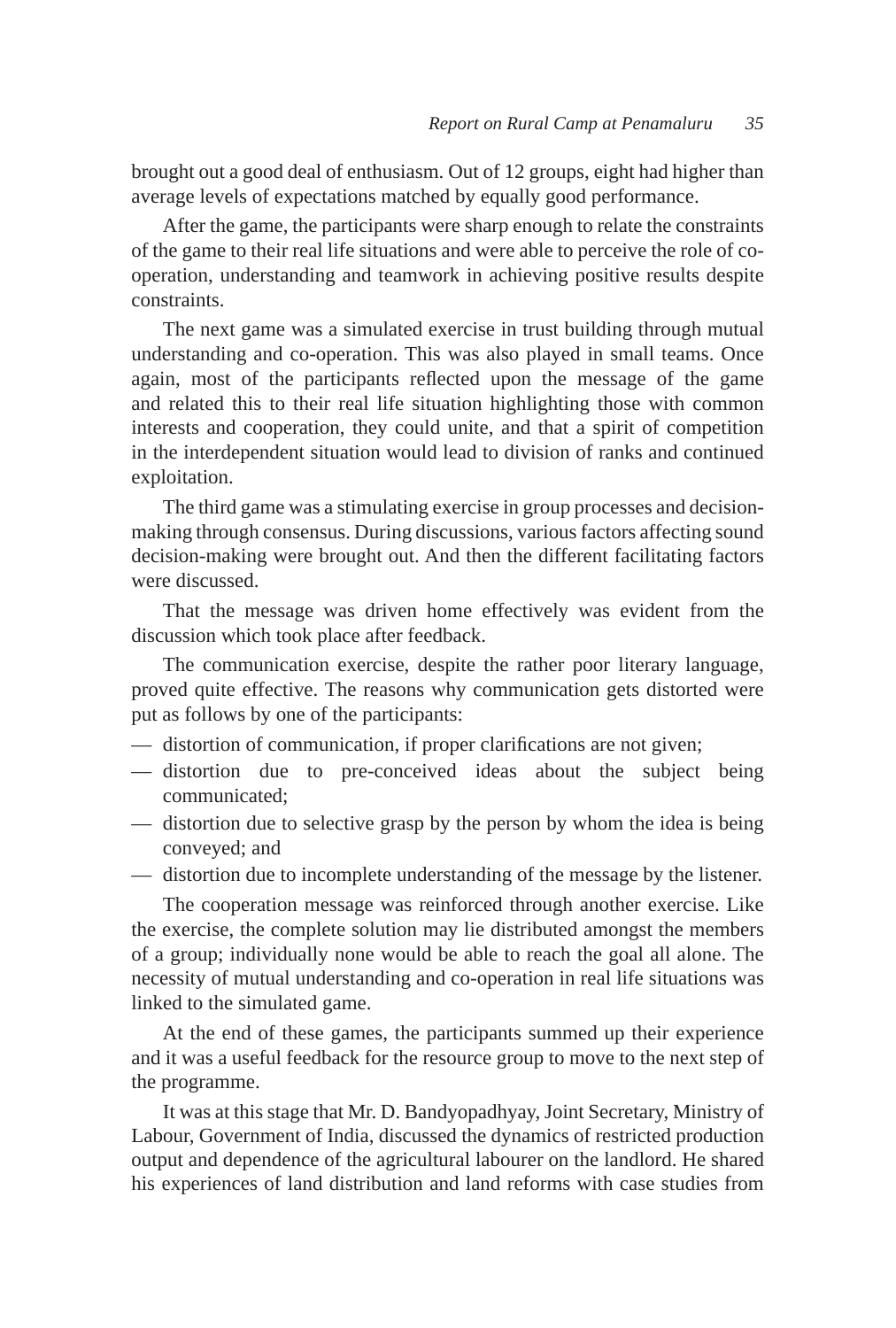West Bengal. Problems of land holdings, various legislations relating to rights to land, and problems of their implementation were also discussed. The problem of bonded labour and its devastating socio-cultural and socio-economic effects on the poor landless were also clearly explained by him.

He, then, discussed at length, manipulations through which a landlord keeps productivity low in view of his interest being limited to profits rather to the development of the whole area. The same land distributed amongst many people would yield much more because of multiplication of development efforts. "Agricultural labour are national assets but they are taken as national liabilities in times of famine, draught, etc. To convert these liabilities into assets, they should be given an important factor of production — land since capital is scarce. A small peasant will produce primarily for himself and secondarily for the market. This will ensure higher productivity because of the right type of motivation."

Lastly, he added that land reforms should deal not only with redistribution of land, but creation of an infrastructure also to ensure the supply of adequate inputs to the small peasants who would normally not be able to secure them. After this, Mr. B.N. Yugandhar discussed with the participants, the problems of wages. It was surprising to learn that none of the participants had heard about the Payment of Minimum Wages Act in force in the state for more than six months. He shared information with the participants about various legislations protecting wages of agricultural labour.

Discussing about the development programmes, he explained the process of trickling down of the developmental funds to the needy and various official and unofficial bottlenecks constraining the flow. Various schemes had, by and large, helped only the rich while the poor for whom those schemes were designed, hardly got any money. Then he emphasized the necessity of organizing the rural labour into a close-knit group which would be able to influence the decision-making authorities and get the necessary help through development plans for the needy.

He, then, discussed at length about the mechanics of agricultural output adding successively to the profits of the landlord (his profits being linked with the rising prices of agricultural produce) and successive depletion of the net earnings of the agricultural labourer.

Working in small groups, the participants discussed at length the organizing process. The first task was the identification of their short-term and long-term goals and the problems coming in the way of realisation of those goals. Each group presented its ideas on flip-charts which were shared subsequently in the community meeting. Some of the goals identified by various groups are as follows: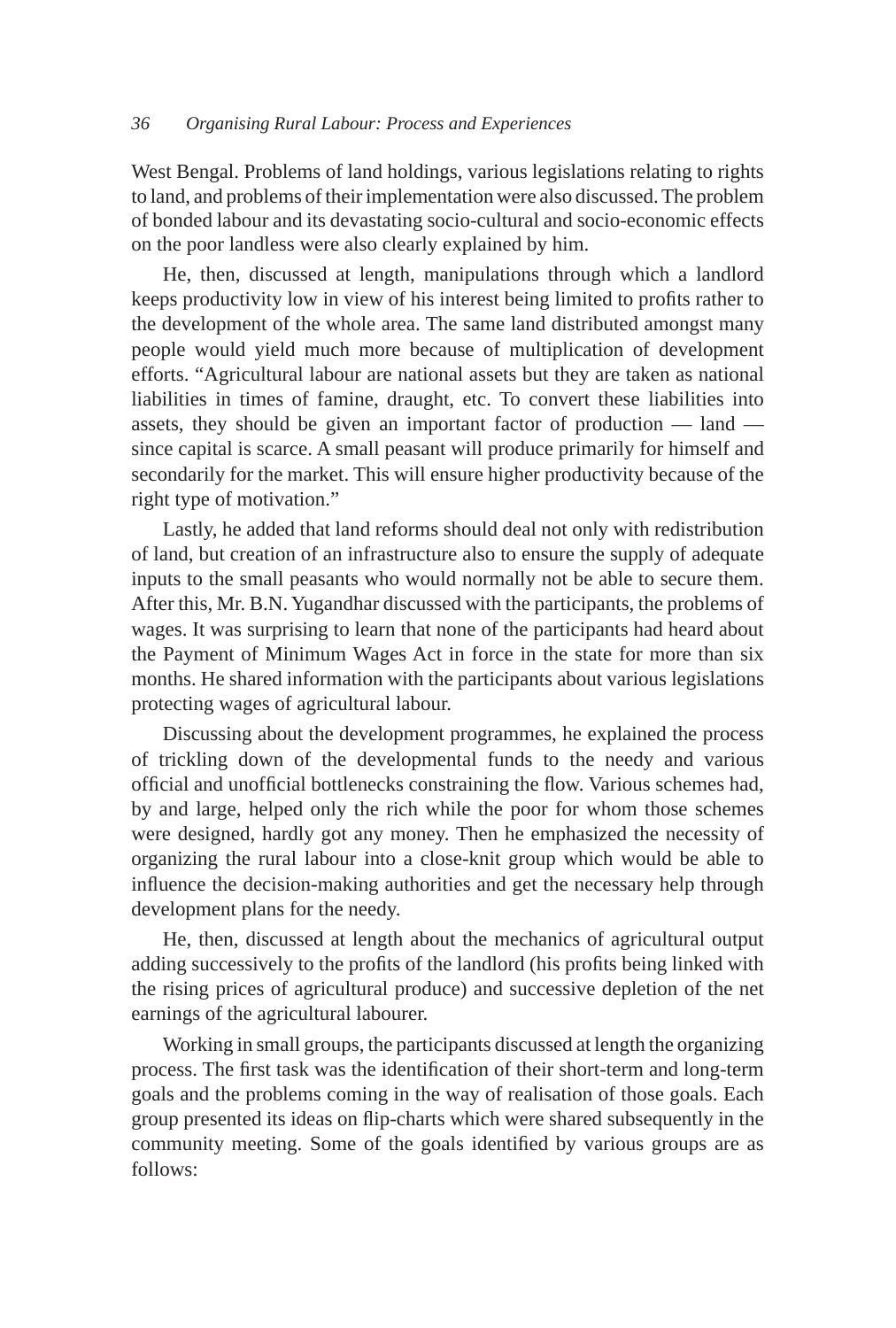- set up cooperative forms to work together with latest implements and tools of farming;
- work for ensuring adequate supply of agricultural inputs like fertilizers, seeds, irrigation facilities for all;
- work for the speedy implementation of land reforms, distribution of surplus lands generated through implementation of land ceiling laws;
- work for speedy distribution of government waste lands amongst the landless poor;
- use of scientific methods for reclaiming the waste lands and making them suitable for agriculture;
- work for getting credit from the banks and other governmental agencies for various agricultural inputs;
- get one fair-price shop opened in each village and work for distribution of all essential commodities through these shops;
- work for representation of agricultural labour in various local development agencies;
- persuade the district authorities to let the cooperatives of landless labour handle the wholesale distribution of food grains;
- seek housing assistance from the government for the landless labour;
- get financial assistance from banks and other governmental agencies for the poor to release them from the grips of perennial indebtedness;
- work for the creation of provident fund for the agricultural labour with suitable contribution from the landlord;
- work for getting reasonable medical facilities in every village;
- work for free educational facilities for the agricultural labour;
- work for the setting up of cottage industries in each village to utilise the existing local skills and provide employment to the unemployed village youth;
- work for setting up of small scale industries in the rural areas; this will help the poor agricultural worker get year-round employment;
- work for getting the minimum wages fixed for different types of jobs linked to the cost of living index;
- create consciousness amongst the agricultural labour in the socio-economic areas;
- work for reducing caste restrictions;
- develop courage to resist the temptation and disruptive tendencies of some landlords;
- educate the village people on family planning ideas and techniques;
- campaign against established black marketers and hoarders.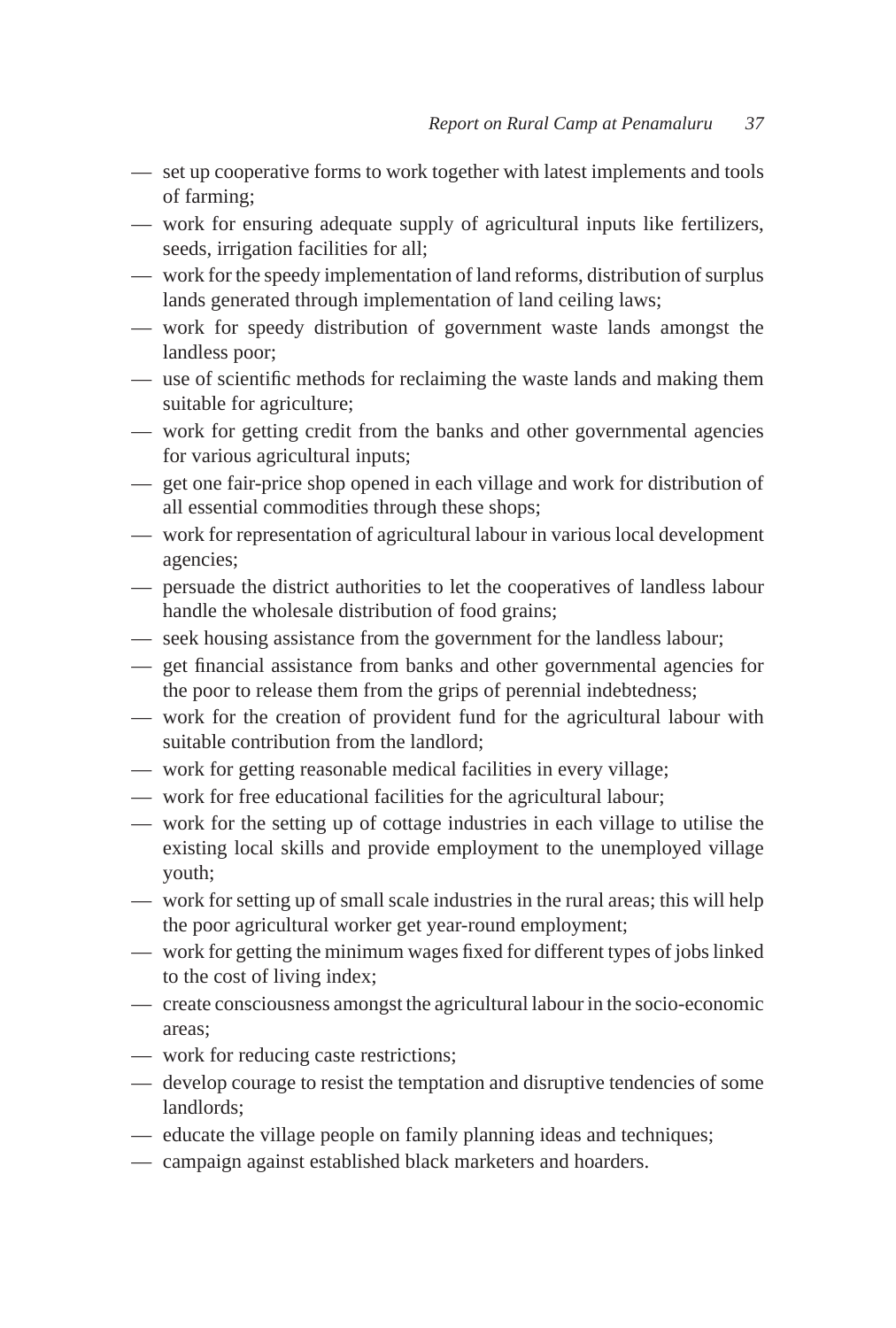The groups had discussed various problems with regard to achieving these goals. Some of these are:

- lack of unity amongst the rural labour,
- oppression by landlords through force and coercive methods,
- exploitation by the moneylenders by extorting high rates of interest (interest rates as high as 100% are not uncommon!),
- corruption prevalent in some of the offices,
- inter-caste differences and intra-caste differences,
- influence of landlords on government machinery,
- lack of will on the part of village level officials for implementing the land reform laws,
- jurisdiction of courts over the implementation of land ceilings legislation,
- lack of cooperation of village level officials for ensuring the payment to the agricultural labour at the rates prescribed under the Payment of Minimum Wages Act,
- social inequalities,
- lack of timely help from different governmental agencies,
- dearth of efficient officials,
- economic backwardness, etc.

Dr. B.K. Srivastava discussed in detail the process of organizing with particular reference to the rural poor who have their internal strength as the only resource available to them. The existing relationships in the social system will have to be changed for ending exploitation of man by man. One of the means he said was the administrative machinery. Having a broad look at the existing socio-economic milieu, one could say that various developmental schemes and programmes were oriented towards the rich peasants, who reaped maximum benefits of these schemes. Dependence on the administrative machinery may not lead to significant improvements.

The second method of reaching the objective could be political action, he added. But lack of political will and genuine interest in the oppressed poor have only led to further deterioration in the situation. Thus it is for the agricultural labour to organize itself effectively without any external assistance to achieve their objective—so that they can convert the administrative machinery and the political set-up in their own favour.

Recalling the different games played on the first two days outlined the characteristics (good and strong organization reinforced the message of mutual support, trust and encouragement, as conveyed through the game).

Subsequent discussion on Paulo Freire's pedagogy of cultural action for social change through a Reflection-Action-Organisation sequence evinced keen response from the participants many of whom wanted more information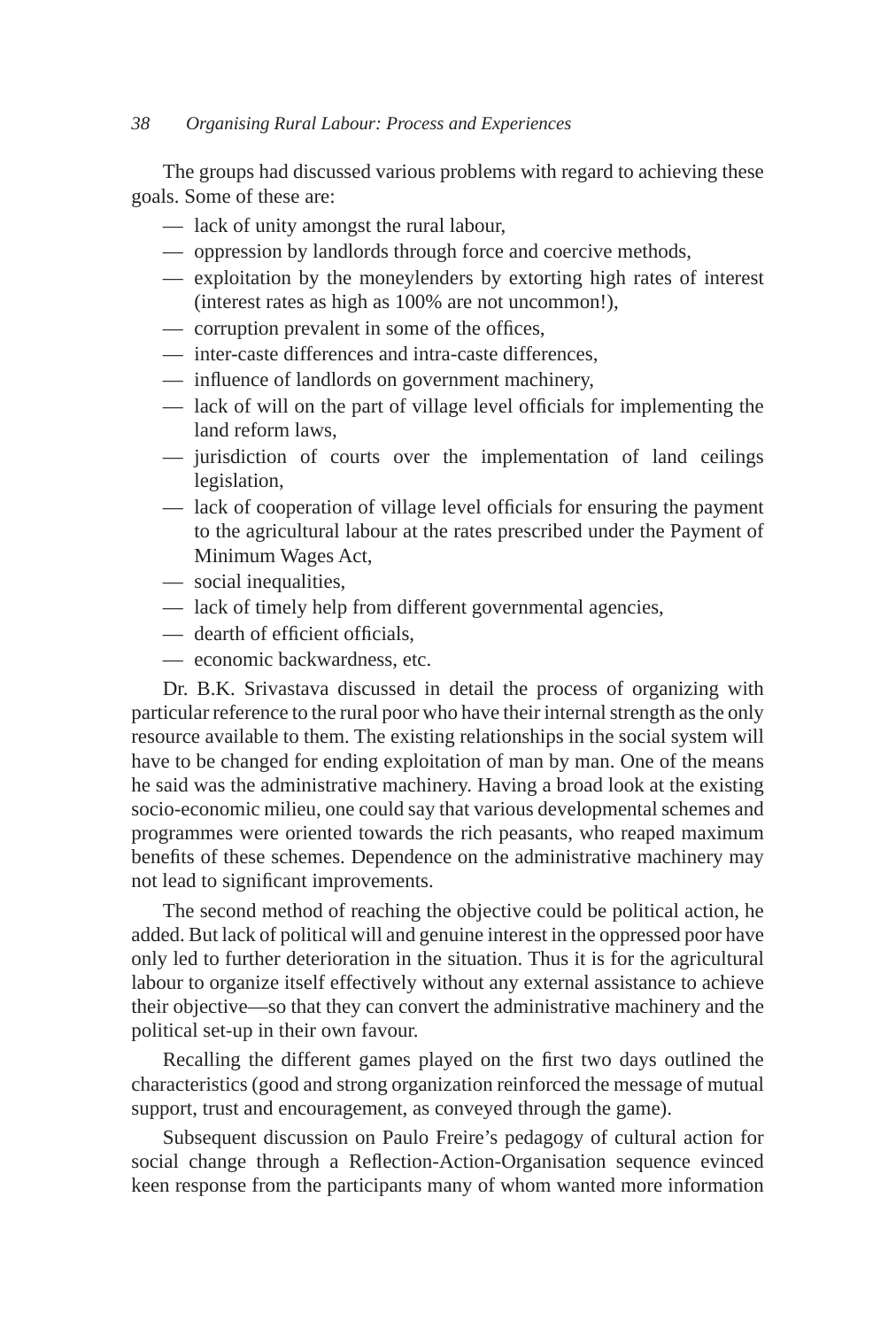and were hopeful of utilizing the new-cultural synthesis for building effective organizations.

The participants then worked in small groups discussing various aspects of the organizing process. Sharing their discussions in the community group on the question of whom to organize, most of them agreed to include agricultural labour, tenant farmers and selfless social workers. There were some differences over the inclusion of workers from other castes. Ultimately, realising that unity of purpose lay in over coming of the backwardness — economic as well as social — they agreed to include all weaker sections and sympathisers.

Some of the problems of organization as identified by them in the community group are:

- lack of unity amongst themselves learning how to resolve conflicts and differences of opinion,
- caste and religious differences the need to bridge the gap in attitudes and prejudices,
- selfless, dedicated and capable leadership some of the participants were interested in getting advanced training through similar games and exercises,
- attempts by the landlords to disrupt the emergence of leadership through bribery, coercive threats, non-cooperation, character assassination, etc. (one of the participants related the incident of an offer of Rs. 10,000 to an emerging leader by a sarpanch for withdrawing from the election to a village body — the disguised language used implied the use of money as bribe as well as a reward for his head),
- personal rivalries within the group,
- social inequalities leading to differential attitudes,
- lack of information about various legislations protecting the rights of the landless labour and sharecroppers,
- lack of support from the village level officials for getting various land reforms implemented, organizing — planning for action.

Sri Madhava Rao discussed various aspects of the organizing process and the plan of action with special emphasis on self-reliance. The organization would have to be internally strong and should not foster a culture of dependency. Generating unity of purpose through different shades of the neglected landless labour, an organization should carry all like-minded persons with it, he added. Then the groups took up the task of finding ways of solving the problems of organizing and planning for future strategy after returning to their respective villages. A few ideas, as emerged in the community meeting on the issue, are: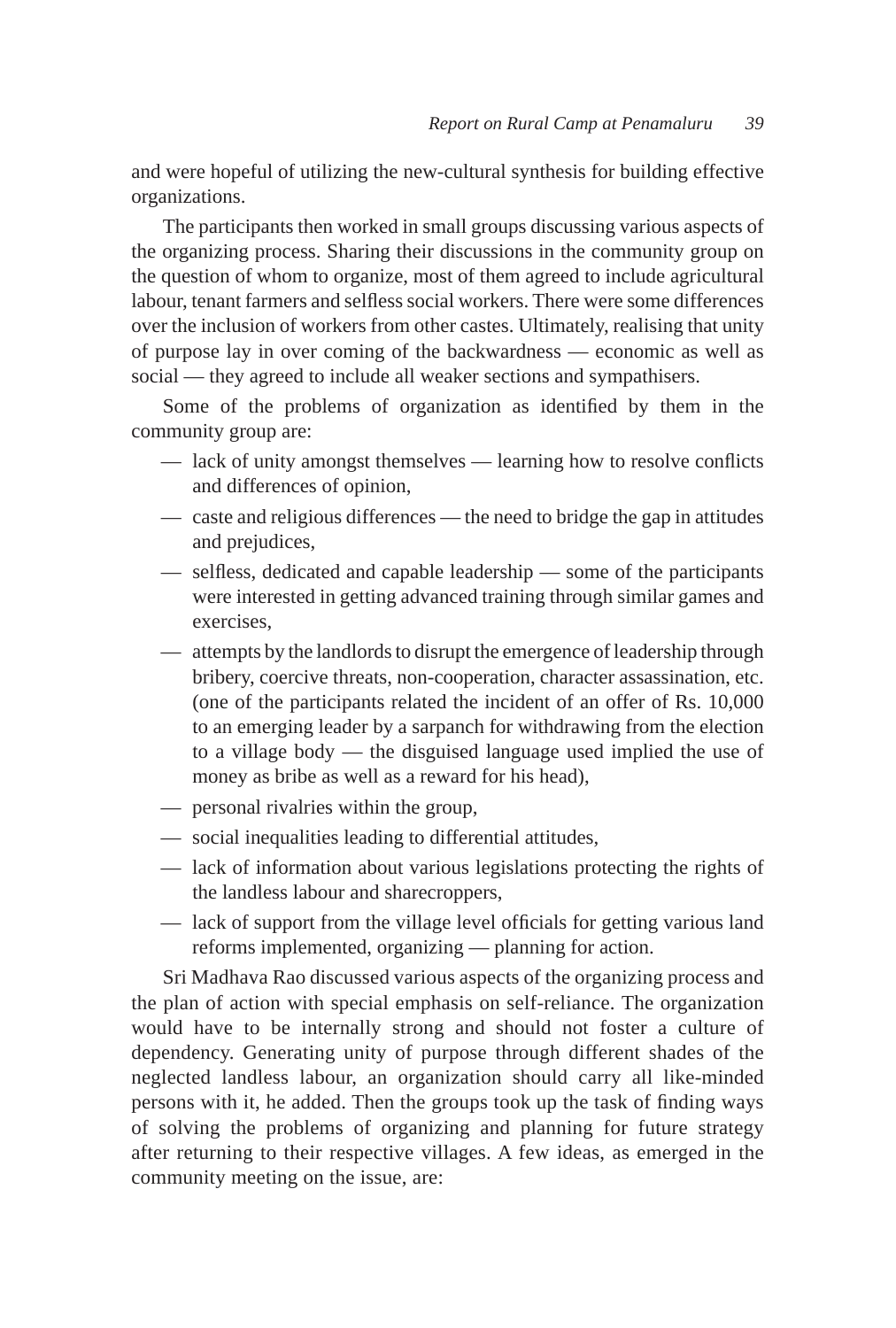- to spread the message of whatever we have learnt here in the village and start organizing with a handful of selfless workers,
- to set an example of model behaviour, persuade others to give up social evils like drinking, etc.,
- to first take up small problems of common interest, solve them through unity and move forward step by step to bigger problems — initial success will generate enough confidence for handling larger issues,
- to start cooperative societies and, with the cooperation of authorities, try to secure labour contracts for different development schemes operating in the area,
- to draw all people with common interest into united action and forge strength and cohesiveness through unity of purpose,
- to procure copies of different documents protecting the rights of landless labour, inform all members of the society through discussion — and plan a further course of action,
- to collect information about illegal land-holdings, cooperate with the authorities for proper implementation of the land reforms legislations,
- to organize action groups at the village, block and district levels and enlist the support of authorities in getting representation in different local development bodies — like cooperative bank, block development office, etc.,
- to strengthen the cooperative farming for gaining sufficient bargaining strength,
- to work for removing the caste and religious differences through individual contacts,
- to acquire knowledge of various rules and regulations,
- to collectively bring to the notice of senior officials obstacles created by landlords in implementation of land reforms laws,
- to distribute the benefits equally amongst all the members,
- to start, through collective action, small scale industries in the villages,
- to enlist support from sympathetic groups already operating in the area, lower officials and small farmers for strengthening the base.

# **Conclusion**

Sri K.V. Raghunatha Reddy, Union Minister for Labour, and Sri Pradeep Bhattacharya, Minister of State for Labour, West Bengal, visited the camp and spent a day with the participants. Addressing the participants, Sri Reddy urged them to take into account the prevailing social forces that might come in the way of the organising process — without distinction of religion, all weaker sections of castes and the rural areas would be organized and transformed into powerful social change agents. Sri Pradeep Bhattacharya appreciated the enthusiasm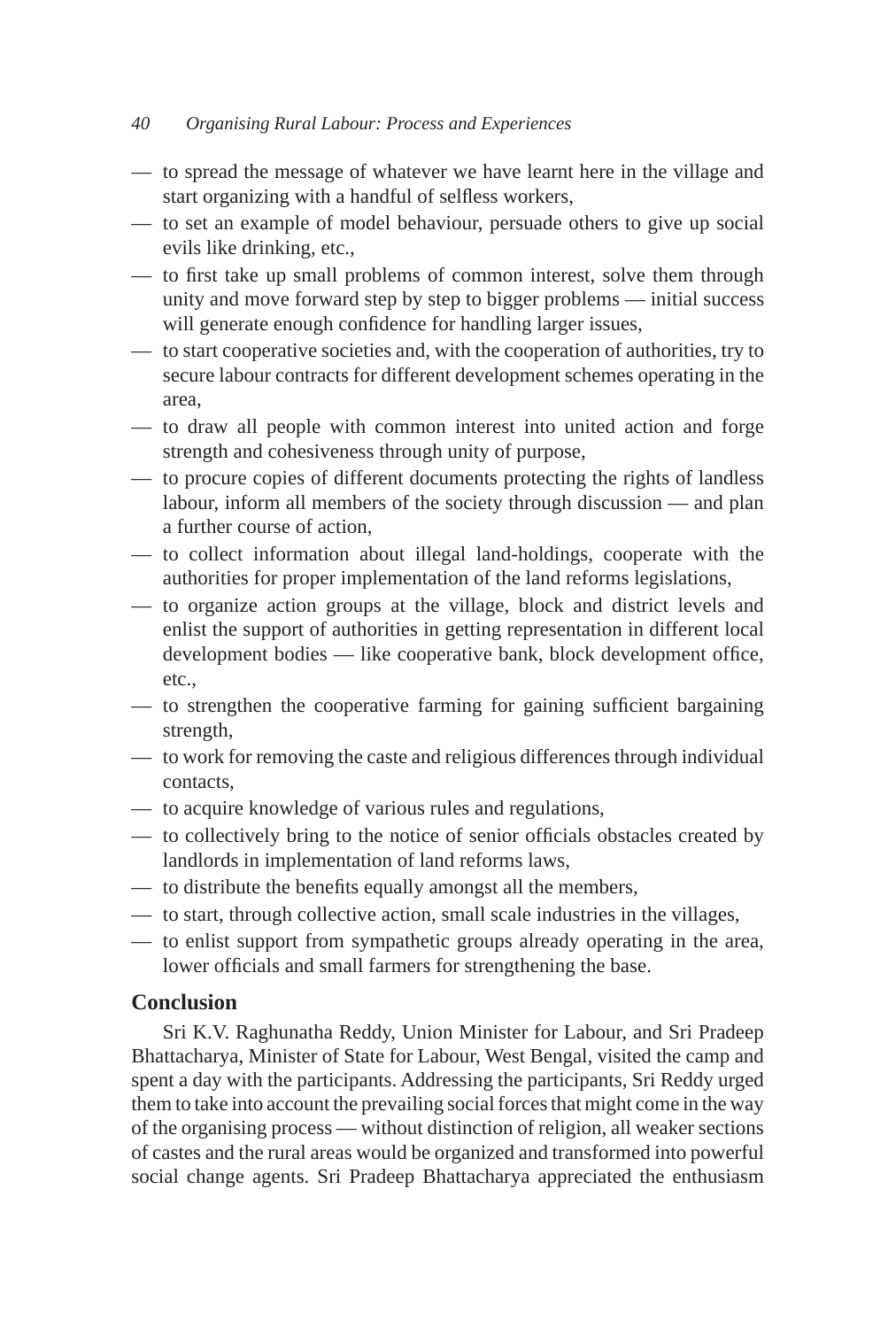of the participants and he shared his experiences of implementation of land reforms and the plight of the landless labour in West Bengal. He advised the participants to move ahead with determination and organize the landless poor for getting their due in the society.

Sri B. Bhagawati, President, Indian National Rural Labour Federation, addressed the participants on the valedictory day. Giving substantial statistical data on the plight of the rural labour, he emphasized the need for organising the rural poor. Industrialization in India has increased pressure on agricultural land unlike the Western countries – in addition to having caused a decline of traditional village-based cottage industries.

Deploring that most of the benefits under various government plans had not percolated to the poor, he stressed the necessity of organizing the rural landless labour that formed a much larger group as compared to the organized workers in the industrial sector. He said that the government should amend laws in favour of the poor and ensure that they are not left at the mercy of landlords for their living. Organizations of landless labour, small peasants, sharecroppers should be given land for co-operative farming with adequate supply of inputs like fertilizers, seeds, pesticides, irrigation facilities, etc.

Emphasizing the need for providing year-round employment to the agricultural labour, he stressed the revival of cottage industries with infrastructure for marketing the products. Larger companies should not be allowed to operate in the villages dependent upon the village economy.

Concluding the six-day camp, Sri G. Sanjeeva Reddy, President, Andhra Unit of the Indian National Rural Labour Federation, said that the government should come forward for organising the rural labour in view of the enormity of this task. Distribution of land would not be enough — other essential inputs and necessary financial help must also be provided by the government, he added. Finally, he expressed appreciation for the National Labour Institute for organising this camp and hoped that the Institute would organize more camps in other states too.

The camp, by and large, provided a lot of insight into the socio-cultural and socio-economic realities faced by the rural landless poor. Also evident was a high degree of dependence on the government machinery which may prove a regressing force to the organisation process in the absence of sympathetic officials. To that extent, the programme for the next camp will have to be adopted for dealing with such situations. It has been a very valuable learning experience which would contribute to the effectiveness of the next camp.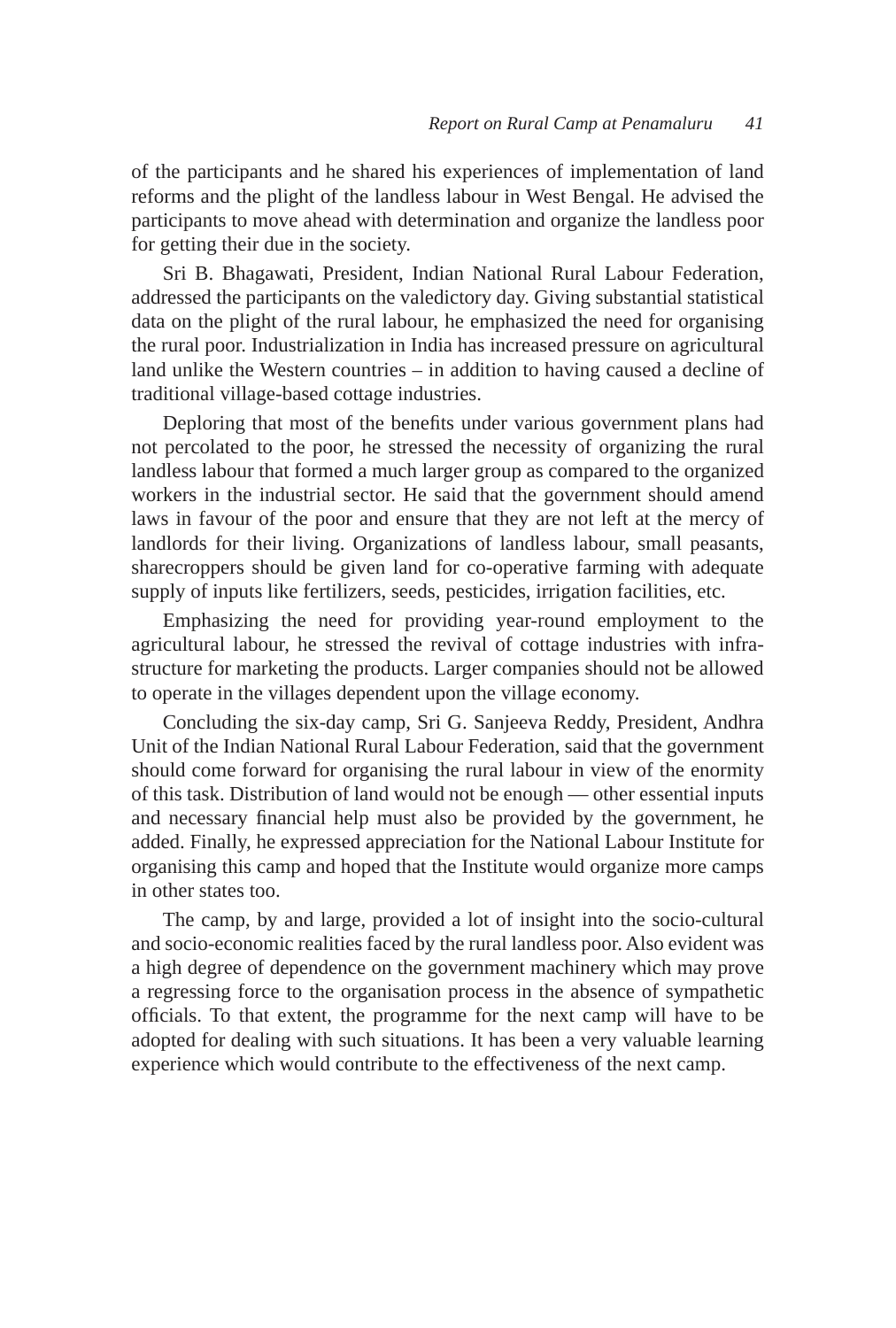# Rural Camp at Rajgir: Some Observations

*R.N. Maharaj & K. Gopal lyer*

The week-long Rajgir Camp in Bihar was the third in the series organized by the National Labour Institute. We had 39 participants, drawn from 18 districts of Bihar. They were all of rural origin and operated in the rural areas. They were mostly drawn from the worse-off strata of the peasantry. Only two of them were of rich peasant origin. There was a fairly good representation of Harijans who accounted for 60 per cent of the total number of participants. Our participants were mostly young, their average age being 30 years. Twenty three of them had long experience of political work among the peasantry. Twenty of them were sponsored by INTUC, 16 by AITUC, and three by registered trade unions of agricultural workers. Their educational levels were rather high and so were the levels of their consciousness. Some of them held high positions in their parent organisations. The AITUC team included Sri Yamuna Verma, Secretary, Bihar Raj Khet Mazdoor Union. The INTUC team had in it Sri Dilkeshvan Ram, ex-MLA and President, Gaya District Congress Committee. Other prominent participants were Sri Basudeo Paswan, Secretary, Monghyr Zilla Khet Mazdoor Union, Sri Ram Babu Singh, Secretary, Sitamarhi Zilla Khet Mazdoor Union, Sri Anis Ahmed Fatmi, Secretary, Purab Champaran Zilla Khet Mazdoor Union, and Sri Vidya Kishore Vidyalankar of Bihar State Congress Committee. Smt. Banarsi Devi Gupta was the only lady amongst the participants who highlighted the problems specific to women agricultural workers. The Rajgir Camp indeed turned out to be one for the advanced elements. Our participants displayed an intimate knowledge of the problems of the rural poor and an unusual flair for learning. Sri Bansropan Chamar of the INTUC team impressed us all with his understanding and commitment. With few exceptions, participation was on the high side.

In addition to the three faculty members of the National Labour Institute, we had several guests to assist us. They were Sri B.N. Yugandhar from the Planning Commission and Sri Lalfak Zuala from the Labour Ministry, Government of India. Sri Bhola Prasad, M.P. and Vice-President, All India Khet Mazdoor Union, Sri Chaturanan Mishra, MLA, and veteran communist trade unionist, Sri A.U. Sharma, Commissioner, Patna Division, Sri K. B. Saxena, Registrar, Bihar, helped us through their participation in our deliberations. The A.N. Sinha Institute of Social Studies, Patna, evinced a keen interest in our camp. Profs. Sachchidanand and J.B.P. Sinha, Dr. M.P. Pandey, and Sri I.D. Sharma took all the trouble to come to the camp to discuss with our participants various aspects of the problems relating to the life of the rural poor. The local communist M.L.A. was a constant companion, always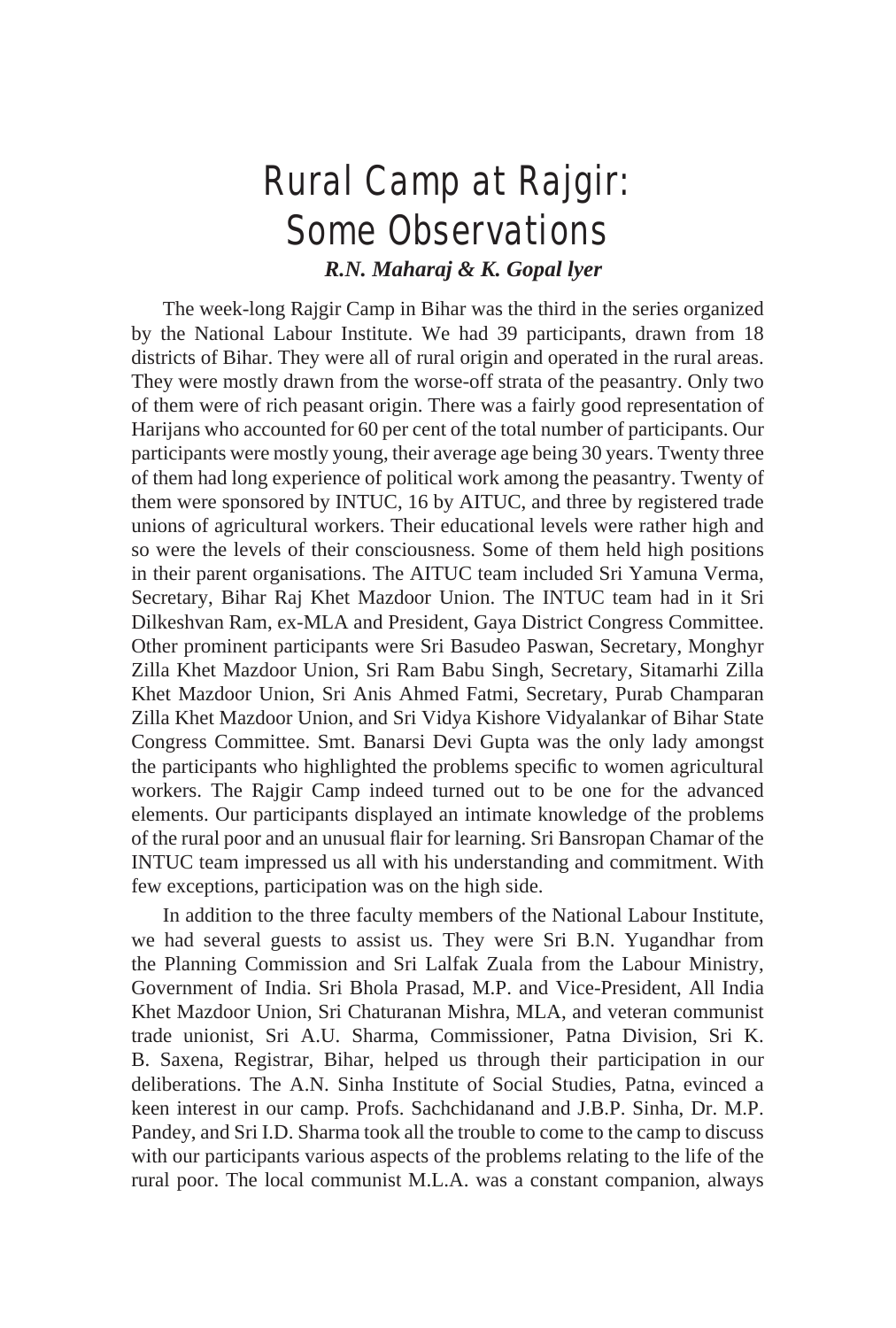at our beck and call, doing everything to make our programme a success. The District Congress President, the District Collector and other functionaries of the State Government were only too willing to extend all cooperation. The officials of the State Department of Labour, particularly Sri R.N. Sharma, Director, Agricultural Labour, and Gopal Prasad, Chief Inspector of Wages, were the real hosts.

Smt. Ramdulari Sinha, State Mazdoor Mantri,\* was the presiding entity. She not merely inaugurated the camp but also spent maximum time with us. Sri Bindeshwari Dube, State Minister for Health, and veteran Congress trade unionist, delivered the valedictory address. The inaugural and valedictory speeches clearly pinpointed the objectives of the camp. Smt. Sinha's speech was a clarion call to organize the rural poor. She highlighted the urgent need for organisation and the difficulties involved in it. Referring to various ameliorative legislations to improve the lot of the rural poor she pointed out one serious omission — the claimants were missing and only a real organization of the rural poor would endow them with necessary strength to claim what was their due. Sri Dube's valedictory speech was practical and down to earth. He highlighted the objectives of the organisation — acquisition and exercise of power — and discussed various issues that would confront the organizers.

Our approach was based on a dialogical process between the faculty members of the Institute and the participants who reflected upon problems facing the rural poor in small groups. We feel that the rural poor have not only the necessary ability to reflect upon the real life situation but also possess potentialities for identifying and diagnosing problems and seeking meaningful solutions to them. We, therefore, stimulated participants to discuss issues in a free and unrestrained atmosphere so that everyone could manifest his true feelings and reactions, and engage in a mutual learning process. The participants throughout worked in small groups not only in the initial stages of the administration of simulated exercises but also in the later process of identifying problems, seeking solutions thereof, discussing problems relating to organisation and spelling out short-term action plans for organising the rural poor. We started by administering simulated exercises. We measured their internal control and inter-personal trust. The range of scores of the respondents in the internal-external control instrument was 0 to 12 with the median score at 8.6. Their high internal control was positively associated with their experience of work among the rural poor as well as with their commitment reflected in the small group working. The score-range of participants in the inter-personal trust scale ranged from 26 to 75 with a median at 69.7 indicating that it was on the low side. This was also evident from the nature of inter-personal interaction

<sup>\*</sup> *Score below 12 is indicative of a personality style oriented towards initiative in improving one's own action, use of one's ingenuity to survive and less proneness to dependence on others.*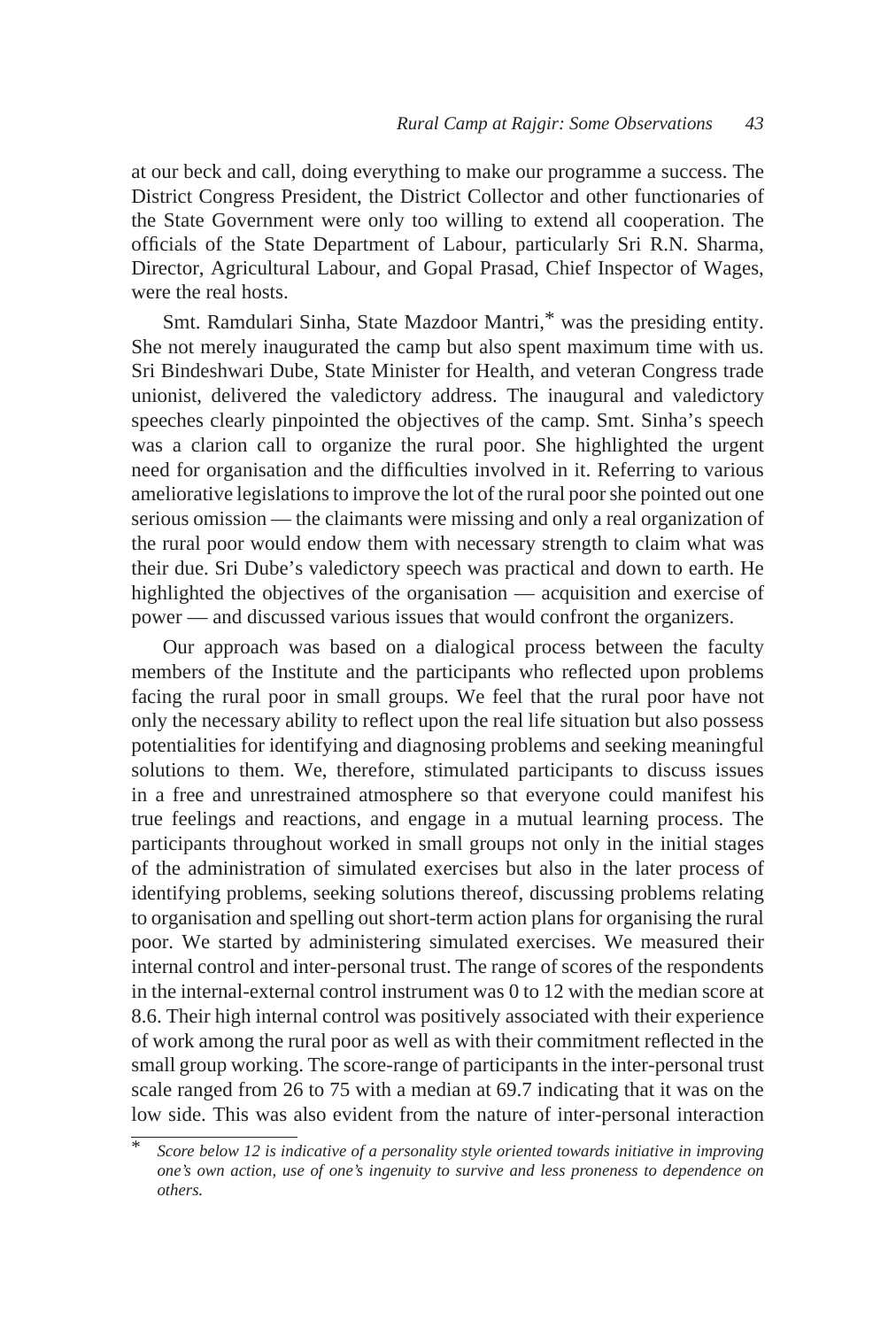between the AITUC and INTUC participants during the first two days which gradually increased towards greater cooperation, teamwork and inter-personal trust.

This is how the Minister introduced herself to our participants in Hindi during the first introductory session.

# **Simulated exercises**

The simulated games were basically aimed at providing an insight into developing behavioural and attitudinal skills among the participants. The first one was an exercise in motivation known as "Tower Building". The game sought to demonstrate that for organising rural labour, motivation and teamwork are very important, and that it is necessary for the organizers of rural labour to understand their own behaviour and competence as well as those of others with whom they interact.

The participants played this game in seven small groups. In one group it was observed that the actor had set a very high target but consensus forced him to settle for a lower one which resulted in low achievement and consequent frustration for him. In two other groups one member assumed the dominating role in fixing the commonly agreed target. In the process of reflection, the participants could relate the game to the real-life process.

Some of the observations were: When an individual dominates the decisionmaking process in the organisation, he stifles others' initiatives to the detriment of the interests of the organisation. Low targets and their fulfilment or overfulfilment inspire popular confidence in the organisation which is conducive to its growth.

Constraints imposed in the game reflect the constraints that a khet mazdoor (agricultural labourer) organization faces in the real-life situation; lack of team spirit experienced in the game also characterises the organisation of the rural poor; the task of tower building is as difficult as that of organising khet mazdoors; team work, cooperation, mutual understanding etc. are necessary ingredients in building up a khet mazdoor organisation.

The second game was an exercise in the group decision-making process which was administered by means of a 10-item leadership rating schedule. The participants first worked in four small groups. In one group all the members actively participated in the decision-making process and in remaining three, only one or two participated actively. In order to intensify and activate the process of reflection, the participants were then asked to constitute an inner group which was involved in the task of decision-making with the outer group acting as observers. The latter reflected on the process of the decision-making of the inner group. The inner group exhibited absolute lack of cohesiveness. They stuck to the decision of their former reference group with which their identification was very high. The participants in relating their experience to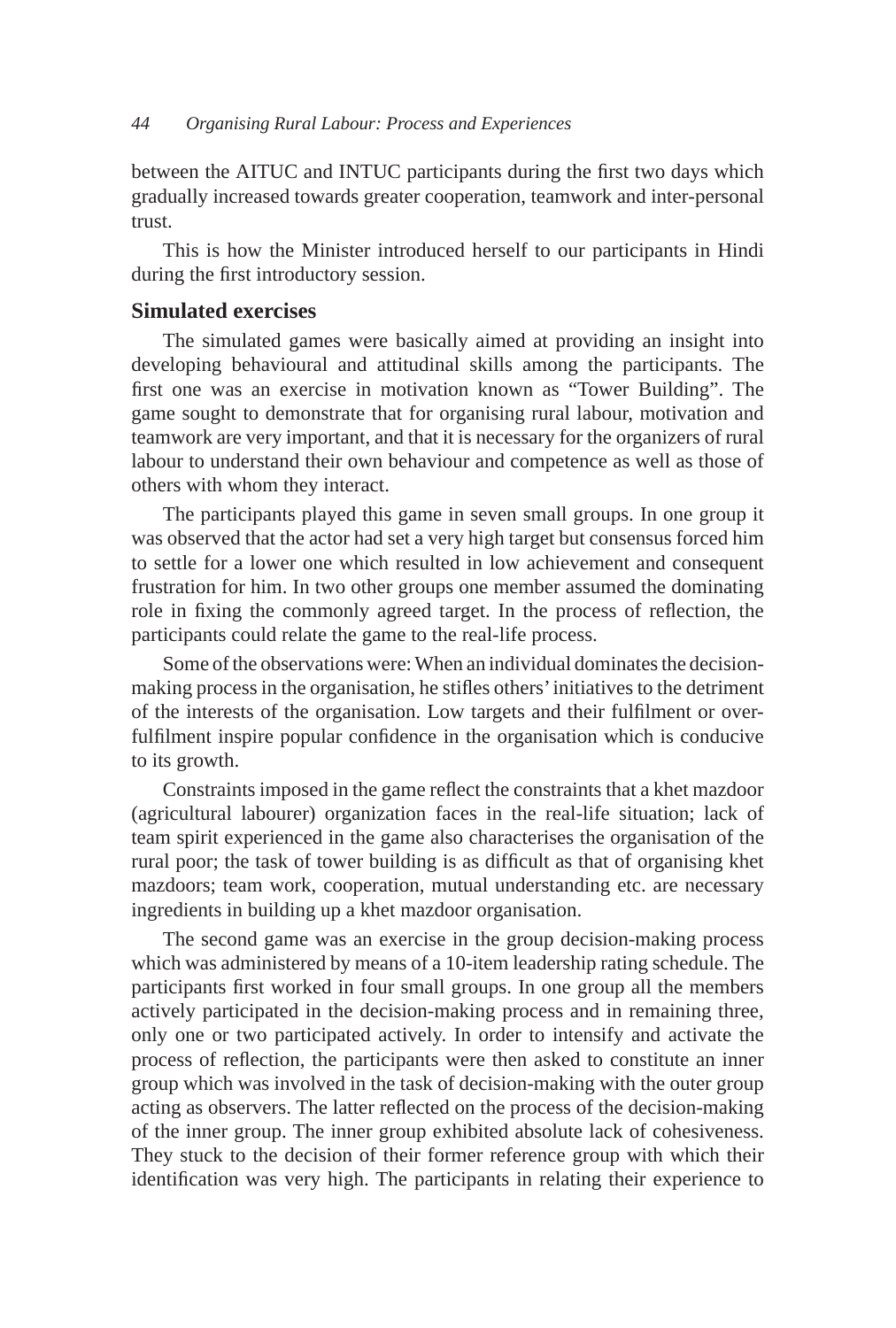real-life situations realised that insistence on one's own view in the decisionmaking process is not conducive to the growth of a khet mazdoor organisation. They felt that for the effective growth of an organisation, collective participation should have precedence over individual dominance or stubbornness.

The third game was a simulated exercise in trust building and cooperation, known as "Prisoners' Dilemma". Several members indicated that their initial objective was to win, but they did not do it as it involved winning at the expense of other members of the group. They felt that the spirit of suspicion and distrust towards each other and non-cooperation would hinder the realisation of the objective of the organisation. They felt that in their dealings with rich peasants, the khet mazdoor organisation could sometimes adopt a co-operative approach and sometimes that of confrontation. The INTUC and AITUC participants in the initial stages were holding antagonistic attitudes towards each other but through the games they could realise its futility; it slowly increased their mutual understanding of and cooperation with each other. "Broken Square" and "Win As Much As You Can" exercises reinforced the significance of cooperation in the process of building up khet mazdoor organisation. In their mutual dealings we could see a greater manifestation of mutual trust and cooperation.

"Star Power" was the last simulated exercise in which a low mobility threetier society was built through the distribution of wealth in the form of chips. The mechanism of moving up the ladder of vertical mobility was found invariably operating and a person having moved from a lower to higher rungs forgot his earlier status group and also changed his group or class identification. During the process of reflection, the participants identified the less privileged groups as khet mazdoors and untouchables. They also felt that in the existing society, a less privileged person or group is always exploited by those in the upper status groups. They could realise that exploitation is in-built in the system and that institutional changes are necessary to be brought about if poverty has to be eradicated. They could identify the exploiters and the exploited in the society and also realise that the exploited would have to be united in order to curb the exploitative proclivities of the exploiters.

# **Problem identification**

The psychological tests were followed by the identification of the problems of the rural poor. Participants were divided into four groups each representing one agricultural region of Bihar. Each group deliberated at length and identified problems specific to their regions. They committed the results of their deliberations to writing on flip charts which were displayed in the community session hall and discussed. It was clear from the general discussion that the problems facing the rural poor had their roots in their economic and social exploitation. Usury, rack-renting, insecurity of tenure, low levels of wages, long hours of work, non-availability of land to the landless, underemployment and unemployment, beggary (forced work), widespread eviction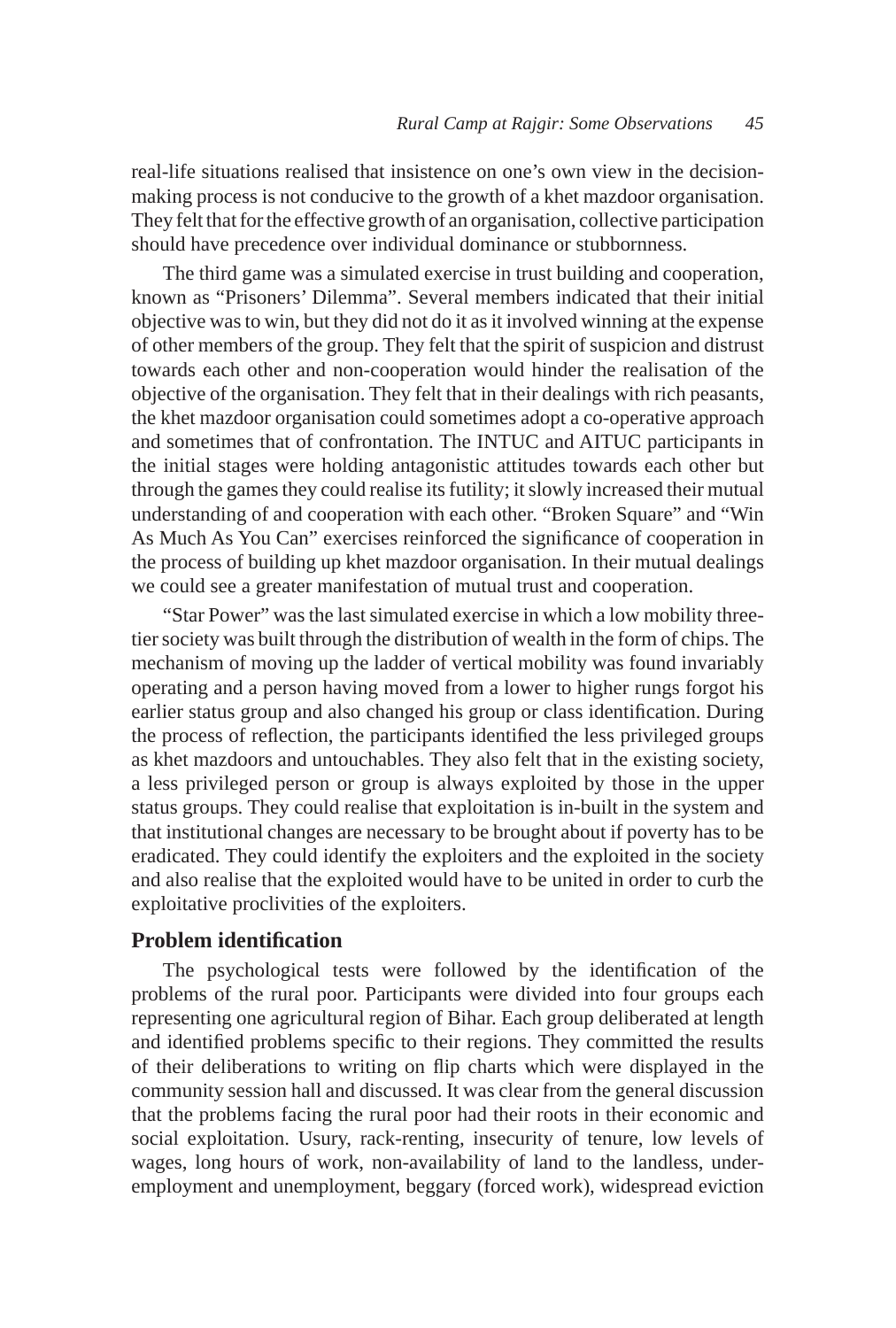of sharecroppers etc. were identified as the main economic problems. They arose out of the highly skewed nature of the pattern of agricultural holdings and their poor technical base and the perpetually deficit character of the rural poor households. In areas where agriculture is no longer a stagnant sector, rents have considerably gone up and there has been an appreciable increase in the eviction of share-croppers. Tractorization has made heavy inroads into the demand for labour. There has not, however, been any significant increase in the wage levels as a consequence of increased productivity. What surprised us more was that agricultural progress was often accompanied by increase in the incidence of attached labour. It again did not have any liberating influence on the bonded labour. They continue to be as they were. While the incidence of bonded labour is not very high, it still exists. From our participants we learnt of its existence in the districts of Nalanda, West Champaran, Monghyr, Nawada, Gaya, Bhagalpur, etc. In the course of our visit to seven villages of Nalanda district we could ourselves see bonded labourers in two of them. This phenomenon was more widespread in villages under upper caste Hindus to avoid plough taboos. They were also needed to meet the permanent component of the landlords' demand for labour.

The mechanism of bondage is very simple. The landlord advances a loan not exceeding Rs. 300 to defray the marriage expenses of the person who would be bonded. Demolishing and burning of houses of scheduled castes by upper caste Hindus, the practice of untouchability, grabbing lands of the agricultural labourers and poor peasants by the caste Hindus, implicating the rural poor in false cases to harass them, humiliation to which females are subjected, use of abusive language by upper caste Hindus in their dealings with rural poor, forcing scheduled caste people to huddle on the outskirts of the village and not allowing them to be a part of the mainstream of the village life, preventing the rural poor from sitting on a chair or to lie down on cots, exploiting the children of the rural poor as cowherds etc. were identified as the main social problems. Some of the scheduled caste participants in particular were very critical of the social exploitation meted out to them by upper caste Hindus, particularly in the matter of entry to temples, observance of untouchability, etc. They also reported increasing incidence of tuberculosis among Harijans. They narrated to us certain cases in which they protested against social exploitation with partial success.

#### **Political problems**

Lack of political consciousness, use of threat and force to prevent the rural poor from going to polling booths and casting their votes, resistance offered by upper caste and upper class people in the village in the formation of rural labour organisations etc. were identified as the major political problems.

The participants reported several instances in the districts of Madhubani, Muzaffarpur, Samastipur etc., where the rural poor were forced to desist from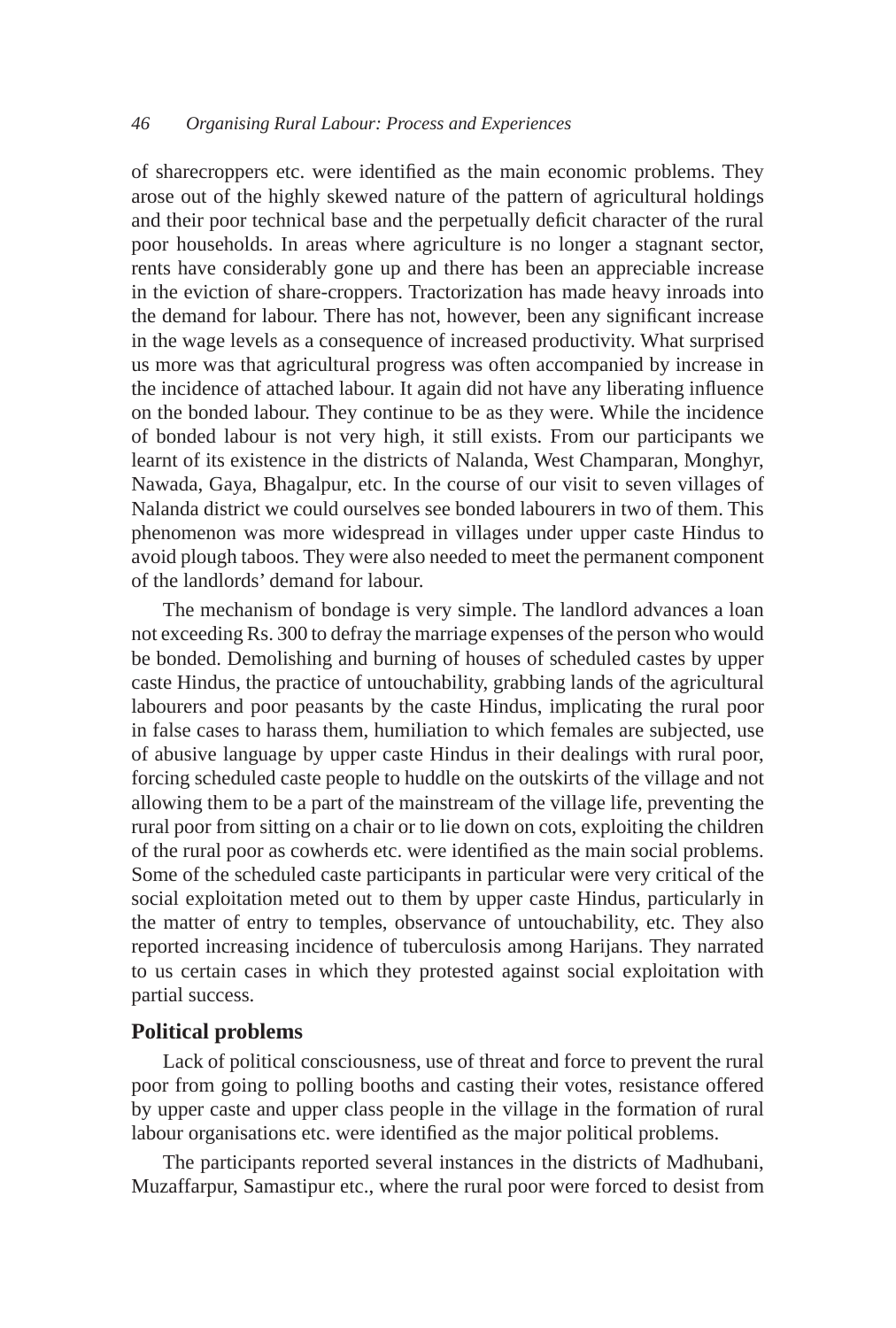voting by the hirelings of landlords. They also reported certain instances in which polling booths were even captured by the upper caste and upper class people in the village.

# **Cultural programmes**

Superstition, fatalism, untouchability and tradition-induced extravagance were identified as the major cultural problems.

The diagnostic session was followed by a prescriptive one  $-$  i.e. a search for solutions. The laws meant for the benefit of the rural poor were discussed at length. The participants' discussion revealed that it was a necessary but sufficient condition. It could mean that only when it was implemented and it could not be implemented unless a countervailing power of a peasant organisation was created.

# **Organizing rural labour**

The prescriptive session was followed by a discussion of the problems relating to organization. The participants divided themselves into four groups, to reflect on such matters as whom to organize, against whom to organize, and to identify positive and negative resource inputs for organising the rural labour. Since many of them were already involved in organising the rural poor, they could clearly pinpoint the real issues. All the four groups specified that landless labourers, share-croppers, poor and middle peasants would constitute the main groups to be organized. They identified the landlords, rich peasants, moneylenders, and corrupt and uncommitted officials as constituting antagonists. The organisation according to them, would strive for the implementation of all law intended for the improvement of the lot of the rural poor and ending social and economic exploitation. They maintained that the organizers would have to strive for greater horizontal solidarity among the rural poor and to conduct campaigns against habits and traditions as and when needed. The organizers would persuade the rural poor to cut down their expenditures on items that do not promote health and efficiency. They would take scrupulous care to avoid violent confrontation with antagonists or state power. It would be their earnest endeavour to use State laws and administration to improve organisational prospects and thereby the lot of the rural poor.

# **Final session**

The final session was devoted to the preparation of a six-month action plan by each participant. Action plans, by and large, reflected the deliberations they had during the entire period of the camp. As all our participants were already associated with one organisation or another, they thought of strengthening their parent organisations particularly at the grassroots. They planned to improve the financial resource base of the organisation through a collection of foodgrains from members and sympathisers at harvest time. It would help them in providing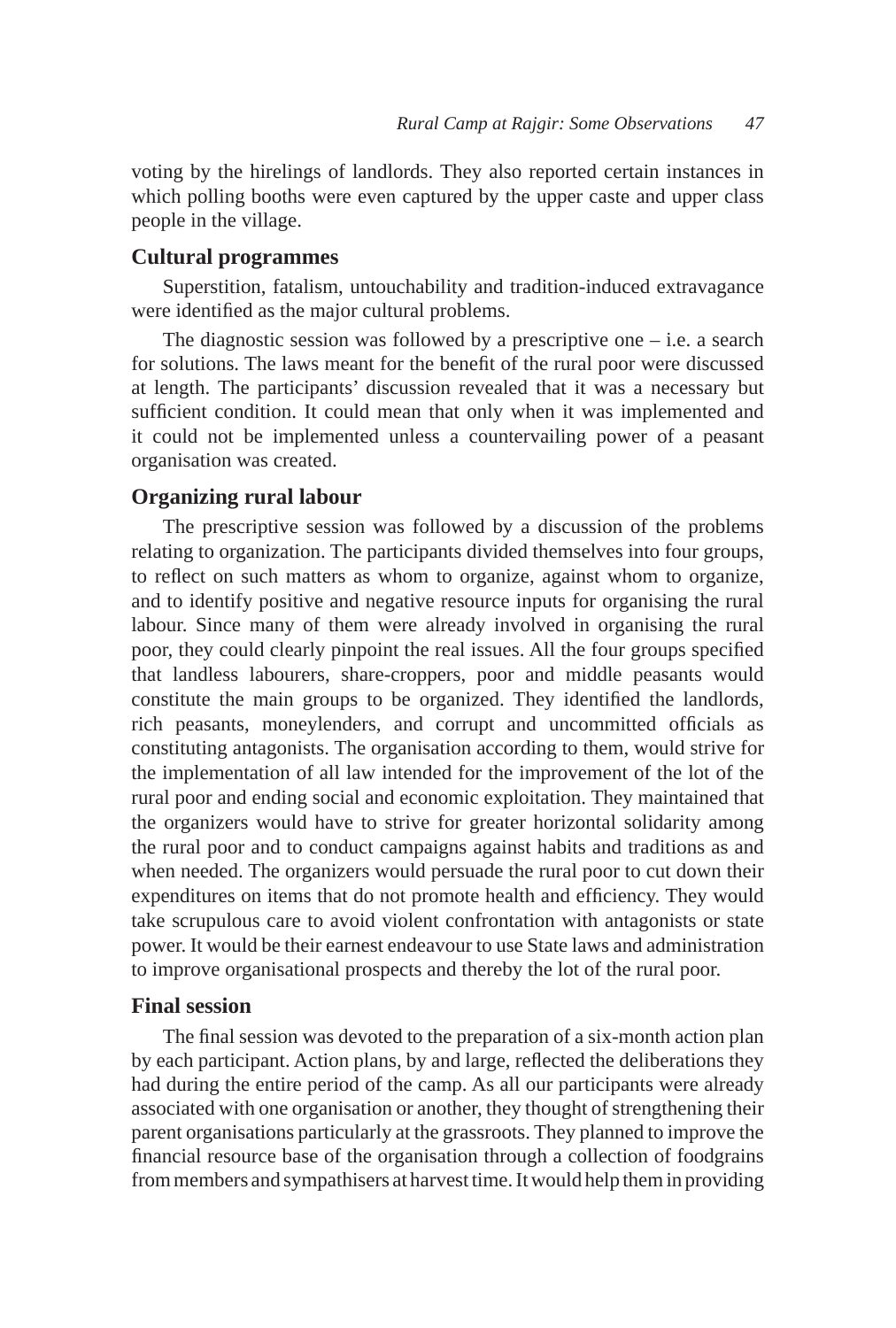striking workers with doles, launching literacy campaigns and so on. They stressed the primacy of education as a factor creating greater awareness of legal rights, causes of their poverty, and remedies thereof. Through education they planned to fight all those obscurantist forces that imprisoned the minds of the rural poor and stood in the way of their greater solidarity. Many of them were keen to help the rural poor graduate to leadership.

# **Evaluation**

Participation, as pointed out earlier, was on the high side. The camp working hours ranged from eight to 10 hours daily. There were, however, hardly any occasions when participants would make themselves scarce. Even though Rajgir, our camp site, has many tourist attractions, our participants eschewed all interest in sight-seeing. At our request for their frank views about the usefulness of their stay in the camp, a representative of each group spoke during the valedictory session. They found the camp very useful. It could demonstrate to them the identity of objectives between the AITUC and INTUC, the role of cooperation and conflict while dealing with the basic masses, and the antagonists, and how to tackle various problems in organising the rural poor. They were, however, not satisfied with our holding a single camp. They wanted us to help them plan and organize such camps at various other places.

It was our first rural camp following the promulgation of the Emergency. We could see quite well the kind of change it had brought about in the sociopolitical milieu. The administration is much more responsive to the aspirations of the rural poor than in the past. The rural world is in ferment, with various groups engaged in seeking new relationships. Grassroots leaders of the rural poor approach the problems of organisation with increased awareness and confidence. We learnt quite a lot from our participants in the camp. Apart from the fact that our knowledge of rural Bihar was greatly enriched, we could also gather valuable experience which will help us increase the effectiveness of our camp. We could know the kind of literature we should make available to our participants, the kind of language to be used, ways to tackle groups composed of persons of diverse cultural and other standards.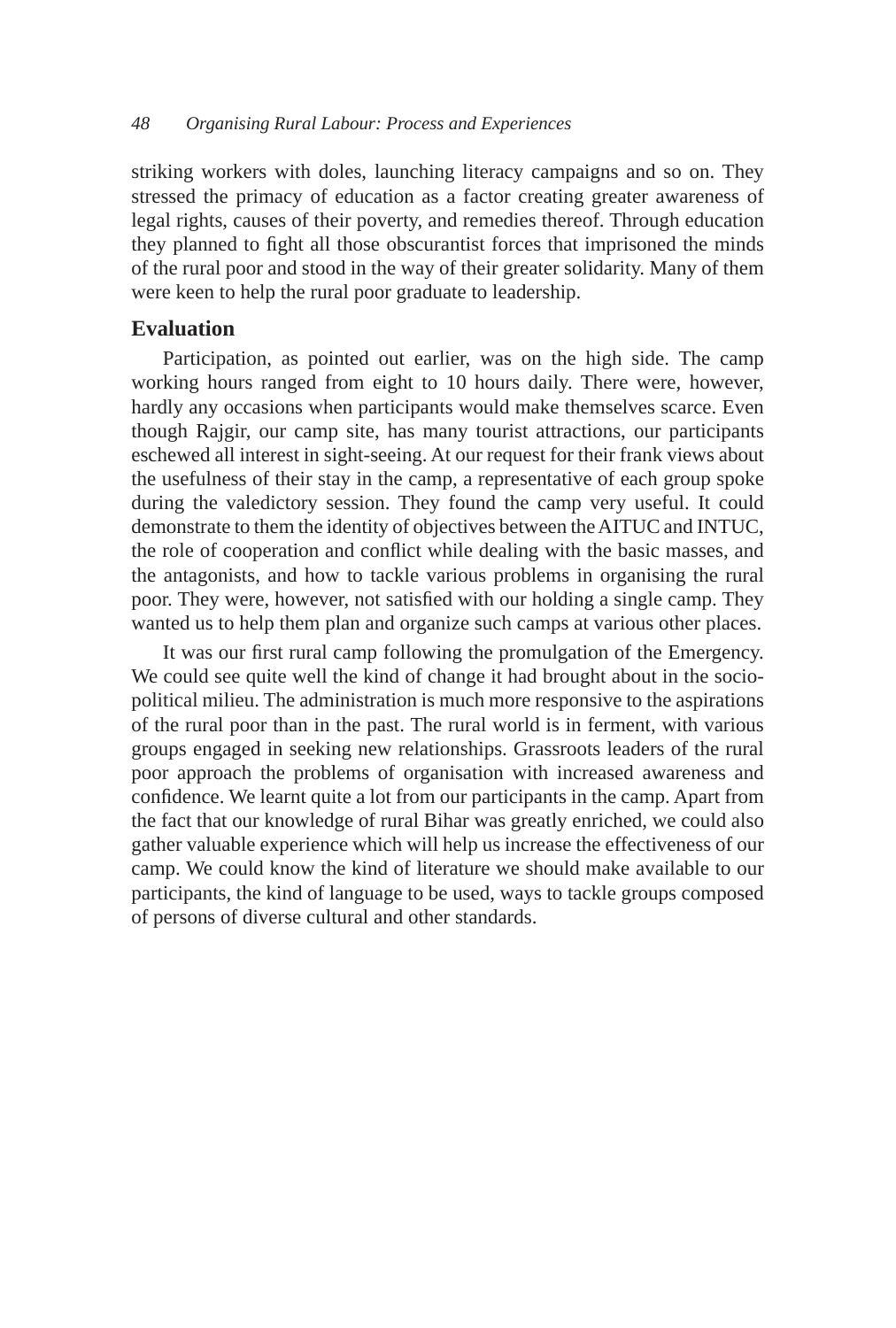# Rural Camp at Naharmangra *Gopal Iyer*

Our Naharmangra camp in the district of Udaipur in Rajasthan held from September 6-11, 1975 was the fourth in the series. In many ways it turned out to be significantly different from our earlier camps. The hunting palace of the ex- Maharana of Udaipur which had been lying desolate since independence was the venue. All our 33 participants were drawn from the various tehsils of the district. This obviously put us at a disadvantage in the sense that we could not get a feel of the situation in the entire State. This was, however, compensated for by the greater depth of our knowledge of the district in its entirety.

Our participants in the Udaipur camp were drawn mostly from scheduled castes and scheduled tribes, who constituted 65% of the total number. They were mostly illiterate or with a small modicum of education. They represented experience rather than youth. Except for half a dozen persons, their ages ranged from 35 to 65. Our participants exhibited a very low level of political consciousness and an overwhelming bulk of them possessed no organising experience. They were mostly poor. Their average per capita annual income worked out to Rs. 250. They were frugal in habits of food and dress and deeply traditional in outlook. Beedi rather than cigarette was what some of them smoked. Even the scanty fare served to them, consisting of chapatis, pulses and two varieties of vegetables, appeared a luxury to them. They would caution us against extravagance. They were mostly God-fearing people and would often spend hours meditating upon their favourite deities. The only quality they valued in a leader was his moral integrity. Our camp in short was a microcosm representing the macrocosm that Udaipur is.

The camp was a big event in the locality. Shri Harideo Joshi, Chief Minister of Rajasthan, inaugurated it. Shri Mohan Chhangani, State Labour Minister, and Shri Devpura, State Irrigation Minister, also spoke on the occasion. Shri Joshi highlighted the kinds of change that were to follow the promulgation of Emergency. He spoke of the consigning of feudal princes and jagirdars to the dustbin of history and of the need to wipe every tear from every eye. The two of his Cabinet colleagues who followed him elaborated upon the same theme in its different dimensions. The inauguration of our camp, incidentally, coincided with that of another one to distribute loans to small and marginal farmers for agricultural development. The District Magistrate, Mr. P.N. Bhandari, the innovator of this new technique of loan distribution, was there to concretize the task of agricultural development. It was a new experience for us and we could clearly visualise the changing ethos in Rajasthan.

Following the inauguration of the camp we could soon discover that our participants were caught in a dilemma. Many of them were careful to keep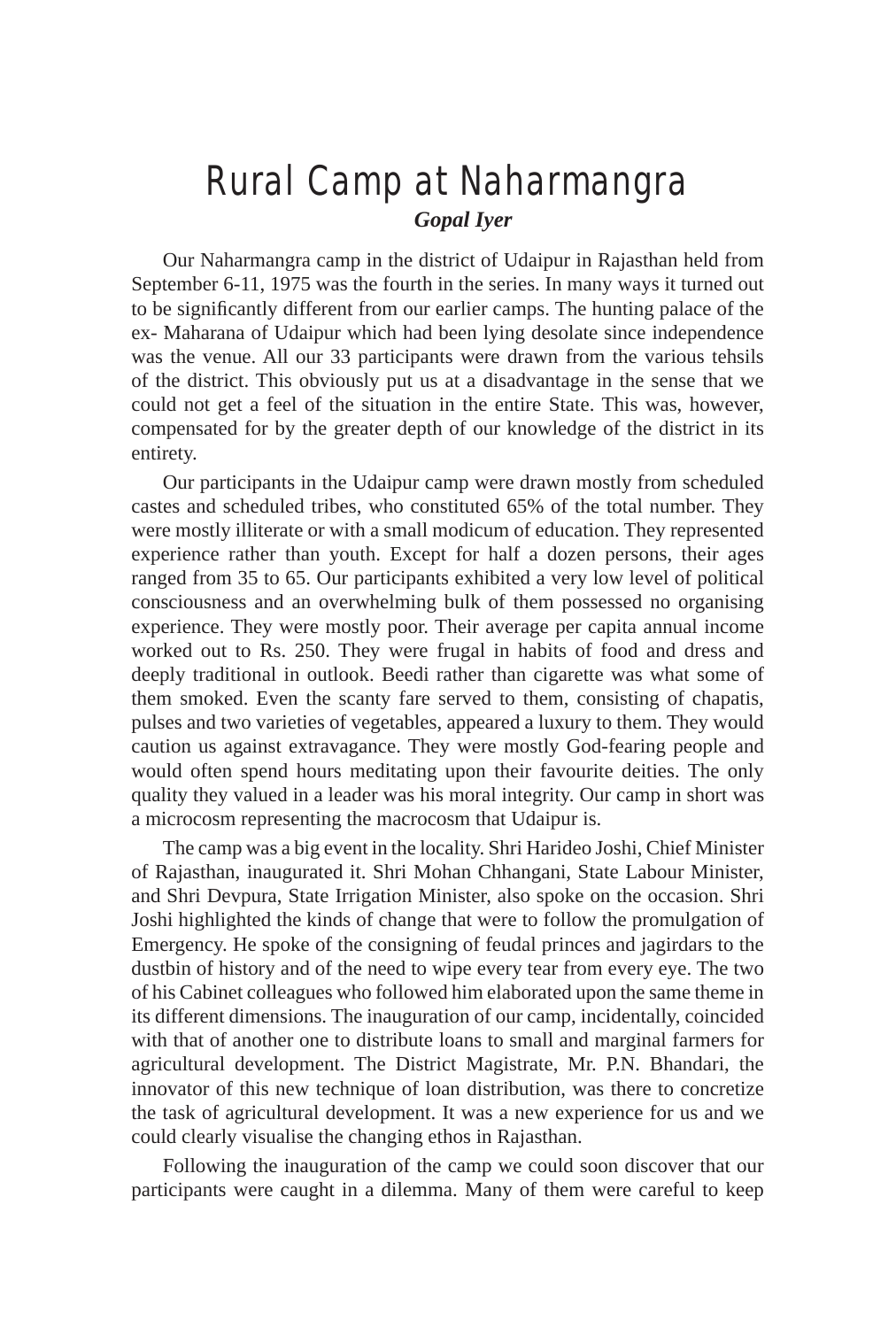themselves away from the galaxy of elites assembled for the occasion. They were, however, very curious to know from us in vivid details as to the kind of business that would be transacted in the camp. For many of them, it was perhaps the first occasion when they had assembled to reflect on their problems and their solutions. Problems, indeed, were an integral part of their lives. Solutions had, of course, deluded them. We could see a glow in many eyes, an indication that problems might turn out to be tractable. The homogeneity of interests and outlook that characterized the camp greatly facilitated the creation of an informal atmosphere and group cohesion. Our experience clearly revealed that whatever the level of formal education no one is incapable of thinking over his problems and their solution. The Wretched of the Earth not merely know what pinches them but also what lies at its root.

In addition to the four faculty members of the National Labour Institute, we had Dr. N.N. Vyas, Director, Tribal Research Institute, Udaipur and his colleagues, Principal, Janta College, Dabok, Shri B.N. Yugandhar from the Planning Commission, Shri D. Bandyopadhyay and Shri A. Deb from the Ministry of Labour, Government of India, Shri P.N. Bhandari, Collector, Udaipur, and Shri Bhagwat Bhandari, a trade union leader and advocate, to assist us. Mr. Tarachand Gupta, S.F.D.A. Project Officer, Udaipur, and Mr. Tyagi, B.D.O., Mavli, were always available to do anything to make our programme a success.

Our camp for the organizers of the rural poor began with their involvement in some simulated games designed to convey a few messages in the abstract which were to be related to the real life situation. The messages which the exercises convey are that one's real life situation is not immutable or divinely ordained and that through conflict with some and co-operation with many, an Eldorado can be created right here.

We started with the Tower-Building exercise. Participants were divided into seven groups. Each group consisted of four persons, each with an assigned role — that of President, Secretary, Actor, and finally that of an observer. The President, the Secretary, and the Actor had each to set a target for tower-building. The three were then asked to arrive at a common target through consensus. The blindfolded Actor started tower-building. The observer was more or less like the umpire seeing that the games were played according to the rules — the President and the Secretary had the option to offer suggestions but no help. The five groups comprising persons of the same cultural levels had a smooth sailing. The two groups consisting of persons with different educational levels had quite a different experience. The relatively more advanced persons sought to dominate and influence the consensus as they liked. Measured in terms of achievement, the five groups achieved exactly the target they had set for themselves. The remaining two groups over-fulfilled the target by 100 per cent. It was so because the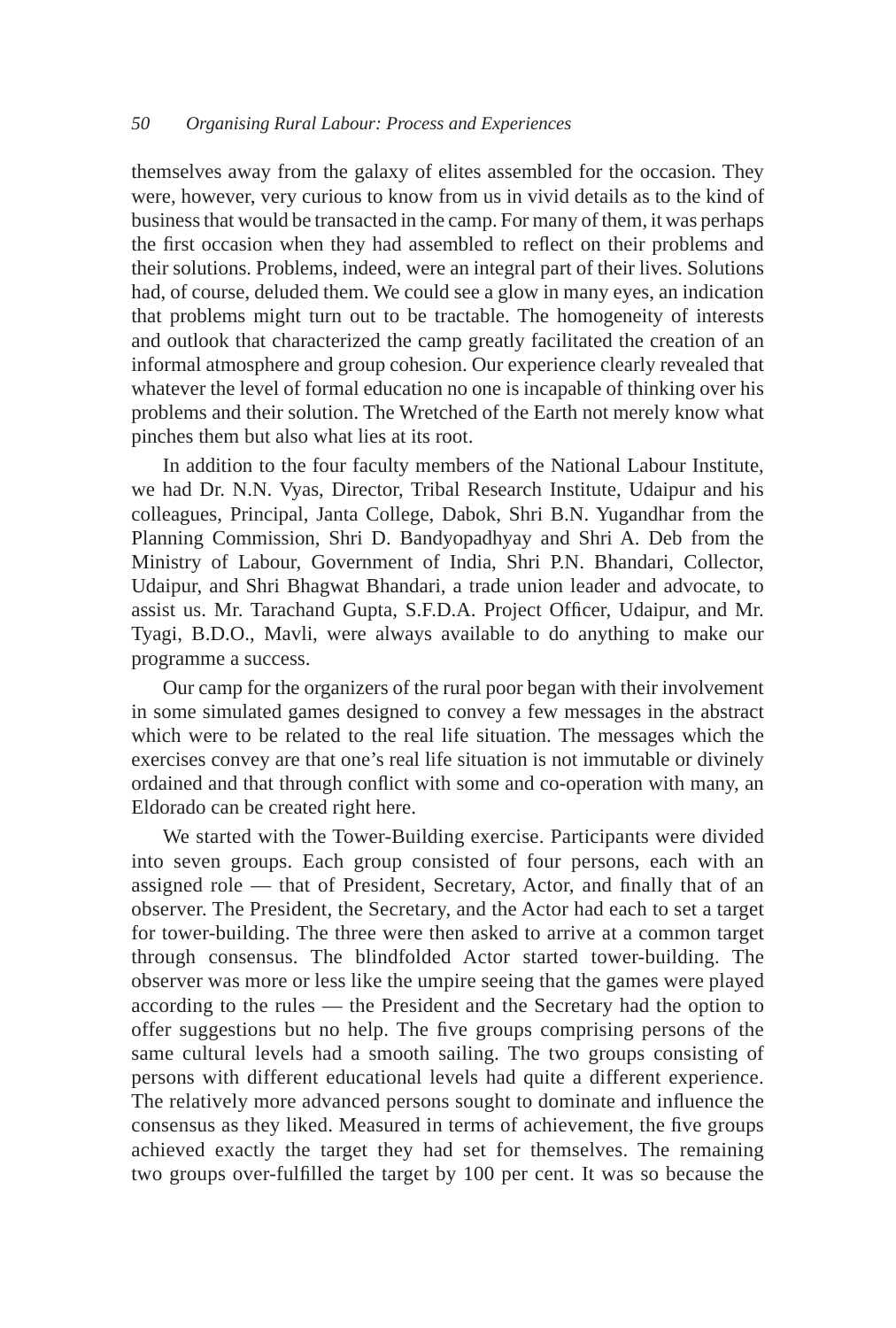President and the Secretary were always encouraging the Actor for each new height.

The participants were asked to relate the lessons of tower-building to their real life situation. They could clearly see that building the tower represented efforts to reach new economic and social heights and that such efforts were circumscribed by severe constraints as reflected in the Actor building the tower blindfolded. They could clearly see how the individual behaviour is conditioned by the behaviour of the group of which he is a part. In a group in which the level of aspiration was low or the life-experience dictated not aiming high, the fixation of the target was at a low key. As to the achievement, the Napoleonic principle—you can do it was very much in evidence. Wherever the President and the Secretary were in the inspiring roles of Cheermen targets were overfulfilled, but in other cases there was no divergence between the target and the achievement. When related to the real life situation the participants could well see the handicaps under which the rural poor have to strive to create a better tomorrow. Unrealistic targets were thought to be as unproductive as non-cooperation with those engaged in joint endeavour. Another thing, again, was very revealing; the actor of one group which had over-fulfilled the target, ascribed his success not to the kind of response received from his confreres but to God sitting in Heaven and dispensing Fate. Internal control was indeed on the low side.

Once the participants had come to a consensus that the low socio-economic level of the rural poor was not immutable, they were involved in the second exercise – i.e. identification of the essential attributes of a successful leader of poor peasants through consensus. It was a two-phase exercise. In the first phase the participants were made to constitute five groups and deliberate upon the various qualities of the leader. Since the groups were by and large homogeneous, there was little difficulty in arriving at the consensus. Unlike the Tower-Building exercise, the participation was not high.

In the second phase some members constituted the inner and others the outer group. The inner group sought to arrive at a consensus while the outer group was responsible for critical reflection over the whole process. Here the one thing that impeded progress towards consensus was the tenacity with which some members stuck to their earlier commitments. They just did not examine the issue with an open mind. The exercise was not merely intended to help members reflect but also create an atmosphere leading to self-introspection by each participant in terms of certain values and commitment to goals.

The third game known as Prisoner's Dilemma was a simulated exercise in trust-building and developing cooperation. In this game mutual loss is in-built in three situations but there is mutual gain only in one. Since the basic message that this game has to convey is co-operation rather than conflict, the two subgroups involved have the option of mutual consultation during the process of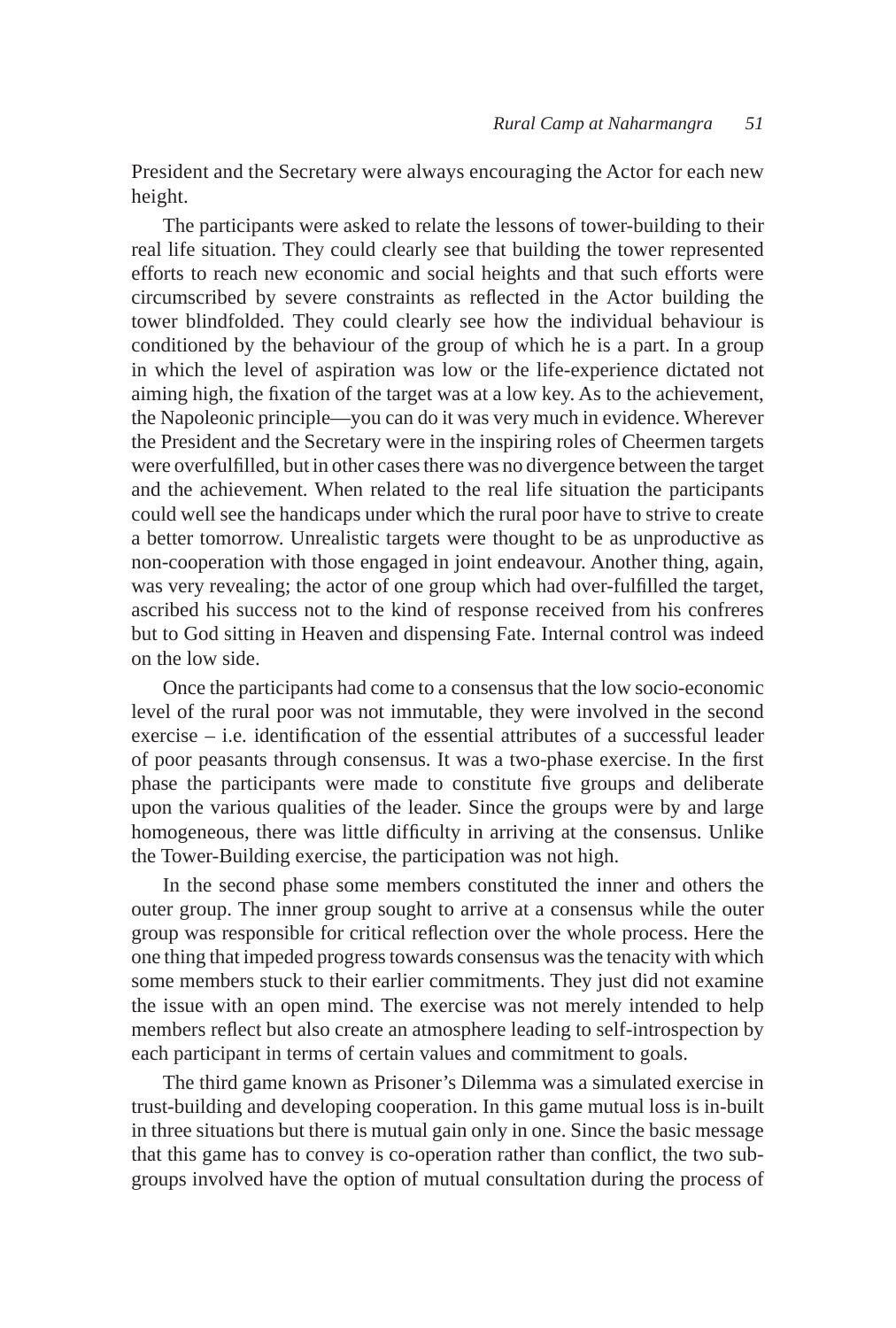the game. It is to facilitate exchange of knowledge as to how each is faring in terms of its gains and losses and also to suggest the kind of strategy which each has to adopt in order that gains are maximized or losses minimized.

The participants were divided into five small groups. The game allowed each participant 10 moves. Each group consisted of two sub-groups. When participants were asked to reflect upon the relevance of the game to the reallife situations, they could clearly attribute losses or gains to competition or co-operation within sub-groups. The rural poor, some of whom were a part, did not have a community life characterized by horizontal solidarity. Many ethnic and religious factors cut across their class loyalties. The parasites were always eager to take advantage of such fissiparous tendencies to fleece the rural poor. The beneficiaries — the moneylender, the liquor contractor and those in the lower echelon of the bureaucracy who have their palms greased stood thoroughly exposed.

The fourth one was an exercise in cooperation at its zenith, known as the Broken Square exercise, in which cards of different geometrical shapes were given to the participants in small groups. They were required to arrange them in a square shape. The game is not considered complete until all the group members complete their individual squares. Therefore, the greater the cooperation among the participants, the higher the chances of the group achieving success. It was intended to be an exercise to impress upon the rural poor the need for complete horizontal solidarity. The participants played the game in five separate groups. All the five groups were able to complete their squares, though with different time spans. When asked to reflect on their life situation vis-a-vis the lesson this game had to convey, the participants could see that cooperation with persons placed in a similar situation is essential for success.

The Star Power was the last in the series of simulated exercises. It emphasises the positive role of conflict in situations characterized by irreconcilability of interests between groups. The participants were divided into three groups, representing three social classes. The exercise is so designed that intermediate groups vanish altogether and participants are confronted with a situation in which they find themselves divided into haves and have-nots. The haves appropriate all power and are free to dictate the rules of the game to the havenots. The situation finally turns out to be so unbearable that the latter group has to mount a heavy protest against the high- handedness of the former. When asked to relate the exercise to their real-life situation, the participants could see how the rural poor are pauperized and finally bonded. They could well see that it was only through an organized attempt that deliverance could be secured.

Involving the participants in simulated exercises in Rajasthan was not that easy. We had to be very patient in explaining the entire process of the exercise. In the Star Power exercise, chips had to be replaced by coins.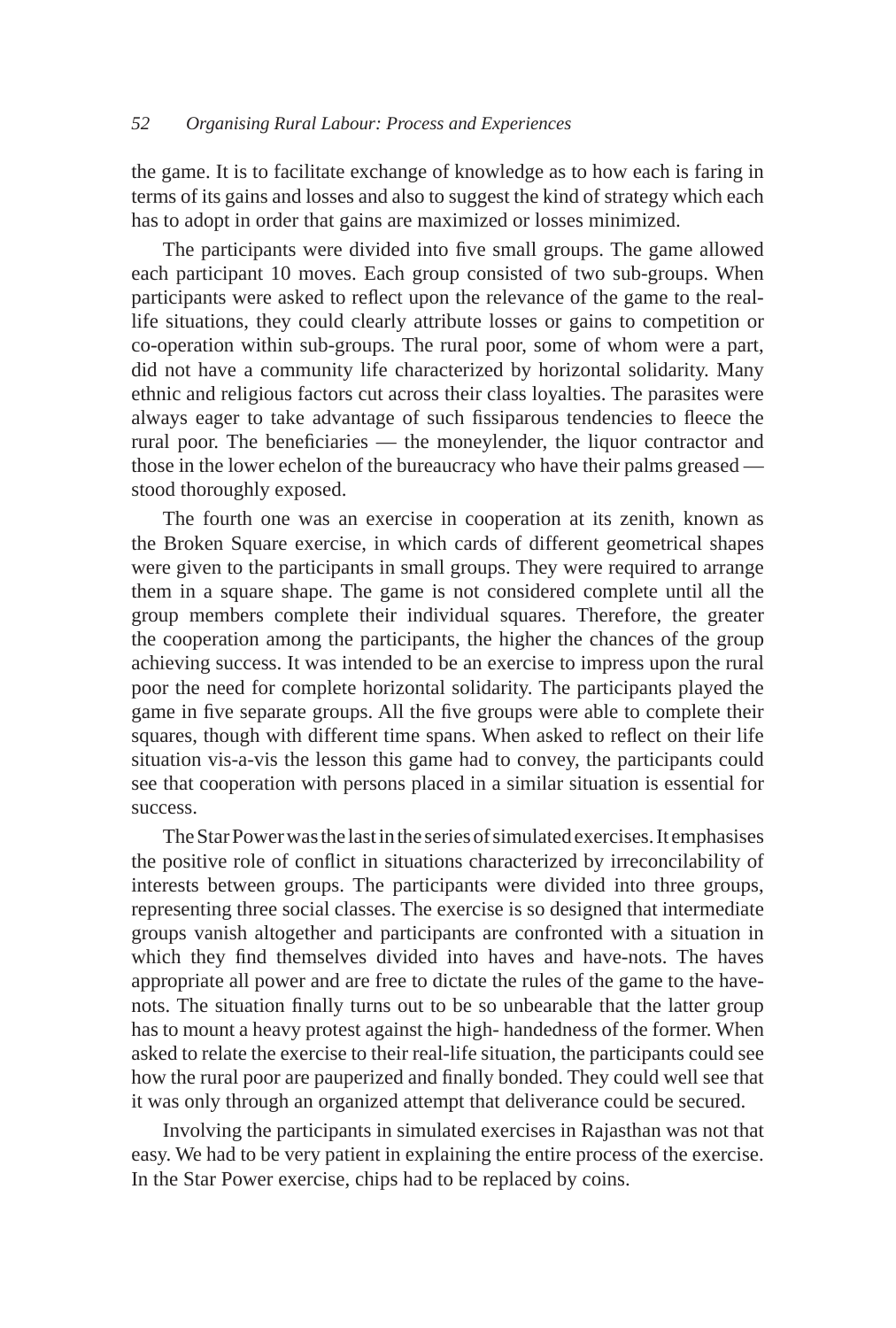The remaining days were devoted to the identification of the problems of the rural poor, as well as the question of organising them. The participants, divided into three groups, deliberated for four hours and finally put their findings in writing on flip charts. They were on display on the walls for discussion at the plenary session. While forming the groups we had taken into account the different ethnic compositions of population in different tehsils. Uneconomic holdings, high incidence of unemployment and underemployment, lack of draught power, implements and seeds, were listed as the main economic problems. Low level of income and consequent indebtedness leading to usury, rack-renting and debt bondage were seen as the inevitable consequences of the poor economic resources base. Illiteracy, ignorance, alcoholism and observance of marriage and death rites were seen as major social problems. Corrupt bureaucracy, particularly the police and revenue officials, moneylenders, liquor and forest contractors, were listed as the main villains of the piece. The participants were bitterly critical of poor medical facilities in the rural areas. They cited numerous cases to prove that premature deaths had occurred for want of timely and adequate medical help.

Poor housing and clothing were not listed as the major problems. The participants complained that the poor were not able to benefit adequately from welfare measures initiated by the government. There were difficulties in obtaining loans as lands individually operated by many were registered in one single name. They also blamed the anti-poor attitude of state functionaries including schoolteachers. Many of them complained of sexual exploitation. It was particularly acute in Kotra Tehsil. In one case refusal had provoked a patwari to the extent that he killed his servant.

Relief operations in many cases did not turn out to be an unmixed blessing. Various cases of defalcation and sexual exploitation through grant of petty patronage were reported. The consensus that emerged during the discussion was that drastic measures against those listed as the villains of the piece were necessary to win the war against poverty and exploitation. It was also felt that only through organized and peaceful efforts would the rural poor be able to get what the State has promised to them.

A survey of the situation obtaining on the organisational front revealed that the rural poor hardly functioned as an organized group. Various extraclass loyalties weakened their horizontal ties. It was felt that a movement for the abolition of social practices like extravagance on marriage and death rites would greatly help the rural poor reduce their dependence on moneylenders. War against alcoholism, dissemination of the knowledge of various laws and schemes for the benefit of the rural poor would greatly reduce incidence of illiteracy and ignorance. Strengthening of the family as an institution could be another measure to increase horizontal solidarity.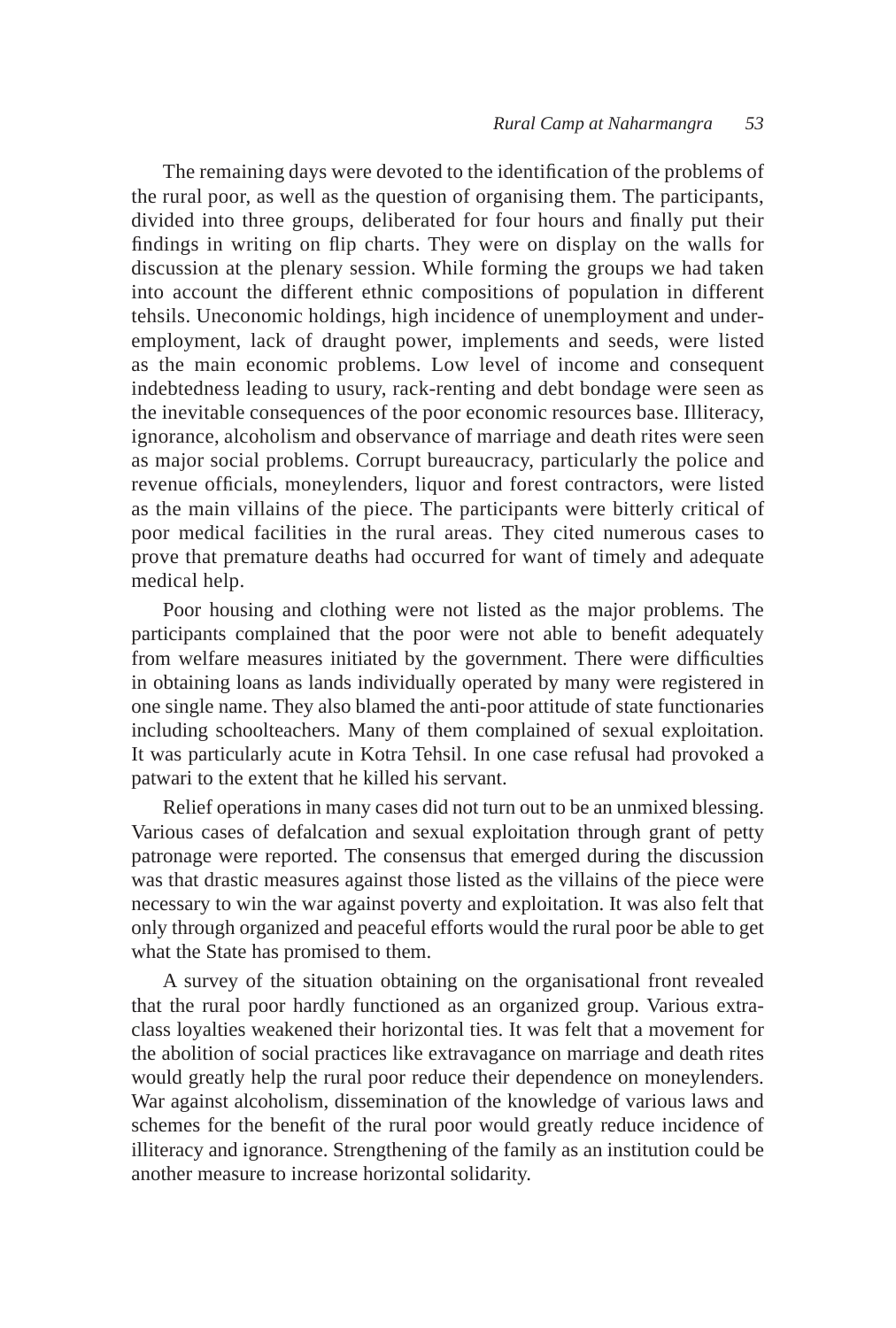The discussion on methods of organising the rural poor ended with the preparation of a six-month action plan by each participant. Since many of them were illiterate, they spelt out their plans orally. They sought to initiate social movement, identify households without house sites, encroachment of public land and illegal transfers as measures preliminary to their organisational work.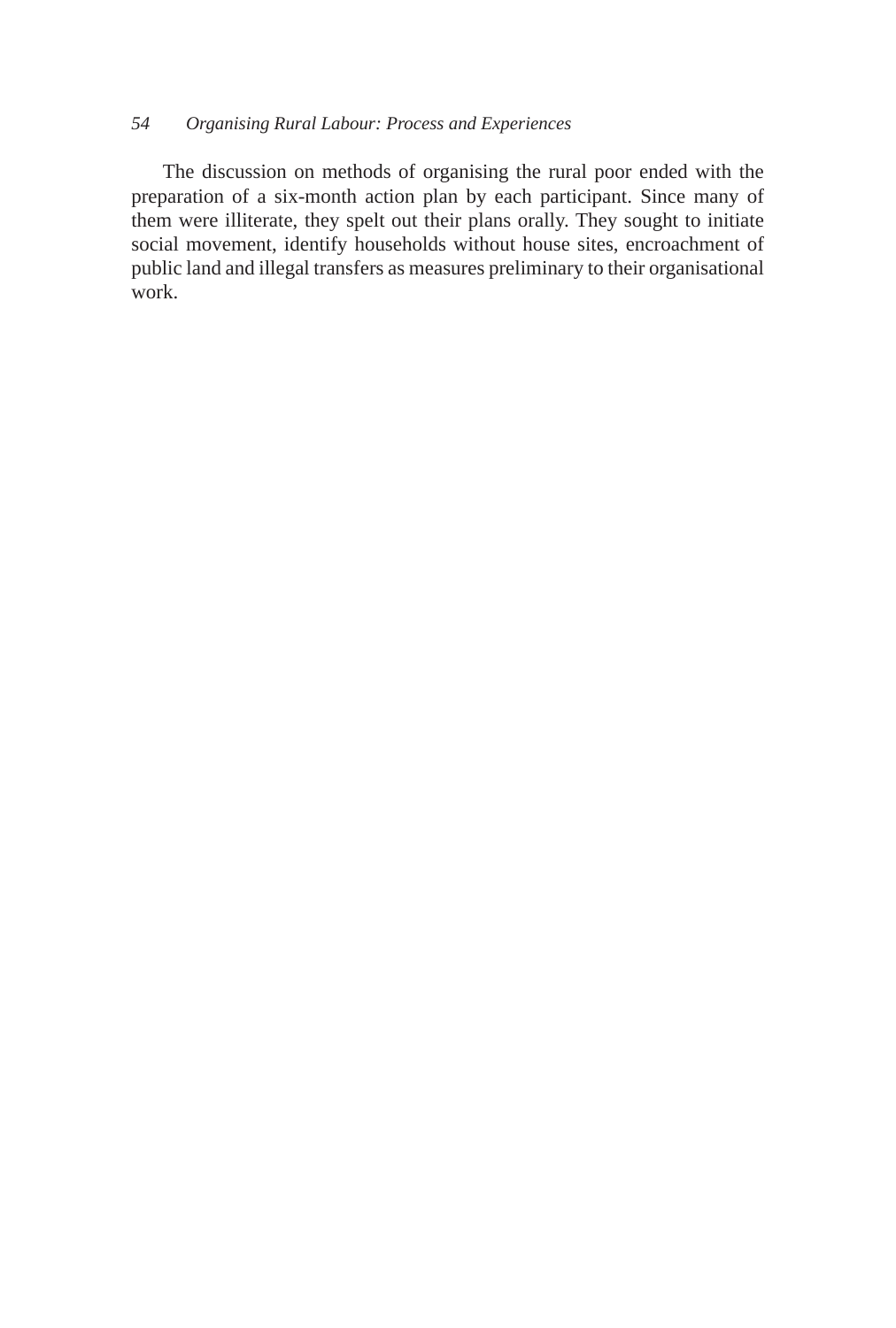# Training Camp at Gopavaram *Vijay Kumar Kulkarni*

In February, 1976, the National Labour Institute started organising a series of rural camps for the organizers of rural labour. The seventh camp in the series was organized in Cuddapah District, Andhra Pradesh. This was the second camp in the state of Andhra Pradesh. The first one was in Krishna District in the region of Andhra Pradesh known as Sarkars, a highly fertile and highly developed agricultural region of the state.

From  $16<sup>th</sup>$  to  $21<sup>st</sup>$  February, the second camp in Andhra Pradesh was organized in the region known as Rayalaseema, an extremely poor and droughtprone region of the state. The locale of the camp was Gopavaram project. This project for the landless labour collective co-operative, is the result of a generous financial grant from a West Germen Christian Aid Agency. It is to cover two hundred landless agricultural families to be resettled on 1200 acres, with housing, modern agricultural facilities, etc. We had 56 participants<sup>\*</sup>, about 50 of them were Harijans and Girijans. One important feature was the presence of six women as participants. Eight participants were from the neighbouring district of Chittoor and one from Rural Community Development Association, Chinglepet, Tamil Nadu.

All the participants were drawn from organisations like Harijan Development Corporation, Andhra Pradesh, Nehru Yuvak Kendra, Agricultural Labourers' Union, Cuddapah District Vyavasay Cooleela Survodaya Sangam, Mahila Mandali, Vyavasaya Karmika Sangam, INTUC and AITUC.

In addition to the three faculty members of the National Labour Institute, we had as guest faculty, Shri D. Bandyopadhyay, Jt. Secretary, Ministry of Labour, Shri B.N. Yugandhar, P.S. to the Deputy Chairman of the Planning Commission, Shri V. Chandra Mowli, Dy. Secretary, Ministry of Labour.

Shri P.L. Sanjeeva Reddy, Collector, Shri R. Co-ordinator, Nehru Yuvak Kendra, Shri A.K. Goyal, Sub-Collector, Shri Ramachandra Reddy, Badvel Project Administrator, and the other staff of the Cuddapah Collectorate made the camp a success by their painstaking efforts.

The camp was inaugurated on the 16<sup>th</sup> by the State Labour Minister, Shri T. Anjaiah, and the valedictory address was delivered by the Union Minister for Labour, Shri K.V. Raghunatha Reddy. Both the ministers stressed the need for unity and organisation among the rural poor and explained how the 20 point programme would benefit them.

On the first day, the participants were asked to write down their expectations from the camp. Some of these, in their own words, were:

*<sup>\*</sup> One woman participant came with her baby.*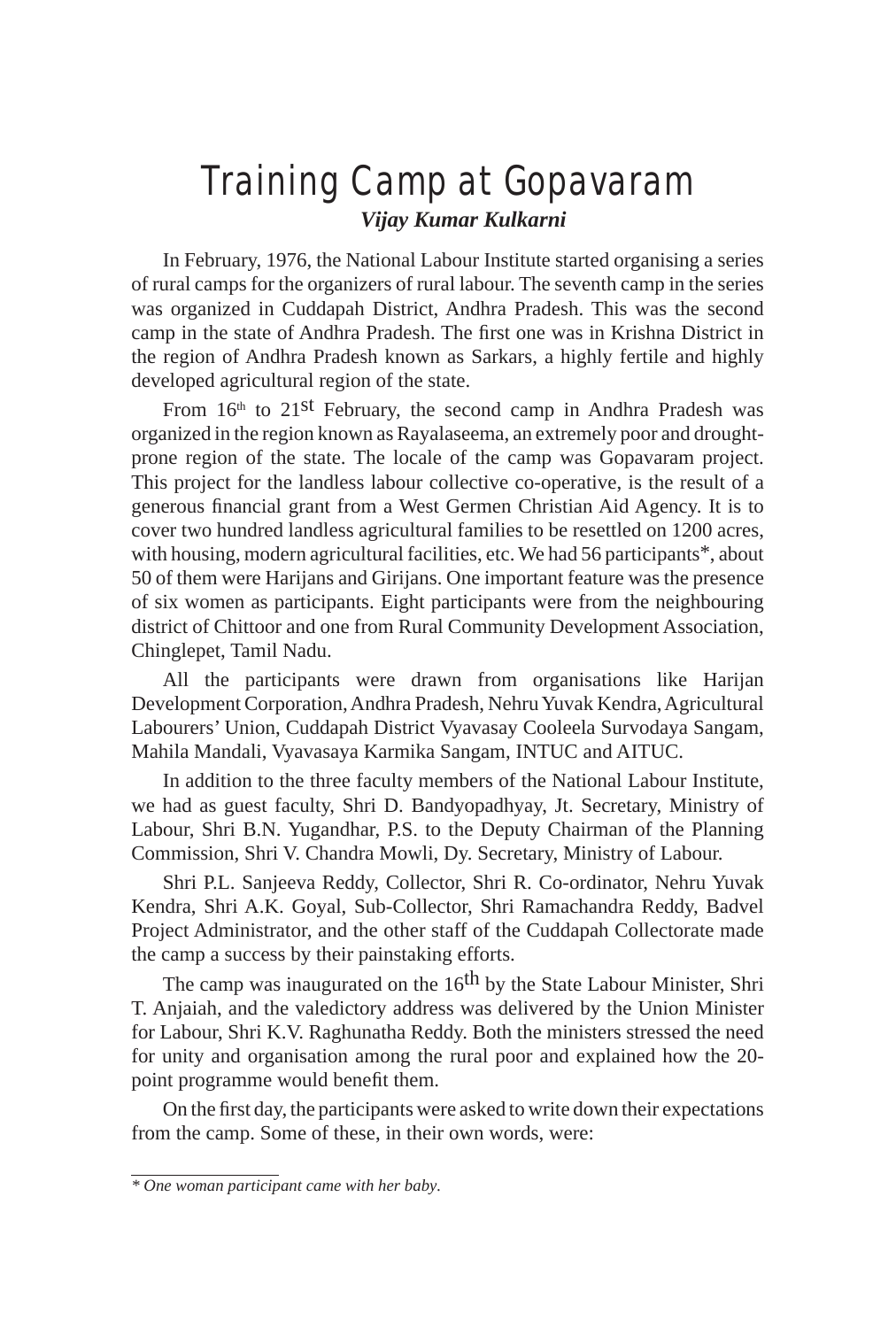- How and by what methods are we to gain and consolidate the gains of the 20-point programme?
- How to improve our socio-economic conditions?
- Ours is a stratified society, how to bridge the gaps?
- I come from an agricultural labour organisation. I want to know how to develop a co-operative spirit amongst members of our society. How to organize a collective co-operative society?
- I am an organizer of rural labour for the past 25 years. The rich landowners try to break our movement. The declaration of Emergency has changed the situation somewhat, but benefits from the government are not reaching the poor fast enough. I want to know how to go about it.
- What are the legislations and ordinances in favour of the rural poor? How and by whom to get them implemented?
- I want to know how to bring about a united effort by all the different organizers of the rural poor.
- To learn modern methods of farming. To learn something new.
- Want to learn from the co-participants about their situation, and what they are doing.
- The working class in factories has all the benefits, but what about the agricultural labour? I want to know more about the life of agricultural labourers in other parts of India.

All the participants were divided into seven groups, each with eight to nine members, and from the points raised during the previous day, tasks were assigned, viz.:

# **Task I: Rural indebtedness**

- A. What are the different causes of indebtedness of rural poor?
- B. (i) From whom do they get loans?
	- (ii) At what rates have they to repay loans?
	- (iii) Do they also pay by their own labour?
- C. What are the consequences of rural indebtedness for the rural poor?
- D. Can they do anything collectively to reduce the causes of rural indebtedness?

# **Task II: Social problems of scheduled castes**

- A. (i) What are the strengths of the members of the scheduled castes?
	- (ii) What are the weaknesses of the members of the scheduled castes?
- B. What can the members of the scheduled castes do to overcome their weaknesses?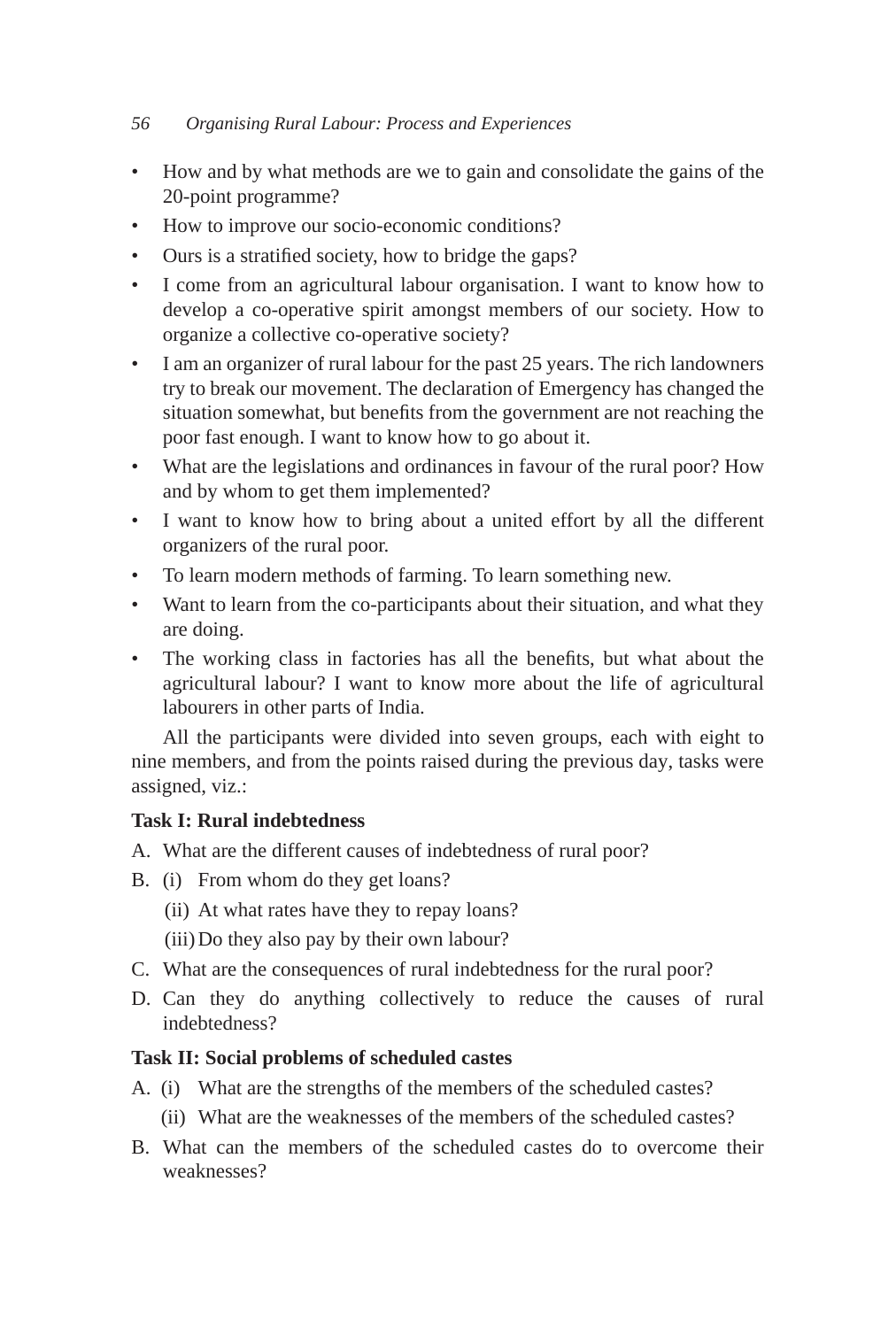All the groups were given free options to choose whichever task they preferred to discuss amongst themselves. Then, after a couple of hours of discussion, they wrote down on flip charts the results of their discussions, which are mentioned below.

#### **On rural indebtedness**

(i) Purchase of agricultural inputs;

- (ii) Birth, marriage and funeral rites;
- (iii) Medical problems;
- (iv) For observing age-old customs;
- (v) The fruits of labour are not proportionately shared by the labourers;
- (vi) Unplanned families, gambling, liquor, etc.

(vii) From whom do they get loans?

- (i) From rich landowners
- (ii) From moneylenders
- (iii) From shopkeepers

# **Rates of interest**

The rates of interest ranged from 1% to 2% per month compound interest.

## **Whether they repay by their labour**

The loans are being repaid by way of labour and sometimes by bonded labour also.

#### **On social problems of scheduled castes**

- (i) Very little literacy
- (ii) Landlessness
- (iii) Not enough employment
- (iv) Poverty and disunity
- (v) Liquor, etc.

Regarding remedies on both the counts, the participants suggested joint concerted effort, government assistance, etc. The Harijans in the state are divided into two sub-castes, the Madingas and Malas. These two groups are traditional enemies of each other, so much so that a member of a group won't take even water from the other. This has led to a total split among the scheduled castes.

Some simulated exercises were used to generate a climate of participative learning so that the participants could relate their real-life situations to the learning experience. These exercises brought out the dynamics of mistrust, competitive vs. collaborative strategies etc. The participants reflected on the simulated experience and tried to relate it to their life situations. Some of the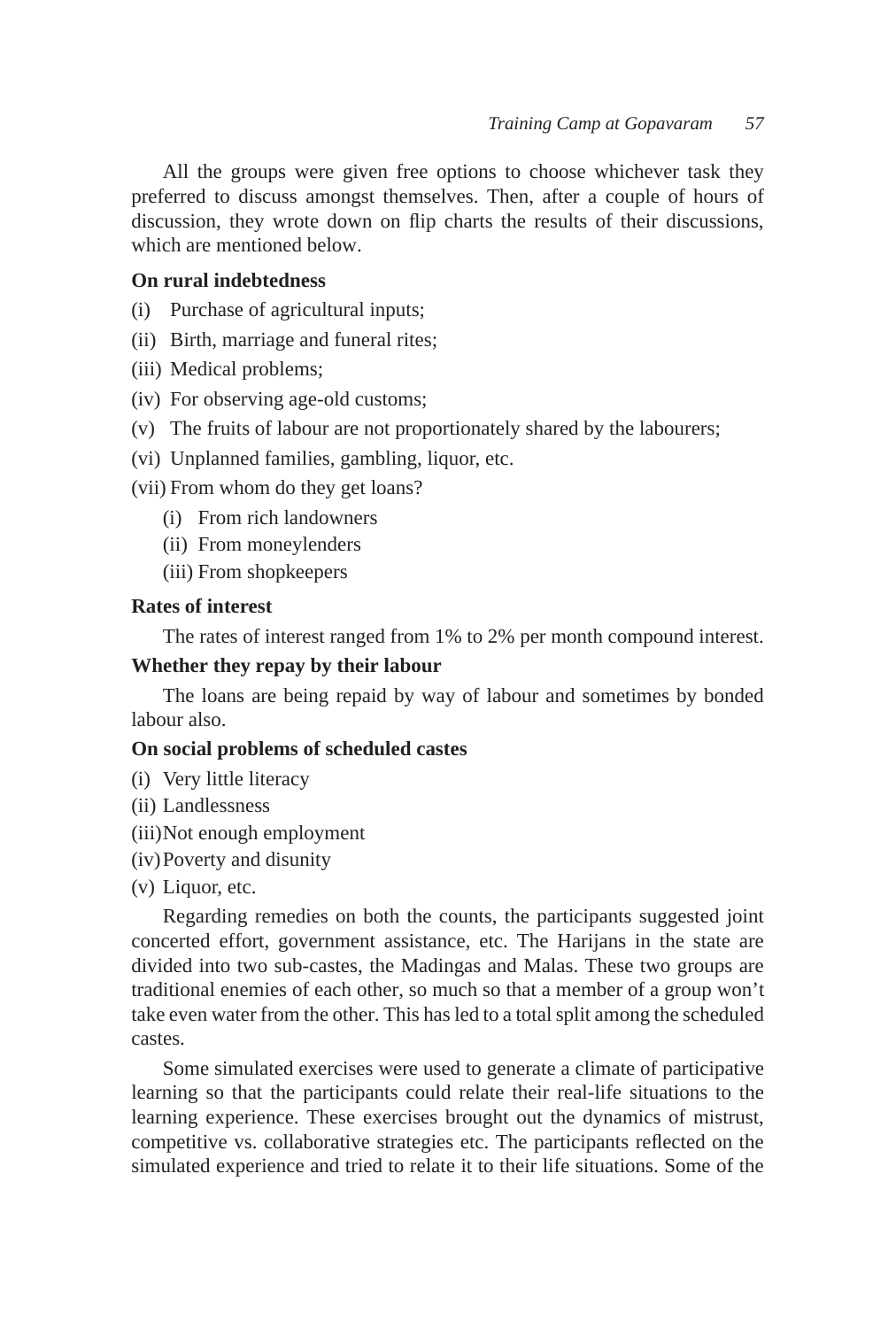points raised were very revealing, demonstrating the power of a participative design.

Some of the issues which were raised can be classified as follows:

- (1) Competitiveness among agricultural labour breeds anarchy and co-operativeness brings harmony;
- (2) We want the rural poor should work unitedly for each other's gain.
- (3) One of the chief causes of our disunity is mistrust among ourselves.

On the third day of the camp the participants were again given three tasks to discuss:

**Task A:** Identify your friends and allies in the village society and why they are your friends and allies.

Task B: Identify the parties which are the causes of your miseries and sufferings.

Task C: How you can strengthen your relationship with friends and allies.

After a few hours of deliberation in groups, the participants wrote down their answers on flip charts. Some of the answers were:

# **Task A:**

- (1) The carpenter, washerman, blacksmith, potter and other artisans are also poor like the agricultural labourers and they also give support at the time of need.
- (2) The youth and agricultural workers' associations.
- (3) Poor and middle level ryots and artisans.
- (4) Harijans and Girijans.
- (5) Landless agricultural labourers.
- (6) Small farmers.

The reasons for friendship were given as:

- (i) We are working together in the society in all fields including agricultural work.
- (ii) We are financially backward.

# **Task B:**

The rich landowner, moneylender, government officials coming from rich families. One woman participant wrote that her enemy was her ignorance.

# **Task C:**

The solutions were: forming unions of rural poor, education, co-operatives, inter-caste marriages, making representations to government, abolishing dowry system.

Cuddapah district has about 80 government-sponsored colonies. In these colonies, Harijans are provided with one-room tenements and two to five acres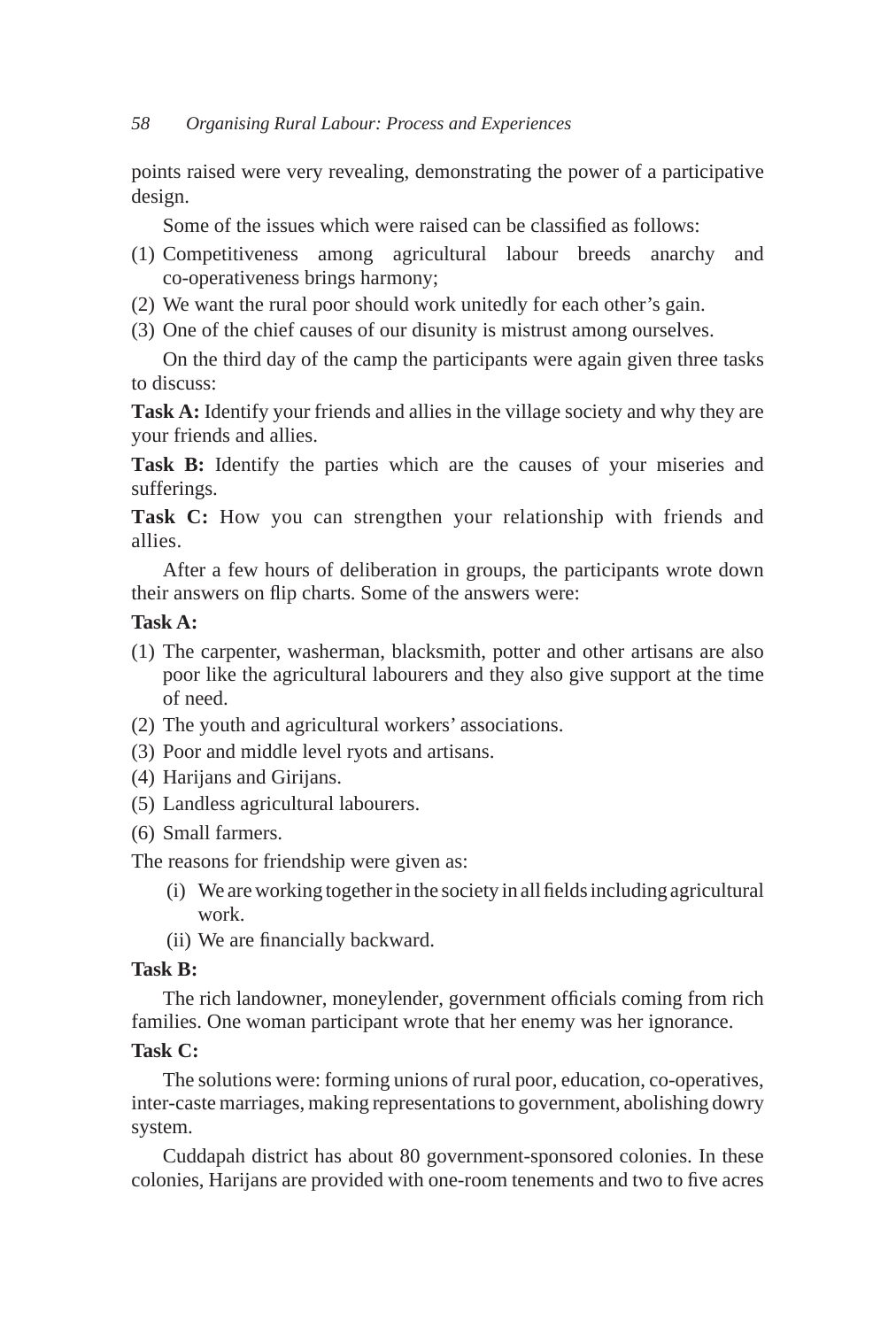of land per household, with irrigation facilities and other agricultural inputs from the Small Farmer's Development Agency. The Harijan Development Corporation has picked up from each village and colony one educated Harijan, and he is designated as Harijan Development Officer. Normally a Harijan Development Officer is the leader of the colony. A good number of such Harijan Development Officers constituted our participants.

On the fourth day, the participants were divided into those who were coming from colonies and those who were not, and then small groups were formed. Two different tasks for the respective groups were given.

Task A for those coming from colonies was:

What is your experience in the colonies and your suggestions?

Task B for those not belonging to the colonies was:

(1) What are the problems of the people living outside colonies?

(2) What are their strengths?

(3) How to solve their problems?

The participants deliberated for about half a day and came out with the following suggestions:

#### **Task A**

**Experience:** The colonies which have been constructed for the agricultural labourers have from 200 to 300 acres of government land, on one year's renewable lease under Harijan Development Corporation.

The houses constructed are not strong; very few have school buildings. The bore wells are not functioning properly. The fair price shops are not functioning well for want of funds. Since all the Harijans of a village are not covered, there is a feeling of dissatisfaction. The people in the colonies are not united. Severe financial problems are faced in finding funds for buying agricultural inputs etc.

**Solutions:** The financial problems can be solved by more subsidies from the government, banks and other agencies. The assigned land should be freed from the clutches of the landlords. Irrigation facilities may be provided. The colonies should be provided with primary health centres, schools, fair-price shops. Poultry and dairy farms, cottage industries should be developed so as to supplement the income during the lean months and also provide employment during non-cultivation periods.

# **Task B**

**The weaknesses:** ignorance, disunity, caste division, illiteracy, liquor, heavy debts, etc.

**The strengths:** The government legislations on minimum wages, Bonded Labour Abolition Act, etc.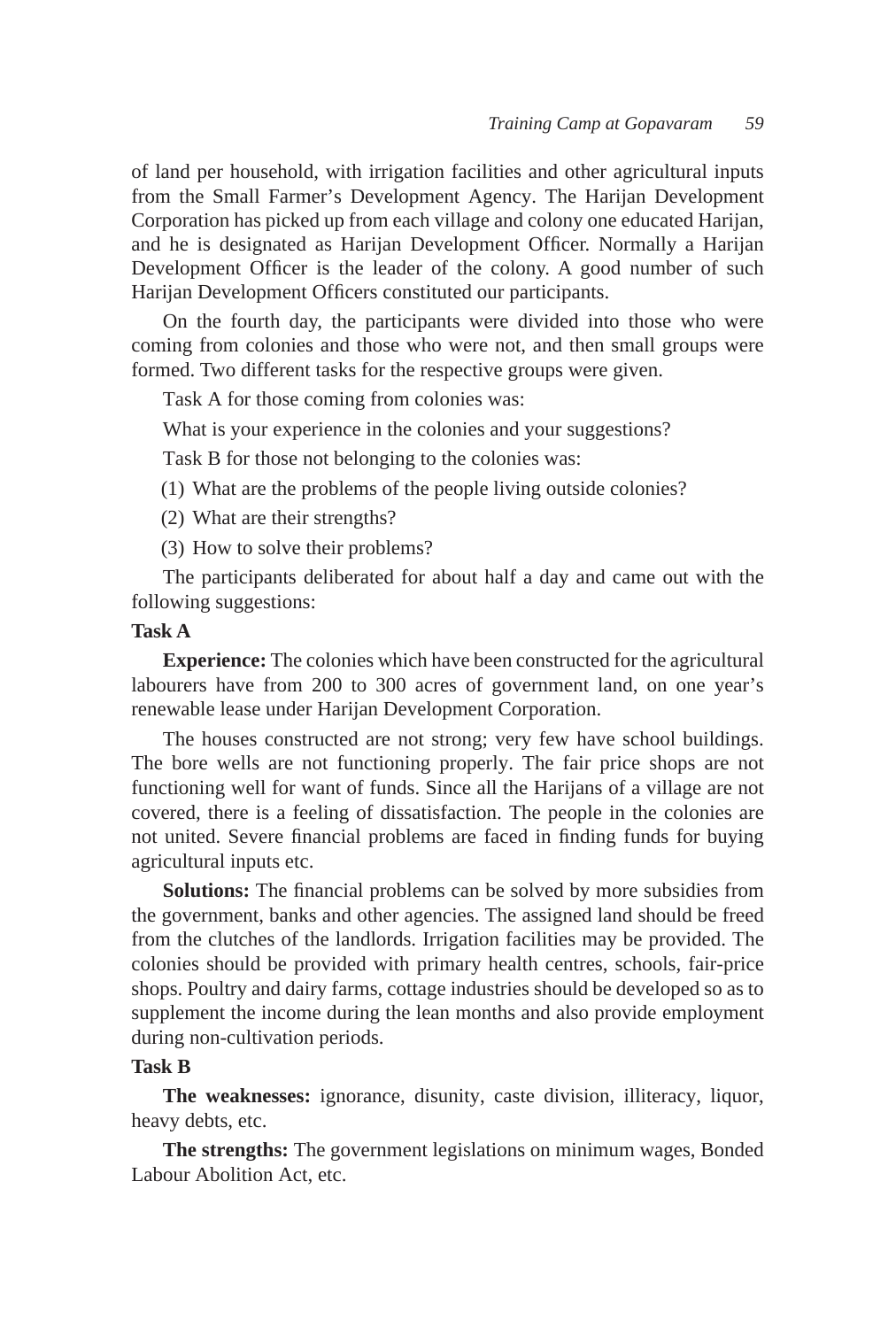#### **Solutions suggested**

- 1. We must organize one District Labour Development Society at the district level by taking one member from each village committee.
- 2. The village committees should take their issues to the District Committee.
- 3. A government representative should be on the District Committee to implement the labour laws.
- 4. The village committee would be responsible for maintaining discipline and eradicating social evils from the village, etc.

On the subsequent two days, having deliberated upon the issues of mutual distrust, co-operation and conflict in a situation characterised by lack of identity and existence of interest groups, the participants identified poverty as the basic problem of the rural labour in the context of socio-economic exploitation of their life situation. A critical discussion on the solutions was carried out.

The participants reviewed the entire system of welfare legislations, schemes for the betterment of the condition of the rural poor, their implementation and also the role of voluntary organisations, governmental agencies and so on. They came out by appreciating the need for effective organisation for themselves. Facilitating factors as well the factors that impede the growth and expansion of an organisation were identified. The participants discussed some case studies of various rural labour organisations, how they capitalised on their strengths and overcame their weaknesses.

The camp ended with participants preparing a six-month action plan. Some of the highlights of their action plans were:

- (1) Form agricultural labourers' and poor peasants' unions.
- (2) Identify instances of bonded labour and report these to the district administration.
- (3) Strive to resolve the differences such as caste, amongst the village poor.
- (4) Try to secure government assistance for improving the conditions in the colonies.
- (5) Secure loans for raising crops.
- (6) Through peaceful means seek to solve the differences with the employers who are exploiting them.
- (7) Secure household land pattas for the homeless.
- (8) Work for the implementation of the Minimum Wages Act.
- (9) Collect data on surplus land in the area.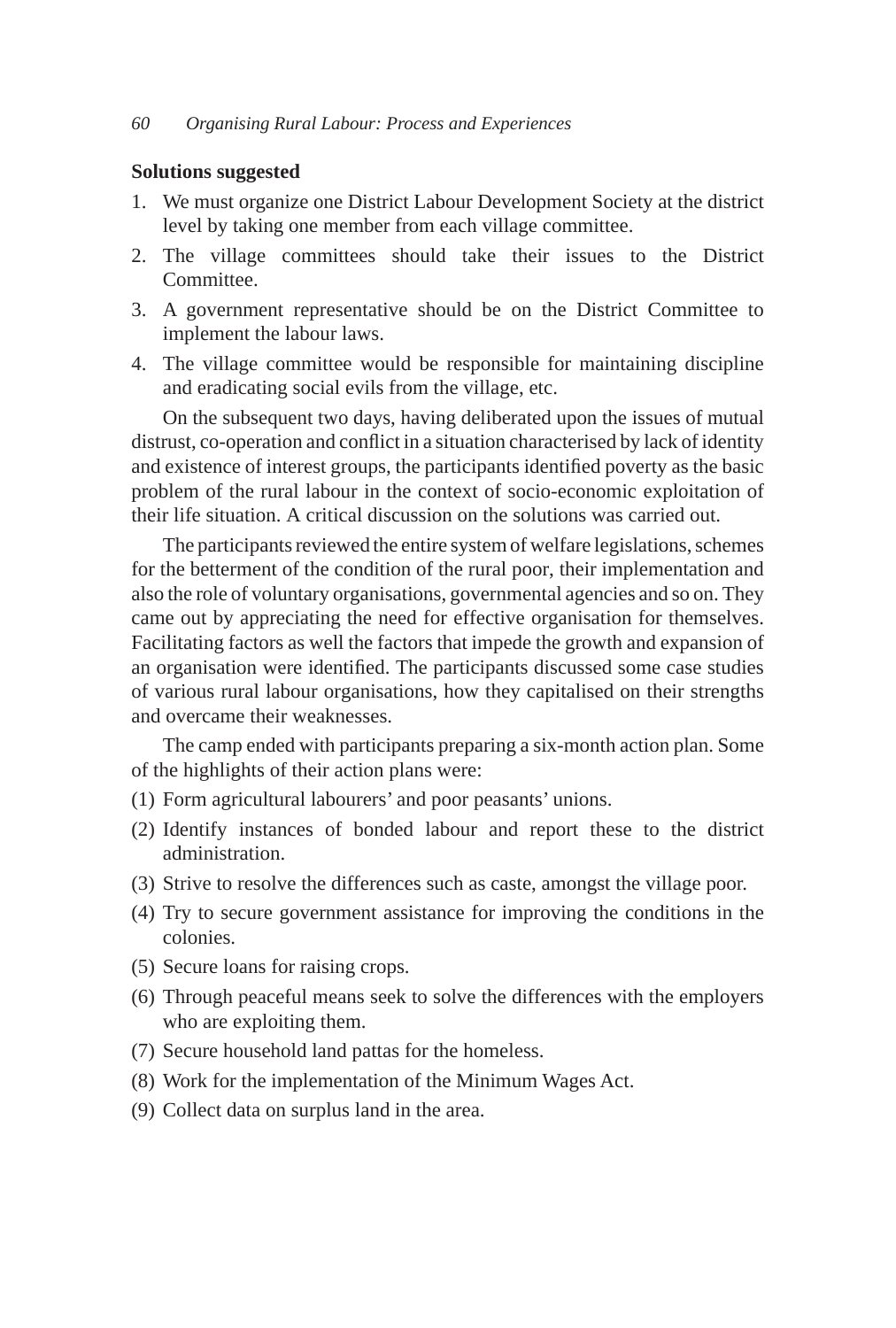# Palghat Visited

# *R.N. Maharaj*

The King governs all, The Parson prays for all, The Lawyer pleads for all, The Ploughman pays for all (And feeds all.)

*(The King of the Norfolk Poachers)*

They hang the man and flog the woman Who steals the goose from off the common; But let the greater criminal loose Who steals the common from the goose.

#### *(Traditional Rhyme)1*

I stayed in Palghat for 10 days in connection with our fifth Rural Camp at Mallampuzha2 . I took four days off to go round the Palghat countryside to obtain an insight into the conditions of agricultural workers. The district leaders of the Congress and the CPI-sponsored Agricultural Workers' Trade Unions' and the District Conciliation Officer were my guides. They took me to several villages in the Palghat, Alatur and Chittoor Talukas of the district. They helped me establish instant rapport with my respondents and also acted as interpreters<sup>3</sup>.

The agricultural workers in Palghat do not constitute a homogeneous mass. They comprise three distinct groups based on their social origin – the backward community of the Ezhavas<sup>4</sup>, Scheduled Castes and Scheduled Tribes. The scheduled population has also some sprinkling of immigrant Tamil labour.

It was a pleasant experience for me going round the countryside. The jeep was running along roads meandering through lush green paddy fields and coconut groves. It came to a sudden halt and we were ushered into a fourroom house, modestly furnished and kept very neat and clean. We had chairs to sit on and coffee to sip. Numerous curious faces, men and women, boys and girls, gathered round us. All had spick and span dresses and none betrayed any overt sign of under-nourishment.

Mr. R. Narayanan, District President of the Congress-sponsored Desiya Karhsak Tozhilali Federation, introduced me to my respondents and the stage was immediately set for an intimate dialogue. Everybody present was literate. Many of them possessed a fairly good modicum of education. They were intelligently aware of the various social and economic issues and could quite well see that problems would be amenable to solution through protective legislation backed by organized action. They were all members of DKTF and had been part of the organized agricultural working class even before this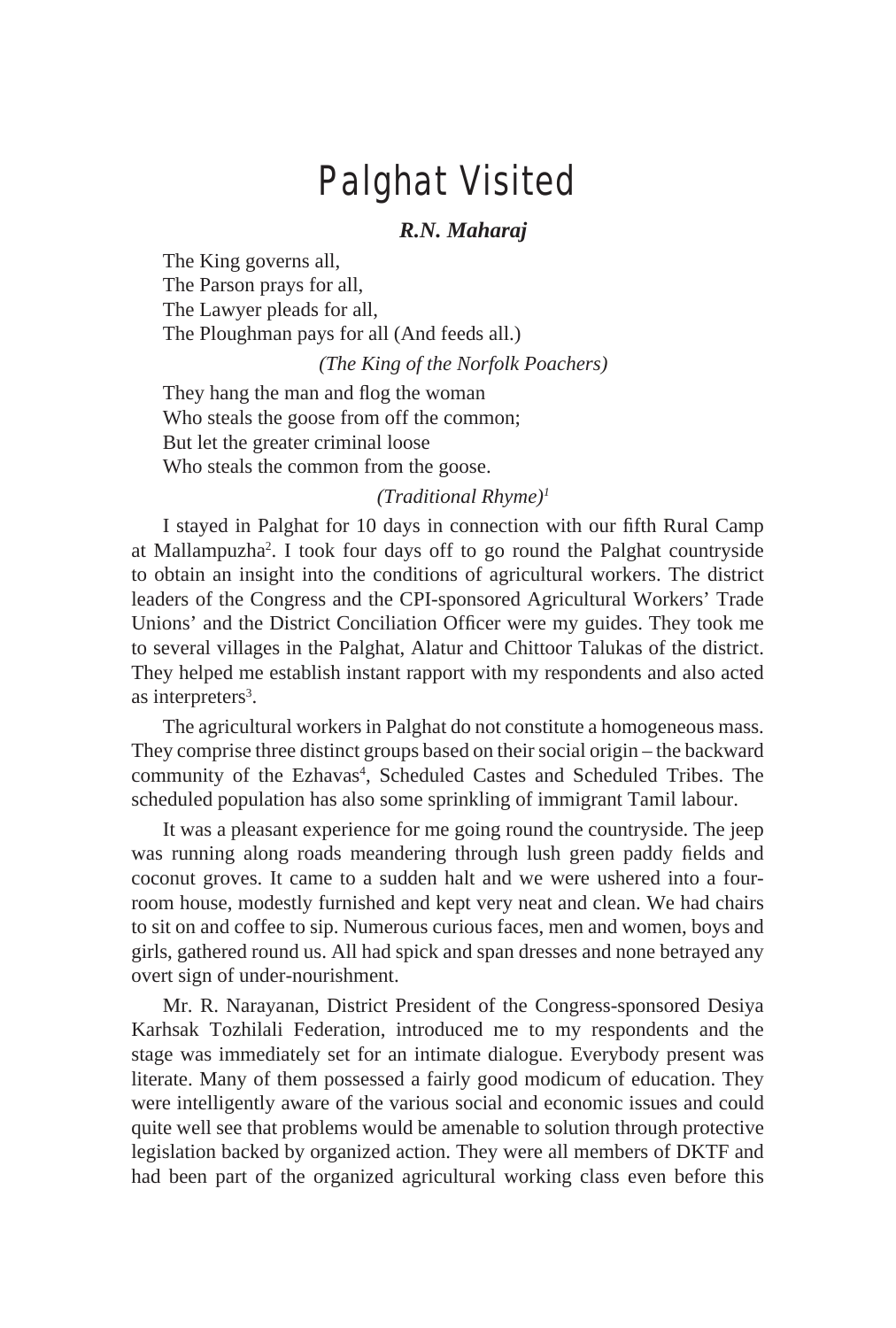organization was born. On the day of my visit they were on strike demanding payment of wages at rates fixed by the Industrial Relations Committee. Their landlord was really big. He had his fingers in many pies. He owned rice mills, plantations and also a fleet of buses. He could pull the correct administrative and political wires. The workers, however, were not at all afraid of his might. They knew the salient features of the Kerala Agricultural Workers' Act. Their trade union was vigilant and so were they. The limit to a landlord's powers was known to all. They were confident that the wages would in time touch the IRC prescribed level.

As I hail from Bihar where the vast bulk of agricultural workers are condemned to a life of utter destitution and isolation, it was indeed difficult to believe that I was inside an agricultural worker's house. There was no sign of destitution. It was not situated on the outskirts of the village, nor was it surrounded by a cesspool of filth. The people knew it quite well that the decisions in Trivandrum and the attitudes of various political parties towards organizing agricultural workers would have a significant impact on their lives. Once the discussion was switched over to the questions of income, employment, food and dress etc., many faces suddenly began to look stern. Opportunities for gainful employment were at most limited to 100 days a year. An increase in wage rates as such was not reflected in a commensurate increase in income. During the peak seasons all working adolescents and adults would get jobs. The family would be able to lay something by for the rainy day. But with the onset of the lean season, the income stream would virtually dry up and within a few months the granaries too. Normally, an agricultural worker had two rice meals a day, the morning meal invariably consisting of vellachoru — the leftover of rice from last evening's meal. Only in the evening would the hearth be warm with a fatigued housewife attending to chores in the kitchen. Women agricultural workers suffered more than men. They had to work even when carrying for nine months. Again, 20 to 40 days after delivery, want would force them out of the house into the fields. Suckling babies would have to be carried to the work-sites to be breast-fed or they would have to subsist on kanji — thin rice gruel. Clean clothes, they protested, did not signify that they had enough. Many of them had only one piece. During transplantation they would be drenched to the skin and find it hard to dry wet clothes over the hearth. At times they would lie in bed wrapped in the wet apparel. Education was universal but also very wasteful. Incidence of dropouts was very high and for the failed SSLC boys and girls, who were so many, there was hardly any opportunity for more remunerative employment. Questioned "What would you suggest as a remedy to your problems?", the reply invariably was that the redistribution of land should be such as to ensure every agricultural labour household an acre of plot. It would take care of problems relating both to wages as well as employment.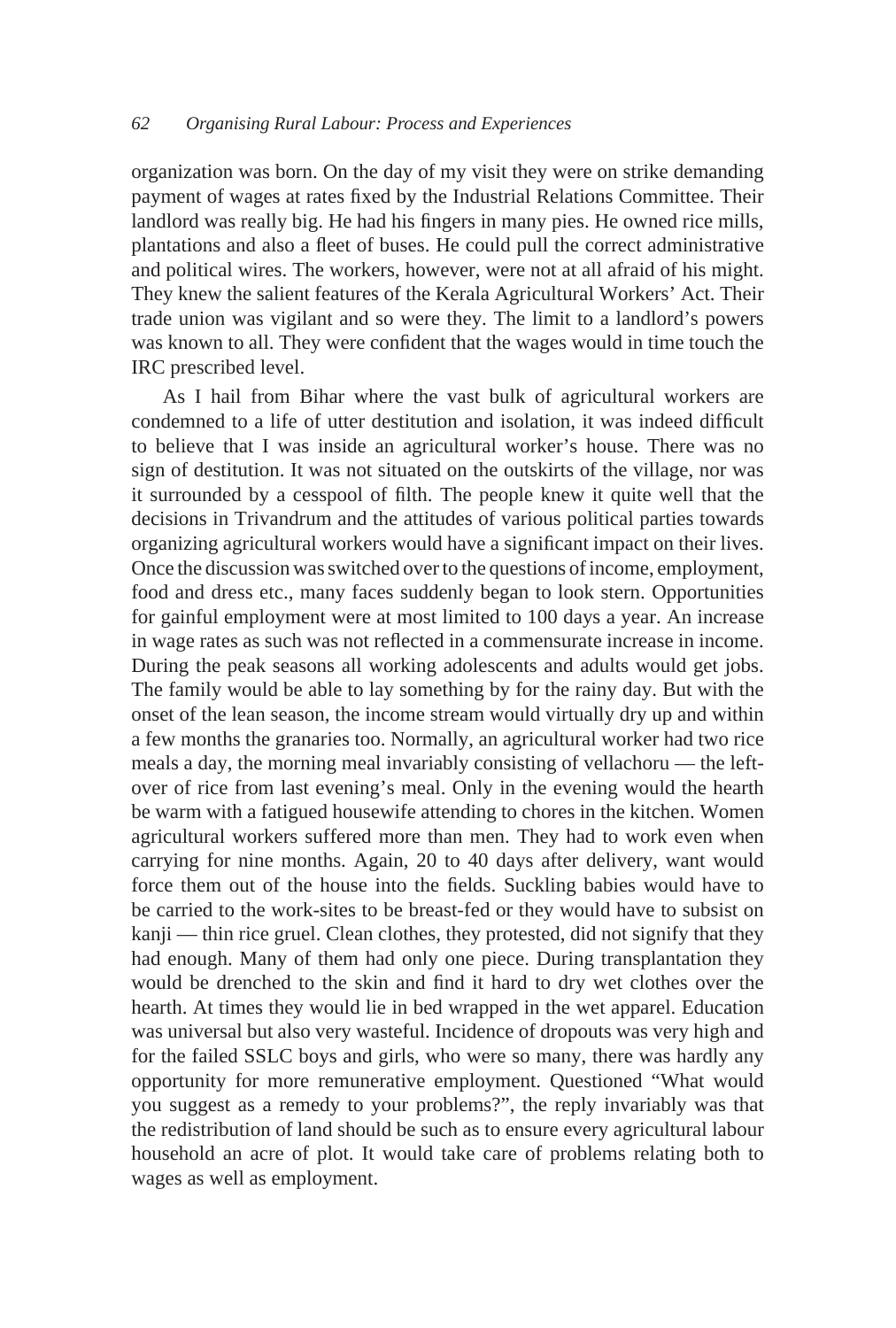The next day I visited villages inhabited by Scheduled Caste agricultural workers. Their hamlets did not form part of the village continuum as the Ezhava hamlets did. Incidence of illiteracy among them was very high. Not more than 10% of the people were literate in any of the villages I visited. The levels of their social and political awareness were pitiably low. Many of them had acquired membership in the trade unions only after the enforcement of the Kerala Agricultural Workers' Act, 1974. They were in the union though not yet organized. They had yet to engage themselves in sustained struggle for higher wages. While they were not denied entry into temples, the upper caste Hindus maintained a social distance from them. They were not allowed to use private wells.

The last two days were devoted to visiting the villages inhabited by immigrant Tamil agricultural workers. They lived in dilapidated huts which were owned by their landlords. They had been lured to Kerala on false promises and subjected to savage exploitation. They were wholly illiterate and in terms of their social and political awareness were no better than Neanderthal men. The Kerala Agricultural Workers' Act, as I will later describe, really boomeranged on them.

Kerala is a trail-blazer in the matter of having enacted a comprehensive legislation to protect and promote the interests of the agricultural working class. It is perhaps the only one of its kind in India. While it seeks to confer benefits of higher wages on casual workers, it accords security of job and provident fund benefits to permanent hands. Every employer having a holding above one hectare has to maintain a register containing names of permanent workers. The Act lays down the conditions under which a permanent hand can be denied work. All agricultural workers have to be provided with wage slips before they are sent out to the fields. These slips contain relevant information relating to the personal identification of the workers, the date and hours of employment, and the rate of wages. In case there is any infraction of laws, recourse to legal remedy is speedy and cheap. The dispute is referred to the District Conciliation Officer who convenes some kind of a tripartite meet. In case the landlord is intransigent in his attitude, the officer delivers an ex-parte award. An appeal against his judgment can be preferred with a one-man Agricultural Tribunal which must dispose of the case within 30 days. The tribunal, however, cannot stay the award of the executive. All those having holdings above one hectare and employing agricultural workers can be prosecuted even for offences which do not relate to underpayment of wages. Such prosecution, however, can be launched only after obtaining prior approval of the Labour Commissioner or the District Collector.

The Act seeks to forge a new economic relationship between the employer and the employee not warranted by the situation obtaining in the labour market. It has given rise to a situation in which the workers through their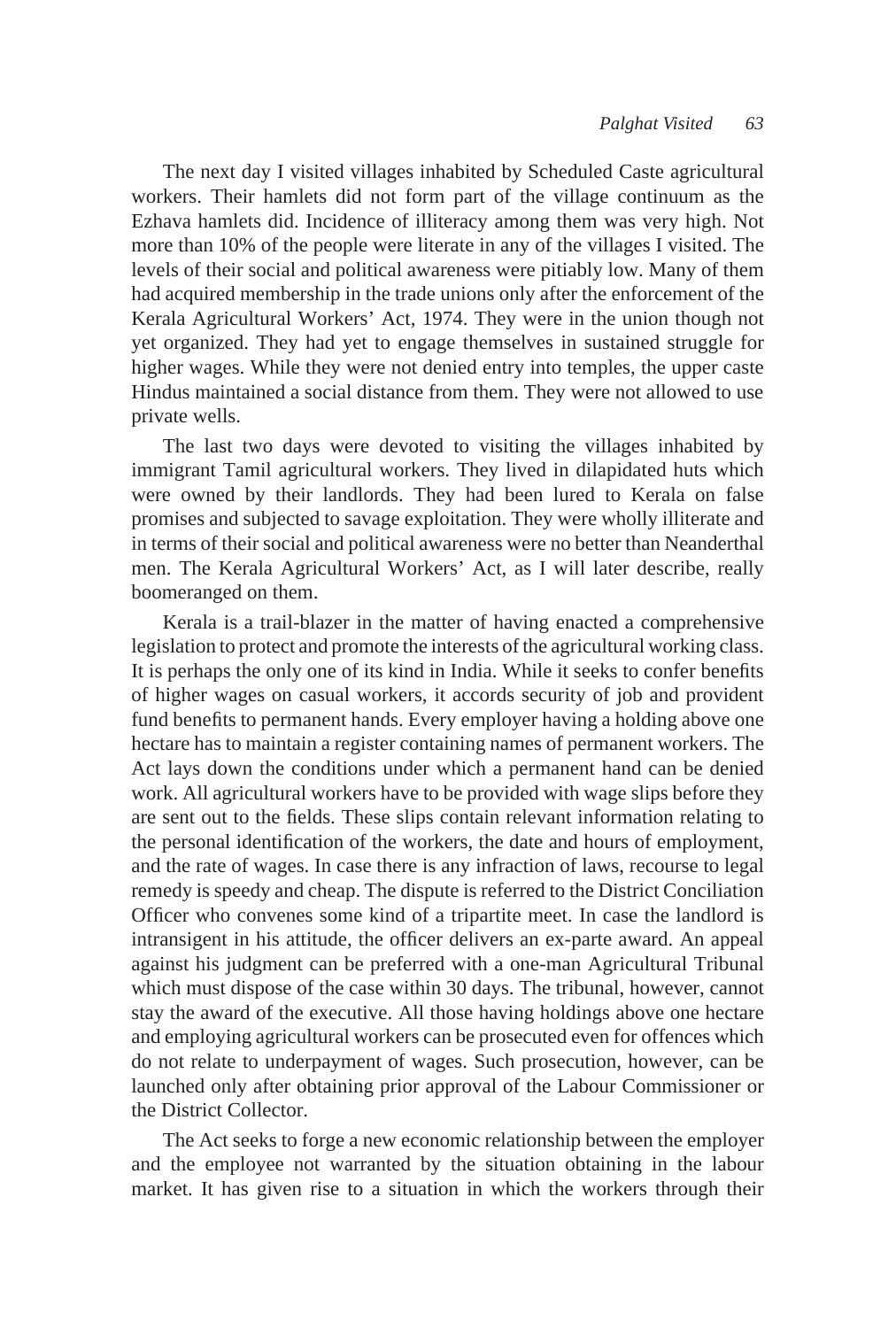#### *64 Organising Rural Labour: Process and Experiences*

trade unions are trying to overcome the constraints imposed by the market and the employers are busy seeking new devices to frustrate the provisions of the Act. The latter, however, are in a happier position. The enforcement of the Act was not preceded by a census of permanent agricultural workers. This omission has come in as a windfall for the big landlords. They are bent upon transforming their permanent hands into casual ones to reduce their liability to pay prescribed wages and to contribute to the provident fund. The poor Tamil workers have to bear the brunt. They are all in the CPI sponsored trade union which sprang up after the enforcement of the Act. As I pointed out earlier, they resemble those cavemen who do not know of any benefit that legislation can confer. The Act has come to mean many things to many workers. To the Ezhavas, it has ensured the payment of wages at rates normally tending to reach the level prescribed by the IRC. To the agricultural workers drawn from the scheduled caste community, it has only meant that wage rates are no longer sticky. But for the poor Tamilians, it has been a Pandora's Box rather than a cornucopia.

Usury is not a prominent form of exploitation in Palghat villages I visited. Landlords lent only rarely. While Ezhavas and many Scheduled Caste agricultural workers could borrow from the bank against the pledge of ornaments, others were left high and dry. Another important thing about the Palghat landlords was that they could subject no agricultural workers to social oppression. There were only faint murmurs against practice of untouchability. The Tamil workers, however, were being subjected to harassment. In one case a landlord had set his haystack on fire to implicate his workers in criminal cases.

#### **Notes :**

- 1. Palmer, Roy, (Ed.), "The Painful Plough", Cambridge University Press, 1973, p. 4.
- 2. Camp was held from 5th to 10th January, 1976.
- 3. The Desiya Karshak Tozhilali Federation is a Congress-sponsored Agricultural Workers' Union. The Kerala Karshak Tozhilali Sangam is the CPI offspring.
- 4. The backward community of Ezhavas is characterised by a very high degree of intra-community inequality — social as well as economic. The Ezhavas account for 50% of the Communist membership in Kerala.
- 5. The DKTF was founded in 1972.
- 6. The landlord's attempt to induct 'blacklegs', as the workers described it, was foiled by stiff resistance from the latter. One senior District Officer of the Labour Department, Govt. of Kerala, was consulted by the landlord in his house at night; workers could know of it and make a strong case out of it. A prominent Palghat journalist openly referred to it in our camp.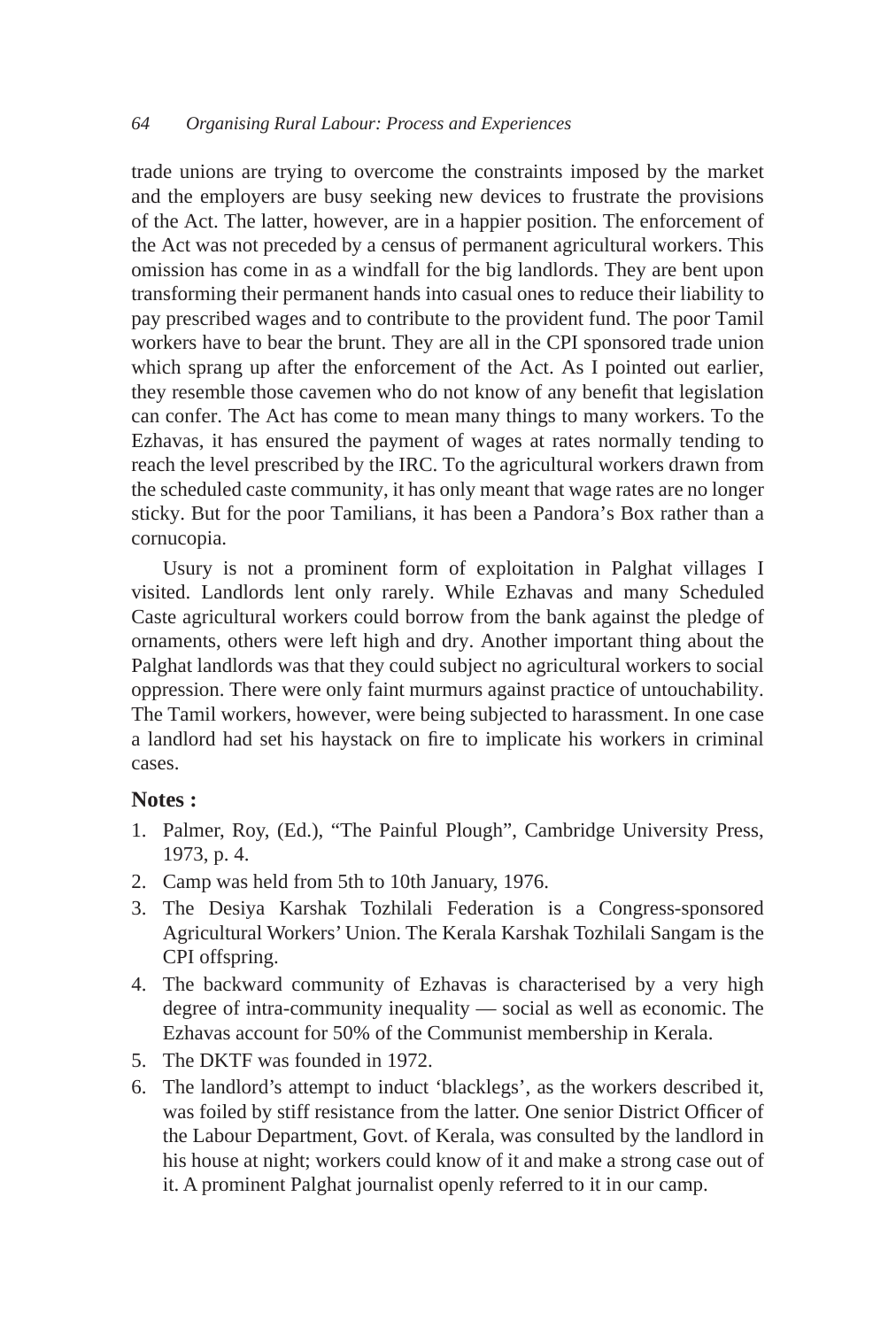# Rural Workshop at Mallampuzha (Kerala)

*Subhash Gakkhar*

Kerala, with the highest percentage of rural households without land in the whole of India – i.e., approximately 31% against an all-India average of approximately 11% and the lowest per capita availability of cultivable land – i.e, about one hectare against the all-India figure of about three hectares (Oommen, 1975), presents certain unique and complex problems of the manland-agriculture relationship. Historically, Kerala had probably the widest variety of land tenures. All these factors had significant impact on the evolution of agrarian trade unions in the State – the first state in the country to have organisations of the rural labour. It was in this context that the workshop for the organizers of rural labour — the first in the series — was held at Mallampuzha in Palghat district of Kerala in January, 1976.

This workshop had one distinction from the previous workshops in that all the 67 participants including one woman were engaged in organisation of the rural poor for different periods ranging from two to 30 years. They came from 11 districts of Kerala and represented rural wings of different political parties. About half of the participants were landless and the rest except three possessed land-holdings of size less than half an acre.

The first session of the workshop was devoted to design on a participative basis like other workshops. Work started on identification of the problems of agricultural labour. Working intensively in small groups composed of a mixed combination from different parties and different districts, they identified some of the problems faced by the agricultural labourer as follows:

- (a) Unemployment and under-employment, lack of work for sufficient number of days in a year owing to the fixed cropping pattern; average number of days a landless labourer gets employment in the fields is about 100.
- (b) A low level of consciousness and awareness of socio-economic realities because of level of education. This is in spite of the fact that Kerala has the highest literacy rate in the country and also the largest readership of language news media.
- (c) Existence of various kinds of superstitions, beliefs and practices in the socio-cultural milieu resulting in absence of any unifying and driving force amongst the rural labour.
- (d) Discrimination against the socially depressed members partly due to (b) and (c) above.
- (e) Lack of sufficient information about government rules, regulations, statutes, etc.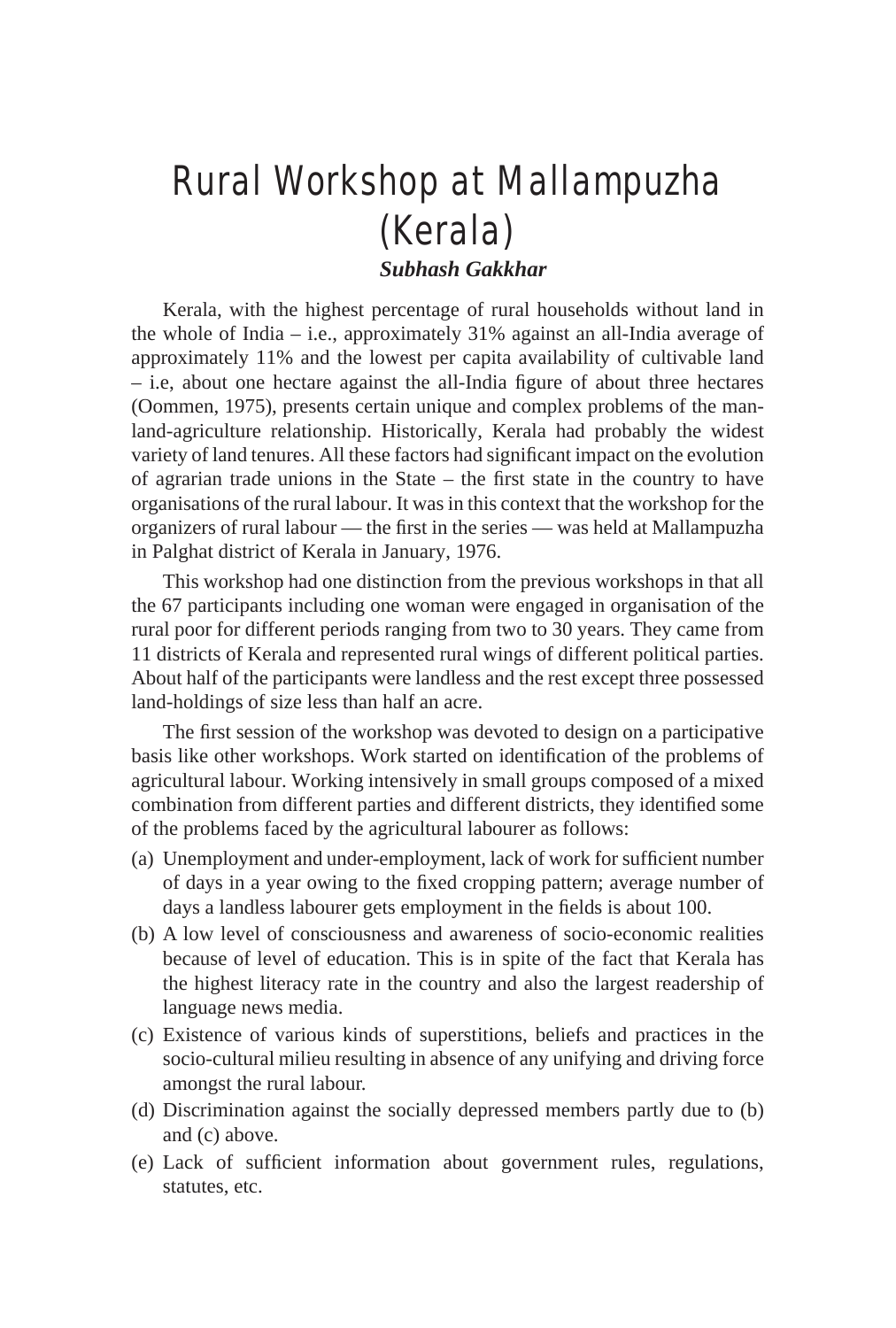#### *66 Organising Rural Labour: Process and Experiences*

- (f) Indebtedness of rural labour; his dependence on the village landlord; absence of rural banks to give consumption loans. All but nine of our participants were under debt for amounts varying between Rs. 500 and Rs. 5000.
- (g) Absence of or lack of work-based education, that is to say, the current educational system had little vocational orientation and is primarily class room-textbooks-examination oriented.
- (h) Lack of housing sites, funds and other basic necessities like drinking water and drainage. Before the Land Reforms Act of 1969 there were about four lakh households with homestead on other people's land (Kudikidappu).
- (i) Ineffective implementation of different legislative measures in the field of land reforms and minimum wages.
- (j) Non-availability of agriculture land. Want of land occupied a low priority, understandably so, as the maximum available land for redistribution after implementation of the Land Reforms Act of 1916 is not more than three lakh acres. (Oommen, 1975).
- (k) Absence of social security measures like provident fund, insurance, unemployment compensation, maternity benefits for women workers, primary medical facilities for children, etc.
- (I) Exploitation of the contract labour by the landlords as they have not been covered adequately by the employment security, under the new law.

For some of the participants, working together, though belonging to different parties, was a novel experience in the beginning. Those who got the opportunity to speak, took a little longer time to present their view points, while many participants could not get sufficient opportunity for expressing their views. Being the first experience of its kind, initially the level of discussion tended to be broad-based rather than being specific and data-based. Some found this unstructured session a little vague and they expressed the desire for having 'one faculty member' for each group. One of the participants expressed this as the first learning of organising, starting with the self. Another one pointed out the inadequacy of Malayalam-English-Malayalam translation; this was soon related to the real-life situation by another participant who observed that when they went to the villages they did not talk in the metaphor of the landless poor labourer but tended to talk in the sophisticated journalistic eloquence.

Next they worked on the exercise on:

- (a) steps that the organisations of agricultural labour can take to make implementation of land laws effective;
- (b) steps that can be taken to increase cooperation between government machinery and organisation of agricultural labour.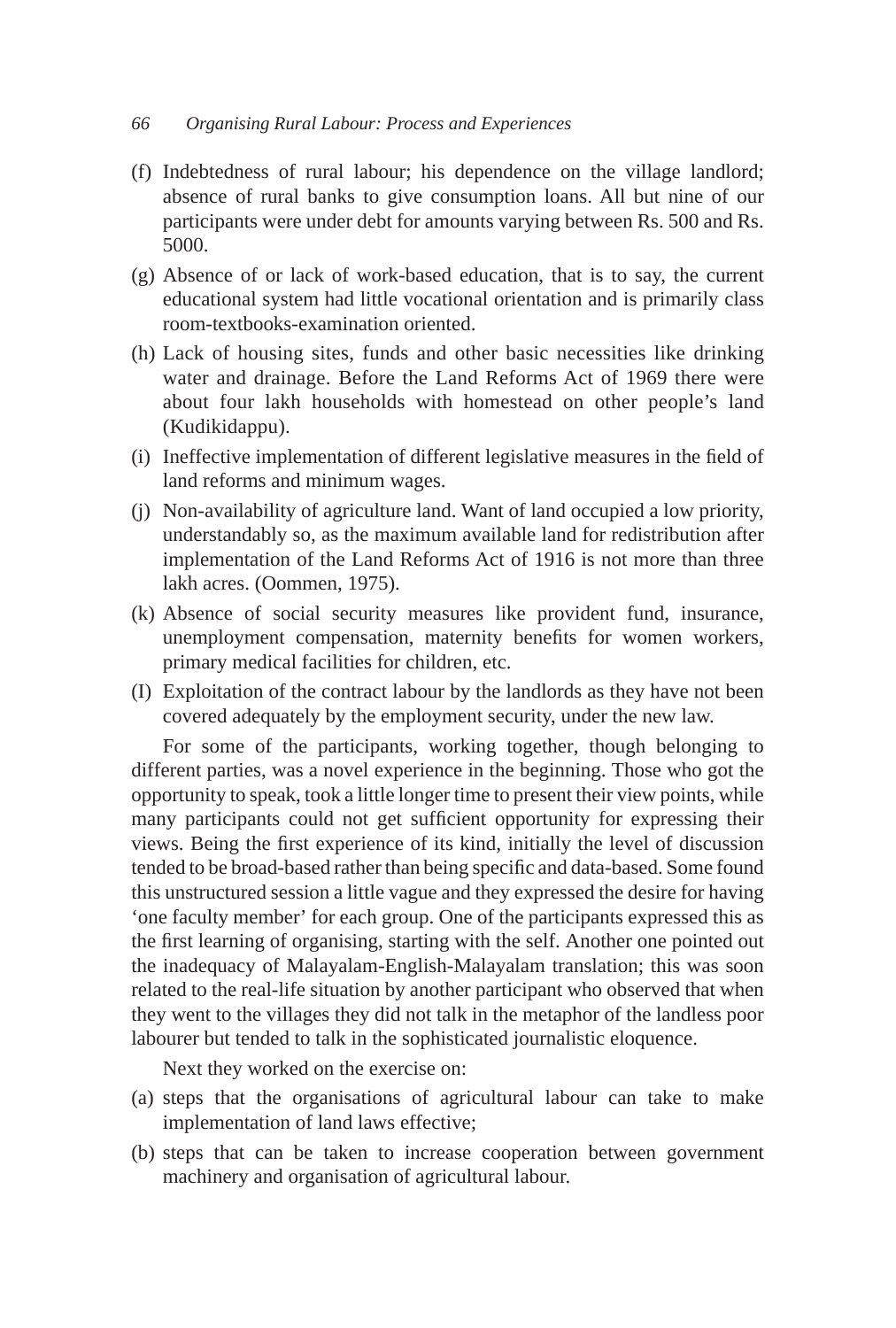Some of the ideas emerging out of discussion on the first point were:

- (a) to undertake to get the names of agricultural workers registered with the local authorities:
- (b) to undertake to learn and teach the rural workers various aspects of agricultural labour laws, regulations, etc.;
- (c) to take steps to get the workers their due share from the landlord through appeals or representation to the authorities;
- (d) to intimate the names of agricultural land owners who hold land beyond the ceiling limits to the authorities.

Some of the steps to ensure effective cooperation between the government machinery and organisations of agricultural labour were thought of as follows:

- (a) to organize committees at the district, taluka and panchayat levels; consisting of representatives from the labour department and the workers for speedy implementation of the Land Reforms Act,
- (b) to hold joint conventions of different unions and workers at the village level.
- (c) to arrange for widest circulation of Malayalam version of different legislative measures,
- (d) to conduct seminars at the village level in collaboration with the labour department,
- (e) to organize implementation committees for the Land Reforms Act,
- (f) to arrange for legal assistance to workers through the labour department.

So far the discussion showed signs of involvement and identification with the rural poor, but did not reflect the symbiosis of reflective action and critical theorising. The rural worker was seen more of an object for whom problemsolving could be done externally rather than helping them to problematise the reality and generate critical consciousness for helping them to seek their own solutions. There were faint signs of the realisation that "the more accurately men grasp true casualty, the more critical their understanding of reality will be. It so happens that to every understanding, sooner or later, an action corresponds, once man perceives a challenge he understands it and recognises the possibilities of response he acts." (Freire, 1974). To highlight the interpersonal dynamics in the groups, the exercise for reflection on mutual trust and cooperation was utilised. As an experiment, different combinations of the teams were tried: participants from the same party, from the same district, from two parties and a combination of all. Interestingly, the results were no different for any one team. One of the participants commented that they had a long way to go – learning to cooperate with each other on the road to organisation. Another one highlighted the need for interparty and intraparty cooperation for the cause of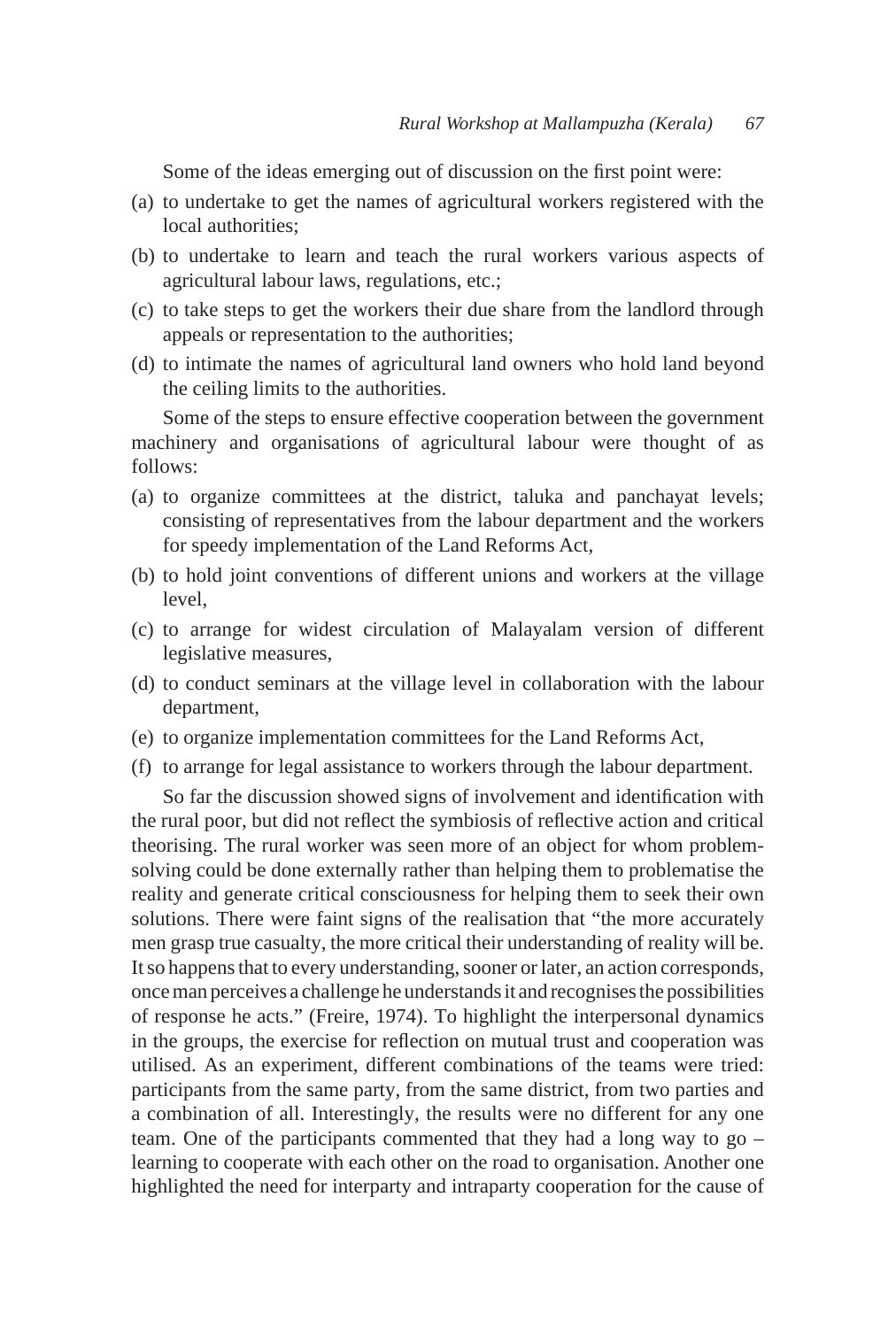the agricultural worker who would not be interested in any specific symbol but would be keen on knowing who would help him get his due wages. He would be more interested in a horizontal communicative relationship to empathy resulting in a loving-humble-hopeful-trusting matrix.

This theme was further explored with the different groups working on the portraits of an agricultural worker and organizer of the agricultural workers. This was indeed an intense experience and we could see the closer identification of the 'organizers with the organized.' The agricultural worker was seen as a pathetic figure enshrouded by wants of food, work, shelter, education and social acceptability. The second part of the exercise turned out to be partly an exercise on what an organizer should be rather than what an organizer looks like. Was this because of the realisation of wide gap between the organizers and the agricultural workers whom they wanted to organize or was it a reflection on escaping the realisation of what need not have been?

This was followed by an open discussion on the salient features of the latest legislation protecting the agricultural workers. Officials from the State Labour Department responded to the various points raised by the participants and took note of some of the difficulties faced by the agricultural worker in getting his due wages.

During the course of a discussion the need for using colloquial language for communicating with the agricultural workers was highlighted and emphasis was laid more on using the dialogical process of helping them understand their situation rather than offering them readymade solutions or plans of actions.

Continuing the focus on internalisation of the rural situation, the groups deliberated upon the likely causes of resistance from the agricultural worker within the group and resistance of external factors for smooth group working. The economic backwardness and resulting insecurity was seen as the primary cause of agricultural workers' inconsistent response to organisation. Influence of caste-ridden customs, traditions and practices was seen as the second major demotivating factor. Interestingly, the role of political parties was a major external resistance to the smooth functioning of the organisation, though all the participants belonged to one or other of the major political parties operating in different areas of the state. The role of the rich landlords and the dubious game played by them for their own ends was also seen as yet another factor.

Level of discussion was now focussed on the 'here and now' aspects of the situation and the participants had time to reflect on their individual role in the light of previous discussions. Working through the individual plans of action, many of the participants planned to update themselves on the intricate aspects of all the legislative measures and translate these to the agricultural workers through their respective unions. Mass contact through personal visits and frequent stays in the rural sector, living with the workers, sharing their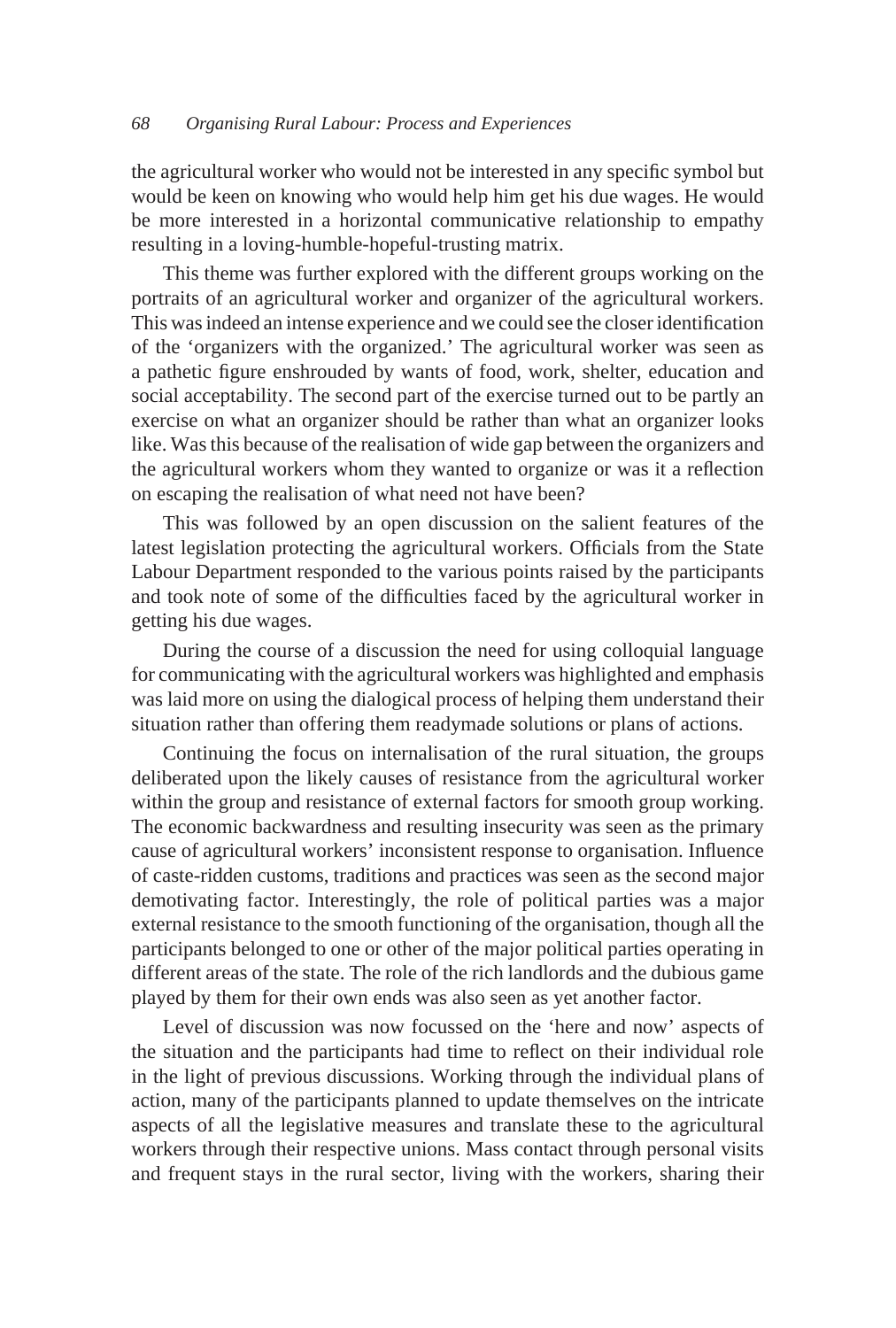miseries, was another design. Some of them planned to convene panchayat level committees and work intensively with them through taluk and district level committees. Yet another group planned to try out the same exercises and discussions in their respective organisations, pursuade their colleagues on a common action plan for working with the grassroot people for a continuous stretch, help them organize themselves, and move on to the next area for repeat action.

There are some questions which could be examined in the light of our experiences in this six-day camp. The state has progressive land reform legislation supported by the infrastructure of implementing these measures, well read and informed rural workers, good deal of field work by different political parties, yet the condition of the landless poor is not substantially different here than that prevailing in other states of the country. Why is it so? What kind of organisation/awareness could have made difference in the situation? Fred Emery in his paper, has suggested a participative design which can be implemented at the grassroots level as well as at the higher levels of hierarchy for total development of the village community. In the continuously changing situation, direct participation rather than the traditional hierarchical or representative set will be the adaptive strategy through which the decades of time necessary for raising the educational level of the villagers can be saved. Extending this concept of matrix organisation in two planes, i.e., organisation of the rural poor and the interface of this organisation with the governmental machinery responsible for implementing various legislative measures. One could think of a positive adaptive approach for getting total involvement of all the people in the network and the maintenance of this network by shared values and goals. The village level workers, the block development officer, village level secretary of the party and the agricultural worker will all apply their common partial knowledge to the totality of problematized rural situation and work jointly for their own solution rather than the external bureaucratic solution. May be in our next camps we will have to get involved at the grassroots level and see if a pilot participative design can be worked out, until then the questions raised earlier remain unanswered.

#### **References:**

- 1. Oommen M.A. (1974): A Study on Land Reform In Kerala-Oxford & IBH New Delhi
- 2. Freire Paulo (1974): Education for Critical Consciousness-London, Sheed and Ward
- 3. Emery, Fred (1976) : Adaptive Systems for Our Future Governance-New Delhi, National Labour Institute, Ist Rafi Ahmad Kidwai Memorial Lecture.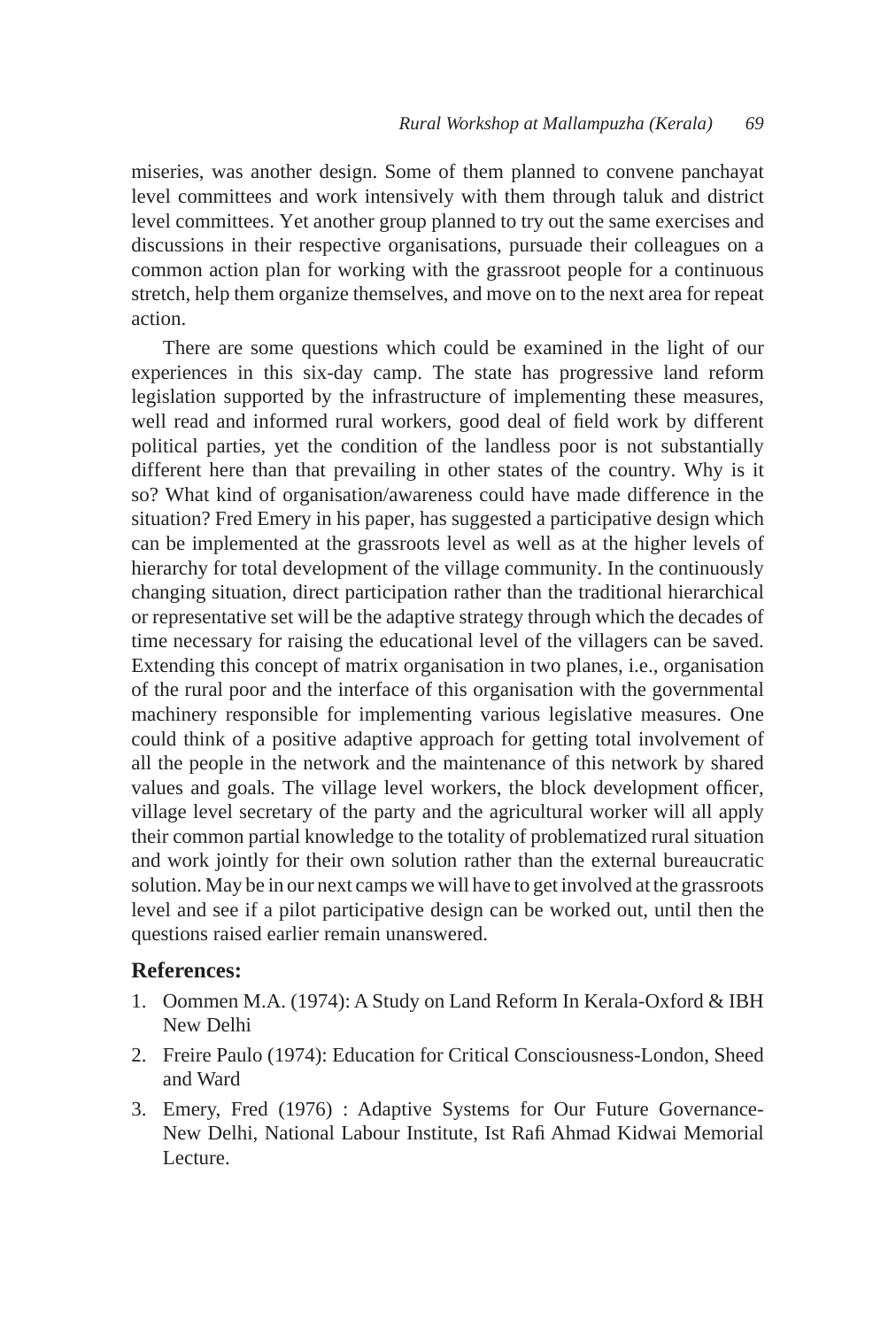## Rural Camp at Narangarh: Some Observations

## *K.G. Iyer*

## **Introduction**

Even after almost two and a half decades of freedom, the conditions of rural people have not improved to the extent they should have. The view is neither pessimistic nor is there a zest for unwieldy optimism. An in-depth inspection of rural life reveals the following facts:

- (a) That still there is painful exploitation of the poor by the rich and the privileged;
- (b) The rural masses, most of whom belong to the deprived sections of the population, are unorganized and ignorant of the causes which obstruct their progress;
- (c) They have failed to identify unambiguously their allies and foes and are suffering from an intense sense of frustration which generates in them a spirit of aggression. This spirit of aggression, however, is channelized in an unproductive manner.

One can formulate many more problems which encompass the socioeconomic, political, psychological factors which are important determinants of rural stagnation. Needless to say that the regeneration and upliftment of rural society is a task that cannot be tackled by the government alone unless people feel involved and identify their own resources to provide a workable solution to end their miseries.

#### **Objectives**

The National Labour Institute took up the task of playing its modest role in the awakening of the rural poor, make them aware of the social, cultural, psychological, political and economic realities of the agrarian relations, sharpen their behavioural and attitudinal skills in the areas of motivation, leadership, problem-solving, decision-making, etc., based on the knowledge and research of behavioural science. Besides, it is also geared to the task of understanding the hindering and facilitating factors in the process of organising the rural poor and to evolve concrete plans of action for organising the rural poor.

The present report is restricted to the rural camp held at Village Narangarh (Orissa) from 22nd February, 1976 organized to achieve these objectives jointly in collaboration with the Labour Ministry of the Government of India and the Labour Department of the Government of Orissa.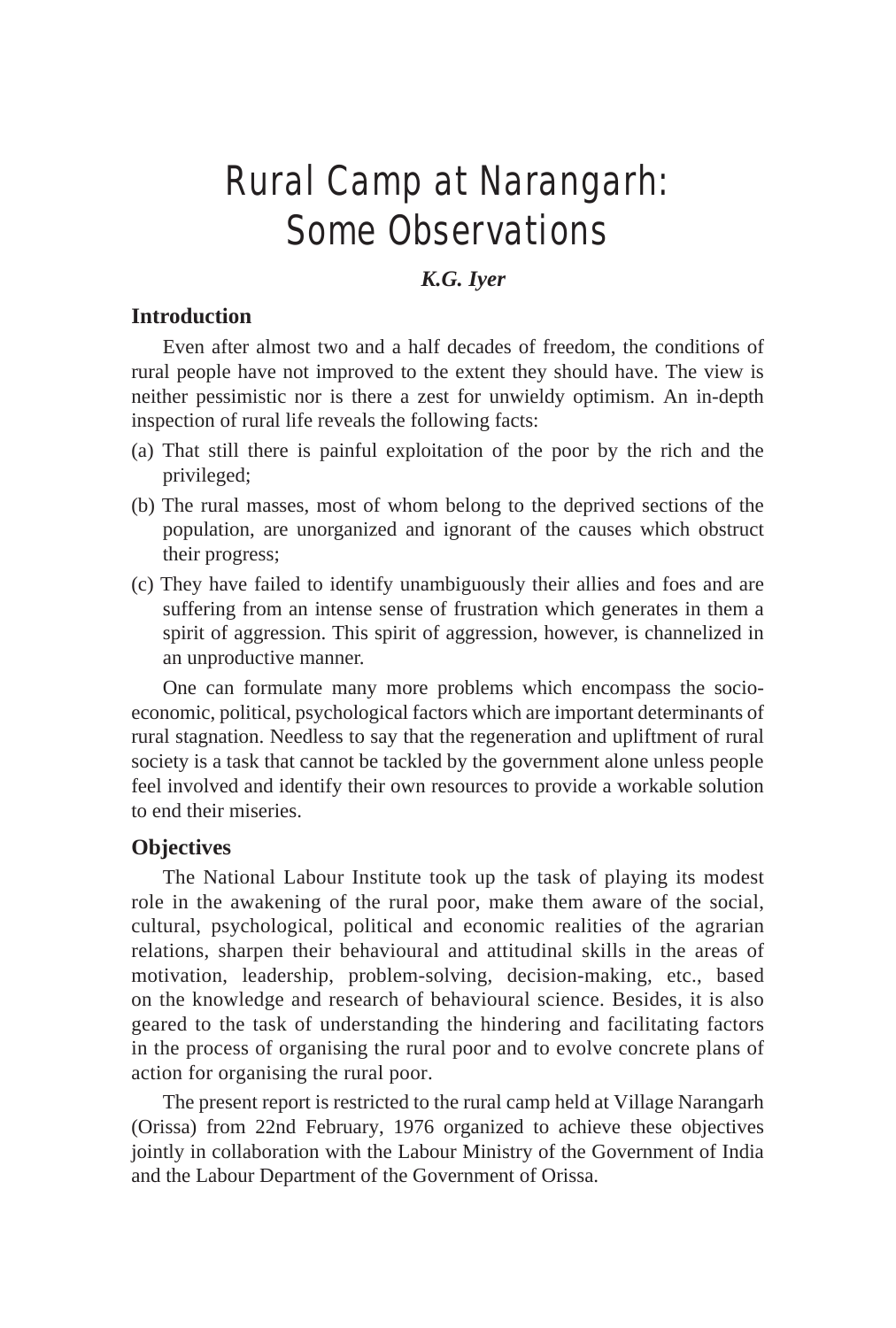#### **Participants**

The 39 organizers who participated in this camp were drawn from 6 districts of Orissa, 70% of them from Puri district itself. Most of them belonged to landless labourers and poor peasants category. Only 10% represented the category of middle peasants. Harijans and tribals accounted for 40% of the total number of participants. 68% of them were below 40 years and the rest were above 40 years. Four of them had long experience and eight of them moderate experience of working among the peasantry. None of them was illiterate. 82% of them were below matriculation level and the educational levels of the remaining were rather high. Most of them were members of rural labour organisation led by INTUC and some of them held high positions in the local organisations. Among the participants there was one ex-M.P. and one ex-M.L.A.

### **Faculty**

Besides the faculty members of the National Labour Institute and Shri D. Bandopadhyay from the Labour Ministry, Government of India, there were two officers of the Labour Department, Government of Orissa, to assist us.

Shri Benudhar Baliar Singh, Labour Minister, Government of Orissa, along with his team of officials was a constant companion doing everything to make our programme a success. The District Collector and other functionaries of the State Government were only too willing to extend all cooperation. The Headmaster and his colleagues and students were the real hosts. The camp was inaugurated on the 22<sup>nd</sup> February, 1976 evening. Shri Raghunath Reddy, Union Labour Minister, met the participants individually and in groups on the 24th February and asked about the problems of the rural poor from their respective areas; he acquainted them with what the Government of India is doing for the rural poor and highlighted the urgent need to organize the rural poor. Smt. Nandini Satpathy made a valedictory speech on the 27<sup>th</sup>. Some other ministers of the Orissa Government and President of INTUC also addressed the participants on different days of the camp.

## **Methodology**

The tools and techniques used for the camp consisted of simulated exercises, small group method of discussion and feedback in the community session as well as some instruments to identify some of the personality characteristics of the participants. Simulated exercises consisted of Tower Building (meant to provide an insight into the skills of motivation and mutual support), Prisoners' Dilemma (a presentation of co-operation-competition strategy leading to an insight into the efficacy of co-operation) and group decision-making (through consensus rating of leadership characteristics leading to developing an insight into the consensus method of decision-making) were utilised for providing an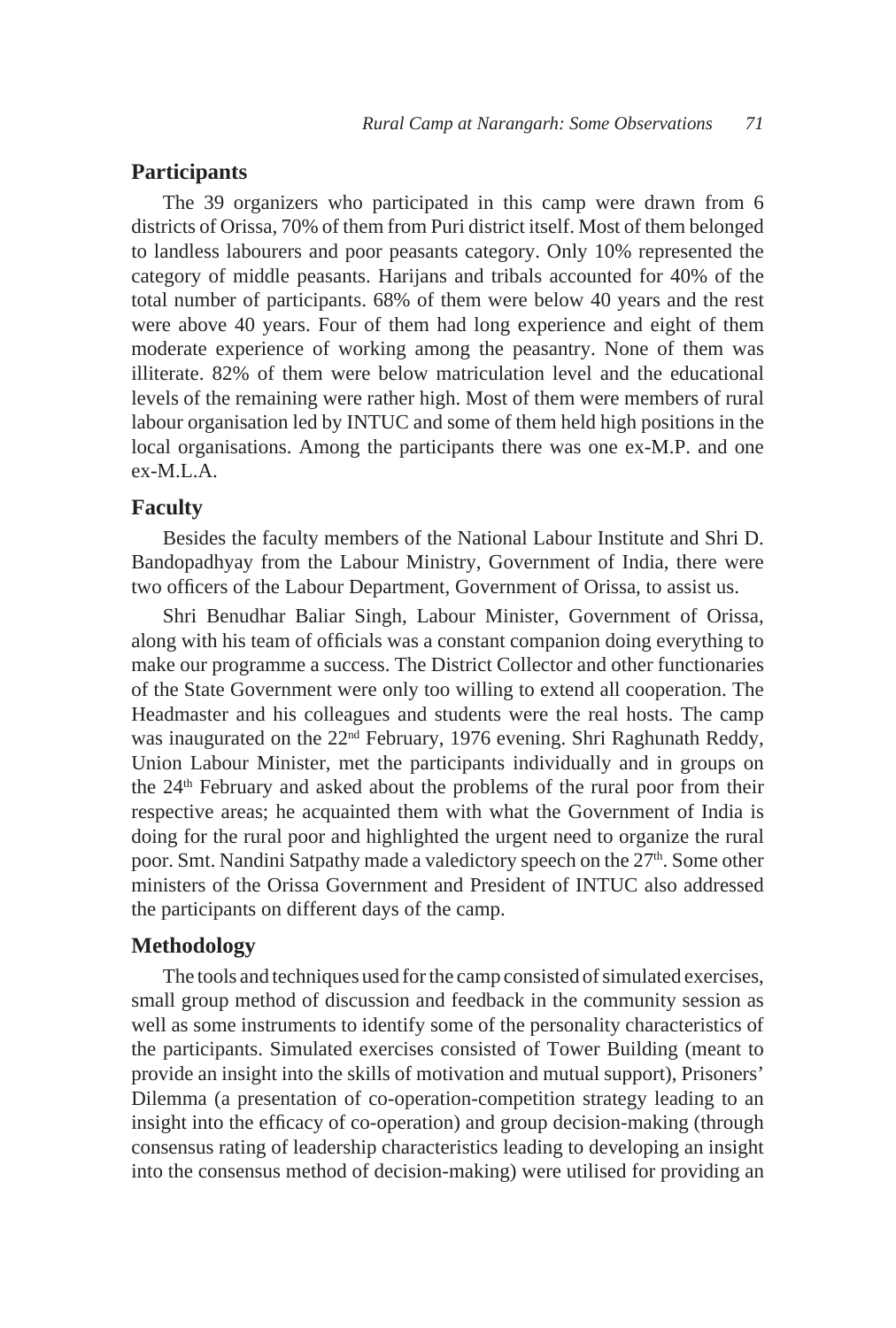insight into their own skills and sharpen their behaviour and attitudinal skills. For identifying and diagnosing the problems of the rural poor, considering the problems faced in organising them and their solutions, first they worked in small groups and then in the community session reflected upon their common pool of knowledge into these questions.

As usual the session was geared to the dialogical process between the participants and the faculty members. Each session was first conducted in small groups and the feedback process was generated in the community sessions. Social Reaction Inventory consisted of 29 items with two possible answers out of which the participants were required to choose one  $-$  i.e., either (a) or (b). The two alternative responses to each item measured internal and external control. The internal control measured initiation, self-reliance, efficacy etc. and the external control measured an individual's subservience to the elements of luck, fortune, fatalism, etc.

The General Opinion Survey instrument was a paper-pencil test measuring interpersonal trust of the participants. This test consisted of 40 items. The participants were to indicate their own beliefs to each statement from 'strong agreement' to 'strong disagreement' by writing appropriate numbers 1 to 5 – 1 indicating strong agreement, 2 mild agreement, 3 neutral belief, 4 mild disagreement and 5 strong disagreement. Eighty four per cent of the participants exhibited high internal control indicative of leadership style with initiative in controlling one's own action, less proneness to dependence on others and self-competence and efficacy in handling social issues. The high scores in the General Opinion Survey instrument were indicative of their high degree of cooperation and interpersonal trust which also characterised their behaviour during the entire period of stay in the camp.

#### **Procedure**

The sessions started with the enquiry into what they expected from this rural camp. This was obviously significant as it provided a common anchorage and set the direction to the thinking of the participants. The session devoted to sharing of expectations lasted for about four hours, that, and the whole of the morning session on the second day. This was followed by three simulated exercises which were started right from the afternoon session of the second day and continued till almost the end of the third day. The fourth day was devoted to identification of the problems of the rural poor. On the fifth day both the sessions were devoted to visualising the problems of developing an organisation for the rural poor and possible methods of overcoming these problems. On the sixth day, in the first session, the participants were required to chalk out individual plans of action for developing an organisation of the rural poor. In the second session of the sixth day, the participants were asked to review the programme.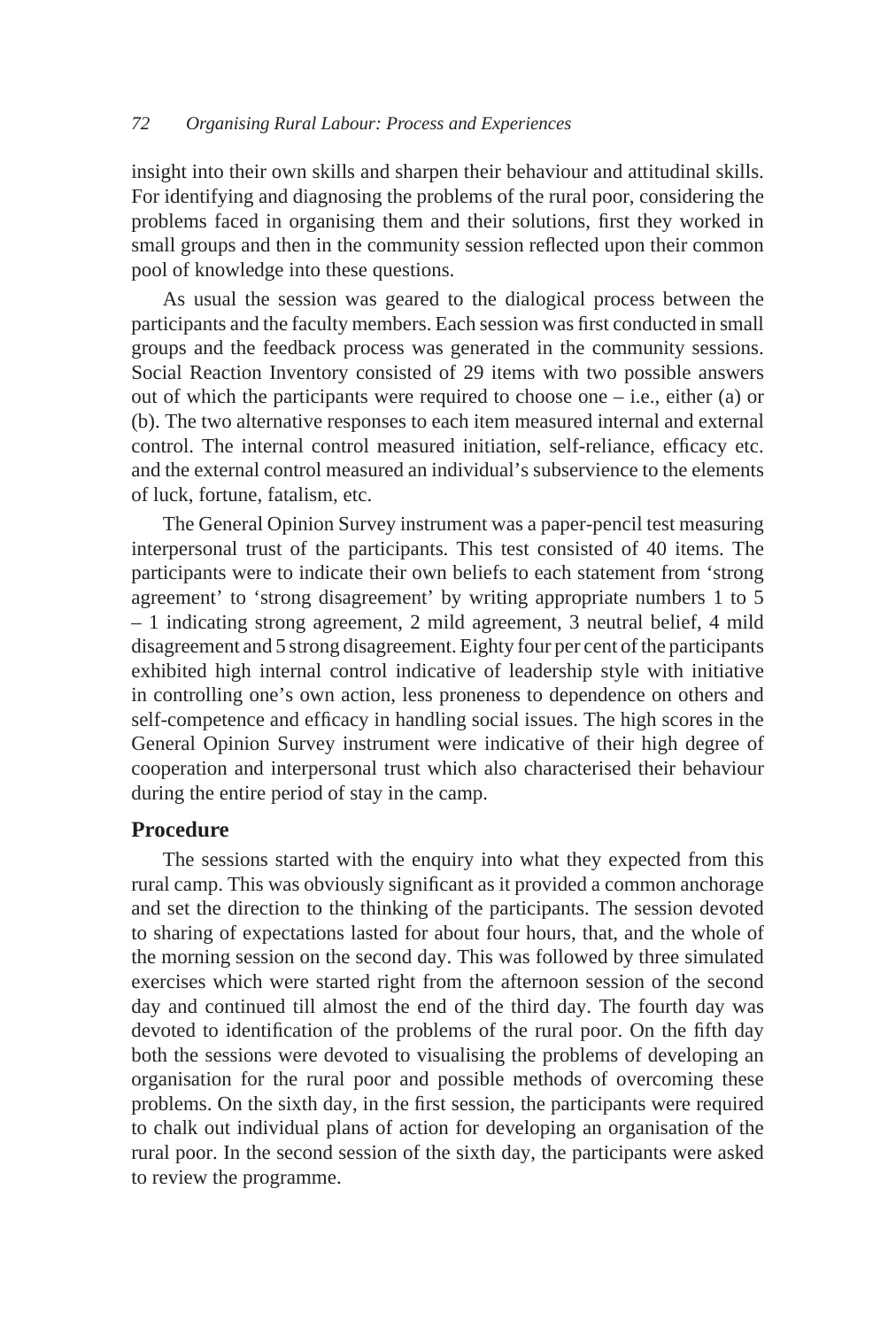### **Observation**

A majority of the participants in the first session of the second day were non-directively led to recognise the main purpose of this camp. Most of the participants seemed a little out of place in the beginning of the first session of the second day but as the interaction warmed up, their common pool of knowledge could spot out at least the crux of the problem. Besides this, the morning session of the second day also facilitated the interaction process within the participants and between the participants and the faculty.

In a majority of the cases simulated exercises were found partially effective in developing some of the individual skills of the participants. Besides, they also facilitated the perception of factors which could help the growth of organization of rural poor. They also succeeded in helping the participants to link up the experiences in the games to the problems of their actual life. For example, the Tower Building exercise could communicate the message of inducing courage among individual members through mutual cooperation and support, self-reliance, capacity to face challenges, developing team-spirit, etc. The Prisoners' Dilemma exercise, however, could not elicit the required reaction to the extent it was expected.

Surprisingly enough, some of the participants, after they had played Prisoners' Dilemma, came to the conclusion that they should not fight or quarrel in the village either among themselves or with the moneylenders and landlords. With regard to the decision-making exercise, some of the characteristics, e.g., character, integrity, etc., seemed to be out of order. This minimised the efficacy of the instrument in the context of the rural poor. It was observed that consensus could only emerge in the group session, but when the same was strived through representatives from each group, it was found that the consensus could not arise because of pre-existing rigidity and identification with their earlier small groups. This could, however, be resolved in the community session and the participants felt that even in solving minor problems of the village, a consensus decision should be the target.

On the fourth day in the morning, the participants were divided into a number of groups and were non-directively led to identify the problems of landless agricultural labourers, sharecroppers, poor peasants and small peasants. Some of the common economic problems identified were: (i) low wages, (ii) high rate of interest charged by moneylenders, (iii) employment only for 100 days in a year, (iv) landlessness, (v) lack of house-sites, bondage in the form of dadan labour system, etc.

Among the social problems they identified were: (i) exploitation by the landlords, (ii) by the moneylenders, (iii) by the lower level functionaries of the bureaucracy, (iv) prevalence of the dowry system, (v) discriminatory caste practices, (vi) low level of education, (vii) lack of consciousness among the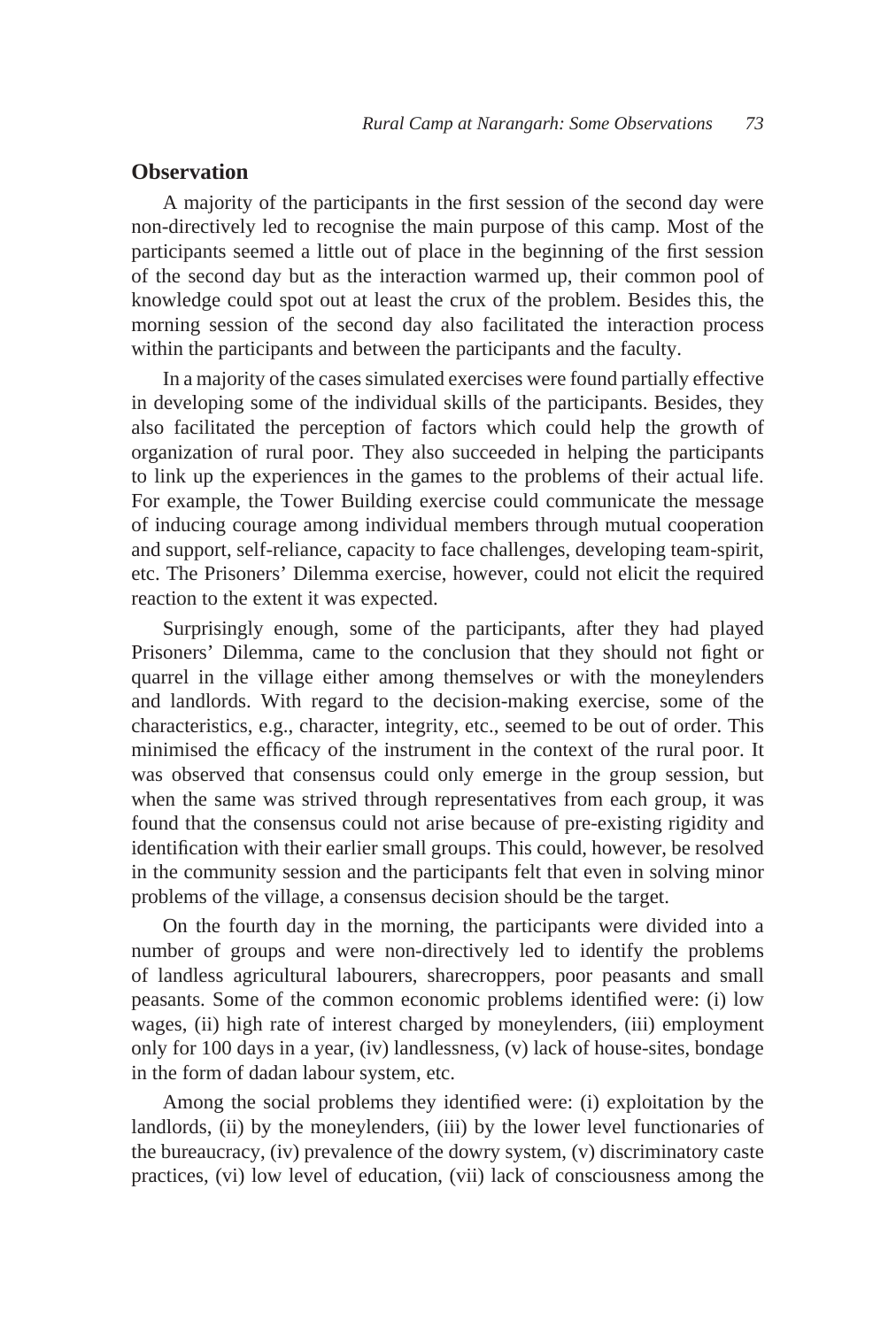rural poor, etc. They also identified the negative role of co-operatives, banks, tahsildars, etc. as well as the domination by the moneylenders and landlords in various committees.

They pointed out that in the absence of any alternative source of credit, the rural poor are forced to sell their lands and mortgage their meagre assets including ornaments to repay the loans of the moneylenders. One of the complaints was that the poor peasants and small peasants do not get fertilisers and seeds on loan from the cooperative and so they are forced to go the moneylenders for loans, consequently, rendering peasants still poorer. In many cooperative societies, if a rich landowner completes his term as a member, his son ipso facto succeeds him, thus maintaining the hold of moneylenders and landlords. This was substantiated by another participant who referred to the fact that in the Bagaria Seva Samiti, this was happening for the last few years.

Regarding share-croppers, they opined that hard work failed to procure their due share for them. Many of the sharecroppers were evicted from their land and when they filed cases for rights over the land, the local police functionaries and tahsildars worked against their interests. A sharecropper has to part with half the produce to the landowner and a good portion of the balance crop went to the moneylender. This generates a vicious cycle. They are again forced to raise loans from the moneylenders for their subsistence. Sometimes they are even forced to harvest unripe crops and are compelled to sell them at a much lower rate than the market price. Sometimes, when a sharecropper files a claim for his right over land, the landowner persuades some of his relatives to file a counter-suit for the same plot of land as a share-cropper. In such cases the tahsildars, invariably give a decision in favour of the rich landowners. Many sharecroppers are ignorant of laws and so do not file claims at all. Some still hold the legitimacy of the landlord's right over such a piece of land and do not come forward to file cases. Due to non-availability of employment for 2/3rds of the year they are forced to work on as low a wage as Rs. 1.50 per day, are forced to beg and take recourse to the dadan labour system. Many of the dadan labourers die on the spot and some of them never return home.

The dadan labour system is a form of labour contract prevalent in the Puri and Ganjam districts for the last 50 years. The contractors and khatedars (agents recruiting labourers from villages) recruit the labourers for a period of three months for Rs. 210 plus free food and travel and send them to different places in India to work at the construction sites and other earthwork operations. The contractors and khatedars in Puri and Ganjam districts receive their fixed percentages. The labourers are forced to work at the work sites for 15 to 16 hours a day, and beaten severely in case of refusal to work. They are also forced to work for six to eight months for the same amount. Many of them do not even get the full wages of three months as promised.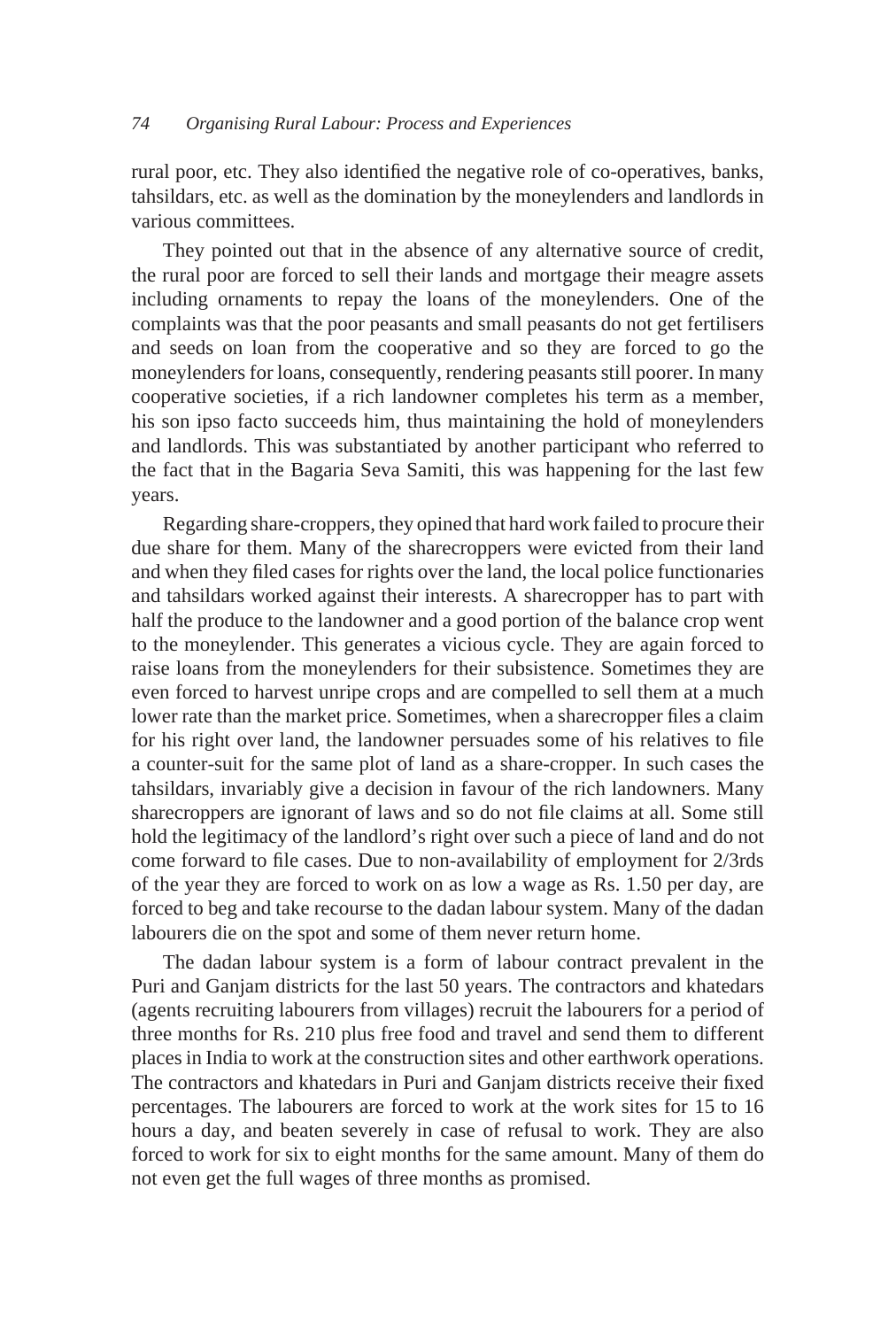Those who organize the rural poor are victimised and they are not engaged as agricultural labourers by the landlords. Most of the landless poor have neither been given land nor house-sites. Even now there are a large number of landlords having land beyond 10 standard acres but they have not been brought under the ceiling limit. None of the government schemes reach the rural poor. Many of the landlords had partitioned their lands in the names of their relatives and are evading the land reform laws. In Bardama village one landlord had partitioned his land in the name of his son who was shown as an adult 20 years back but it was detected that the child had attained his 20<sup>th</sup> year only recently. The local tahsildar did not take any action on this case. Some of the participants said that ministers, engineers, doctors and people in government service having land should invariably be asked to surrender their entire land and it should be distributed among the rural poor. One of the participants said that even though in law government has taken over the temple land but still the Sarbarkars at the local level control the land and exploit the rural poor. He said that even now the Puri Jagannath temple has thousands of acres of land and lots of riches in the form of gold and silver which could be distributed to the rural poor.

A participant from Sambhalpur district narrated the problem of local tribals which was agonizing because well-to-do tribals from Bihar were given land in this district at the cost of the sons of the soil. The rates of interest charged from the adivasis on advance of loans from banks were exorbitant. When the adivasis are not able to repay the loans, the cooperatives realise the money by selling their land, whereas legally the land of the tribals cannot be sold. Many of the tribals who are engaged in plucking kendu leaves are given not more than Rs.2 for a whole day's work by the Forest Department, which is only half the minimum wages fixed by Govenment of Orissa.

In Kalkat and neighbouring villages in the district, many of kharposh lands belonging to tribals were illegally settled by local tahsildars in favour of non-tribals. In the 14 Khomar villages in this district, large tracts of land belonging to the tribals were illegally settled in favour of non-tribals. The holiyas (permanent agricultural worker) in this district used to get four seers of rice per day and other perquisites for a long time but after fixation of the minimum wages at Rs. 4 by the Orissa Government, the landlords give them cash which is much less than what they were getting earlier. Minimum wages fixation did not take into account the local practices and they need to be revised accordingly.

On the fifth day in the morning, the participants considered, first in small groups and then in the community session, the problems of organisation of the rural poor. Most of the participants in different groups stated that the landless agricultural labourers, poor peasants (Nam Matra Chasi), small peasants and village artisans (e.g., carpenters, blacksmiths, potters) will be the main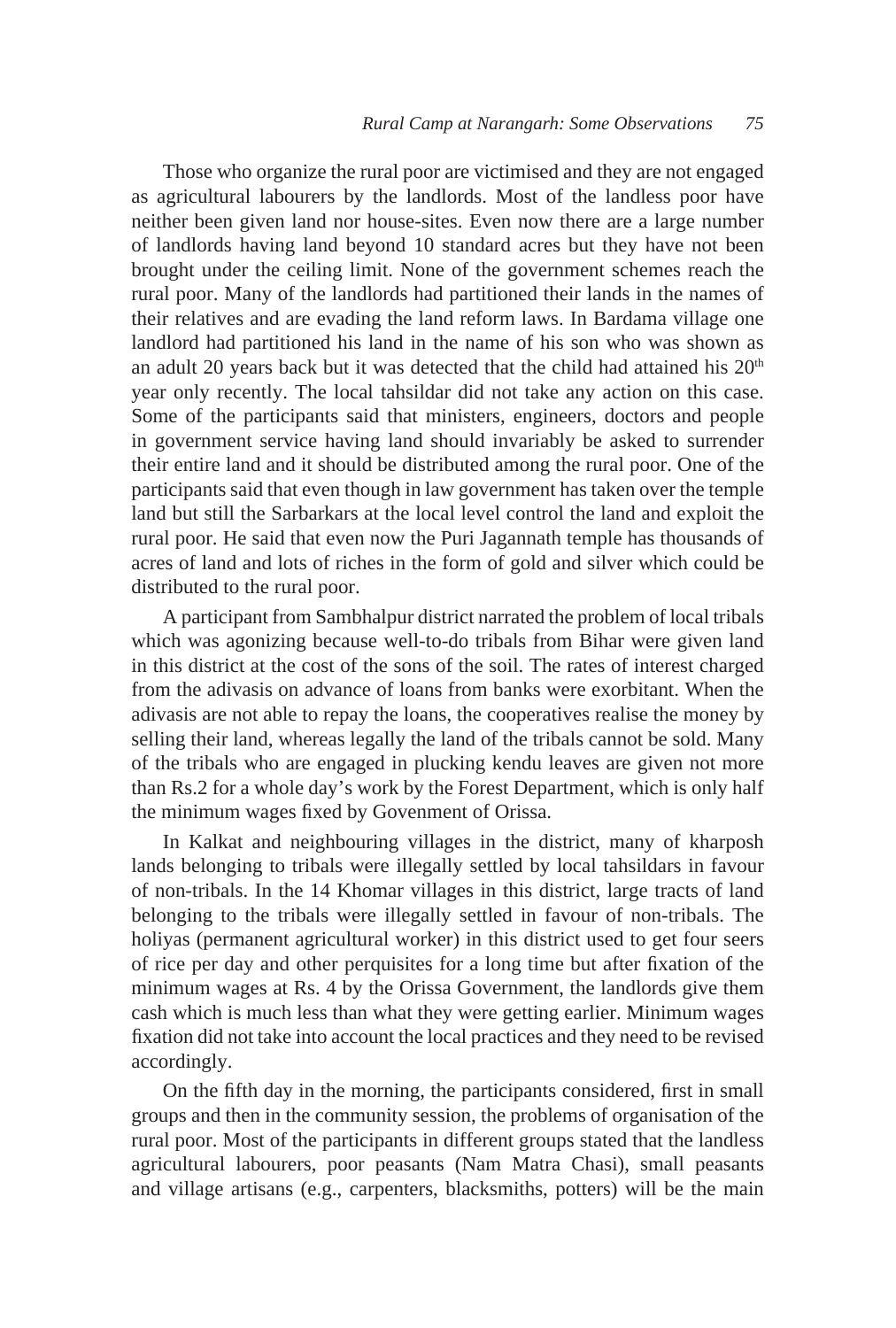constituents of the organization of rural poor. They formulated that the aims of the organization would be to fight for the payment of minimum wages to the agricultural labourers, ownership rights to the share-croppers, getting out of the clutches of the moneylenders, enforcement of land ceiling, procurement of loans from cooperatives and banks for poor peasants and small peasants, fighting for relief from bondage, setting up of cottage industries for promoting employment for the rural poor, etc.

Most of them identified the capitalists, moneylenders, big landowners, tahsildars, lower level functionaries of the police and the bureaucracy as the main sources of obstacles to the growth of organization of the rural poor.

In order to remove the obstacles the participants wished to educate the rural poor about the main problems facing them and to convince them to unite within one organizational fold. Besides approaching sympathetic and committed government officials to protect them from harassment as well as to implement the laws meant for the welfare of the rural poor, they would also wield pressure on the lower level functionaries of the bureaucracy to give loans and other benefits for the poor. They, however, felt that sufficient support of the government will be necessary to strengthen the organisation of the rural poor. They were confident that by developing a strong and effective organisation they can overcome the obstacles being put in the way by the rural elites and the lower level functionaries of the bureaucracy.

On the final day, the morning session was devoted to the task of preparing individual plans of action. Most of the participants planned to organize the landless labourers, poor peasants, small peasants and village artisans. The organization would be initially formed at the village level and gradually be extended to the block, the sub-division, and the district levels. The objectives of the organization would be to fight for the minimum wages for agricultural labourers, for the share-cropper's right to land, loans from cooperatives and banks to the small peasants and the poor peasants, etc. In order to run the organization they proposed that each rural poor household would be persuaded to sacrifice a small portion of its income to the common pool of the village fund, which will be a stand-by not only to help the needy but would also be a source of strengthening the organizational activities. They were quite confident of exerting pressure on the rich peasants to contribute to the village fund. They were, however, quite apprehensive of the problems created by the rich landowners, police officials and moneylenders as well the lower level functionaries of the bureaucracy. Their other apprehension was that the organizers may be harassed and victimised. They felt that these impediments will, however, not succeed in frustrating their organization so long as the members had mutual trust, co-operation, and strength of conviction among themselves. The effectiveness of the camp was evident from the assertions of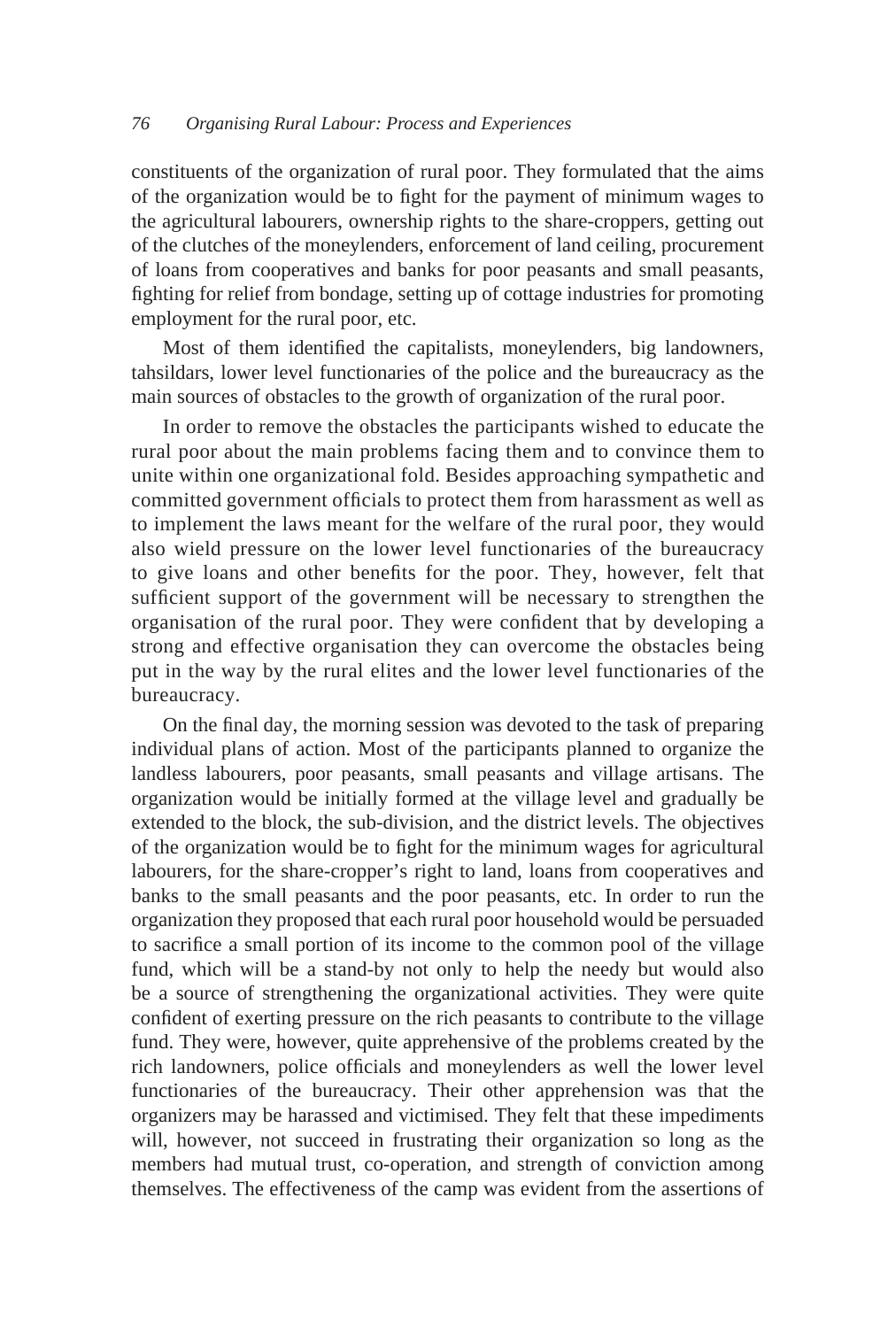the participants to hold similar camps for the oppressed sections of the rural poor.

From the aforesaid observations, it is evident that the camp succeeded to a considerable extent in arousing active participation and interest among the participants. It succeeded in arousing a feeling of equality and one could expect that they would feel less scared and less distant from high officials in placing their legitimate demands before them. It is also felt that frequent intervention in the camp was not healthy for the growth of participation, inter-personal interaction and free exchange of views and attitudes. It is also felt that these camps would serve their purpose more meaningfully if suitable measures are taken to evaluate the contribution of the participants at different points of time through systematic follow-up studies.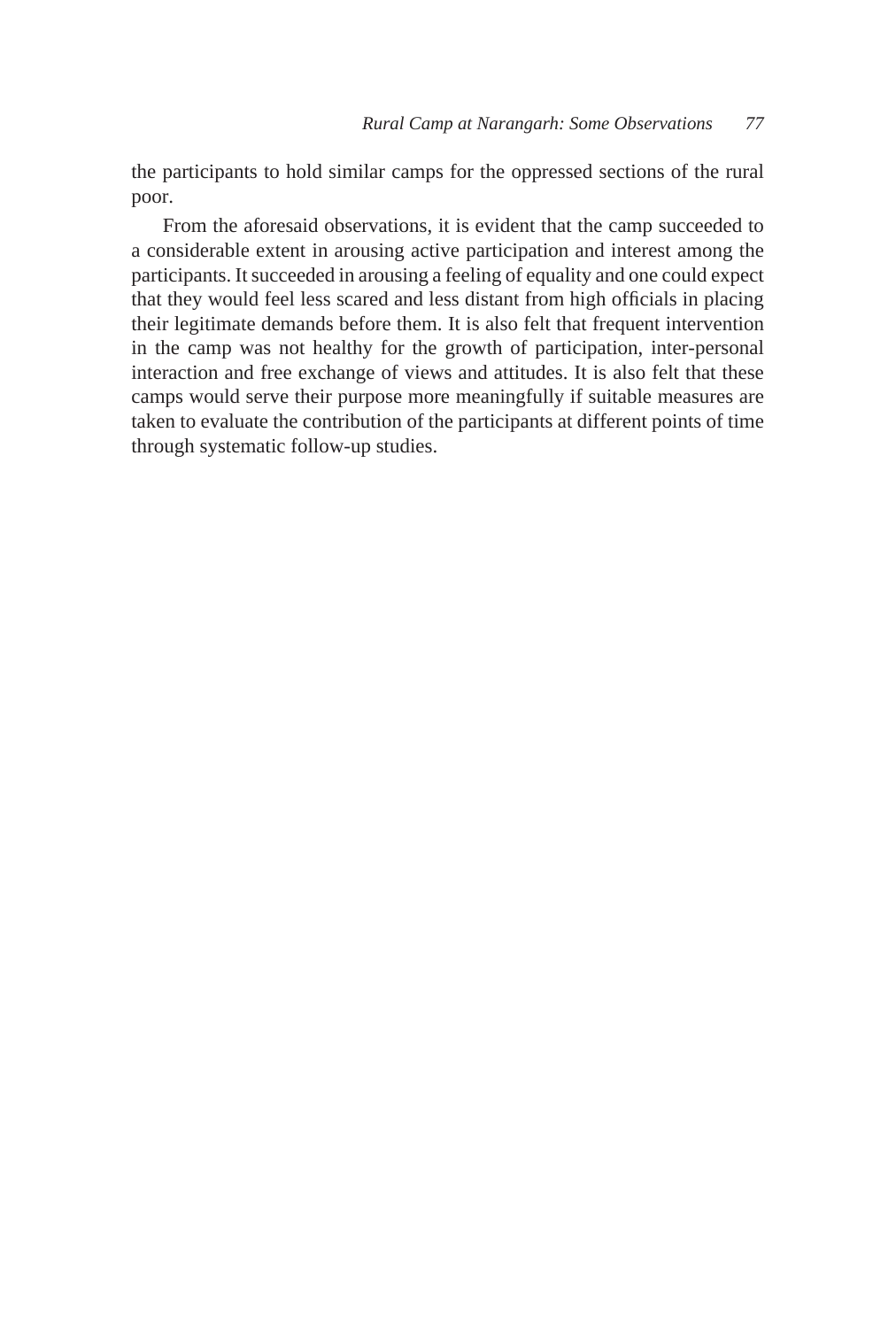## Rural Camps: Current Assessment and Future Issues\*

## *Rajesh Tandon*

Ratlam was one of the four sites where an International Workshop on Rural Development was held during the first week of April 1977. Broadly speaking, the objectives of this workshop were to assess the impact of the rural camps organized by the National Labour Institute since February 1975 and to generate strategies of rural change and development with the target population of the poorest sections of rural society (the landless and the poor peasants) as both the inputs to and beneficiaries of the development. The key participants in these three-day workshops were those rural poor who had attended previous rural camps. At Ratlam, a total of 22 rural participants attended this workshop. They had attended one of the three rural camps held earlier at Ratlam (11 participants), Bilaspur (seven participants) and Udaipur (four participants).

The basic principle guiding the design of the workshop was participation, and members of the NLI staff and international colleagues played the roles of facilitators, catalysts and listeners. To that extent, the thrust of the workshop was for the rural participants to share their experiences since the previous camp, to examine their successes and failures and the reasons thereof, and to generate alternative strategies to ameliorate their sufferings.

This report is based on the experiences of and the data generated during this workshop. It attempts to highlight the current scene as observed by us and as described by the participants. It is intended to identify some trends which have been set in motion since the previous rural camps. Moreover, some aspects did not register any change at all. This report will present both these aspects. In order to provide a reference point against which the changes or lack of it are assessed, the reports on the previous camps held at Ratlam, Bilaspur and Udaipur have been used. After an assessment of present trends, this paper identifies and discusses some issues related to the future design of rural camps and the alternative roles that the National Labour Institute can play.

## **Present trends**

Based on our observations, both prior to and during the workshop, and the data generated by the rural participants, a series of propositions, and their supporting data, are presented below to highlight the present trends:

*<sup>\*</sup> This report is based on the experiences of the International Rural Workshop organized by the National Labour Institute.*

*The author wishes to acknowledge valuable assistance given by S/Shri R.N. Maharaj, Anisur Rahman, R.S. Joshi and international colleagues Mr. Philips A. Neck, Dr. Chris Duke and Dr. Elizabeth N. Sommerlad during the data-collection and write-up of earlier drafts.*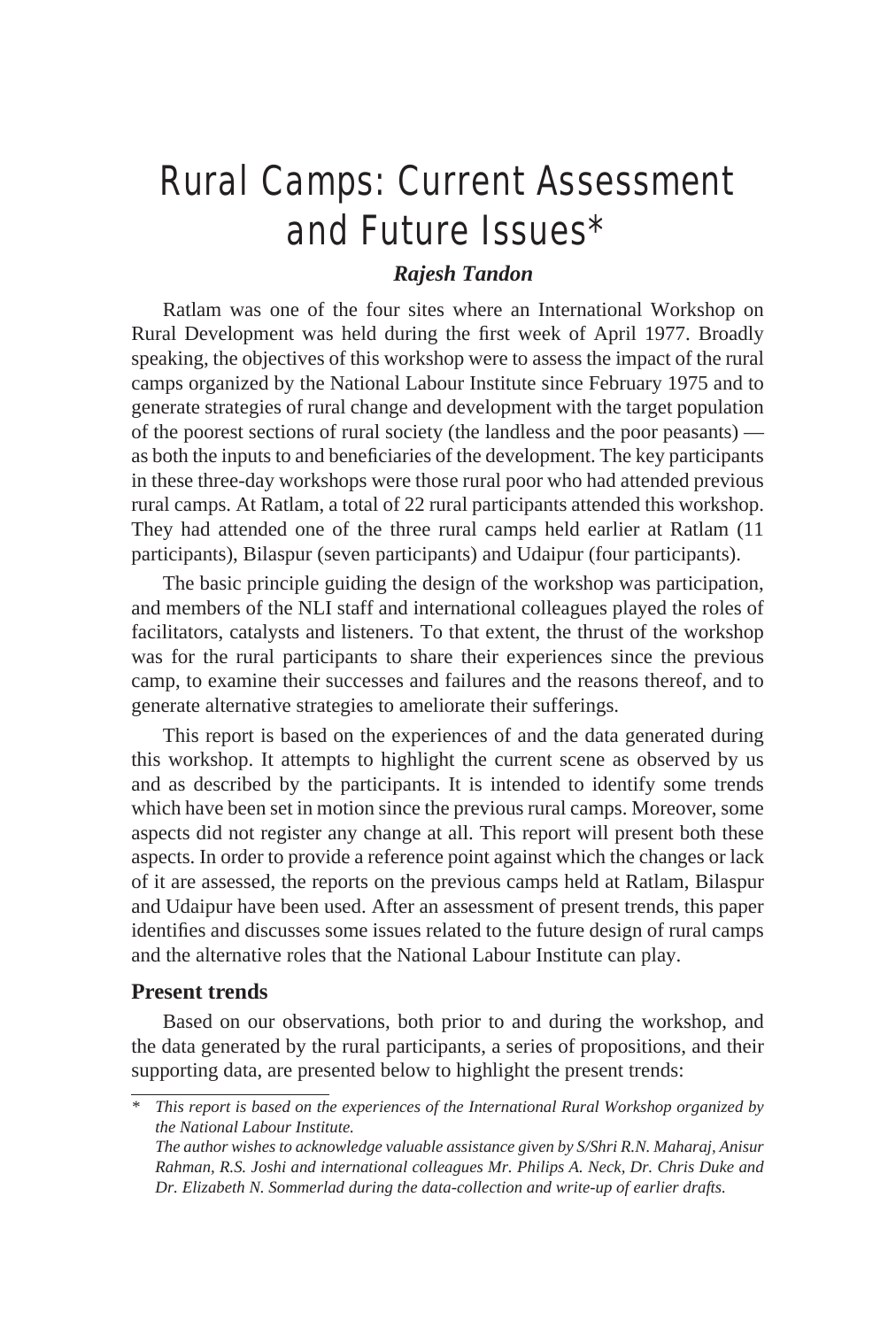1. Participants were intensely aware of and articulate about their sufferings its causes and their legal rights.

Right from the very beginning, it was clear that the participants were very much aware of their misery and what is causing it. About eight of them were very vocal about it too. They were able to identify the reasons for their suffering as emanating from their own practices and those of the money-lenders/landlords. They did not hesitate in accepting their socio-religious rituals as being the main source of their indebtedness. Similarly, they were vocal about the various exploitative practices followed by their local money-lenders and landlords.

More significantly, they were able to articulate their legal rights. They knew minimum wages in their states, were clear about the abolition of bonded labour and removal of indebtedness. Most of them knew whom to approach in their tehsil or district for obtaining the various legal rights due to them; and nine of them had already approached officials up to the level of the District

| SI. | <b>Groups</b> | <b>Organisation-Building</b> |               |
|-----|---------------|------------------------------|---------------|
| No. |               | No. of villages              | No. of people |
|     | Ratlam (a:    |                              |               |
|     | b             |                              | 100           |
|     | Bilaspur      |                              |               |
|     | Jdaipur       |                              |               |

| abie |
|------|
|------|

| <b>Improvements/Successes</b> |                                 |                           |  |  |  |
|-------------------------------|---------------------------------|---------------------------|--|--|--|
| Relief from                   | Wage increases                  | Removal of indebtedness   |  |  |  |
| bonded labour                 |                                 |                           |  |  |  |
| 47 Halis in                   | Bhils get Rs. 4                 | 27 acres 65 cases under   |  |  |  |
| Delanpur                      | (male) and Rs. $2.75$           | processing                |  |  |  |
| (Tehsil Ratlam)               | (female) as PWD construction    |                           |  |  |  |
| 18 in Sherpur                 | workers in Delanpur.            |                           |  |  |  |
| Khurd (Tehsil                 | Minimum wages in 4 villages     | 11 cases (ornaments)      |  |  |  |
| Aloth)                        |                                 | worth Rs. 3000 in police  |  |  |  |
| 10 persons                    |                                 | custody).                 |  |  |  |
| 10 Halis                      | In 8 villages,                  | 16 cases (range from Rs.  |  |  |  |
|                               | minimum wage increased from     | 300 to Rs. 1000)          |  |  |  |
|                               | Rs. 2 to Rs. 3 (equal wages for | Following the arrest of   |  |  |  |
|                               | men and women).                 | 2 moneylenders forced     |  |  |  |
|                               | In Kotala Tehsil, wages         | voluntary return of goods |  |  |  |
|                               | increased from Rs. 1.50 for     | in case of 240 Harijan    |  |  |  |
|                               | men and Rs. 1.25 for women      | families.                 |  |  |  |
|                               | to Rs. 3.50 and Rs. 3.00        |                           |  |  |  |
|                               | respectively.                   |                           |  |  |  |
|                               | 250 ST's got land for           |                           |  |  |  |
|                               | agriculture.                    |                           |  |  |  |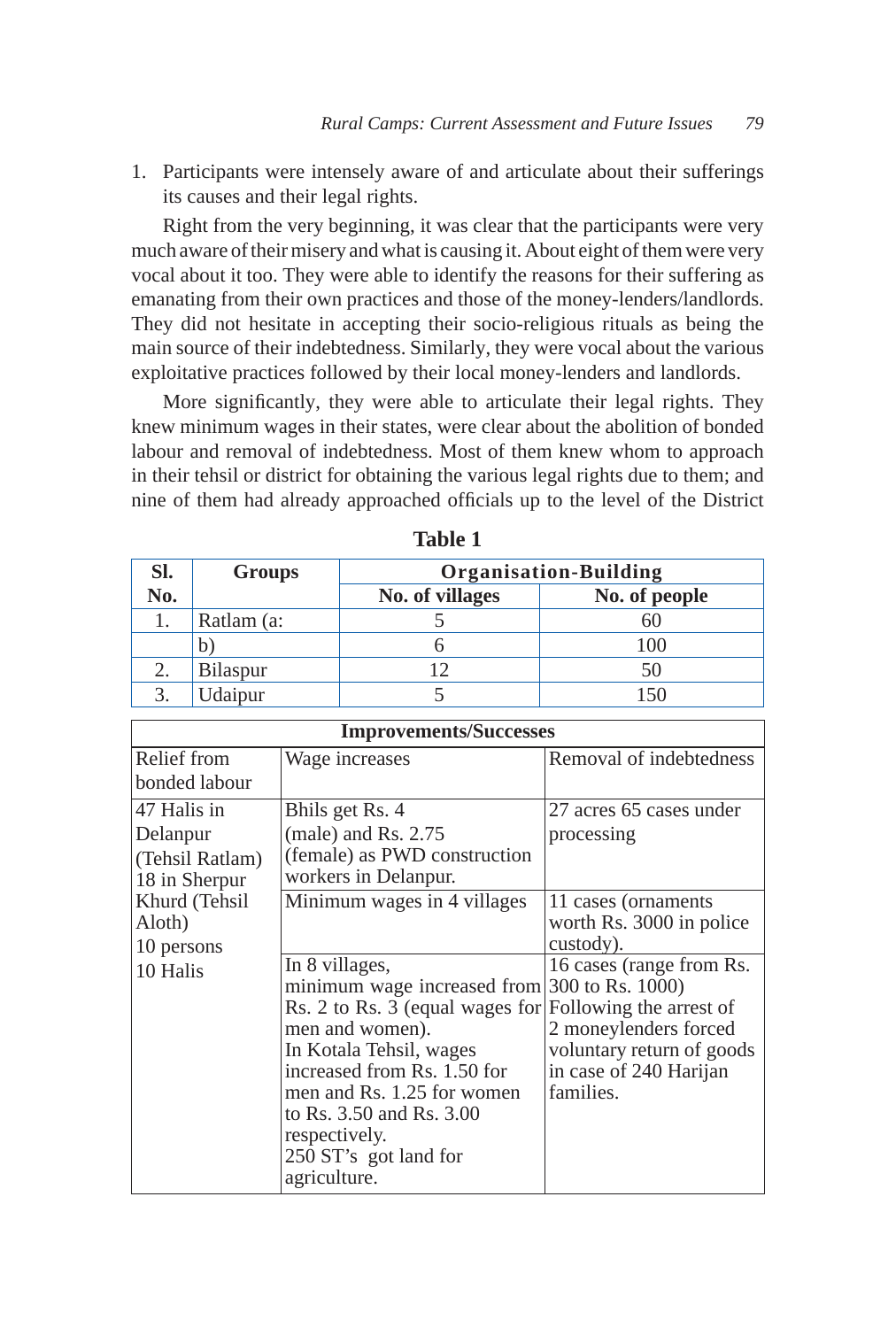Magistrate with their grievances. In our meeting with the District Collector of Ratlam, we learnt that he had noticed this increased awareness on their part.

It was clear that the previous rural camps had helped the present participants in two significant ways. Firstly, they had become quite aware of the dynamics pertaining to their poverty as well as the various legal measures available to them. Secondly, they had become confident enough to boldly verbalize them in the presence of others. This latter point can be contrasted with the experiences during the first rural camps, where they were experiencing great difficulty in even verbalizing their names.

2. Significant successes had been achieved in the acquisition of their legal rights through their own initiative.

During the initial rural camps, one of the central messages given to the participants was to organize themselves and to demand their rights. During this workshop, the details of successes achieved by their initiatives were impressive. Table 1 summarizes some of these accomplishments.

The data given in Table 1 should be seen in the context of two critical factors. Firstly, these data about their achievements are only suggestive. Moreover, they are also self-reported by the participants themselves. We were able to obtain some rudimentary confirmation of these figures for the Ratlam groups because we had undertaken some field trips in Ratlam district prior to the workshop. No such confirmation is available for the other two groups. Secondly, the issue of obtaining minimum wages is rendered very difficult in regions where migratory labour is available. In Ratlam Tehsil, we came across a group of Harijans who had no work during the peak harvesting season. We learnt that they had asked for the minimum wages (Rs. 3.50 per day) but the landlords were able to find migratory tribal labour to work for Rs. 2 per day. This group of about 30 families had set up a temporary settlement right across the road from the Harijan colony.

In spite of these factors, the data listed above indicate the changing trends. It may look like 'a drop in the ocean', but it was clear that concrete successes had been achieved.

3. Two factors — level of organized action and support obtained from the local officials — jointly contributed to the successes mentioned above.

When the participants described the achievements mentioned above, two factors were almost invariably present in each of them. These two factors were the level of organized action and the degree of support from local officials. The data suggested that the higher the level of organized action and the greater the degree of official support, the better were the chances of success. Some examples, given by them, were:

(a) Police Inspector arrested the moneylender when a group of villagers took the initiative in abolishing bonded labour in village Dhonswara, Tehsil Ratlam.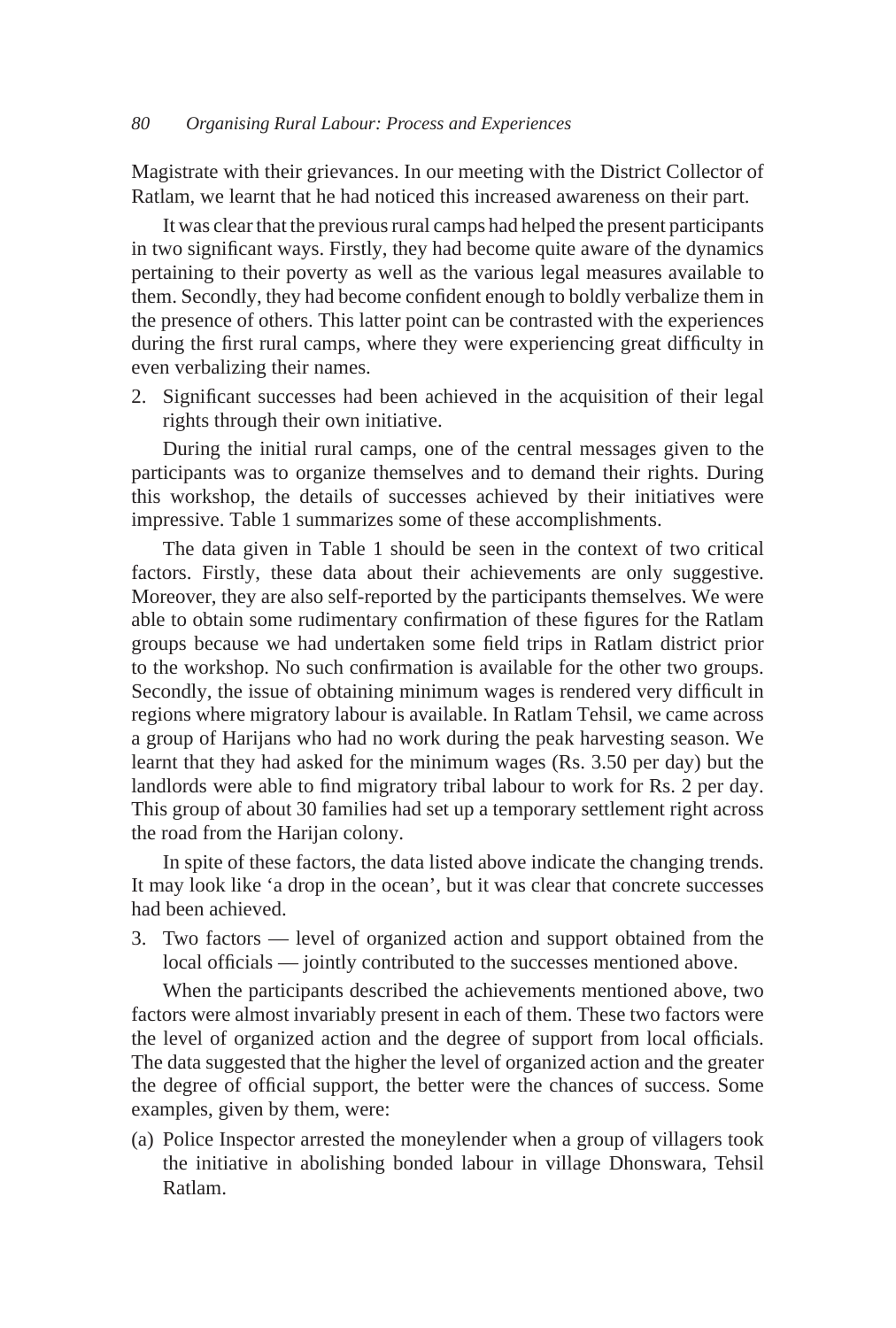- (b) After being threatened by police in village Richa, the leader went to the Tehsil thana with 150 labourers (all members of his organization) and was able to obtain an assurance of help from the authorities.
- (c) In village Piplia, 16 cases filed against bonded labour have not been settled so far because "the local officials do not listen".
- (d) When the landlord beat up the bonded labourer who refused to work under bondage, the organizers approached the SDO of Ratlam tehsil. Due to the latter's intervention, all those who had kept bonded labourers were arrested and forced to sign a declaration not to perpetuate such practices any more.
- (e) In Udaipur district, organized efforts to remove indebtedness did not bring any success for a long time because the local MLA was the main landgrabber and the local officials failed to take quick action against him.

It is evident from the few examples mentioned above that the presence of both these factors — high level of organized action and minimum support from local officials — is critical for success. Any one factor alone will not bring about the desired results.

4. Instances of resistances to organized action were associated with a lack of tactical/strategic planning during organization-building.

As might well be clear by now, the rural camps had triggered off a number of efforts at building organizations of the rural poor in the districts of Ratlam, Udaipur and Bilaspur. Simultaneously, efforts to build these organizations and to take organized actions in their interest met with various resistances. These resistances came from various sources — the vested interest groups (landlords, moneylenders etc.), the local officials (who do not want to disturb the status quo), and other rural poor (who are either satiated in their present conditions or do not trust those who are initiating organization-building). The local politicians, in general, came from and were aligned with the first two groups anyway. The nature of this resistance varied greatly. Instances of passive resistance were seen in withdrawal or non-participation in organized action by the rural poor themselves. Other examples were a lack of response by the local officials in the form of delay in taking action against cases of violation of the laws, losing applications given by these organizers etc.

Instances of active resistance were of two kinds. The most common form was hostility towards and direct attack on the organizers. In the district of Ratlam, four cases of direct attack were mentioned. These were initiated by the moneylenders and landlords who were going to be affected by the actions of the organizers. In a few cases, the local officials also summarily rejected or dismissed the cases filed by the organizers against some violators. Another form of active resistance was exemplified through instances of 'protest-absorption'. From Namli village in Ratlam Tehsil, one key leader of Harijans was given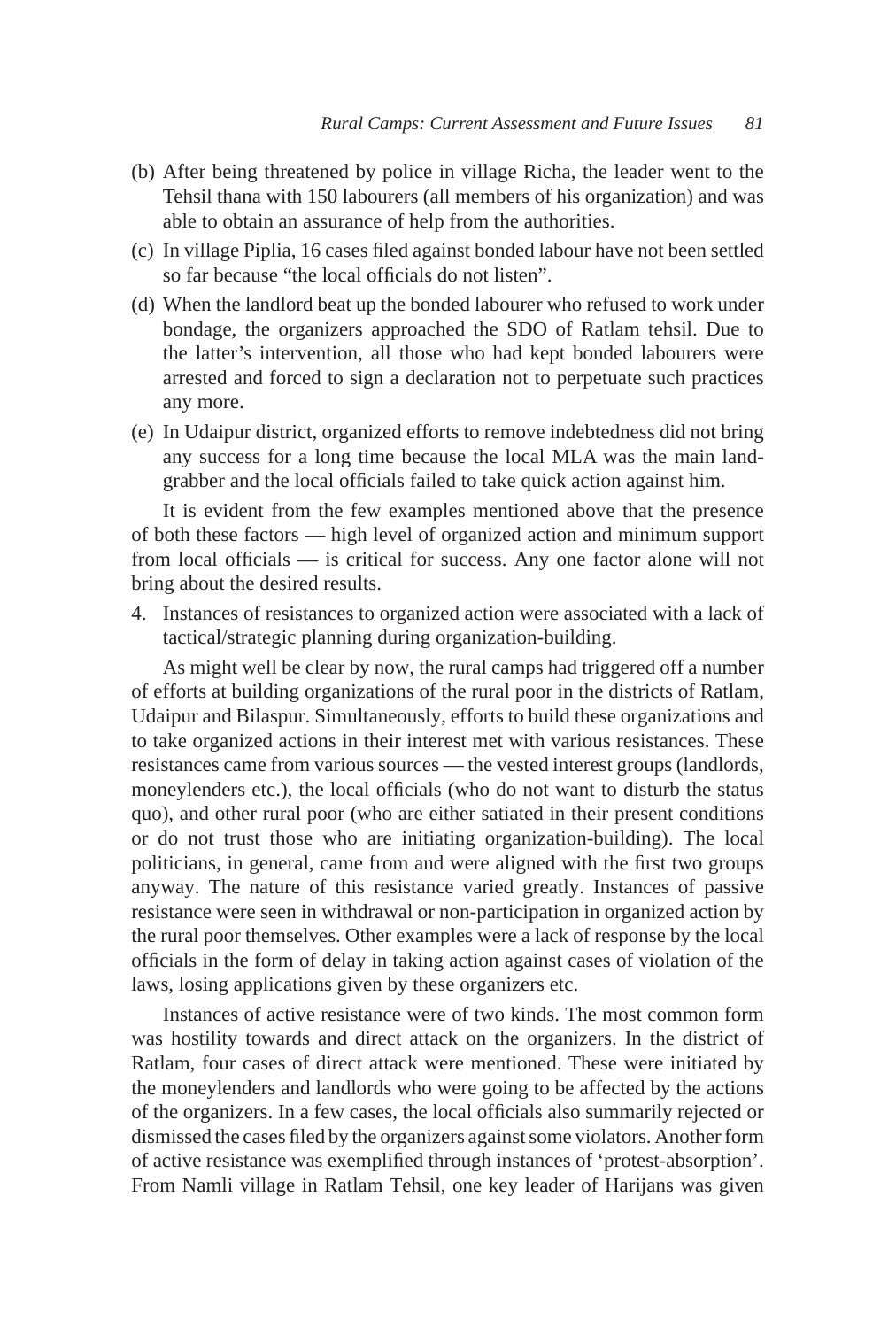a job in the office of the District Collector. He was the only literate person in that group and he had compiled a list of those who were indebted to the local moneylenders. After he got the job, there was no one left to pursue those cases, thereby undermining the effectiveness of that newly formed organization.

From the data provided by the participants, it was also evident that active resistance occurred mostly in those cases where the organizers made tactical mistakes. It was clear that in the zeal of building organizations, these participants had not given enough thought to various strategies and tactics that they were going to adopt. They rarely identified local resources, people who can and who cannot be trusted, officials who are sympathetic and who are corrupt etc. They failed to think about how to use information as a source of power, how to keep some plans secret till they are implemented, how to build trust among the various groups of rural poor etc. It is not implied here that they were expected to do all of the above. What are being described here are those issues related to tactics and strategies of organized action which are critical. There was some evidence that overlooking the tactical and strategic aspects was associated with active resistance from the other parties. To that extent, it can be posited that tactical and strategic considerations in organizationbuilding of the rural poor can reduce instances of active resistance.

5. Mechanisms for continuous flow of information to the grass-roots rural organizers are still non-existent.

As was evident during the initial rural camps, no mechanism existed to provide continuous information to these rural organizers. The participants mentioned that they looked forward to this workshop as a source of fresh information about events, laws and issues which affect them. The rural camps had provided them information about their legal rights vis-a-vis minimum wages, abolition of bonded labour, removal of indebtedness, etc. The lack of any mechanism for valid information led to the widespread belief in the myth that with the change in the central government all the laws protecting the rights of rural poor were rendered void. The participants told us that some moneylenders and landlords had started demanding that their loans should be returned in cash or kind. In the absence of any valid information, these organizers and participants felt hesitant in protesting or opposing the moves made by the vested interests. In fact, the participants were unsure if the old laws still existed when they came to the workshop.

This workshop acted as a source of information to break that myth. Another example of this lack of information mechanisms was narrated by the District Magistrate. The 'legal aid' committee formed in the district had not been used by these rural poor primarily because they did not know of its existence. Moreover, the participants themselves mentioned that they needed some ongoing mechanism which can inform them about various events and decisions affecting them.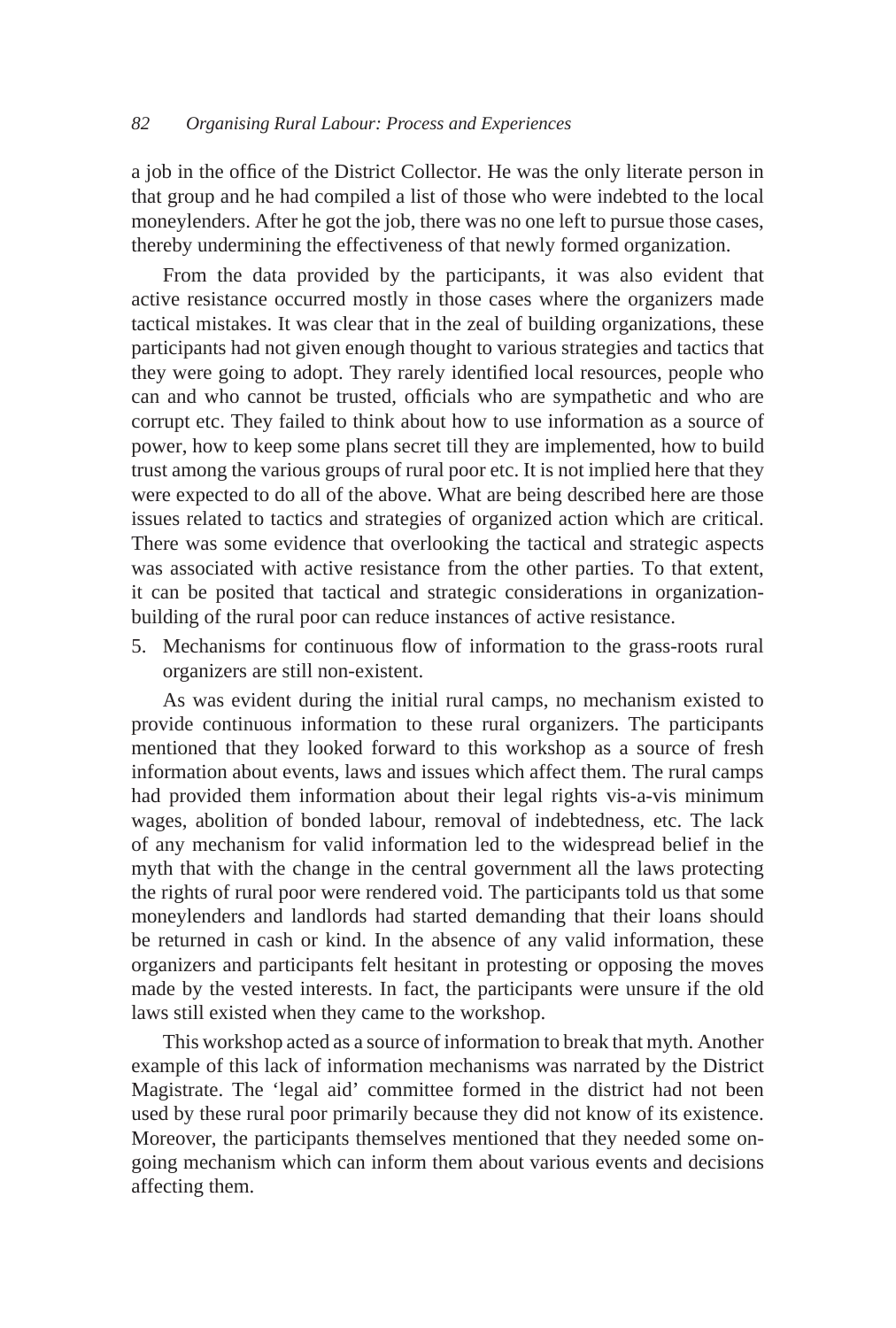6. The semi-urban trade centres continue to be under the control of the few.

Previous reports from Ratlam and other districts have indicated the sizable hold that a few persons have over semi-urban trade centres. The grain mandis, milk-products and vegetable markets continue to be under the tight control of these few. In spite of the governmental influence in the form of registration of traders and appointment of an official secretary etc., the grain mandi of Ratlam was still oligopolic in nature, and small peasants had to accept the prices established by the traders' cartel. To that extent, rural camps had not been able to help the small peasant. Till these mandis provide opportunity for free sale, exploitation of small peasants will continue.

#### **Future issues**

In the preceding section, some central aspects of the present trends that were noticed during the workshop have been described briefly. Based on a number of these trends and other data generated during the workshop, this section will identify some issues which need to be resolved in future. The issues presented here are grouped in two categories: (a) issues related to the future design of the rural camps and (b) issues related to the future role of NLI.

(a) Issues related to the future design of rural camps.

The central question concerning the future design of rural camps is: what kinds of grass-roots rural leaders is NLI interested in helping? The answer to this question will lead to the mechanics of how. If it can be assumed that the purpose of these rural camps is to bring about an awareness among the rural poor about the need for organized action, then consciousness-raising dialogues can fulfil that purpose. However, if the purpose of rural camps is defined more broadly to include some concrete training in building organizations of the rural poor, then the design of future rural camps has to include specific skill-building efforts, In this context, then, two related issues also need attention, Firstly, can some structured exercises, simulations and names be used in facilitating specific skill-building among the rural poor? And, if so, such materials need to be modified and developed to suit the special context of the rural poor. Secondly, the various roles to be played by the NLI staff during these rural camps will include the roles of group facilitator, resource-person, trainer and consciousness-raiser. To that extent, the staff of NLI engaged in rural camps also needs to learn skills relevant to these roles in order to perform them more effectively.

Since organization-building among rural poor is included in this broader definition, the questions of resource-networks and support-systems become critical. In order that the participants of the rural camps succeed in building viable organization in their areas, some local resources, resource-persons (e.g., those who are literate), support groups etc. need to be identified, developed and linked with the participants. It might be unrealistic to expect that they can go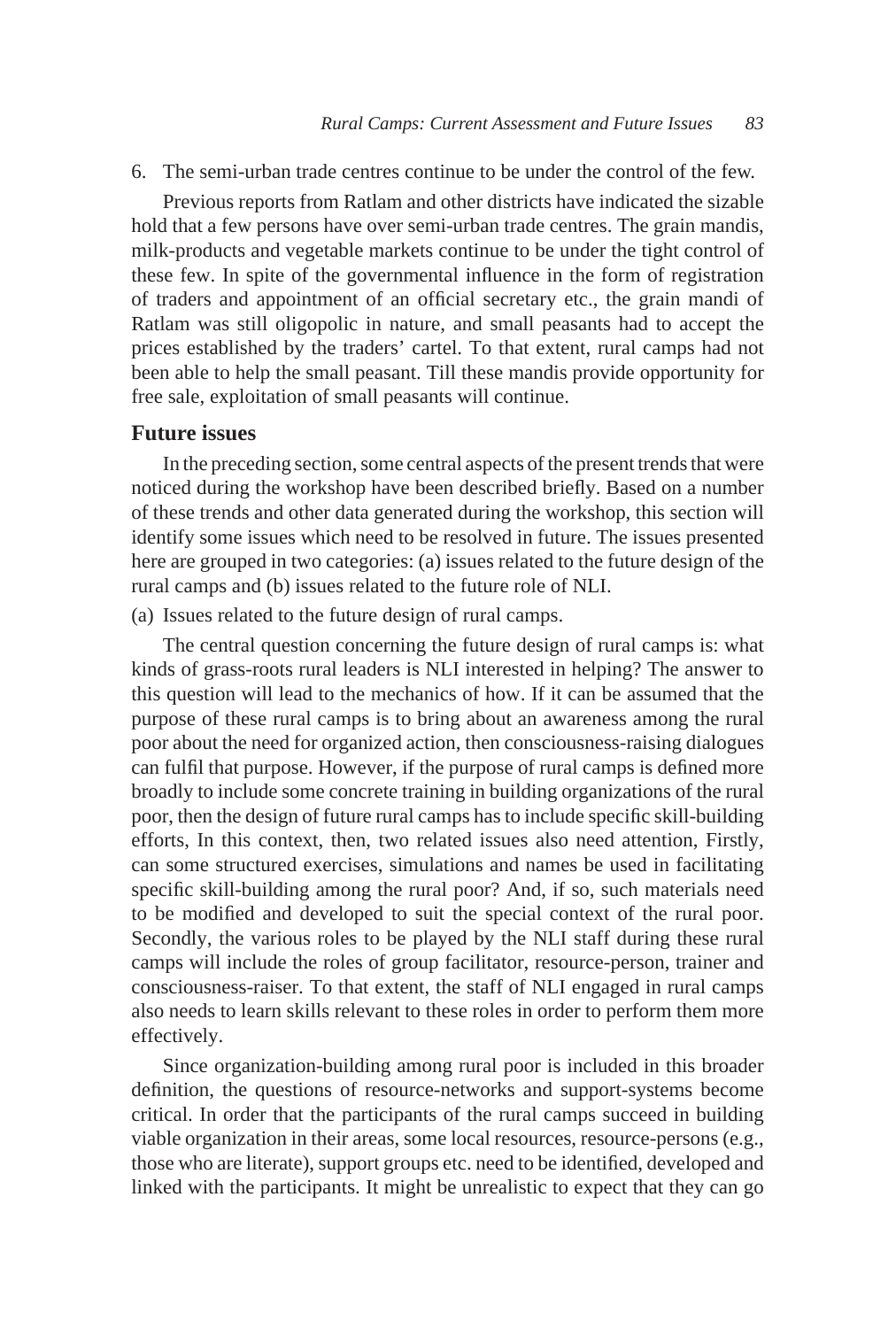#### *84 Organising Rural Labour: Process and Experiences*

out of the camp completely on their own, and develop effective organizations among their brethren.

Another issue is organizing rural camps for women. When asked about it, the participants in the workshop approved it overwhelmingly. It appears that such camps would provide the much needed local support to the already 'trained' participants. If such camps are to be planned, then NLI has to consider the various aspects of staffing them.

Finally, some follow-up mechanisms need to be built into the very design of the rural camps. Various options exist. Circulation of literature, field-visits, and camps inviting participants to NLI etc. are some of the options. Circulation of some kind of literature seems to meet another need mentioned earlier — the need for a mechanism for continuous information-flow. However, this will not exclude using other options. Moreover, undertaking field trips to do a comparative research on the impact of various rural camps can be another mechanism to provide follow-up.

These are some of the key issues which can affect the future design of rural camps. However, these issues are submerged under the overall questions about the future role(s) of NLI in rural change.

(b) Issues related to future role(s) of NLI.

The central theme in this category is: should NLI continue to be directly involved in rural change (e.g. through rural camps) or should it be indirectly engaged in it? Indirect involvement in rural change implies creating change agents, training others (individuals, groups, associations etc.) to organize rural camps, coordinating, collaborating with and providing help to other agencies engaged in various rural change efforts of various kinds, redesigning and reorienting government bureaucracies which deal with rural poor etc. Given the resources and expertise of NLI and the magnitude of the clientele (roughly 250 million rural poor), it appears more appropriate for NLI to play the indirect role. It is conceivable that the NLI's involvement in rural change may take the pattern shown in the figure below.

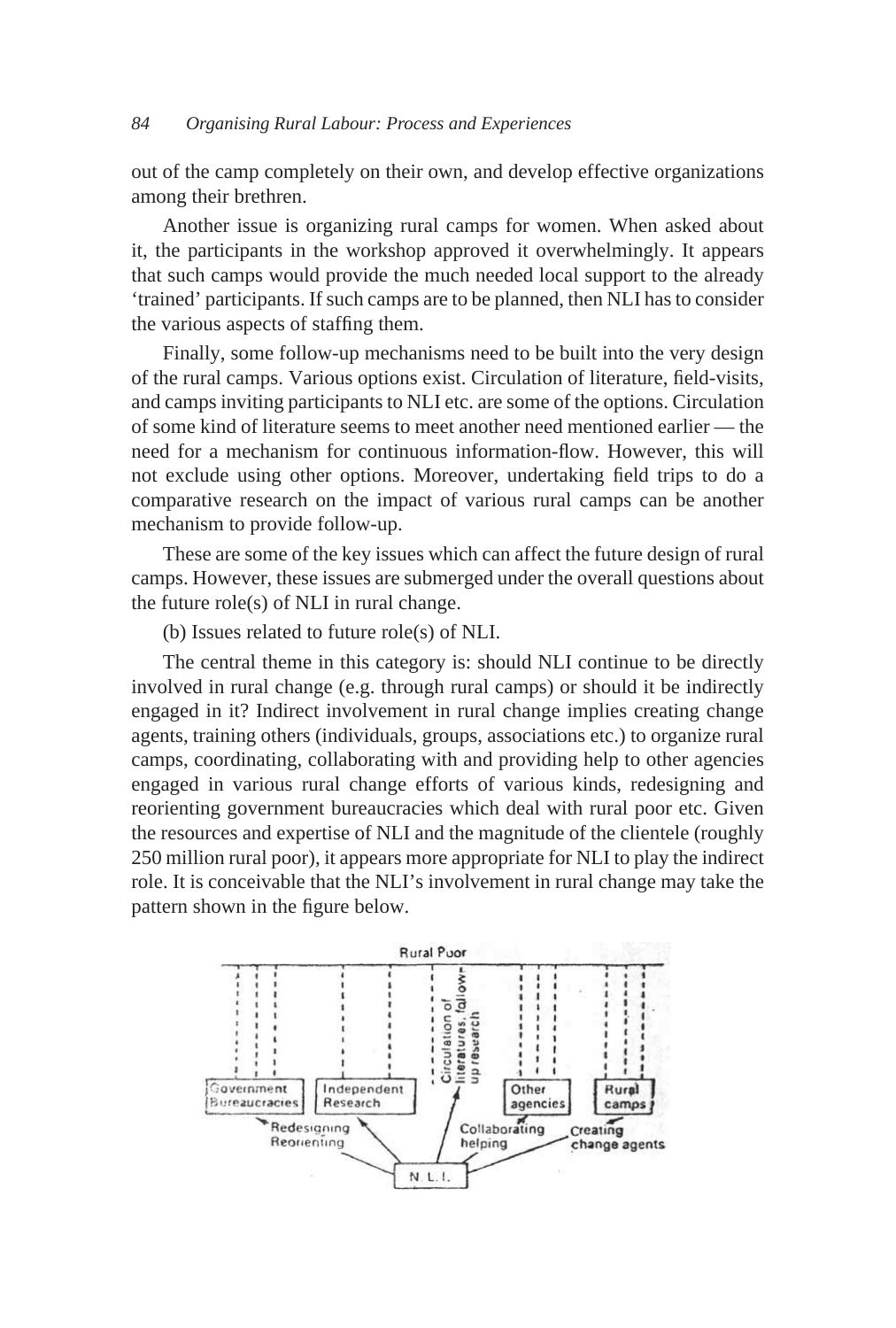The model presented here shows a number of ways in which NLI can directly as well as indirectly engage itself in bringing about rural change. The most direct form of direct involvement can be through independent research and action-research projects. One such example is the on-going research in the nature, sources and impact of peasant organizations in India. It is clear that such research efforts can be the bases for some future policy and planning decisions. Another mechanism for direct involvement suggested in this model is the circulation of literature to the rural organizers and other grassroots leaders who might lack any on-going source of valid information.

Besides these direct mechanisms, the model also suggests a number of indirect mechanisms. One of them is training the change-agents or trainers who can independently organize rural camps for helping the rural poor. These change-agents can be individuals, groups, agencies or associations interested in rural change. Another mechanism that can be effective in the long run is the collaboration with other agencies in their on-going rural change efforts. One such example is the current action research project being undertaken in collaboration with Seva Mandir, Udaipur. Other mechanisms of indirect involvement are through the re-design and re-orientation of the government departments engaged in rural change. NLI has been doing a number of programmes for government agencies and these can be reorganized to provide the thrust outlined above. This model is only an example of the roles that NLI can play. Of course, various other possibilities exist, depending again on the kinds of resources and expertise available with the NLI.

Anyway, the question raised earlier in this section is more important than the particular answer provided above. Future role(s) of NLI vis-a-vis the rural poor and rural change needs to be explored in depth. This second issue — role of NLI in rural change — is to be resolved prior to considering the issues related to the future design of rural camps. It is hoped that the International Workshop has generated enough data and ideas to make this exploration meaningful and valid.

#### **Notes:**

- 1. Refer to the articles on Udaipur, Bilaspur and Ratlam in the National Labour Institute Bulletin Vol. 2, No. 1 (January 1976) and Vol. 3, No. 3 (March 1977).
- 2. Refer to early reports on rural camps, especially Vol. 2 of the National Labour Institute Bulletin (1976).
- 3. 'Cactus, Suction Pump and Invisible Men', Anisur Rahman, K. Gopal lyer and R.N. Maharai, National Labour Institute Bulletin Vol. 3, No. 3, March 1977.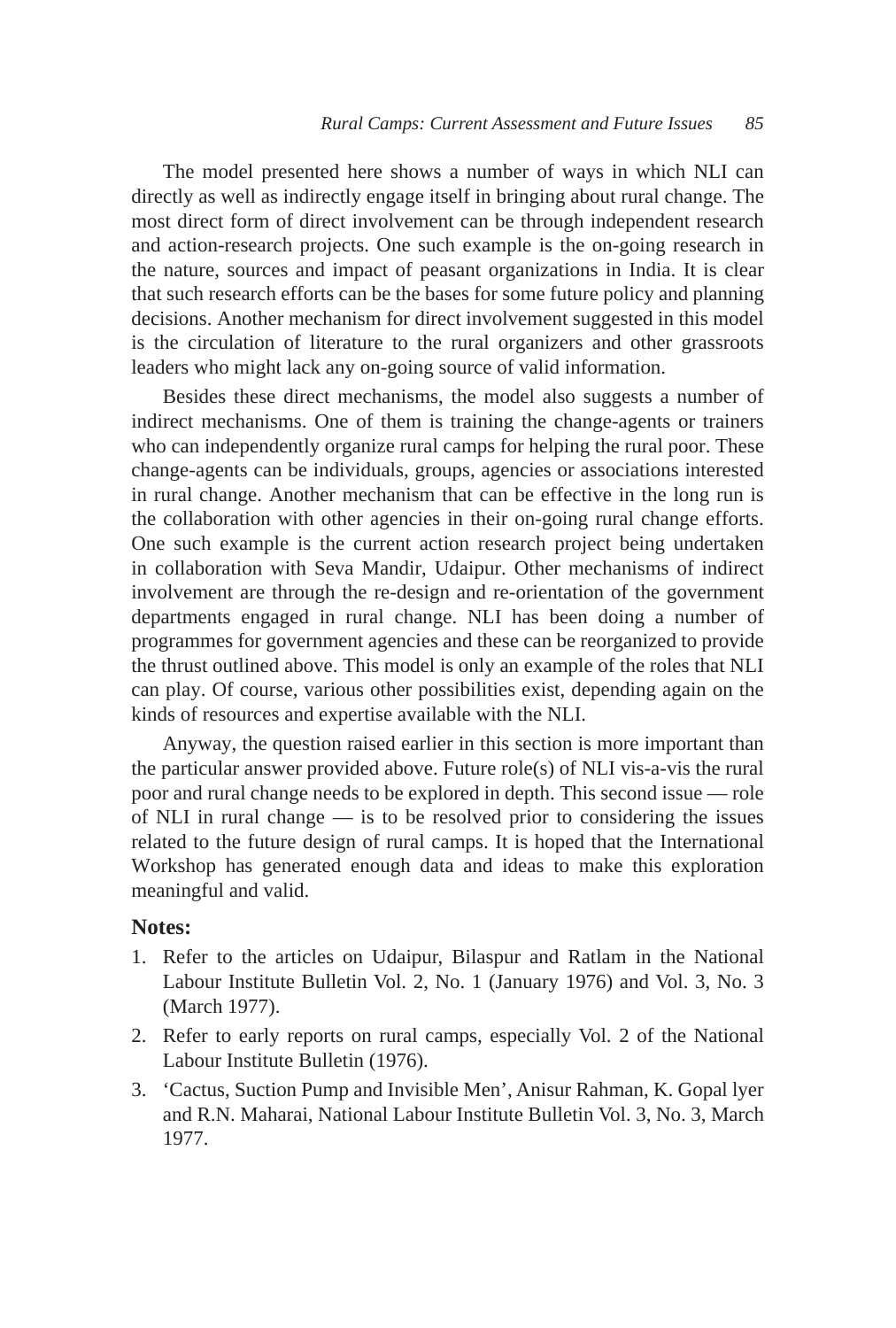## The Rural Camp in Barh: Some **Observations**

## *Valerian Rodrigus*

An agricultural labour camp was organized at Aghuanpur High School Barh, a sub-divisional town of Patna District during November 20-23, 1978, by the National Labour Institute. Fifty-three participants, mainly agricultural labourers drawn largely from Barh and Mokamah Police Thanas participated in it. There were also 17 women among the participants. The camp site was located 40 miles from Patna on the Patna-Mokamah-Siliguri highway and the Eastern Railway. The name of the town is perhaps derived from the fact that it stands on a spot liable to the flood (barh) of the Ganga. The river takes a sharp turn to the north-east here, and when it rises in flood, overflows its banks.

A pre-camp survey was held from November 16 to 19, to select the participants for the camp. The active cooperation of the two labour inspectors of Mokamah and Barh Police Thanas was available in selecting the participants. The camp was managed by the Labour Department of the Bihar Government. The survey attempted to obtain a general outlook in the existing agrarian relations, the prevailing wages for agricultural labour, the nature and intensity of tensions building up in the agrarian scene and the available resources to resolve these tensions.

#### **Dynamics of caste/class relations**

It is necessary to have an overall picture of the caste and class relations in this part of Bihar in order to explain the mounting tensions at present. The four upper castes — Brahmins, Kayasthas, Bhumihars and Rajputs — were the traditional large landowning castes in Bihar. They remained dominant during the British period and even after the abolition of the zamindari system in 1951, most of the agricultural land remained in their hands. The Brahmins and Kayasthas dominated the intellectual and cultural spheres and the higher echelons of bureaucracy. The Rajputs and Bhumihars largely confined themselves as landowning castes besides entering the police and army and some levels of the bureaucracy in strength. The Congress movement succumbed to the dominance of this four-caste bloc providing the bulk of leadership to it. However, this was the bloc deeply rooted in feudal relations and committed to maintaining its caste supremacy vis-a-vis the other castes below it. The absolute dominance of these castes in the sphere of economy which was largely agricultural helped them in this process. But these were the castes which looked down upon manual labour. They rarely worked in the farms and confined themselves, largely to supervision. Their womenfolk,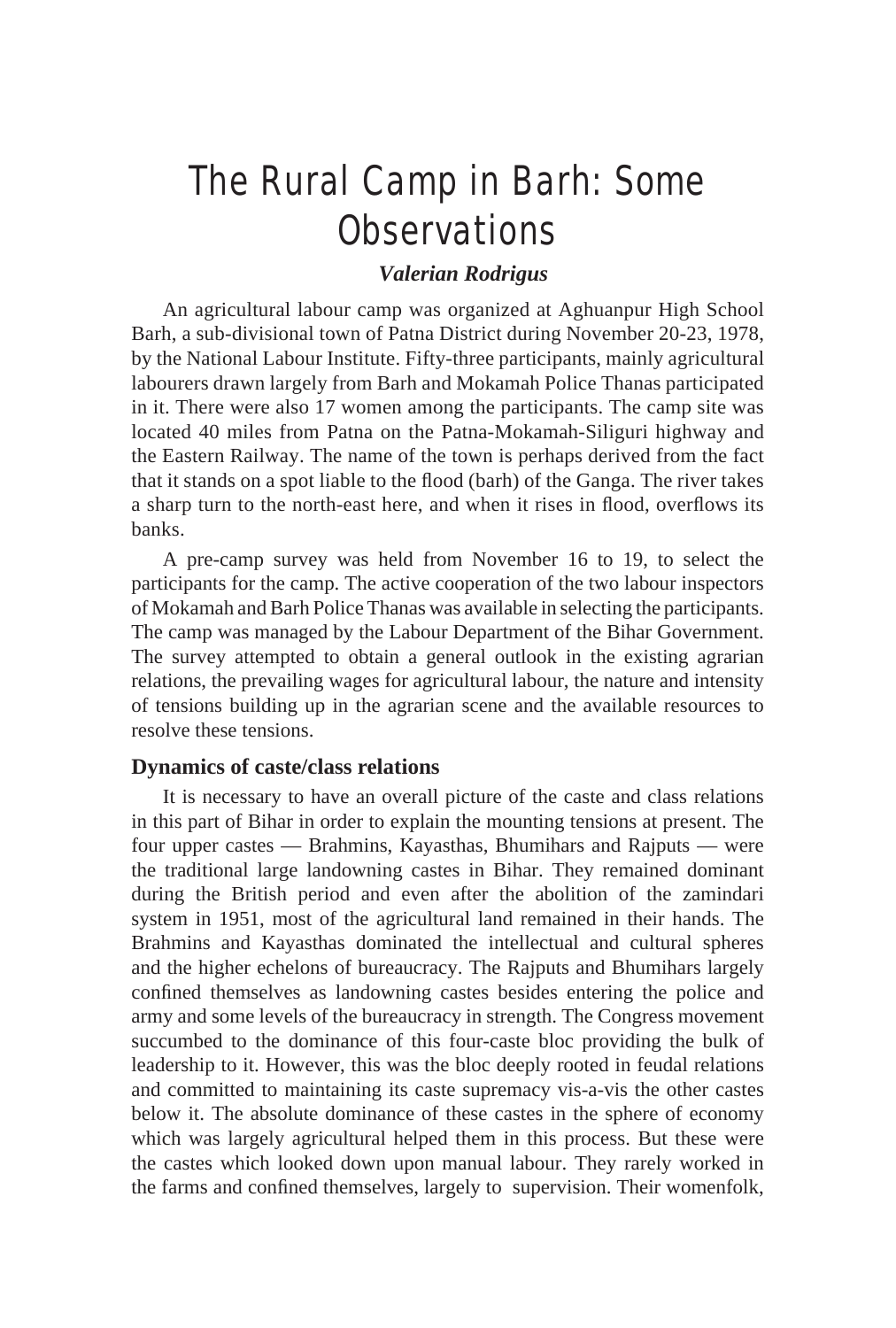likewise, rarely participated in productive work. Therefore, Bihar, till recently, did not have a middle class which has broken its umbilical cord with landed interests or with caste configurations.

The intense politicisation initiated by the Bihar Kisan Sabha, and later by the Congress as a movement, brought the lower castes into the limelight. It intensified the latent contradictions existing between the caste/class gamut. The infrastructural facilities available in this region made the development of agriculture possible. The backward castes especially the Ahirs, Kurmis and Koeris were quick to grab both the political and economic advantages in spite of the disadvantageous position they were placed in within the given agrarian structure. A large majority of them were small tenants and/or carrying out supportive pastoral activities. Therefore, they enjoyed a certain degree of independence from the large feudal based castes. This 'area of manoeuvrability' helped them to make certain independent assertions visa-vis the upper-caste bloc given certain favourable conditions such as: the demand of the national movement for mass participation; organized forms of struggles by the Bihar Kisan Sabha; the support extended to the peasantry by the urban intelligentsia as represented the Congress Socialist Party (CSP) and later by the socialists; the disintegration of large feudal estates etc. As castes involved in productive work, they stood to gain from a number of agricultural development programmes. The 1920s onward precisely shows the ascendancy curve of these castes economically and politically with all the vicissitudes. In Barh subdivision, the upper castes, especially the Bhumihars and Rajputs, and the backward castes, especially the Ahirs and Kurmis, are strongly entrenched in the agrarian scene as landowning castes within the gamut of their caste strivings.

The present stage, however, is characterised by a certain degree of politicisation among agricultural labour which is mainly constituted of the scheduled castes. There are initial pangs of hesitancy, retreat, despair and militancy. This story is written large all over the map of Barh subdivision. The initial organisation of these people is proceeding in an extremely haphazard way. It is a tedious process to watch. In those villages where the traditional feudal classes are strong, e.g., the Bhumihars, the earlier forms of exploitation are very prominent as far as the agricultural labour is concerned. For example, Rampur Dumra is situated 30 miles from the sub-divisional headquarters of Barh on the Patna-Mokamah-Siliguri Highway in Mokamah Development Block under Hathida Police Station. There are about a thousand households overwhelmingly dominated by the Bhumihars. The Bhumihars are the only landowning caste in the village. The other backward/scheduled castes are Dhanuk, Dusadh, Kahar, Dhobi, Naua, Chamar, Tatua, Kanu, Bania, Sonar and Yaday. There are 15 households that own around 100 acres of land each. The rest of the Bhumihar households, although owning less land, always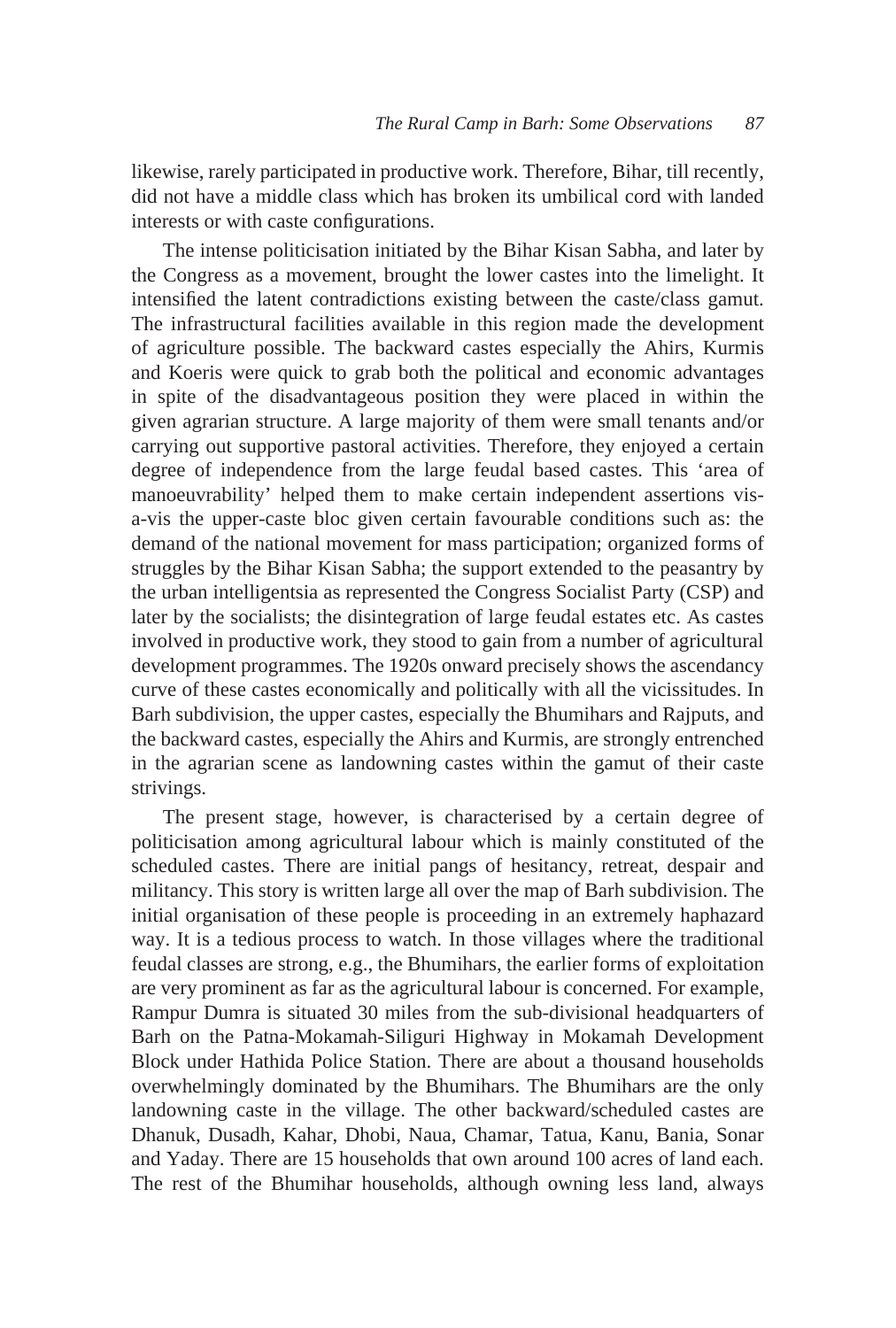side with the rich Bhumihars in case of any conflict from outside the caste threatening the existing power relations. Among the agricultural labour, there are about 45 households which are 'bandhua' or bonded labourers. They belong to Dhamak, Dusadh and Kahar castes. There are around 100 'chhutta' or casual labourers' households. They hail from the Dhanuk, Dusadh and Kahar castes. The 'bandhua' labourer gets 1.25 kg. of grain for a whole day's work. However, the grain never includes wheat or rice. No meal is given during the day to the agricultural labour and, unlike in other parts of the sub-division, the bonded/attached labourer here does not get even a small tract of land for selfcultivation. The bonded labourer must be at the service of not only the landlord but also his other family members. He is not free to absent himself from work for any reason or on any occasion.

There is a middle school and a high school located in the village. The teachers are all drawn from the Bhumihar caste. The utter contempt in which the upper castes hold the scheduled castes extends even to the schools. The scheduled castes students continuously become a target of the upper caste students and are held in disdain by the teachers and are, at some time or the other, compelled to leave the school.

Indebtedness among the agricultural labourers, and especially among those who are bonded, is very high, however, for the last two generations, none of the bonded labourers has taken any cash/loan from the landlords. Only some of their predecessors two generations ago might have taken certain loans. But, at present, it comes to hundreds and thousands of rupees, which the present generation will never be able to repay. The landlords' attitude can be succinctly put thus: "The children of bonded labourer who take food from him also belong to him."

Any sort of protest from the bonded labourer is severely punished. For example, Jamuna Ram, around 50 years old, was a 'halwaha' of a Bhumihar landlord. From the time he was able to work he was the 'halwaha' of the same family. In July 1976 Jamuna Ram fell ill. He was bedridden for three months and could not attend to his work. The family was in utter despair and could get food only once in 3-4 days. One day, the master came with some members of his family, dragged Jamuna out of his bed and started beating him up badly. He was taken out like an animal, his hands and feet tied to a bamboo. He was unconscious. He was stripped naked and dragged on the road for half a kilometre. The landlord thought of throwing him on the railway track and then register a case of suicide. But finally he was just thrown on the roadside. The people of his locality picked him up and somehow he survived but was paralysed for the rest of his life.

Another case is that of Parsadi Paswan who expressed his inability to work if food was served to him very late. Immediately two brothers of the landlord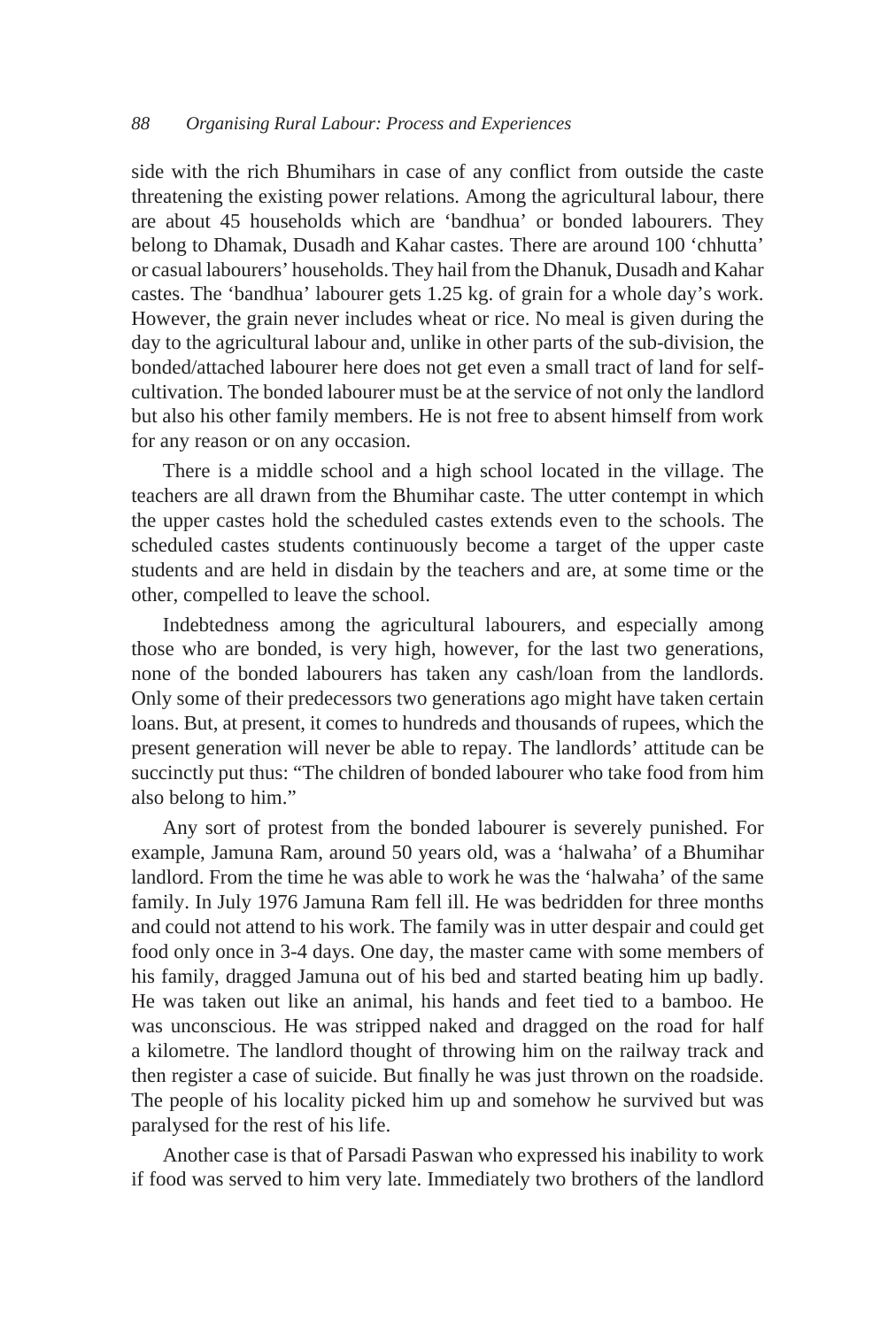came to the field and beat him up ferociously. They thought of throwing him half-dead into the makai field and set fire to it. However, later on, he was left in the field, as one of the brothers did not agree to kill him outright.

Given this overwhelming culture of repression, hardly any attempt has been made in this village to counteract it. Many bonded labourers, therefore, would wish to remain resigned to their present fate rather than raise their voices against it. The loans that the bonded labourers have inherited go on increasing without their ever hoping to pay them back. There were certain attempts to raise a cow or a buffalo and return the loan. But the bonded labourers have realised through their bitter experience, that it does not alter their present position in any way.

The same thing can be said about Rawaich village in Barh Thana where the Rajputs dominate. The labourers, here, are kept on the roadside. Suppression of any protest here is no less harsh than in Rampur Dumra. One of the big landowners even came to the campsite to physically take his halwaha who had dared to attend the camp. Even after the intervention of the officials present, he threatened the participant with death when he returned to the village.<sup>2</sup>

There are a number of villages, however, where certain forms of struggle have developed and organisations of agricultural labour have come up. A case in point is the Tartar village about seven miles from Mokamah. It remains totally cut off during the rainy season. An agricultural labourer gets 1.5 seers of uncooked grain for a full day's work, and a full meal of sattu in the afternoon. Struggles have been launched here since March 1977 under the leadership of an educated young man from the Mallaha caste, demanding one share out of 12 during the cropping season. The dominant landowning caste are the Kurmis. When the halwahas joined in the struggle, they were immediately thrown out of employment and replaced by labour from other villages. There is a continued threat from the Kurmi landowners that in future if any struggles are launched, a 'Belchi massacre' will be repeated there too. However, the agricultural labour is united and they have managed to elect the leader of their struggle as the sarpanch of the village. One interesting factor for the development of this struggle is the switching over of loyalties by Dularchand Yadav, from the landlords to the agricultural labour. He, initially, acted as the 'lathait' of the landlords. He also owns five bighas of land. His assistance was extremely reassuring for the agricultural labourers as the landlords are quite scared of him. There is an abundant surplus of labour here. Therefore, as soon as the struggles were launched, by boycotting work, labour from other villages was brought and the struggle was suppressed. Therefore, in spite of the bad treatment meted out to them, many labourers of the village would prefer to remain attached labour for the sake of permanence of employment. The utter contempt in which the landlords hold the agricultural labour is clear from this one instance: Bhikhari Paswan was asked by his master, a Kurmi landlord,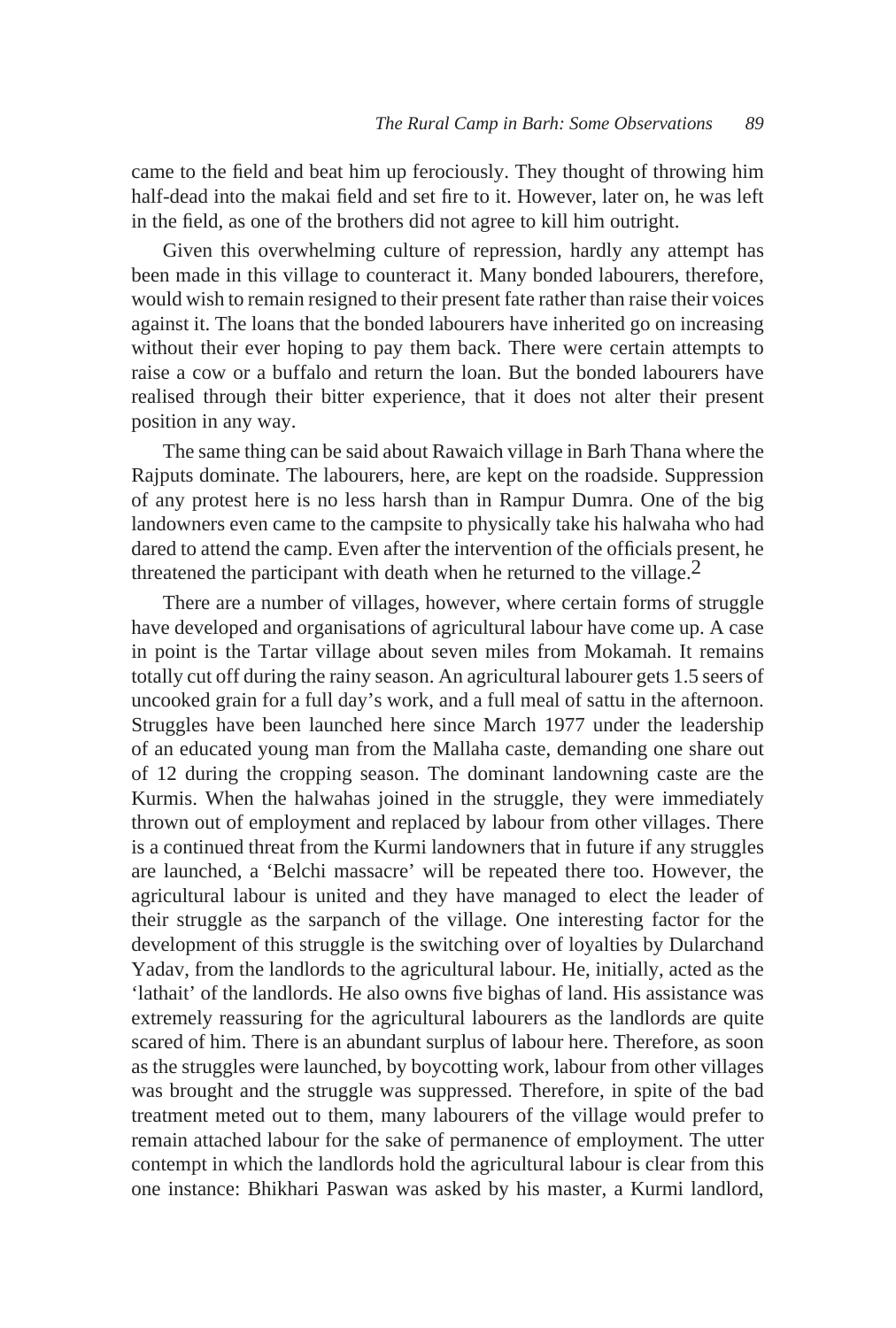to work on the thresher. Bhikari pleaded ignorance of working on a thresher. However, he was forced to work on it and in the process lost his hand. He was prevented from filing any case and thrown out of employment. The struggles of these people have given rise to very militant songs:

 Ham Kisan mazdoorwa sabahi Apas me phut geyilo Ghar phodath rahela ye sab din Phutke ham lut geyilo Ab sub seth mahajan se kah do Voh bharela tijori khol detain Nahin to sub purala mazdoor kal parson Halfah bol detain.3

Certain other places, however, have really witnessed remarkable progress in the struggle of the agricultural labour and resultant effectiveness of the organisation. A case in point is Sultanpur village near Mokamah where the Mazdoor Sangathan embraces all the agricultural labourers of the village. Here, after a successful struggle, wages were increased to 2.5 kgs. of grain per day. No food, however, is given in the afternoon. The halwaha also gets a bigha of land for his personal cultivation, the landlord providing him with bullocks to plough that plot of land. The Mazdoor Sangathan is stable and is registered. However, great encouragement in the initial phases of the struggle came from an employee of the Shipping Corporation who belongs to the scheduled caste.

#### **Belchi massacre**

The burning of nine Harijans and two others, all agricultural labourers, after being shot, on May 27, 1977, hit the headlines in national papers. Belchi is a small village in Barh sub-division adjoining the Nalanda village. During the rainy season it remains largely cut off from the rest of the area and can be reached only on a boat. The 'backward' Kurmi caste constitutes the dominant caste here. However, the landholdings are still not very large. Mahavir Mahto, who was the leader of the Kurmi gang, owns around 20 bighas of land. There are 25 Kurmi, 40 Musahar, 30 Dusadh, 10 Chamar, two sonar and one Brahmin households in the village.

There are, even today, several versions current about the events leading up to this gruesome episode. However, there is no dispute whatsoever about the existence of social banditry in this region as far as memory can go back. There are even today, roving gangs of musclemen and gang-men who, while holding out their own, are always ready to serve anybody who can afford it. However, in the current situation, the role of these gangs has become politically vital. Although, they still clash against one another when larger interests are at stake, they also come together.

Mahavir Mahto is not only the leader of the Kurmis of Belchi but also the leader of such a gang. There are enough illegal gun manufacturing concerns around to supply arms and fire-power to these gangs.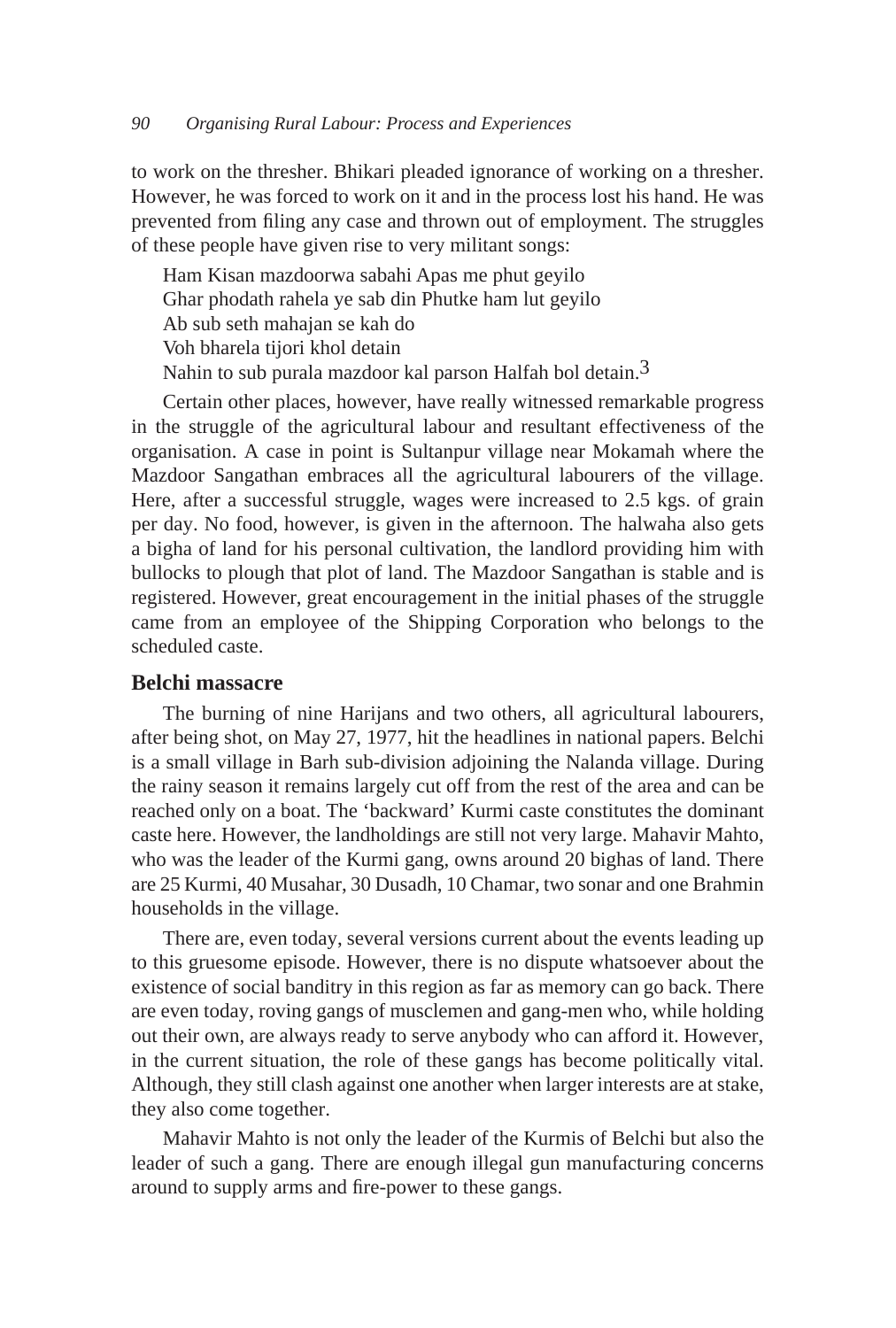In the killing of Singhuwa, the leader of the scheduled castes, and 10 others, at least three such gangs joined hands. One of them was led by lndradeo Choudhary, a sitting M.L.A. of Bihar and a Kurmi himself. It was not merely a question of pitting superior manpower against the Harijans but was also intended as a show of Kurmi dominance. Therefore, Belchi has become a symbol of assertion for the Kurmis throughout this area.

There were certain land disputes going back to the period of independence when some Muslims left the place to go to Pakistan. The land they left behind was auctioned and some scheduled caste households got involved in this transaction, evoking thereby, the wrath of the Kurmis. However, it did not lead to any overt clash between these castes and even in the 'Belchi incident' neither land nor wages figured as a central issue.

 Singhuwa was chased off from a neighbouring village where he had daringly cultivated 15 bighas of vacant burial land. Once that land became cultivable it was seized from him by one of the Kurmi landlords after a prolonged armed clash. Singhuwa came and settled down in Belchi, with his in-laws four years before the incident. He took to sharecropping and rallied behind him the Harijans of the village who so far lived under the repressive thumb of the Kurmi landlords.

It should be made absolutely clear that the mounting tension between the Kurmis and the Harijans does not have anything to do with economic demands that organized agricultural labour began to make. Singhuwa did not attempt to build an organisation of agricultural labour. However, Singhuwa's very reputation as a strongman made the exploited Harijans rally behind him, given the terror on them. Therefore, the support extended to him was more covert than overt, by the agricultural labour. However, the independent self-assertion by the scheduled castes under the leadership of Singhuwa was taken as a serious threat to the Kurmi hegemony in the village by the landlords. Again the Kurmi onslaught was not led by the publicly accepted leadership of this caste but by a known gangster of this caste in the person of Mahavir Mahto. However, in the changing caste/class dynamics, the function of social banditry began to assume serious political implications. To make a proper assessment of this incident, it is necessary, therefore, to distinguish between social banditry and its political implications at certain conjunctures.

This explains why Mahavir Mahto was not supported by all the Kurmis of the village. Only half of the Kurmi households of the village rallied behind him. Mahavir Mahto as a gangster could not evoke that moral authority even within the caste equation. $4$ 

Reference has already been made to the dynamics of the caste/class equation in this region of Bihar. Today, the Ahirs, Kurmis and Koeris are the leading backward castes involved in the tooth and nail struggle with the upper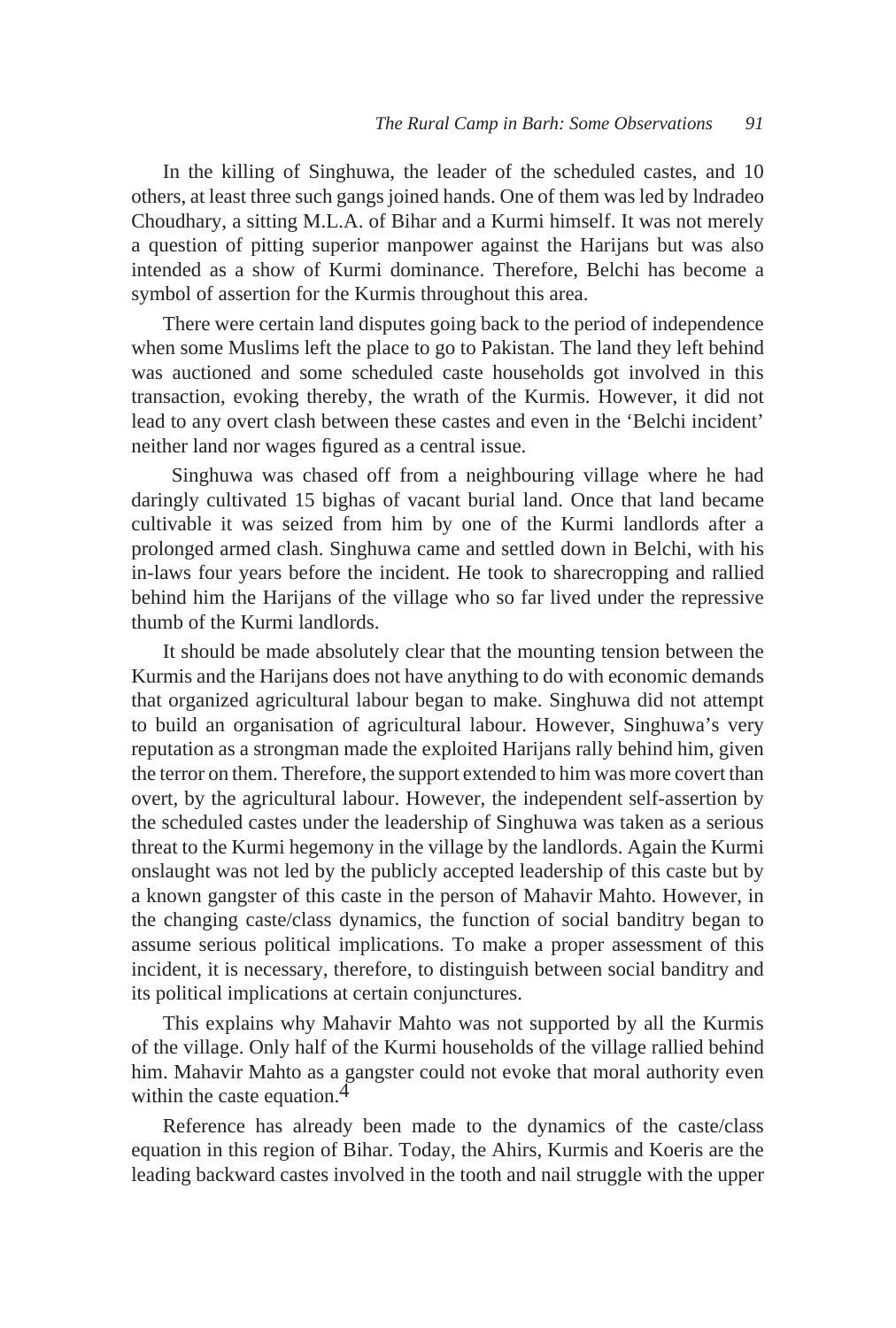caste bloc to establish their caste hegemony or establish a hegemonistic bloc along with the upper castes. The vehemence of these middle castes can be much better understood if we take into consideration the fact that in their drive towards hegemony they do not want to face any threat from the castes placed below

Singhuwa, who was from the Dusadh caste, was a known strongman himself. He was, therefore, known as 'Sirkatwa' (chopper of heads). Therefore, if the scheduled castes, who constitute the vast agricultural labour force, make an independent self-assertion no matter in which area and in what form, it is considered to be a threat by the middle castes. This assertion may manifest itself under economic demands or in the name of 'izzat' (honour). The middle castes want the scheduled castes to lie low, as they have done in the past and accept their leadership passively in their struggle against the upper castes. This is the dilemma: on the one hand, the backward castes' demand of a greater say in political and ideological spheres looks very progressive; on the other hand, the middle castes are fighting it out within the caste gamut. Just an example will suffice for it. As soon as Singhuwa took the side of the Harijans of Belchi, he became a hero, a widely beloved protector. The low Brahmin household was so impressed that Singhuwa was offered the sacred thread, a most unusual gesture toward a Harijan.<sup>5</sup>

The sacred thread was the sign of equality within the caste-bound stratification. The Kurmis, were not prepared to accept the Harijans as equals by investing them with the sacred thread. It is good to remember that the Kurmis themselves fought a long battle for the sacred thread in the thirties of the last century. The intense participation of Kurmi women in the whole episode is well registered. They brought petrol to be poured on the 'sacred altar'. They brought out their torn sarees, and threw them on the raging fire. The women of the upper castes have rarely extended their support directly in the repression carried out by their husbands, in a similar fashion. Belonging to a caste involved in production work, the Kurmi woman does not lead a marginal existence as women of the upper castes do. Therefore, she is as much a part of the tendency of caste assertion as the Kurmi menfolk, bound as she is within the limits of caste consciousness.

The scene of violence still exists in Belchi. A 10-member police section is all that stands between the Harijans and the organized Kurmis. Till the time of the camp the arrested culprits were still in jail. While serious attempts are made to exonerate the culprits by making the whole incident appear as a case of social banditry, the Harijans are continuously reminded of the consequences as soon as they are released from jail or even without it. Most of the Harijans could read on the horizon the impending catastrophe. Therefore, a number of them have already left the village.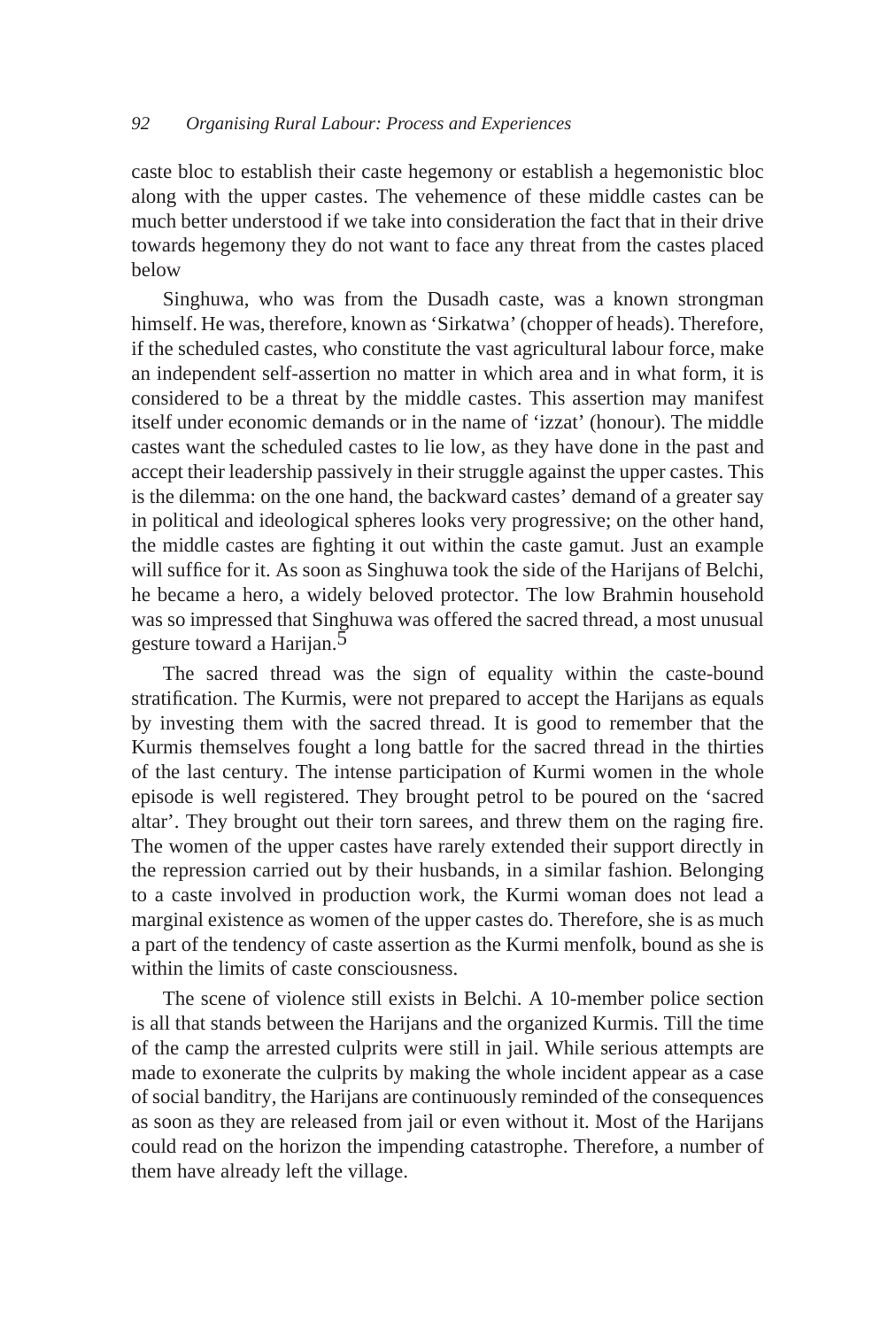The overall picture obtained from the pre-camp survey may be briefly summarised below:

- 1. There are two labour inspectors for the agricultural areas in the Barh subdivision. Their intervention in arbitrating between the various cases has been successful only when there was a movement of the agricultural labour. In a number of places, the inspectors themselves are not able to speak out due to the economic and political muscle that the landlord wields. One of the labour inspectors said, "In such areas, we are afraid to file individual cases due to the fear of harassment from the landlord."
- 2. The wage structure for the agricultural labour differs from village to village. It also differs for the two major categories of agricultural labour the bonded/attached labour and casual labour. In certain places a breakfast or lunch is served in addition to the daily wage. In some places the bonded/ attached labourer gets a plot of land for his self-cultivation. The size of the plot of land, again, is different in different places, e.g., in Tartar the daily wage is 1.5 seer of unthreshed grain (nearly 1 kg.) while in Sultanpur (where there is an agricultural labourers' organisation) it is 2.5 kgs. In Rampur Dumra, the bonded/attached labourer rarely gets a plot of land for self-cultivation while in Nadavan, such labourers always get a plot of land of the size of one acre.
- 3. In certain villages men and women get equal wages for similar agricultural activity. In other villages there is a marked difference, e.g., in Gheebad Dheebar village a man gets Rs. 3 as daily wage but the woman gets only Rs. 1.50.
- 4. Bonded labour is widely prevalent. The margin between attached labour and bonded labour is very thin. The attached labourer, naturally, tends to take certain loans and once he falls into the landlord's clutches, it becomes almost impossible for him to come out. But as unemployment is generally widespread, a labourer tends to remain attached rather than fall into the category of the casual labour. A casual labourer is assured employment only for about 130 days in a year.
- 5. There is a very high degree of indebtedness among the agricultural labour. The rate of interest in money lending varies from place to place. Roughly it is 3% per month. However, for the agricultural labour there are scarcely any hopes of getting loans even at this high rate of interest. Once a loan is taken, there is no possibility of its redemption. In such an eventuality, he even gives up keeping an account of the loan and interest. But sometimes, the disparity between the loan taken and the sum demanded is so high that it even baffles the imagination of the labourer. For example, 40 years ago Gino Mehto had taken a loan of Rs. 500 from a Bhumihar landlord in Rampur Dumra. Since then he is working for him. Now his master demands Rs. 22,000.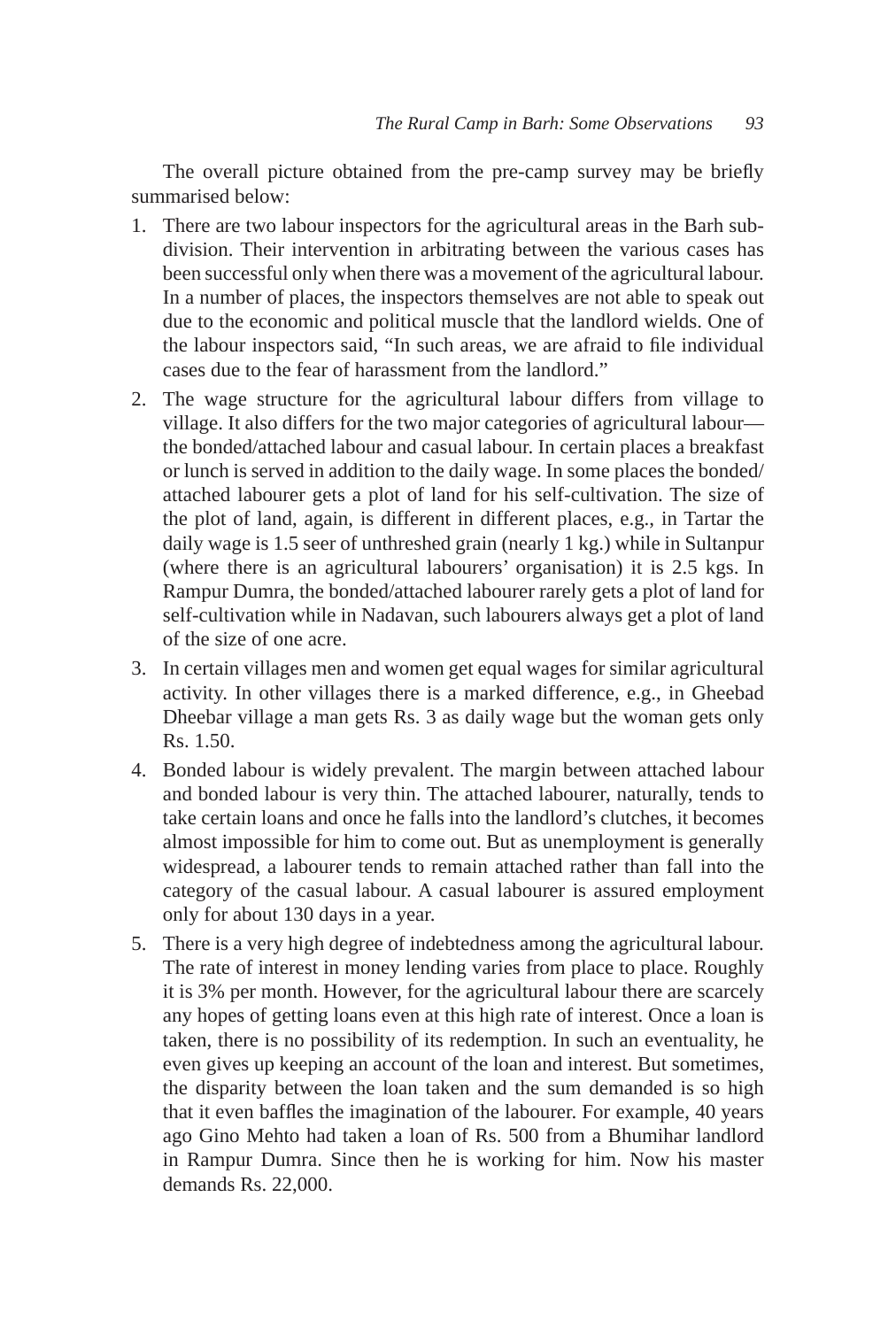#### *94 Organising Rural Labour: Process and Experiences*

- 6. The culture of repression is all-pervasive in the sub-division. The Barh sub-division is known for its illegal gun-manufacturing factories. In a number of villages the bonded labourers even refused to talk. Very few of the bonded labourers consented to attend the camp and even they were threatened with punishment.
- 7. Dacoity and banditry are widely prevalent in this sub-division. During our stay in Barh, an armed assault was made on the town in broad daylight. Shutters were immediately pulled down. Looting and arson continued for nearly an hour. There was, however, no shock or panic around. It is taken as a matter of course.

In the midst of such a situation the labour inspectors and their immediate superiors concerned with agricultural labour are fulfilling their duties, fighting against all the odds involved. They may not be highly successful given the existing agrarian relations in the countryside. However, the genuine respect in which the agricultural labour holds them, is sufficient evidence of the genuineness of this machinery, at least, in this part of the state.

## **Selection of participants**

The participants were chosen from about 15 villages mainly from the Barh and Mokamah Thanas. There were three-to-five participants from each village. Care was taken that one or two women participated from every village. The villages were generally chosen by the labour inspectors. Care was taken that these villages were placed where a certain amount of movement of agricultural labourers was already on, or a certain stable organisation of the agricultural labour had already come into being (e.g., Tartar and Sultanpur villages respectively). Some villages like Rampur Dumra or Rawaich were chosen due to the widespread prevalence of bonded/attached labour where the agricultural labour did not enjoy any area of manoeuvrability.

The participants could roughly be divided in the following categories:

- (a) The activists among agricultural labour, themselves being agricultural labour, who initiated the process of organising the struggles.
- (b) Bonded/attached labourers who could articulate their grievances.
- (c) There were a couple of poor peasants who had identified themselves with the agricultural labour in their struggles.
- (d) Women who could speak out boldly and articulate the specific forms of exploitation they undergo.
- (e) Along with the bonded labourers care was taken to bring in casual labour. There is a difference not only in their work-situation, but it was found that in a number of villages their cooperation with each other cannot be taken for granted.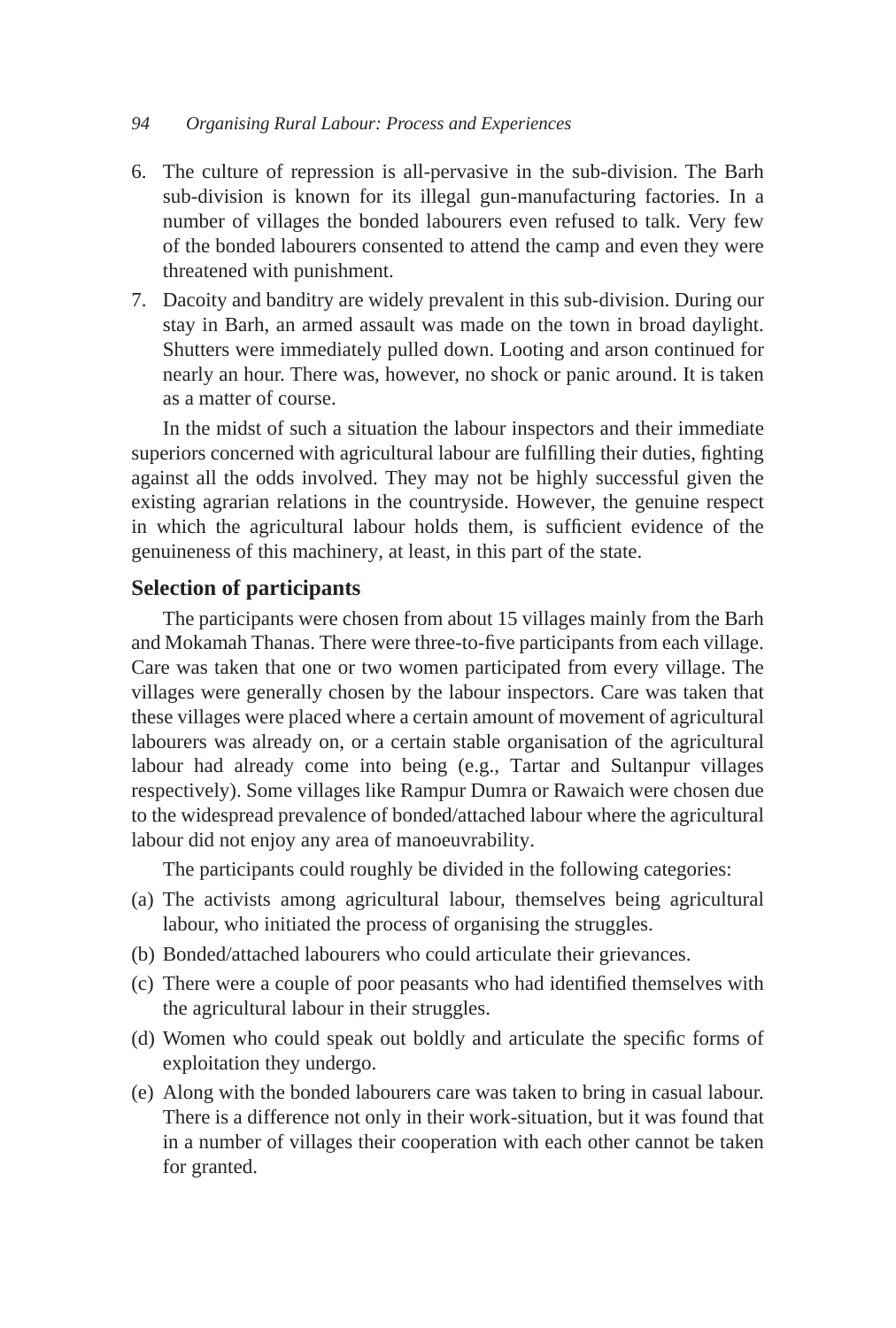(f) Care was taken that the participants were drawn from all castes among the agricultural labour. The caste barrier is still very strong which prevents agricultural labour from being brought under one organisation.

The participants were generally chosen by calling the whole community of agricultural labourers in one place and, after the camp, asking the people themselves to make the choice. The choice was generally unanimous, taking into consideration all the factors involved. A few potential recruits who were bonded labourers, however, could not be persuaded to attend the camp. The survey and selection was undertaken early in the morning and late in the evening to facilitate the meeting with labourers, as during the day they remain dispersed at their respective work-places. In quite a few places, the research investigators also went to the houses of the rich landowners to ascertain their point of view. In other places, it was almost impossible as the barriers between the landowners, on one hand, and agricultural labourers and poor peasants, on the other, were too clearly marked and any such step would have been looked upon with suspicion by both these camps.

#### **The training camp**

The camp opened with a narration of account of the villages by their respective spokesmen, one from each village. The account of one such village is as follows as spoken out by one of the participants. In spite of the fear of duplication, in certain accounts, we reproduce it below as such:

The problems of Mor and Indiranagar $6$  villages are as follows:

There are two sections among the agricultural labour.

- 1. Bonded labour (bandhuwa mazdoor)
- 2. Non-bonded labour (ghair bandhuwa mazdoor)

#### **Bonded labourer**

- a. There is no land of one's own for homesteads.
- b. In the name of a house there stands a hut is made out of grass in which on an average 10-12 people stay.
- c. In the form of daily wage the labourer gets 1.25 seers of grain. If he is paid in cash, he is paid the price of the same quantity of the lowest quality of grain.
- d. If due to certain special occasions, like 8 Shradh, illness, upanayan, marriage, etc., the labourer is absent, he is fined for those days.
- e. The malik (master) pays 1/10 of the produce to the labourers at the time of harvesting. One bundle out of every 10 bundles.<sup>7</sup>
- f. The ploughman, according to the customary agreement between the landowner and himself, is expected to get one bigha of land or its produce. But this custom is rarely followed. Even if the ploughman gets the land it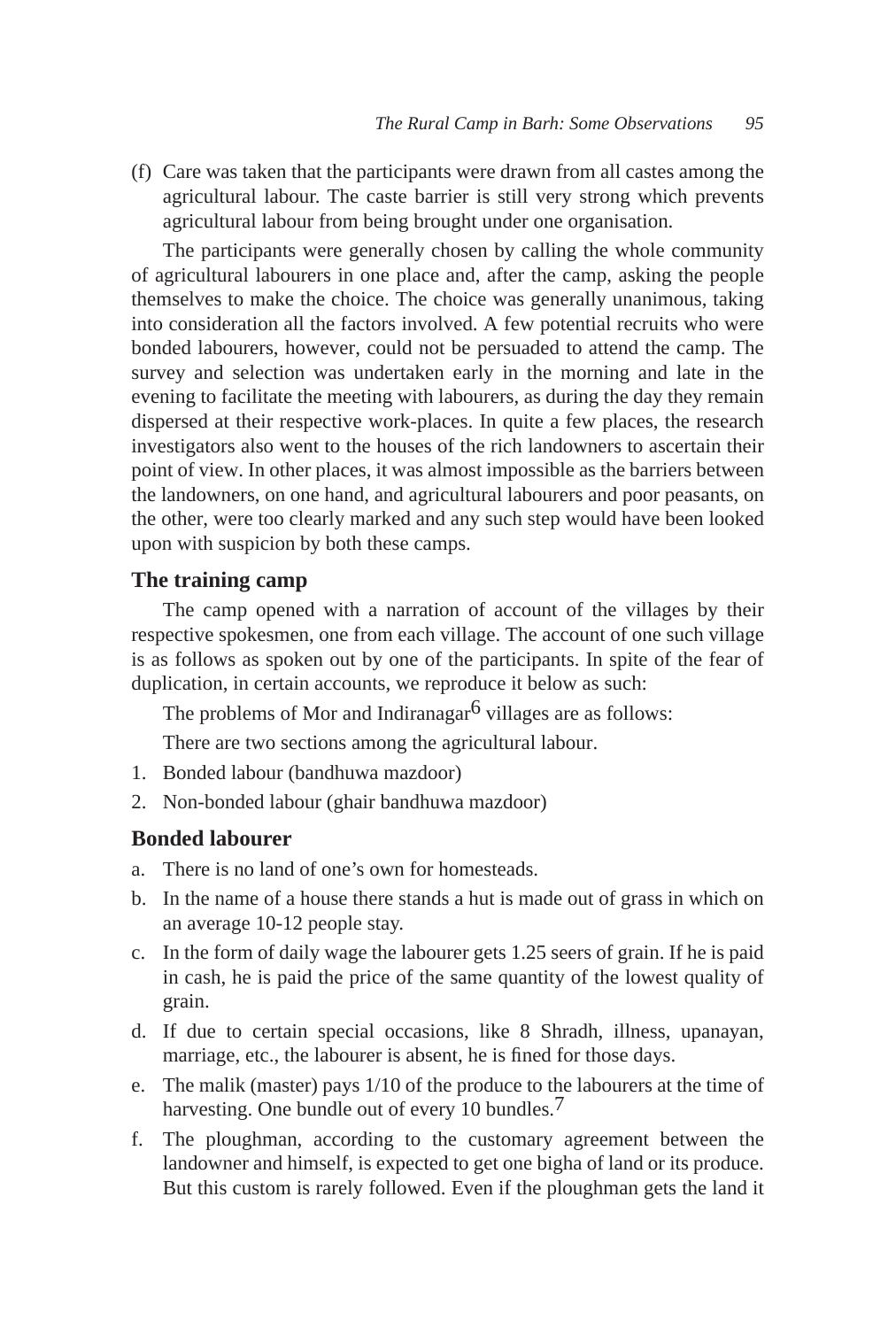#### *96 Organising Rural Labour: Process and Experiences*

does not exceed 12-15 kattas (1 bigha=20 kattas). The fertility of such land is normally the lowest.

- g. No loan is paid to the ploughman without interest. Even when the loan is given, he is charged 3% compound interest per month. If for any reason there is a clash between the landowner and the ploughman, the landowner doubles the amount of loan to be recovered. He knows that the ploughman will not be able to return that amount and will not be able to claim his freedom.
- h. As the bonded labourer becomes a slave in the hands of the master, he begins to consider the prescription of the landowner as the prescriptions of God (Prabhu ka Aadesh). Therefore, even if the landowner pays the bonded labourer quite irregularly, the latter is compelled to work at his place. One of the major reasons for this submission is the terror at the behest of the landowner which he is prepared to wield at any time.
- i. The bonded labourers who live like animals do not possess any animal either (an animal cannot possess any animal).
- j. This situation is worse confounded by the lack of unity and organization among the agricultural labour itself. The landowner quite cunningly causes divisions among the agricultural labour whenever the chances of their coming together under one organisation are very high.

There are quite a few bonded labourers who for generations have fallen prey to these slave-like<sup>8</sup> conditions, and much against their wishes have been forced to remain in this state. Most of these labourers, due to their multiple levels of exploitation, are neither able to provide proper livelihood for their family or educate their children. As soon as the father dies or becomes incapacitated, he has to send his children to work in the master's farm.

## **Non-bonded labour (ghair bandhuwa mazdoor)**

- 1. They are also known as chhutta mazdoor. In this category the women are paid Rs. 2 and men Rs. 3.25 per day. There is no equal pay for equal work. For example, during planting, weeding and sowing the difference between men and women is simply made on account of their sexes rather than on account of work done. The landowner extracts as much work from women as men, although women are paid less. Therefore, the landowner gives such work only to women and leaves the men unemployed.
- 2. If the labourer in this category takes any loan from the landowner then he has to pay 3% interest per month, on the sum borrowed.
- 3. The landowner pays one bundle out of every 12 bundles. For this the labourer has to do the reaping, threshing, winnowing and transportation of the grain and fodder.
- 4. The landowner does not give any land or food, clothes or housing to this category of labourers. The fate of women thrown in such a situation is very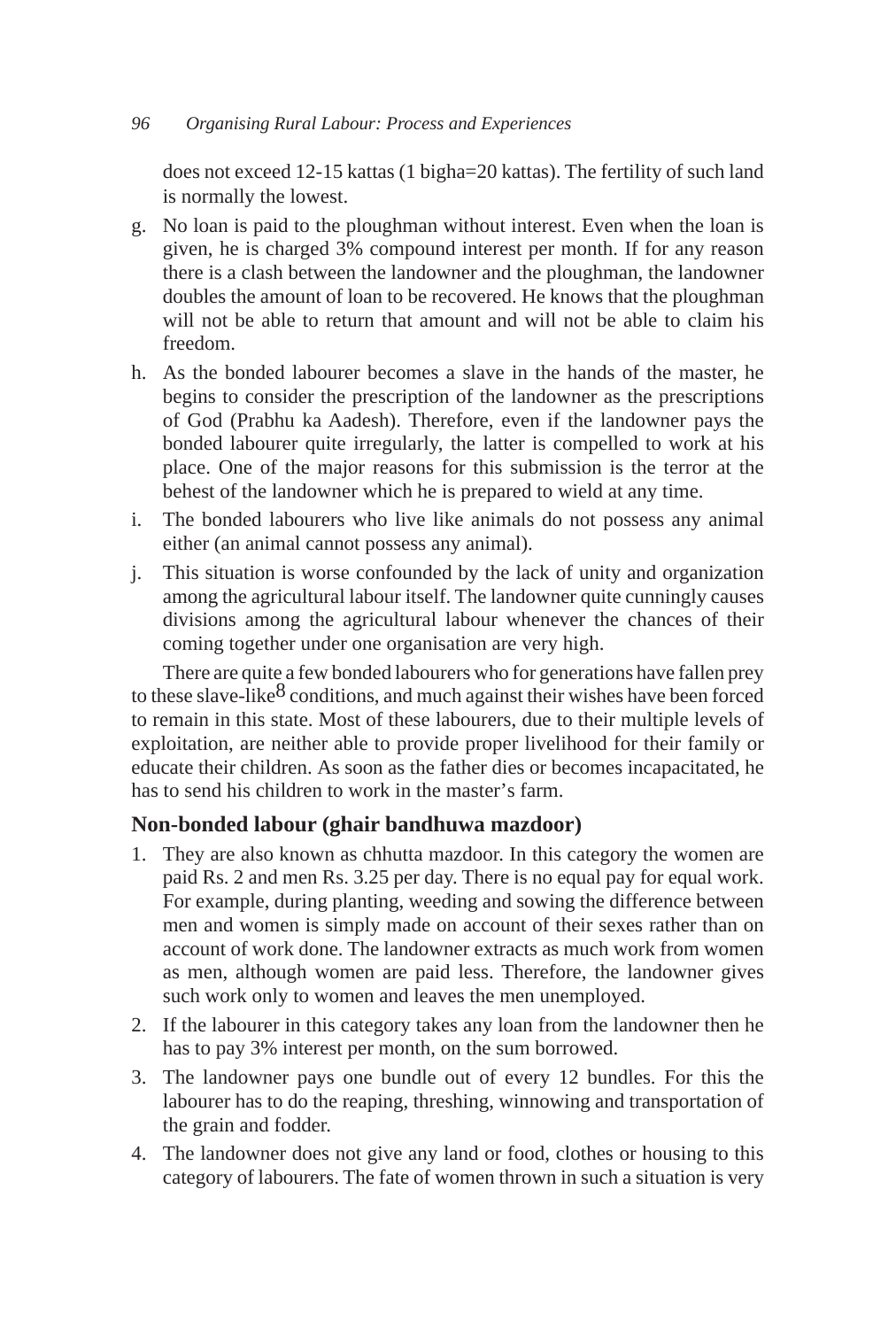severe as poverty drives them even at an advanced stage of pregnancy or immediately after childbirth to work in the field. Even then they are paid low wages. In the rainy season, they bear the biggest hardship. Along with the other difficulties new problems crop up as the saying goes, 'Nanga kya nahaye, kya nichode'.9

After returning from the field she has to look after her house as well. She is the target of exploitation both inside and outside the house.<sup>10</sup>

The representatives from other villages also narrated their experience. A woman from Gwar Dharampur had this to say: "Girasth log (landowners) are strong and labourers are weak. Let's unite together. We have to work carrying a babe of nine months in our womb. When we approach the master for wages, he screams: 'You have taken your wages two days ago. Do you expect me to pay you every day?' We come back. There is no food in the house. We take a few utensils that are in our hut to the shop intending to pawn them and get some grain. But often the shopkeeper refuses as the utensils are not to his liking. Once again we approach the landowner. He says cryptically: 'You won't get any wages.' We remain hungry. There are children. They cry. But there is no alternative. Sometimes some roots and leaves alone go to satisfy our hunger. We live such a ghostly existence. We stay in huts. You live in bungalows. You will not understand our troubles. When it rains we all gather in one corner and shiver."

This is the story of a woman's existence. When placed in such conditions the problem of feeding the household perpetually haunts her.

The first day the participants spoke of their conditions of existence, the struggles they have undertaken and the sort of organisation, if any, they have given rise to. In the evening one of our colleagues, attempted to collate their experiences and put certain questions before the participants which emerged from their own narration. The participants were asked to select their problems according to priority. In between the sessions, the participants were encouraged to discuss among themselves.

The following day, Sri K.B. Saxena, Special Secretary, Home, Harijan Cell, Bihar Government, spoke to the participants. This was followed by certain games which tried to focus on the situation of agricultural labour, the poor peasant, the middle peasant and the rich landowners; the wages and means adopted by these various sections; the necessity of establishing unity among agricultural labour and building alliances with the middle peasants. The participation in these games was intense. The participants themselves expressed the lessons they learnt from these games. About one of these games, a participant said:

"When the pillar to which a cow is tied is strong the cow remains under control. The red and yellow groups in which you divided the labourers are one and the same. The landlord spreading his network of cunning has kept them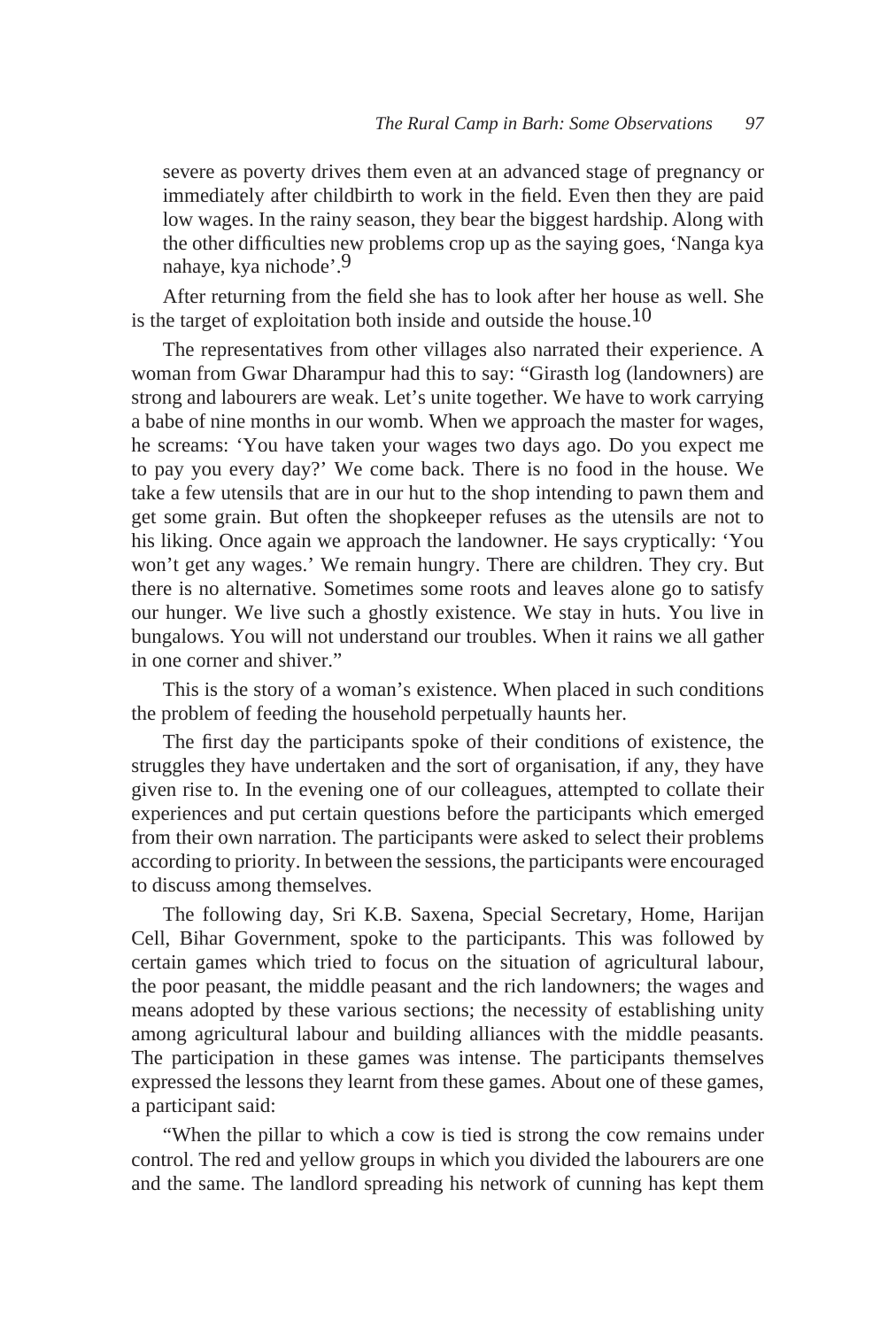divided. Therefore, the landlord goes on winning. The game has proved that even when we win with another group of agricultural labour, it is not really the landlord will go on winning. Sometimes, he wins over a section of the labourers by petty inducements. The labourer in his ignorance falls into the trap of the landlord. When we fight among overselves, whether we win or lose, it is a victory for the landlord. We have understood this, it is all right. We will now organize overselves and fight for our rights. The labourers of the one village should not fight with the labourers of another village."

After this, one of our colleagues explained what leads to the disunity among the labourers themselves and why they are not able to unite together. He pointed out the necessity of critically looking at their own social behaviour especially:

- 1. The caste division among the agricultural labour itself which disunites them and helps the landowner.
- 2. Excessive spending on occasions like marriage (normal spending is Rs. 1500. For an agricultural labourer from Tartar, even if he works every day in the year, it will take two years to collect that amount), festivals and shradhs which drive the labourers into the clutches of moneylenders leading to their perpetual indebtedness.
- 3. The parochialism among the agricultural labour. The labourers of one village get pitted against those of the next.
- 4. Lack of organization.
- 5. Remaining obedient to the landlord even in such acts as voting.
- 6. Considering the small peasant as their enemy.
- 7. Ignorance of laws regarding minimum wages, bonded labour, indebtedness, land ceiling etc., which directly bear on the situation of the worker.
- 8. Do not imitate the landlord. For the labourer his master remains the model for this social existence. This leads to his vertical integration with his master leading to submission to the master when he exploits him and succumbing to the consciousness of the latter.

During the intervals, a number of officials of the Labour Department of Bihar Government addressed the participants and attempted to acquaint them with the existing labour legislation regarding agricultural labour and assured full cooperation of the whole machinery to redress their grievances. The camp was also attended by six senior officials of the Government of West Bengal.

# **A few statements of the participants are as follows:**

1. The rich landowners always say that they have earned their money out of their own sweat and blood; we are poor because we are lazy and due to our karma.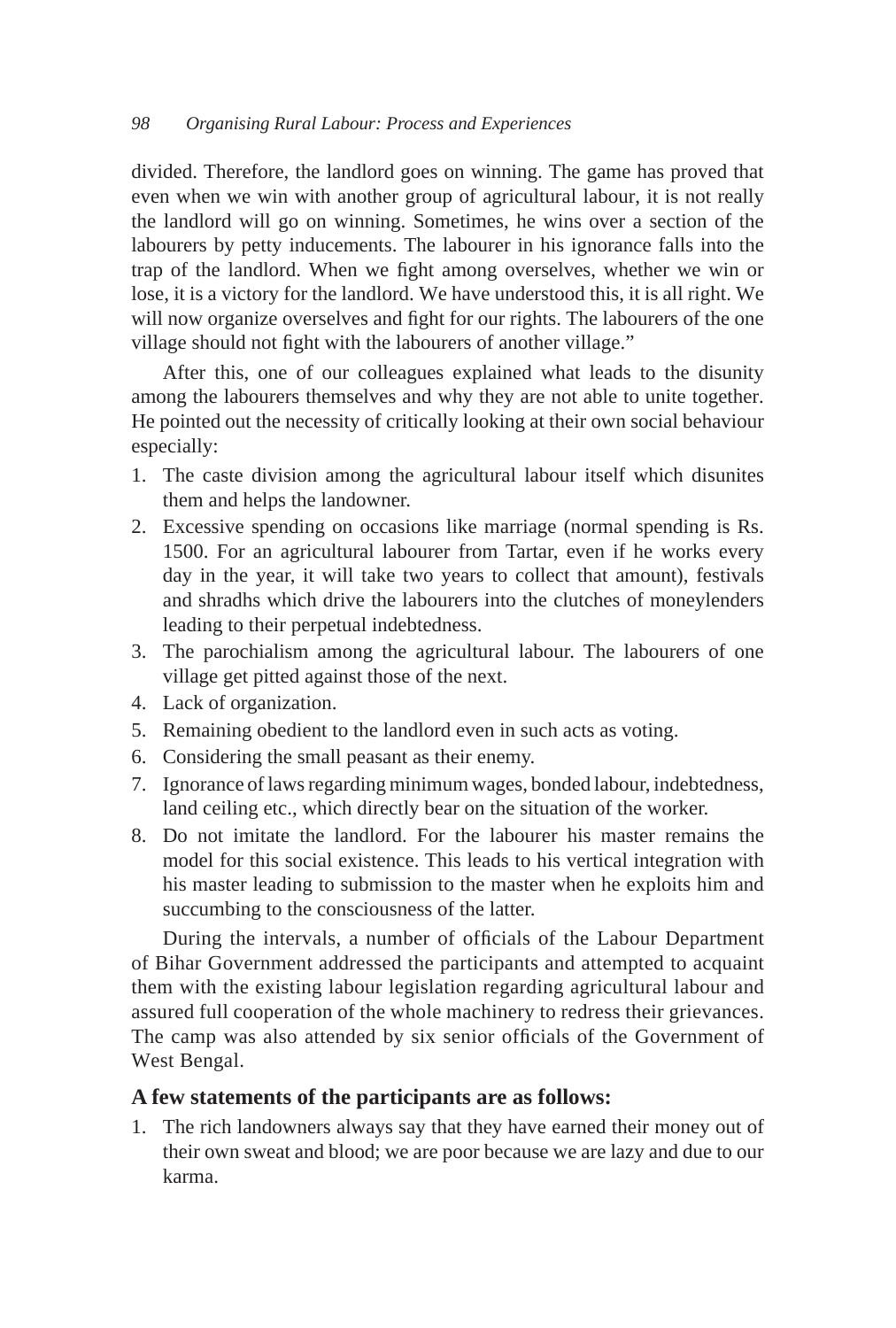- 2. We realise that if we unite with the middle peasant, we can isolate him from the big landowners and fight with greater force.
- 3. What the games have shown and whatever is happening in the village there is no difference.
- 4. A middle peasant owns up to five acres of land. He has one pair of bullocks. He does not keep a ploughman. He may employ free labourers during the peak agricultural season. He works only in his field. The lower classes work in others' fields. He ploughs and sows by himself and eats and drinks out of the produce of his labour. He does not have money to lend.
- 5. If the middle peasant does not give us the support then we cannot fight our struggle. Our experience has shown that there are certain rich landowners who are sympathetic towards our fight and our demands. We have seen that if we are united, sometimes splits can be brought about within the landlord camp itself.
- 6. Where there is no organisation backing him, the agricultural labourer does not find the courage even to go and file a case.
- 7. As long as the labourers do not get organized, there is no hope of getting the minimum wages. There is no room for complacence.

At the end of the camp, the participants tried to specify the priority problems before them. It was a consensus decision arrived at among themselves:

- 1. Biggest problem before us is that of minimum wages. As long as we do not organize we will not get this right. We need to fight with those forces which refuse to implement this right.
- 2. The second problem is of residence. As long as we stay on the land of another person we are required to obey the orders of the owner of that land.
- 3. Fight for the removal of indebtedness.
- 4. Old-age pension: As long as we have blood in our veins we work. In old age, our fate is terrible.
- 5. Struggle against social exploitation–untouchability distinctions, unemployment, the extra-economic demands of the landowners.
- 6. Struggle to implement land reforms. The efforts of only the government will not solve this problem. The government needs a powerful organisation from below.
- 7. Struggle for fixed working hours. They force us to work to the maximum with the least possible wages. The health of the agricultural labourers is minimally low. Even our progeny will not be healthy.
- 8. Education: In the given set-up, with the available opportunities, it is literally impossible for the agricultural labourer to educate his children.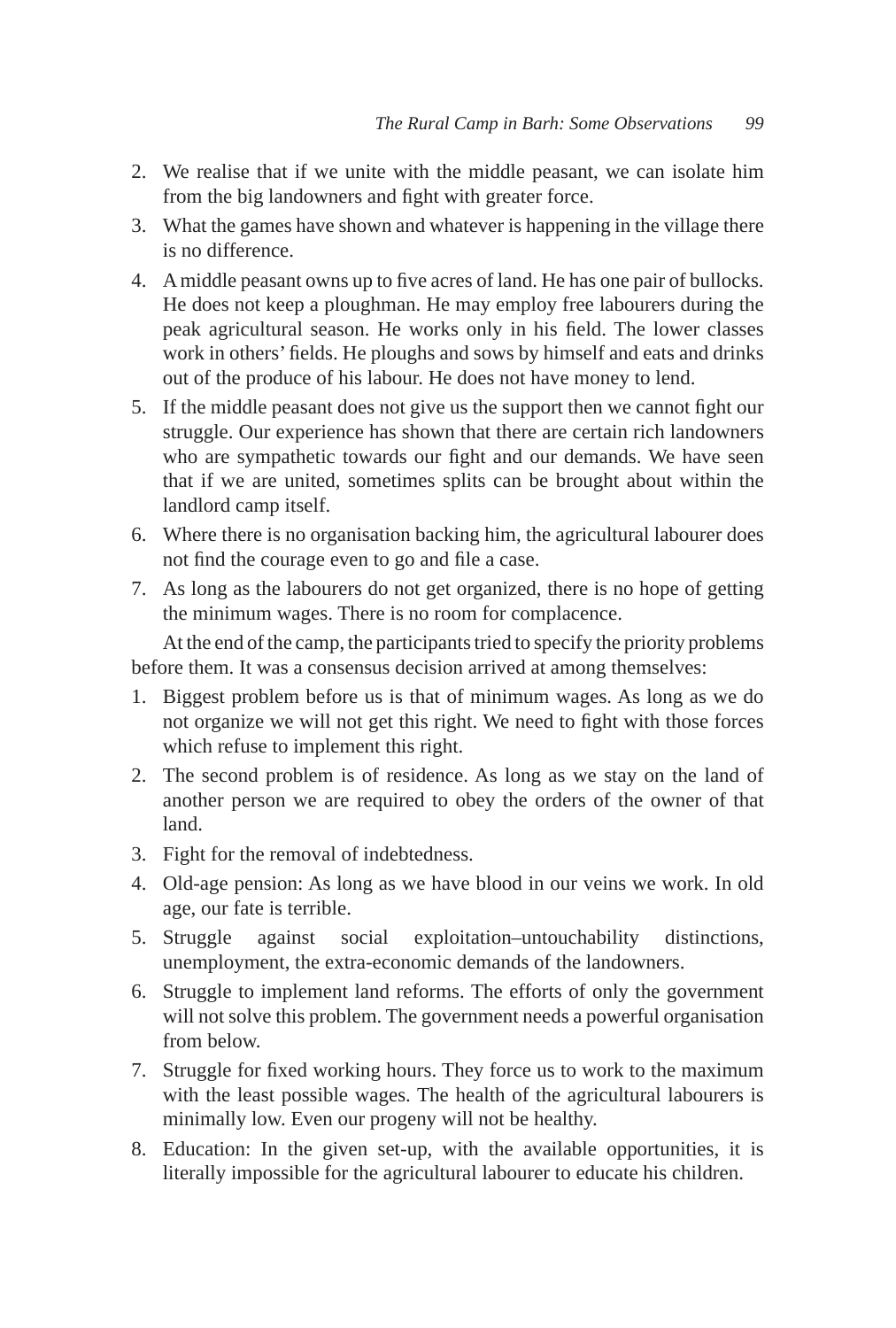# **Personal experiences narrated**

- 1. Lakki Mistry: Tola-Nadavan, village-Gwar Dharampur, caste badhai. He was a good craftsman. The landlord ordered him to provide certain furniture. He forced him to work in a particular fashion. Lakki Mistry did not agree. He was assaulted and an attempt was made on his life. All the five fingers of his right hand were chopped off so that he would never be able to practise his profession. Now, he is good for no work.
- 2. The daughter of Nandaki village Gwar Dharampur was molested by the son of a landlord when she had gone to cut the grass. None raised their voice on behalf of the girl due to the fear of the landlord. Both Lakki Mistry and Nandaki were participants in the camp.

# **Certain observations**

- 1. Even though during the field investigation, we had generally outlined the purpose of the camp, initially, the whole purpose was considered by the participants to be hearing speeches and submitting memoranda. Therefore, very few participants initially opened their mouths. Gradually this stereotyped impression gave way to active participation. Sitting with them on the same floor, eating with them and generally spending the whole time with them in an attempt to understand and articulate their experience rather than giving them speeches, led to the building up of a rapport between the participants, the officials and the NLI team.
- 2. The initial preparedness to listen gradually gave way to strong assertion of their own points of view. At one point of time, when a labour inspector got up to tell something about the agricultural labour he was shouted down by one of the participants saying the agricultural labourers are capable of articulating their own experiences, it need not be mediated through the officer.
- 3. Those participants who had some education or experience in fighting collective battles were the most articulate.
- 4. The women, as a group, were the least articulate. This was not due to their lack of the experience of exploitation. In private conversations, they narrated the horrible story of their existence. Probably, the medium of communication was too alien for them as they spoke mostly in the local dialect. Even the general passivity they are reduced to even in their houses, probably made them to transfer the responsibility of speaking out their grievances on the public platform to their menfolk.

# **Notes:**

1. The average number of partitions of estates per annum was highest in Patna District in Patna Division from 1866-96. For Table see: G. Misra, Agrarian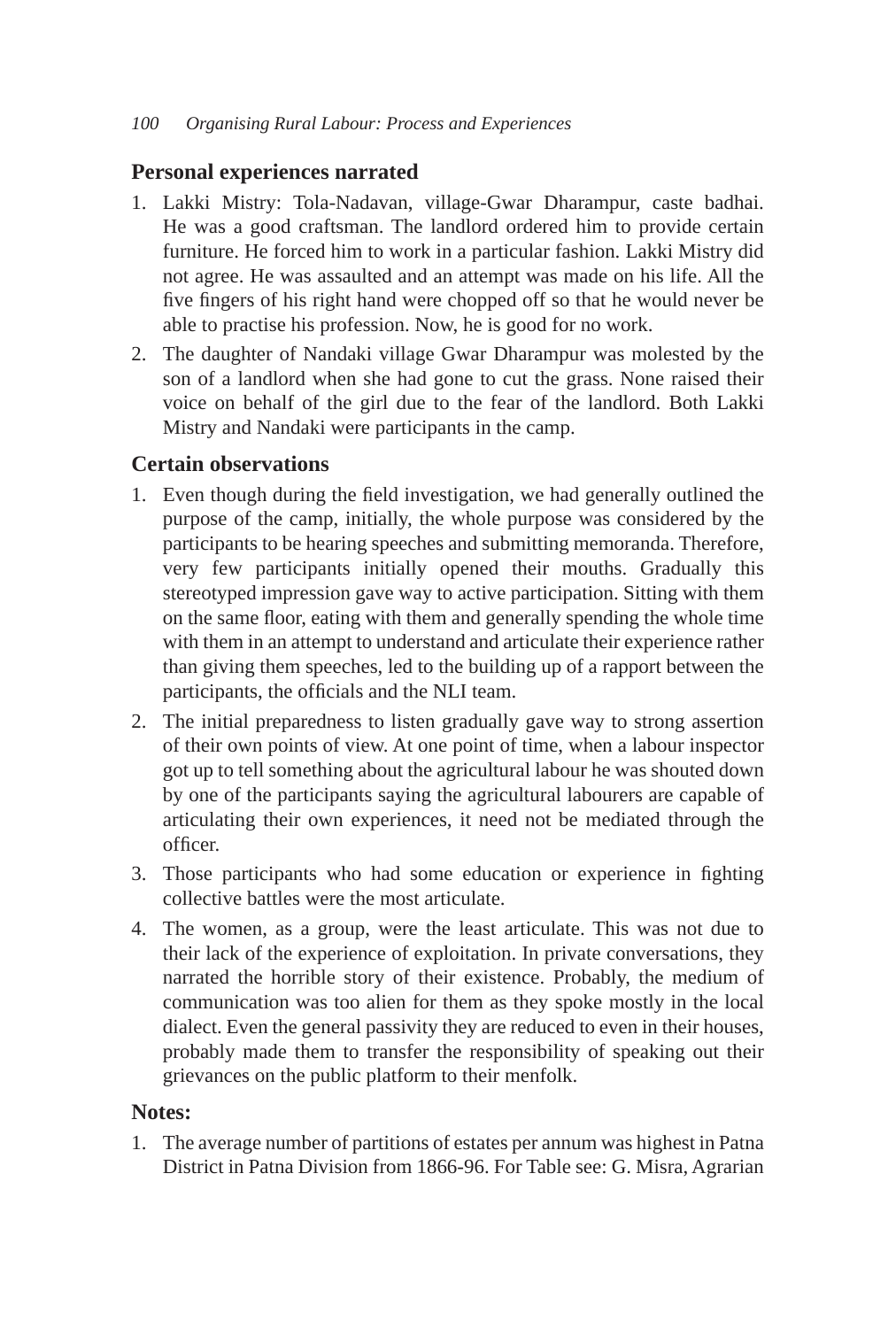Problems of Permanent Settlement: A case study of Champaran, p. 20, New Delhi, 1978. Also see, Patna District Gazetteer, pp. 361-62, 1970.

- 2. The SDO of Barh sub-division, was later requested to guarantee the safety of this participant.
- 3. We the peasants and labourers/split among ourselves/All these days our houses were destroyed/But split as we were, we could be robbed. Now tell the rich and the moneylenders/To open up their full treasury/otherwise all the labourers within a day or two/will launch an attack.
- 4. Certain 'respectable' Kurmi household in Belchi did not support Mahavir Mahto. The meeting of reconciliation just before the gruesome killing had taken place in such a Kurmi house, between the party of Singhuwa and that of Mahavir Mahto. This Kurmi householder has his sons placed in high positions in the state machinery and is quite satisfied with the vertical mobility in his own status it has ensured in the village community. Therefore, he would opt for peace and stability rather than the drastic steps chosen by Mahavir Mahto to assert the Kurmi dominance.
- 5. Shashi Bhushan, "The Belchi Killings", in Economic & Political Weekly, June 18, 1977, p.974.

 The step that the Brahmin household took was really unprecedented. However, given the caste dynamics, this step can be understood. As the ideologues of the caste structured society, the Brahmin well knew that to maintain his own supremacy the best thing to do in the given situation is to exaggerate the contradiction between the Kurmis and the scheduled castes by placing one of the latter with the 'twice-born'.

- 6. The name 'Indiranagar" is of recent origin. The village is dominated by Bhumihar landlords. Tall promises were made to the Harijans in this village especially during the Emergency in the name of Indira Gandhi. But hardly any of them was fulfilled.
- 7. This share is quite high compared to other villages (e.g. Tartar situation referred to earlier on p 41). It is not certain, however, whether it is an outcome of custom, struggle or 'from above'.
- 8. Hindi word for 'slave' used by the participant was 'ghulam'.
- 9. The naked person has nothing to wrap around while bathing, and hence nothing to wash later.
- 10. The participant who presented this report is an unemployed educated young man, belonging to the Musahar caste. He is active in mobilising the agricultural labour.
- 11. The word used for 'ghostly' was 'rakshashiya". Ghosts do not need to eat anything.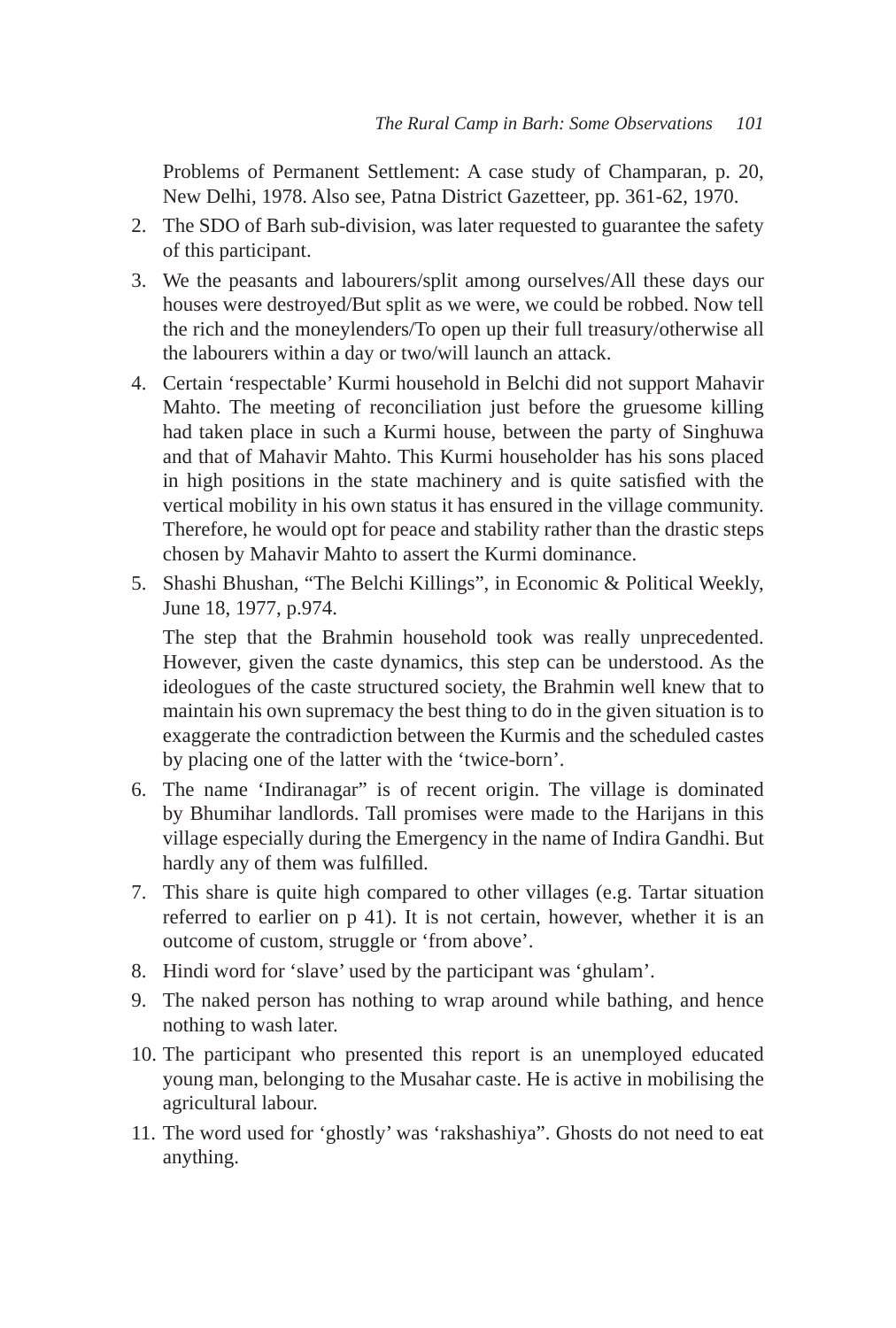# Banswara Rural Labour Camp: A Survey

# *Abhimanyou Tambar*

National Labour Institute organized a rural labour camp in Rajasthan at Banswara. A pre-camp survey was conducted from July 18 to 26 during which we visited different parts of the district. Some of the impressions about the region are given here.

The Banswara district is divided into three subdivisions, i.e., Banswara, Khushalgarh and Garhi and eight Panchayat Samities. The population of Banswara district is spread over 1,462 villages of which 73 per cent constitute the tribal population. In Garhi the scheduled caste and scheduled tribe population is only 50 per cent and because of this low concentration of tribals here the tribal population in the rest of Banswara is about 85 per cent or more. The total population of scheduled castes in the district is only 25,000 out of 6.5 lakhs whereas that of tribals is 4.77 lakhs. In Garhi the level of literacy is 13 per cent whereas it is only seven to 10 per cent in the rest of the district.

On July 18 the team went to Sarvaina village about 15 kms. from Banswara. The village is dominated by Gujarati Patels and other high caste Hindus. Harijans live in a nearby basti which is at a distance of about one km. from the village. It was found that the major occupation of the villagers was leather tanning and bamboo craft, i.e., basket-making. The average income of a family was around Rs. 150 per month. The major complaint of the villagers was that after the construction of Sarvaina Dam when the affected people were rehabilitated they were not satisfied with the compensation given to them in the form of cash which was insufficient and land which was barren or uncultivable.

On July 20 we went to Bagidora Tehsil about 40 kms. from Banswara. Tehsil Bagidora is situated in the south east of Banswara. It consists of 259 villages with a population of 1,72,220 administered by 25 Patwar Wandas in three Girdawar circles. There are three police stations in this Tehsil, i.e. Saloyat, Shergarh and Kalinjhara. The number of cattle in the area is 1,85,247. The total area of the tehsil is 33 square miles or 2,12,251 acres, out of which 53,208 hectares and 7,105 hectares is used as grazing land for the cattle, 8912 hectares of land has been shown as government forest and 12,494 as hilly land.

At Bagidora tehsil the tehsildar was quite cooperative; he not only provided us with information about his tehsil but gave some useful suggestions and accompanied us to various places in the district for the selection of the camp site. After a survey of one S.T.C. school at Garhi, to high schools at Partapur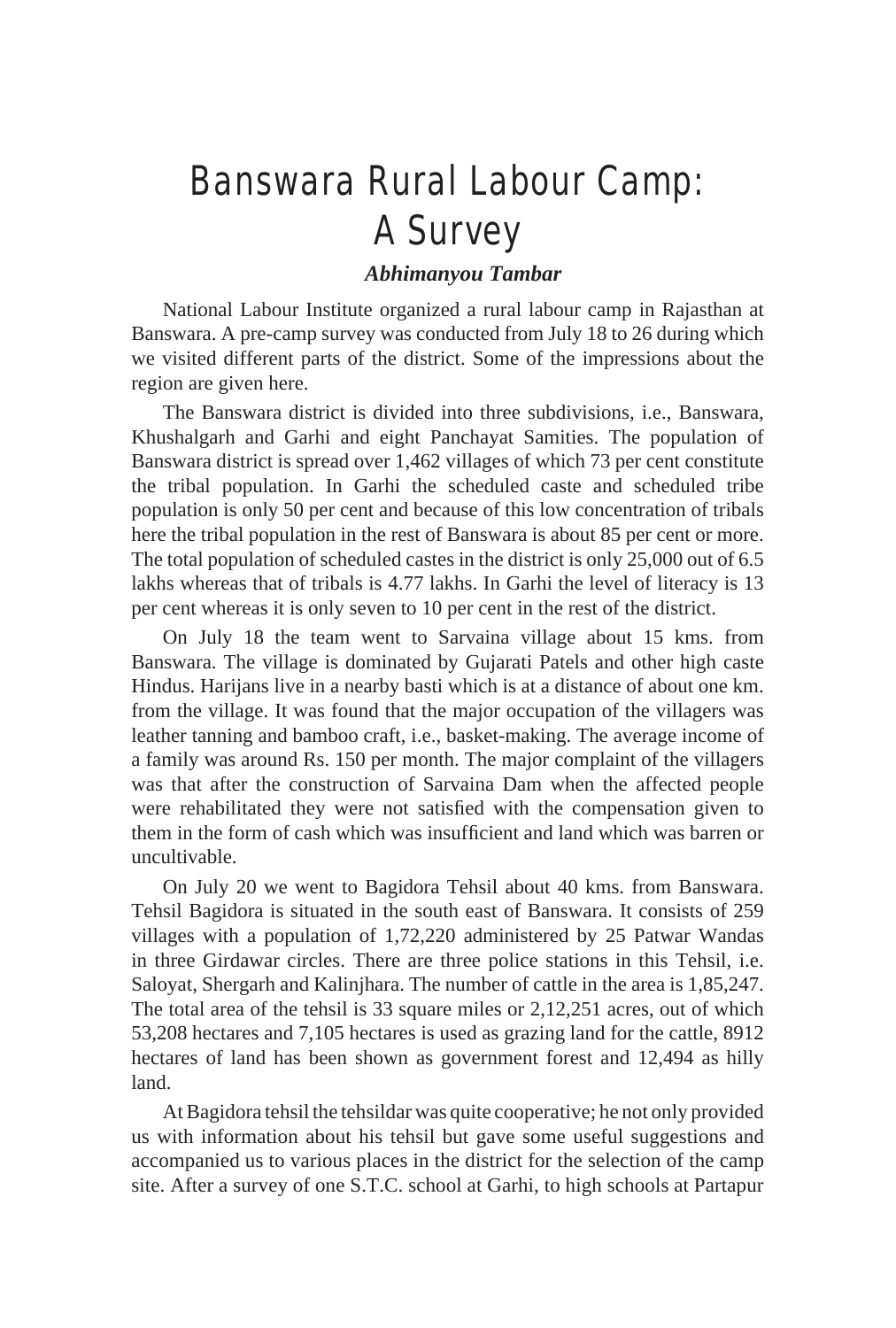it was decided to hold the camp at Partapur Gandhi Seva Ashram. From Partapur we went to Shergarh, about 35 kms. away. We contacted several people in the Harijan basti. It was found that most of them had mortgaged their property to the mahajans. Since they are not getting sufficient employment as labour, a majority of them go to Gujarat where the employment opportunities are more and the wages are better.

Next day we went to Kushalgarh via Sajjangarh, which are at a distance of about 65 and 40 kms. respectively from Banswara. On our way we also visited Kalinjhara, Patan and other villages. Tehsil Kushalgarh is situated in the south of Banswara district. It is divided into two blocks, i.e., Kushalgarh and Sajjangarh, consisting of 397 villages. Total population of the Tehsil is 1,23,265. There are 2283 wells in the area out of which 79 are fitted with electric pumps and 187 with diesel pumps. The pattern of land-holding in the tehsil is: below one acre-5991, 1-3 acres-6406, 3-5 acres-3536 5-7 acres-1787, 7-10 acres-657, 10-20 acres-369 and above 20 acres-19. Out of a total of 1,04,623 hectares of cultivable land in Kushalgarh tehsil 2,671 hectares are wet, 52,232 hectares are dry and 55,649 hectares are under cultivation. During 1977-78, 2741 acres of land was distributed to 1688 tribals, 77 acres of land was allotted to Harijans and 58 acres of land was allotted to other 61 low caste peasants. Under the Antyodaya scheme from Kushalgarh tehsil 1974 families were selected, out of which 1829 were tribals, 68 were scheduled castes and 46 others. Besides allotment of 911 acres of land to 367 persons other benefits provided to podi families were loans granted to 32 persons, seeds distributed to 143 persons and old age pension given to five persons.

The villagers in the village Tandi near Sajjangarh revealed that all the 15 to 20 families of the village remain there during the monsoon period only for sowing, otherwise they all go to nearby places of Gujarat for labour. The usual trend in this entire area is that they borrow some money ranging from Rs. 200 to 500 from brick manufacturers of Gujarat as an advance of their wage during monsoon or festivals etc. and then they and their families work for these contractors for the whole year. In Kalinjhara and other places the rate of interest on money borrowed by the tribals from moneylenders was 50 per cent to 100 per cent per year. Our team in village Patan was received with surprise by the Harijans because it was the first time that any government officials visited their basti in a jeep instead of going to the high caste persons of the village. Acute poverty was evident here, many people got meals for only three days in a week. Unemployment was one of the major evils of this area. Villagers told us that a man from this village went to Madhya Pradesh for employment as a labourer and was missing for the last few days.

The Banswara district is divided into two parts, the hilly area and the plains. The hilly area consists of tehsil Ghatol and Peepalkhunt. On the fourth day of the pre-camp survey our team visited Ghatol via Peepalkhunt about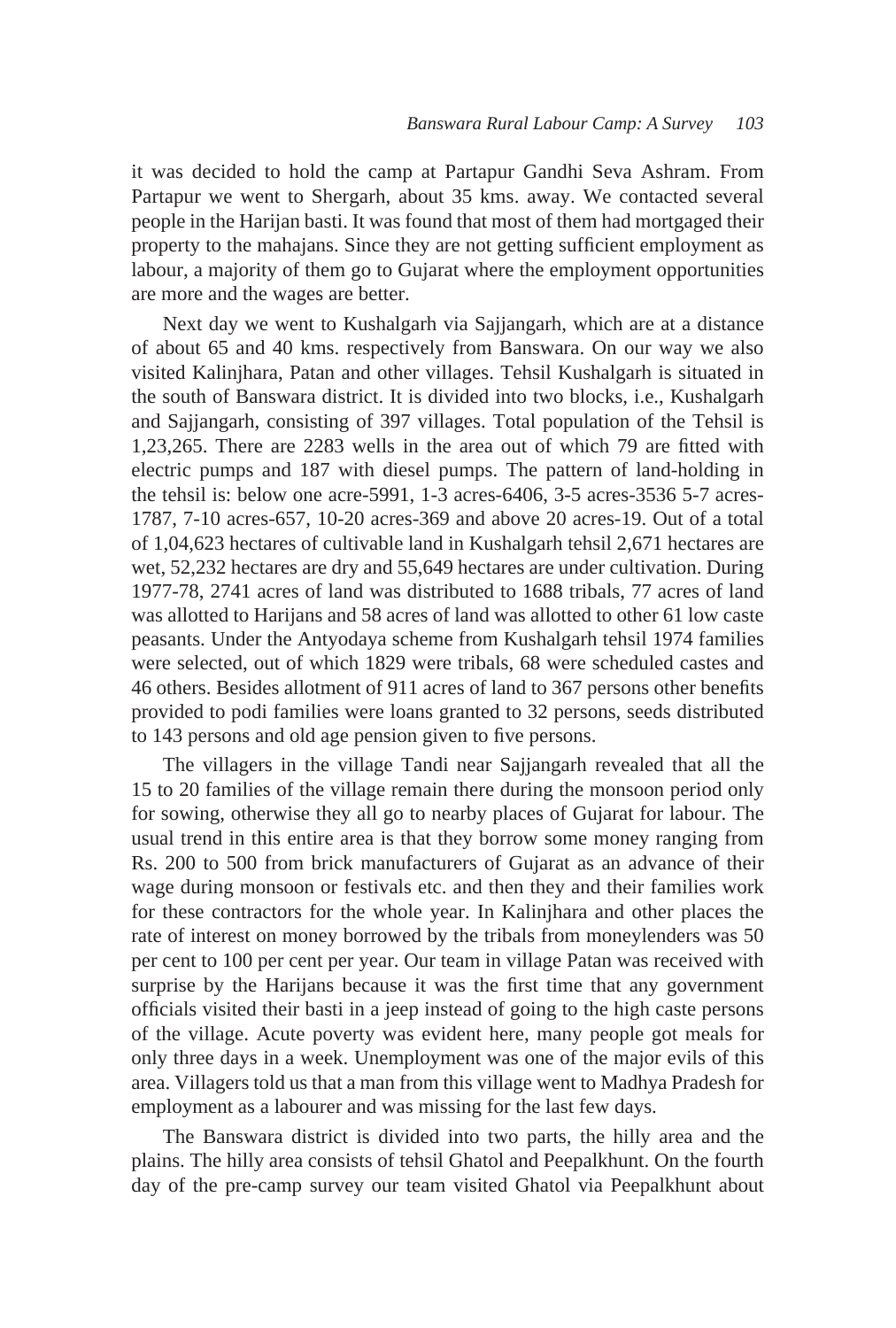28 kms. from Banswara. These two areas are more backward than the other places of Banswara. It is very difficult to reach the interior villages there. Our team attempted to visit a place Ghantali which was almost inaccessible in the monsoon season and when we reached there we could not stay there for more than half an hour because of the fear of heavy rains. Because, as the driver told us, once it starts raining it was not possible to come back for at least six to eight hours. All the villages in this area are scattered in hamlets of four to five huts at the top of the hills. The land was almost barren, totally unsuitable for agricultural purposes. It is surprising how people cultivate it and survive on the yields from it.

Out of 118 government-managed tribal hostels in Rajasthan, Banswara has nearly 20 hostels in different parts of the district, which house nearly 1,000 tribal students. An attempt was made to collect some data from these hostel students also. A discussion with the hostel warden and the students revealed that the students were not provided with the nutritious diet, i.e., no milk, protein or fruit except pulses. There was no provision of any medical facilities; those who fall sick have to go back to their homes. The amount sanctioned for stationery and books was not sufficient to buy even the textbooks. There was no provision for sports facilities either. Most of the students too were not interested in studies; they came to hostels because of the poverty at their homes. Their major aspiration after completing higher secondary education was to become schoolteachers, patwaris of the village or join police service, and only 20 per cent of the students wanted to go for higher studies or professional training. The warden was satisfied that the students had no bad habits like smoking, drinking, going to cinema or even taking tea.

## **Antyodaya scheme in Banswara**

In Banswara district from 1,462 villages 7,133 families have been selected under the Antyodaya scheme out of which 318 persons were selected for old age pension, 2,166 families were allotted land, 2,641 persons were employed under famine relief work, cottage industry loan was sanctioned to 699 artisans, but 1,819 applications for loan were rejected because they were in arrears and they had already drawn about 5.49 lakhs of rupees.

Besides land allotment and loans from the banks the other schemes running under Antyodaya are training schemes. Khadi Gramodyog and I.T.I. give training even to those who do not mortgage anything. The training is given in basket making, rope-making, other bamboo-craft, etc. Under the Khadi Gramodyog scheme a charkha worth Rs. 10 is given free to the apprentices and subsequently some work is also given by them for which they are paid Rs. 80 per day as stipend to 92 candidates. The state fisheries department also gives Rs. 130 as stipend and after completing their training the candidates can get loans from the banks and the fisheries department also gives contract of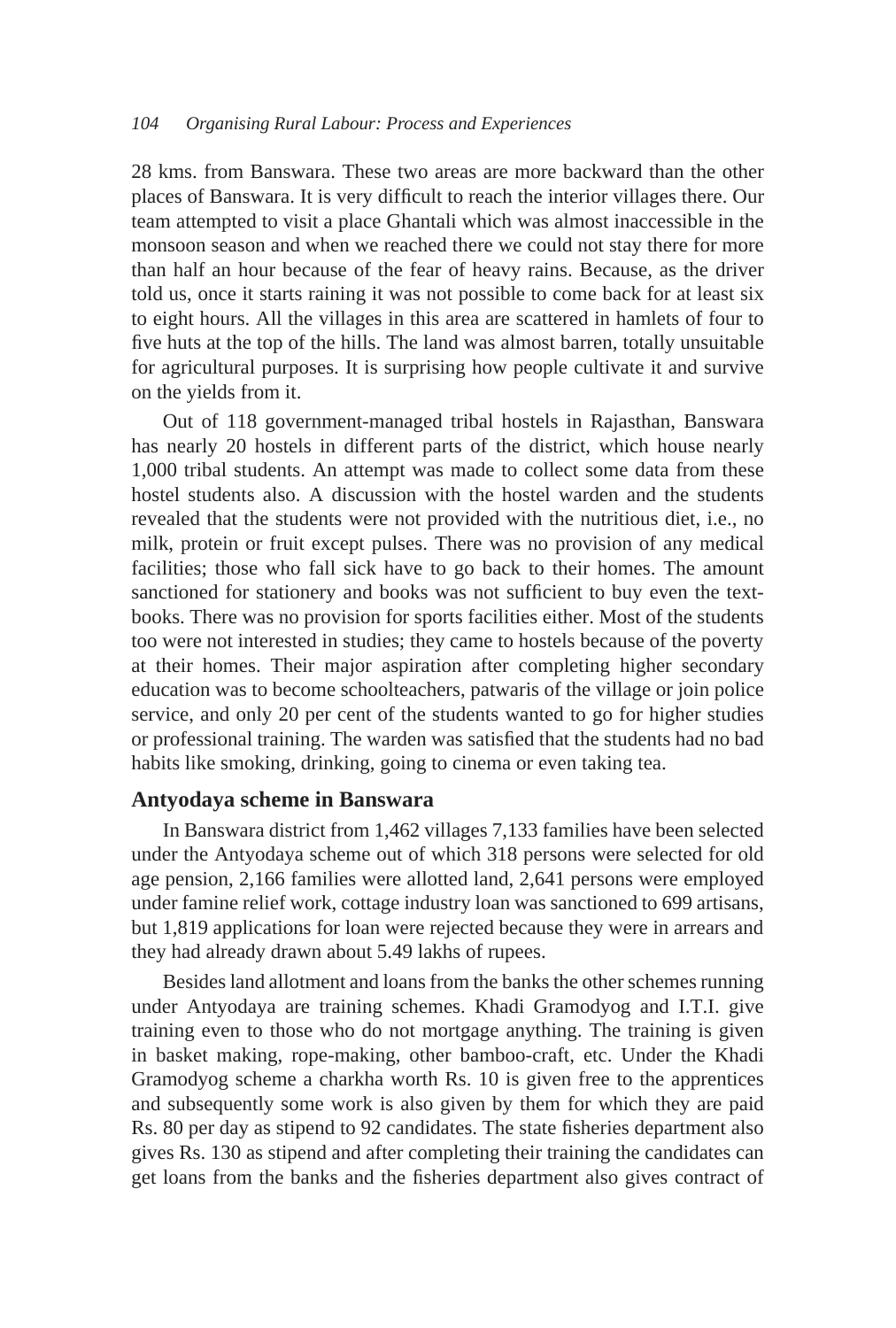lakes and tanks for fishing. At present it is proposed to give employment to only three per cent of the candidates through fisheries. The plan is to release 13 lakhs of fingerlings in the tanks.

The other training is given by Syntex Textile Mills which also give a stipend of Rs. 120 and recruit if not all, a majority of its apprentices. Another scheme proposed is to organize forest industries to collect honey, gum, lac, mahua flowers, tendu leaves. One more proposal is to develop brick and clay tile industries. According to the project director in Talwara region there are huge deposits of good quality marble granite and bran cite as raw materials for cement and other industry which have yet to be explored and exploited. The government is looking into the prospects about it.

During the pre-camp survey from July 21 to 25 a team of four investigators visited nearly 30 villages of five tehsils in different parts of the Banswara district to assess the socio-economic conditions there. During this pre-camp survey the team also selected nearly 55 candidates for the camp who appeared to be vocal and showed some initiative in discussions; they were between the ages of 18 and 55 and were either landless or had marginal landholdings or were agricultural labourers.

During the survey it was found that the majority of the tribal population consists of either the landless or marginal agricultural labourers; even those who cultivate their own land have too little land, i.e., two to five bighas, which is not sufficient for their livelihood and therefore they have to go out for labour. Since most of them depend on nature for irrigation they grow only one crop in the rainy season. The average wage throughout the district was Rs. 2.60 for male adults and less than that for females and children. Since the wages are higher in Gujarat, a large population of tribal labour migrates to nearby Gujarat cities like Dobad and Baroda etc., after the rainy season where the wages are Rs. 8 to 10 for adult males.

While moving from Bagodora to Garhi one tehsildar told us that the number of cattle in his district is very small because during the last famine the poverty was so acute that many of them had to slaughter their cattle for their food.

During discussions with the government officials the general impression we got was that by and large, they have a negative image of the tribal people. The continuous famine for the last so many years has made the tribals dependent upon government relief works and other forms of government aid instead of doing something on their own. There was a wide discrepancy in the opinion of the government officials and social workers of that area about the success of the development programmes. In spite of all the efforts of the government to bring up the rural citizens the goal cannot be achieved unless some effort is put in to make them aware of their rights and they willingly come forward to avail of the facilities provided by the government for the development of their area.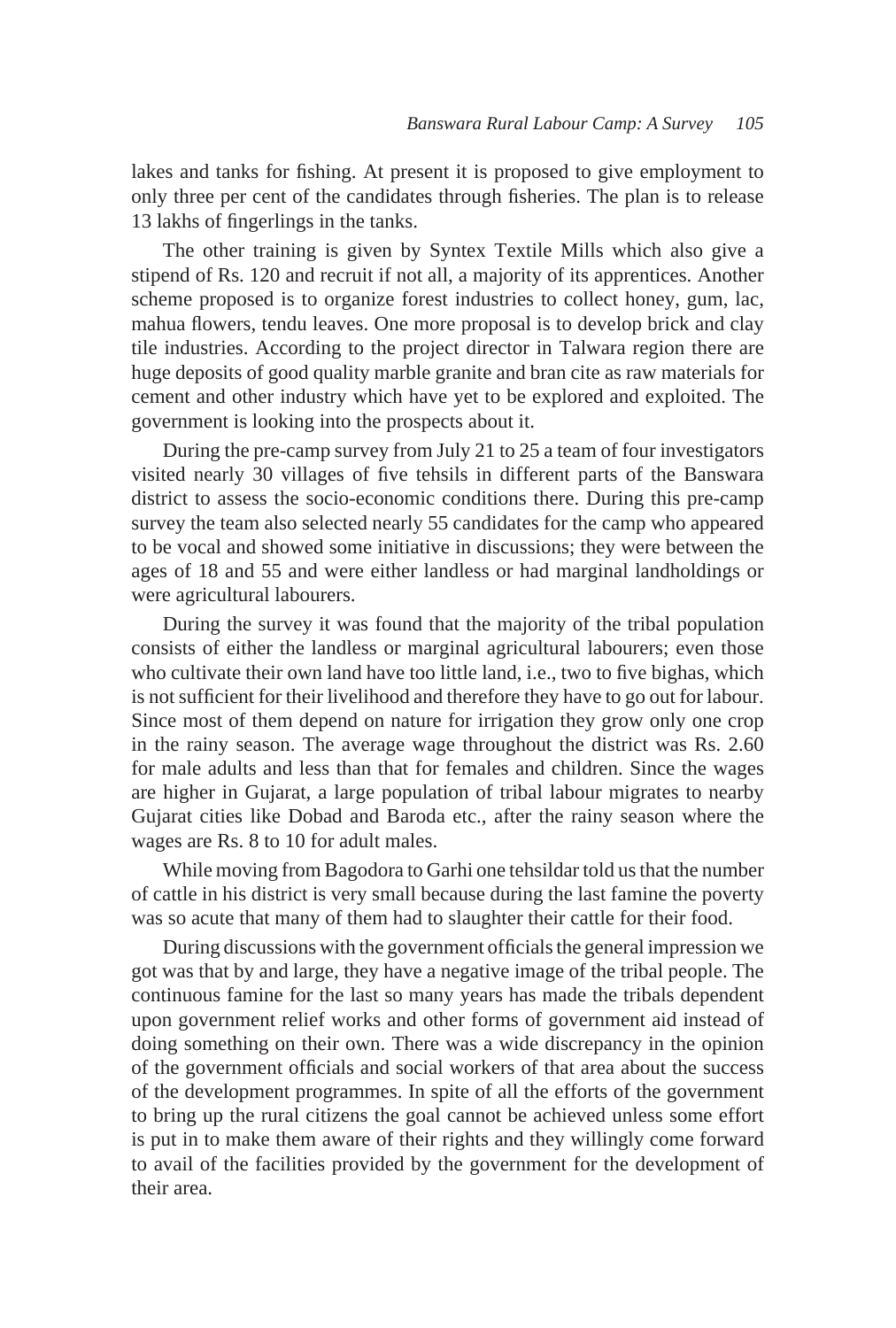# Visit to Hoshiarpur: A Rural Labour Camp Report

# *Ashok Khandelwal*

Since the transfer of power in 1947, many developmental programmes have been taken up to solve the problems of poverty and backwardness only to find that most of them are not suitable in the Indian context. In the subsequent process of a critical appraisal of these developmental programmes, a number of different explanations and suggestions have come out. One such explanation is that the problems of the poor cannot be solved unless they themselves are involved in the developmental programmes meant for them. Consequently, a suggestion was made to educate the poor in such a way that they become aware of their rights and can make an organized effort to get their legitimate share in the carrot. It was within this explanation of the root cause of the poverty and suggestion for the betterment of the lot that the National Labour Institute started organising rural labour camps with the main objective of identification and training of potential leaders at grassroots level for organized efforts towards participatory development.

The NLI has been holding these camps since its inception. Although the objectives have remained the same, there has, however, been a change in the way these rural labour camps are being organized over time. Whereas in the first camp participants were gathered from all over the State, nowadays the selection is from a cluster of villages from within a block. There has been some change in the method of transfer of knowledge also.

The present camp, on the request of the State government, was organized at Bembeli village of Mahilpur block in Hoshiarpur district of Punjab during February 24-28, 1981.

#### **Hoshiarpur District**

Hoshiarpur is the most backward district of the State economically as well as socially. Compared to Punjab as a whole, the cropping intensity is very low due to lack of adequate irrigation facilities. This has consequently led to a low level of productivity. The mineral resource base of the area is also very poor. Socially, more than one-third of the population belong to SC. In some villages the concentration of SC is as high as over 70 per cent. About 10 per cent of the SC population of the State live in Hoshiarpur. However, the educational level in Hoshiarpur is found to be much higher than the State average. Whereas in rural Punjab the percentage of literates is 27.81, the same for Hoshiarpur stand at 38.47. The literacy rate is also higher in the case of males which stands at 34.69 per cent for Punjab and 48.09 per cent for Hoshiarpur.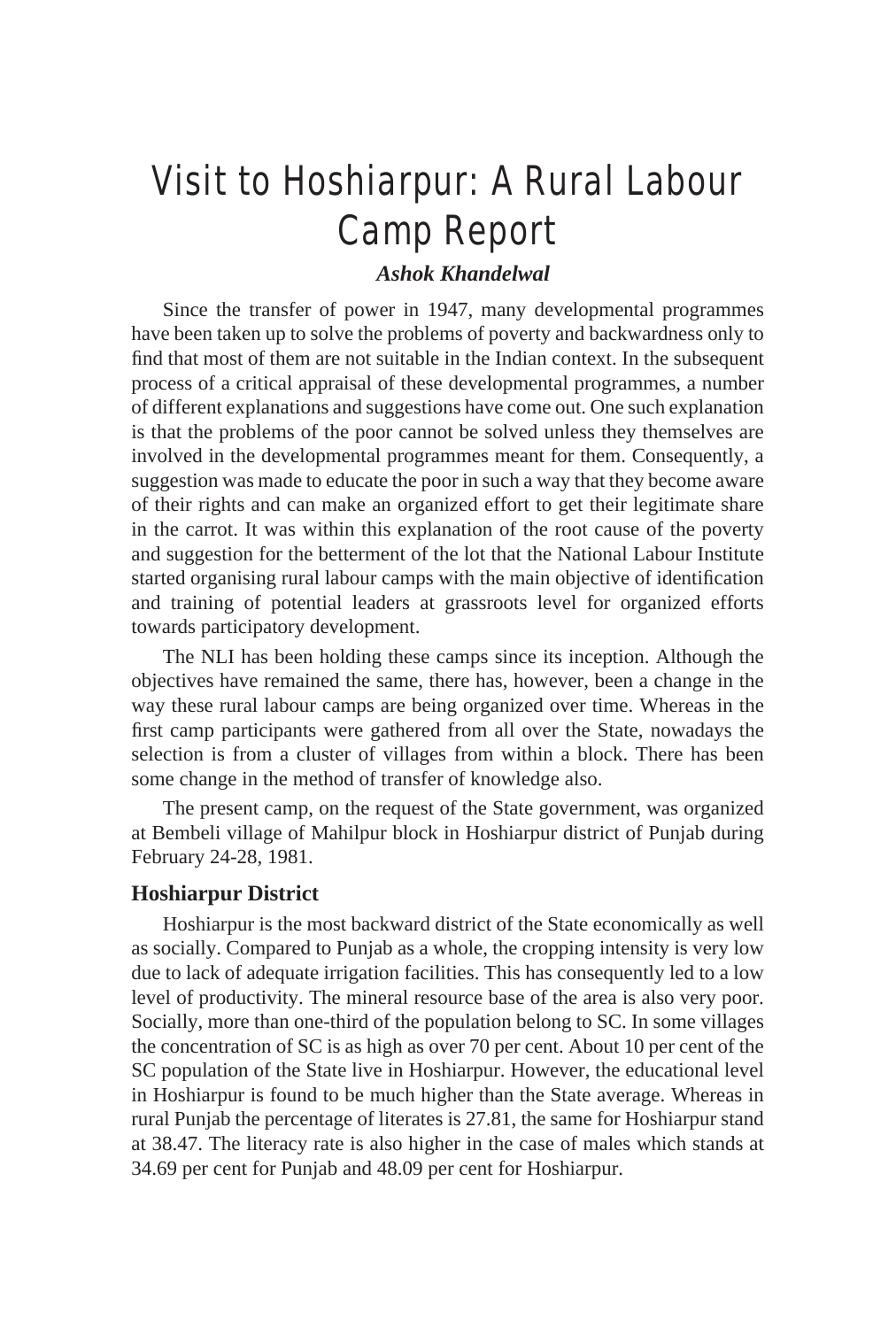Female participation rate is insignificant in Punjab. Of the total agricultural labourers in rural areas, females constitute only one per cent, the ratio being nearly the same for Hoshiarpur district and Punjab State.

#### **Socio-economic conditions in Mahilpur**

Mahilpur block consists of 152 inhabited villages divided into three kanungo circles, 41 patwar circles and 133 panchayats. The total area of the block is 40,500 hectares and total population as per 1971 census is 89.1 thousand of which 46.7 thousand females outnumbered 42.4 thousand males. Density is 245 persons per sq.km. Literacy rate is 40.9 per cent. Of the total population only 26.7 per cent are workers. Percentage of agricultural workers in the total work strength is 68. About 35 per cent of the total population is Scheduled Castes.

Compared to the State as a whole, the agricultural situation of the block tells of its relative backwardness. Table 1 clearly shows that all the available indicators — cropping intensity, irrigation, cultivated area, number of tractors, use of fertilisers and literacy — are very low in Mahilpur block compared to Punjab state figures.

| <b>Indicators</b>                      | Punjab | <b>Mahilpur Block</b> |
|----------------------------------------|--------|-----------------------|
| Cropping intensity $(\%)$              | 157    | 146                   |
| Irrigation $(\%)$                      | 78.2   | 49.0                  |
| Cultivated area (%)                    | 83.68  | 62.71                 |
| No. of tractors per 100 ha. of NAS     | 2.60   | 0.90                  |
| Fertiliser consumption per 100 ha. GCS | 91 kg. | 39 kg.*               |
| Education (%) rural                    | 27.81  | 40.09                 |

**Table 1**

**Some Indicators of Agricultural Growth for Punjab and Mahilpur Block**

*Sources: For column 3, Facts about Punjab. Director, Information and Public Relations, Punjab, Nov. 1980.*

 *For column 4, information provided by Block Development Officer. Mahilpur Block, Hoshiarpur District.*

*Notes : 1. \*This figure relates to agricultural year 1979-80.*

 *2. Figures relate to 1971 census.*

 *3. Figures for column 3 relate to year 1978-79 and for column 4 for the year 1977-78.*

In an attempt to acquire some more detailed information about the socioeconomic conditions in the area, as also to select participants for the camp, we had undertaken a number of group interviews in about a dozen villages of various sizes. All these interviews were conducted in an informal atmosphere and manner ruling out the possibility of their contents being recorded in a structured framework. However, they were highly rewarding not only in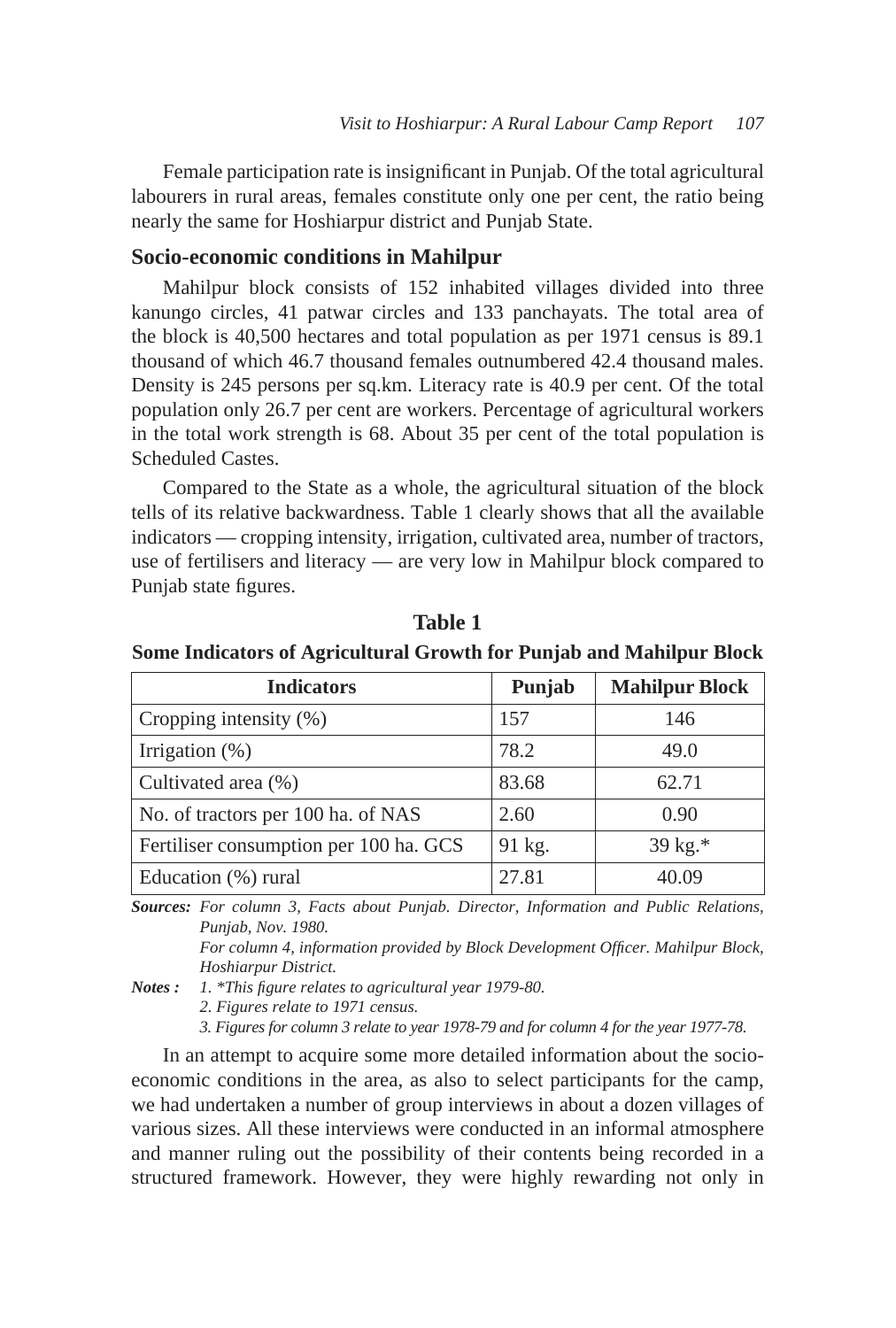confirming the impression gathered from some of the secondary data, but, in revealing a number of other expected and not so expected facts which are crucial to an understanding of the socioeconomic conditions in the area.

## **A different Hanlon**

Our first experience itself was typical. Contrary to our usual experience elsewhere, we could not identify here the Harijan total as well as Harijans prima facie. A Harijan basti here presented a picture far from dismal; drinking water was no problem, most of the houses were pukka, many houses were electrified, etc. Similarly, a typical Harijan agricultural labourer was not a weak, meek, half-fed famished looking fellow, wrapped up in rags and afraid of landlords or bureaucrats.

The impression gathered from the very first interview confirmed what we sensed on the very first sight. It was more than obvious to us that the atmosphere in general was very much unlike a typical feudal or semi-feudal village. Economy of the area ensures them a bit more than two meals a day, education among them is widespread, they enjoy a better and more human social status, people behave with them in an unrestricted manner, they have some level of aspirations and they are relatively articulate.

During group interviews, people talked more about the availability of alternative employment opportunities at a higher level of earning rather than subsistence level of employment as is the general case elsewhere. Their concern centred around problems of drainage, pukka pavements, construction of dharamshalas, supply of cement, etc. Atrocities, enough employment to ensure two square meals a day, a homestead place, indebtedness etc. which are the general issues for SC in most areas of the country were found almost nonexistent there. Another important aspect of social life observed there was that, unlike in other places, Harijans themselves constituted a rather homogeneous group in the area.

## **Division of labour**

Caste is an important element in the division of labour. Caste-wise, mainly Jat Sikhs and Harijans are found in this area. Backward and other lower caste households like Gujjars, Sainins, Kasia, Jhoors, Luhars, Chirs, etc. together form the large section of the remaining households. Number of other upper castes like Brahmins, Rajputs etc. is rather insignificant.

Jat Sikhs are predominantly owner-cultivators. The size of a holding hardly exceeds 15 acres; the average size holding falls somewhere between 10 and 12 acres. However, despite their small size, many of these households do keep attached migrant agricultural labourers. This is partly because wages payable to them are abysmally low and some of the big landowners also practise rather intensive cultivation. Besides a larger share of land, the Jat Sikhs also own a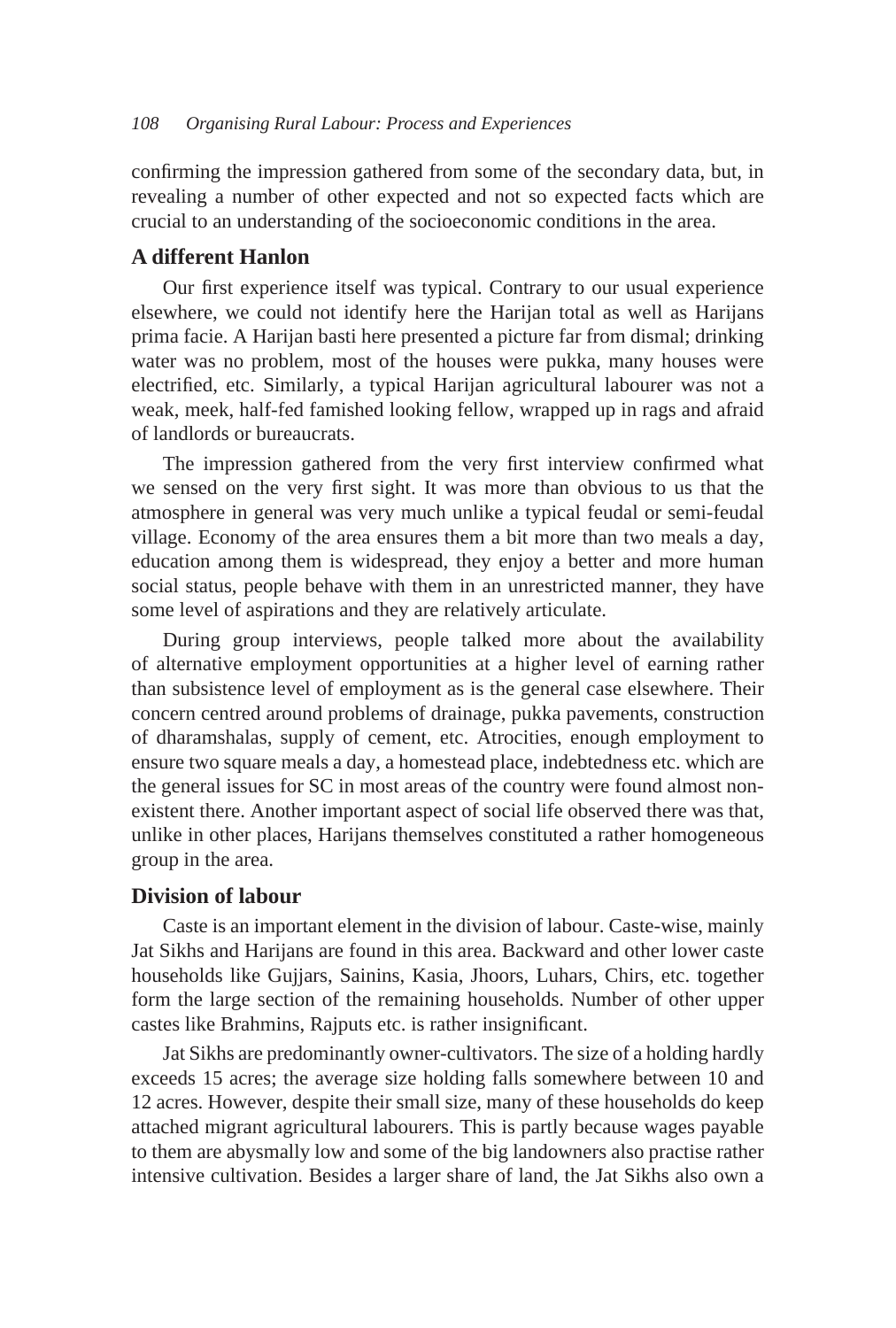still larger share of agricultural implements and machinery like tractors, pumpsets, threshers, etc. Harijan households constitute the major reserve of local labour supply. Their employment opportunities and wages seem to have been adversely affected by migrant labourers. Some of these households do own a piece of cultivable land but usually below two acres.

# **Changing pattern of migration**

Another special feature we observed in this area is out-migration. Incidence of emigration has been high in this area historically. Factors like fragmented nature and smallness of the holdings, population pressure and backwardness of agriculture induced emigration right from the beginning of this century. According to one estimate, 20 per cent of the total population emigrated during the twenties of the present century. However, because of the two favourable factors — high rate of education and economic prosperity — earlier only Jat Sikhs emigrated. The literacy rate among Jats was 37 per cent compared to negligible literacy among Scheduled Castes, the other prominent section of the population. Economically, Jats were mainly the landowners whereas the SCs were tenants.<sup>2</sup>

However, since independence this migration pattern has changed. At the time of independence the SCs were predominantly illiterates though the desire for education was probably lurking in their minds due to the demonstrated effect of the Jats who considered education as only their prerogative because of economic superiority. This is reflected in the fact that during the postindependence period the literacy rate among SCs in Hoshiarpur district rose sharply from zero level at the time of independence to 29.16 per cent in 1971 and this provided employment opportunities for them outside the village. Many people migrated to join various services. Education not only increased the incomes of Scheduled Castes, but also released them from the old feudal relations and widened their cognitive map. And it is because of these positive benefits of education realised by the SC community that today SC people in this area appear to be most conscious about providing education to their wards. We found in the villages visited that all the boys and girls go to school up to primary level. However, because of poverty, the opportunity cost of education becomes increasingly unfavourable as the children approach their teens and thus a large number of them drop out slowly.3

## **Decline of handloom industry and leather work**

Earlier a good number of families were artisans (chiefly weavers) in many villages of the area. Of late, introduction of mill cloth and power handlooms have rendered a large chunk of these families jobless. In the absence of alternative industrial employments, this situation has forced them to join agricultural labour force. A similar fate has also overtaken many leather workers.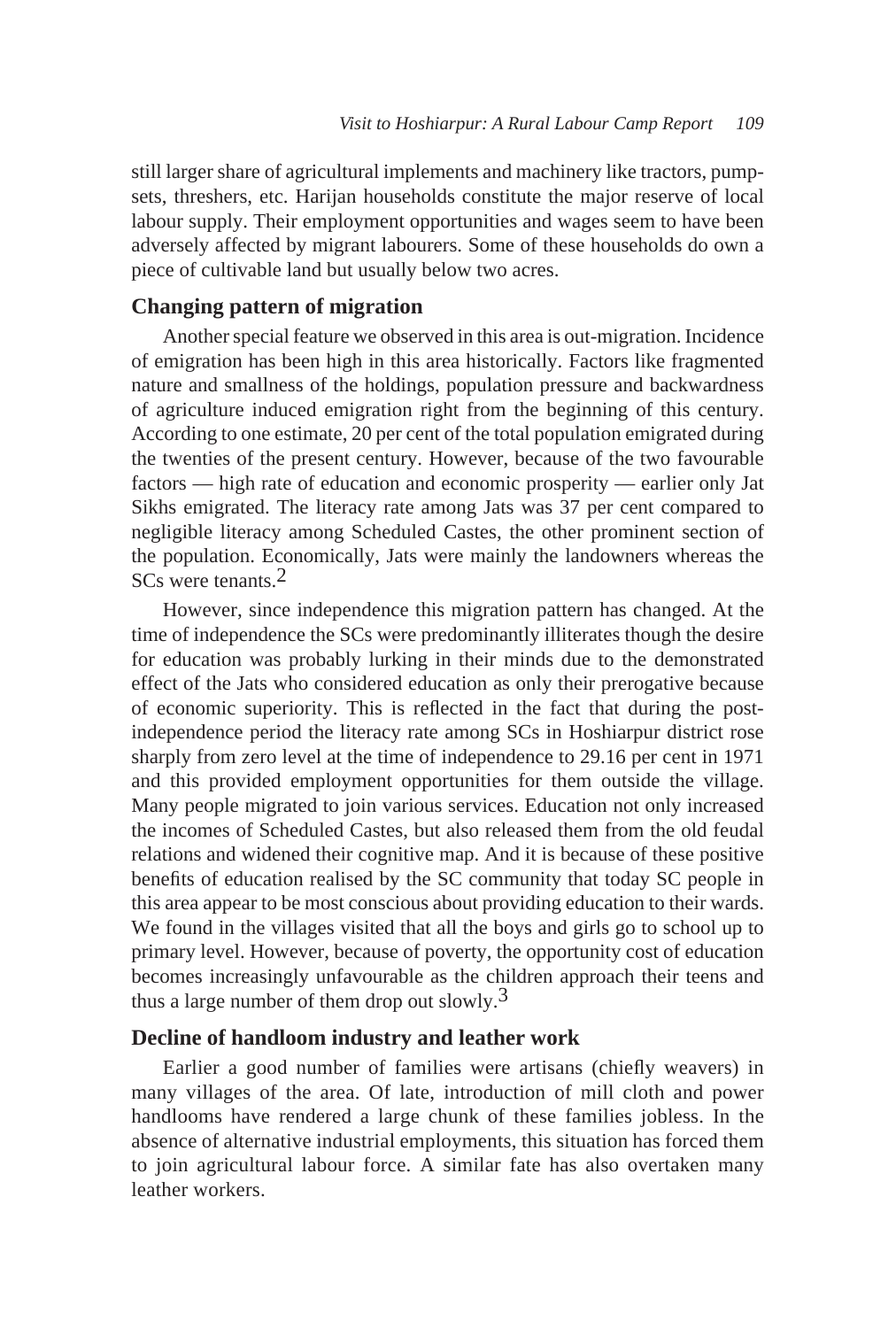## **Tenurial conditions**

The impression gathered about tenurial conditions in the area was also unusual. The practice of leasing out land is not at all very wide in Punjab as a whole. However, in this area, small plots of half to one acre are leased out by the absentee landlords extensively. The terms of tenancy is cash which varies from Rs. 40-125 per kanal (1/8th of an acre) depending upon the fertility of soil and availability of irrigation facilities. The plots are leased out for more than two terms to a particular leaser. An indication of the extent of such tenancy can be had from the fact that in one village, one-third of the total of about 60 Harijan households was under such tenancy. The leasers mainly constitute the out-migrant owners. The high rate of non-settler migration and negligible rate of female participation has probably given rise to such a pattern of tenancy here. However, many migrants, settled at their respective places of destination, are also involved in such practice of leasing.

#### **A contrast within Mahilpur**

Mahilpur block can be divided into two distinct parts taking the main Chandigarh-Hoshiarpur road as a dividing line. The two sides of the road present a profound picture in contrast. The east side of the road called Mandi area locally, is much poorer than the west green belt. On the east side we saw people barefoot, clothed in rags, living in thatched hovels, devoid even of petty minimum metallic household goods like utensils. One can easily discern there vast tracts of land lying vacant for want of irrigation facilities. We observed people of the lower caste frightened of higher castes even in our presence. We saw how the voice of the poor was suppressed and how the depressed and oppressed man is forced out of fear to respect a man of superior caste and economically better off. It was a clear case of taking extra-constitutional liberty with impunity. We also discovered here the prevalence of a practice of repayment of loan through labour. This was reported to be quite common in at least a few villages in the area.

# **Socio-economic characteristics of participants**

The five-day camp started with a brief introduction from the 50 SC participants wherein we jotted down certain information relating to their socio-economic and demographic background like age, sex, family structure, caste, occupation, land particulars, etc. Table 2 provides this information under 13 heads. As is evident from the table, participants represented each age group (young adult and old) fairly well. They were neither very educated nor predominantly illiterates. Occupation-wise almost half of them were labourers, mainly agricultural labourers The rest comprised army pensioners, educated unemployed, students, tenants, weavers, petty-traders, etc. Family size of the participants was also wide ranging. Whereas a little over 50 per cent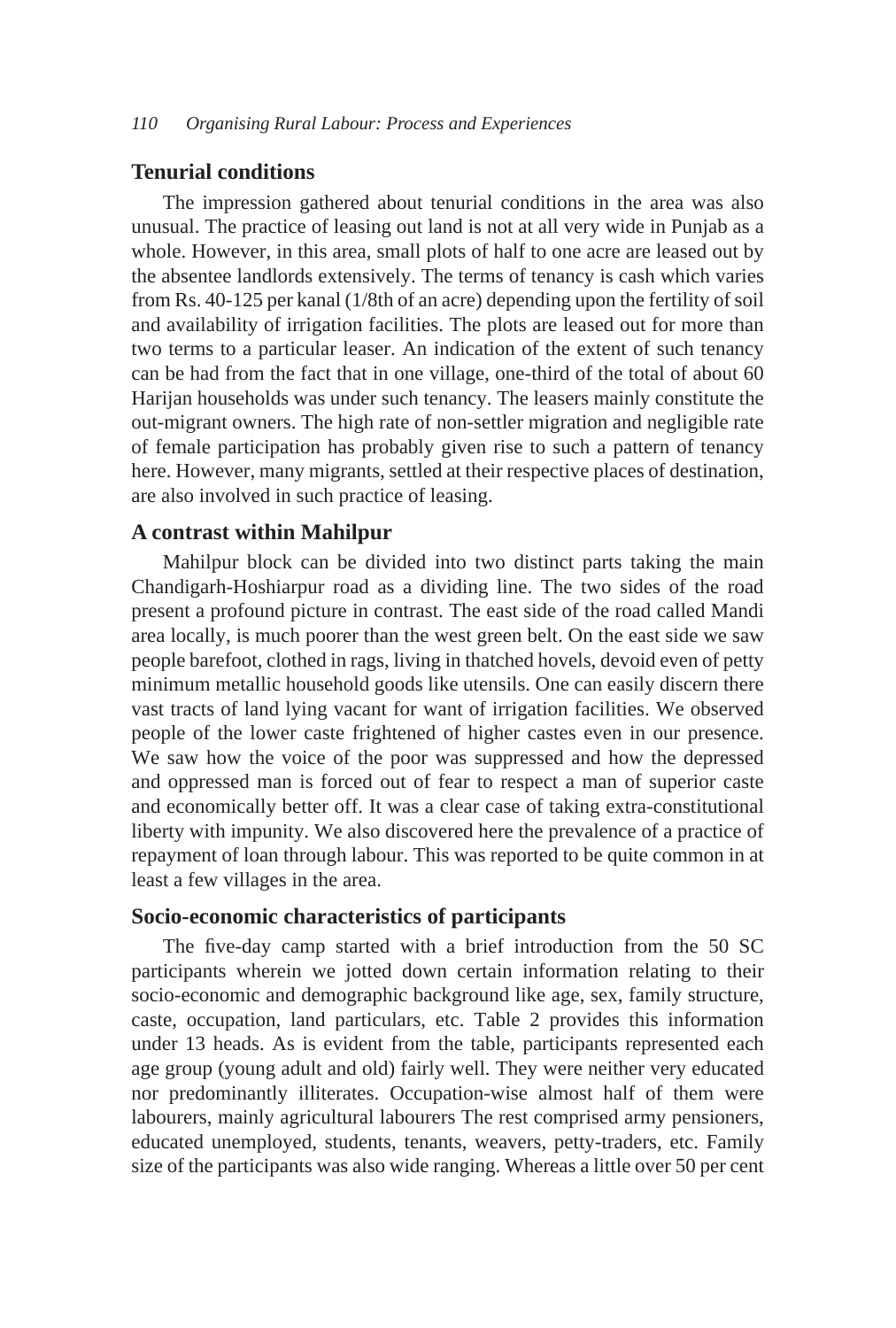of the participants belonged to families of normal size ranging from merely four to seven, the rest belonged to families having anything from two to 20 members.

Only one quarter of the total participants reported living in kachcha houses. Further enquiries revealed that out of 31 pukka houses, 20 were constructed before 1970 and the rest is between 1970 and mid-1975. Most of the pukka houses were self-financed. No pukka house was constructed (save for a single exception) during 1975 to 1978. These and some other specific queries revealed two things. First, the green revolution hardly had any impact on house construction, and second, even during 1975-78, when rural house construction was greatly emphasised as part of the 20-point programme, construction was almost negligible.

One-fifth of the total participants' families did not own any milch animal. Of the rest, a majority owned either only buffalo or buffaloes with she-goats. Only two households reported having cows. In the case of buffaloes, a peculiar system of joint ownership was observed. Only three families reported owning seven draught animals.

| a) Age                                         |          | b) | Education            |     |
|------------------------------------------------|----------|----|----------------------|-----|
| $15 - 20$                                      | $= 18%$  |    | <b>Illiterates</b>   | 16% |
| $20 - 30$                                      | $= 28%$  |    | Up to Primary        | 26% |
| $30 - 45$                                      | $= 28\%$ |    | Primary-Middle       | 42% |
| $45 - 55$                                      | $= 10\%$ |    | Matric               | 14% |
| Over <sub>60</sub>                             | $= 16\%$ |    | Glackiate            | 2%  |
| c) Occupation                                  |          |    | Weave +Agrl. Lab.    |     |
| Agrl. and other labourers                      | 48%      |    | Tenant+Agrl. Lab.    | 4%  |
| Household industry                             | 10%      |    | Dropout              | 2%  |
| Student                                        | 4%       |    | Others               | 2%  |
| Pensioner                                      | 4%       |    | Owner+Tenant         | 18% |
| Handicapped                                    | 2%       |    | Cultivation          | 2%  |
| Cultivation+labour                             | 2%       |    |                      |     |
| d) Family size                                 |          | e) | Type of house        |     |
| Up to $3$                                      | 14%      |    | Kachcha              | 25% |
| $4 - 5$                                        | 28%      |    | Pukka                | 62% |
| $6 - 7$                                        | 26%      |    | Mixed                | 12% |
| $8 - 10$                                       | 24%      |    |                      |     |
| $7-10$                                         | 8%       |    |                      |     |
| f) Date of house construction                  |          | g) | Sources of finance   |     |
| Before sixties                                 | 14%      |    | Self-financed        | 64% |
| 1960-70                                        | 26%      |    | Loan                 | 8%  |
| 1970-75 (Mid)                                  | 28%      |    |                      |     |
| 1975 (Mid) Early '78                           | 2%       |    |                      |     |
| After early '78                                | 10%      |    |                      |     |
|                                                |          |    |                      |     |
| h) Livestock (milch animals)<br><b>Buffalo</b> | 34%      |    | She-goats+ Buffaloes |     |
|                                                |          |    |                      |     |

**Table 2 Socio-Economic Characteristics of the Participants**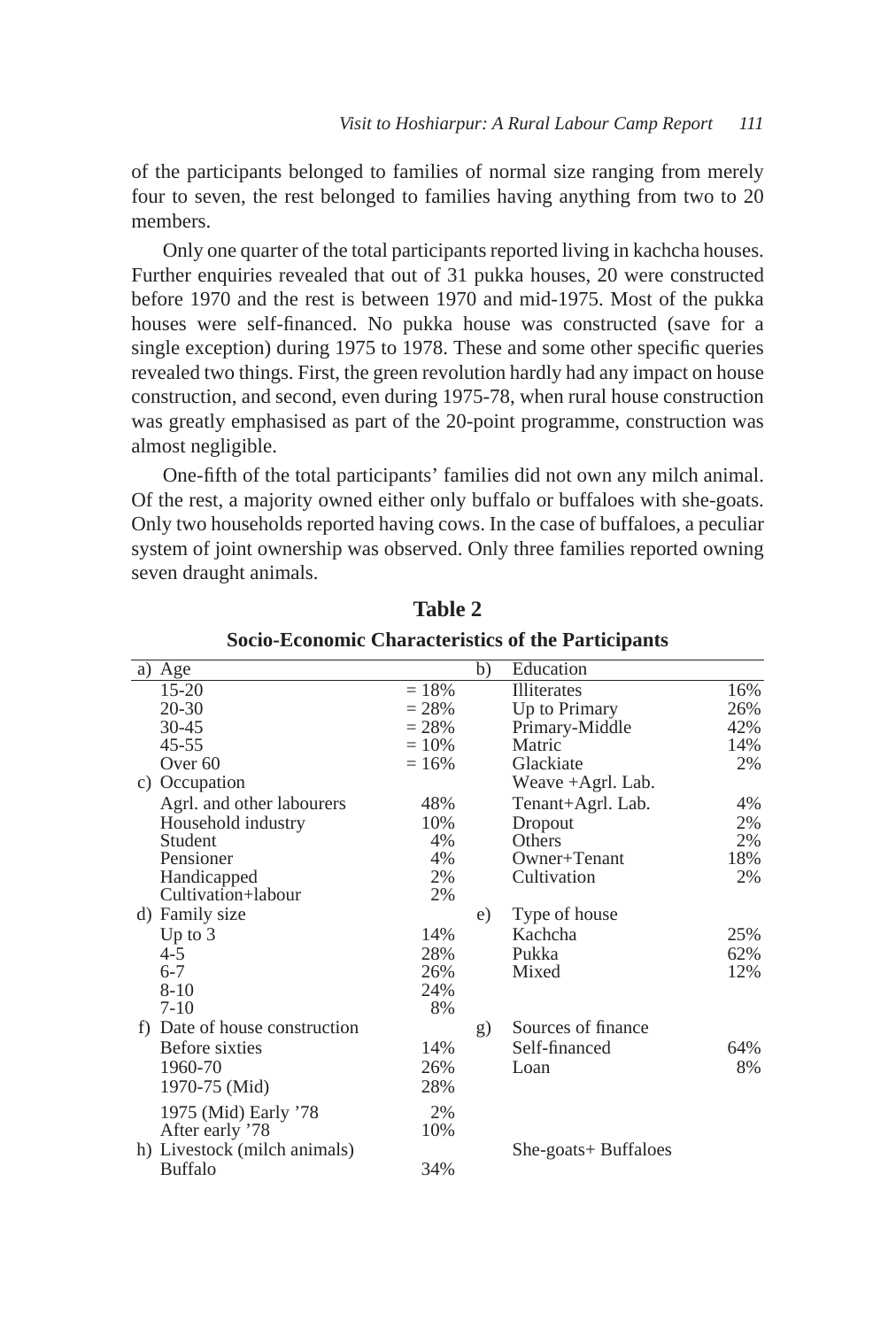|           | She-goats                       | 12%  |                           | 24% |
|-----------|---------------------------------|------|---------------------------|-----|
|           | Cows                            | 2% C | She-goats+cows+ buffalo   | 6%  |
|           | $Cow + But falo$                | 2%   | No milch animal           | 20% |
|           | i) Consumer Durables            |      |                           |     |
|           | Nothing                         | 18%  | Bike, watch, machine      | 6%  |
|           | Bike+Watch                      | 6%   | Bike, transistor, fan     | 10% |
|           | Bike+Transistor                 | 14%  | Bike, fan, watch, tran    | 2%  |
|           | Bike+Transistor+                |      | Only bike                 | 28% |
|           | Watch+Machine                   | 2%   | More than one bike.       |     |
|           | Bike+Machine                    | 2%   | Fan, transistor, watches, | 8%  |
|           |                                 |      | machine                   |     |
|           |                                 |      | Bike, machine, watches,   | 4%  |
|           |                                 |      | tran., fan, handpump      |     |
| $\bar{1}$ | Permanently Employed: Migration |      |                           |     |
|           | In Military                     | 12%  |                           |     |
|           | In other services               | 12%  |                           |     |
|           | Working abroad                  | 2%   |                           |     |
|           | k) Electricity                  |      |                           |     |
|           | Houses electrified              | 62%  |                           |     |
|           | Houses not electrified          | 38%  |                           |     |
|           | 1) Total livestock (Nos)        |      | She-goats—Young-13)       | 27  |
|           | Draught animals                 | 7    | $Old - 14)$               |     |
|           | <b>Milch Animal</b>             |      | Buffaloes—Young-26)       | 48  |
|           | Cows                            |      |                           |     |
|           | Young $-$                       | 5    | $Old -22)$                |     |
|           |                                 | 3    |                           |     |
|           | $Old-$                          |      |                           |     |
|           |                                 |      | Total                     | 90  |

Above one-fifth of the participant households did not possess any consumer durable. The rest possessed one or more of them in various combinations. Most common was a bicycle, a table and a chair. Wrist watches, transistors, fans, sewing machines, were other items which participants owned in various combinations. Two households even owned hand-pumps.

Every village is electrified in Punjab, but certainly not every household. Of the 29 participant households who gave information only 62 per cent reported having electricity in their houses.

#### **Land ownership and operation**

Parts A, B and C of Table 3 provide data about ownership and operation of land. The table reveals that a large number of households, almost four-fifths of the total, did not own any land. Most of the landowning households also fell in the categories up to 2.5 acres and none owned more than five acres. Thus, ownership-wise this strata of society is very poor. Pattern of land operation as presented in Part B of the table, indicates the wide prevalence of tenancy in the area. Compared to 78 per cent landless households non-operator households were only 68 per cent. Though none owned more than five acres of land, six per cent of the households operated more than five acres. In total, land operated was three times more than land owned. If the gap between land owned and land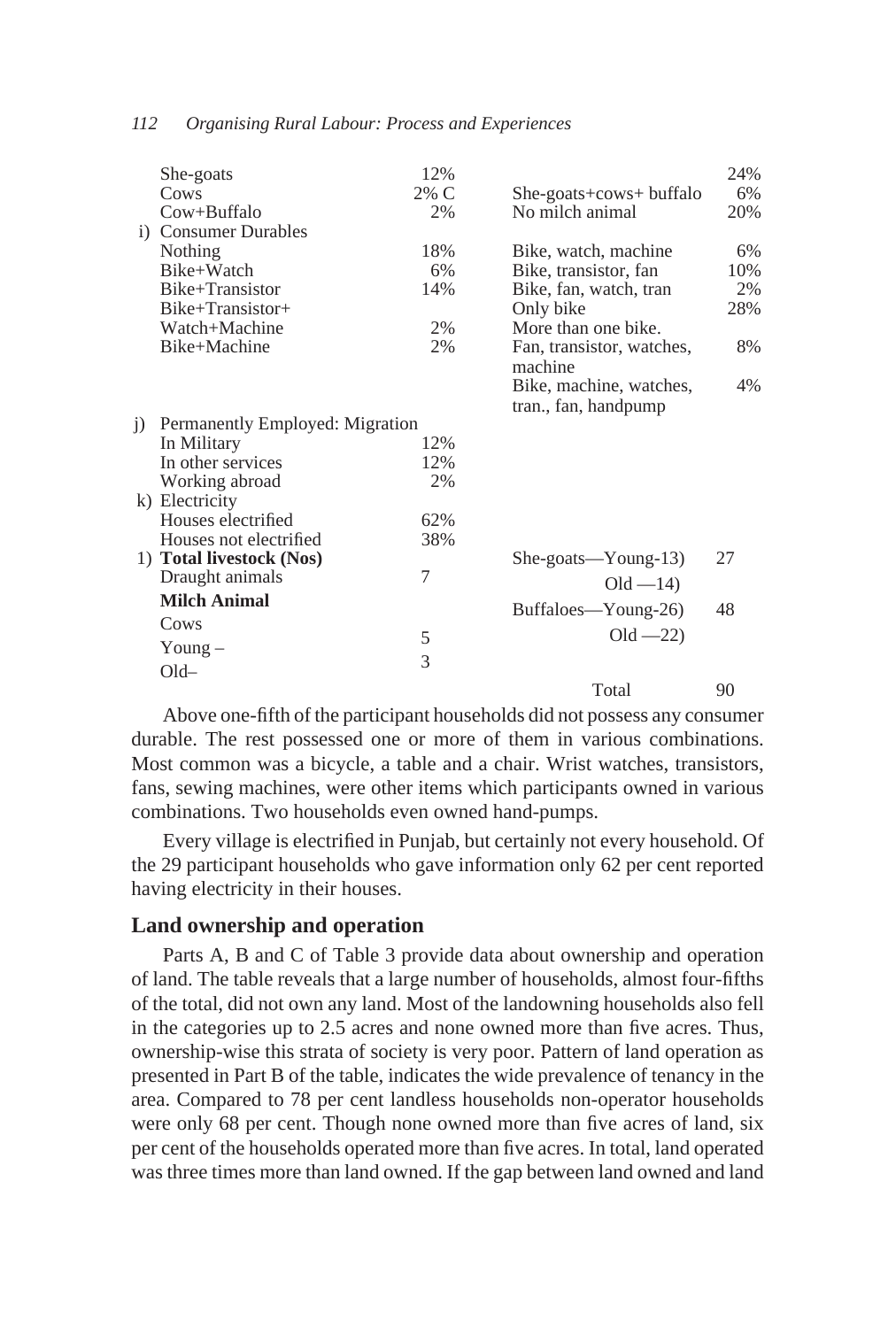self-operated is indicative of anything, it can be said that tenancy is vertical between different size-groups of landholding. The total land owned by the participants' households was 14.75 acres, whereas total land self-operated was 12.5 acres.

Compared to these two figures, total land operated by participants' households was 47.0 acres (Part C Table 3).

We also gathered information from participants regarding land holdings and operations, some of which was really beyond our expectations. (Part C Table 3). Nine participant households were not related with the land. Of the remaining 41 households, 22 households reported to be working as agricultural labourers. However, surprisingly, of the rest of the 19 households, almost half were non-owner operators and three owned less and operated more. On the contrary, only three households were non-operator owners and just one owned more and operated less.

|    | <b>Land Ownership, Operation and Land Relations</b> |     |                                     |      |  |  |
|----|-----------------------------------------------------|-----|-------------------------------------|------|--|--|
| a) | <b>Land ownership</b>                               |     | b) Land operation                   |      |  |  |
|    | Landless                                            | 78% | Non-operator                        | 68%  |  |  |
|    | Up to .99 acres                                     | 8%  | Up to .99 acres                     | 8%   |  |  |
|    | $1-2.49$ acres                                      |     | 10% 1-2.49 acres                    | 140/ |  |  |
|    | 2.5-4.9 acres                                       | 4%  | $2.5 - 4.99$ acres                  | 4%   |  |  |
|    | 5 acres and above                                   | nil | 5-7.49 acres                        | 2%   |  |  |
|    |                                                     |     | 7-9.99 acres                        | nil  |  |  |
|    |                                                     |     | 10 acres or more                    | 4%   |  |  |
| c) | <b>Land Relations</b>                               |     |                                     |      |  |  |
|    | Landowners                                          | 22% | Total land owned 14.75 acres        |      |  |  |
|    | Landless                                            | 78% | Total land self-operated 12.5 acres |      |  |  |
|    | Landowner-cum-                                      |     | Total land operated 47.0 acres      |      |  |  |
|    | operators                                           | 8%  |                                     |      |  |  |
|    | Owner but non-                                      |     |                                     |      |  |  |
|    | operator                                            |     | 6% Neither owns nor operates        |      |  |  |
|    | operates                                            |     | 62% Does not own but operates       |      |  |  |
|    | operates                                            | 16% |                                     |      |  |  |
|    | Owns less, operates                                 |     |                                     |      |  |  |
|    | more                                                | 6%  |                                     |      |  |  |
|    | Owns more, operates                                 |     |                                     |      |  |  |
|    | less                                                | 2%  |                                     |      |  |  |
|    |                                                     |     |                                     |      |  |  |

## **Table 3**

# **Proceedings of the camp**

The camp process which lasted for five days started on the first day with introductions, details of which have been presented in the preceding section. Thereafter, the rest of the day was devoted to a series of group discussions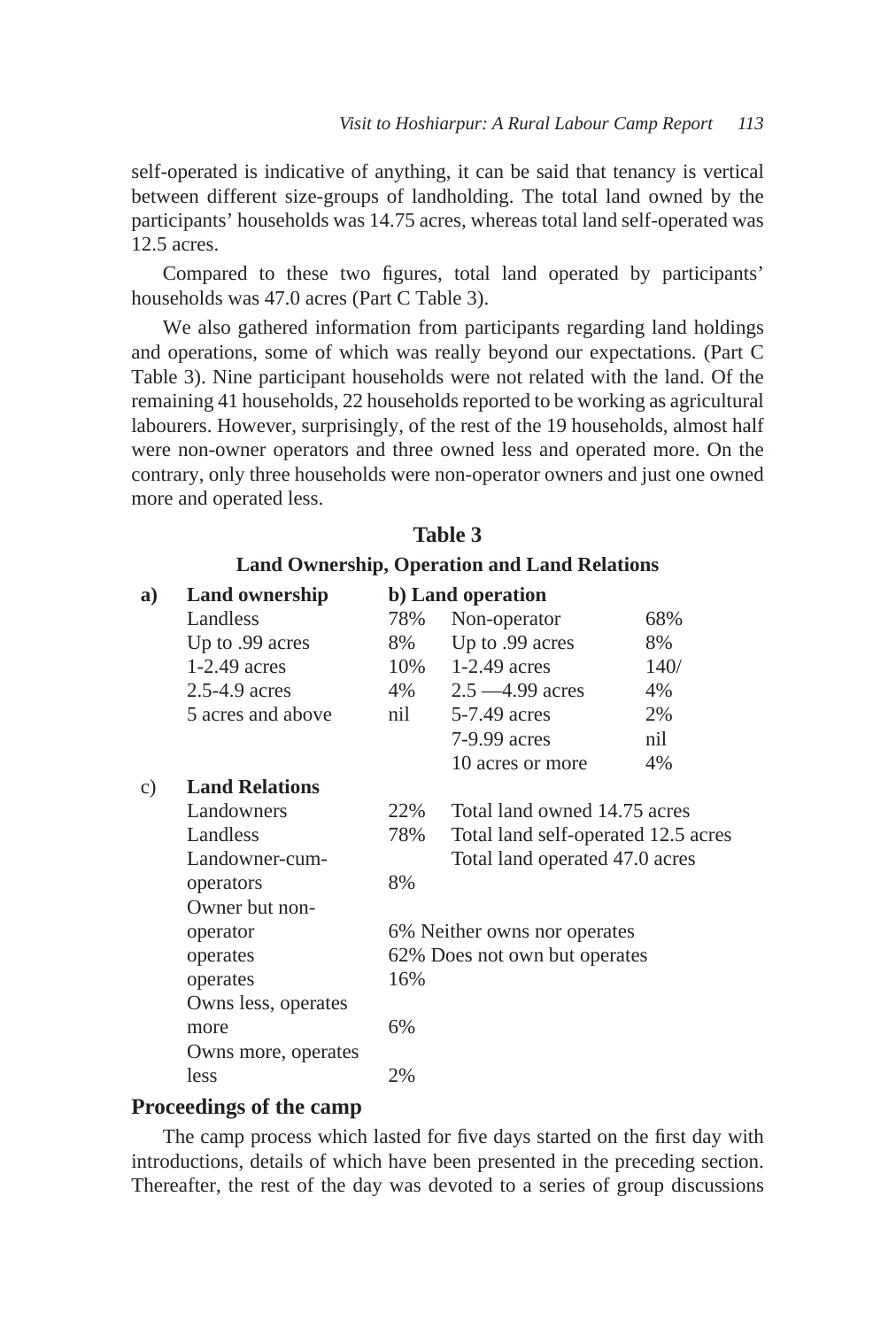where the participants were asked and also helped to identify their needs and problems. In the initial stages of the discussion, the objective was to identify the problems only, whereas later discussions were intended to gradually help the participants realise the commonness of their individual problems. The problems identified initially at individual and later on at group levels were typical of the area which is quite obvious from the following list:

- (i) Cement scarcity: even after allotment, cement is not delivered;
- (ii) Loans are sanctioned but payment is not made;
- (iii) Fair price shops are inadequate;
- (iv) Lack of lands for cattle grazing;
- (v) Cost of education is very high;
- (vi) Streets are not pukka;
- (vii) There are no street lights;
- (viii) Medical facilities are inadequate;
- (ix) Out of 16 items, only a few articles are distributed by the fair price shops;
- (x) Text-books to children are not supplied in time;
- (xi) Unemployment among educated youth, etc.

The above list of problems identified by the participants is certainly not a typical one. In most other areas people are likely to talk about a village school, not the cost of education and seasonal unemployment of agricultural labour, not the unemployment of educated youth. This list was, thus, fully reflective of the comparatively better social status of the SCs of the area about which we have already mentioned before

On the second day, the participants discussed the possible solutions of the problems identified by them. Following the same procedure of individual and then group-level discussions, the participants came out with the following list of solutions:

- (1) Supply of yarn and security of market; government should purchase handloom goods;
- (2) Harijan control of PUNSUP and one shop for each 50 households;
- (3) Minimum wages should be linked with prices;
- (4) Loans should be provided without security;
- (5) Dispensary facility within a distance of two miles;
- (6) Cement distribution through fair price shops;
- (7) House sites to be provided near basti;
- (8) Grants for streetlights and panchayat's involvement in it;
- (9) Government should ban dowry and community should control it;
- (10) Industry to be set up at block level and training in various trades to be provided to children;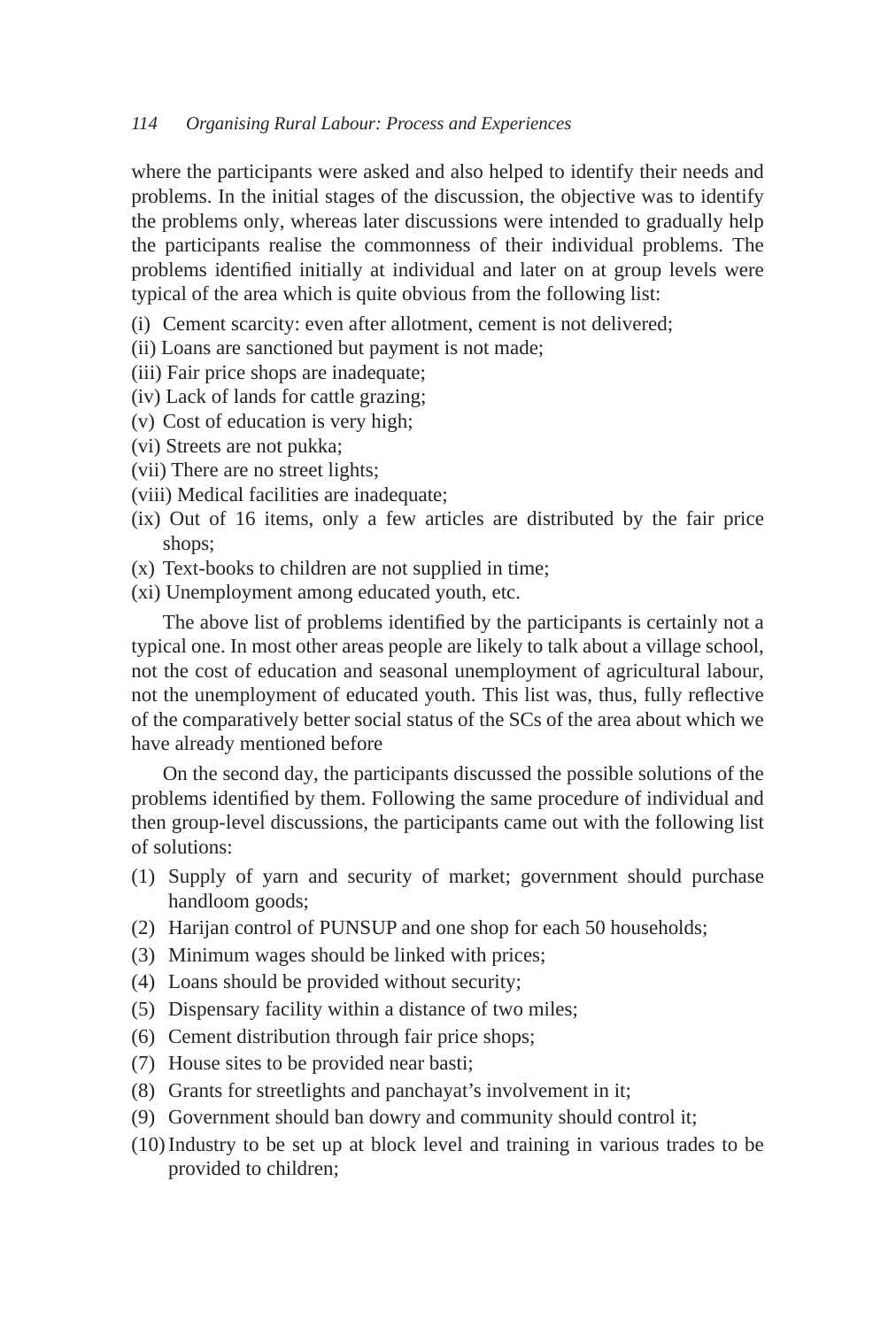- (11) Proper distribution and timely supply of educational facilities;
- (12) Organisation;
- (13) Distribution of lands of absentee landlords fallow-land and land in excess with panchayats; and
- (14) Recruitment by government for overseas services.

In the long plenary discussion which followed the presentation of the solutions listed above by various groups, a consensus emerged that an organisation is the only effective answer to the various acute problems like unemployment and corruption in administration and discriminatory behaviour of administrators. In order to make participants aware of the various developmental schemes and to pave a way for two-way communication at a relatively equal level, we invited many district officials to the camp.

On the third and fourth days a number of officials — district employment officer, district education officer, Harijan welfare officer, BDO, SDM, etc. visited the camp and talked with the participants. Their presentations revealed that through various schemes, government help is provided to SCs. They included (i) for income generation activities — loan for purposes like animal husbandry, tailoring, etc; (ii) for education — free text books; (iii) for welfare — old age pensions; (iv) for increase in land productivity — better seeds, fertilizers, etc. at very subsidised prices; and a few others. The discussions by the participants which followed the presentations, however, manifested that there is rampant corruption and discriminatory behaviour by the administrators. To get a loan is a nightmare for a common person unless one is ready to part with 20-25 per cent of the sum as bribe for the concerned officials. To cite just one example, in village Bhunno, seven harijans were sanctioned Rs. 4,000 each for a piggery, but disbursement of the loan could take place only when each of them sacrificed Rs. 1000 as bribe. Under such circumstances, it is difficult to imagine how the beneficiaries were really benefited. Either they would utilize the loan for consumption purposes or would simply become indifferent to loan facilities. Similarly, it was observed that in practice, book grant turns out to be a misnomer in the absence of timely support. It was a general complaint that the text books grant, which starts after fifth standard, usually reaches recipients at the far end of the season thereby defeating the very purpose of the scheme. By the time a student reaches beyond fifth standard, he enters into economically viable age group. In this situation, when the government grant does not reach in time, the parents, whenever they get such an opportunity, are tempted to take the children off the studies and send them to earn something. The working of other schemes like old-age pension and supply of farm-inputs etc. was also discouraging.

On the third and fourth days, in addition to speakers, a simulated game was administered, and discussions on the necessity of an organisation and identification of friends and foes took place.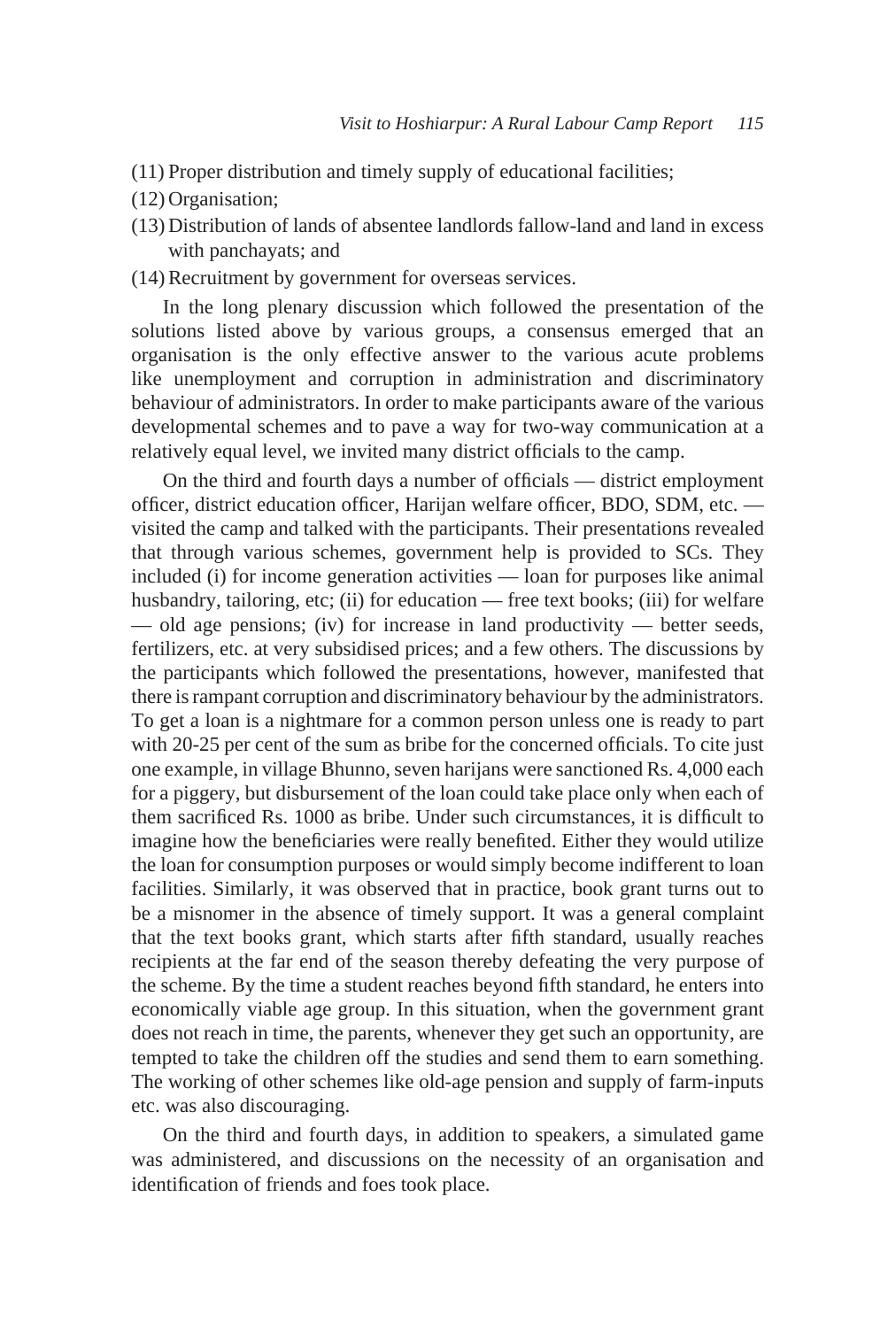The idea behind the simulated exercise, called 'Disarmament', was to provide experiential learning about the importance and necessity of horizontal unity. The game played between two parties of similar interests is so structured that only under the condition of 'unity' between the two groups, both of them win at the cost of their common enemy, the third party in the game. In the absence of unity, either both the parties lose bringing gains to the enemy or only one of the groups gain at the cost of the other. The message was well taken.

Discussion on friends and foes of the organisation and on the question with whom to unite, resulted in identification of five groups in the society. It was further discussed that the top group shall never collaborate, the second will be independent, the third one can be persuaded to cooperate, and the fourth and fifth groups, comprising of the poorest can always go together. Grouping was on the basis of landholdings.

On the last day an organisation 'Pendu Sudhar Sabha' (Village Reform Council) crystallized, an executive was elected and an action programme was also formulated. A heated debate preceded the formulation of organisation wherein the NLI faculty did not participate. Various issues like the name of the organisation, membership fee, code of conduct for members, demands to be included in demand charter, action to be taken for realization of demands were discussed. The meeting concluded after electing an executive body, collection of membership fee, and decision for place and time of next meeting.

## **Notes:**

- 1. For this see the various camp reports published in the NLI Bulletin over a period of six years from 1975 to 1981.
- 2. Date for this section has been taken from K.G. Iyer and Manjit Singh, "Agrarian Conditions in Hoshiarpur District and the Tribal Migrant Labourers". Paper submitted in a seminar on Tribal Migrant Labour in India organized by Ministry of Home Affairs, New Delhi, at Central Secretariat on 16th November 1981.
- 3. This is the reason why right after the primary stage almost 50% students drop out and thereafter, every year the dropout rate continues unabated.
- 4. For a state-level picture of tenurial conditions which are different, see: Changing Agrarian Scene by Indradeep Sinha, People's Publishing House, New Delhi, p. 19.
- 5. For a example, late Shri Swaran Singh had eight acres of land in Tutomazara village. He had three sons who are all settled abroad and one daughter who is settled in Rajasthan. Although no family member is living in the village for the last 15 years, they are still the owners of land. Every year after each harvest, one or the other family member comes and collects the rent.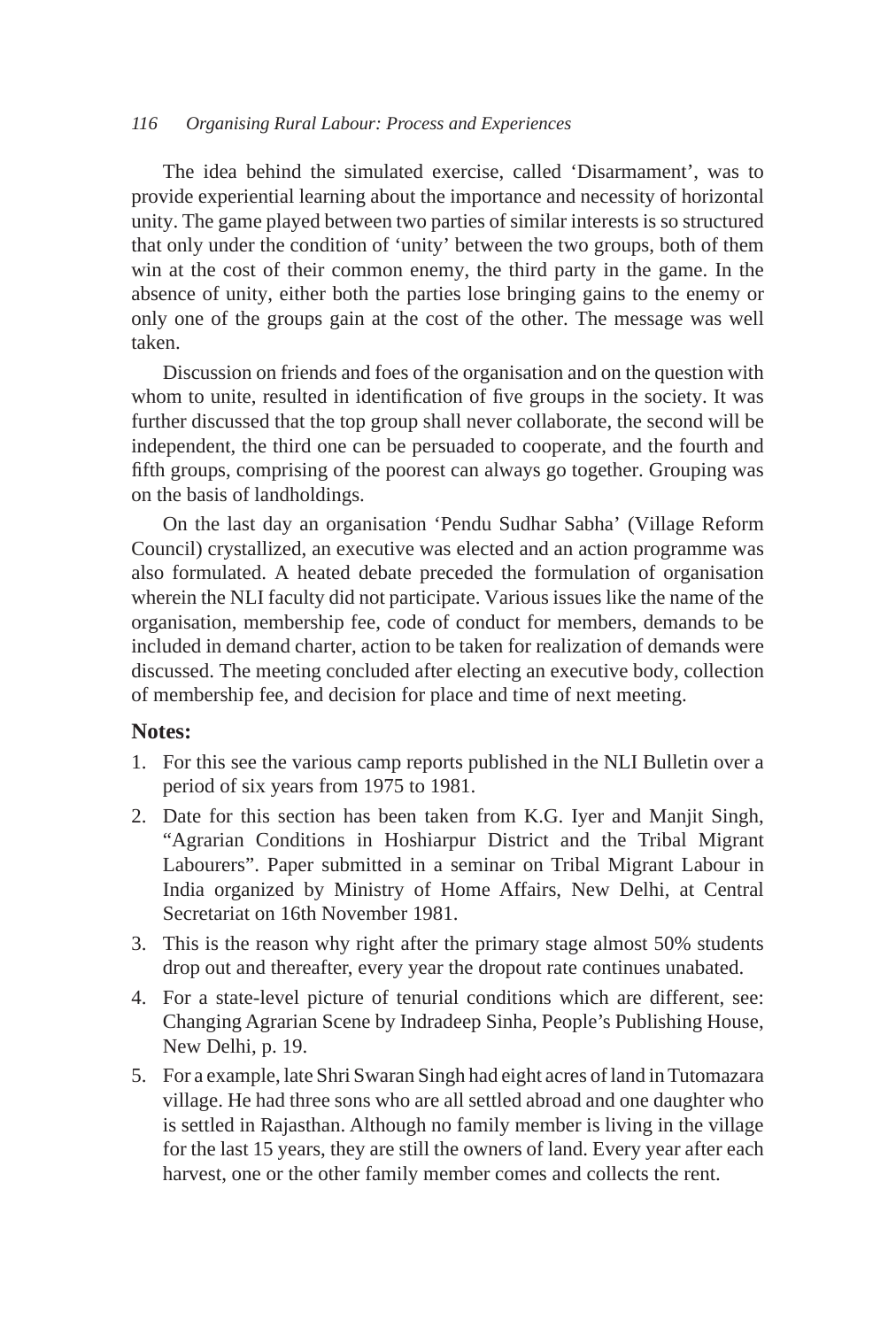- 6. One of the main problems cited by the participants of village Maili during problem-identification related to this aspect. It was disgusting to note how government servants for their petty benefits force the poor people into the clutches of landlords and moneylenders. Maili village is situated in a far corner beyond which lies unfenced forest area. In the economy of the people, goats play a vital role, but there is an acute problem of cattle grazing. Many times, goats enter the unfenced forest area. The owners have to pay each time the incident occurs either a fine of Rs. 6-12 per cattle or a sum to forest guards. And to meet this expenditure, the poor people invariably take shelter of landlords-cum-moneylenders who oblige them in circles not only to ensure labour supply, but cheap labour supply. In their own words, such labour is 'used by the moneylenders like animal labour'.
- 7. In one particular village, for example, 11 SCs owned one buffalo each on share basis. They got these buffaloes from the better-off households, mainly Jat Sikh landlords, at the time when the buffaloes went dry, by paying half of the price determined for each buffalo at that particular time. SCs fed the buffaloes till the beginning of the lactation period when the price of each buffalo was again determined. Now under the system either of the two owners could retain the buffalo by paying the other party 50 per cent of the determined cost. However, as SCs did not have enough money to pay, all the 14 buffaloes in the village were retained by the previous masters. This appears to be a general phenomenon in the village studied.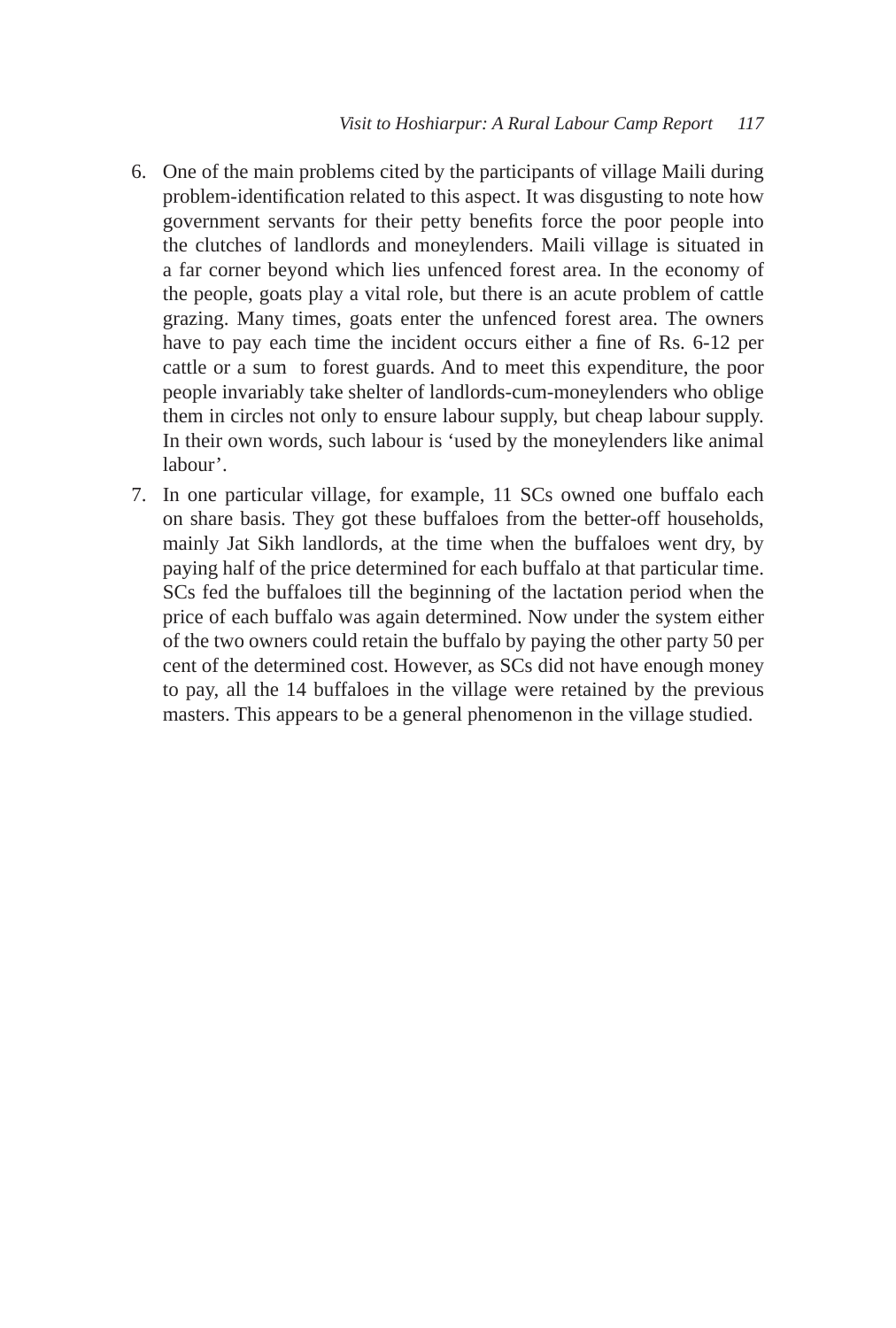# Seeking a Strategy for Rural Development

*Navin Chandra & Ashok Khandelwal\**

# **Introduction**

The National Labour Institute (NLI) became operative in July 1974. Since then it has been involved in developing an alternate strategy for rural development through research and experimentation at grassroots level. Over 10 years of experimentation is satisfying to the extent the methodology developed by us has been found to be quite effective and successful.

In the following few paragraphs of introduction, an attempt has been made to briefly provide some important aspects of the critical thinking which has been responsible for the present NLI methodology.

## The problem of rural development<sup>1</sup>

The agrarian question is the crux of the development problem of the developing world as it was for the developed world during the 17th and 18th centuries. Whereas the first world could solve the problem of agrarian transformation through colonization, untrammelled by state welfarism and socialism, this option is not available in the present social context to most of the developing countries. Since any other viable alternative strategy within the established framework has not precipitated, the problem of agrarian transformation in these countries has become extremely complex and difficult and India is no exception to this.

Ever since India became independent, rural development has formed the major part of national planning. From the Community Development Programme of early fifties to the present Integrated Rural Development Programme a number of strategies have been tried during the past three-and-a-half decades of planning. But despite some achievements in isolated pockets, the solution of the agrarian question remains elusive till date.2

Considering the huge sums invested nationally and internationally in the rural development programmes and research, the results appear to be rather baffling. All the resource investment and voluminous research outputs have failed to design and implement an effective rural development programme. The total failure of different rural development projects and programmes exposes their irrelevance and puts a question mark on the utility and authenticity of the statistical information gathered through sophisticated research techniques. This does not imply that all the research findings are absolutely meaningless.

<sup>\*</sup> *National Labour Institute, New Delhi*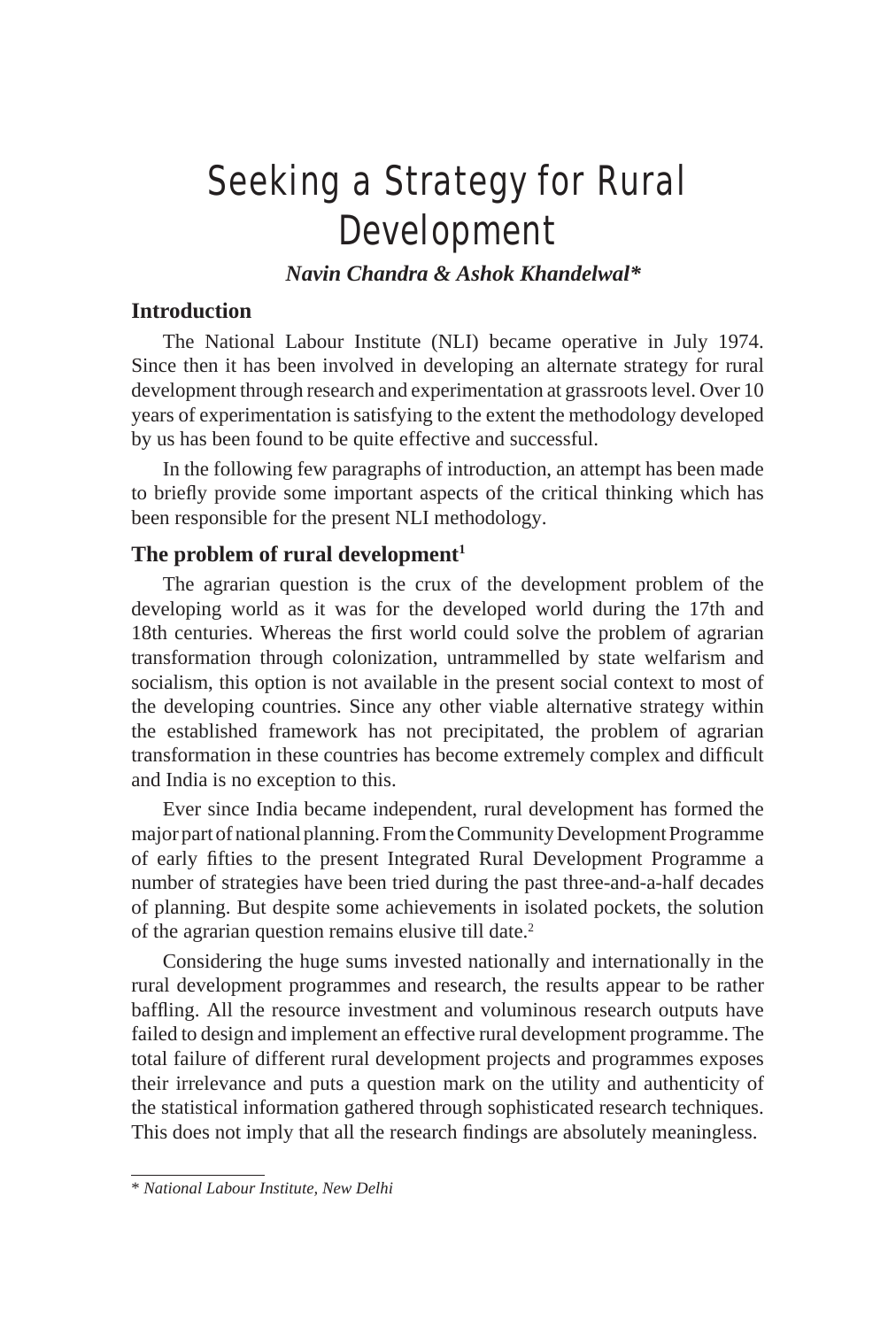The point we wish to highlight here is that these 'objective' researches miss the most vital aspect of rural reality — the reality of the living, conscious peasant. He has been reduced to a statistical entity in these researches. Instead of making him a 'subject' he is made an 'object' of research and as such is just considered as the complement of land and instruments of production, *instrumentum vocale,* as it were. The researcher administers his research instrument and records the responses. This gathered knowledge is utilized for building models of development which are then handed over to the government machinery for implementation. Unaware of what is happening, the poor peasant naturally fails to implement the model he does not comprehend.

The authenticity of the information collected by such scholars is also in question. There is enough evidence to show now that the highly exploitative conditions of existence of the rural poor forces them to be cunning, rather than brave. They hide the truth from outsiders who by definition are exploiters. In fact, the peasant's conception of morality, vice or sin does not cross the boundary of their 'moral' community. Their interaction with outsiders is not informed by these concepts. Their dealings with outsiders is neither moral nor immoral, it is simply amoral<sup>3</sup>. In such a situation it is but natural that their responses to enquiries by outsiders are not authentic.

## **Myth of value-free research**

The limitations of so-called 'objectivity' were exposed by the Heisenberg's principle of uncertainty and theory of relativity.4 The former clearly demonstrated that the very act of observation changes the system observed and the latter proved that the relation of the observer to the system affects the observed values. These discoveries though related to physical sciences have lately been found to be equally applicable in social sciences. Although one of the great social scientists, Karl Marx, had recognised the effect of the observer in social research long before the physical sciences discovered it<sup>5</sup>, the pretence of value-free objective research in the sense that the observer does not influence the result of observation survived in social science research for several decades after the above-mentioned discoveries.<sup>6</sup> Not surprisingly, however, these concepts are still in vogue in the majority of social science researches especially in developing countries for obvious reasons.

## **Development of participative research**

Once the myth of value-free objective research was exploded, it was no longer tenable to pretend that the observer is outside the things observed. The problem now faced by the researchers was how to ensure authenticity of the observation. The search for the answer yielded the concept of participant observation. It was realized that by knowing how and to what extent the observer affects the results of the observation, the authenticity of the observation can be ensured.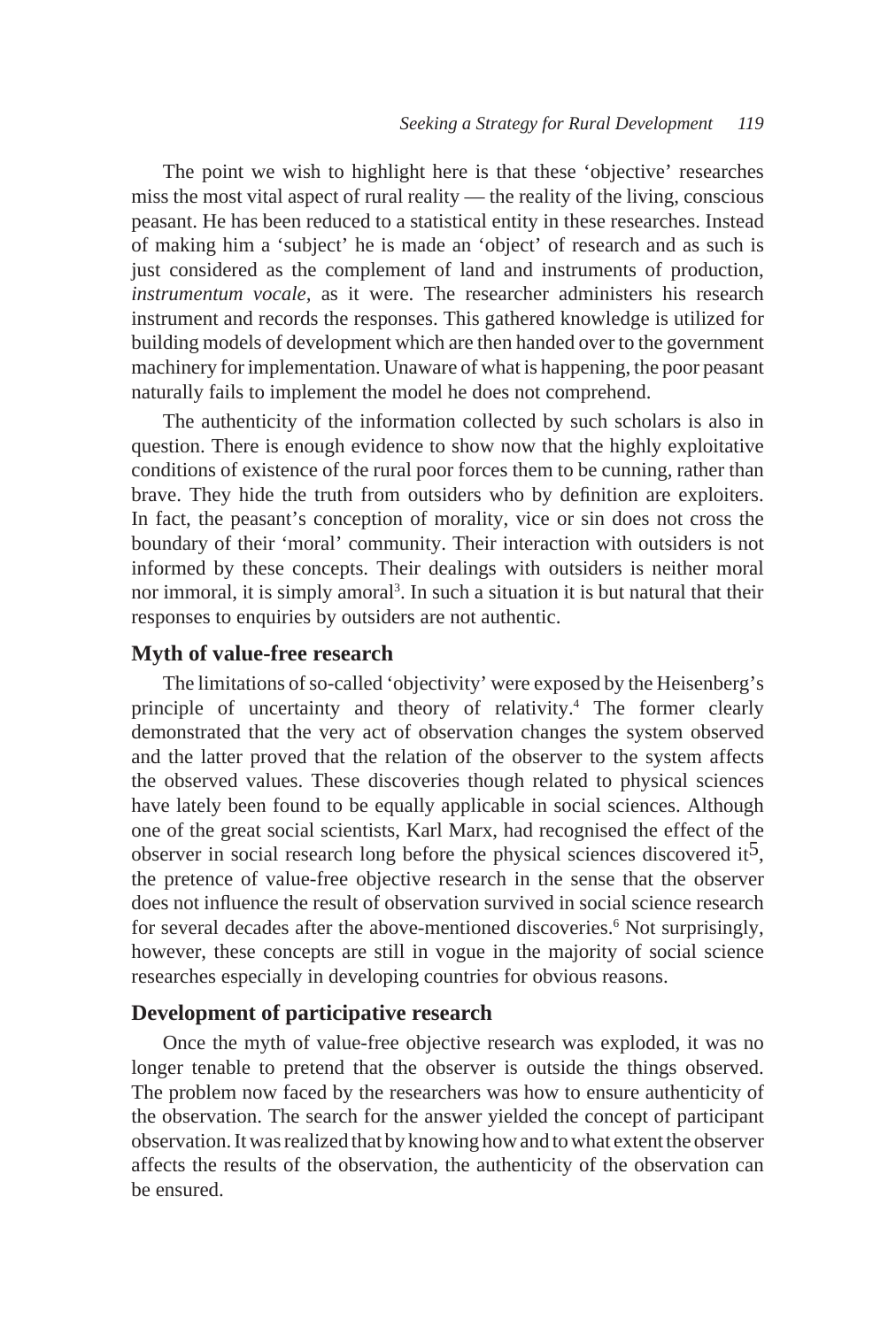Realization by the social scientists of the reality that they are part of the observation and the emergence of the concept of participant observation has brought about a qualitative change in the functioning of social science researchers. Now, it is a scientific truism to say that the circumstances and milieu you do not understand control you. You may feel that you are doing what you will but in fact your behaviour is dictated by the circumstances you do not comprehend. To the extent you know and realize how you are constrained, you can manipulate the constraining factors to your will. This is why it has been said that freedom is the recognition of necessity; now that the necessity of the observer being the participant has been recognised, the technique of participant observation to comprehend the reality and transform it can be used.

These developments in the social sciences made the social scientists realise at a later stage that for any effective decision it is necessary that it is taken by those who would implement it. If a decision is made and then sold to those who will implement it, it is bound to be ineffective. This is more so in the case of decisions affecting the peasants or, for that matter, any group of the oppressed. This thinking on the part of the policy-makers and experts has led to the concept of participative rural development.

#### **Mobilising the peasantry for self-help**

Social history has undoubtedly proved the necessity and importance of participation in the context of rural development. The success stories of China, Cuba and Vietnam have made this crystal clear and many more examples can be cited at a lesser level. But translating this concept into praxis is not a simple task. Eliciting participation from peasants is itself a job demanding circumspection and expertise.

Experiences suggest that in the face of outsiders' exploitation from generation to generation, it is almost next to impossible for an outsider to elicit wholehearted cooperation from the peasants. For anyone who aspires to get the peasants' cooperation it is imperative that he first enters their moral community – i.e. he becomes one of them. Gandhi, Mao, Ho Chi Minh and others, became successful peasant leaders only because they could successfully enter their moral community. Indeed, unless this aspect of 'peasant psychology' is understood, appreciated and taken care of, the problem of agrarian transformation would remain unresolved for a long time.

In any attempt at mobilising peasantry, therefore, the transformation of "for us" into "of us" is the most crucial variable. The peasants would become 'subjects' of research only when they would accept the researcher as one of them. It is no doubt a difficult task for a researcher, but can be surmounted if he is able to educate and equip himself.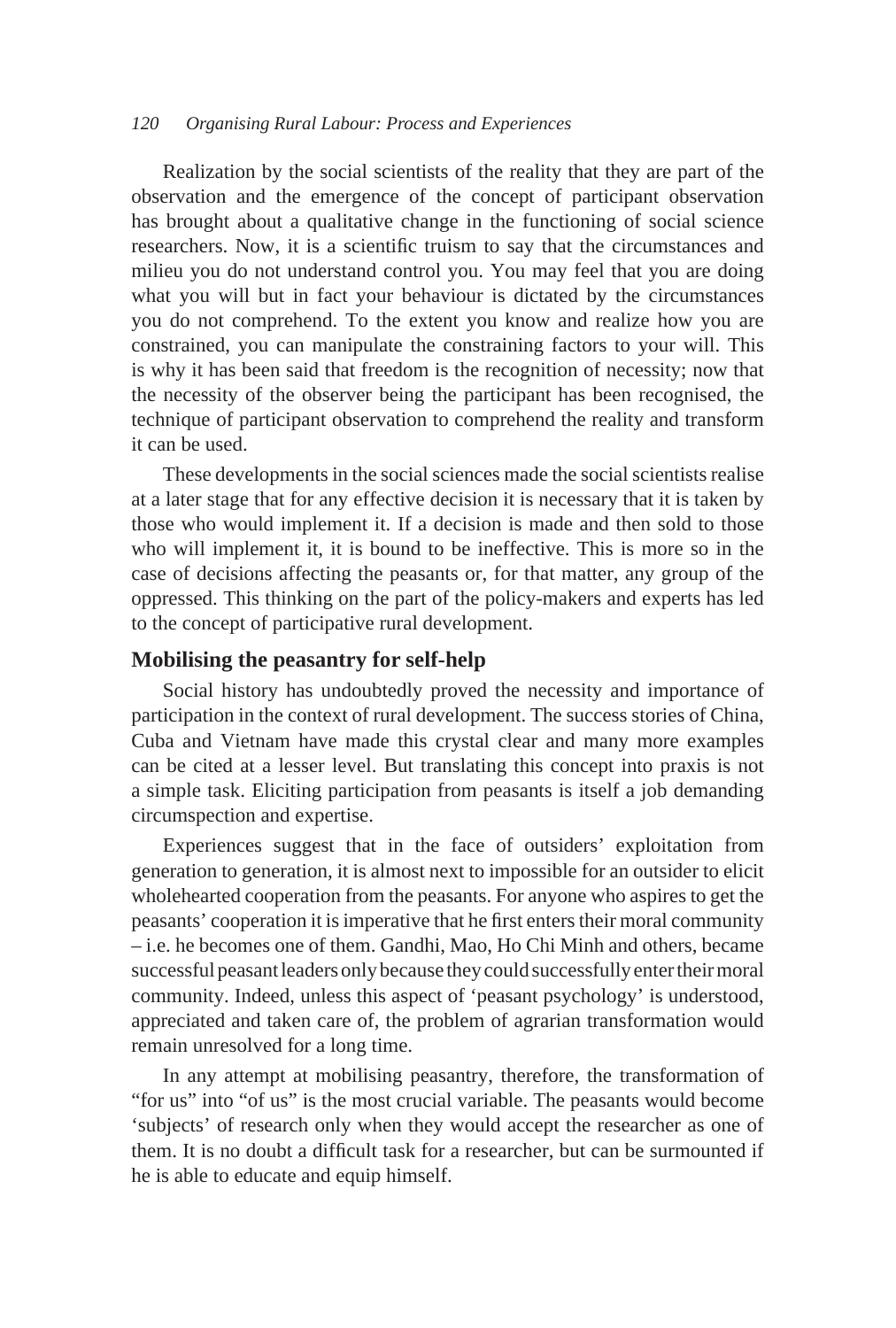# **Outsiders as facilitators**

The difficulties involved in this process have led some people to think that peasants of themselves would transform their situation from one that exploits them to one in which they would exploit. Just because peasants do not accept the outsider who does not live among and like them, it is inferred that they do not need outside leaders or change agents. Such an inference however is contrary to the world-wide experience of peasant participation. In all the successful endeavours the involvement and contribution of outsiders was most vital. In fact, it is this limitation of the peasants to be led that has, as Eric Wolf has vividly demonstrated<sup>7</sup>, made them change in most cases only their exploiters after successful rebellion. All this means that peasants need outsiders who can become one of them.

The outside leaders, however, should not discount the role of the peasants themselves which is most important. Their own role, in accepted behavioural science terminology, should be that of facilitators. The masses experience and perceive the social reality of their existence every moment in all its manifestations. Only they perceive it individually as an isolate. Each experience is unique and apparently related to only the individual peasant who experiences it; the peasants are unable to relate their experiences horizontally and vertically, spatially and temporally. This is behind the peasant's inability to think or act collectively. The important role of the outsiders – call them leaders or facilitators – therefore, is to develop in peasants perception and articulation, aggregation and integration of their individual experiences into a collective experience both horizontally and vertically so that effective selfmobilization of the peasants can take place for collective action on their own.

# **The need for an organisation**

Once the peasants acquire this critical awareness, it becomes easy to make them perceive that their problems can be solved only by collective action which in turn would require an organization. At this point the facilitators' own perspectives on the socio-economic transformation become a critical variable. Understanding of the social reality and its dynamics, on the part of the facilitator will determine the type and path of development of the society in question. Whether the peasants' dependency syndrome is broken or not will depend upon this perspective.

#### **The transformation perspective**

Depending upon his perspective, a facilitator or leader may develop the peasants' organization through his interventions into (i) a repository for states' assistance; he may shape it into a terrorist organisation, and (ii) a medium for self-action for their liberation. The first kind of organisation may marginally improve the conditions of the rural poor at a given point of time. The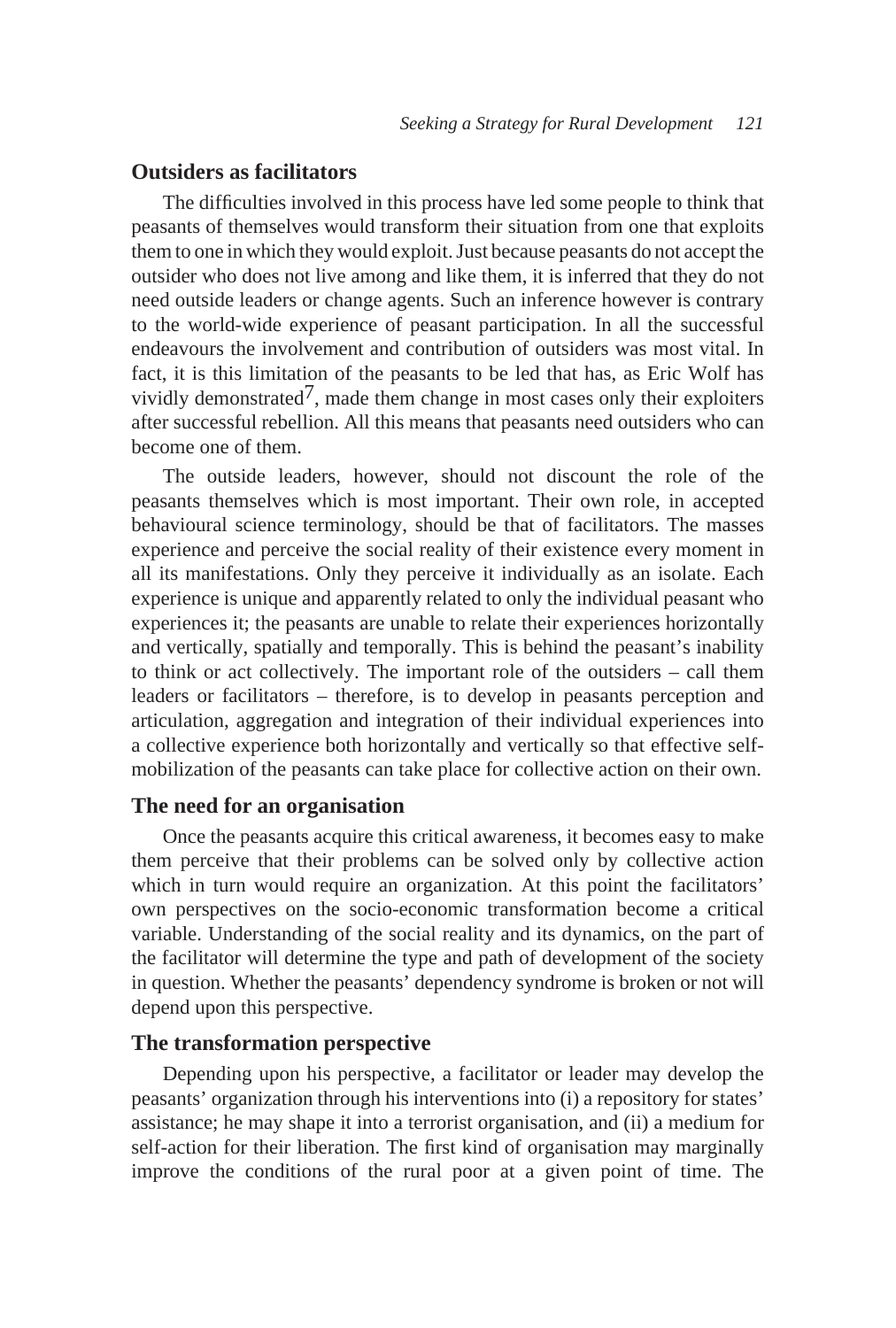dependency syndrome as well as the material conditions of their exploitation would persist.

On the contrary, a terrorist or adventurist type of an organisation will ultimately throw the peasants back into the state of hopeless fatalism. This would make any fresh attempt to organize more difficult and would thus further delay the process of their emancipation from exploitation. Thus neither of the above two types of organizations provides the ultimate answer. For that the facilitators need to understand transformation as a process and a social reality.

Transformation is different from reformism and adventurism. To achieve the objective of transformation, it is imperative that reformism and adventurism are both carefully avoided as both would only delay the process of change or liberation of the oppressed peasantry. A facilitator therefore needs to develop a transformation perspective. This entails development of an organisation as a medium for collective action by peasants for their own emancipation from exploitation. A facilitator needs to provide interventions to this end.

One can have the transformation perspective only if one recognises that there are conflicts in the society and in the resolution of these conflicts alone lies the transformation. Since the most important and basic conflicts are such which cannot be resolved within the established social relationships of a given society, the task of transformation becomes very complex and difficult. The transformation will be incomplete until the organization of poor peasantry becomes strong enough to alter the social relationships in their favour. This has to be the culmination of the organising process. This culmination point can be reached by gaining confidence in the organized action. This is achieved in the process of resolving the other minor conflicts for which the established social relations do not become a hurdle. For instance, whereas exploitation cannot be eliminated so long as a relation of exploitation exists, organized action in the process of development can reduce the enormity of exploitation either through achieving relatively better working conditions or higher wages.

# **Use of behavioural science techniques**

For a facilitator operating within the 'transformation perspective', the Freirian concept of conscientization becomes a meaningful operational category. But the mere awareness of the necessity of conscientization alone does not solve the problem of a facilitator which is how to conscientize the mostly illiterate peasants, not used to articulation and unable to draw necessary generalisations from their experiences. Here, one notes that there has been a lot of work in the behavioural science in the post-World War I period through which this problem can be tackled. Using these techniques, an individual can be deeply sensitized thereby stimulating his speech and action in a short period.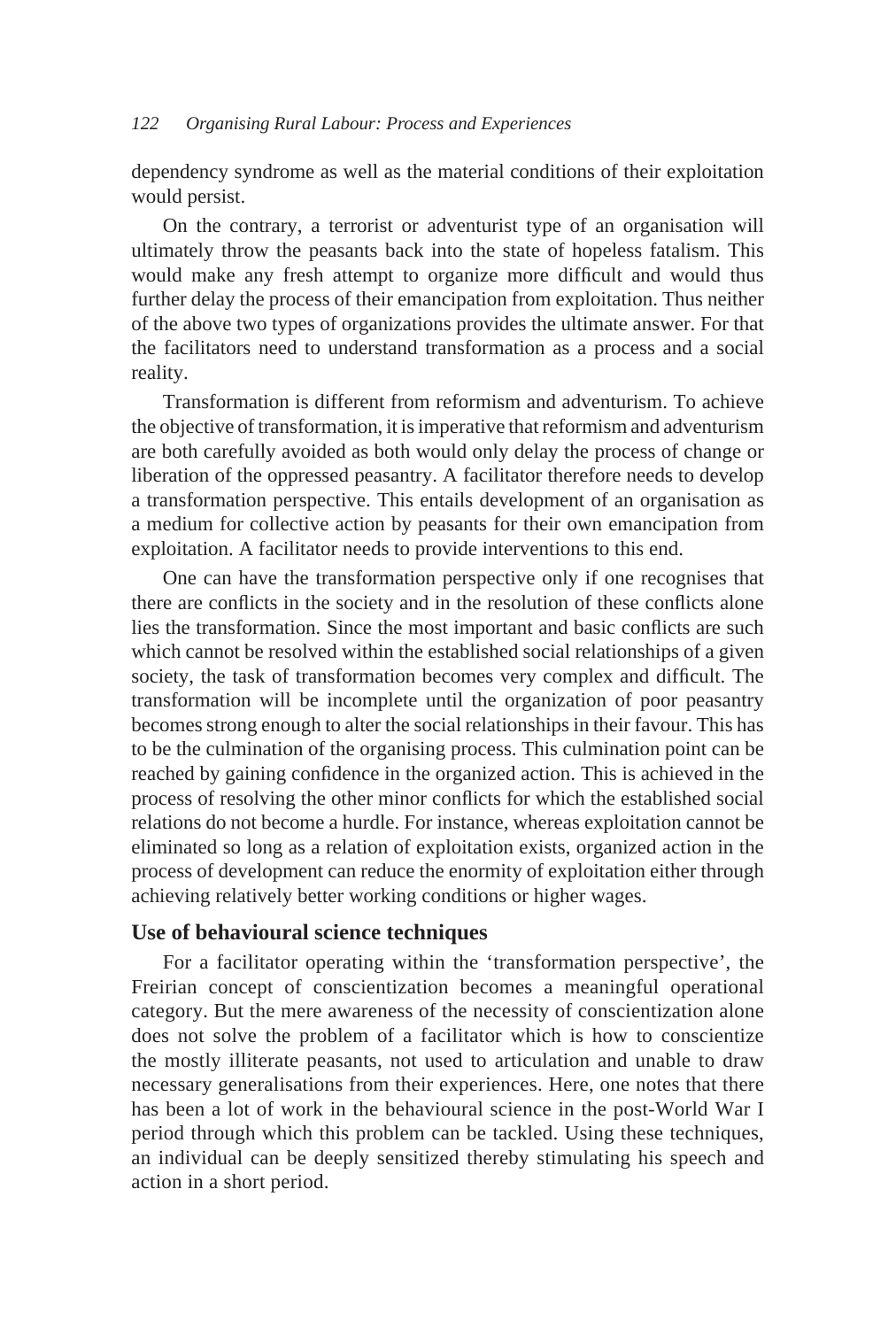Simulation exercise, one of the many techniques used in behavioural science, has proved to be very effective in conveying collective messages as an certainly simplify the situation but every understanding of a complex situation involves abstraction and simplification. There are many instruments and techniques in the kits of behavioural scientists which can be used according to the need of the facilitator.

#### **The NLI experience**

The National Labour Institute has successfully used some of these techniques in its research and experimentation for promoting and strengthening rural workers' organisations. These research and experimentation programmes have been conducted by the faculty at the grass-roots level. The perspective of these programmes is based on the conflict model. In other words, ours has been a 'transformation perspective' as explained earlier. The Freirian concept of conscientization, has been an integral part of these programmes, popularly known as Rural Labour Camps.

To sum up, the NLI has attempted – and indeed successfully to quite an extent – to evolve an alternative approach for rural development through its various rural labour camps at the grass-roots level. The methodology of these camps which some scholars have christened as "N.L.I. Methodology"8 has been based on critical evaluation of earlier approaches to rural development strategies on the one hand and integration of the three approaches – Freirian dialogical conscientization, conflict-based perspective and behavioural science techniques of group learning on the other hand. Through a five-day programme designed on this integrated approach it has become possible to activate and mobilise the peasants, especially the poor peasants and agricultural labourers, with a certain degree of success.

The following pages testify to the strengths and weaknesses of this pioneering approach of the NLI in promoting and strengthening rural workers organisations for effective rural development. The reader may not find formidable statistical tables. But the oppressed peasantry comes alive at every page. The reader will get the knowledge of not only the objective world of the peasants but also of their subjective world — how they feel and what they think. And indeed these are the most important variables for those who even care to organize the peasants and agricultural labourers.

Though the papers have been classified into three categories, this classification should not be taken too strictly. We emphasise the completeness of the integrated approach which can be gleaned only from reading all the pages. The reader alone however is the best judge.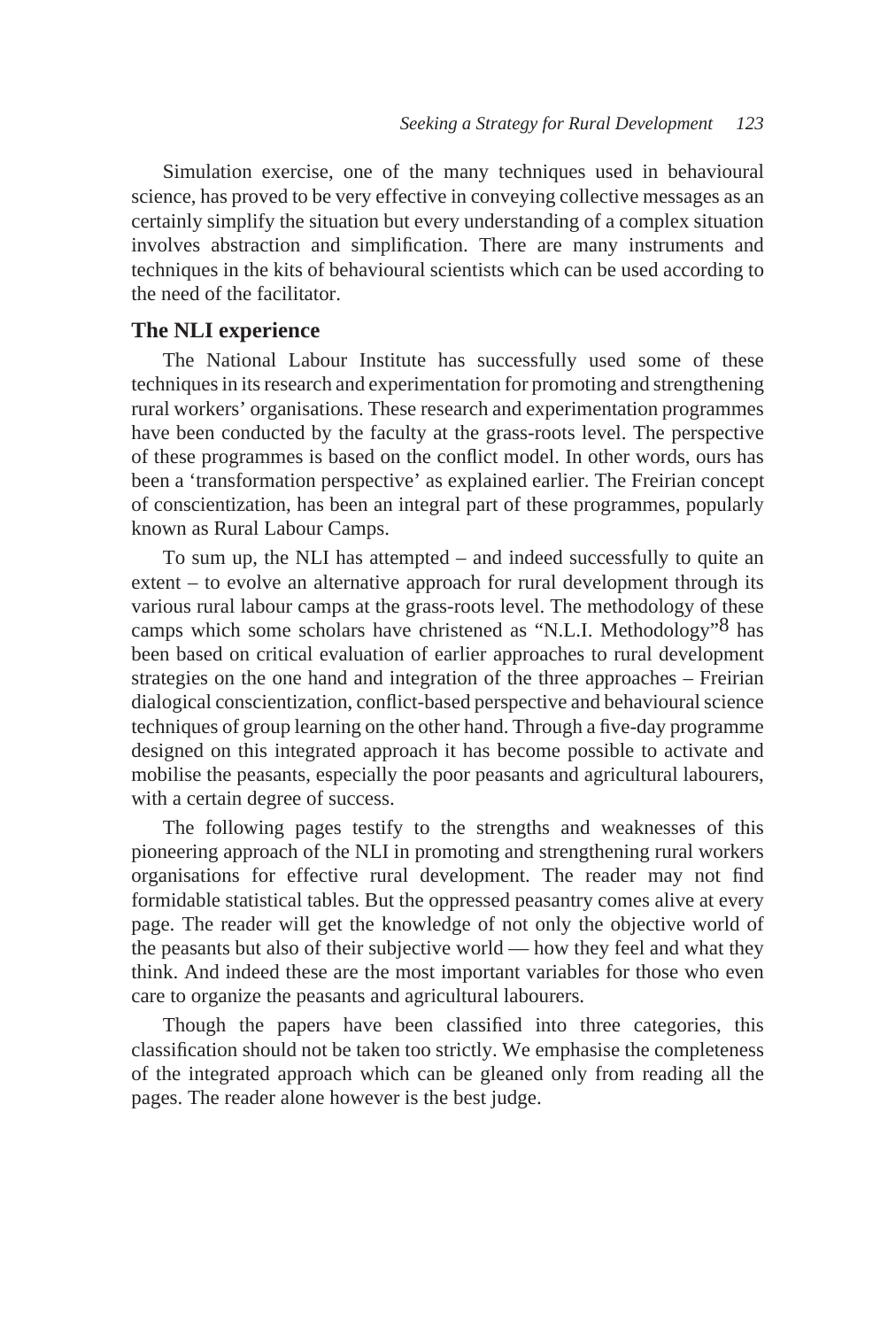## **Notes and references**

- 1. Rural development has a different meaning for different people. For us, rural development means overall change in the socio-economic position and conditions of the rural poor; development for us does not mean any consumptions, but development of personalities and social positions as well.
- 2. A vast literature is available in support of the failure of various strategies of rural development formulated and implemented in India since independence. Development has taken place, but without the distributive justice. For a detailed discussion, see (i) A.R. Desai, India's Path of Development, Popular Prakashan, Mumbai, 1984, specially chapters 12, 13 and 15 (ii) W.F. Wertheim, 'Betting on the Strong' in A.R. Desai, (ed) Rural Sociology in India, Popular Prakashan, Mumbai, 1963, (iii) Dandekar, V.N. and N. Rath, Poverty in India, Economic and Political Weekly Vol. 6 Nos. 1 and 2, 1971.
- 3. See Bailey, F.G "The Peasant View of the Bad Life," in T. Shanin, (ed.), Peasants and Peasant Societies, Penguin, England, 1973.
- 4. Many critiques of value-free 'objective' research are available. Few writers, however, have related development of this critique to these discoveries. For this relation see P.V. Panajape, et. al., Grassroots Self Reliance in Shramik Sanghatana, Dhulia District, India, Working Paper, W.E.P., I.L.O., Geneva, 1981, Chapter 2.
- 5. Anyone having a little acquaintance of the Marx's methodology would be able to appreciate this aspect of the research method. In fact, dialectical materialist cognition theory explicitly states it. See Mao Zedong, On Practice, Peking, 1978.
- 6. In social science research, the concept of the participant observer was first talked about in early 1940s.
- 7. For details see Eric R. Wolf, Peasant Wars of the Twentieth Century, Faber and Faber, London, 1973.
- 8. See Abdul Aziz, Labour Problems of Developing Economy 1984, pp. 54- 56.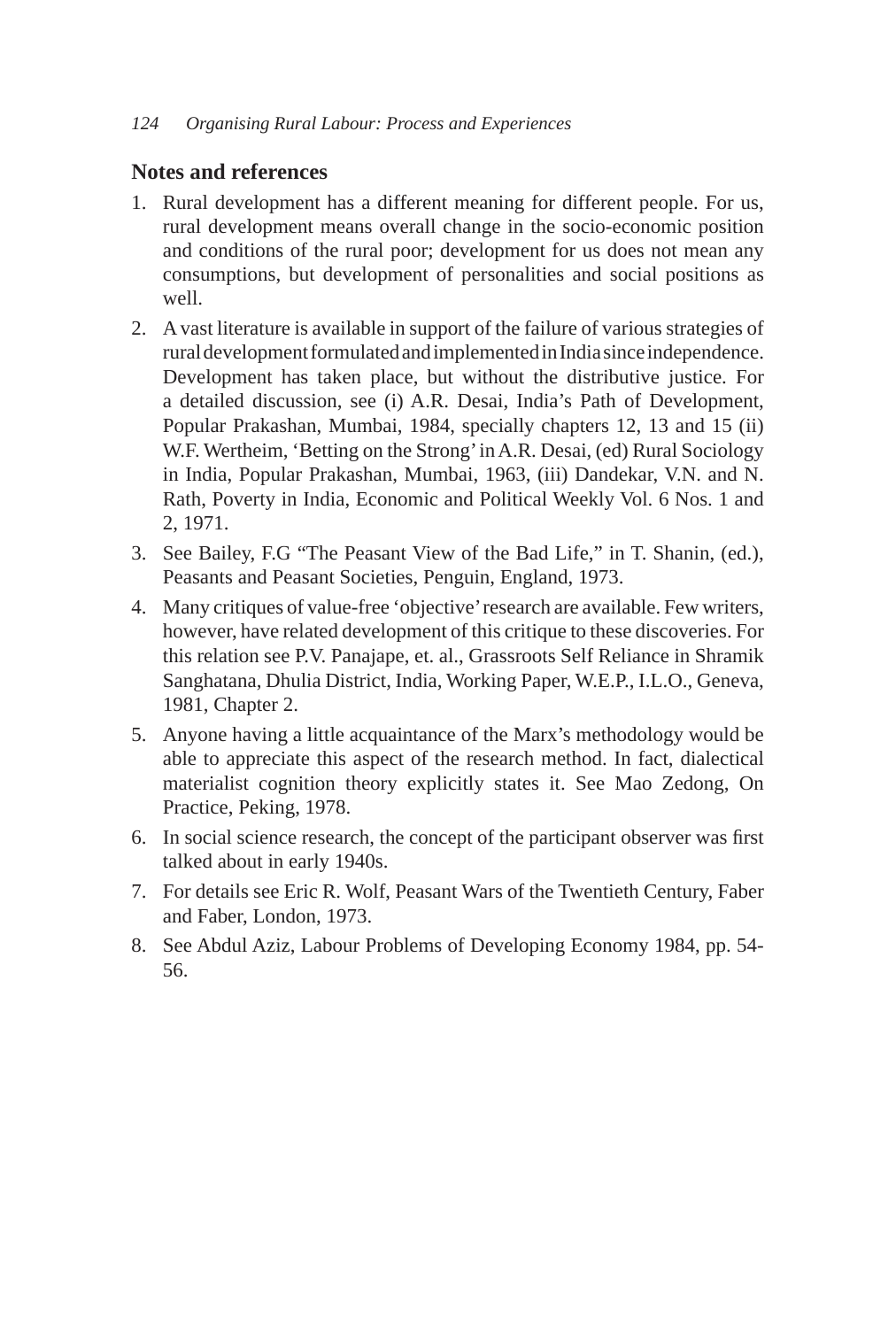# Rural Workers Organisation: An Alternative Development Strategy

*P.P. Ghosh, A. Khandelwal and Mahaveer Jain\**

# **Introduction**

After the Second World War, a large number of states in Asia and Africa were liberated from the colonial yoke. After independence, the new governments of these countries have no longer kept their interests confined to the maintenance of status quo and have been pursuing the policy of planned development with emphasis on distributive justice. The devolution of this new responsibility has necessitated radical changes in the structure and functions of various organs of the national governments; the labour administration, in particular, occupying a key role. It can no longer afford to confine its attention to organize labour only. It is being increasingly felt that the unorganized labourers, who form the majority and of whom the rural workers constitute the largest part, must be brought under its protective umbrella.

Viewed against this background, labour administration in most of these countries is inadequately equipped in terms of personnel as well as expertise. It is only in the fitness of things that ILO in its role as the international conscience-keeper should initiate through ARPLA measures to strengthen labour administration in these countries. The approach to the problem of rural workers has to be radically different from organized labour. Rural workers, as the ILO Convention 141 defines, comprise agricultural labourers, tenants, share-croppers and rural artisans. The labour administration in this sector has to grapple with the problems of the unemployed, underemployed, employed as well as self-employed. While the problems of rural wage-earners is somewhat amenable to legislative and administrative interventions, others can benefit only through the initiation of development projects designed for them. However, in spite of a number of pious social and economic legislations, in at least some of these countries, the problems of rural wage earners and other categories of rural workers remain as before. Indeed, the continuing process of exploitation of rural workers, who are not only economically poor but socially backward and educationally almost illiterate – and hence bereft of any resisting power – is resulting in an increasing number of such workers being pushed below subsistence year after year. It is against such a background that the ILO Convention 141 conceives of rural workers' organizations as a potent weapon to attack the problem of poverty. It is indeed a viable rural workers' organization that would strengthen labour administration more than any legislative or administrative innovation or augmentation of budgetary resources.

<sup>\*</sup> *National Labour Institute, New Delhi*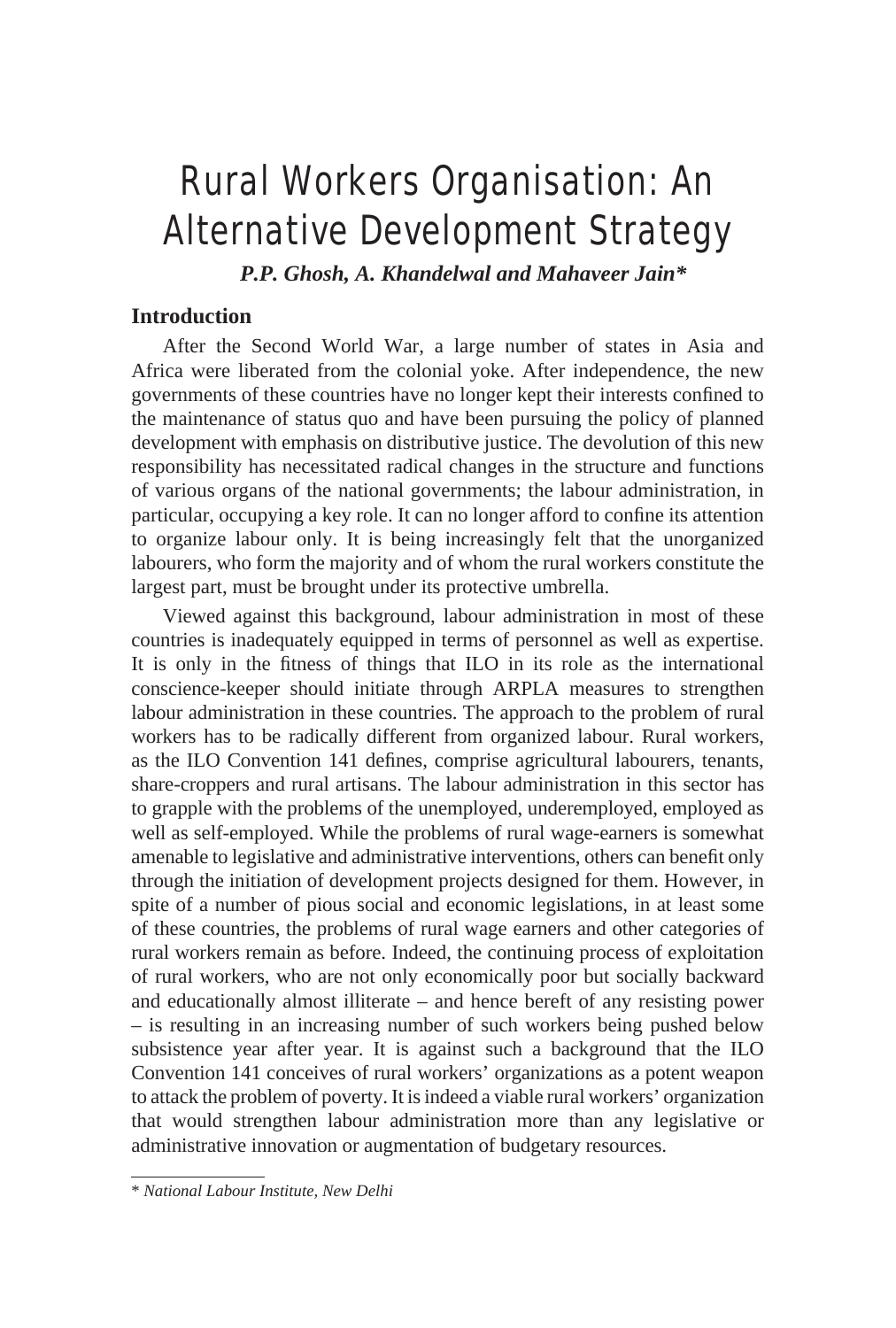The present paper is an attempt to show how relevant the Convention 141 is in the context of most of the Asian countries. To begin with, we present in Section 2 some broad national figures indicating the overwhelmingly rural character of the continent and a brief note on some of the common elements of development strategies and experiences in some of the Asian countries. A description of the character of rural society, the scenario of that development story, is in Section 3. Thereafter, in Section 4, we move to a discussion of the characteristics of rural workers' organizations and how they can hope to fulfil the objective of ensuring participation of rural workers in the process of development. Finally, in Section 5, the rationale of an alternative development strategy  $-i.e.,$  the participation of rural workers in the process of development through their organization, is presented through a brief report about Bhoomi Sena, a rural workers' organization engaged in creating and strengthening people's power. While Bhoomi Sena is not the only one of its kind operative in India, its experiences have been documented more elaborately both by national as well as international experts and hence the choice.

# **Asia—the rural continent**

# *Rural faces of Asia*

Notwithstanding the ascent of some of the countries in the underdeveloped regions of the world, euphemistically christened as the Third World, to the latest flow of technology, the stark reality is that they are predominantly rural. If we judge particularly in terms of the two more relevant indices — the proportion of the labour force engaged in agriculture and the contribution of agriculture to Gross National Product (GNP) — this fact becomes more than  $obvious<sup>1</sup>$ .

As an illustration to demonstrate the predominance of the rural character of their economies, we present in Table 1 the proportion of the labour force engaged in agriculture in 12 Asian countries.<sup>2</sup> As the figures indicate, nowhere is this below 50 per cent. For at least five countries, the proportion is as high as between 70 and 90 per cent; and finally, in Nepal, the population reaches its maximum 94 per cent. For India and Bangladesh, the two most populous countries of the region, the proportions are 69 and 86 per cent, respectively.

| ۰.<br>۰,<br>× |  |
|---------------|--|
|---------------|--|

**Percentage of Labour Force in Agriculture and Percentage of Rural Population**

| <b>Percentage of Labour</b> |                             | <b>Percentage of Rural</b> |                   |      |
|-----------------------------|-----------------------------|----------------------------|-------------------|------|
|                             | <b>Force in Agriculture</b> |                            | <b>Population</b> |      |
| <b>Country</b>              | 1960                        | 1975                       | <b>1960</b>       | 1975 |
| Nepal                       |                             | 94                         |                   | 95   |
| Sri Lanka                   |                             |                            |                   |      |
| 'Afghanistan                |                             |                            |                   | 88   |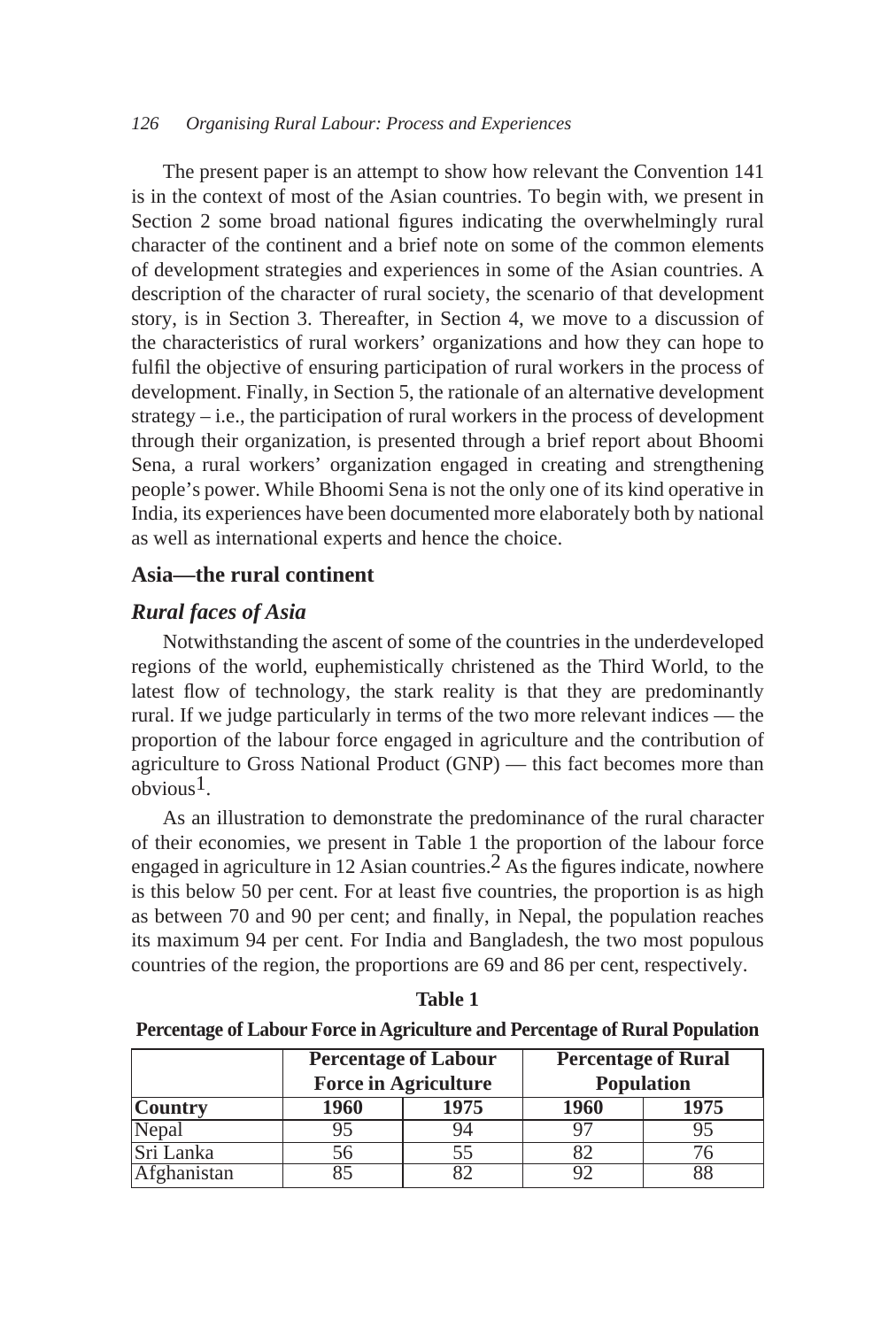|              | <b>Percentage of Labour</b><br><b>Force in Agriculture</b> |    | <b>Percentage of Rural</b><br><b>Population</b> |    |
|--------------|------------------------------------------------------------|----|-------------------------------------------------|----|
| <b>Burma</b> | 68                                                         | 67 | 83                                              | 78 |
| Pakistan     | 61                                                         | 59 | 80                                              | 73 |
| Bangladesh   | 87                                                         | 86 | 95                                              | 91 |
| India        | 74                                                         | 69 | 82                                              | 78 |
| Malaysia     | 63                                                         | 50 | $-74$                                           | 70 |
| Thailand     | 84                                                         | 80 | 87                                              | 83 |
| Philippines  | 61                                                         | 53 | 70                                              | 64 |
| Republic of  | 66                                                         | 51 | 72                                              | 53 |
| Korea        |                                                            |    |                                                 |    |

*Source: Economic and Social Survey of Asia and the Pacific, 1978 by United Nations, p. 98, Bangkok, 1979.*

While the above figures relate to the year 1975, the Table also reports corresponding proportions in 1960 and two further columns in the Table present the percentage of rural population in these countries in 1960 and 1975.<sup>3</sup>

If we look at the moment and the trend of these two characteristics, it becomes clear that not only are these economies rural but will continue to be so in the near foreseeable future.

The other index — the contribution of agriculture to GNP, figures for which have been presented in Table 2 simply confirms the above. In 1976 agricultural sectors in five of the countries listed in the Table were contributing almost 50 per cent or more to GNP including India and Bangladesh, the two most populous countries of the region. Among the rest, except for Fiji, the corresponding share was about 30 per cent or above. It should, however, be remembered here that a few of these countries, which are placed seemingly in a better position, have the "advantage" of being what we call "enclaves". As regards the trend of the proportions over the period 1960-75, it is again apparent that the upward movement is painfully slow.

**Table 2 Percentage Share of Agricultural Production in GNP per Capita Income**

|                | <b>Percentage Share of Agricultural</b> | <b>Per Capita</b><br><b>Income</b> (1976) |      |     |
|----------------|-----------------------------------------|-------------------------------------------|------|-----|
| <b>Country</b> | 1960                                    | <b>Production</b><br>1970                 | 1976 |     |
| Afghanistan    | 67                                      | 63                                        | 55   | 160 |
| Bangladesh     | 61                                      | 59                                        | 61   | 113 |
| Burma          | 33                                      | 38                                        | 47   | 120 |
| India          | 50                                      | 43                                        | 47   | 150 |
| Nepal          | 65                                      | AR                                        | 65   | 120 |
| Pakistan       | 45                                      | 33                                        | 32   | 170 |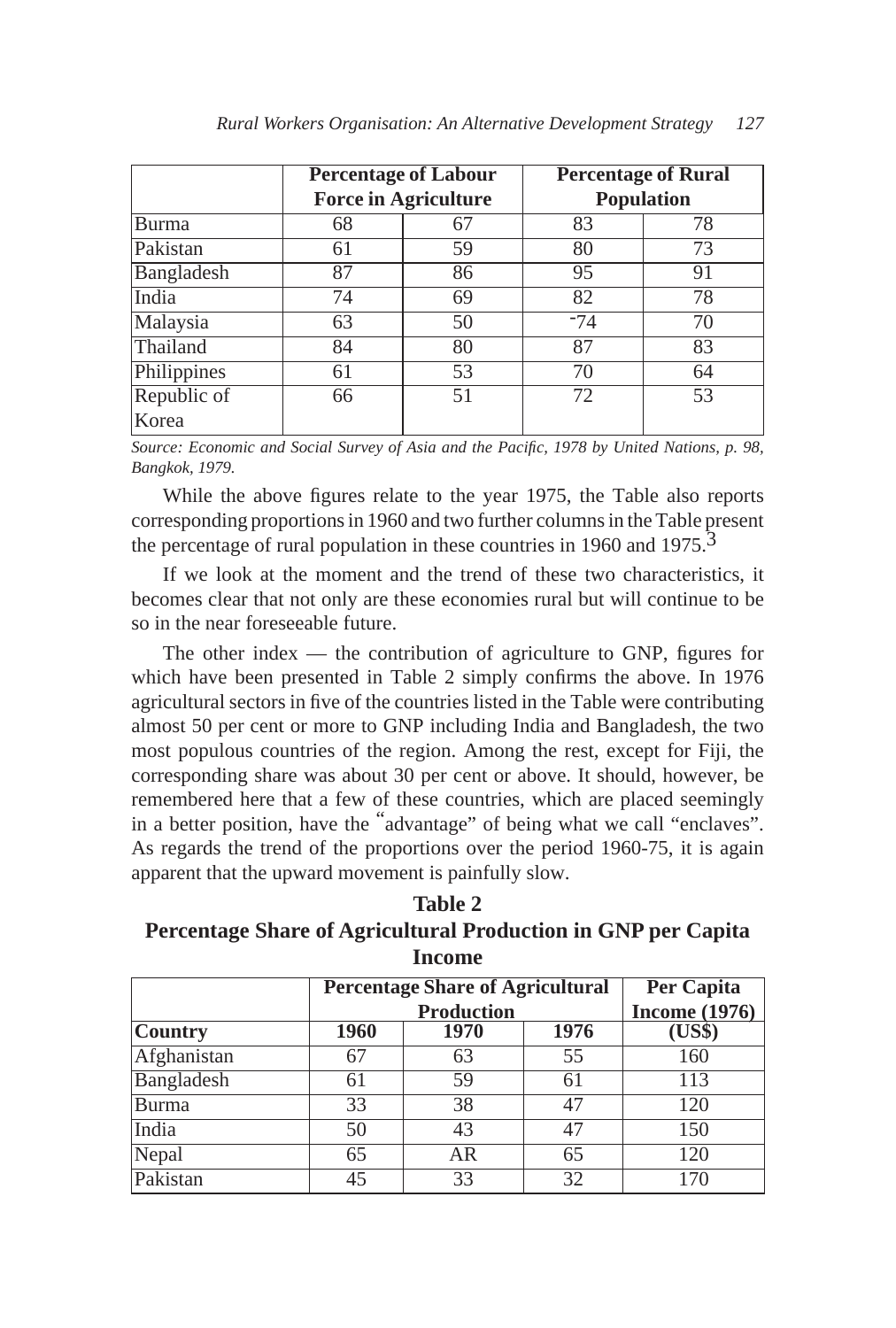|                   | <b>Percentage Share of Agricultural</b> | Per Capita |                 |       |
|-------------------|-----------------------------------------|------------|-----------------|-------|
|                   |                                         |            | Income $(1976)$ |       |
| Sri Lanka         | 38                                      |            | 37              | 200   |
| Malasiya          | 40                                      |            | 29              | 860   |
| Philippines       | 26                                      |            | 29              | 410   |
| Thailand          | 40                                      |            | 30              | 380   |
| Republic of Korea | 40                                      |            | 27              | 2,110 |

*Source: Economic and Social Survey of Asia and the Pacific, 1978 by United Nations, p. 240, Bangkok, 1979*

The dependence on agriculture by itself, however, is not always a pointer to backwardness.4 A more reliable index to demonstrate the positive correlation between the dependence on agriculture and the level of absolute poverty is the difference between the percentage of labour force engaged in agriculture and its contribution to GNP. The obvious techno-economic explanation of this discrepancy in terms of low productivity of agriculture often makes one forget a serious implication of it, viz., the highly inequitable distribution of income between the urban and the rural sectors. However, to ascertain the extent to which the fruits of development percolate to the lower levels we have to take account of the inter as well as the intra-sectoral inequality. It is only then that we discover Dickens' "poor relations" or Marshall's "Patron saints" — our target population.

#### *Development strategies and experience*

The importance of the rural economy being so overwhelming in terms of population, output and finally its disadvantaged status it has received some, albeit less than due, attention of the national planners in all of these countries. Most of these countries, as we know, were under colonial domination. Before independence, the banal explanation bandied out for the poverty of the masses was the colonial drain. It was, thus, only expected that the excolonial governments eschewed the much-vaunted principle of laissez faire and embarked on planned development. The experience, however, was an unmitigated tale of woe or the opening of a Pandora's Box; the economy often registered impressive increases in GNP, but a progressively larger majority of the population, huddled at the rock bottom, continued to slide down below subsistence, known officially as the "poverty line". The emergent nation-states could learn to produce, but not distribute.

An ex-post facto analysis of the development strategies adopted by these countries indeed confirms the logic behind the abyss they have reached. If we include the countries where peasant revolutions were successful, then on the basis of major trends in terms of objectives, implementing institutions and targeted beneficiaries, various programmes of rural development can be broadly categorised into three types of strategies  $-$  (a) structural, (b) reformist and (c) technocratic. Out of these three broad categories, structural changes were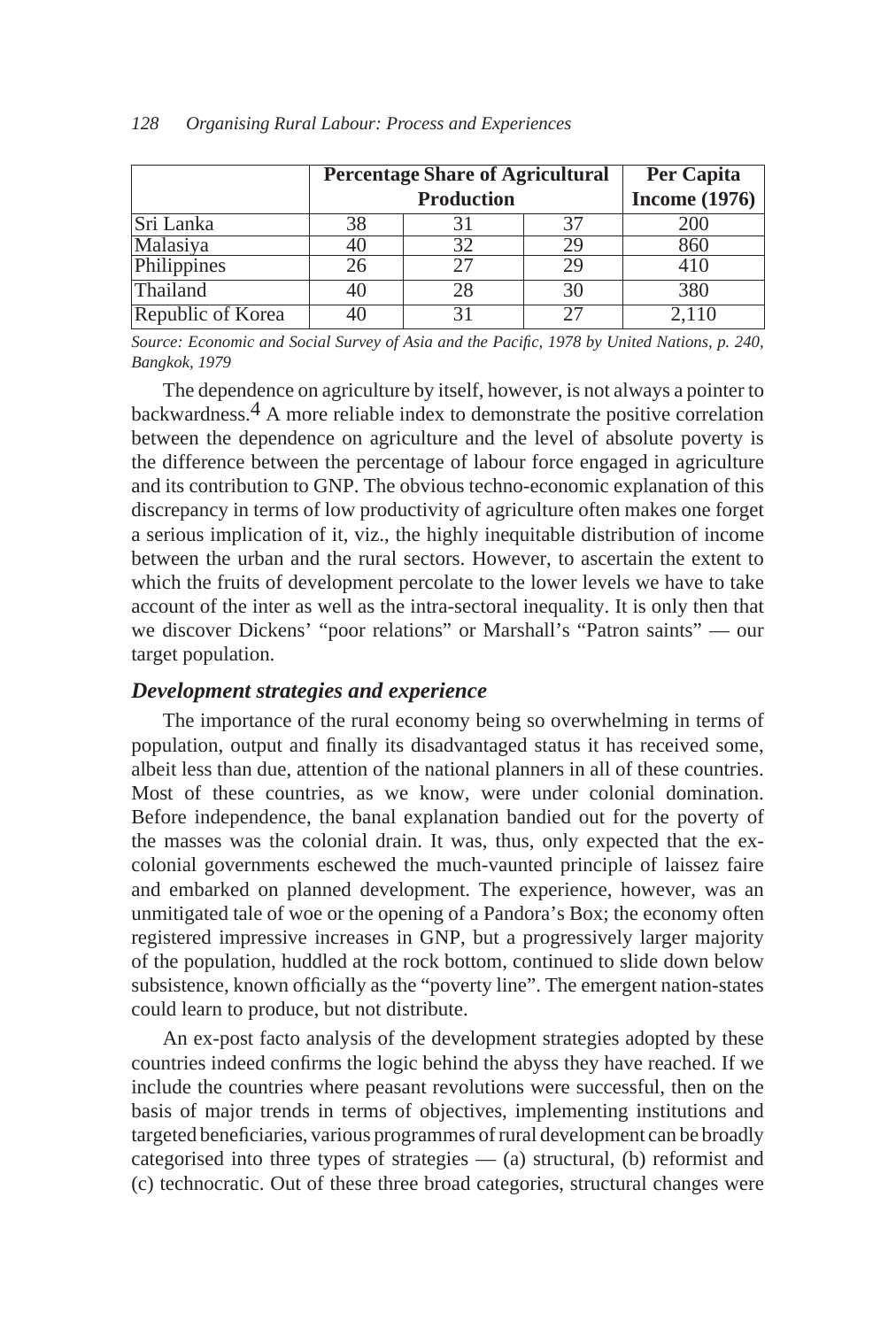mainly attempted in countries which had peasant revolutions, as in the Peoples Republic of China.<sup>5</sup> In most other countries, in the initial stages, reformism was the creed. Grandiose statements were made and almost revolutionary laws were enacted. However, in the configuration of classes holding power, they turned out to be merely declaratory rather than mandatory, following the adage that "the road to hell is paved with good intentions''. The populist outbursts against the emerging socio-economic trends were such as to put to shame all those statisticians measuring inequality through the Gini Coefficients and the like.

The disillusionment with the programme under the reformist approach gave rise to the other one — the technocratic approach, implying thereby the irrelevance of the existing social system and the importance of "technical inputs over human inputs". The denouement of the approach were the socalled Green Revolutions. This new technique could increase the agricultural productivity but it could not overcome the constraint of the in-built inequality in the rural social structure. The fact that the inequality continued to grow – and probably at a faster rate – completely shattered the much-publicised myth of size-neutrality of the new techniques.

This technocratic method, of course, failed only in the sphere of distribution while in the sphere of production its performance was commendable and thereby earning it the sobriquet "revolution". The planners, of course, then realised that this malady had to be attended to and thus to forestall the question of increasing agricultural productivity and paradoxically increasing poverty, the shift in the policy decision was heralded in the technique of emphasis on "target group population" approach. The end-point is, however, as disappointing as to say "the dodo is dead".

The literature on the character of development in the Third World countries in general and Asian countries in particular is replete with observations telling us that story of death. However, principally as an illustration, we would like to quote below the findings of one such study:

Briefly speaking, as far as rural development and agrarian reform in Asia are concerned, the following points should be emphasised:

- The basic goal of most countries has been increasing agricultural production (emphasis added);
- Very few efforts have been made to build people's organizations. Rather, bureaucracy has been used to implement government programmes;
- Even now there is wide difference between theory and practice. The policy pronouncements about the rural poor have not been effectively implemented;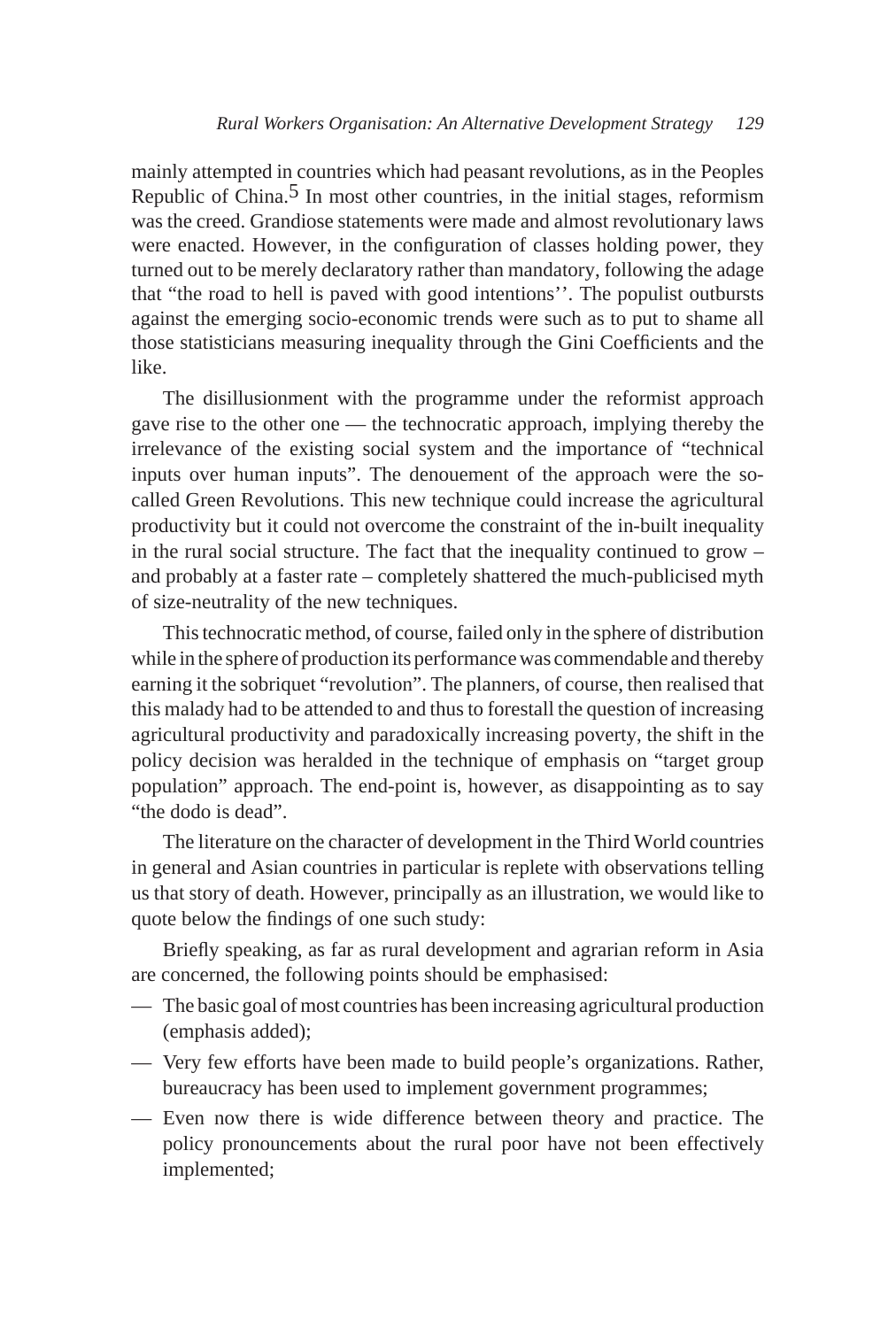- It is only recently that the rural poor have emerged as the target group;
- Cooperatives, rural local governments, community development, Green Revolution and bureaucratic dominant government organizations have not been able to reach the rural disadvantaged;
- Land reform programmes in most countries have been a dismal failure;
- From the point of view of the rural poor, the achievements are rare among the selected countries.

Even a casual familiarity with the conditions prevailing in the Asian countries is sufficient to know how true those (under) statements are. However, should it be necessary to buttress those observations with records of statistics, we reproduce here, again by way of illustration only, one Table giving the percentage of rural population below the poverty line in some Asian countries (Table 3). The time-points used in the Table for each country are about a decade apart but even within that, the increase is indeed staggering in two regions in India (Bihar and Uttar Pradesh) and in Bangladesh. Elsewhere, the increase is not that high, but increase it is.

| <b>Country / State</b> |                      | Year    | <b>Rural Population</b><br><b>below Poverty Line</b> |
|------------------------|----------------------|---------|------------------------------------------------------|
| Bangladesh             |                      | 1963-64 | 40                                                   |
| India                  | Punjab               | 1960-61 | 18                                                   |
|                        |                      | 1970-71 | 23                                                   |
|                        | <b>Uttar Pradesh</b> | 190-61  | $\overline{42}$                                      |
|                        |                      | 1970.71 | 64                                                   |
|                        | <b>Bihar</b>         | 1960-61 | 41                                                   |
|                        |                      | 1970-71 | 59                                                   |
|                        | <b>Tamil Nadu</b>    | 1960-61 | $\overline{70}$                                      |
|                        |                      | 1970-71 | $\overline{74}$                                      |
| Malaysia               |                      | 1957    | 30                                                   |
|                        |                      | 1970    | 37                                                   |
| Pakistan               |                      | 1963-64 | $\overline{72}$                                      |
|                        |                      | 1971-72 | 74                                                   |
| Philippines            |                      | 1961    | 61                                                   |
|                        |                      | 1971    | 64                                                   |

**Table 3**

**Percentage of Rural Population below Poverty Line in Selected Asian Countries**

*Source: International Labour Organization, Poverty and Employment in Rural Areas of the Developing Countries (Geneva. 1979, doc ACROIX11979/1l, mimeographed) and Problems of Rural Workers in Asia and the Pacific (Geneva, 1980), p 4.*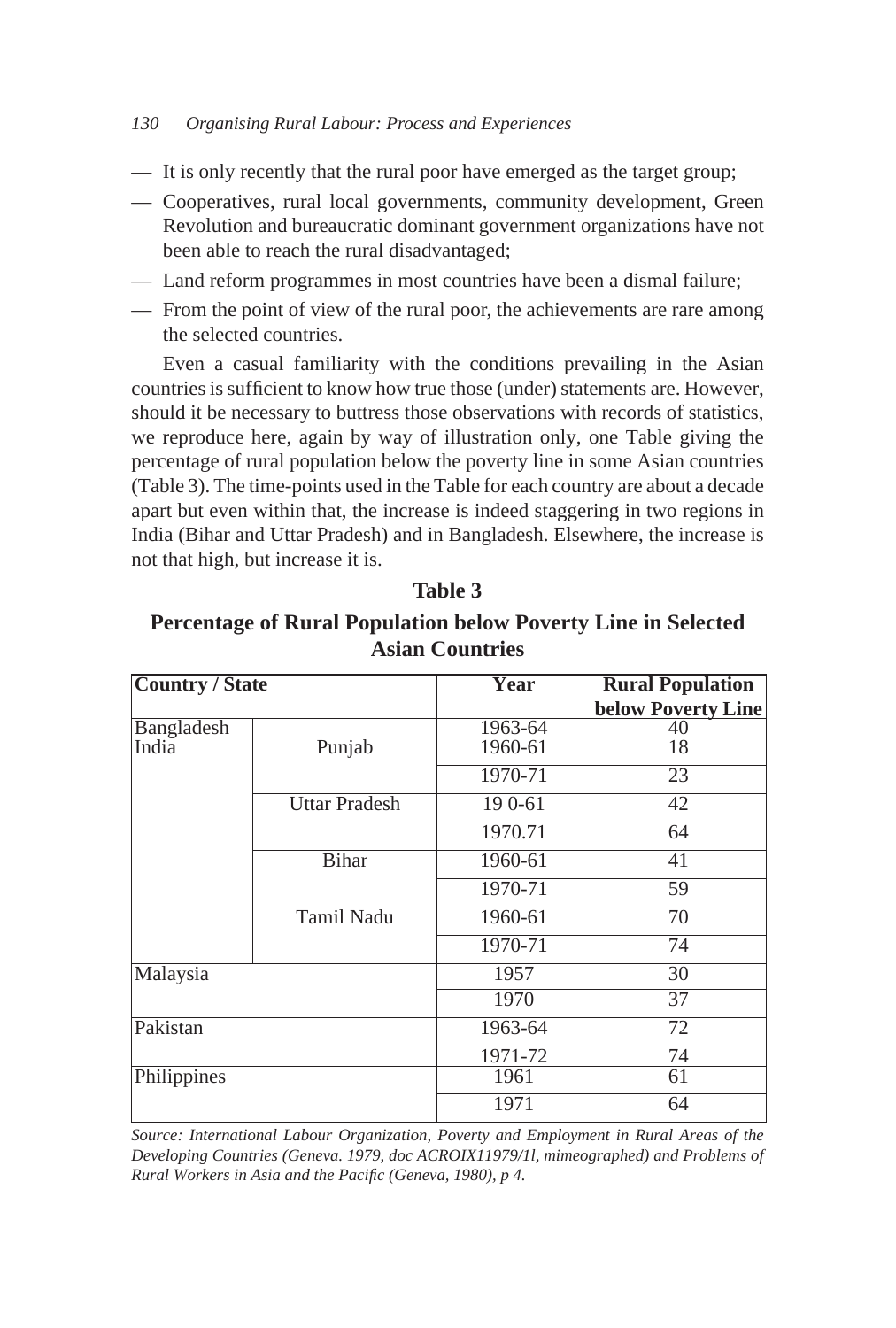# *Quest for alternative*

Even after about three decades of development, we are at the same place we started from. Poverty continues to be an inexorable phenomenon of social life, with an ever-widening gap between the rich and the poor, in spite of not too unimpressive national growth rates in at least some of the countries. For example, India not merely stepped out of the food grain deficit trap, but also achieved more than self-sufficiency in regard to agricultural production. It even started the export of food grains.<sup>7</sup> However, the attainment of such selfsufficiency does not imply elimination of absolute poverty and it seems the poor, in the Biblical idiom, "will always remain with us".

While success makes men dizzy, failure breeds reflection. Now that the logical consistency of the earlier growth theories stands blasted by the stark experience of practice and the planners have been rendered to the state of Hamletian dilemma, "to be or not to be", the search for an alternative approach to human progress has become more frantic than ever. One particular outcome of this intense search has been the emergence of the thinking among the world of economists, planners and international agencies that growth in order to ensure social justice must be participatory. It is almost impossible for a development plan to attain its objectives when its executors are some/ones from above and its intended beneficiaries are some others below. The two groups — executors and beneficiaries — are often not only distinct but are at a great social distance from each other and each must move towards the other to ensure success. The importance of organizations of rural workers lies in the fact that they are probably the only motor-force which can cause or even force that two-way movement. The sleeping giants, as Napoleon once described the Chinese population, must be forced out of its Rip Van Winkle situation. This is a social task but the primary responsibility for its fulfilment will probably lie with the labour administration.

## **Structure of rural society**

#### *Resource base of rural sector*

Land is the crucial resource base of the rural sector. Its cruciality emanates from three factors — first, the majority of the rural population are dependent on it for their livelihood; second, it is in short supply in most Asian countries; and third, in spite of the great demand, its supply cannot be easily augmented. We have already shown in the previous section the extent to which the rural population is dependent on land. As regards its short supply, suffice it to mention here that in many countries the average per family availability of land is less than three acres, an amount insufficient either from the point of view of the family's requirement or of optimal use of resources. Finally, most of the Asian countries have been so densely populated that attempts at reclamation of fallow land have been occurring for a long time and at present they have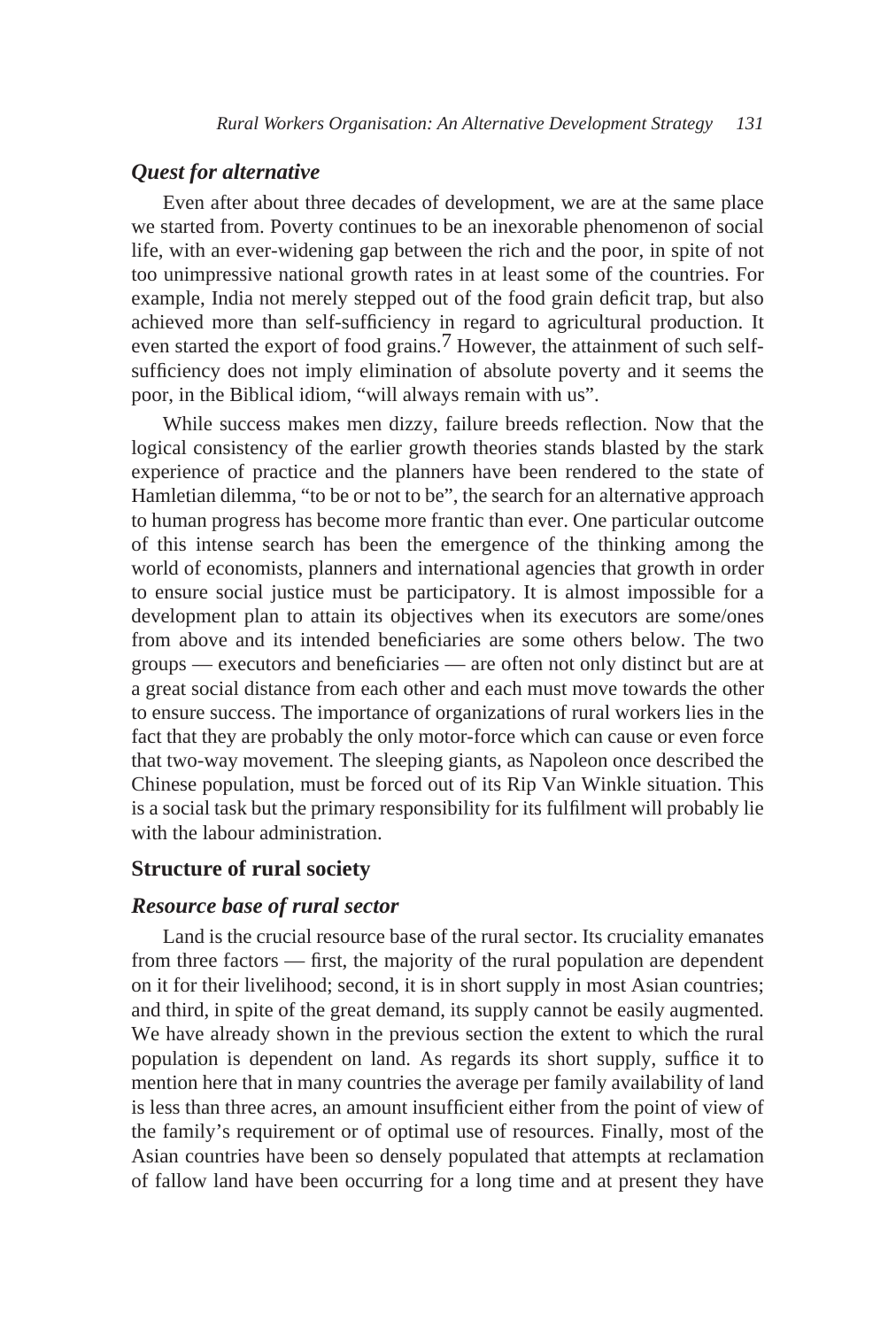nearly reached the saturation point. The only direct way still open to augment the supply of land is to make an intensive use of it, through multiple cropping. Moreover, whereas the large farms having the capacity to invest in irrigation, do not feel its necessity for their land, others often lack the economic capacity to do it. In other words, those who need water cannot afford it and others who can afford, do not need it.

Though land is the most important resource base for rural economy, it is not the sole one. There are a few others, which can be broadly divided into two categories – those complementary to land and others which supplement it. Since it is mainly the latter which can augment the employment potential and the land-based income of the rural sector, its importance is more. The two most important elements, included in this category, are livestock resources and artisans' tools. In some areas, forestry and fishing resources also gain some prominence. However, at the aggregate level, it is animal husbandry which contributes the second largest part of rural income, followed by rural household industries, most of which are artisan-based. But even these nonland resources are also limited in rural areas.

The fact that the resource base of the rural economy is neither broad nor expandable, however, does not mean that every rural household is resourcepoor. The distribution of these resources among different sections of the rural society is skewed enough to create a small group of resource-rich households, even at that low level of average resource endowment. And, as we will discuss later, this inegalitarian distribution of resources really determines the character and dynamics or the rural society.

## *Distribution of resources*

As land is most important, its distribution becomes the most crucial base of the stratification of rural society. In the three Tables presented below, we have the data showing the highly inegalitarian nature of land distribution in three Asian countries – Bangladesh (Table 4), the Philippines (Table 5) and India (Table 6).

| <b>Size Classes (in hectares)</b> | <b>Percentage of</b> | <b>Percentage of</b> |
|-----------------------------------|----------------------|----------------------|
|                                   | <b>Holdings</b>      | Land                 |
| Less than $1.0$                   | 25.0                 | 4.3                  |
| $ 1.0 - 5.0 $                     | 57.9                 | 47.1                 |
| $5.0 - 12.5$                      | 14.4                 | 33.1                 |
| $ 12.5$ - and Above               | 2.7                  | 15.5                 |
| <b>Total</b>                      | 100.0                | 15.5                 |

**Table 4 Size Distribution of Landholdings in Rural Bangladesh (1967-68)**

*Source: International Labour Organisation, Poverty and Landlessness in Rural Asia, Geneva, 1970.*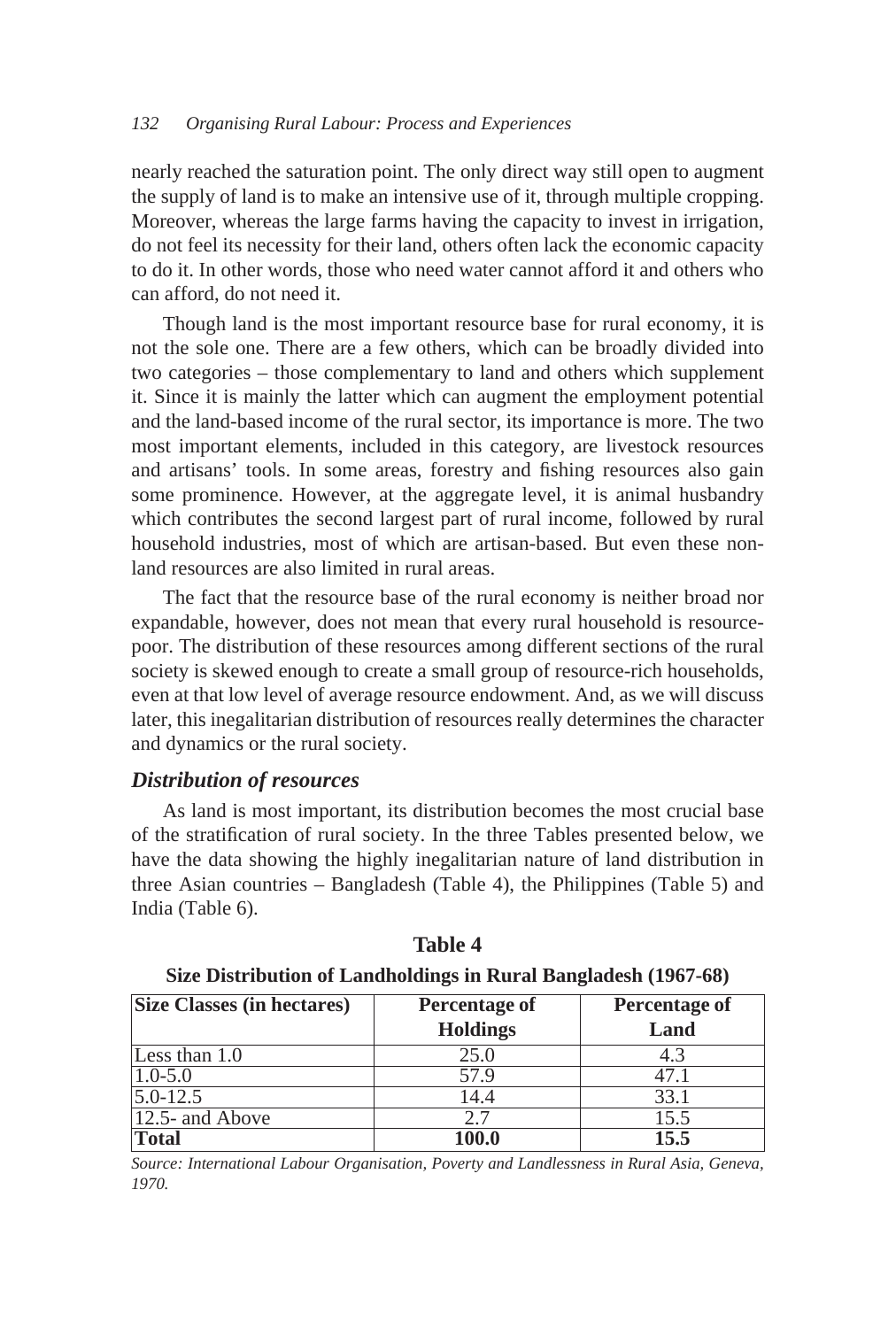## **Table 5**

**Distribution of Farms by Size in The Philippines**

| <b>Farm Size (hectares)</b> | <b>Percentage of</b><br><b>Farms</b> | <b>Percentage of</b><br><b>Area</b> |
|-----------------------------|--------------------------------------|-------------------------------------|
| $0.0 - 4.9$                 | 81 N                                 |                                     |
| $5.0 - 19.9$                | .8)                                  | 39 A                                |
| 20.0 and Above              |                                      |                                     |

*Source: K. Griffin. Political Economy of Agrarian Change, McMillan, London, 1979.*

| Table 6                                                        |
|----------------------------------------------------------------|
| Size Distribution of Land Ownership in Rural India (1960-1961) |

| <b>Holding Size (hectares)</b> | <b>Percentage of</b><br><b>Holdings</b> | <b>Percentage of</b><br>Area |
|--------------------------------|-----------------------------------------|------------------------------|
| Below 0.20                     | 29.7                                    | 0.5                          |
| $0.20 - 1.01$                  | 25.1                                    | 7.1                          |
| $1.01 - 4.05$                  | 31.7                                    | 32.9                         |
| $4.05 - 8.09$                  | 8.6                                     | 31.2                         |
| $8.09 - 12.14$                 | 2.7                                     | 12.9                         |
| Above 12.14                    | 2.2                                     | 154                          |

*Source: National Sample Survey, India, 17th Round.*

In Bangladesh, 56.1 per cent of the rural households own less than 2.5 hectares each and their share in the total land is only 21.4 per cent. At the other end of the ladder are 7.9 per cent rich households, each owning more than 7.5 hectares and accounting for 32.0 per cent of the total land. The next country, the Philippines, is not a particularly land-poor country. But even there, farms of less than five hectares account for 81.0 per cent of the farms and only 43.1 per cent of the area. On the other hand, the thin upper layer of 20 hectares plus big farms, accounting for only 1.0 per cent of the total farms, enjoy control over 17.9 per cent of the total area. Finally, the situation in India probably presents the worst case. There, 54.8 per cent of the land holdings, each below 1.01 hectares, account for only 7.6 per cent of area, making way for the top 4.9 per cent of land holdings, each above 8.09 hectares, to gain control over 28.3 per cent of area.<sup>8</sup>

This acute concentration of the land resource, however, is not the end of the story. The distribution of other land complementary resources makes it even more acute. To substantiate the contention, we present in Table 7 the distribution of such resources in India by three broad categories. As regards the two livestock resources, their distribution among these categories might suggest a rather militating effect on land concentration. But this would be a somewhat misleading conclusion. A considerable part of these resources, maintained for agricultural requirement of animal power, is characterised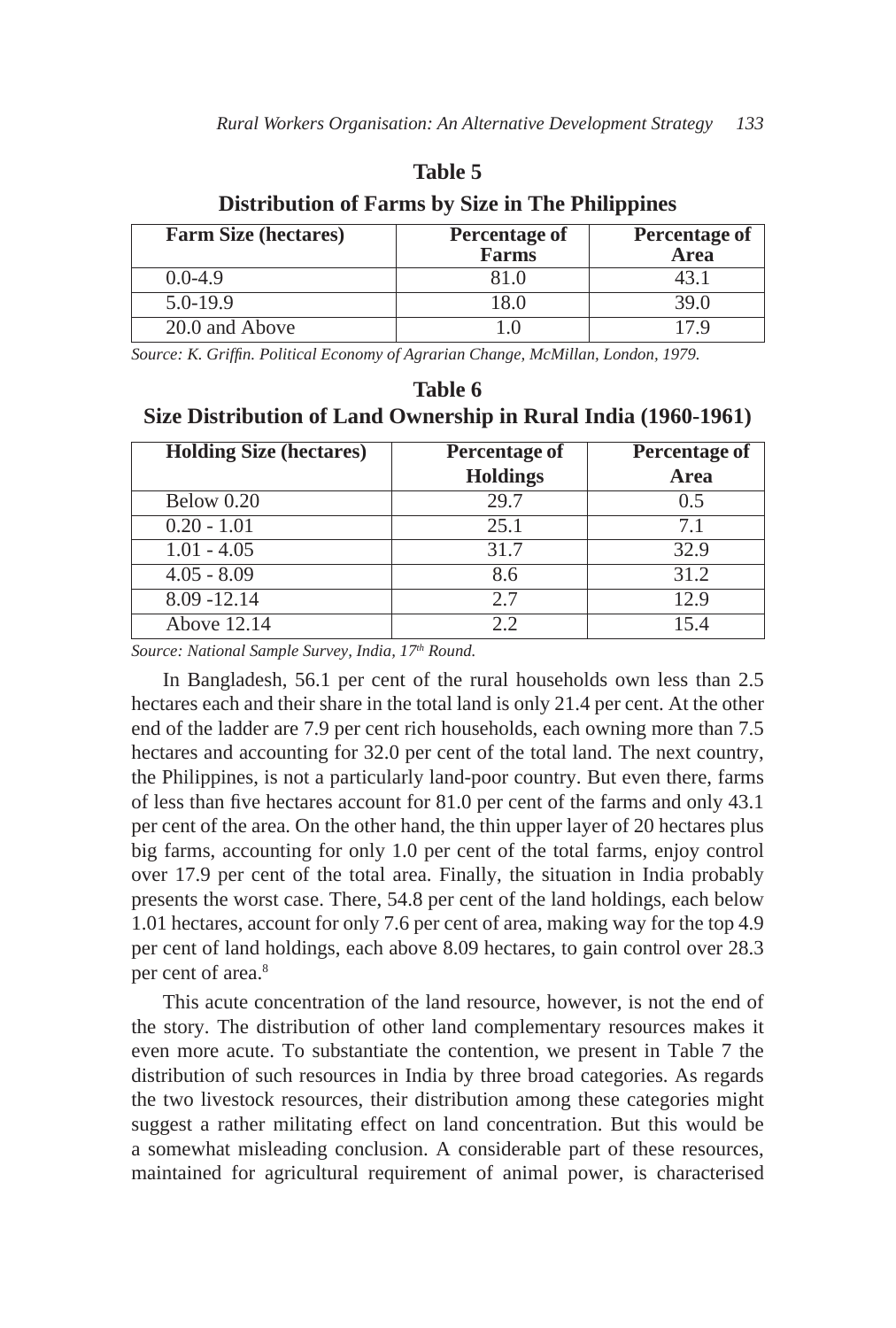by the indivisibility of large unit inputs and thus smaller farms are forced to work with a sub-optimally high factor proportion (bullocks per acre). In the case of ploughs, the distribution is nearly similar to that of land. But in the case of comparatively more divisible inputs like agricultural machineries and highly productivity raising capital resources like electric pumps and tractors, the distribution is more skewed than land and, thus, it only strengthens what is already strong.

**Distribution of Economic Resources among Rural Households by Land Holding Categories in India (1971-72)**

| <b>Items</b>                        | Up to 2.5    | $2.5 - 10.0$      | More than 10 |
|-------------------------------------|--------------|-------------------|--------------|
|                                     | <b>Acres</b> | Acres             | Acres        |
| Households                          | 60.3         | 29.4              | 10.3         |
| Area cultivated                     | 9.2          | 37.5              | 53.2         |
| Cattles (value)                     | 8.7          | 44.0              | 47.3         |
| Buffaloes (value)                   | 15.4         | 43.5              | 41.2         |
| Ploughs (iron)                      | 7.4          | $\overline{4}7.5$ | 45.2         |
| Ploughs (wooden)                    | 10.8         | 56.6              | 32.6         |
| Electric Pumps or Tractors (number) | 3.7          | 20.1              | 76.2         |
| Agricultural Machinery (value)      | 4.4          | 33.3              | 62.2         |
| Transport Equipment (value)         | 11.1         | 33.7              | 50.2         |

*Source: Quoted from Swami, D.A., "Differentiation of Peasantry in India'', Economic and Political Weekly, Bombay, December 11, 1976.*

## *Implications of resources distribution*

The implications of the inegalitarian distribution of productive resources among the various sections of society can be divided into two spheres – of production and distribution. In the sphere of production an analysis of such implications can be attempted through the enquiry on the factor proportions and the productivity on the farms of different sizes. A number of empirical studies have shown that small farms (unless too small) generally employ much more labour per acre and thus have a relatively higher per acre productivity.<sup>9</sup> Under the conditions prevailing in the rural sector, such an inverse correlation between farm size and productivity is not unexpected. The source of higher labour input per acre for the smaller farms is the unemployed or under-employed family labour and such labour, contrary to the zero-marginal-productivity hypothesis, can possibly have a positive marginal productivity through more intensive cultivation. The big farms, being run with hired workers, cannot afford this intensive use of labour, for economic rationality demands employment of labour only up to that point where marginal productivity is not only positive, but equals the wage rate. Admittedly, the big farms have a larger capital base (both working and fixed) and, hence, are in a position to raise the productivity of labour to the existing wage level; but they have reasons not to attempt this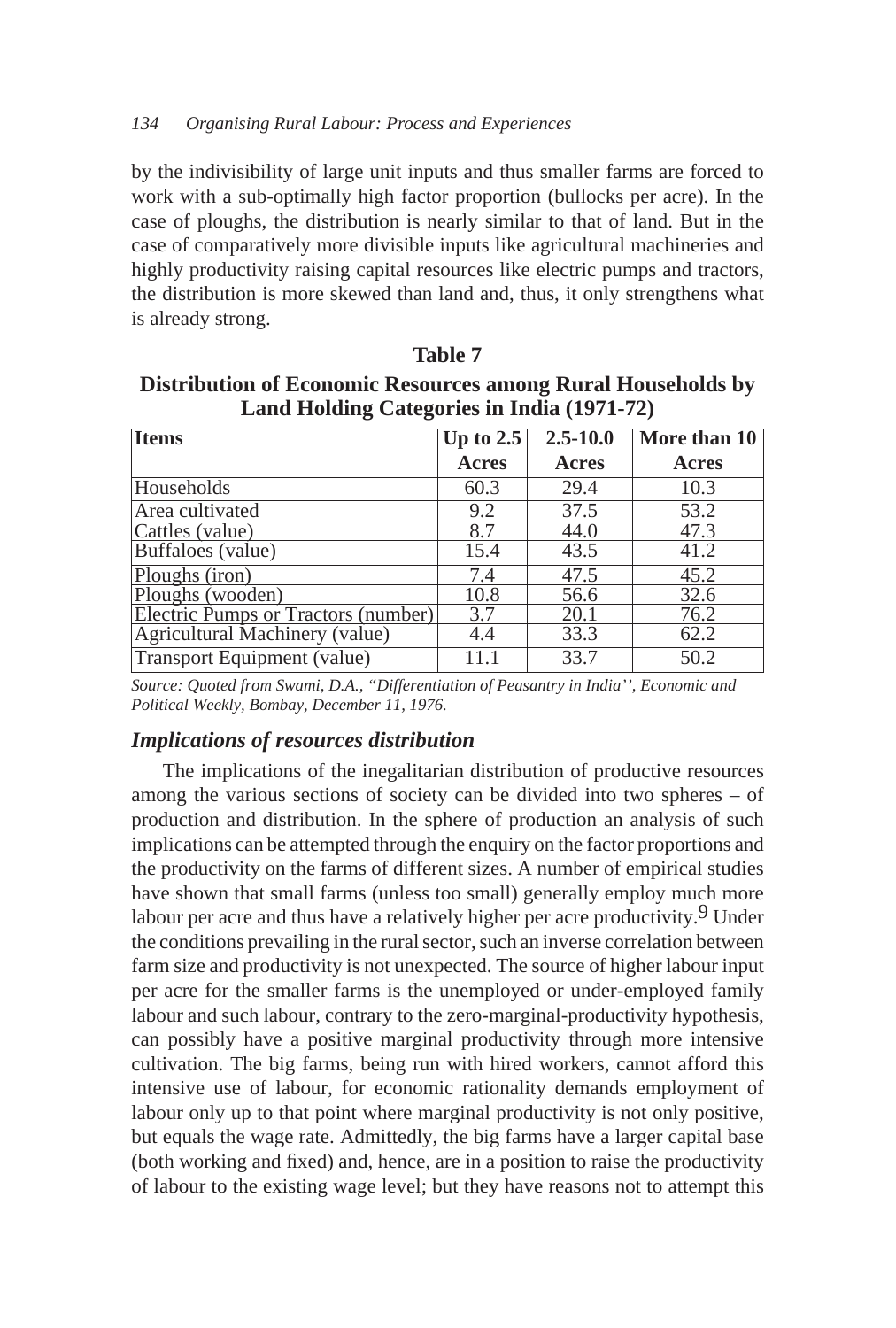method of augmenting their income. The alternative methods of rack-renting and usury offer them enough scope for not only augmenting their income but also increasing their resource base and thus progressively pauperising the rest.

The working of this mechanism of pauperisation, having a bearing on the distributive implication of land concentration, starts from the initial distribution of resources which is very skewed. The poor households with smaller farms are so poor that they are in a state of perpetual indebtedness. The initial cause of a loan might be either a consumption loan (say, drought year) or a social exigency (like marriage expenses) or a working capital requirement.

But once they are indebted, they fall prey to the mechanism of usury which starts draining their already meagre stream of income. When the stream dies, the next casualty is the meagre land resource of the poor household and this finally reduces the land-poor to the landless. This process, however, does not operate through the mechanism of cash transfers from the debtor to the moneylender. The transfer can take the form of produce (valued at low prices), labour (paid at low wages) or rent (charged at high rates) depending more upon the convenience and necessity of the moneylender.

Realising that the initial land endowment plays a vital role in the operations of this mechanism, a number of countries in Asia have tried to initiate land reform measures which could thwart this growth But it is the growth of this mechanism which has instead thwarted the proposed reforms.

# *Land reforms*

Among all the strategies which have been applied to change the character of rural societies in Asia, land reforms have the longest history, $10$  though the nature of these reforms has been varied among the different countries. But in most of the countries, the legislations have made provisions for a direct intervention in the rural society in contrast to many other methods (not necessarily legislative) aimed at changing its character. However, barring the Republic of Korea and Taiwan, the proposed reforms have remained almost inoperative and we discuss below the case of India.

In India, the basic objectives of land reforms were:

- (a) abolition of zamindari and other intermediaries,
- (b) redistributing land to the poor after obtaining surplus land through the laws on ceiling and, finally,
- (c) granting of security of tenure to tenants or sharecroppers.

However, among these three it is only the first which was achieved; though the existence of large-farm estates is still found in India in forms other than zamindari and the achievement in regard to the other two have been minimal. A large volume of literature is now available analysing the causes of this failure. Broadly speaking, four among these can be identified as central – first, ironically,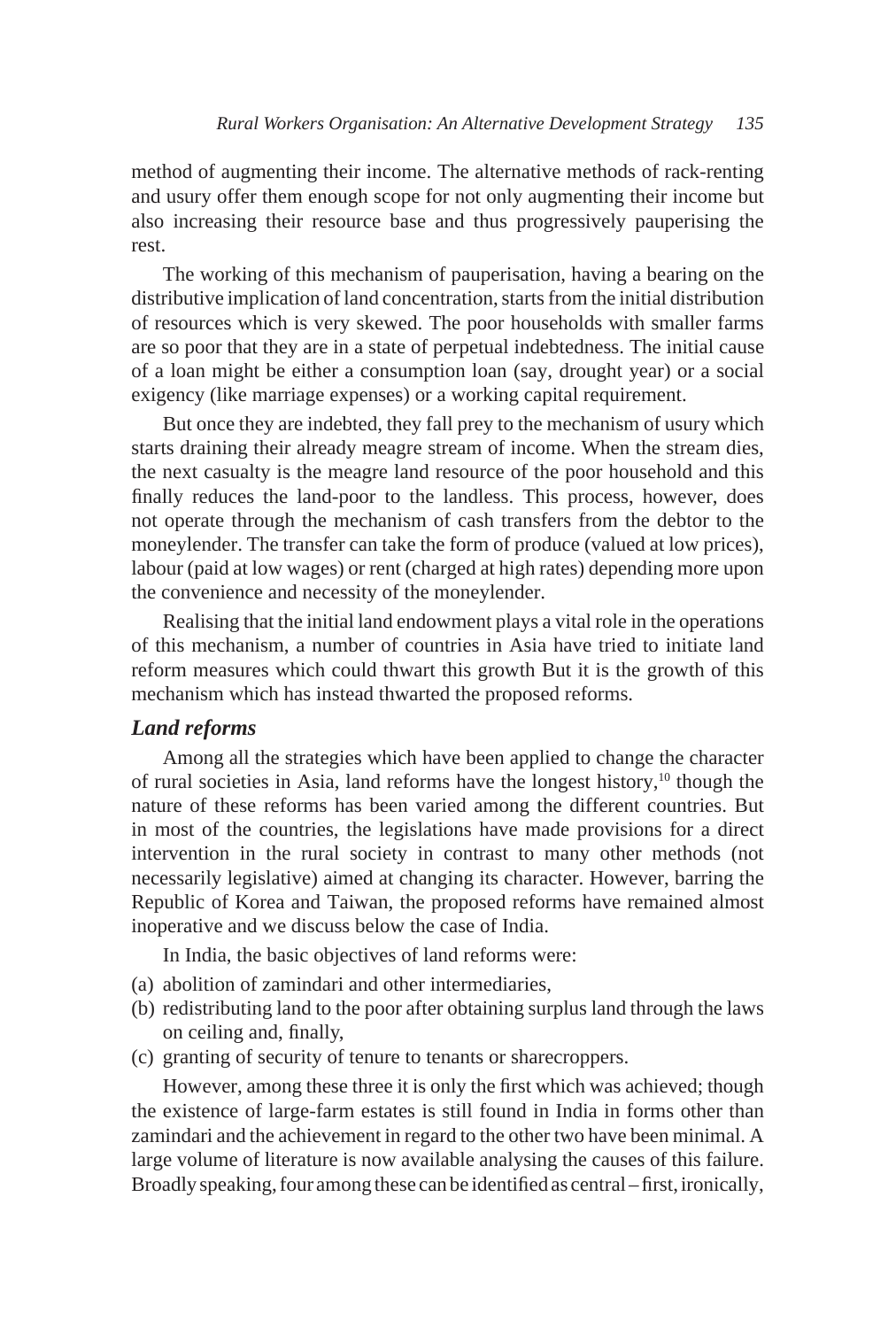the statutes themselves; second, class character of the bureaucratic machinery; third, rural oligarchy; and fourth, the absence of rural organizations.

Land reform legislations in India were passed against a strong opposition from the landed elites. The battle was fought not only in the legislature, but on the legal floor, too. Though it was finally won by the protagonists of the law, the opponents had bought enough time in the process and, secondly, the nature of the legislation had also become tardy due to a number of modifications introduced into it later. The process was further worsened as the bureaucracy, the sole agent of the land reform measures, had sided more with the status quo. And its job was made only easier by the absence of any effective organisation in the rural areas. In particular, the second objective remained inoperative because of the extensive unscrupulous legal practices of the landlords (transferring their holdings to fake owners) and the third remained inactive because of the sheer superiority of power of the renters against their weak tenants or sharecropping.

The nature of the legislations being weak, the bureaucratic agents being non-responsive, the rural elite being so powerful and, finally, rural organizations being conspicuous by their absence only, it was not at all surprising to note the increasing concentration of landholdings, in spite of the "land reform". Thus India, which already had the highest concentration of landholding during the beginning of the sixties, increased it further at the end of the decade. As the figures in Table 8 indicate, in other Asian countries (except for Thailand) the story is similar.

| <b>Land Concentration</b> |         |                         |  |  |  |
|---------------------------|---------|-------------------------|--|--|--|
| <b>Country</b>            | Year    | <b>Gini Coefficient</b> |  |  |  |
| Bangladesh                | 1960    | 0.47                    |  |  |  |
|                           | 1974    | 0.57                    |  |  |  |
| India                     | 1960    | 0.89                    |  |  |  |
|                           | 1970-71 | 0 63                    |  |  |  |
| Republic of Korea         | 1963    | 0.30                    |  |  |  |
|                           | 1974    | 0,32                    |  |  |  |
| Philippines               | 1960    | 0.52                    |  |  |  |
|                           | 1971    | 0.46                    |  |  |  |

**Table 8 Movement of Land Concentration in Selected Asian Countries**

*Source: International Labour Organisation. Problems of Rural Workers in Asia and the Pacific, Geneva, 1980.*

# *Stratification, of rural society*

Unavoidably, we have been using the terms landlords, share-croppers and the like in our previous discussions, though we are yet to identify them. Generally, it is the land resources of a family which is considered to be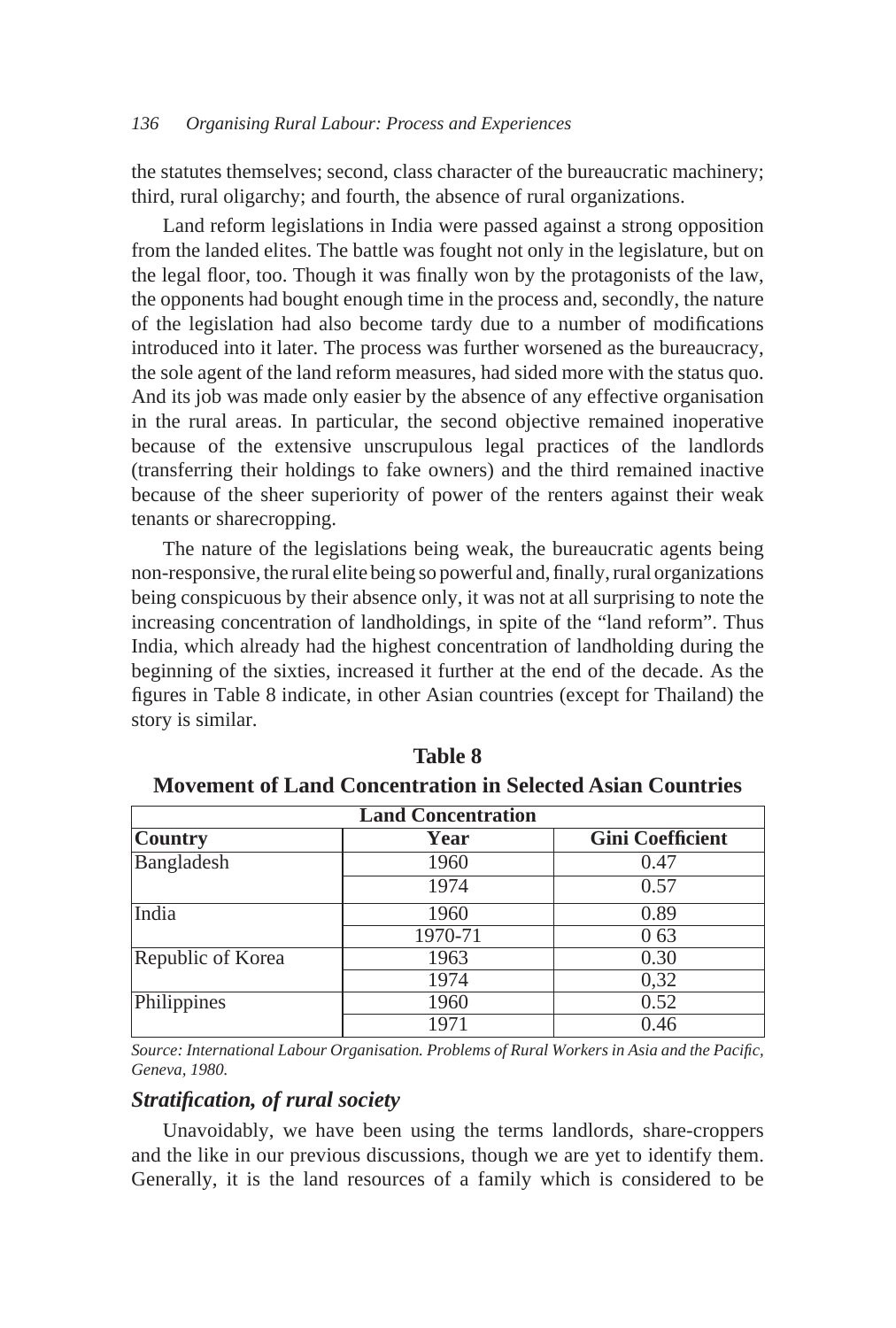basic in determining the specific stratum which the family belongs to. But it is important to note here that more than land, it is the manner in which a householder combines his labour and resources with land (owned or unowned) that determines his socio-economic character. Though highly simplified, the three-fold classification of the rural society — landlords, farmers and labourers — as suggested by Thorner, signifies the three possible relations an agriculturist can have with land. The first category constitutes those who own land but do not work on it themselves; the second, those who own land and also work on it; and the third, who practically do not own any and work on others' lands.

However, between the two extreme (and pure) categories — landlords and agricultural labourers — it is possible to think of a number of categories of agriculturists depending upon the extent to which their income is derived from rent or self-employment (on owned land) or wage employment (on others' lands). As a breakdown of the total income figure is a rather difficult exercise in rural conditions, an indirect way of categorisation based on the "extent of use of hired labour" (either in or out) is often very useful. Such an exercise will generally lead us to the following categories:

- (a) **Landlords:** Those who do not work on their land but live mainly on rent earnings.
- (b) **Rich farmers:** Those who do not work on their land but get it cultivated through hired labour. The land resource of both the categories a) and b) are not substantially different but the way they make use of their land necessitates a distinction between the two.
- ( c) **Middle farmers:** Those who work on their own land and employ hired labour only to the extent it is necessary over the supply of family labour. Generally, such farms employ hired labour in peak seasons only, due to the unpostponable nature of agricultural operations.
- (d) **Small farmers:** Those whose land resources are so small that they need not hire labour even in peak seasons; on the other hand, they themselves look for off-farm employment during lean seasons.
- (e) **Marginal farmers:** Those whose land resource is so tiny that even during peak seasons, the family labour cannot be fully employed in their own farm and hence they look for employment almost throughout the year.
- (f) **Agricultural labourers:** Those who depend only on wage employment throughout the year.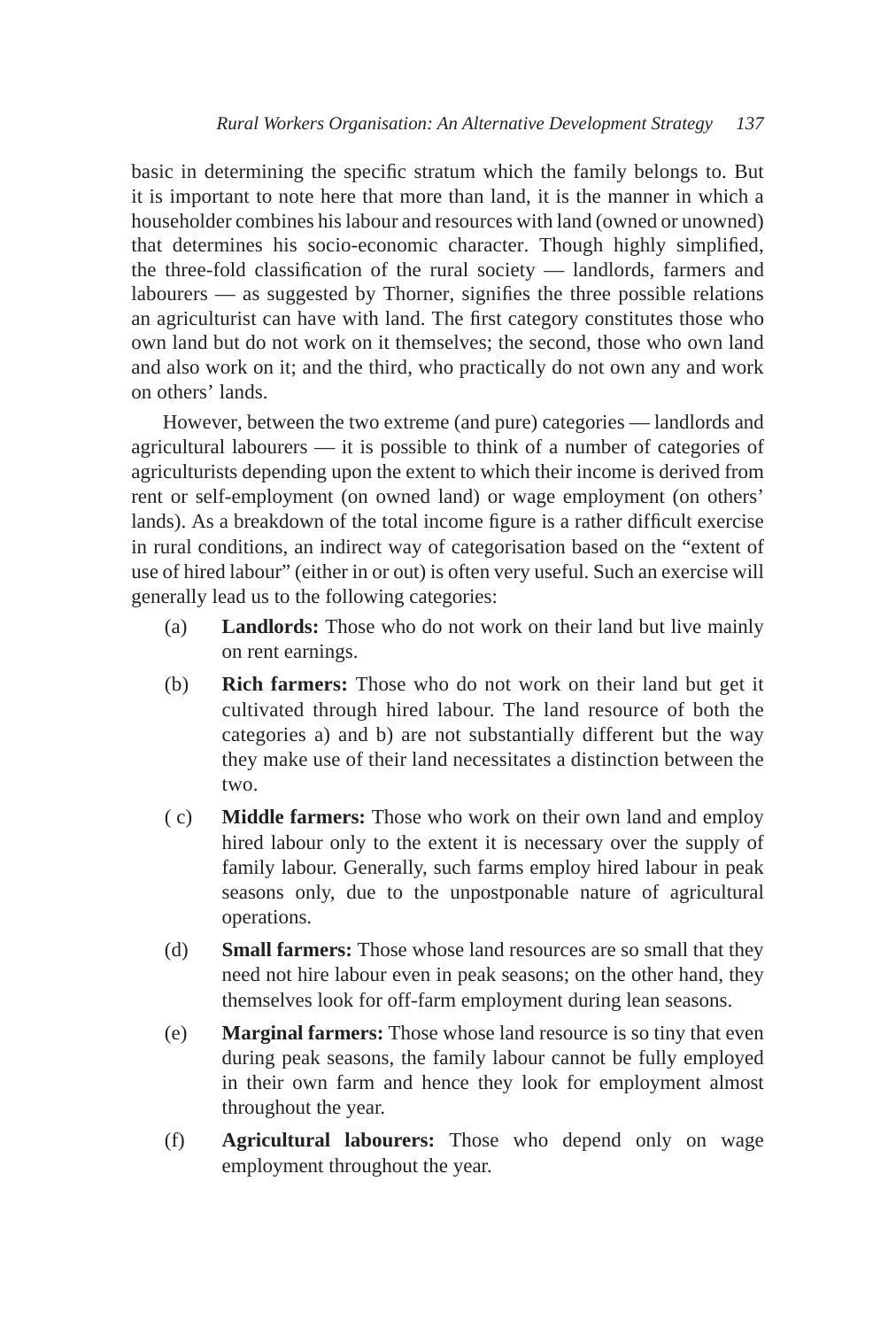Though shacropping is widely practised in many Asian countries, the above classification generally holds good, as sharecroppers are mostly small farmers or marginal farmers.

The ILO Convention 141 defines the rural workers as all wage earners and those self-employed persons who derive their income either from agriculture or handicrafts or related occupations with the help only of their family or with occasional outside labour. The Convention categorically excludes those who employ permanent workers or employ a substantial number of seasonal workers and also farmers who have any land cultivated by share-croppers and tenants. Thus, it is not difficult to see that "rural workers" cover all the agriculturists, barring those belonging to the two top categories (landlords and rich farmers) and all the rural artisans who are practically self-employed. The category, thus, is a broad one; but it is not difficult to see that the common characteristic of all these people lies in the fact that all of them work on land (or tools), in contrast to others who only live on land.

# **Aspects of rural workers' organization**

Given the development experience of the past, the nature of stratification of rural societies and the socio-economic forces operating there, one can realise that, in the absence of a new approach to the problems of development, the phenomenon of growth with increasing poverty will continue unabated. If the basis of that new approach has to be found out in the causes of the malady, then we can always identify the role which rural workers must play in that new strategy. It will require intense participation on their part in the whole process of development. But since the process of development is social, it only demands a collective participation and this is possible only through an organisation. As Myrdal notes: "No society has ever substantially reformed itself by a movement from above; by a simple voluntary decision of an upper class, springing from its social conscience, to become equal with the lower classes and to give them free entrance to the class monopolies. Ideals and social conscience do play their very considerable roles, which should not be forgotten. But they are weak as self-propelled forces; for originating reforms on a large scale they need the pull of demands being raised and pressed for. When power has been assembled by those who have grievances, then is the time when ideals and social conscience can become effective".<sup>11</sup>

## **Basic characteristics of organization**

*Prima facie*, an organization is a collection of individuals who agree to interact among themselves within some specified codes ensuring the subjugation of the individuals to the collective. A rural workers' organization probably requires a few more qualifications than above, but even within this general definition, one might ask, what is collectivity? It is not at all improbable for the individual and the collective to have conflicting interests. But an organization proper requires that "the collective exists to the extent that individuals acquiesce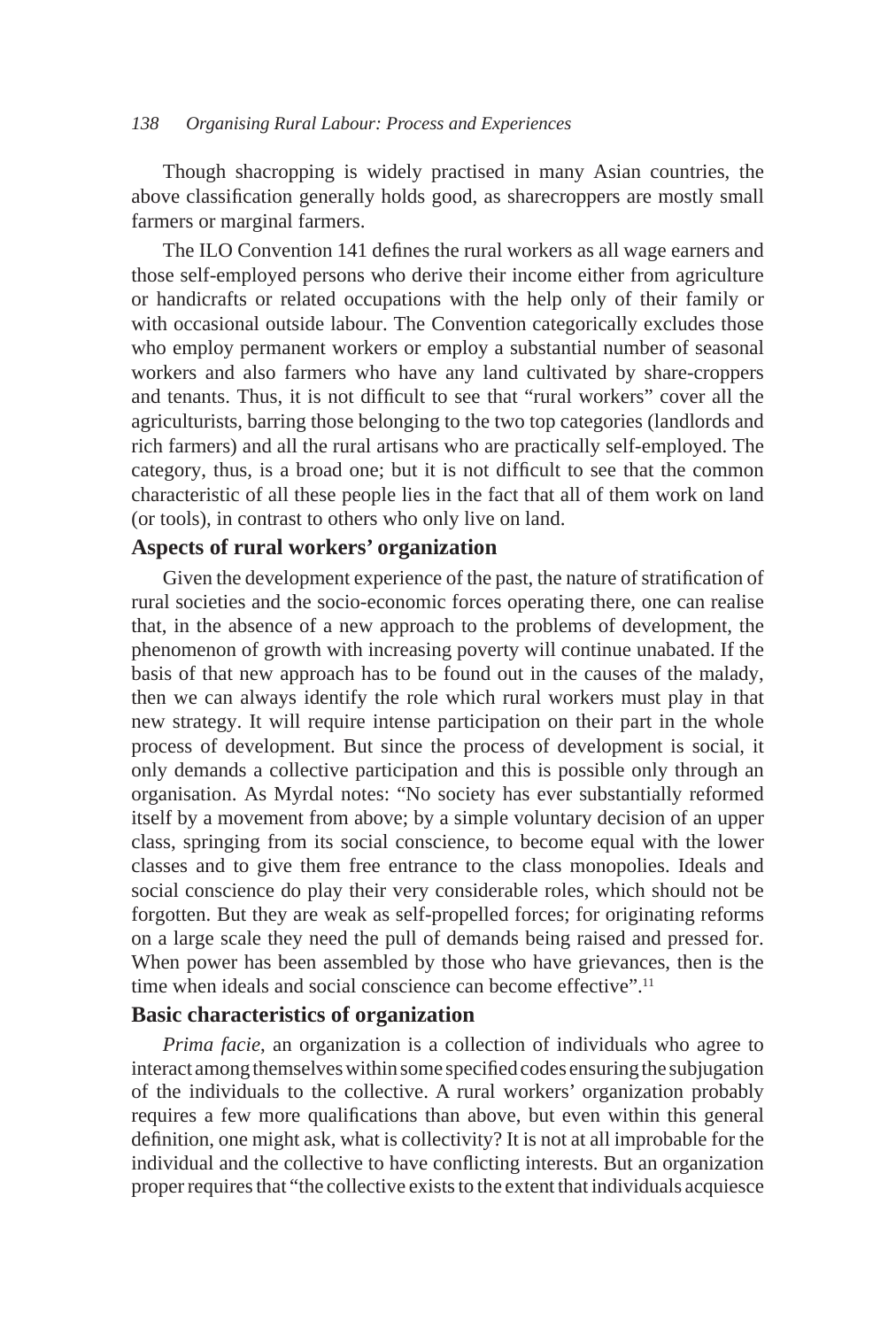in its sovereignty, and develops as individuals acquire more of this collective spirit.<sup>12</sup> The presence of specified codes in the organisation, howsoever rigid or informal, can only regulate the interaction pattern of the members of the collective, but it can never generate, as some might believe, the collective spirit. If one further asks "what is collective spirit?" we will be entering into another area of subjectivity, but probably not a realm of utopia. "...the collective spirit" is not an abnegation of individual interest in favour of a mystified concept of "society"...(it is) a method of serving individual interests while at the same time raising individual consciousness so that one progressively aspires for fulfilment of higher orders including fulfilment in developing together. The individual will contribute his utmost to the collective output from which he will in turn receive goods and services that enrich him materially, culturally, emotionally; this includes material products, social services, security, a sense of belonging to a society, pride in national achievement, fulfilment in helping one's distressed neighbours, and so on. To thus serve every individual, according to principles collectively determined to which every individual is a party is indeed the very objective of the collective.<sup>13</sup>

When we come to rural workers' organizations, the existence of such a collective spirit, thus, assumes a role of fundamental importance. But that apart, the basic characteristics of such organizations must also reflect the fact that they are basically a "reaction to inequalities either in land tenure situations or the social structure and particularly to the growth of such inequalities".<sup>14</sup> Thus, save for those objectives which involve the joint activities of the members for some mutual benefit, rural workers' organizations are often pitted against situations when the acting for the fulfilment of their collective objectives implies acting against the collective objective of another group, whether they are formally organized or not. Thus, an element of conflict cannot be separated altogether from the rural workers' organisations. Indeed, the efficacy of an organization depends to a great extent in demarcating properly the areas of cooperation from conflict and acting accordingly. Attempts at co-operation where conflict is in-built alternatively, raising a conflict when co-operation is possible, can both be frustrating.

Yet another distinction, which merits attention, is that between mobilisation and organization. It is not difficult to think of situations where the former has acted as a first step towards the latter but such a progress has never been either automatic or universal. Indeed "the history of agrarian societies is replete with protest movements which have mobilised the rural poor for some specific action, and have then petered out, allowing the status quo to be restored, often in an even more repressive form". Broadly speaking, while a mobilisation is possible even at the level of a naive consciousness of the people, an organization requires a much higher level of consciousness.

Finally, let us note that a rural workers' organization is not merely the agricultural counterpart of the industrial trade unions. The difference lies not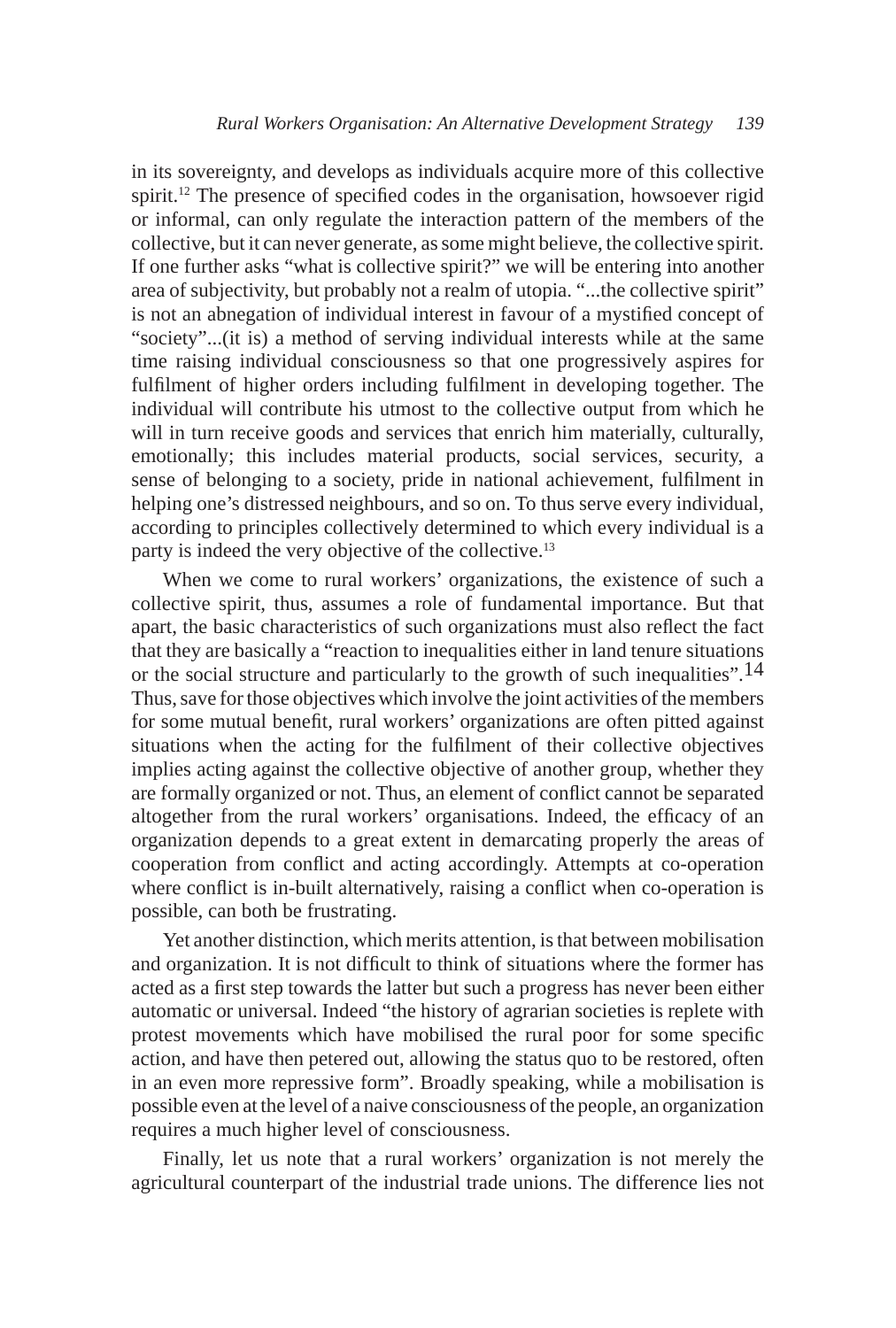merely in the diverse socio-economic environments (like nature of employment, legal set-up, etc.) in which they operate, but also in composition and, what is more fundamental, in the objectives which each of them pursue. A trade union is generally restricted to the employees of a particular organisation, whereas a rural workers' organization is likely to have within its fold not only employees, but self-employed and unemployed as well, the level of aggregation probably being the village or a group of villages. Further, the inclusion of an individual in a rural organization often implies the inclusion of his family, a phenomenon neither relevant nor present in a typical trade union. As regards the objectives, a trade union is primarily interested in the question of its members' general working conditions; but this is indeed too narrow an objective for rural workers organizations whose primary concern should be an overall improvement of the living conditions of its members. Admittedly, the question of general working conditions is important even in the case of rural workers but it can neither retain its supremacy over nor become inseparable from other objectives of the organisation.

## **Objectives of rural workers' organization**

We have already mentioned before that the basic reason behind a rural workers' organization is the existing inequality and the growth of such inequalities in the rural areas. Thus, the objectives of a rural workers' organization can indeed be very wide, each part of which should be a small but coordinated attempt to arrest that growth of inequality or even to lessen it. Broadly speaking, these attempts can be divided into the following four groups.

*Attempts for improving the existing social laws regarding appropriation of benefits:* The three basic categories of rural workers can be identified as agricultural labourers, share-croppers and self-employed artisans and the social laws determining their share of benefits are those of wages, rents and prices (of artisan-made products), respectively. Thus, the rural labour organizations are always likely to make an attempt to chance in their favour the existing levels of wages, rents and prices. Since the maintenance of such laws is generally ensured by the existing distribution of resources, such attempts may lack strength, but the immediacy of the problem often makes them the maiden attempt of the organization.

*Attempts for development of cooperative-like institution for their mutual benefit:* Such attempts may include the building of a consumer cooperative, starting such simple social institutions as a school or developing such local infrastructure as a feeder road. In most such cases, the activities of the organisation generally do not involve opposition (at least direct) from others and thus it becomes easier for the organization to pursue such objectives in the beginning when it is still at an infant stage.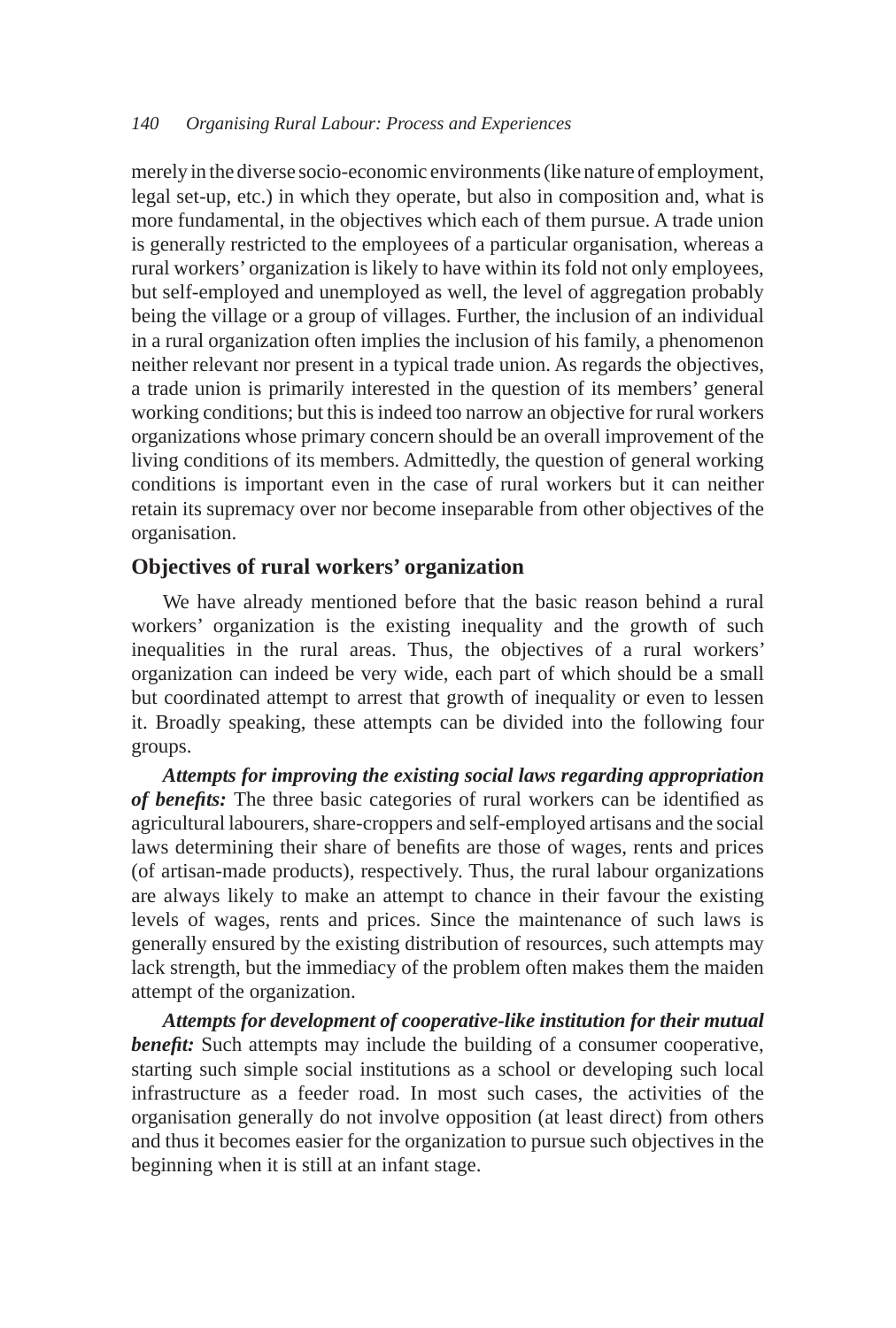*Attempts at ensuring the proper implementation of various governmental plans:* In most Asian countries there have been a number of governmental welfare plans, meant for the rural population in general, or even some specially disadvantaged sections of them. But even here the rural elite has dominated the execution of these development plans so thoroughly that the benefits have either not reached the target population or, still worse, have reached those who could very well do without them. Such maladministration is indeed the result of a complete separation of the development administration from its object — the target population. It is impossible to fill up this gap by a movement of only one of the two partners and a rural workers' organization can probably bridge this gap by involving the large sections of the rural population in the implementation of various rural plans. The element of conflict is not completely absent in such attempts, but it is probably less than in attempts of the first kind.

*Attempts at vocalising the interest to reach concerned institutions:* As experience would show, the realisation of any of the objectives mentioned above can indeed be difficult if the organization restricts its activities to the village level only. The social or political institutions operating above are as much responsible for the conditions below as are the local administration or the rural elite. Consequently, a substantial part of their activities could also be directed towards those organisations (like the legislature or top administration) which play an important part in the legislative or policy formulation stage.

# **Prerequisites for rural workers' organization**

#### *Consciousness*

By its very nature, the formation of a rural workers' organization has to be voluntary. To make an organization possible, it is very necessary that its members are first attracted to it by some faith they attach to the organisation, either innocently or consciously. However, an innocent faith must be converted into a conscious faith if the individual is to continue this participation in the organization and this consciousness of the participants is of primary importance to the life and effectiveness of an organization. Thus, any programme for raising the level of consciousness is almost the first prerequisite for forming an organization and it is here that the labour administration can play a substantive role in promoting a rural labour organization.

As regards the specific methods of raising the level of consciousness, it should be mentioned that, contrary to popular belief, the concept of "consciousness" is not an altogether academic one, with limited applicability. Admittedly, the literacy level being very low in the rural areas, most of the formal methods of communication are almost inoperative there. Thus, "rural workers" education should not be seen simply as a process in which outside "educators" and "trainers" come to "teach" the rural workers by a transfer of knowledge and by telling them what to do and how". This may be necessary on occasions, but, generally speaking, the aim should be to stimulate a dialogue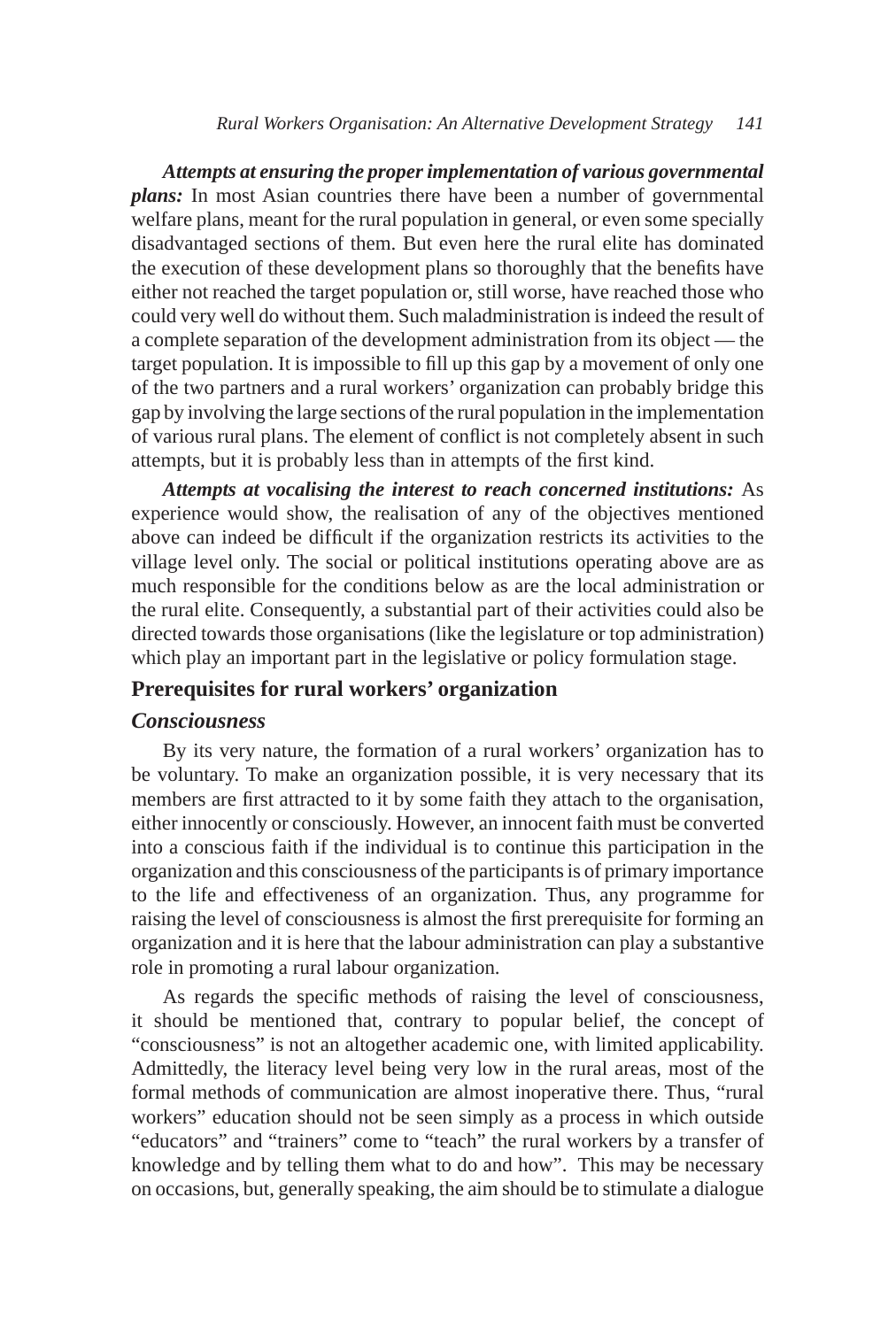with the rural poor by encouraging them to discuss their own problems and by placing at their disposal external knowledge and experience for them to consider and adapt to their needs. This approach in turn makes the external "educator/trainer" aware of the real and specific needs of the rural workers. The whole process becomes even more effective if the person concerned is well integrated into the rural society.<sup>15</sup>

# *Self-reliance*

A society works through a network of relations among its members. Thus, a drop-out of any section of it is likely to disturb the rest and, as such, the relation of dependence among them is always mutual. But since within the present socio-economic set-up some people can endure the non co-operation of others for a slightly longer period of time, a sense of one-way dependence is common among those who cannot afford that endurance and they feel that their existence is always at stake. This feeling of dependence takes its worst form in rural areas where the rural poor feel that their existence is at the mercy of a single individual (the employer or landlord), not even a group of them. The immediate consequence of this dependence syndrome is the pervasion of self-pity in the minds of the rural poor. Obviously, this psychological stage is completely antithetic to the formation of a rural workers' organization and it needs to be replaced by its counterpart, "self-reliance". Thus, "self-reliance is a quality and not a quantity. It means building up material and mental reserves that enable one to chose one's own course of evolution uninhibited by what others desire".16

Here again it must be mentioned that the building of this "material and mental reserves" is a process in which the role of the labour administration cannot be insignificant. An over-enthusiastic response of the administration to help inasmuch as the organization starts looking at the administration as the "new point of dependence" restrained help, leaving enough scope for low initiative, can always be useful. While at the material level such help can take the form of fine which should be amply supplemented by the organization itself, at the mental level it requires an amount of success to reinforce the initial faith which had made the members join the organization. A nascent organization can, of course, defeat the very purpose of such help.

# *Organizational structure*

"Whatever its objectives, an organization to function continuously and effectively must have a rational structure with well-defined constitutional end parts, a constitution defining the relationship between them, a system of administration and control and a system of finance." The necessity of having a sound structural base, however, does not imply a "rigid" structural base, and codified in writing. Adherence to rigidity or codification in writing may sometimes act as a detracting force for the rural workers who are generally illiterate. A more appropriate approach towards the soundness of the structural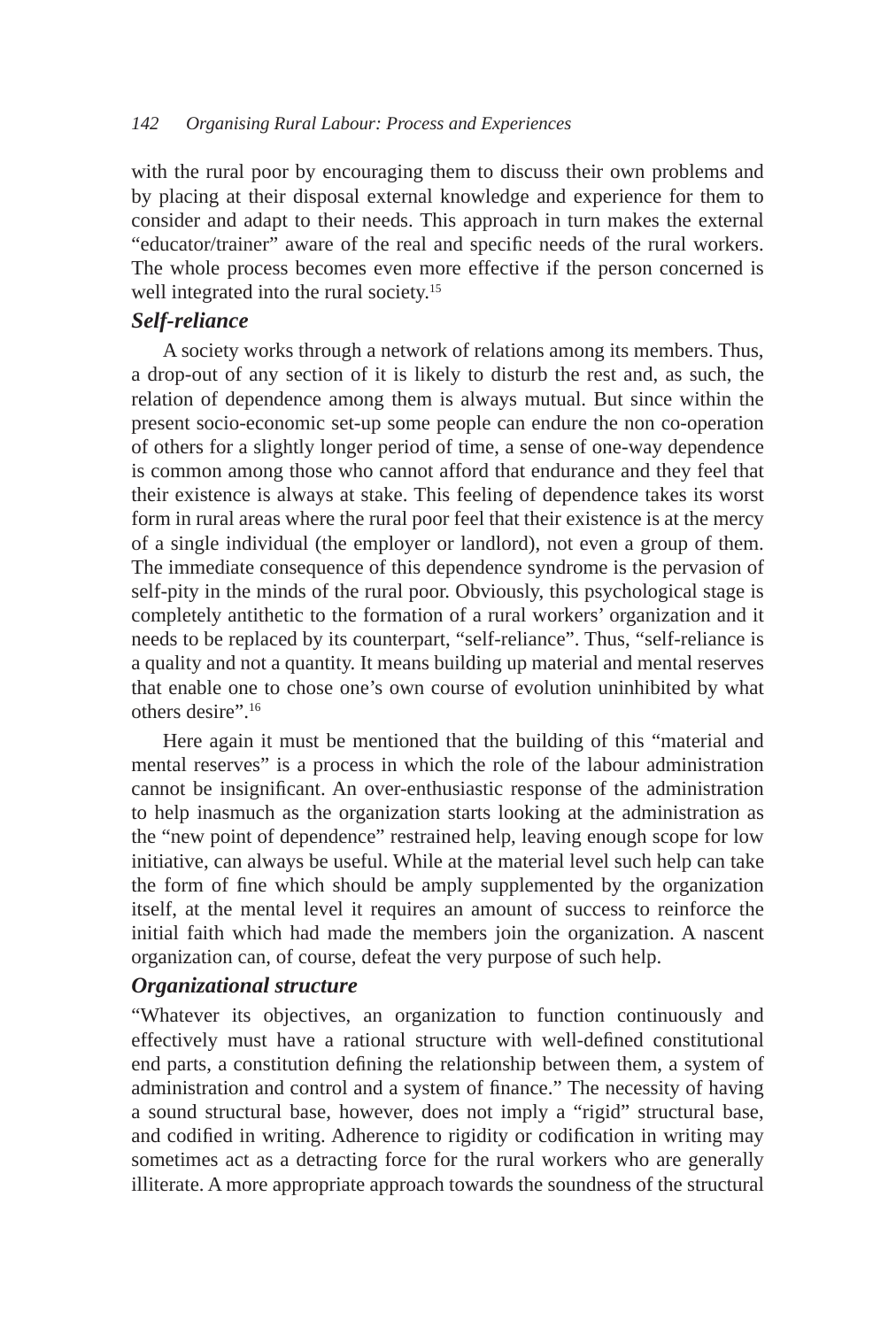base is to ensure the compatibility of the proposed structure with the general culture of the people concerned. While the task of evolving a suitable structure should be left to the workers themselves, sharing with them the knowledge of possible alternatives is likely to be helpful.

A particular aspect of the constitution which should merit special attention, more so in the initial formative periods, is the question of membership of organization vis-a-vis its specified objectives. If, for the sake of increasing numerical strength, the organization embraces members with conflicting interests, it is likely to impair the much-needed coherence of the organization and thus make it rather ineffective to realise an objective which interests the majority of its members, but not all. On the other hand, an organization with a narrow base trying to attain a general goal also might lose the vital co-operation of others who share the goal but not the organization. Thus, a matching between the objectives of the organization and its membership pattern is very essential to ensure its coherence and effectiveness. Finally, we should mention the crucial role of "participation" in maintaining the structure of the organization, "participation is a form of social behaviour that needs to be promoted and developed through actual practice". In general, participation can be both direct and indirect. But in rural workers' organizations, this participation should be direct even at higher levels as far as possible. This importance of direct participation is again necessitated by the fact that all other modes of communication between the leadership and the rank-and-file members are practically non-existent.

# **Problems of rural workers' organization**

The rural workers' organization is not an island. It has to maintain its existence within itself; it has to sustain the pressure generated by its own functioning. The sources of these internal pressures are the elements which we have discussed just before. For example, if self-reliance is a necessary prerequisite for the formation of a rural workers' organization, its absence or disappearance causes the organisation great problems. However, in this section we would like to discuss the problems which are external in nature and which are practically universal to all rural workers' organizations.

Broadly speaking, such external problems can be classified into four categories — a) Multi-interest coverage and conflicting ideological objectives, b) Legal and administrative set-up, c) Economic dependence, and d) Social backwardness.

Since the coverage and objectives are decided by the organization itself, it might appear paradoxical to include them as external problems. But not all rural workers' organizations are autonomous local ones, serving a specific local cause without a framework of broader region or wider causes. Many, in particular the ones with affiliation to political parties, work within a broader geographical and social set-up and it is not at all unlikely for them to be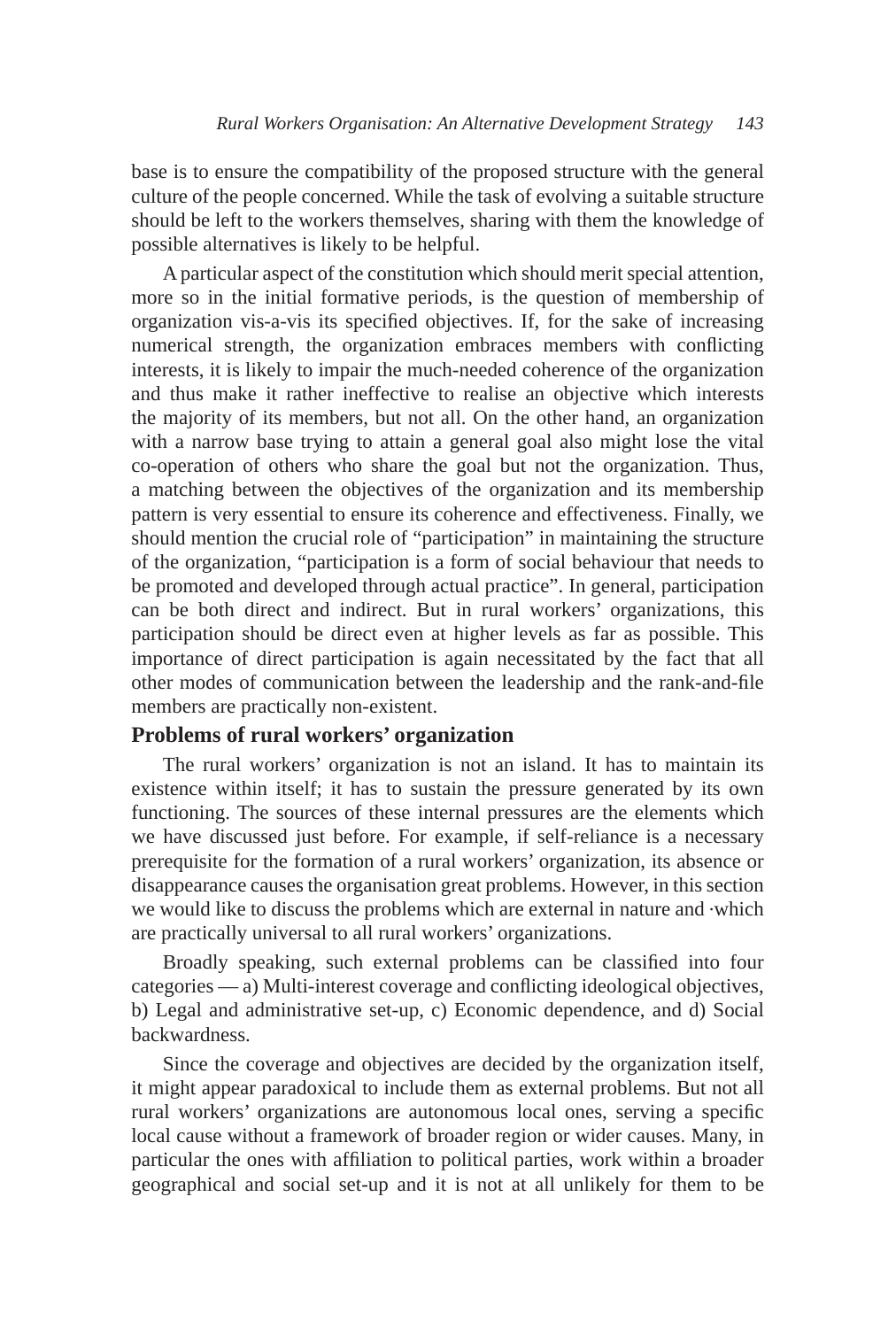influenced by the objectives of those broader set-ups. Since the socio-economic conditions vary widely from one region of the country to another (especially in a big country like India), such influence might really cause harm to the local movement, when the member workers fail to appreciate the divergence between the national and the local goal or the causes behind it.

The second kind of problem, posed by the legal and administrative setup, probably constitutes the most severe one to cope up with. Both law and administration are basically aimed at the maintenance of the status quo. Indeed, their eagerness to maintain the status quo or law and order is so great that at times they only maintain the status quo and order, leaving the responsibility of maintaining law to the expensive and long procedures of the judiciary. Even with regard to implementation of those statutes or administrative guidelines, aimed at improving the lot of rural workers, the record is very poor, most of them enjoy neither the political will nor the administrative support – both of which are essential – and thus remain inoperative. The problems posed by the legal and administrative set-ups, however, are not caused only by their inaction. Instances of even active resistance to the functioning of the rural workers' organization are encountered quite often.

While the first two types of problems of the rural workers' organization are external in the sense of being even outside the boundary of the village, the remaining two are external to the organization, but not to the village. We have discussed in Section 3, how the clutches of economic dependence force the rural workers to look up to their master for practically every activity he indulges in. The perpetual indebtedness of the workers not only push them down continuously below subsistence, but it also makes it difficult for them to join a rural workers' organization for the obvious fear of being even physically assaulted. Thus the solution really demands a much greater level of sacrifice than what most of them can really bear.<sup>19</sup>

The last type of constraint to the emergence and functioning of a rural workers' organization is, of course, the social backwardness of the rural workers. In India, the majority of the agricultural labourers and sharecroppers belong to the Scheduled Castes or the Scheduled Tribes, most of whom are not only placed socially at the bottom of the rural sector, but are also illiterate. Centuries of oppression have made them so poor that the only positive features about their socially secluded existence is their ability to exhibit a certain degree of cohesiveness and militancy in their collective behaviour which are absent among upper castes. Because of the presence of these factors, such groups have some potentialities of developing into interest groups if properly led and guided.20

These are probably some of the problems why, notwithstanding the necessity of rural workers' organizations which have prompted the ILO to adopt the Convention 141, such organizations are yet to emerge nationally. However,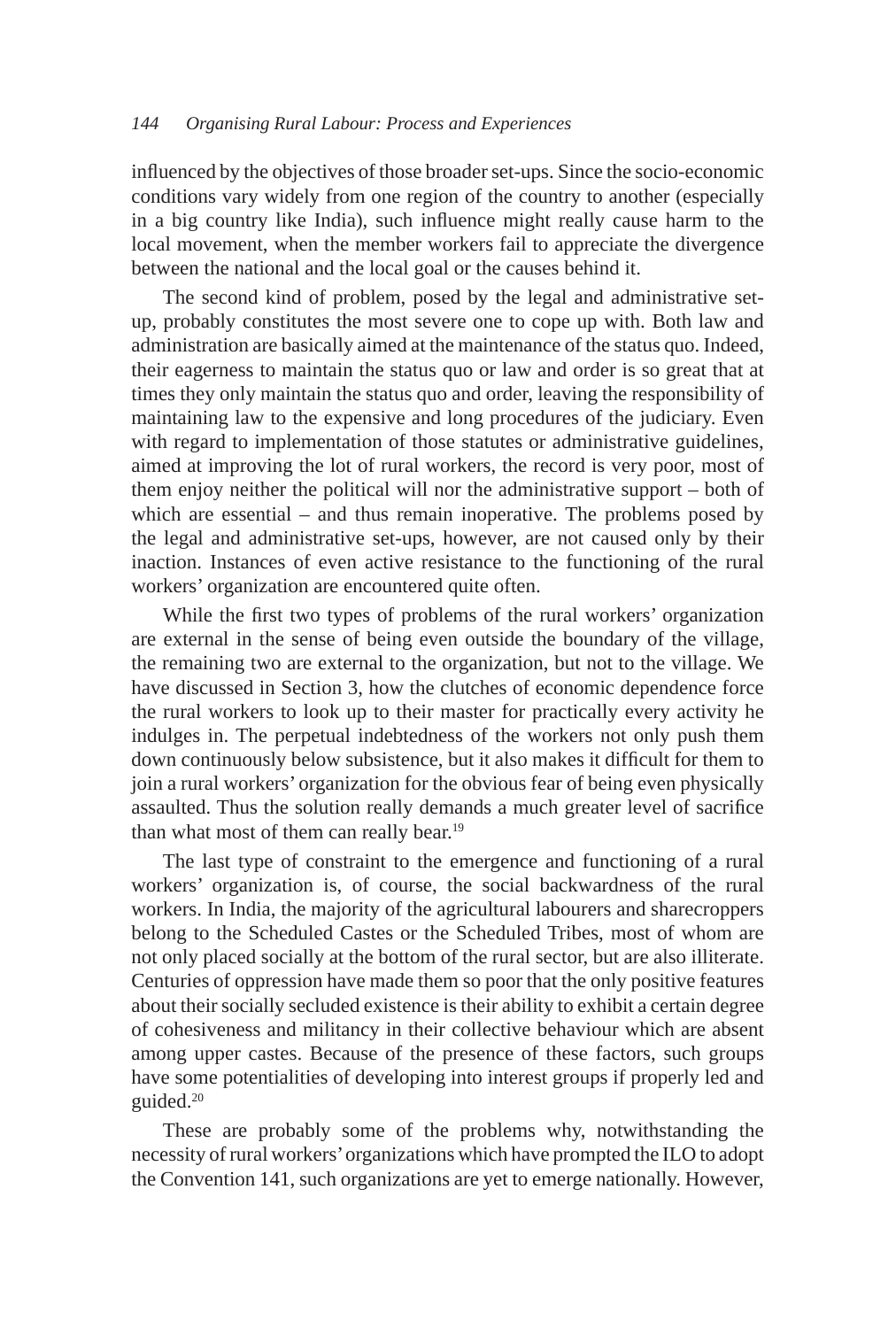a beginning seems to have been made mostly by voluntary organizations and political parties and a few such organizations have also made some notable achievements. A review of the workings of such organizations indicates the possible course of action both for the rural workers and labour administration and in the next section we discuss one such organisation.

# **Bhoomi Sena: A case study of a rural workers' organization**

The organization of rural workers is yet to emerge as a viable force in India. While there are pockets with such organizations, they are not a phenomenon viewed against the broad canvas of India. During the struggle for independence, peasants of various strata were drawn into the vortex of it. The euphoria created as a result of the advent of independence, however, had a dampening effect on the expansion and consolidation of peasant organisations. The inauguration of an era of planned development carried with it the message that growth and social justice would move in parallel. The result, however, belied such hopes. Instead, progress and pauperisation moved together. The increasing incidence of absolute and relative poverty could not be contained through such palliatives as a "target population" development approach. The villain of the piece, creating conditions of progress simultaneous with pauperisation, has come to be identified as the absence of participation of rural workers in the process of development. While viewed in terms of the presence of rural workers' organization, the Indian scene partakes of the character of Sahara, there are several cases still alive and kicking. These organizations, circumscribed in various microcosms, owe their allegiance to some political parties or voluntary organizations. There are, however, organizations independent of either of them. While the mortality rates, or to be more precise, infant mortality rate, among such organisations is very high, there are exceptions to the rule such as the Jharkhand Mukti Morcha in Bihar, with its ramifications extending beyond the geographical frontiers of the State, the Shramik Sangathana in Dhulia in Maharashtra and the Bhoomi Sena in Palghar in that very State. Interestingly, all these independent organizations, having overcome the teething trouble, are almost wholly tribal. However, it is hoped that a case study, such as this one of Bhoomi Sena rather than an exercise in generalities, would be more appropriate to those engaged in organizing the rural poor as well as the functionaries of the department of labour operating in the rural areas.

# **The locale**

Palghar, the theatre of Bhoomi Sena's activities, is one of the 13 talukas of the district of Thane in Maharashtra. It lies in close proximity to Mumbai, India's premier metropolis. As a matter of fact, the city is perched on the south-west tip of Thane. The railway lines and important highways connecting Mumbai to the rest of the country pass through Thane. This high level of infrastructural development, however, is no indicator of the level of economic progress of the district, except for a thin strip of land along the Arabian Sea.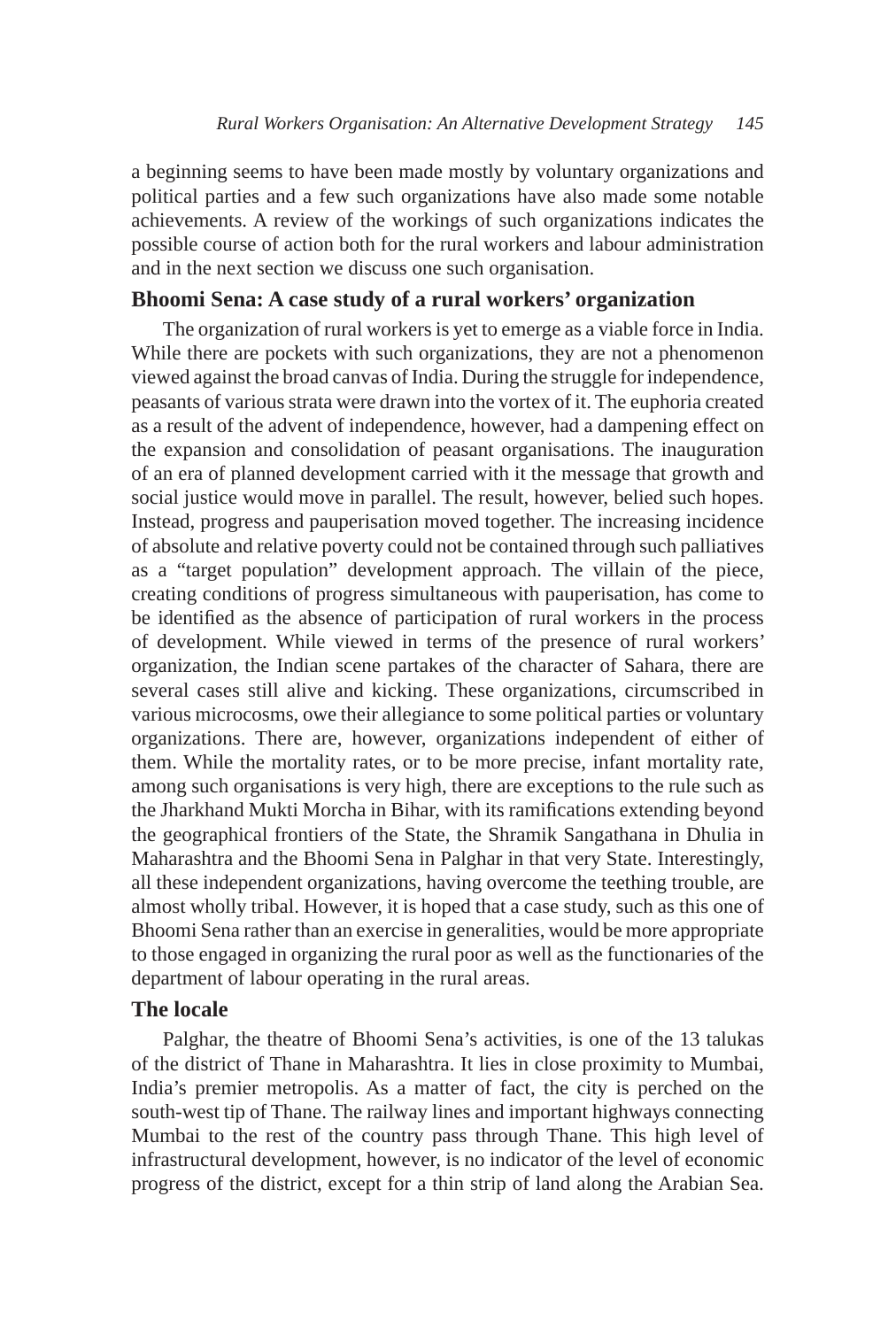Thane is characterised by a mono-crop agriculture geared to the caprice of the monsoons. The terrain of the district is undulating. Only 30 per cent of its geographical area is available for cultivation, with forests claiming another 40 per cent. The two most important crops are rice and grass, the former accounting for about half the cropped area and the latter about one-third.

Demographically, according to the 1971 census, the district is inhabited by 22.8 lakh persons of whom 8.3 lakhs are in the urban areas. This high ratio (36.4 per cent) for the urban population is mainly due to a number of suburbs of Mumbai being included within its administrative domain. Thus, leaving the south-west tip of the district adjoining the metropolis, the rest of the district is largely rural. A particular feature of the district is the high proportion of the tribals and in five of its 13 talukas, tribals outnumber the rest and in two more the proportion of tribals is more than 30 per cent. For the district as a whole, the tribals account for 30 per cent of the total rural population. These tribals live mostly in the hilly and forest regions of the district. The non-tribal population are those who had migrated there after the establishment of the British colonial administration when "the emergence of a centralised state apparatus that not only legalised the land settlement, but reproduced the conditions necessary for the maintenance of 'law and order' and perpetuity of the land revenue system attracted a large number of settlers into the district. Most of them came as traders, moneylenders and shopkeepers and later many of them turned, through their control over trade and moneylending, into landlords.

Palghar is situated in the western part of the district and thus a part of the taluka falls within the relatively developed thin strip of area bordering the Arabian Sea. But the major portion of it is hilly as is typical of the district. Palghar is also very backward agriculturally and forestry plays an important role in the subsistence maintenance of its population. Out of its 1.9 lakh population, about 0.7 lakh (38 per cent) are tribals and here again, if we leave out the coastal strip, the proportion of tribals in the rest of the taluka population would by around 65 per cent.

While agriculture, the plinth of the pyramid of rural economy, still wallows in backwardness, what we encounter there is not the phenomenon of shared poverty, but of acute relative deprivation. The landlord, moneylender and trader – more often the same person combining the three roles – occupy the apex position in the socio-economic hierarchy. They have intimate links with the towns. They act as suction pumps to funnel the expropriated surplus to urban markets. Moneylending, or rather usury, is widely practised not as a source to augment income, but as a device to obtain control over the labour of those condemned to the perpetually deficit sub-sector of the rural economy. The result is that a tribal – whether in need of and on a sharecropping basis or a job as a hired labourer or a loan to meet the economic and social exigencies – has most frequently to contend with the same person. Thus, it only perpetuates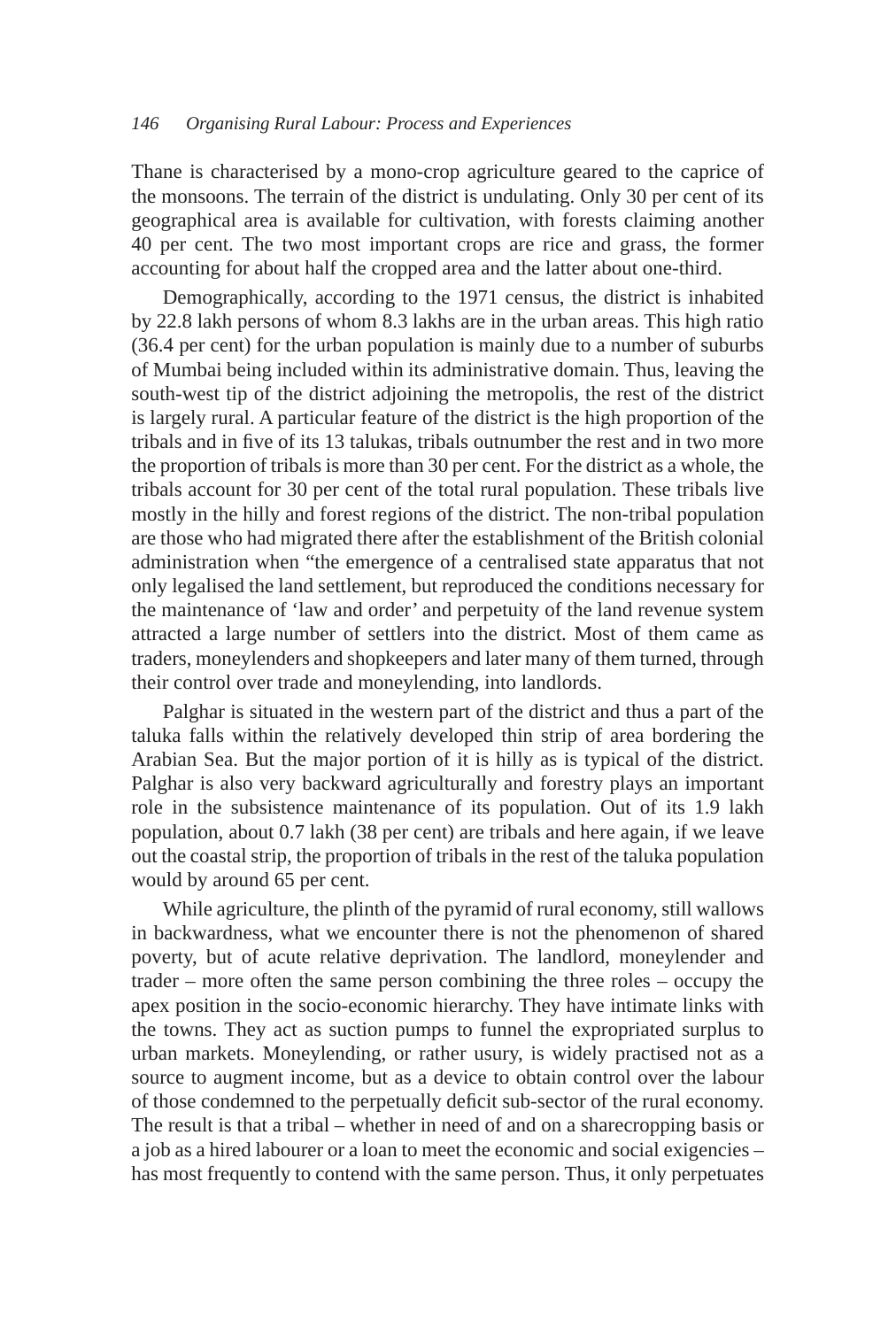the dependence syndrome reducing the labouring poor to the state of virtual slavery.

The bulk of the tribals in the area are able to eke out a sub-human living through super-human labour. Even those with small holdings have to be amphibians — operating both as cultivators or sharecroppers and wage labourers. With employment opportunities drastically limited, the labour market is always a buyers' market. Before the emergence of Bhoomi Sena, the wage rates were as low as a rupee a day, hardly enough to enable the wage earner to keep the wolf from the door. Besides low wages and unsteady income, rack-renting and usury help the ruling triumvirate siphon off as much surplus as the traffic would bear. In a situation characterised as such, the bulk of tribals were in a state of abject dependence on the rural rich. In many cases, this enabled the landlords to extract from the tribals huge amounts of even forced labour.

The above conditions of the tribals, however, have not arisen suddenly. It has been the result of a century-old process, first initiated by the colonial administration and then allowed to be continued by the post-independence political powers. At least till the turn of the last century, the tribals were left in their natural economy set-up. The level of absolute poverty must have been low even at that time, but not the relative poverty. But thereafter began their disastrous exposure to the world outside. The then British administration could not be indifferent to the substantial land revenue and forest produce of the area and thus made a survey of the district during 1852-60. The survey was only a prelude to migration of a large number of traders and moneylenders in the area with whom the British had settled a large part of the land at that time, the British administration had also settled some land with the local tribals and, as incentives, special privileges were also granted to them for wider regions. But, thereafter, the tribals could hardly retain their original position in the race of new migrants who utilised fully their own economic superiority and the tribals' innocence and ignorance to gradually alienate them from their lands. The increasing commercial importance of forest produce also made the British curtail forestry rights of the tribals, thus depriving them of an activity which was so crucial to the maintenance of their subsistence. Thus, within a span of a century, the tribals were reduced completely to their present position where wage labour is practically their only means of living.

#### **The first awakening**

Since the present condition of the tribals has actually been the result of a century-old process, their reaction to this ever-increasing monstrosity also has a history which is not too short. The present stage of the reaction in the form of the Bhoomi Sena movement must be embodying in itself the hard-earned experience of the previous struggles. It will not be possible here to detail the various forms of resistance and struggle by the tribals during the last century,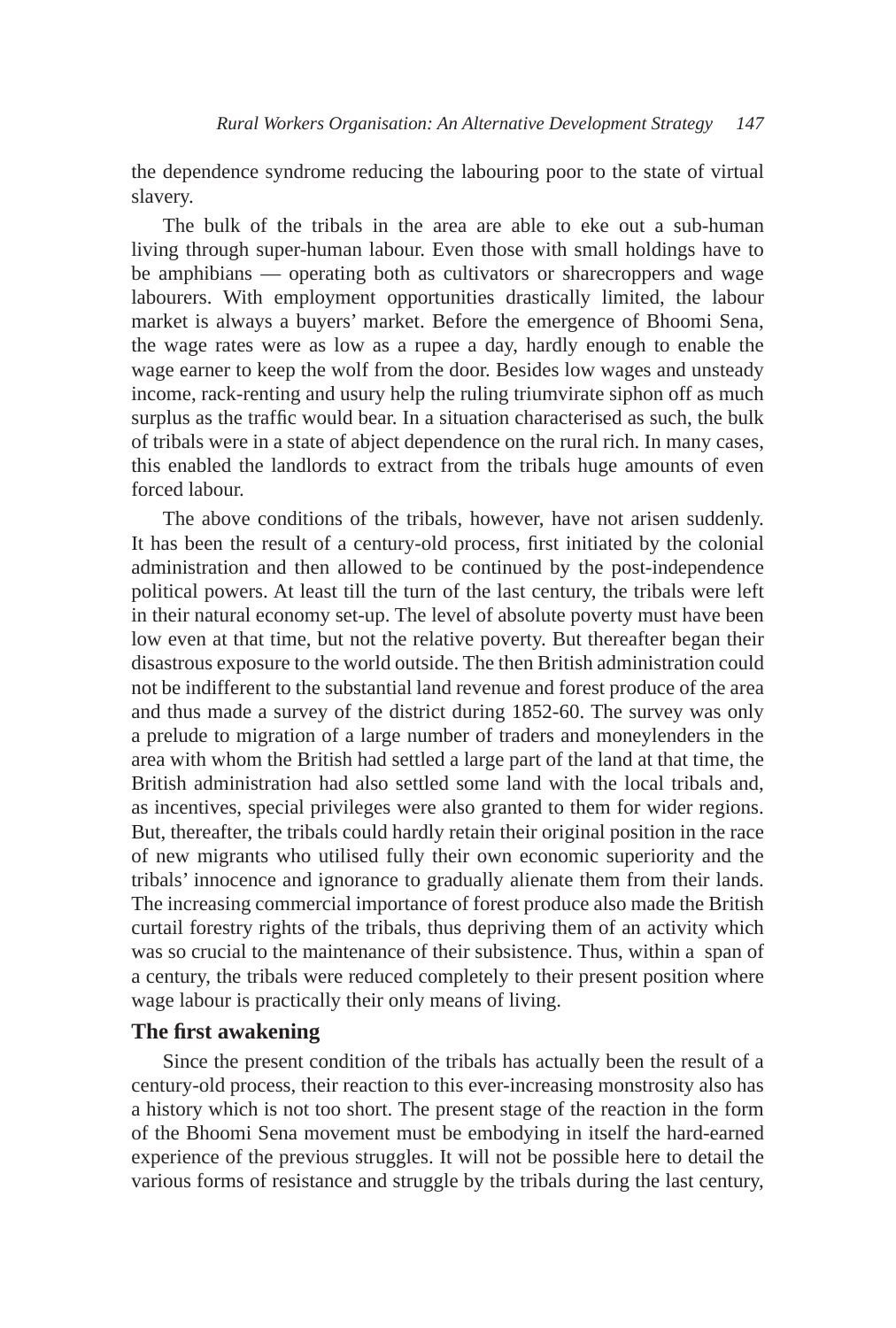but a major step in the process has been their struggle during 1945-47. Since many of the tribals who had participated in that struggle are in the Bhoorni Sena movement today, a continuity between the two is to be noted both at the societal and individual levels.

The 1945-47 movement owed its initiation to the activities of the All India Kisan Sabha workers in the area, notably the Parulekar couple. It consisted of field trips by the Parulekars and their comrades to tribal villages and making them aware through small meetings about the plain illegality of the various practices of the landlords and the possibility of removing those through united action. The existing discontent among the tribals was so deep that the dimension of their response completely outdid the intensity (though not necessarily sincerity) of the Kisan Sabha call and almost the entire rural area of the district was characterised by an unprecedented mobilisation of the tribals. Among other things, their demands included: first, the abolition of forced labour; second, the abolition of payment of rent in excess of the share-agreed upon; and third, a rise in wage rates, especially for grass-cutting. The success which the movement achieved was substantial regarding the first two demands, whereas for the third it was rather modest. But the gains of the struggle were not limited to these economic dimensions only. This short, but intense, period of activity also helped the tribals to realise by themselves at least two important aspects of a united struggle. First, it gave them an opportunity to know the nature of response of the State administrative machinery (in particular, the police) towards their struggle against the landlords, because, towards the later period, the police had to put its most repressive face forward to pacify the struggle. And, secondly, the struggle also demonstrated to its participants the strength of united action in contrast to individual acts of revenge which many of them had done or seen before.

But if the success of the movement taught them a few lessons, its subsequent disappearance must also raise some question...regarding the limitations of the methods used during the struggle: the role of the outsiders versus the creation of internal cadres; the emergence of new dependency relationships; the difference between sporadic mobilisation through topical agitation and painstaking organization for sustained struggle; and, finally, the meaning of consciousness... The fact that the tribals raised these questions themselves and have been trying to answer them in their own way is born out of the decadeold history of the Bhoomi Sena movement which started after a gap of about a quarter century.

## **Genesis of Bhoomi Sena movement**

The political climate of India during the end of the sixties was characterised by the near breakdown of the Congress party's 20-year long monolithism, but an alternative was yet to emerge. This politically soft state of affairs and the mounting discontent had combined to cause a number of struggles during this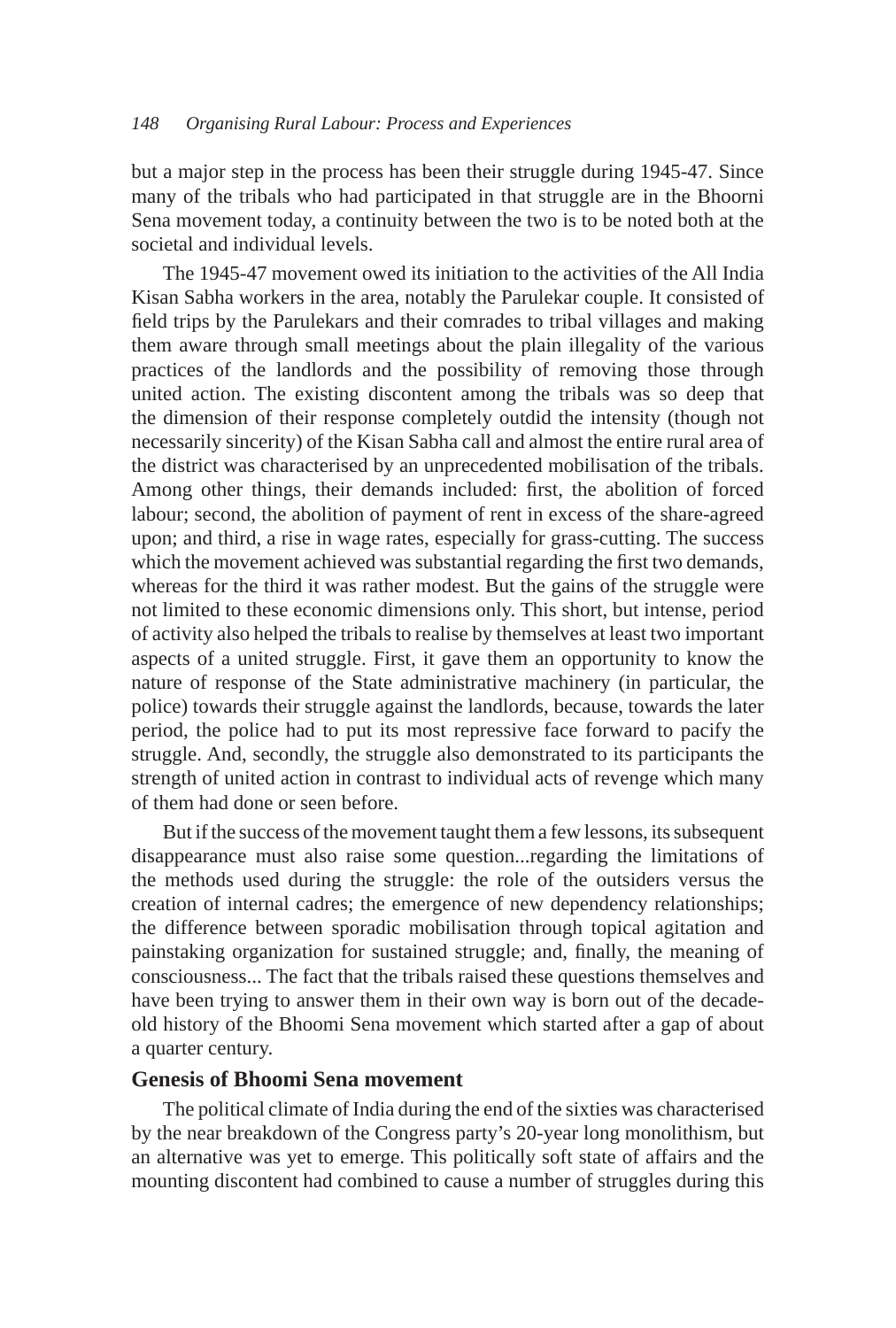period and the "Land Grab" movement of 1970, by the communists and the socialists, was one such movement. In Palghar, the movement took the form of about 150 socialists offering satyagraha on land owned by a Muslim religious trust. Most of the trustees were outsiders, the chairman actually lived abroad and the trust had a vast area of about two thousand acres. The movement, in general, was rather inconsequential and it caused an innocuous 15 days' imprisonment for those 150 persons. But not for a small number of tribals who were among those imprisoned. For them and their fellow tribesmen, the question of land was much more serious than their non-tribal socialist friends. The differing perception about the nature and intensity of the problem and the consequent divergence of opinion about the future action took place in the jail itself and when they came out of it, this difference became sharper. The tribals, particularly those with socialist connections, learnt rather painfully that their struggle was their only remedy and they could launch it only after raising themselves by the bootstraps. Thus was born the Bhoomi Sena (literally, Land Army) in 1970. In the last 10 years, the organisation has not only achieved considerable success, but has also acquired the much-needed organizational maturity through a process of constant introspections and reorientations. We will first describe below a few of its achievements and would then discuss the salient stages of its development from spontaneous awakening to organizational maturity.

## *The success story*

Since the movement had started as a sequel to the Land Grab movement, the first programme of the organisation was the "restoration of tribal land" from landlords. This they had tried to achieve by forcibly harvesting the standing crops on lands which were illegally held by landlords. The sheer numerical strength of the tribals participating in these forcible harvestings had compelled the landlords to remain helpless spectators to these scenes. But once such harvesting had become wide, intervention of the district administration was unavoidable. But even at that stage, the tribals had kept up their pressure by duly registering innumerable cases of illegal occupation of tribal land by the landlords. In the face of the tribals' united strength and plain illegality of the landlords' actions, the administration had no option than to decide the case justly and, as expected, in favour of the tribal owners. During the same period, the Bhoomi Sena had also started the formation of grain banks to store the harvested crops and these banks again had further augmented the community feeling generated in the beginning.

In the second year of its existence, the organisation had turned its attention from further restoration of tribal land to making arrangements for cultivation of land restored in the first year. This shift of attention was basically due to the consideration of "immediacy" and was largely unplanned and had thus caused a serious damage to the movement. First, a number of tribals who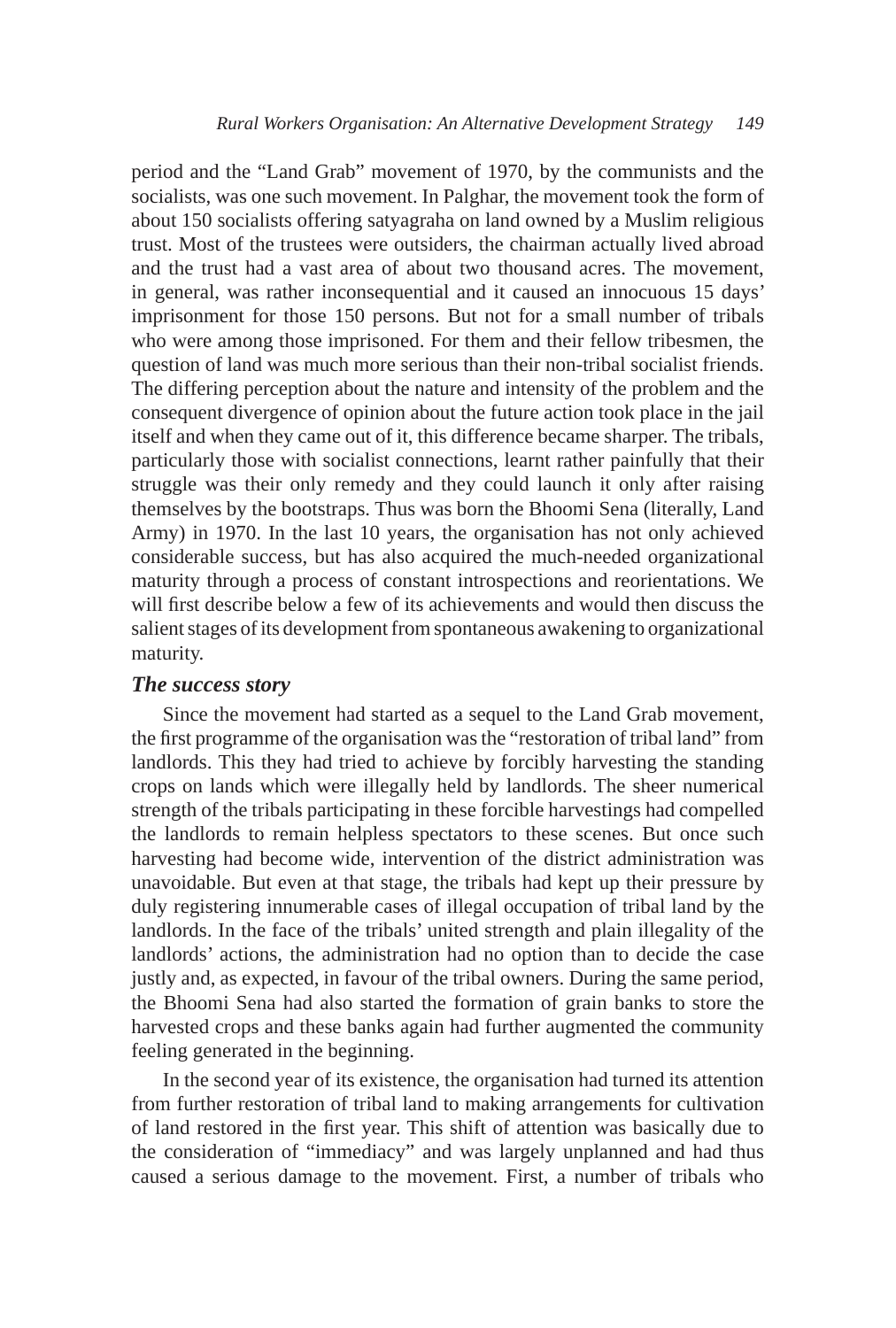had gained some land had become indifferent (after their personal gains) to the organisational objective; and secondly, they perceived the problem of cultivation of land as a purely technical problem and tried to solve it by methods incompatible with their social base. This method was the formation of the Shetakri Mandal (literally, Farmers' Association), which was like a cooperative. The association was formed primarily due to the suggestion of a social worker who had come from Mumbai to work among the tribals and it was also promised financial cooperation of a local bank, again mainly through the good offices of that social worker. It functioned in the area for three years but with disastrous consequences, both economically and organisationally. Since the financial operations of the association were looked after by the social worker without taking its tribal members into confidence, soon the association landed into huge debt which shattered the confidence of the tribals not only in the Shetkari Mandal, but in the Bhoomi Sena movement itself.

This forced some central figures in the organization to a second round of introspection just like the one some of them had done while in jail after the Land Grab movement. At this point they were joined by an ex-socialist party worker and, after days of discussions, they ultimately decided to take the struggle back to its earlier phase of fighting for restoration of tribal land and this time with an organisational preparation which would insure against any retrogression, as had happened before. The specifications which were included in the programme were forcible harvesting of illegally occupied tribal land, legal action for restoration of such land, and fighting some specific cases of atrocities by the landlords. This new phase of the movement started around the middle of 1975.

At this point, it should be mentioned that initially the landlords' response to the Bhoomi Sena's activities was silent. But gradually they were also preparing for the defence of their illegal land rights and other economic privileges, first, by summoning the help of the administration and then by raising their own private army. This had made the activities of the Bhoomi Sena in the later period more difficult and the success less impressive, but, at the same time, this counter-force also helped them to make their methods more rigorous, mainly through higher levels of organizational coherence.

Till about the end of 1976, the movement had primarily focussed its attention on the land question. But it was being increasingly realised that the exploitation of the tribals through low wages was no less severe and, moreover, for a large number of tribals such wage earnings formed practically the only means of subsistence. Thus, from 1977 onwards, the movement had included the wage struggle within its fold mainly in the form of a demand to implement the minimum wages in the area as per the existing Minimum Wages Act. However, experience had taught the Bhoomi Sena leadership that legal action by itself was a weak weapon to attack the exploitative proclivities of the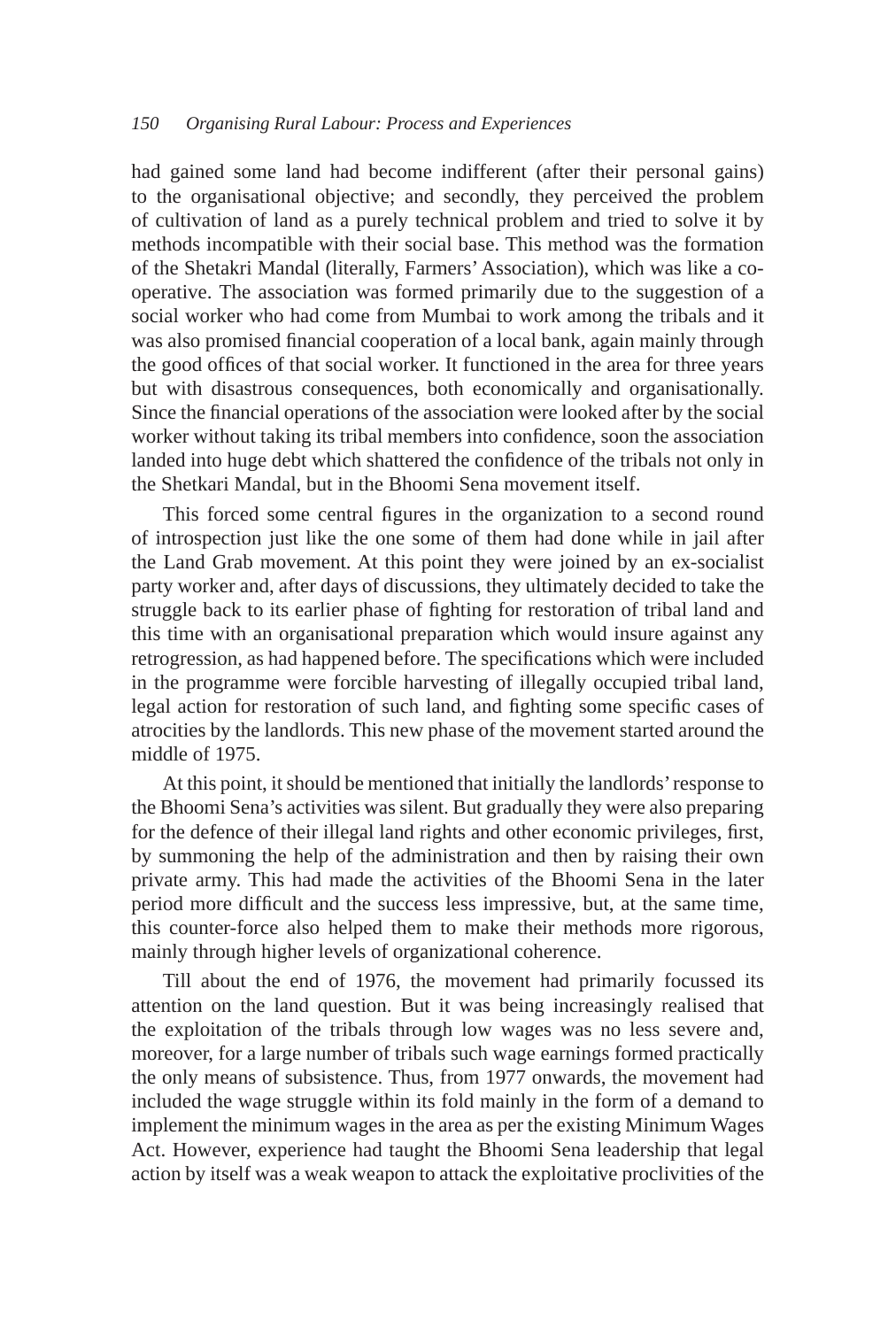ruling triumvirate. Thus, they had always supplemented their legal activities with intense organizational ones. However, when the landlords exhibited their stubborn defiance to pay the minimum wages, the Bhoomi Sena was forced to organize a strike during the 1978 paddy season. Since the paddy transplantation was being delayed, the landlords had ultimately conceded to pay the prescribed wages and in a few places even more than that.

#### *Organizational development*

We have already alluded to the fact, while describing the successes of the Bhoomi Sena above, that the present state of its organisation is considerably different from what it was in the beginning. It was mainly because for the first time these tribals had participated in a movement not as dumb millions under the emotional spell of revenge but as a clearly articulate group.

But even here at least the initial period of the struggle was characterised by spontaneity. Indeed, this has been true of practically every rural organisation or movement in any country or time. The general psycho-economic atmosphere of most of these tribal societies is characterised by a complete sense of dependence of the large number of people below (i.e., the base) on the few landlords and their allies at the top (i.e., the superstructure); though, as an analysis of the socio-economic system will clearly show, the relation of dependence is indeed the other way round. The stake of the superstructure in the continuance of the base is much higher than of the base on continuance of the superstructure. But as long as the people are yet to come out of this illusive perception of the structure of society, it is indeed difficult for them to react to the oppressions in an organized manner. Thus, under such circumstances, the most natural form of the reaction is of spontaneity and the present case of the Bhoomi Sena movement was no exception. The absence of a right perception of the structure of society and a planned course of action can always cause an equally fast disappearance of the initial mobilisation; but if some of them are able to survive, it is mainly because sometimes the enormity or intensity of the initial response gives enough lease of life to the movement and thereby leaves scope of revitalisation before it dies out completely. This "Lease of Life" for a movement not only includes temporal life but a taste of success too, which earns the movement a vital label — credence. The Bhoomi Sena's first year of activity did earn this vital label and, thus, it could reverse the retrogression which had crippled the movement in the next two to three years.

If the first phase of the movement was based on spontaneity, characteristics of an illusory perception of the "poor being dependent on the rich", the second phase had exhibited some unwarranted complacency which was again based on yet another illusory perception that, once the land has been restored from the landlords, they could depend on institutions like banks and other delivery agencies for the improvement of their lot. In essence, the whole process meant a perceptual shift from one-point dependence (landlords) to another (delivery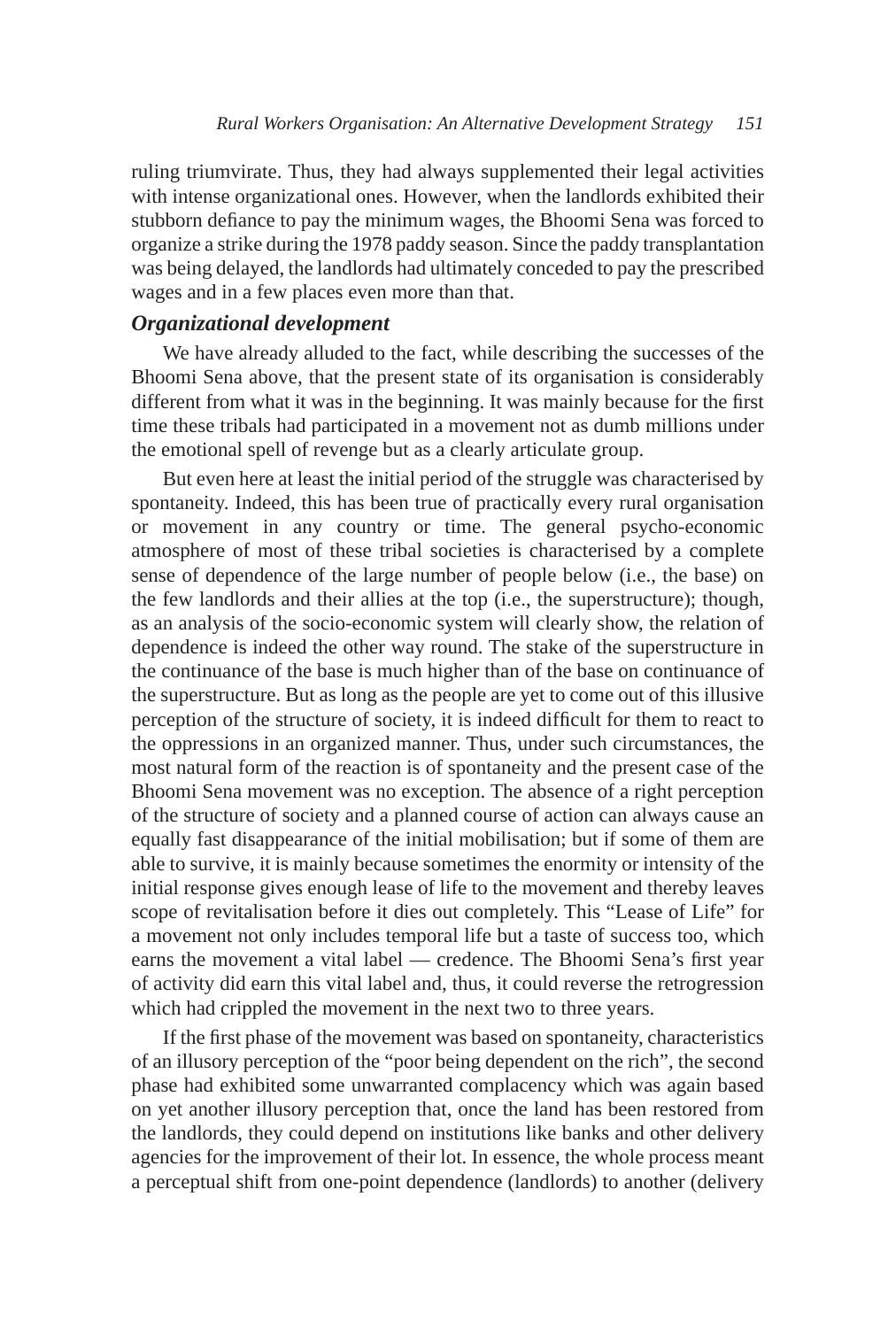agencies), with the illusion of dependence itself still holding its roots in tribal minds. The three-year-long working of the Shetkari Mandal actually manifests this second period of the movement when the tribals had put all their hopes on the so-called welfare activities of the Shetkari Mandal. Besides this impairing of the local initiative, the movement had also developed at this stage some divisive forces within its rank and file. First, the process of restoration of land was yet to be complete which implied two sections of people — those whose land was already restored and others whose land was yet to be restored — and, secondly, the financial benefits distributed by the banks through the Shetkari Mandal also did not reach — indeed, could not reach — all the tribals. Thus, by the end of 1974, the movement had already lost its momentum and was almost on the verge of disappearance. All these had aroused in the minds of the leaders of the movement an intense feeling of helplessness which really acted as the starting point of the third stage of the movement by indulging in a thorough introspection about all that had happened before.

The process of introspection, however, is not a structured one and much less so for people making their almost maiden attempts. Thus, it took a considerable time to organize their discussions in a fruitful manner so that rounds of deliberations would gradually bring them closer to a clear perception of the "rural society which they were a part of", "the specific objectives which their movement should aim at in the short as well as the long run", and, finally, "the methods by which they should best hope to achieve those objectives". But pending these long discussions, as a first step towards reviving the movement, the leaders had already decided during early 1975 to at least revive the same set of activities with which they had started in the beginning of the movement in 1970 — viz., forcible harvesting on illegally occupied tribal land and legal actions for the restoration of such lands. Thus, the process of reactivisation of the movement and introspection about it started simultaneously and, over the years, these two components have always acted in an intertwined manner. However, by the end of 1975, after about a year-long discussion, the leaders had systematised a large portion of their thoughts on restructuring the movement and had reached some conclusions. These conclusions, by themselves, were not at all startling; but what lent them importance was the fact that they were reached "by the people themselves", and were not a product of "indoctrination". The people, in general started realising the importance of "analysing their previous activities", knowing the nature of socio-economic relations existing in their villages, "exchanging information among themselves regarding socioeconomic relations in different villages or experiences of struggle in those villages", and the like. The two specific actions which were planned out of these deliberations were: 1) widening the organizational base of the movement through the formation of Tarun Mandals (literally, Youth Associations); and 2) increasing the social consciousness of the concerned tribal population, in general, by organizing brief shibirs (literally, camps) where a large number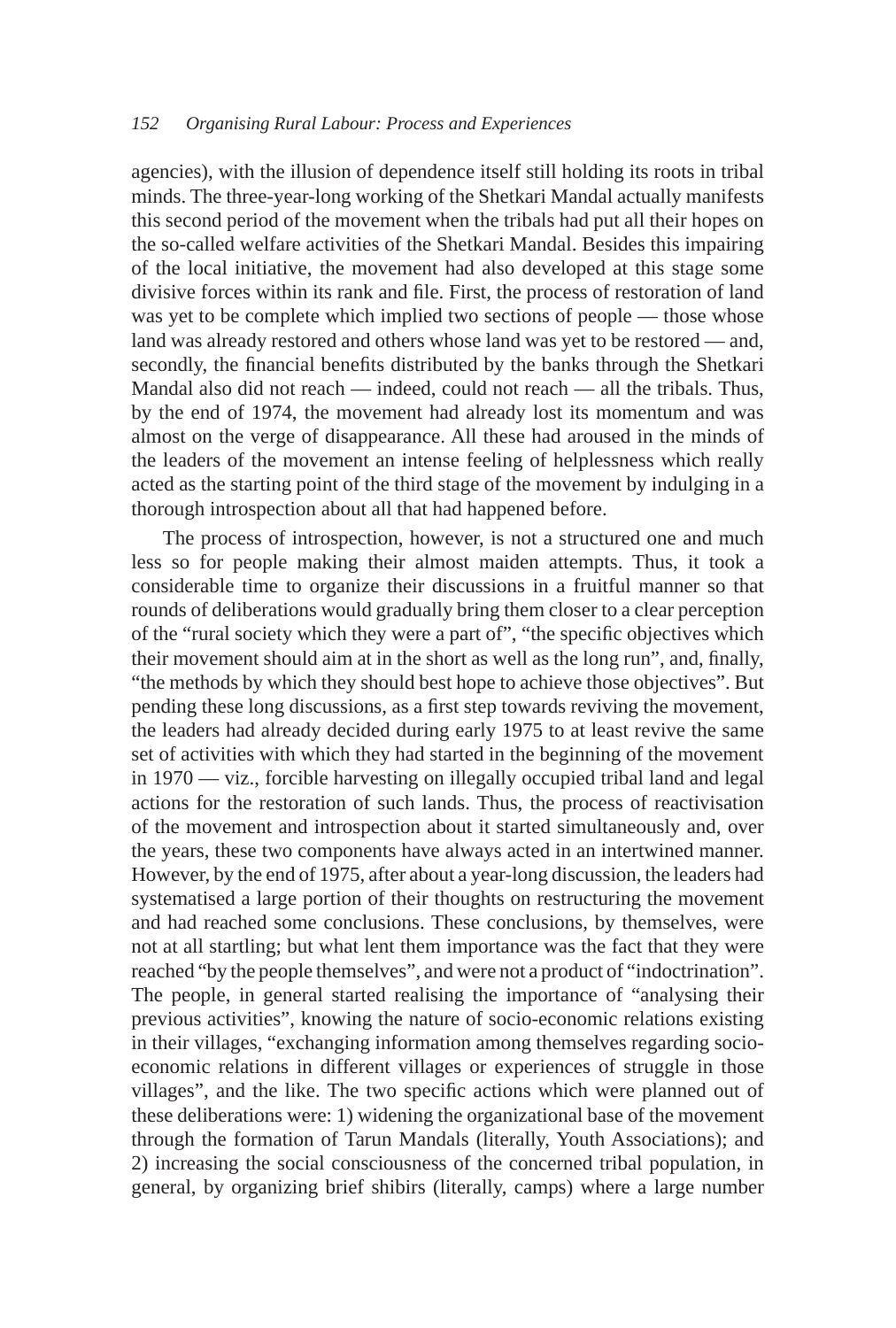of participants from a group of villages would interact with each other regarding their problems. It was hoped that once the participants realised the "commonness" of their problems, the idea of "uniting to form an organization" would strike them almost automatically. The process was not simple, for the participants' readiness to discuss their problems was very often followed by the realisation of their commonness but the next step of striking the idea of uniting to form an organisation was not that automatic. But after conducting a number of camps, the Bhoomi Sena workers had gradually improved upon the method of conducting such camps and the participants were further requested to continue their discussions even after going back to their villages. The method did succeed to some extent and thus it was not surprising to note that though basically the Tarun Mandal was an idea of the Bhoomi Sena leaders, their formation at the village level was generally inspired by the villagers themselves.

Thus, organizationally speaking, the movement rests at present on its own workers and members of the Tarun Mandal. At the activity level, the participation of the general tribal population is, of course, very wide and a continuous process of raising the level of consciousness of all these people by informal education is on through the running of the camps. The fact that the movement has been able to build an organizational structure of its own, out of its decade-long experience, is manifest in its present workings in a number of ways. The particular method by which the Bhoomi Sena has been conducting its struggle for minimum wages in the last two years is one such manifestation. These struggles are generally not conducted in the whole area simultaneously. Usually, the demand is raised at the village level, involving only a few landlords or rich farmers. But once a village has been chosen the Bhoomi Sena members from neighbouring villages always join their counterparts in that particular village to exhibit their utmost solidarity to the cause. This not only helps the generation of the all-important sense of collectivity, but, at the strategic level, this also implies "mobilising the maximum of the organisational forces against the minimum of the landlords".

Yet another characteristic of the present organization of the Bhoomi Sena is the way it has been able to combine the organizational and the daily activities of its members. Any organizational activity demands from the actors not only material and mental resources, but a part of their limited time and thus interferes with their bread-earning activities. The conflict can, of course, be partially resolved by timing the organizational activities to match the gaps in the bread-earning ones, but a more appropriate response is to create an "ethos" in which the members really need not differentiate between the two. The Bhoomi Sena's success in this regard has again been commendable.

As regards the institutional base, let us note that it is still a leader-based movement. There is at least one person in the movement whose leadership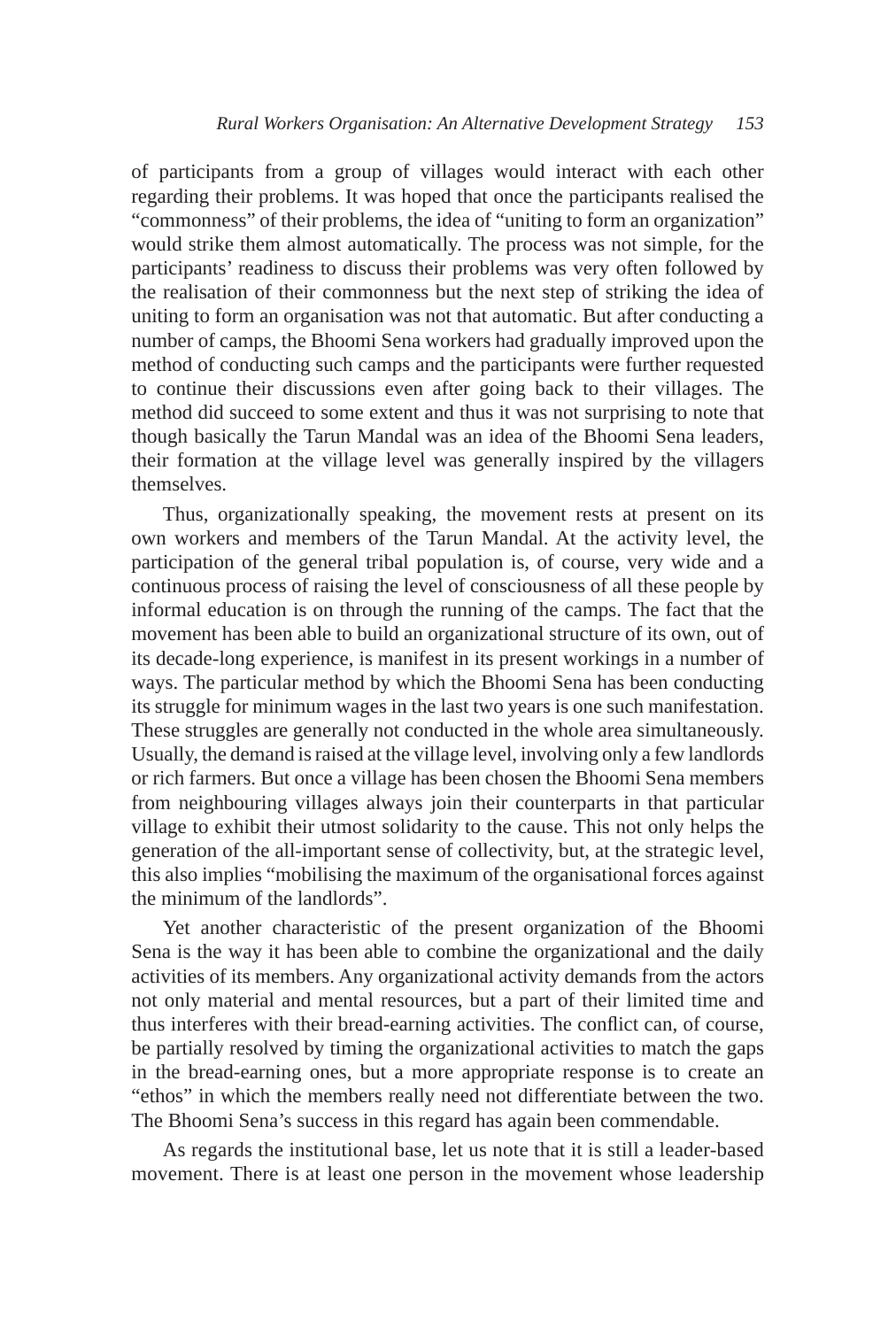is accepted almost universally and a chain of leadership next to him is yet to emerge. In addition to the leader, there are a few full-timers. Others have only tenuous links with it. Membership criteria are not formalised and financial contribution is exclusively voluntary. Tarun Mandal, the youth wing of the Bhooml Sena, is a village-based organization with its programmes tailored to the local needs. The parent organization, however, guides and coordinates its activities. Besides, it also trains the youth activists in drawing up petitions and understanding the intricacies of the legal rigmarole. The membership fee is Re. 1.00 per annum with a part of the proceeds shared with the parent organisation. Thus, on the whole, the institutional base of the movement is rather slender. The intimate interaction between the leader and the village cadres is probably the only reason behind their as-yet-steady organizational functioning which is possible only because of the small zone within which the movement exists.

# *The future*

The decade-long journey which the Bhoomi Sena has made was not smooth, and it has a long distance yet to cover. It is not necessary at this point to make a "forecast" of the coming events, but the progress of the movement will probably require continually rising levels of consciousness. At least two important dimensions of this higher consciousness should be to convert the present ethnic base of the movement into a wider one embracing all the rural poor, tribal and non-tribal alike, and also extending its geographical coverage. These two important extensions of the movement of social base and geographical area are, however, not just pious desires of a concerned mind. Indeed, the present "enclave" character of the movement will probably threaten its existence to such an extent that the only option left open for this movement will be "survival through growth".

## **Notes and References**

- 1. The range of the proportion of labour force engaged in agriculture is between 40 and 60 per cent in Latin America, 60 and 80 in Asia and 60 and 20 in Africa.
- 2. Two countries in the region, Singapore and Hong Kong, are primarily urban conglomerations and the rural sectors are practically non-existent there.
- 3. Since agriculture and allied activities like animal husbandry, etc., form the livelihood of a majority of households in rural areas, -agriculture and nonagriculture and urban and rural are practically co-terminus dichotomies. However, for obvious reasons, the rural sector is wider than its near synonym agricultural sector.
- 4. For example, Australia and Denmark are too widely-cited counter- examples to the relation between dependence on agriculture and backwardness.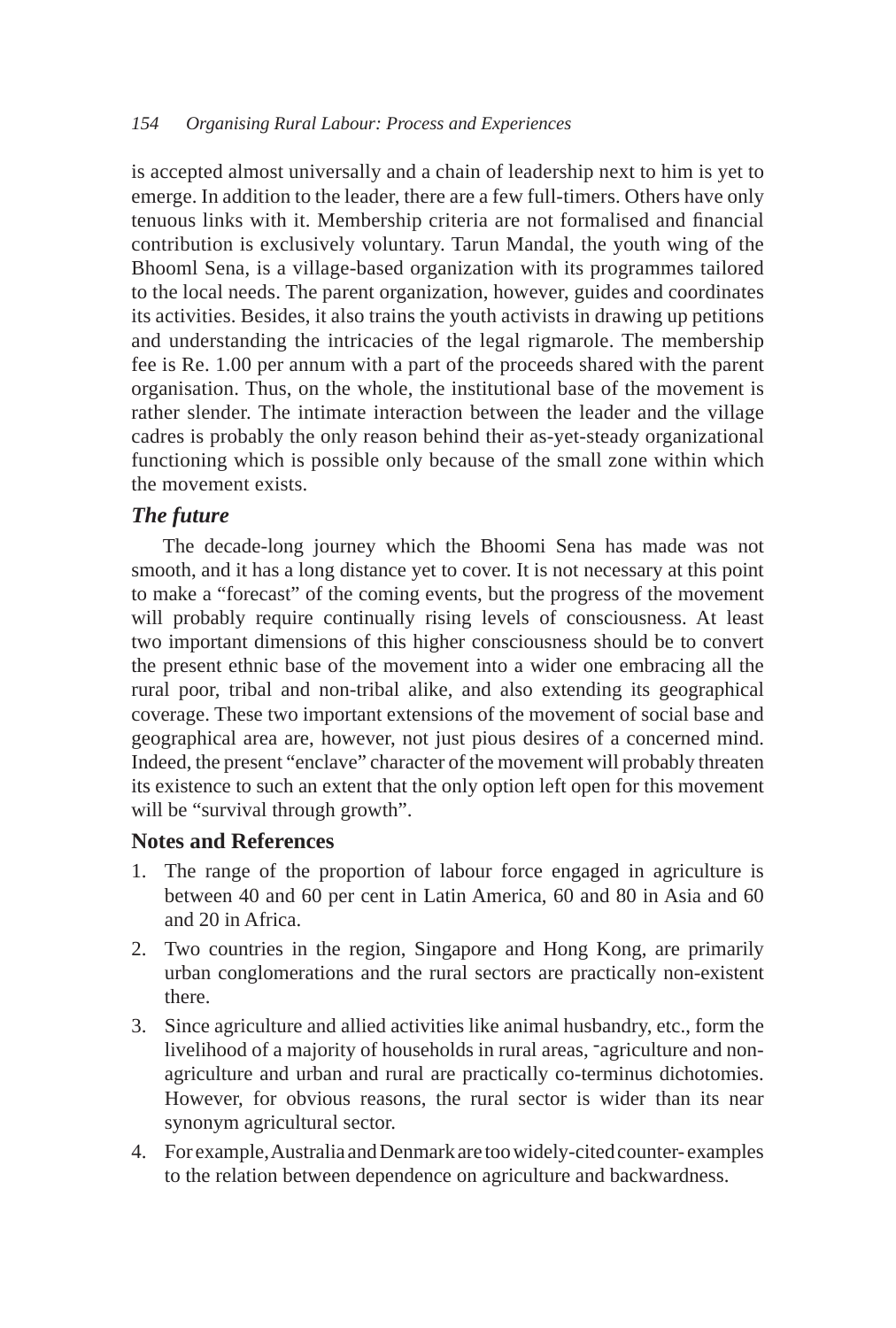- 5. For a critique of the structural strategies adopted in the People's Republic of China, see Towards a Theory of Rural Development, pages 66-83, by W. Hague, N. Mehra, A. Rahman and P. Wignaraja (United Nations Asian Development Institute, 1979).
- 6. The Rural Poor, Peoples' Organisations and Development Analysis of Asian Experiences by G.S. Cheema, prepared for FAO world conference on Agrarian Reform and Rural Development, University of Stains, Penanag, Malayasia, 1978. Quoted from FAO monograph on Participation of Rural Poor in Rural Organisations, p. 16, Rohe, 1979.
- 7. The so-called volte-face culminating in the import of a substantial quantity of food-grains this year is more to provide the government with a leverage to deal with the unscrupulous traders than to fill the food-grains' gap.
- 8. The data for size classes of holdings in India were available in acres. Their conversion to hectares has thus yielded some unusual size classes in the Tables.
- 9. In Sri Lanka, for example, output of paddy in 1966-67 averaged 36-37 bushels per acre on farms of up to one acre and 33-34 bushels on larger farms. In central Thailand, yields were reported to decline from 306 kg. per cal on holdings of two to six acres to 194 kg. per rai on holdings of 140 acres or more. In the Philippines, farms of less than two hectares produced 2.9 tonnes of paddy per hectare, whereas farms of more than four hectares produced 2.2 tonnes per hectare. Quoted from Problems of Rural Workers in Asia and the Pacific, p. 86, International Labour Organization, Geneva, 1980.
- 10. For example, in India it started during the early fifties, in the Philippines in 1963, and in Taiwan and Republic of Korea in 1949.
- 11. Rich Land and the Poor, p. 71, by G. Myrdal, Harpers, New York, 1956.
- 12. Towards a Theory of Rural Development, p. 12, by W. Hague, N. Mehta, A. Rahman and P. Wignaraja, United Nations Asian Development Institute, 1975.
- 13. N. Mehra, et al., op. cit., p. 13.
- 14. Peasant Movements and Their Counter Forces in South East Asia, p. 5, by Gerrit Huizer, Marwah Publications, New Delhi, 1980.
- 15. Problems of Rural Workers in Asia and the Pacific, p. 91, International Labour Organisation, Geneva, 1980.
- 16. N. Mehta, et al., op. cit. p. 16.
- 17. International Labour Organisation, op. cit., p. 91.
- 18. This section is largely based on an article "External Impediments to the Growth of Organisation of Rural Poor in India" by D. Bandopadhyaya,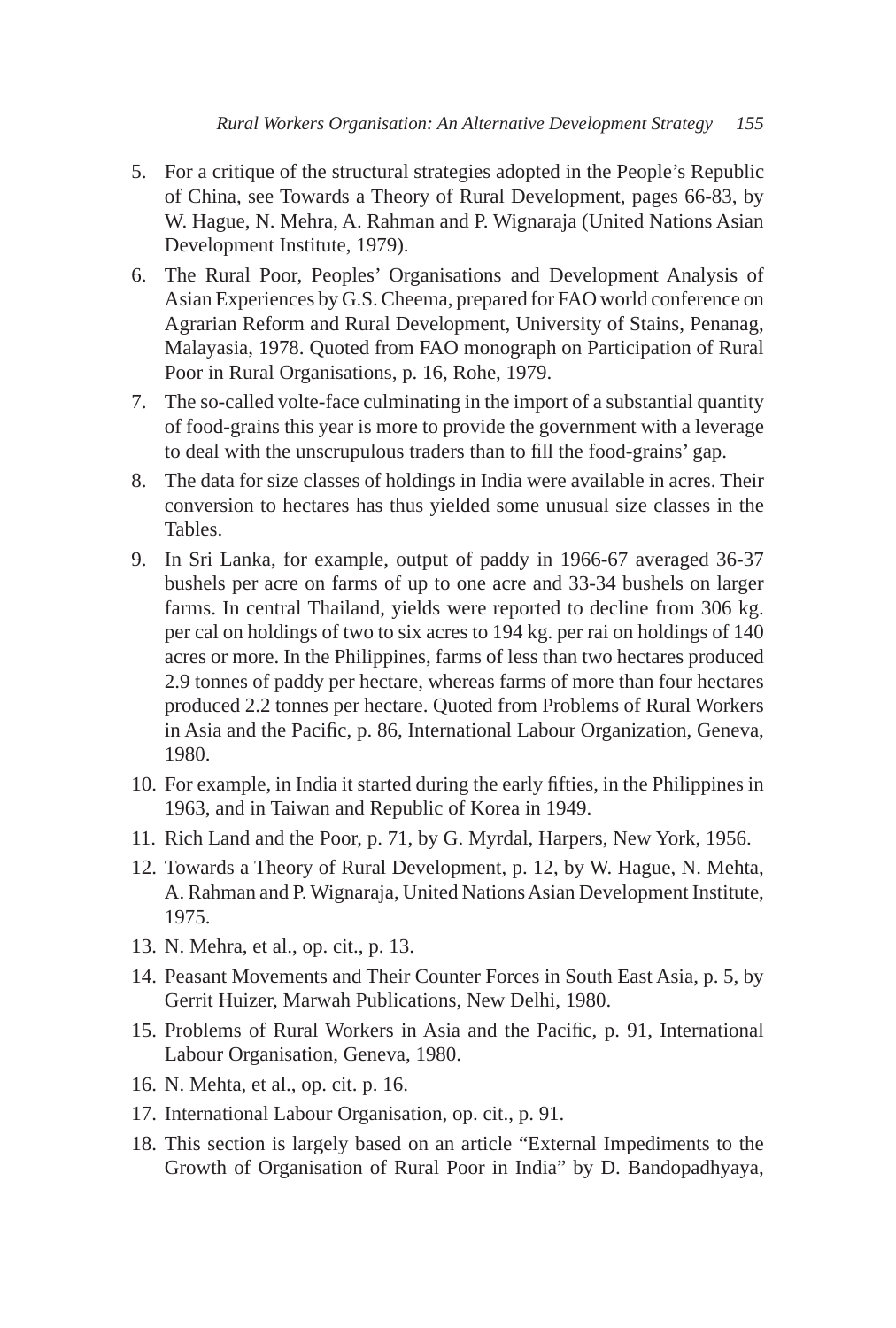National Labour Institute Bulletin, pp. 413-423, New Delhi, October, 1977.

- 19. D. Bandopadhyaya, op. cit., p. 422.
- 20. lbid, p. 422.
- 21. All the agro-economic and demographic data on Thane district and Paighar taluka are from District Census Handbook, Thane, Census of India, 1971.
- 22. According to statutory regulations, talukas with more than 50 per cent Scheduled Tribe population are given special non-relapsable planning funds for "Meso Projects", meant for the uplift of the tribals. Areas with 26-50 per cent tribal population again qualify for "Modified Area Planning" funds. Similar privileges are absent in other areas.
- 23. See A Critical Analysis of the Social Formation and Peasant Resistance in Maharashtra p. 206, by S. Brahma end A. Upadhyaya (unpublished), Shankar Brahma Samaj Vidnayan Granthalaya, Pune.
- 24. Sea S. Brahma and A. Upadhyaya, op. cit., pp. 193-236.
- 25. All India Kisan Sabha (AIKS) is a communist-dominated peasant organization with its base ranging from middle peasants to agricultural labourers. The two Parulekars were S. Parulekar and his wife G. Parulekar.
- 26. A detailed, sympathetic and participant view of this struggle is available in Adivasis Revolt: The Story of Varli Peasants in Struggle by G. Parulekar, National Book Agency, Kolkata, 1975.
- 27. See Bhoomi Sena: A Struggle for People's Power. pp. 21-22, by G.V. deSilva, N. Mehta, A Rahman and P. Wignaraja, National Institute of Bank Management, Mumbai, 1975.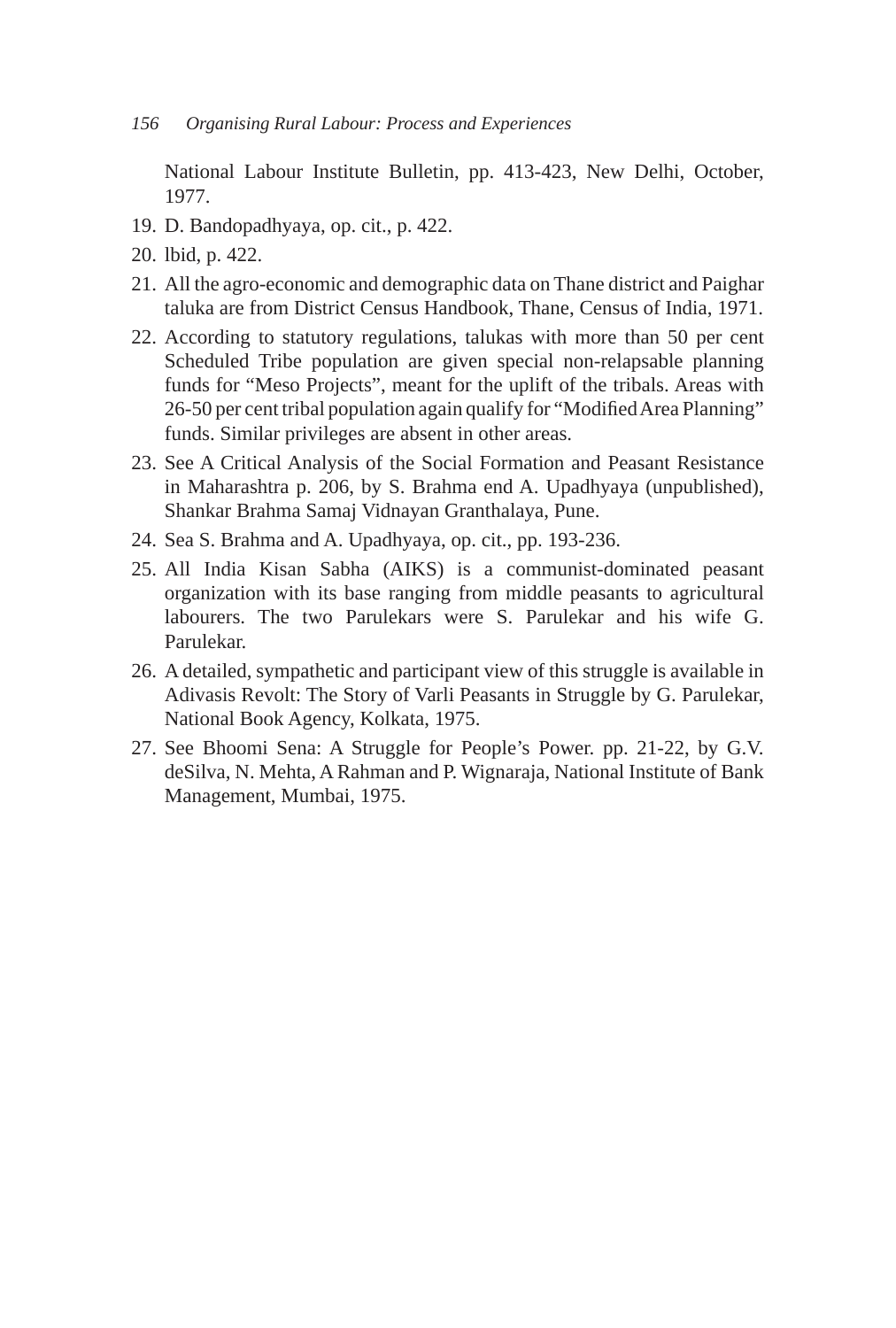# Organising the Rural Poor

#### *Vijay Kumar Kulkarni*

Agricultural labourers, sharecroppers, marginal farmers and artisans constitute the rural poor. They are mainly drawn from scheduled castes, tribes and those of the backward classes that figure very low in the social and economic hierarchy. Their exclusion from the mainstream of the freedom movement perpetrated their social and economic backwardness. According to the Rural Labour Enquiry Report of 1974-75, only 2% of those interviewed exhibited any knowledge of Minimum Wages Act, 1948.<sup>1</sup>

In the post-independence era, however, the Union and the State governments, particularly the latter, acting on the guidelines from the former put a host of social legislations on their statute books, dealing with the problems of social discrimination, bonded labour, minimum wages, debts, distribution of surplus land, government land for house sites and cultivation, etc. The scheduled castes and tribes were conferred some special privileges relating to education, reservation in government jobs, etc. These privileges were enshrined in the Constitution itself.

The scheduled tribes divorced from the national mainstream came in for a still greater attention of the founding fathers of the Constitution. To improve their economic conditions the government initiated various schemes to generate additional employment and provide them with subsidiary sources of income. Care was taken to eschew exploitative proclivities of the vested interests through recourse to multipurpose co-operatives to take care of credit needs and remunerative prices for their produce.

The government, however, relied on bureaucracy inherited from imperial days to give a new meaning to the lives of the rural poor. The result, to say the least, has been disappointing. Agricultural wages continued to register a decline.2 The big industries accentuated the process of rural de-industrialisation set in motion by the British. Thus swelling the ranks of agricultural' labourers. To circumvent tenancy reform laws, tenants were evicted en masse<sup>3</sup>. The per capita consumption of the rural poor, in spite of the rise in agricultural productivity, declined.4 The average per capita income of an agricultural labourer is only 42 per cent of the national average.<sup>5</sup>

This is not the result of their apathy to work; on the other hand it is the result of involuntary unemployment, i.e. the incidence of unemployment and underemployment is very high.<sup>6</sup> The agricultural labourer is in an unenviable position – he has to seek his livelihood from land without having any access to it. To quote Bhatia, land distribution is highly skewed in favour of the upper and middle castes. According to Agricultural Census Data, 2.7 million large operational holdings out of a total of 705 million, or roughly 4 per cent of the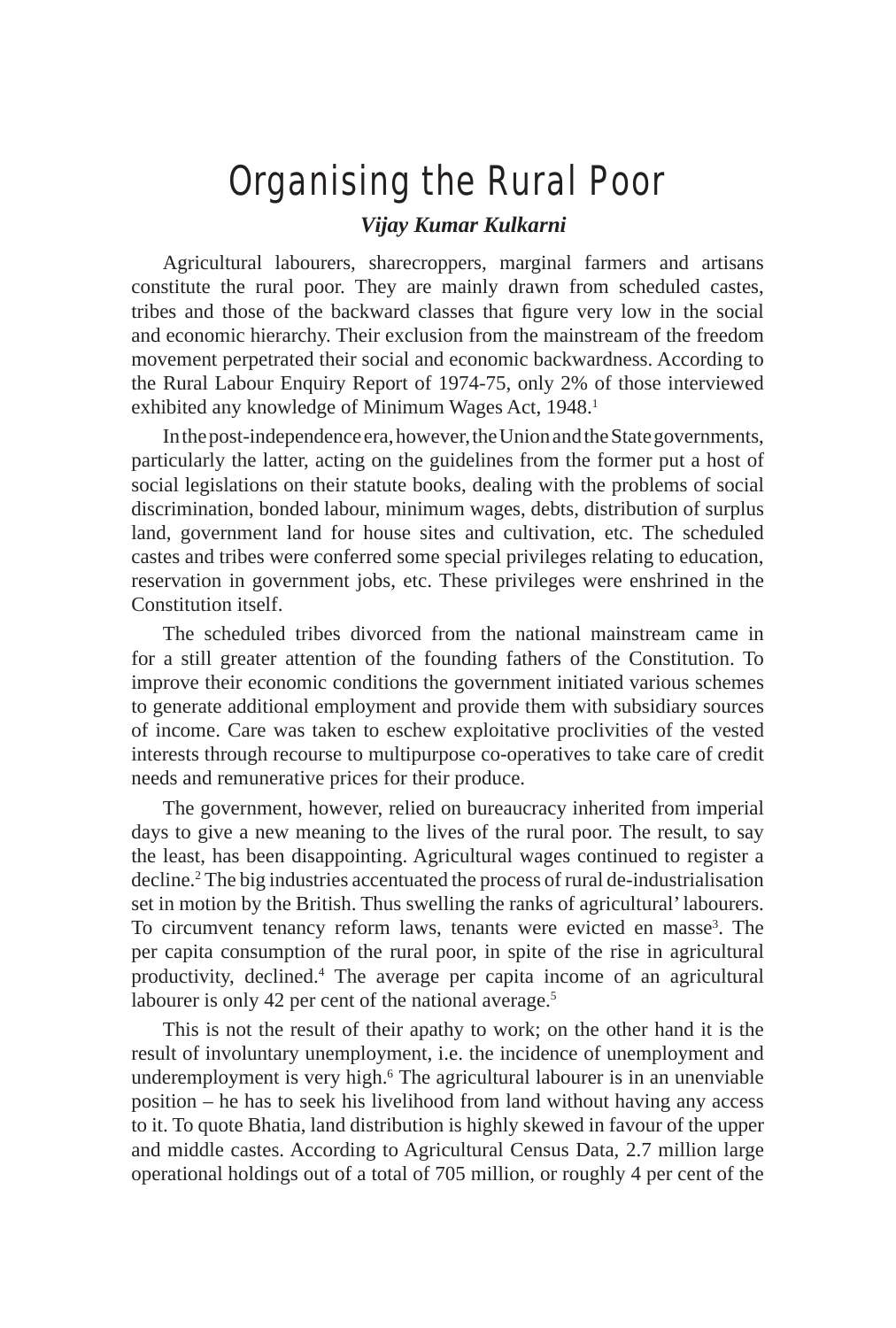total accounted for 51 million out of 162 million hectares, or nearly 31 per cent of the total land area under 35.7 million occupational holdings. At the other extreme were holdings of less than one hectare accounting for nine per cent of the total area of agricultural land.7 The extent to which land laws have been flouted and institutional credit cornered is clear from the following editorial remarks in The Statesman, "Punjab's Co-operatives Minister, Mr. Jaswinder Singh Brar, was probably not exaggerating when recently he complained that people not only registered land in the names of cats, dogs and buffaloes but also applied for cooperative loans on their behalf."8

The passage of lofty laws is a necessity but not a sufficient condition to give the village a new facelift. What bureaucracy on its own can do has been very succinctly put forth by a Vietnamese intellectual in the quotation that follows, "Economic experts from the United Nations have been known to amuse themselves by lavishing advice on the governments of developing countries, recommending this or that formula for land reforms. As if it were enough to formulate sound laws and leave their enforcement in the hands of bureaucrats! Do not forget that underdeveloped countries are characterised by inefficient centralised bureaucracies and that power is entrenched in local feudal principalities which are controlled by land owners and village notables, as a result of age old traditions. The best of laws passed by central government will remain a dead letter if they conflict with the interests of the local oligarchy. In these countries, no government possesses an adequate army of able and loyal bureaucrats capable of breaking this resistance. Reforms are likely to be swallowed up by the centuries old bogey of feudalism."<sup>9</sup>

The problem, though very difficult, is by no means intractable. All that is required is to launch a two-pronged attack — legislation from above and pressure from below. Gunnar Myrdal's pertinent observations below concretise this aptly, "No society has ever substantially reformed itself by a movement from above: by a simple voluntary decision of an upper class springing from its social conscience, to become equal with lower classes and to give them free entrance to class monopolies. Ideals and social conscience do play their very considerable role, which should not be forgotten. But they are weak as selfpropelled forces, for originating reforms on a large scale they need the bulk of demands being raised and pressed for. When power has been assembled by those who have grievances, then is the time when ideals and social conscience can become effective."10

The fact that the increase in wage rates in Kerala is higher than that in Punjab notwithstanding the fact that the level of productivity in Kerala is not of that order as in Punjab, lends credence to Myrdal's observation.11 The ILO also feels that unless the agricultural labourers and other categories of the rural poor are organized, only then their participation in development programmes can be ensured and they would get their appropriate share in its fruits.12 Kerala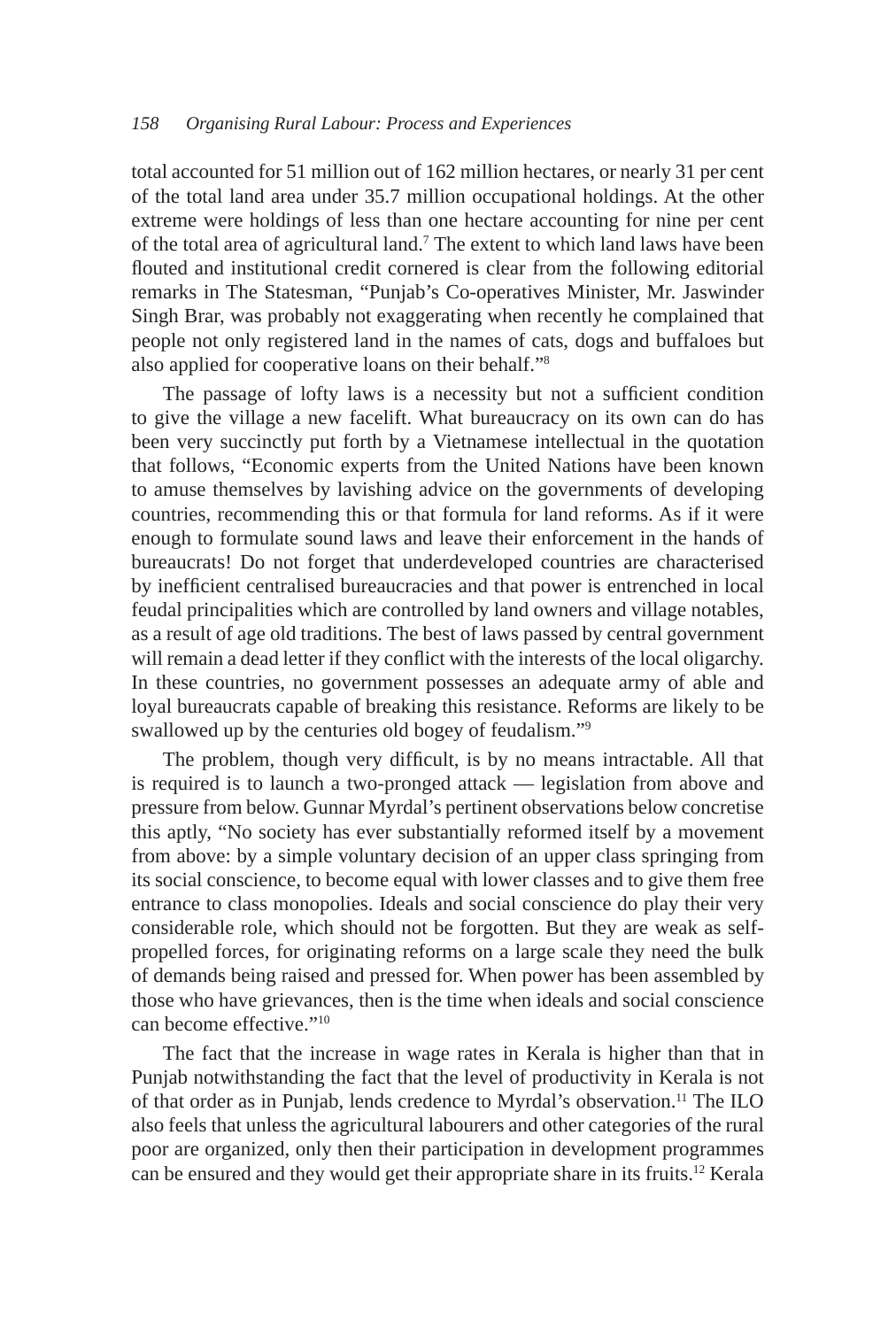again bears it out, while it has the most progressive legislation for agricultural labourers in the country, it has also the strongest pressure from below mounted by organized agricultural labour.<sup>13</sup>

As for the rest of the country the picture on this front is rather a dismal one. According to the Rural Labour Enquiry Report of 1974-75, only one per cent of the agricultural labourers are unionised.14 This, however, does not give us any indication as to the effectiveness of the organisation.

It will be too late if we do not turn our face to the rural poor. These have already started feeling the pinch and find it unbearable. The numerous cases of assault on this section of population including arson, roasting alive and implications in false court cases are manifestations of land owners' reactions to the elementary demands of the rural poor.

It is heartening to know that the Union Ministry of Labour is seized with this problem with all seriousness. The various trade union organisations have also come to the realisation that much greater attention has to be devoted to this task. Voluntary organisations are also contributing their mite.

The congenial atmosphere for the organisation of rural poor requires a thorough overhaul of the Indian Penal Code and the Code of Criminal Procedure. The former lists 112 offences against property. If we add up offences against public order in the rural areas, arising mainly out of occupation of land and sharing of crops, the figure will swell up to 134. That is, more than 33 per cent of the operative sections of the Penal Code relates to offences against property rights.15

The Code of Criminal Procedure, even though drastically amended in 1973, has a chapter on, 'Maintenance of Public Order and Tranquillity'. It arms the district administration with draconian powers to prevent any breach in peace and public order and to disperse any unlawful assembly by use of force.<sup>16</sup>

Land being the sole source of sustenance in the village, it is no wonder that the rural poor are land hungry. Share-croppers want to be registered to obtain security of tenure and the right to sharing of produce as prescribed by the law. Many agricultural labourers still have a vivid memory of how they lost land to usurers and cherish in their hearts the desire to get it back. Many of them operate as sharecroppers or agricultural labourers on the lands they once owned. This is particularly true in tribal areas, whenever such elements launch an organized struggle for the security of their tenancy rights or recovery of land illegally alienated, or to obtain minimum wages, the provisions of the Indian Penal Code or the Code of Criminal Procedure are immediately invoked. A struggle for change in the patterns of assets and income distribution often leads to the involvement of militant elements in criminal cases.

In Rohtas district of Bihar, we ourselves found that militant agricultural labourers had been roasted alive for their temerity to ask for minimum wages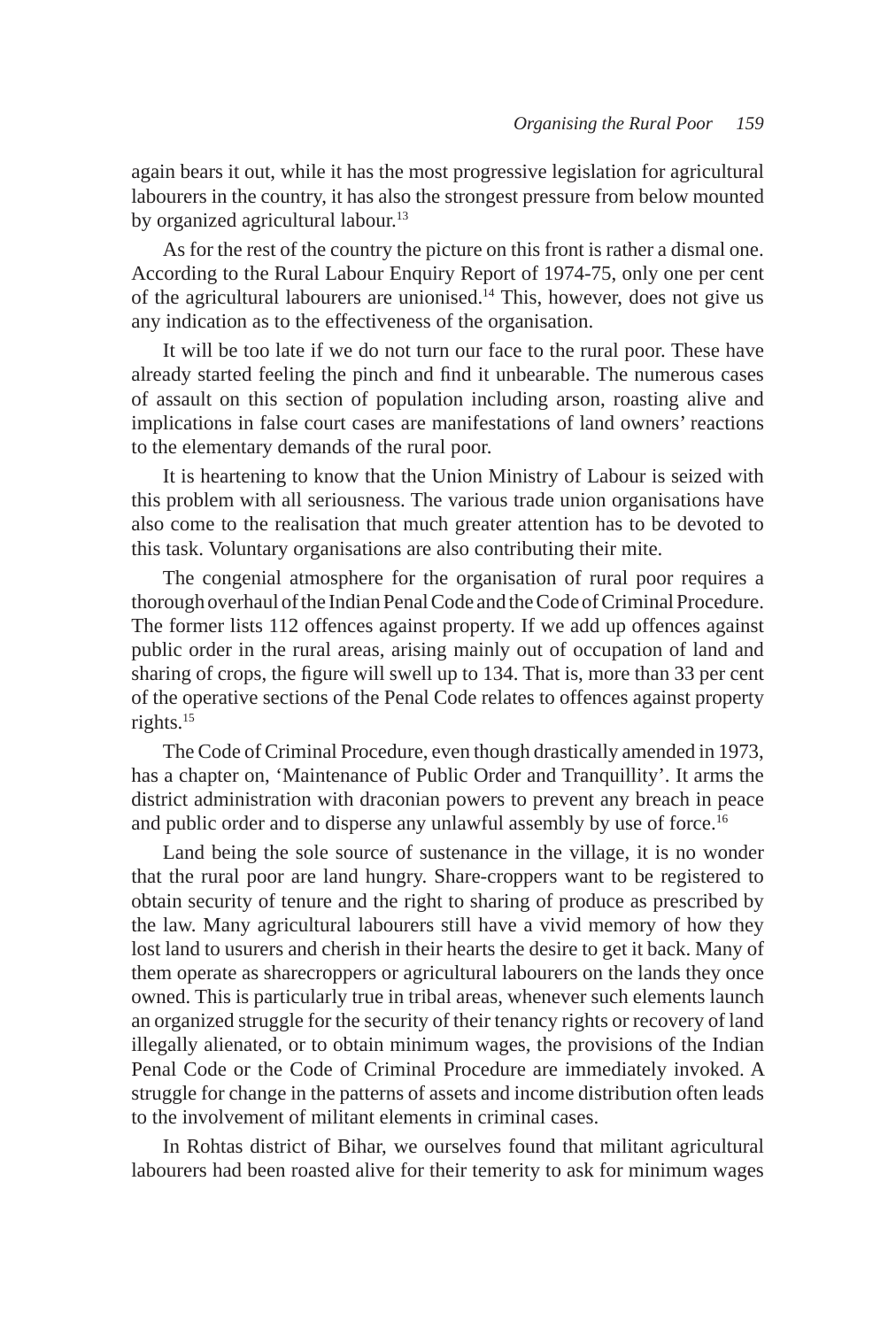as prescribed by the law of the land. Such inhuman cruelty and harassment are enough to scuttle any attempt to organize the rural poor. Their organisations either hibernate or die – slowly or suddenly. The legal battle that ensues is so expensive in terms of time and resources that the scales of justice often come to be weighed in favour of the rural rich.

The situation described so far arises out of the fact that the countryside is largely under the control of rural elites. They have scant respect for the social legislations relating to wages, land, debt, etc. for it is their informal laws rather than the laws of the land that get the precedence.<sup>17</sup>

Apart from their poverty and dependence on the rural rich, their ignorance also stands in the way of organising themselves, as pointed out earlier only two per cent of those interviewed had any knowledge of minimum wage; with regard to other pieces of legislation as revealed by our experience, the situation is no better. Many of them do not even know that India became independent more than 30 years ago or the names of such eminent national leaders as Mahatma Gandhi, Jaya Prakash Narayen, etc. Only an infinitesimal per cent of them ever make use of public utility services like railways, post office, etc.

There is, however, a silver lining. The rural poor in the various parts of the country are growing restive, which makes them receptive to new ideas. It is against this background that the National Labour Institute (NLI) enters the countryside.

We hold six-day residential camps for the training of the potential organizers of the rural poor in various states of the country. Each camp is preceded by a field survey of the area from which the NLI seeks to select participants, numbering between 30 and 80. In the course of the pre-camp survey, we interview officials having to do with the implementation of laws and schemes for the benefit of the rural poor; and try to get their assessment of the situation and their prognosis. We also meet social and political workers operating in the region we are surveying.

Once these interviews are over we fan out into the interior parts of the countryside. Normally the interviewing of the rural rich is done during the course of the day and that of the rural poor in the evenings or when they are at work. Most of the interviews of the rural poor are done in groups. Since their dwellings normally are huddled at the outskirts of a village, we seldom face any interference from their masters.

The group interviews of the poor begin with innocuous questions, which do not lead to answers that the interviews may fear to volunteer. Deliberate attempts are made by us to seek their hospitality like drinking water, exchange of beedies, etc. to make the atmosphere a relaxed one. Once the atmosphere warms up, we move on to more substantive questions relating to their life situation.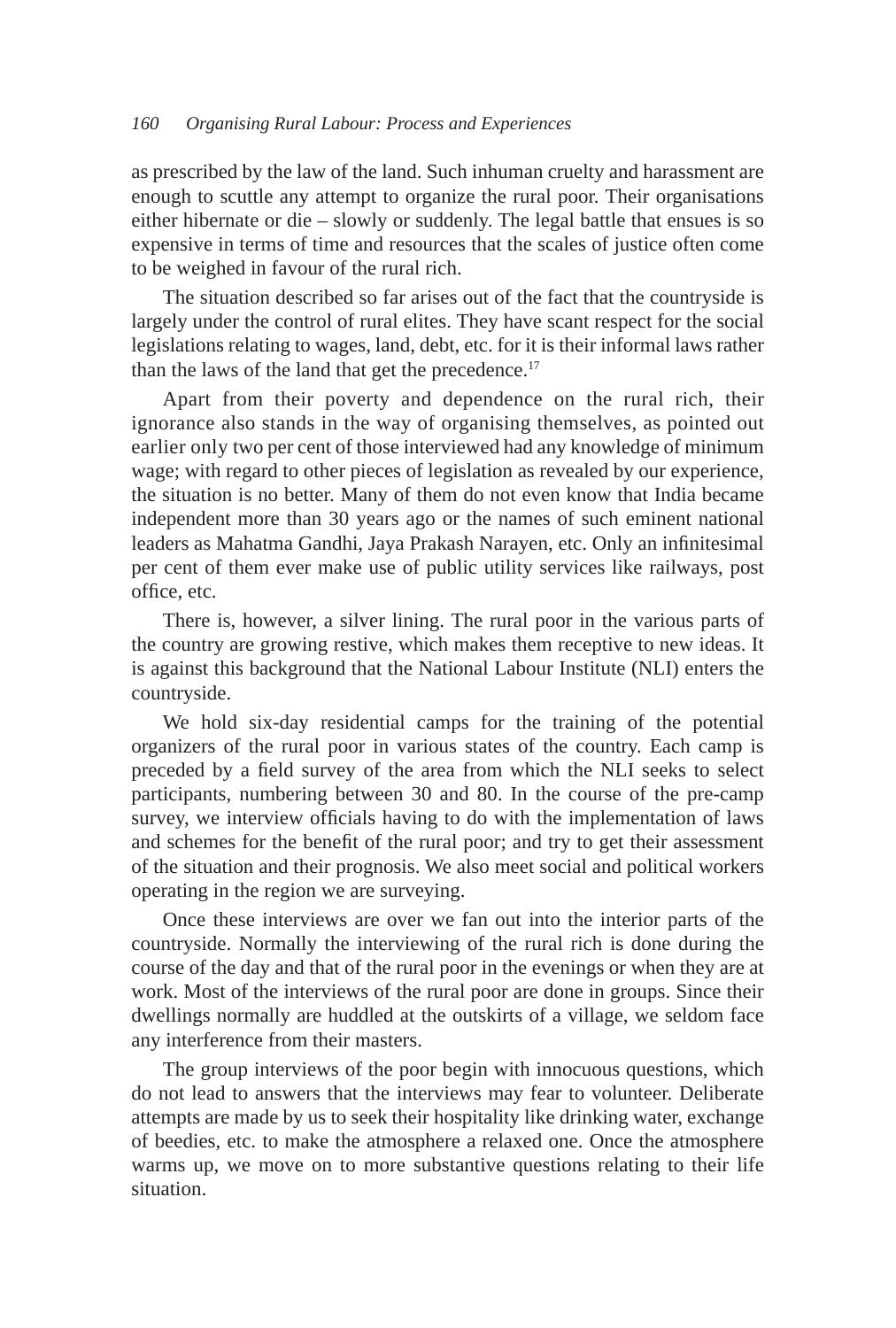Our experience reveals that the Indian countryside is both an iron curtain and an open book. The rich have a convenient money and courageous conscience and are very careful in their responses – the constant refrain being that their land holdings are small; the government policy regarding inputs and procurement militates against their interests; that farming is an unprofitable occupation, that they treat their agricultural labourers, whether bonded or otherwise, as members of their family; and so on.

The poor on the other hand are open-hearted and have hardly anything to hide. We have a look inside their huts to get an idea of their asset position. If there are any livestock, the only enquiry to be made is, whether like land the animals also belong to their masters, who claim them back after they have been well fed for some years. We collect figures relating to wages, indebtedness, employment, unemployment, social discriminations, social ceremonies and attended expenses, the degrees of vertical and social integration, horizontal violence, knowledge of laws and schemes, political, geographical and administrative horizons and myths to which they cling tenaciously.

They are very frank in telling us the different wage rates for men, women and children, the number of days each season they are employed. They have no qualms in declaring their debts, source from where borrowed and the rate of interest charged. From their debt position we proceed to find out whether they are in bondage or free labourers. Figures relating to literacy, the state of housing, clothing and medical facilities are of course, obvious to the naked eye.

We also collect information relating to the web of socio-economic ties they have with the landed gentry. The women agricultural labourers, we find, are in a worse position. They have to function both as housewives and agricultural labourers. Most of them have hardly more than one tattered saree to drape on themselves. In the rainy season, when they have to engage in transplanting operations, they are drenched from head to foot and have to pass the night on a cold earthen bed. Their lot during the pre- and post-natal stage is, to say the least, unenviable.

#### **The camp**

The accent in the selection of participants, to the six-day residential training camp, is on youth with some modicum of literacy skills. Older persons enjoying respectability in their village, though illiterate, but with some potential for organisation, are also taken. Care is also taken to persuade some articulate women to attend the camp. Initially, we depended on government officials to select the participants, learning through our experience, we have given a miss to this approach altogether. In the course of our pre-camp survey, we identify potential organizers numbering between 30 and 80. To participate in the camp,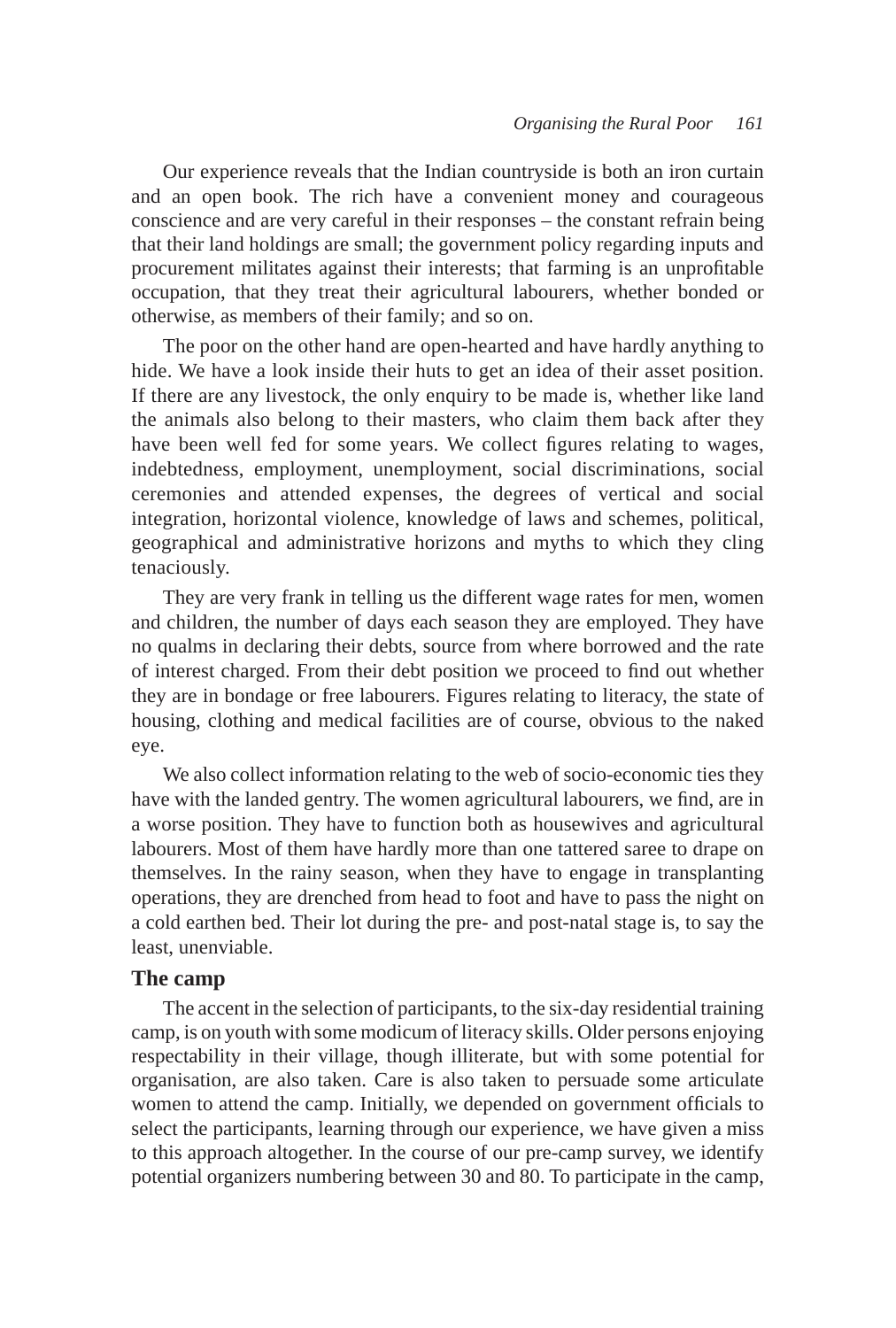they are paid actual travel expenses, minimum wages prescribed by the State for the duration of the camp and free board and lodging. The faculty shares the same facilities that the participants have in the camp. The venue of the camp is always a village school or some such public building.

The entire camp strategy is based on a dialogical model designed to help participants reach the following successive stages:

- (1) Interest identification;
- (2) Interest aggregation;
- (3) Interest articulation;
- (4) Organisation;
- (5) Action.

To achieve the first, we request each participant to recount his/her own problems. Our intervention is limited to the extent of helping them present the totality of problems and prioritise them. The participants are generally subdued. The camp experience they undergo initially is something entirely new to their life experience. They are subdued in the expression of their interest and quite often give the impression that NLI faculty would help them solve their problems through their intervention with the persons placed in the higher position in the administration. This impression is created partly because of the state co-operation in the holding of such camps and much more because they still nurture a strong faith in the power of the administration to deliver goods. What they feel is that if the unholy alliance between the lower echelons of the bureaucracy, policy and the rural elites could be broken, it would be right for them. Whatever the level one may refer to, it again largely acts as a lightning conductor for political leaders in power, unless their involvement in the perpetration of any crime or shielding breakers of minions of law is direct.

The formal session relating to interest perception is supplemented by informal chats which do not merely bring out more ugly facts but also makes them more vocal. The next session is a small group session. Each group consists of persons having frequent opportunities of face to face interaction as they come from a definite cluster of villages. Before the participants are divided into groups they are briefed to think of the problems of all those in their area who are placed in the same or similar situation. Each person is asked to participate actively in the discussion and contribute his/her mite. Group sessions generally extend up to two-three hours. The NLI faculty is a silent observer just to assess the degree of the participants' involvement because it is our earnest endeavour to see that the discussions are not monopolised and that they are free and frank. Once the discussion is over, each participant is expected to list the problems in the order of priority on a flip chart. In case a particular group consists only of illiterate persons, one of the faculty members gives the necessary assistance. Language difficulty is overcome with the help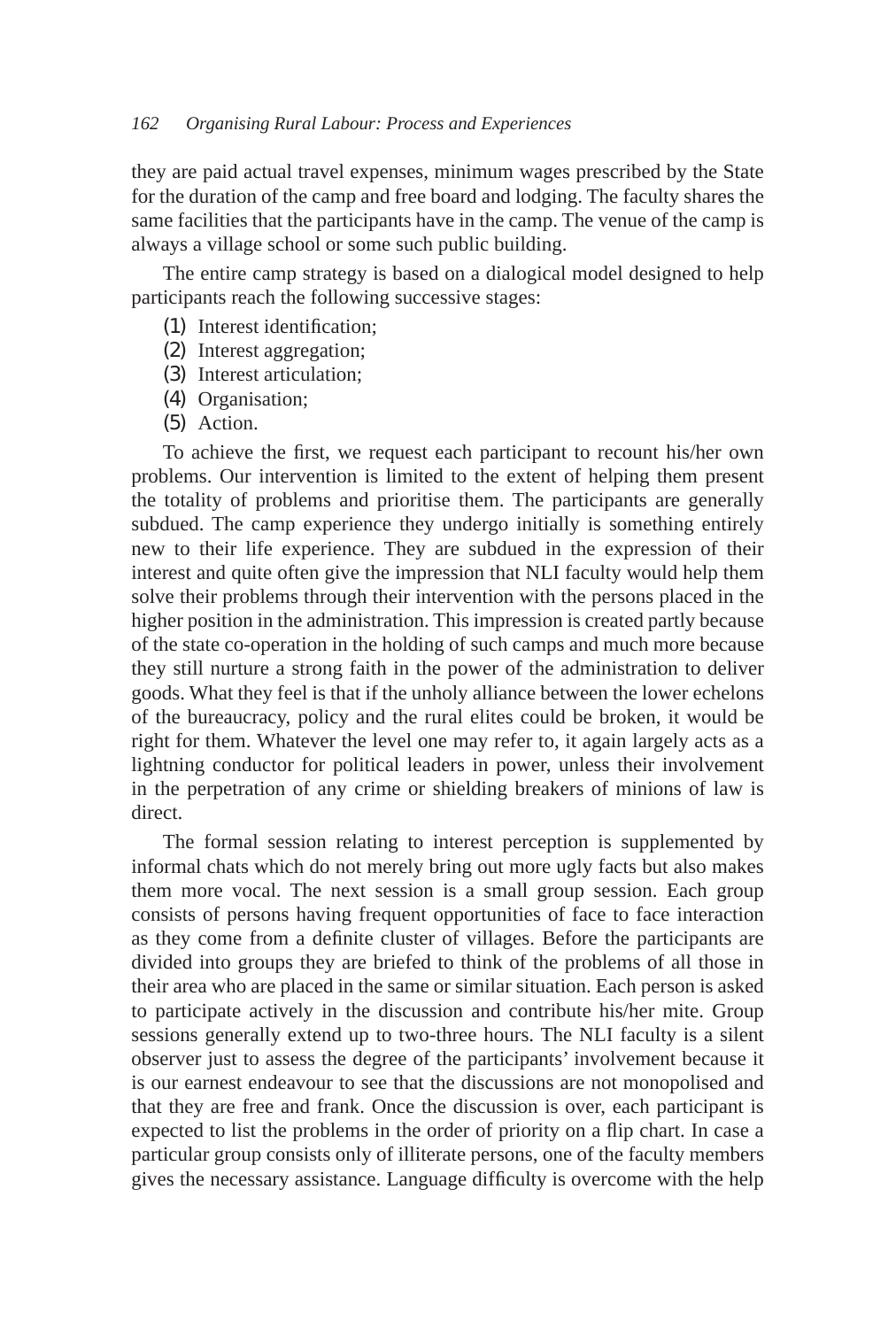of interpreters, preferably local village school teachers. In this process we also ask each group to give us an approximate idea of the proportion of the village population divided into rich and poor. It is not always black or white, there are other shades also. The group session is followed by a plenary one in which each group presents its report, and the written chart from each group is displayed on the wall. In this session everybody is free to raise questions if his or her experience is different from that of others. In the process of helping the participants to come to interest aggregation, we intervene in a matter that they may be able to have an idea of the class composition of the village and that there is an inverse correlation between effort and reward. Care is also taken to debunk false myths and to give an understanding of voluntary and involuntary unemployment etc. At the end, one of the faculty members sums up the whole session with the pinpointed objective of demonstrating to the poor why they remain so.

There is an interlude between the sessions on interest aggregation and interest articulation. It is used to provide the participants with information relating to various laws and schemes and the administrative procedures. To give authenticity to what the participants receive, we try to make use of the officials concerned. It is immediately then linked with interest articulation. We again leave the participants to deliberate in small groups as to why with such laws and schemes and an army of officers to implement them, the situation remains not merely unchanged but goes on deteriorating. This brings varied responses from the different groups. They prescribe it to ignorance, illiteracy, poverty, large family, fate, etc. Here at this stage we administer some simulated games to generate an atmosphere to seek answers to the central question of poverty. For illustration, the Star Power game. It brings into sharp focus the following issues: (a) why the poor remain poor; (b) what is the way out of this vicious circle. This game concretises that in a system in which inequality is inbuilt, the less privileged group or strata will be forced to engage in unequal exchange, which will, in turn, widen the gap between the two. It will ultimately bring about a situation in which the bulk of the wealth will be appropriated by a miniscule minority and the vast majority of the population will be reduced to the state of near penury. We, however, administer it in a manner that a small intermediate group exists throughout the game. After this polarisation has taken place, we leave the scene entrusting the economically most powerful group with an absolute power to determine the future course of the game, i.e. how a new equilibrium has to be established. The process through which the game ends is a series of negotiations among the three groups. The group with absolute power is hardly prepared to grant any concession more than what may be called crumbs. The role of the intermediate group is very interesting; its loyalty lies with the most economically powerful group as long as the poor do not get totally exasperated and prepare for a common stand to achieve a common goal. Once the poor are united to struggle, the intermediate group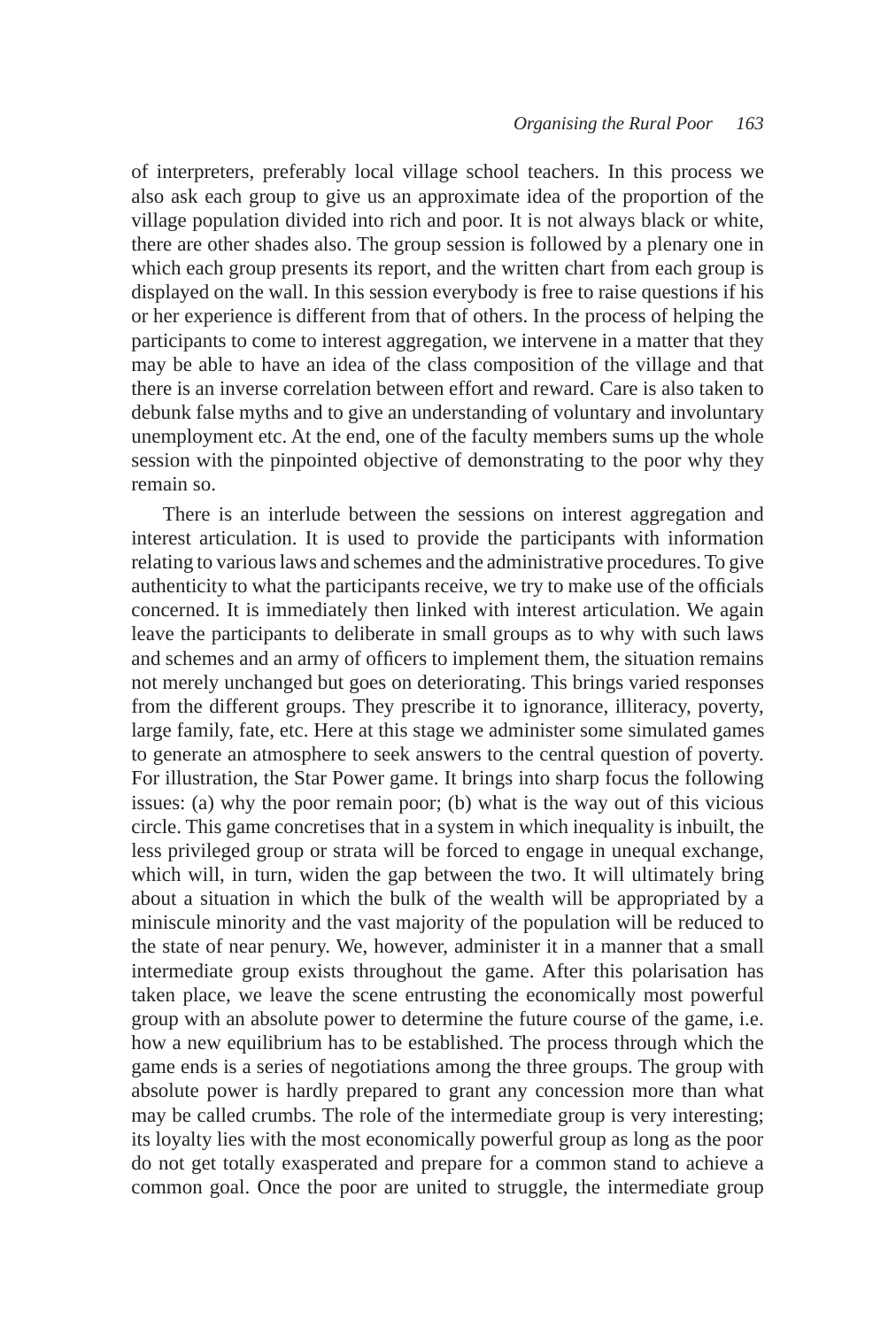throws its weight behind them. Once this happens, the game is stopped. Once the game is over we ask the participants to relate the game to their life situation.

They are clearly able to see through the mechanism of exploitation and the remedy out of it. Through the Star Power game, the participants have realised why they are immersed in the culture of poverty, so we administer another game— Disarmament Game. This game is administered by a person supposed to typify the triumvirate – the landlord-cum-moneylender-cum-trader, i.e. the rural elite. He divides the participants into two factions representing the rural poor. He provides each faction with a number of weapons, signifying factors that impede horizontal unity and promote vertical integration. He provides them with money and advises them to engage in a zero sum game but at the same time he tells them that once they cease to engage in the zero sum game, they would all collectively gain at his expense to an extent that he would disappear as a class The two factions are asked to elect their respective spokesman and are given time to discuss their further game strategy after every three rounds.

Initially they start with the zero sum game but after two or three consultations they see through the reality and take recourse to a positive sum game. This hurts the interests of the rural elites, who plant spies to torpedo their unity. Quite often the participants are taken unawares and switch on from positive to zero sum game. The game is considered to be over when the two groups return to a positive sum game. Finally, when the game is over, we ask them to relate it to their life situation. Through a process of dialogue it becomes clear to them that vertical integration and horizontal struggle pays to a small minority among them in the short-run and that too to an extent not enough to keep them out of the woods. It brings into sharp focus the internal obstacles to horizontal unity and organized struggle.

There are many other games which we administered depending on the local situation. Once these games are over we ask the participants to assemble in groups and discuss the internal and external obstacles that impede the growth of their organisation. The first factors that are to be more prominently highlighted are myths, extravaganza on social occasions, alcoholism, etc. Most of all, the lackeys of the rural elites who act as the communication channel and divulge all the information regarding the activities of the organisation are exposed. The external obstacle consists of the various legal impediments which thwart any struggle for social justice and the tie-up between the rural elites and those beyond village frontiers either in administration or politics etc. This requires some inputs on the part of the faculty to debunk the fiction that all who know law are equal before it.

The concluding sessions of the camp are devoted to the discussion of organisational problems — strategy and tactics, in the context of the solutions to their problems which have attained a high level of subjective discontent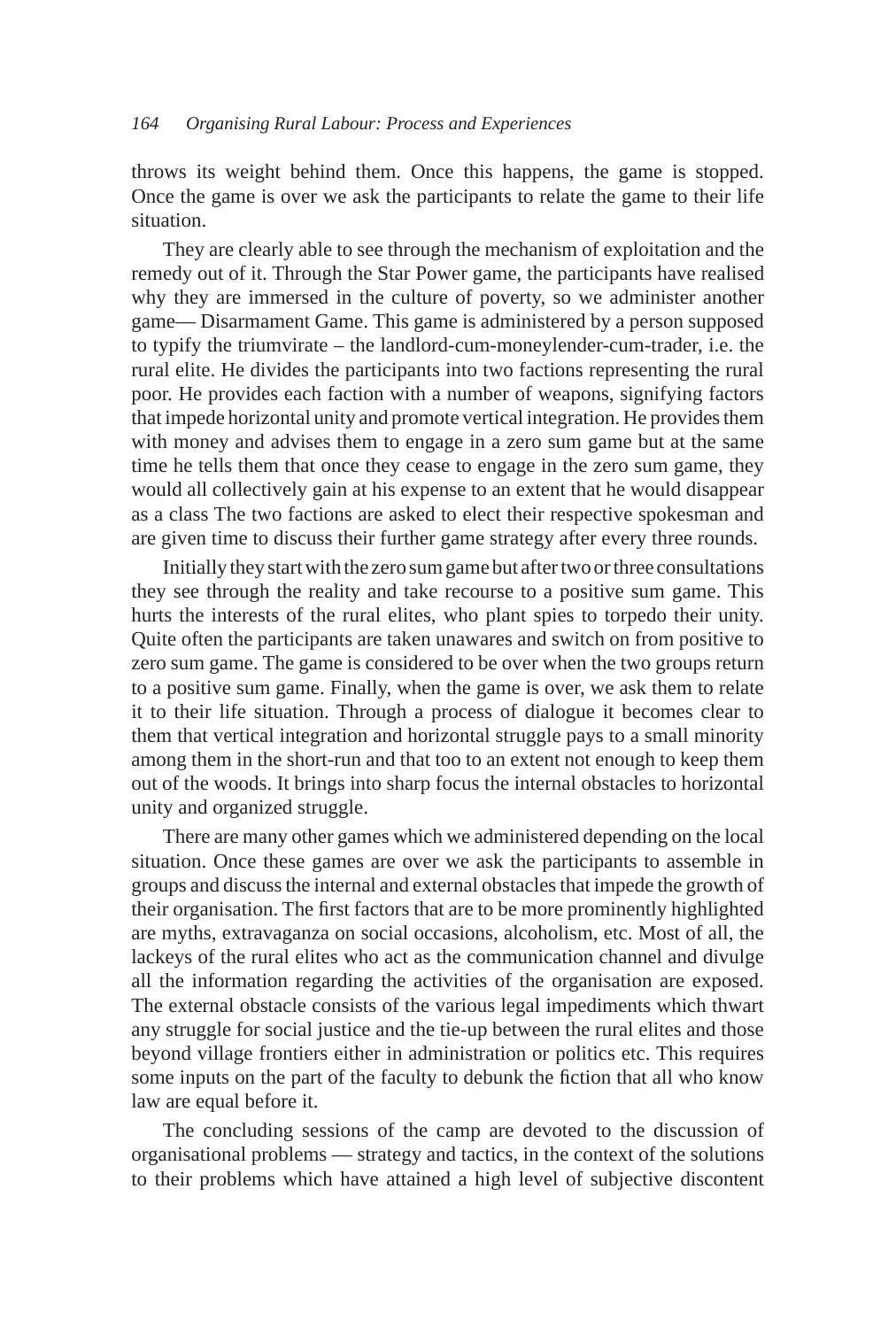on the part of the rural poor. The primary task being the identification of the obstacles that impede their horizontal unity, it is necessary, inasmuch as, the rural poor do not constitute a homogeneous mass. Extra economic factors like castes, sub-castes and tribe, and subservience to various kinds of food, drink and even distance taboos render them into a position of what Marx called a sack of potatoes. Our endeavour at this stage is to engage in a dialogical discussion with them in a manner that they see through the reality and come out with solutions to overcome the constraining factors standing in the way of social interaction and horizontal integration.

The next step is the identification of the external obstacles — power of the rural elite; the nature and magnitude of repression they might let loose in the wake of any attempt made by the rural poor to change the status quo; the attitude of the government officials and so on. Just as the rural poor do not constitute a homogeneous mass the rural elite too are divided. The counter elite – viz., lawyers, school teachers, committed officials, social workers and so on – are to be identified by the organization of the rural poor and make use of these positive resources.

The organization also has to make collective efforts to maximise the gains from various projects and schemes purporting to protect and promote the interest of the rural poor. The initiation of action has to be preceded by the acquisition of information, its dissemination and finding appropriate tactics to achieve the objective.

In late 1976, the ILO deputed Prof. Gerrit Huizer, its consultant on peasant organisations, to evaluate our camps. He stayed with us for three months and visited several places where we held camps. Also he attended one such camp in Bihar. We quote below certain extracts from his report:

One of the outstanding aspects of the preparatory work and the actual conducting of the training camp is the fact that the development workers of NLI staff involved try to be maximally sensitive to the opinions and grievances of the poor peasants to use the 'dialogical approach' as they call it themselves (following Paulo Freire). They consciously try not to have preconceived ideas or plans as to how peasants should conduct their affairs. Unfortunately a training in the art of dialogue, particularly listening, has not been a crucial element the preparation of social planners and administrators and even social researchers have been taught to work with preconceived questionnaires and other research techniques which block rather than foster a sensitive rapport with local informants, not to speak of dialogue. The camps give ample opportunity to correct this bias. The camp situation was a good occasion for the NLI staff and particularly the officials present to get a deeper insight into the poor peasant situation and their efforts to overcome it. It was encouraging to observe how even completely illiterate peasants know how to describe (often in colourful language) and analyse their situation and to verbalise their grievance once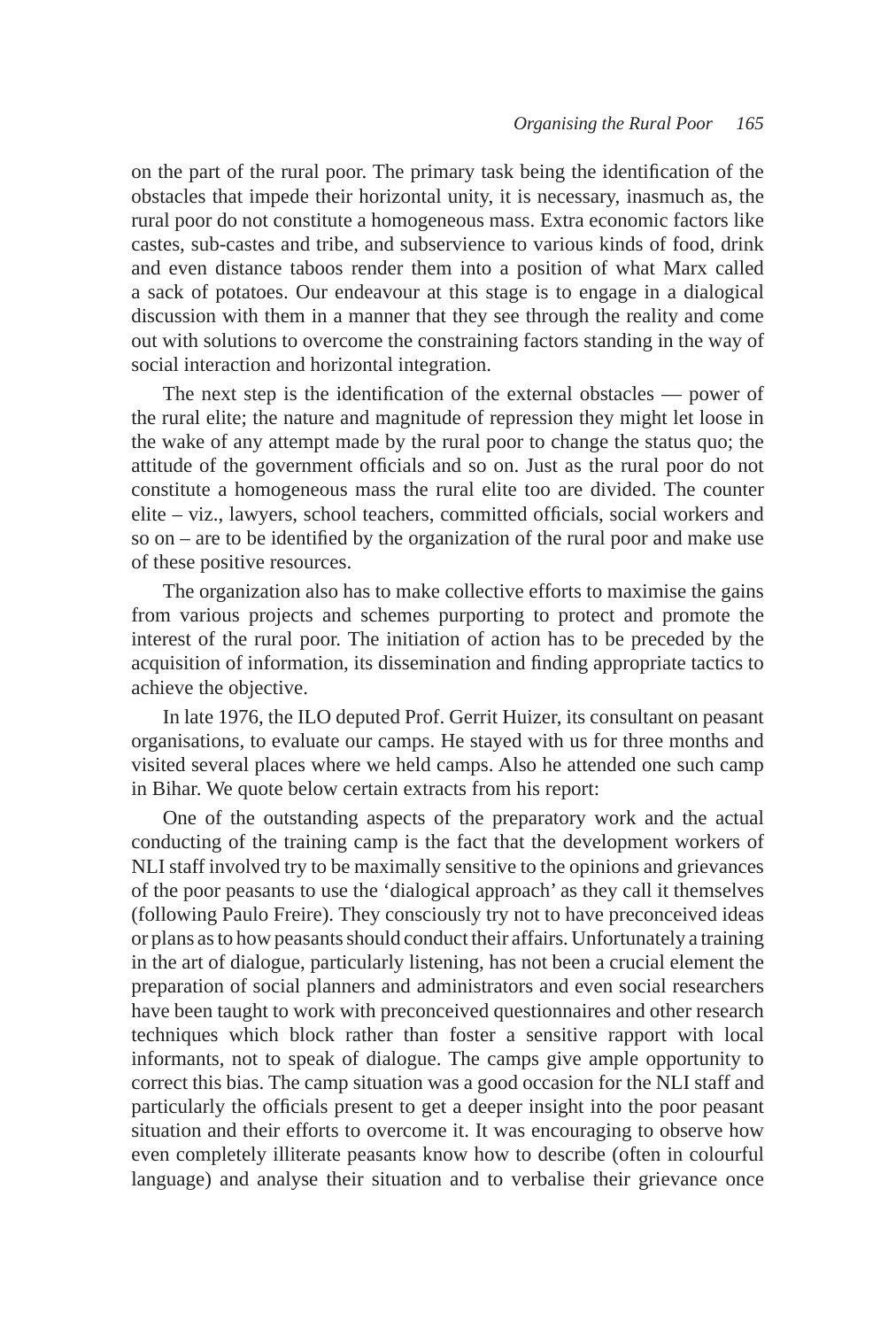they are in an appropriate climate for doing so. They have a surprisingly clear awareness how land and other resources are wasted or not optimally utilised particularly by the big landlords. They are also quite aware that much of the yield of their own toil is being wasted on consumption and the acquisition of status symbols in the cities.

Their bitterness about these things was generally mixed with a measure of good humour even when they talked about the risk they were running of retaliation from the landlord because of the fact that they had dared to attend the camp. It was a confirmation of their own and their peers' dignity that they took risks. In several cases it was found that the participants' village attracted some people of neighbouring villages from which no one had participated in the camp to inquire and ask for assistance in organising activities. The camps clearly have a radiating effect in the areas where they are held.

An interesting side-effect of the camps is that a few district and higher level officials who generally deal with local problems through their subordinate officials are confronted directly with a good number of village life situations. After a few days together with their peers and some officials in an informal atmosphere, peasants speak out their minds with great frankness and surprise many officials in an informal atmosphere with their cunning and often witty but sharp analysis of their own situation... (Camp) particularly corrects their bias that peasants are as stupid and ignorant as they appear to be in the normal setting which is characterised by an oppressive climate. The 'conflict-solution strategy', as applied by NLI's Rural Section in Rural Labour Camps appears an imaginative and effective contribution in this respect which deserves national and international support.-1

| <b>State</b>      | <b>Money</b> | <b>Wages</b> | <b>Real wage</b> | Changes in real    |
|-------------------|--------------|--------------|------------------|--------------------|
|                   | 1960-61      | 1969-70      | rates 1969-70    | wage rates over    |
|                   |              |              |                  | 1960-61 in 1969-70 |
|                   | 2            | 3            | 4                | 5                  |
| Andhra Pradesh    | 1.46         | 2.45         | 1.40             | $-0.06$            |
| Assam             | 2.29         | 3.80         | 2.04             | $-0.25$            |
| <b>Bihar</b>      | 1.30         | 2.70         | 1.34             | $+0.04$            |
| Gujarat           | 1.97         | 2.94         | 1.73             | $-0.24$            |
| Karnataka         | 1.67         | 2.35         | 1.34             | $-0.33$            |
| Kerala            | 2.10         | 4.67         | 2.31             | $+0.21$            |
| Madhya Pradesh    | 1.32         | 2.11         | 1.02             | $-0.32$            |
| Orissa            | 1.26         | 2.15         | 1.01             | $-0.25$            |
| Punjab            | 2.81         | 6.34         | 3.24             | $+0.43$            |
| <b>Tamil Nadu</b> | 1.43         | 2.65         | 1.39-            | $-0.04$            |
| U.P.              | 1.31         | 2.61         | 1.32             | $+0.01$            |

**Table 1**

**Changes in Agricultural Wage Rates 1960-61 to 69.70 (Rs. per day)**

*(Source: National Commission on Agriculture, Vol. XV. Table 69.1 pp. 242-43).*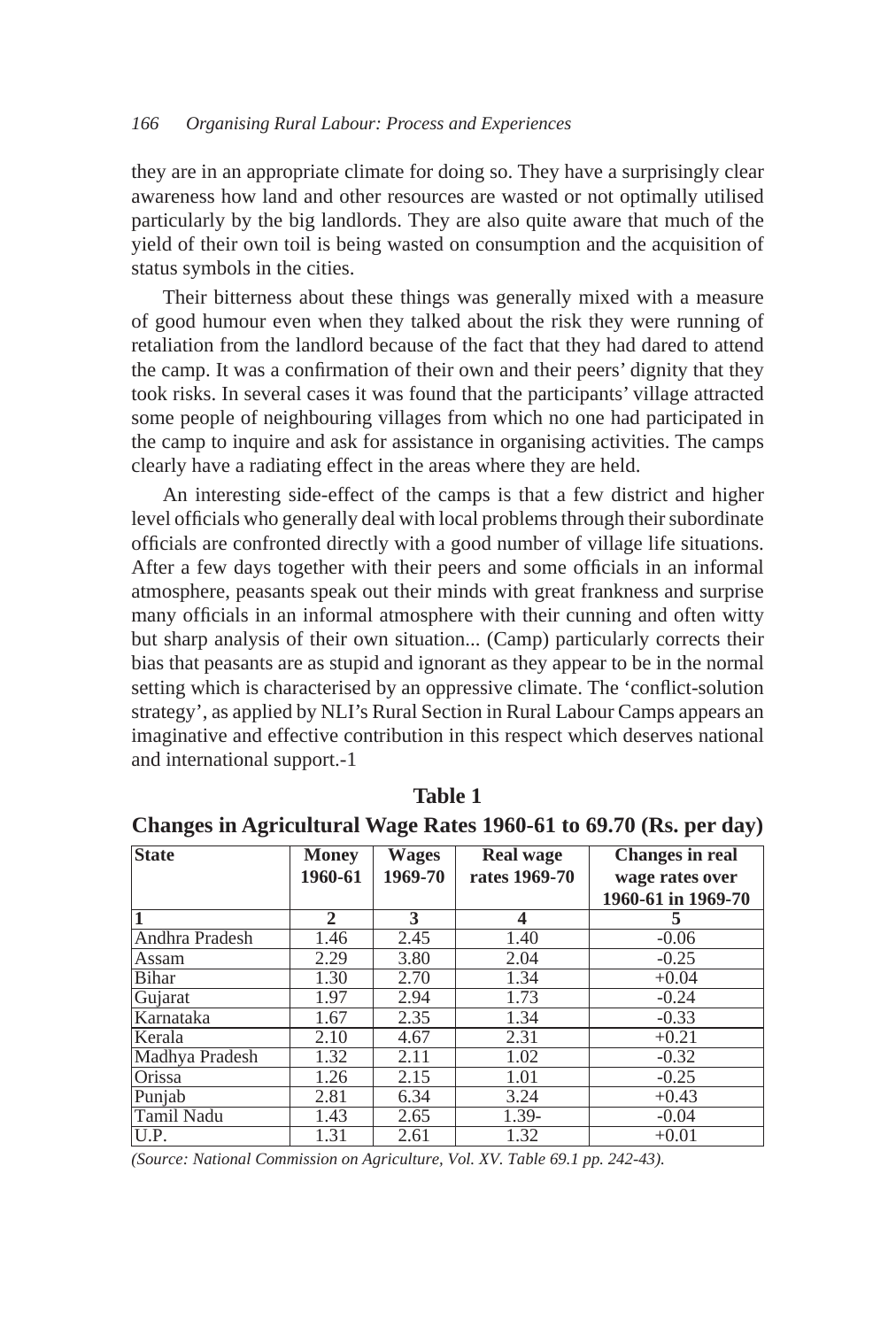| <b>State</b>          | Income in | Income in | Income in 1970-   |
|-----------------------|-----------|-----------|-------------------|
|                       | 1963-64   | 1970-71   | 71 at constant    |
|                       |           |           | prices of 1963-64 |
|                       | 2         | 3         | 4                 |
| <b>Andhra Pradesh</b> | 689.82    | 876.93    | 508.38            |
| Assam                 | 1170.05   | 1603.37   | 801.68            |
| <b>Bihar</b>          | 607.93    | 960.75    | 476.09            |
| Gujarat               | 1108.14   | 1290.66   | 719.43            |
| Punjab                | 927.64    | 2308.80   | 1153.82           |
| J & K                 |           | 2267.51   |                   |
| Kerala                | 818.82    | 1382.18   | 622.02            |
| Madhya Pradesh        | 471.51    | 928.65    | 464.32            |
| Maharashtra           | 805.16    | 1178.56   | 588.74            |
| Karnataka             | 690.22    | 1051.09   | 538.74            |
| Orissa                | 593.58    | 1113.55   | 624.18            |
| Rajasthan             |           | 875.22    |                   |
| <b>Tamil Nadu</b>     | 551.93    | 828.06    |                   |
| Uttar Pradesh         | 555.73    | 1111.02   | 578.65            |
| West Bengal           |           | 1174.57   |                   |

**Table 2 Household Income of Agricultural Labour 1963-64 and 1970-71**

## **Notes**

- 1. Rural Labour Enquiry-1974.75; Summary Report: Labour Bureau, Ministry of Labour, G.O.I., Chandigarh. p. 21.
- 2. See tables 1 and 2, above.
- 3. Rural Protest: Peasant Movements and Social Change ; Edited by H.A. Landsberger, MacMillan Press Ltd. London, 1974, p. 362.
- 4. Corroborated by Dandeker and Rath in their book entitled Poverty in India.
- 5. G. Parthasarathy and G.P. Rama Rao "Minimum Wages Legislation for Agriculture Labourers"; Economic and Political Weekly; September 27, 1975.
- 6. It is very difficult to give a precise estimate of the incidence of underemployment. Our field experience, however, convinces us that it is fairly widespread. Only for agricultural operations, which have to be completed within a strict time span, the landowners after a whole day's work, other operations are staggered over time and the labourers are

*Sources: Data for 1963-64 are from NSS draft Report No. 134 Data for 1970-71 from NSS 25th Round. Quoted from G. Parthasarthy Et G.P. Ram Rao – Minimum Wages Legislation for Agricultural Labour EPW, September 27, 1975.*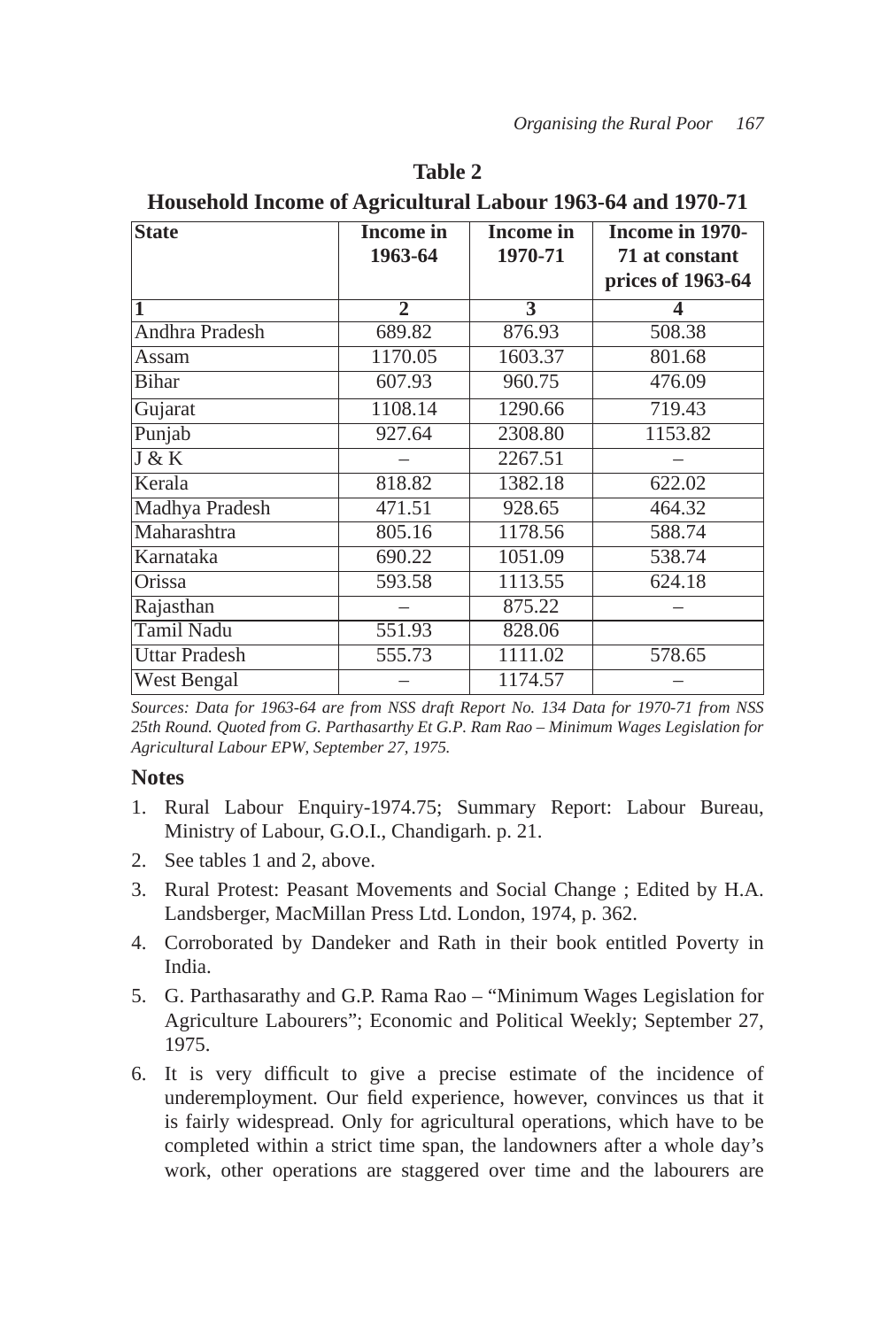employed only for part of the day. The figures for the days unemployed were 90 days in 1950-51 and increased to 128 days in 1956-57 (Source: P.G. Herbst. A Note on Rural India, National Labour Institute Bulletin, Vol. II, 1976, p. 356.) However, our experience shows that these figures are underestimates. For other estimates, see D. Bandyopadhyay-Vettichakeri of M-K; NLI Bulletin, Vol. II, No. 3, pp. 99-103. Arvind Narayan Das; Kuttanad: Survey of Watery Field; NLI Bulletin, Vol. If. No. 6, pp. 216- 220.

- 7. B M. Bhatia; "Rural Unrest Irrelevance of Land Reforms"; The Statesman, Delhi, 22nd February, 1979.
- 8. Op, cit.
- 9. N.K. Vien; "The Vietnamese Experience and the Third World", Bulletin of Concerned Asian scholars, Vol. VI, No. 3, Sept-Oct. 1974, p. 9.
- 10. Quoted by W.C. Neal in his book, Economic Change in Rural India: Land tenures and reforms in U.P., 1800-1955, New Heaven, Yale University Press, 1952, p. 257 from Gunnar Myrdals book; Rich Lands and POW, p. 71, New York: Harpers, 1957.
- 11. Parnab Bardhan: The Economic and Political Weekly, Special No. July, 1970, pp. 1239-1246. Also of May 25, 1973, pp. 947-950,
- 12. ILO Convention No. 141.
- 13. Arvind Narayan Das; Kuttanad: "Survey of Watery Field", NLI Bulletin, Vol. II, No. 6, June 1976, pp. 216-220.
- 14. Op. cit.
- 15. D. Bandyopadhyay: External impediments to the growth of organisation of rural poor in India; NLI Bulletin, Vol. III No. 10, p. 414.
- 16. Ibid.
- 17. Anisur Rehman et al., Cactus, Suction Pump and Invisible Men: Field report from Ratlam; NLI Bulletin, Vol. III, No. 3, p. 115.
- 18. It is a normal practice, when a cow or buffalo dries up, it is given in the care of the agricultural labourer who tends it with utmost care. When it calves, the owner comes and pays a certain compensation and takes it back. The same applies to goats. Such contracts again are found with different conditions varying from region to region.
- 19. Gerrit Huizer: Conflict and Development Cases from India; Third World Centre; Occasional Paper No. 4, 1978; Cochoorustraat 93, Nijmegen, Netherlands.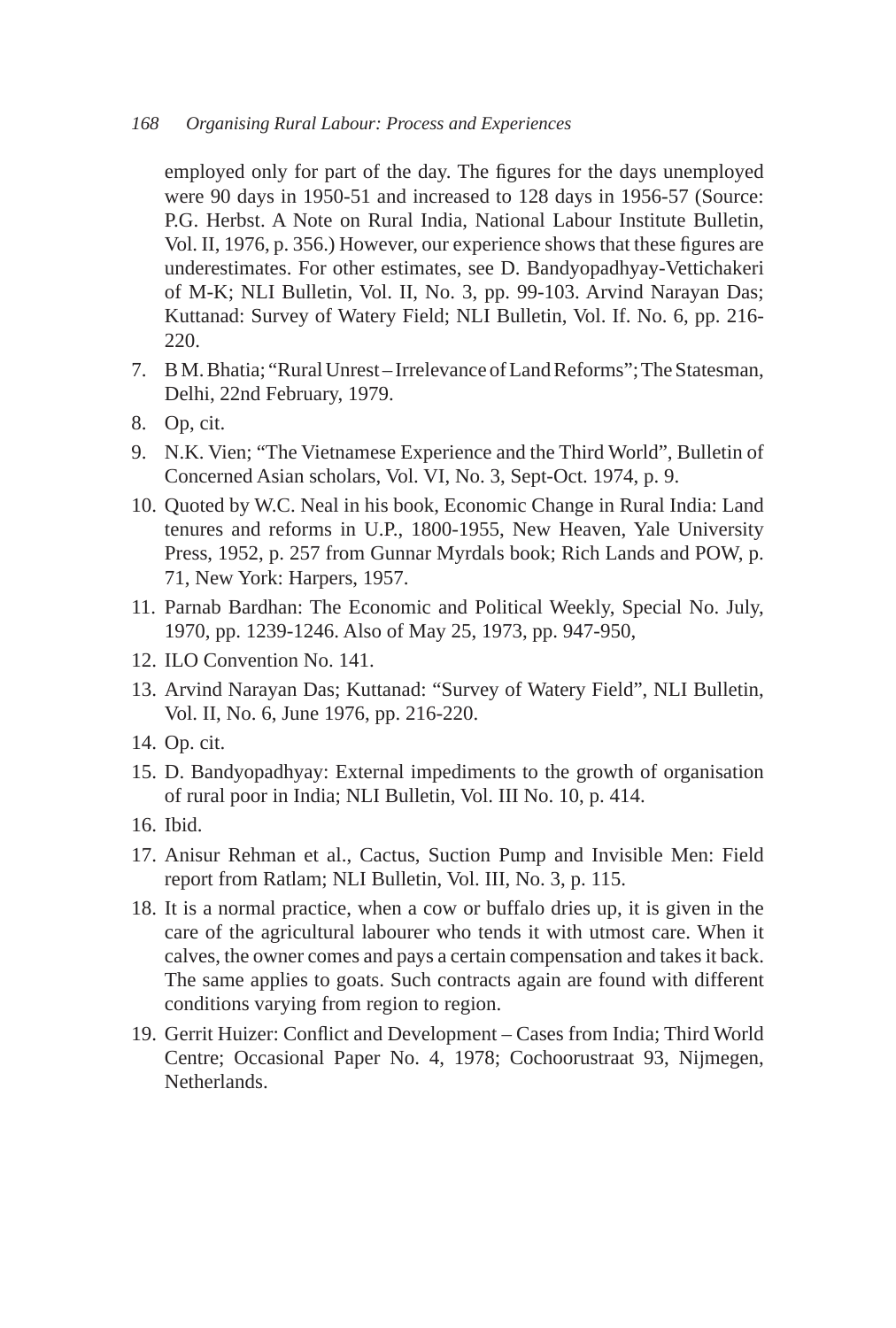# A Few Glimpses of the Dark World of Jeeta Gadus in Medak District

*(From : RURAL WING. NLI)*

*"This Day. 26th January, 1948 is Independence Day. This observance was quite appropriate, when we were fighting for independence we had not seen, nor handled. Now we have handled it and seem to be disillusioned. At least I am, even if you are not"*

*(Mahatma Gandhi, quoted from Vol. VIII, page 33E, from D.G. Tendulkar's book entitled,* **Mahatma***).*

# **Let Thousand Roses Bloom**

#### **Scene: One**

Place: A foot-track leading to Musalapur Village, about 90 k.m. from Hyderabad.

They were confronting the reality. Today, the sun was setting in the west. The daylight was ebbing away fast. A few human figures clustering behind one another were moving towards the village leaving behind them vast paddy fields to be enveloped by the fast approaching dark. These moving figures combined composed; a limping human body, exposing its upper half always to all odds, scorching our torrential rains, master's flogging; lower half wrapped in the tattered clothes, bare-footed, and aged before the age. Perhaps, they lacked the perception of time; the days, the months and the years, come and slip out finally lost into the world of unending miseries and suffering, sorrows and pains. In their life, everything happens as usual — a destined fate... They were between the seven and 75 age-group.

We stepped further and went a little nearer to them. They stopped. They had fixed up their eyes down on the earth.

"Where are you coming from?"

No response. We repeated the question.

"From fields," shyly muttered one of them. "Where are you going to?" "Home," the reply came pat this time. "What is your name?"

"Pentiya, saab," turning towards the rest, "my friends: Pochaiyya, Narayan, Nagaiya, Durgaiya, Joyaiya Malaiya, saab; all of us are Jeeta Gadu."

Yes, they were Jeeta Gadus — the child-bonded labourers; the only easily available commodity in human form, all over the Medak district. All the villages in Sidipet, Medak and Gogipet talukas we surveyed had this tender humanity chained by landlords and moneylenders. We discovered a substantial number of child bonded labourers, in every village without exception. In some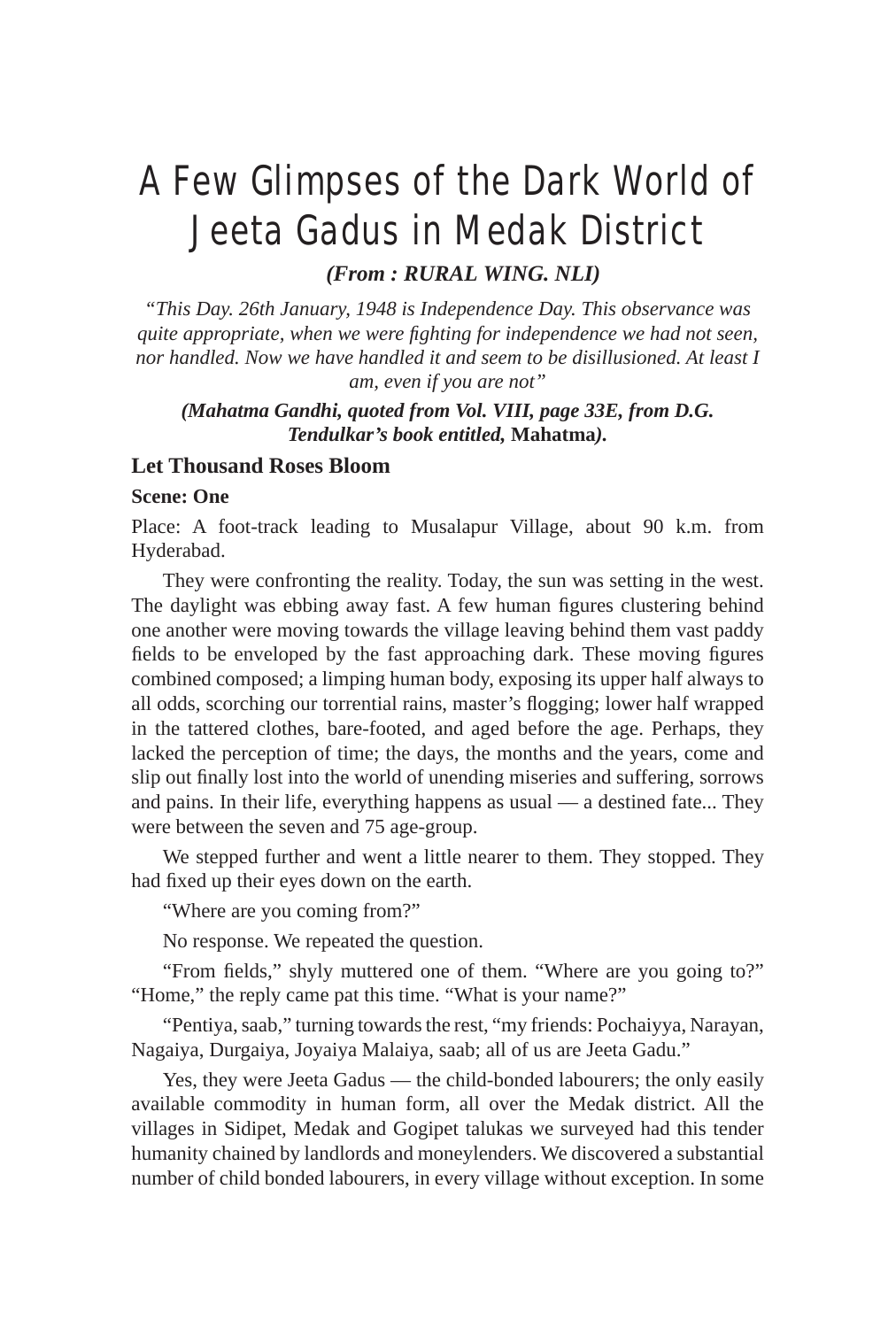of the villages, landlords were found solely thriving upon the child labour. In reality, the child bonded labour has plagued the entire region.<sup>1</sup>

Pentiya's appearance was a mere apology for a child and his childhood life: a shattered look, unkempt and dry hair, sunken eyes, hollow face, blistertorn hands and chilblained feet and private parts half covered by a worn-torn country-made towel.

He was barefooted, measured up nine years of his life. And, one more year, as usual, was going to be rolled up, quietly and quickly. He would be 10 years old in the next few days.

Pentiya had begun opening up himself bit by bit.

The accounts of one day – from dawn to dusk — in his life which he narrated to us in broken and inarticulate words, but with a depth of a single emotion — a longing for freedom, make out a world of semi-serf human beings. The accounts can now be pieced together.

"Dorra (sahib), I have to get up early every day. I must be in the fields before the tellari (dawn). Before leaving for the fields, 1 have to take care of idlu (bullocks) and barre (buffaloes) also. I have to feed and take them along with me to chenu (fields).

"Sometimes, I am asked by Ihe Bhoo Swami (landlord) to do domestic works in his house. These domestic duties include the clothes washing, utensil cleaning, removing of cow-pats, clearing of cattle herd, sometimes removing of faeces of babies of Bhoo-Swamloo and so on. There are several jobs and things to do in his house. I do not remember them all, for most of them are still to be known to my family; throwing the left-overs to the animals, donating the old used clothes to the sweepers and baby-sitting, have never occurred in my family. I came across, for the first time, such things when my father handed me over to the Bhoo Swamloo, about two years back.

"I am not allowed to visit my house freely. I have to sleep in the master's house. I never go to bed before midnight. During special occasions or festivals, I have to do hard work. I am permitted to visit parents and spend a night at my own home, only once a week. If I get late in returning, I always get a beating. Sometimes, I am severely punished. One-day salary is locked up.

"My first day's experiences are still haunting me. One early morning, my father asked me to accompany him to the Reddy's house (landlord's). The Bhoo Swamloo was relaxing on the wooden cot in the courtyard. He was chewing something, perhaps a piece of dry coconut. When we entered the door, we were greeted with shouting and insulting words from him. We were ordered to sit at a distance from the cot he was lying on. We were not allowed to come nearer to him.<sup>2</sup>

"Father was cringing before him to employ me as a Jeeta Gadu in lieu of a loan given to my family some years back. Master threw a piercing look at me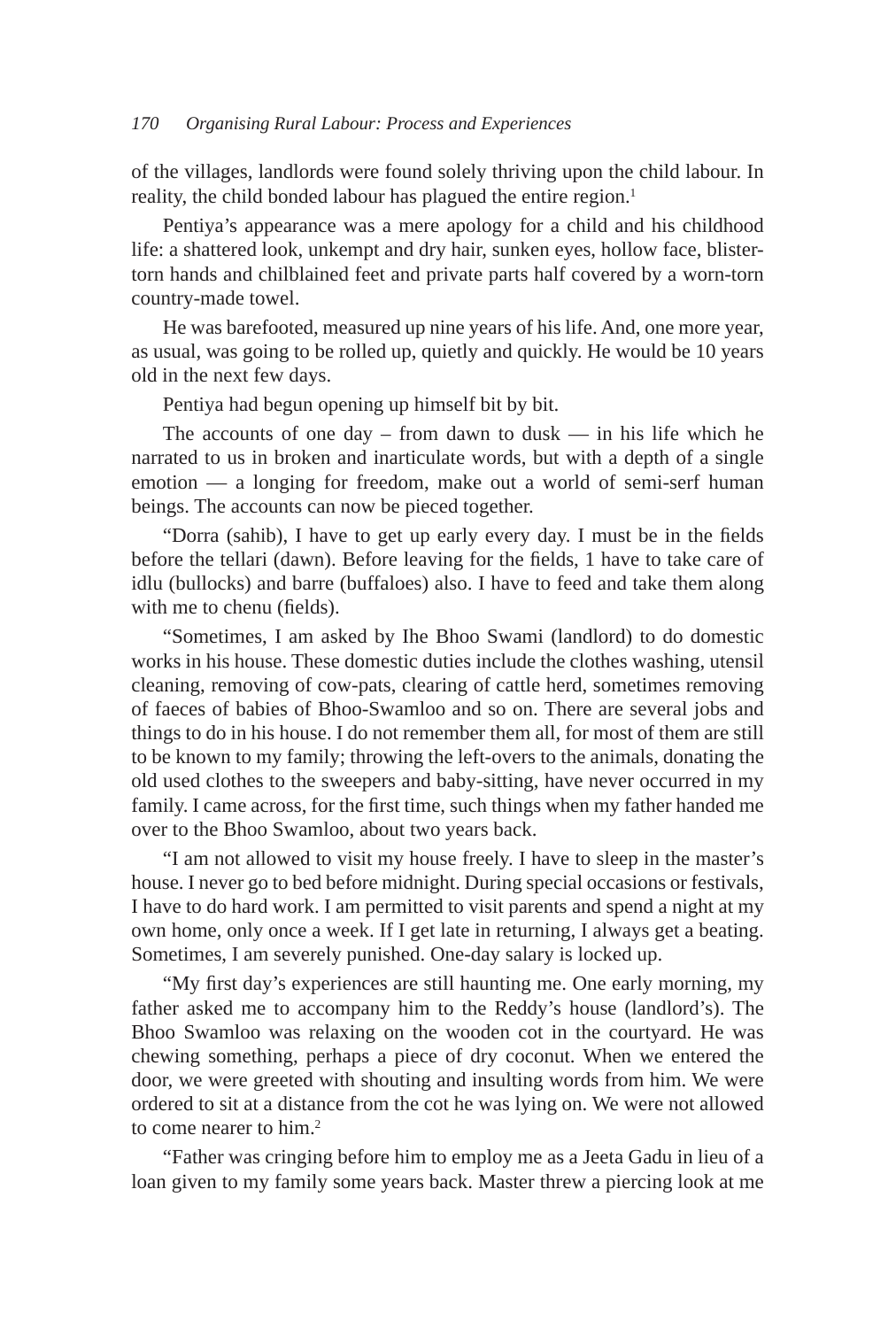from top to bottom. 'I believe he is as much as my yadhu (bullocks) to work', he enquired from father sitting on the ground with folded hands.

"'Yes, yes, Dora (Malik). He will do all types of work."

"'In case he runs away from the field, you treat him roughly... pull him up.'

"And father left me there and went out of the courtyard. That was my first encounter with any Bhoo Swamloo.

"I was immediately attached to a young Jeeta Gadu who took me to the fields.

"That evening, I got bit late in reaching the master's house. He got annoyed. All sorts of abuses 'lamadi-kodaka' (son of bitch) were heaped upon me. I was slapped twice. I went to sleep without having anything to fuel the belly. Generally, we have to survive on left-overs given by the masters and others. I was never given the fresh roti and dal or mitku (meat). I get rotten food all the time.

"In the morning, one-fourth piece of bread of last night is always given to me. I get one-and-and-a-half rotis of jawar in the afternoon and rice in the evening. Sometimes, evening passes without rice or bread or dal.

"Yes, my master has three children. But I cannot mix up and go for playing with them. Once, they tried to befriend me but they were pulled up by their parents later. I have no contact with them since then.

"No...n-no I can't read. Though, I have some schooling, but very little. I did attend the school for two to three months. But it could not last long. I was asked by my father to help him in earning the bread for our family. And I became Jeeta Gadu at last. Today, I have no desire to restart study. I do not like books, school, teacher, any more. Yes...yes, they (master's children) go to the school every day. Sometimes, I like them going to the school, They put on white clothes and use good shoes. I wish I could buy those very clothes from the market. My father says, he will get white clothes for me some day.

"You know, father collects money from my master. In the beginning, I was bonded for Rs. 50 yearly. After two years, it increased to Rs. 100 per year.

"Half of the wage is always taken away and adjusted against the loan. He has not given us any receipt for the money he has deducted. We have no idea about the remaining balance."

"How long it will go on?" we enquired.

"We do not know. It may go on till I grow old like my father."

Let them celebrate Children's Day, let them plant the thousands roses in Shantivan, with the sceptre in their hands. And, also let thousands pentiyas grow old in their childhood. Youth has lost its way. Tender humanity — being yoked — bonded.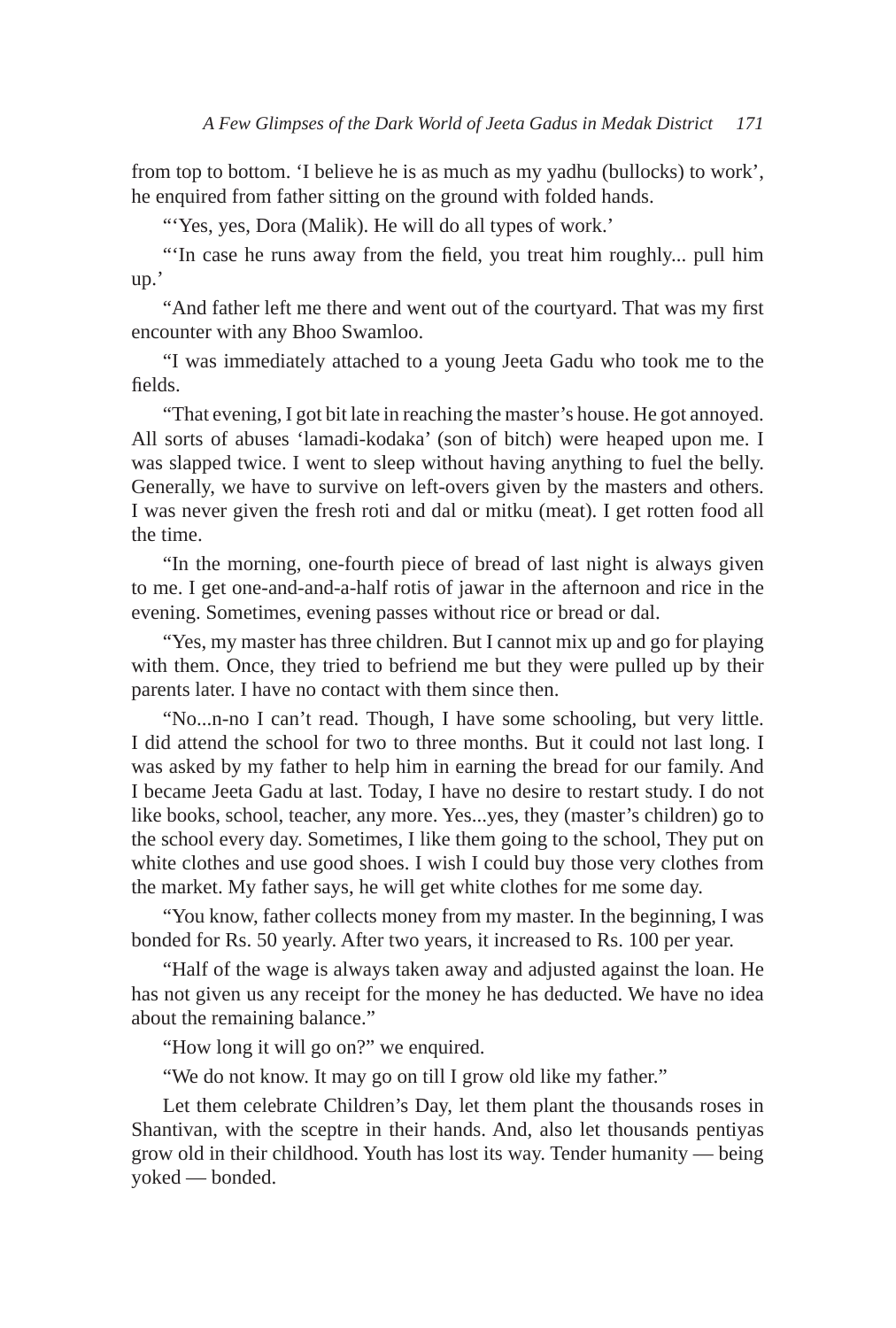### **VEER BHOGYE VASUNDHARA**

### **Scene: Two**

Place: Residence of A Bhoo Swamloo.

"It is really good that our government is taking an interest in solving their (bonded labourers') problems. We too want to help; if they require we are prepared to offer. Please convey it to them," a host landlord said.

"Yes, yes, we certainly want their welfare," added other landlords sitting by him to chime in with our host's views.

While talking to a bonded labourer in the field, we came across a landlord. He requested us to accept his invitation for tea, at his residence. Host Bhoo Swamloo was middle aged. He was well educated. He got his education in Hyderabad.

The drawing room we were sitting in was nicely decorated and furnished. Framed portraits of all important leaders were gracefully hanging on the wall. A brass replica of the Tirupati god was reverently kept in a big alcove.

Some more landlords had also collected there as they heard about us. They were also presenting a semi-urban look; English-style hair, gold-chain at the neck, pen in pocket, wrist watch, golden ring, white long shirt and kurta, dhoti and pyjama, Nehru jacket, chappals and sandals. They were extremely courteous and polite. "But the government is not taking a full view of the problem," said the host.

" $How?"$ 

"They (government people) are doing injustice to us by ignoring our problems."

"What problems?"

"There is very little earning from agriculture these days. Expenditure on fertilizer, seeds and agricultural implements is very high due to an increase in the prices of the items. We have to spend also on transporting the grain (paddy, wheat, oilseeds, sugarcane etc.) from the village to the mandi.

"To maintain our status in society we have to spend a good portion of our income on education.

"One has to live it up as his family at social position demands. My father was a Police Patel. I am also a Police Patel.<sup>5</sup> There was a time when we had sufficient land. But it is now divided among brothers."

"So you must be facing a hard time," I tried to prod him. "Yes, yes, very hard time, I have a small piece of land". "And bullock?"

"Three pairs. One bullock is out of use as it is always ill. I have spent Rs. 100 on its treatment so far, but of no use."

"How much does it cost you for the upkeep of a pair of bullocks?"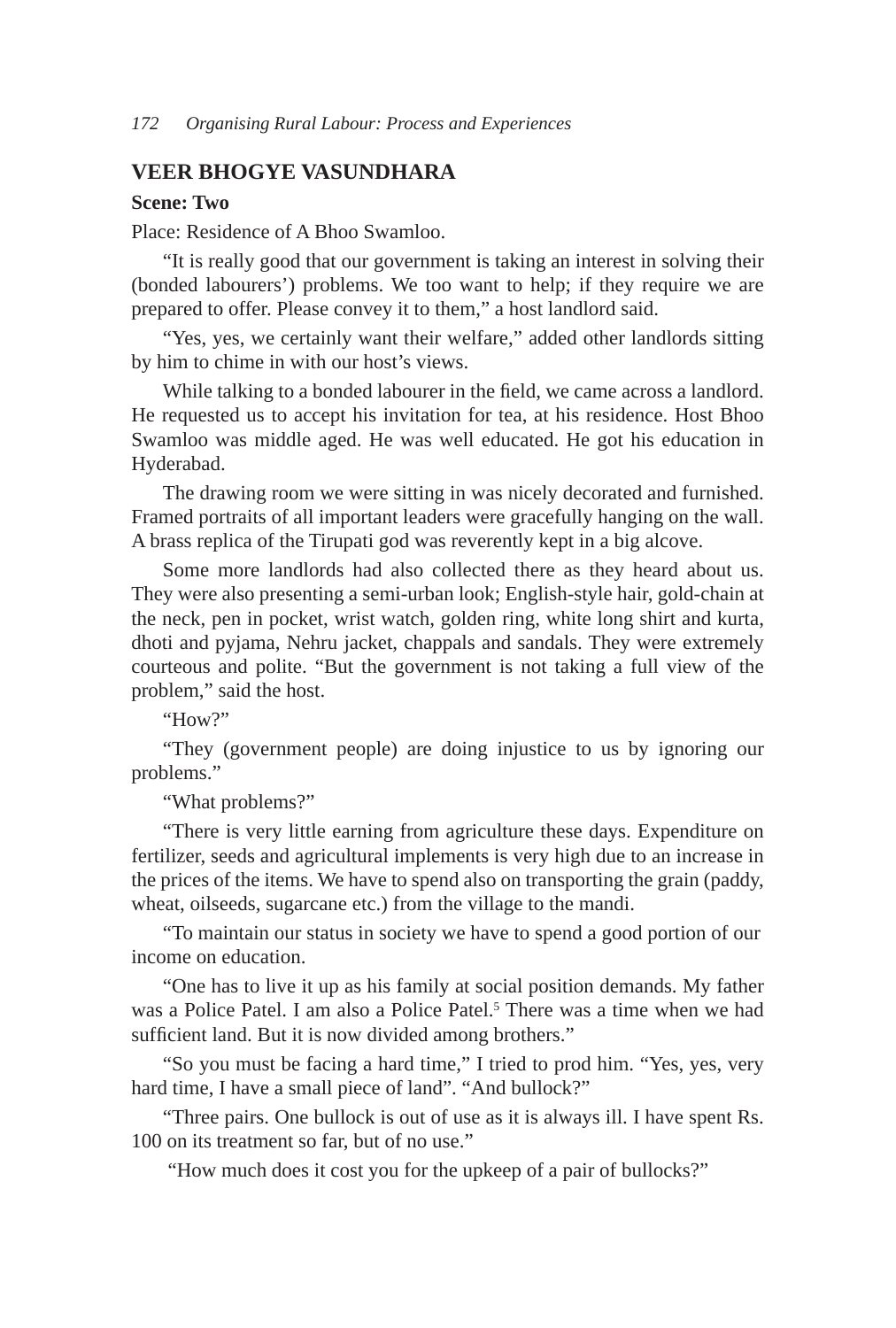"Three to four rupees per day. Sometimes, I have to spend more, particularly during the peak seasons."

"Why don't you have some tractor and electric pump?"

"I have one electric pump. I am also toying with the idea of having a tractor. We (along with brothers) may have jointly purchased a tractor by the time of your next visit to this village," he hoped feeling a little elated.

"Yes...yes, a tractor will help you in fetching more income from the agriculture. I suppose you do not employ any servant" (I intentionally avoided using word bonded labour) "like others."

"No...no, I have six male (two minors) and one female servants. I am paying them good wages?"

"How much?"

"I do not want to hide anything from you as you belong to us"(by saying this, he wanted make us feel that our caste and class origins separate us from the bonded labourers and Harijans, and identify with the landlords). "Adults get Rs. 450 and minors get Rs. 200 yearly, but females gets a little less, Rs. 350. Besides, I give them food as well – pooled food from whatever we cook and eat in our home.

"In fact, none of them are Jeeta Gadus. They are free to leave me any time whenever they like. But they are with me for the last seven to eight years since I always treat them nicely. I give them money in advance whenever they come to me. Sometimes, I have got to give them extra paddy."

"Yes...yes, we always give them more paddy," others supported him. "In "In fact, they themselves are responsible for their poverty, miserable conditions and backwardness. Whatever they get from us they spend on liquor and other useless things such as marriages, death rites and entertaining of guests. One should cut the coat according to the cloth. They refuse to follow this principle. They don't save anything for the future. We can't help it.

"Sometimes they misuse the kindness we show to them. Once, I tried to be a bit friendly with a servant. But he aspired to be equal to me. He began wearing clean-white clothes and shoes like us. One cannot work in the field like this."

He was trying to convince us of his arguments.

"Once they are allowed to come up to the equal level, nobody would go to the fields. Fields will be left uncultivated everywhere. We have to keep them under our strong thumb in order to get work done."

And he has truly represented the traditional Indian ethos of veer bhogye vasundhara (might is right).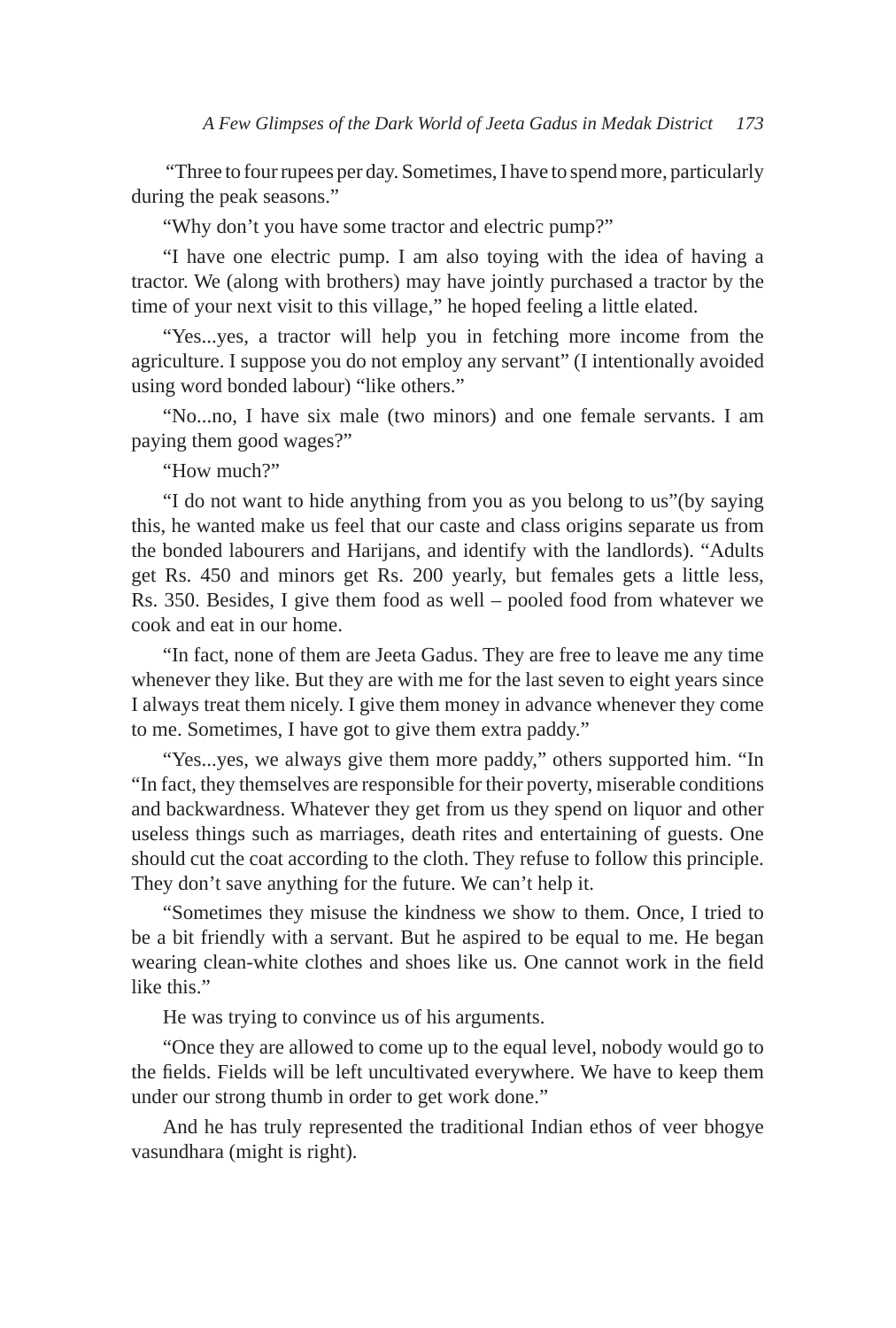You may now tell the farmers you'd be slaves no more;

The starvation wages you will not endure.

Though you worked night and day, you could not satisfy, They treated you worse than a pig in a sty."

> *(The Painful Plough; selected by Roy Palmer, Cambridge University Press),*

### **Scene: Three**

Place: Labour camp

"I became Jeeta Gadu when I was seven years old. My family conditions did not allow me to live as a free man in the world."

Jeeta Gadu Kistaiya is 25 years old. He was interviewed while he was participating in the labour camp. During the five-day camp, the awareness he acquired was clearly reflected in his manner of expression.

He belongs to a traditionally bonded family. His father was also a life-long bonded labourer. During the period of 18 years of the bonded life, he changed four masters. His description of each:

"First master: He was a member of the backward community. His name was Balaya. He was a middle-class farmer. He had two pairs of bullocks, sheep and some land. I was given Rs. 25 as an annual wage plus one roti. My jobs for him was to look after the cattle grazing

"I had very bitter experiences with him. I was always given rotten food, and never allowed to move outside his courtyard and field. I had to work round the clock. I hardly got four hours to sleep.

"After some time, I decided to leave the master. Since I had not borrowed any loan from him, the compulsion was not there.

"The second person was a woman belonging to the backward class. Her name was Veeramma. She had five acres of land, one pair of bullocks. Here, the annual wages was a little increased by Rs. 30. I started getting Rs. 28 yearly. She was very kind to me and started giving me fresh roti and rice. She always treated me nicely and affectionately.

"After some time, I requested her to increase the annual wage from Rs. 28 to Rs. 30 as requirements of my family had increased. But she refused to give me this negligible increment. I ultimately decided to leave her too.

"My third master was more affluent than the earlier ones. This new master had 30 acres of land, four bullocks and some milch cattle. Besides me, he had two more Jeeta Gadus, aged between 30 and 40. Their annual wage was between Rs. 100 to 125. My annual wage was fixed at Rs. 35.

"I had grown up enough by now. I had started understanding life. I was deeply pained when I used to see the children of upper castes going to school.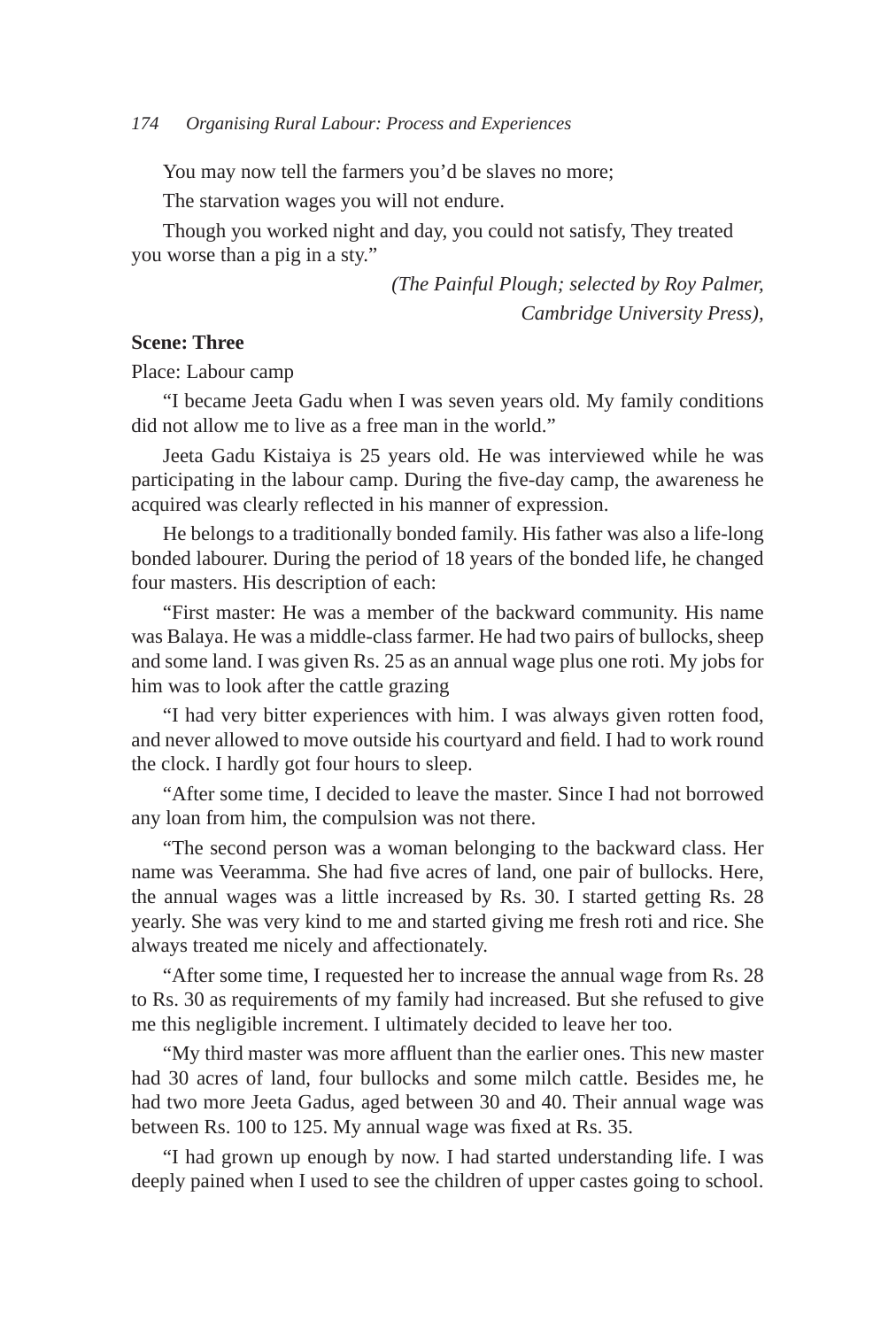I also desired schooling. I used to dream of becoming an educated person. But my dreams were too hard to be realised. When I asked my father to get me into school, he scolded me. He told me that I was born to serve the landlords and remain a bonded labourer throughout life.

"Here the untouchability was practised. The new master never allowed me to touch his utensils and even the earthen pots. I was beaten up several times during the period of four years. Once, I was severely beaten up with a stick, and lifted up very high then thrown down on the ground leading to a leg injury. I had to be confined to bed for quite some time. As a result, a substantial amount was deducted from my wages. This deduction again created serious problems for our family. To solve the problems, we had to borrow money from different moneylenders.

"I started demanding money from my master. But he refused and abused me for demanding more money. Finally, I decided to change the master.

"Fourth and last master: He is a very rich landlord. He has 30 Jeeta Gadus, 200 acres of land and 20 pairs of bullocks. When I got bonded to this master I had become 15 by that time. My mother started pressing me to get married. Marriage means a further strengthening of the shackles of bondage. Once you have borrowed the money for marriage you would never be able to get rid of the master or moneylender. A loan of Rs. 1000 was borrowed from the master. The money was spent on the following items:

- 1. Bride price Rs. 200
- 2. 2 quintals rice Rs. 150
- 3. Clothes Rs. 300
- 4. Goat for mutton Rs.
- 5. Mangal sutram Rs. 120

The rate of interest was Rs. 2 per Rs 100 per month.

"The entire loan was paid in nine years. During the period I got nothing because the entire wage was adjusted against my loan. To meet the requirements of my family, my mother and wife and brothers had to work somewhere else Besides that, I had to again borrow six to 10 rupees from my master. The miscellaneous borrowings also continued for nine years. As a result, I am again under the new debt of Rs. 1000. To clear this debt, I will have to work for a few years more. One has to pull on with the life he is made for."

"Did any local government official ever inform you about the advantages of Bonded Labour Act and Debt Liquidation Act?" we ask

"I was never told about the existence of such Acts. In fact, Jeeta Gadus are always kept in a closed-door world. We have no access to them (officials) since they are friends of landlords. Once, one of my Jeeta Gadu friends tried to complain to the police inspector about the cruelties committed against him by his master. But he was beaten and thrown out of the police station instead.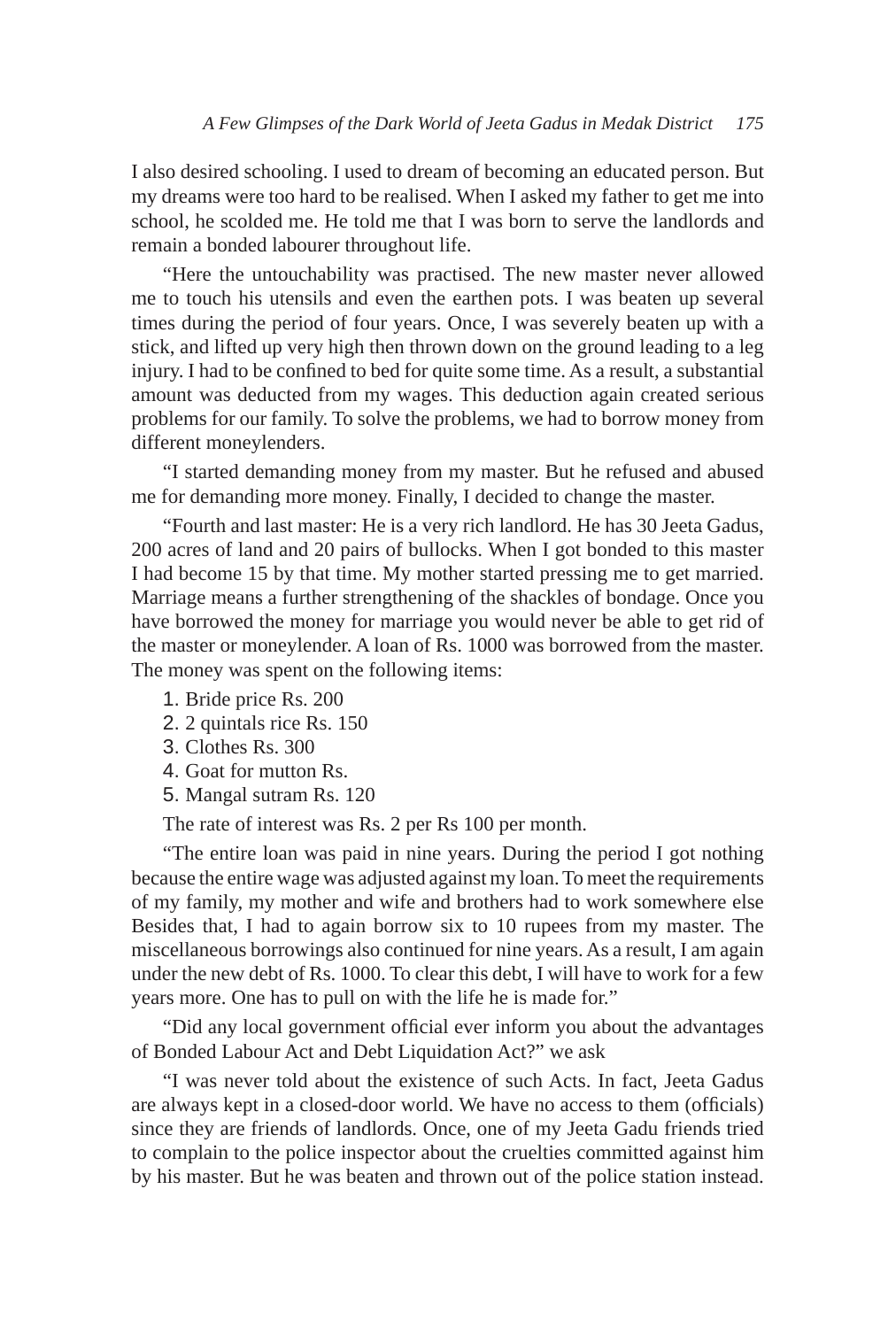### *176 Organising Rural Labour: Process and Experiences*

Since then, none of us has dared to approach any government man and raise his head against the master.

"But, we will now no longer tolerate this world based on injustice, exploitation and violation of human dignity. We will get rid of this ages-long wretched life. We know who is our foe, who is our friend."

Yes, these heroes (hero of Premchand's Cow Gift) will have their own fields, own cows, own bullocks, and be master of their own breaths. Defying their Bhoo Swamloos' beliefs and orders, the sun will sink in the west, but, tomorrow, rise in the west.

| <b>Age Group</b>        | <b>Total No. of</b><br><b>Labourers</b> | <b>Period of Bondage</b><br>(Average) |
|-------------------------|-----------------------------------------|---------------------------------------|
| $15-10$ years           |                                         | 1 year                                |
| $10-15$ years           | 10                                      | $2.6$ years (R- 1-8 years)            |
| $16-25$ years           | 22                                      | 5.5 years $(R - 1 - 15$ years)        |
| $ 25-40 \text{ years} $ | 34                                      | 6 years ( $R - 1 - 15$ years)         |
| Above 40 years          | 3                                       | 13 years ( $R - 1-35$ years)          |

### **Age vs. Period of Bondage**

### **Age vs. Wage and Debt**

| <b>Age Group</b>        | <b>Total No. of</b><br><b>Labourers</b> | <b>Annual Wage</b><br>(Average)              | <b>Amount of Debt</b><br>(Average)            |
|-------------------------|-----------------------------------------|----------------------------------------------|-----------------------------------------------|
| $6-10$ years            | 5                                       | Rs. $150$ ;- (R. $100-220$ )                 |                                               |
| $ 10-15 \text{ years} $ | 10                                      | Rs. 230/- (R-200-300)  Rs. 150/- (R-200-300) |                                               |
| $16-25$ years           | 22                                      |                                              | Rs. 430/- (R-190-500)  Rs. 833 - (R-200-1600) |
| $ 25-40 \text{ years} $ | 34                                      | $Rs. 500/- (R-410-600)$                      | $\vert$ Rs. 569/- (R-150-1500) $\vert$        |
| Above $40$<br>years     | 3                                       | $Rs. 475/- (R-500-550)$                      | Rs. 50 only one annual<br>debt                |

### **Period of Bondage vs. Loan Period**

| SI.<br>No. | <b>Age Group</b>  | <b>No. of Bonded</b><br><b>Labourers</b> | <b>Period of Bondage</b><br>(Average) | <b>Loan Period</b><br>(Average) |
|------------|-------------------|------------------------------------------|---------------------------------------|---------------------------------|
| 1.         | 6-10 years        |                                          | 1 year                                |                                 |
| 2.         | $10-15$ years     | 10                                       | 2.6 years                             | 2 years                         |
| 3.         | $16-25$ years     | 22                                       | 5.5 years                             | 4 years                         |
| 4.         | $25-40$ years     | 34                                       | 6 years                               | 3.5 years                       |
| 5.         | Above 40<br>years | 3                                        | 13 years                              | 1 year                          |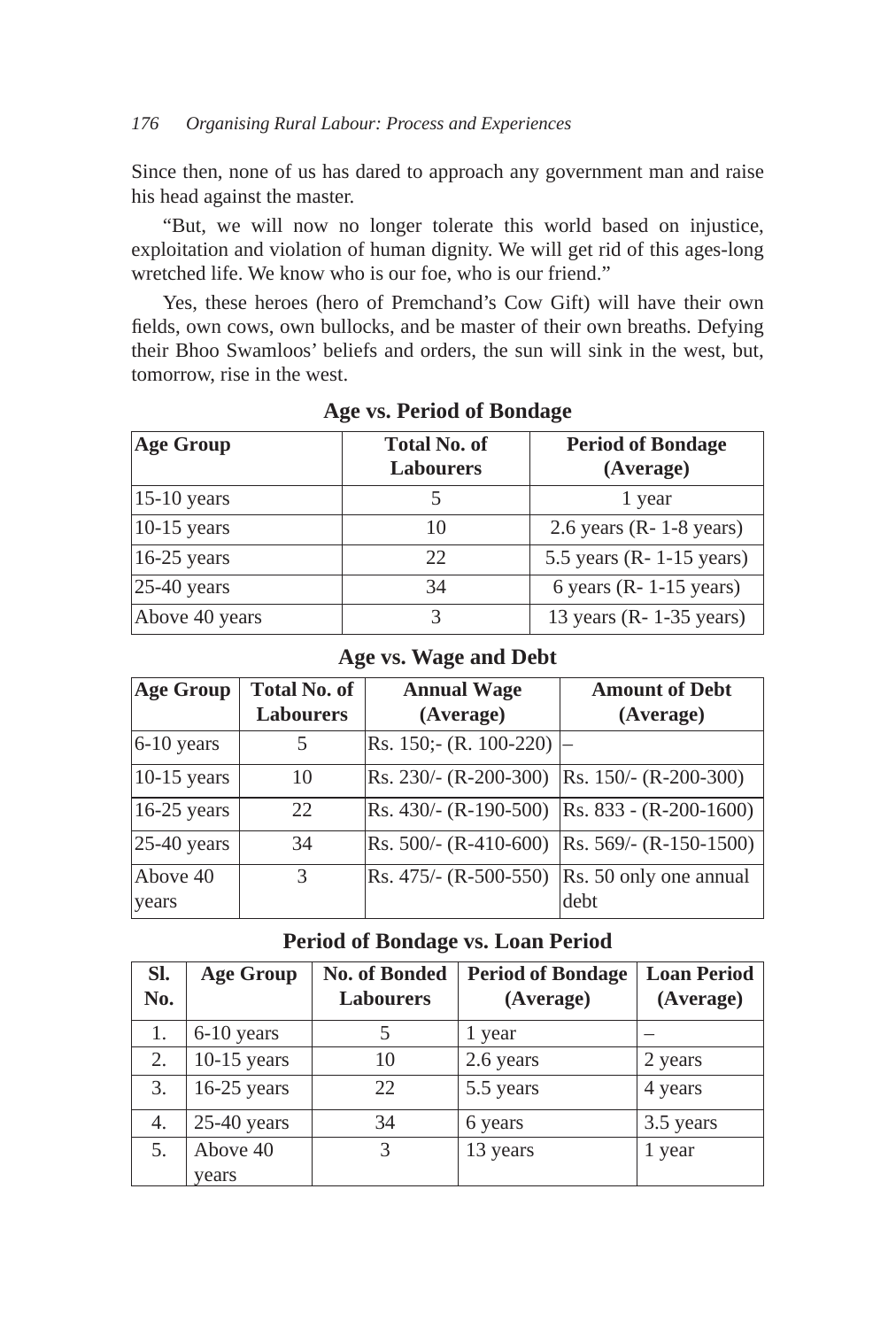| <b>Age Group</b> | <b>No. of Bonded</b><br><b>Labourers</b> | <b>Marriage</b> | <b>Poverty/Domestic</b><br><b>Reasons</b> |
|------------------|------------------------------------------|-----------------|-------------------------------------------|
| 6-10 years       |                                          |                 |                                           |
| $10-15$ years    | 10                                       |                 |                                           |
| $16-25$ years    | 22                                       | 12              |                                           |
| $25-40$ years    | 34                                       | 17              |                                           |
| Above 40 years   | 3                                        |                 |                                           |
| Total            | $74*$                                    | 31              | 23                                        |

**Age vs. Reasons for Bondage**

**\*** *Twenty labourers have not given reasons.*

## **Notes**

- 1. In the country, the total child working force (below 15 years) is about one crore seven lakhs and 40 thousands. Andhra Pradesh is a major employer of child labour. Out of its total working force, nine per cent are the child labourers.
- 2. In Bhojpur, the same situation exists. During my visit to some of its villages in last May, I discovered that the Harijans are not allowed to use coats, country-made muddas, and wear clean clothes. Even the Harijans are not supposed to wear shoes of any type while meeting the caste Hindu landlords or passing through their mohallas.
- 3 Experiences in other States also suggest that the Harijan children had to accept the life of bonded labour as their families had reached the verge of starvation. See Kanadiya's tragedy, page 458, N.L.I. Bulletin, No. 10, 1977. R.S. Joshi.
- 4. The annual wage for a child bonded labourer aged between seven and 15, ranges between Rs 25 and 250/-. In some parts of M.P. and Bihar, the situation is more pitiable. In those areas, the annual wage ranges between Rs. 70 and 1701 for the same age-group.
- 5. In the Telengana region, the village leadership is very strong. During the time of the Nizam, feudal rulers had a strong and tight control over the village people through leadership. It helped the Nizam and his scions in expropriating the labour of poor peasants and bonded labourers. The leadership consists of Sarpanch, Upsarpanch, Police Patel, Asal Dar and Vatandar. Besides, there are two more posts, Muskari and Nee Reddy. The latter two posts are considered the lowest in the hierarchy of the leadership. The executive posts like Sarpanch, Police Patel, Asaldar. Vatandar etc. are traditionally held by the high caste Hindu landlords. Some of these posts are still hereditary – the lowest post is Muskari and Nee Reddy whose job is to serve the village elders and release the water from the tank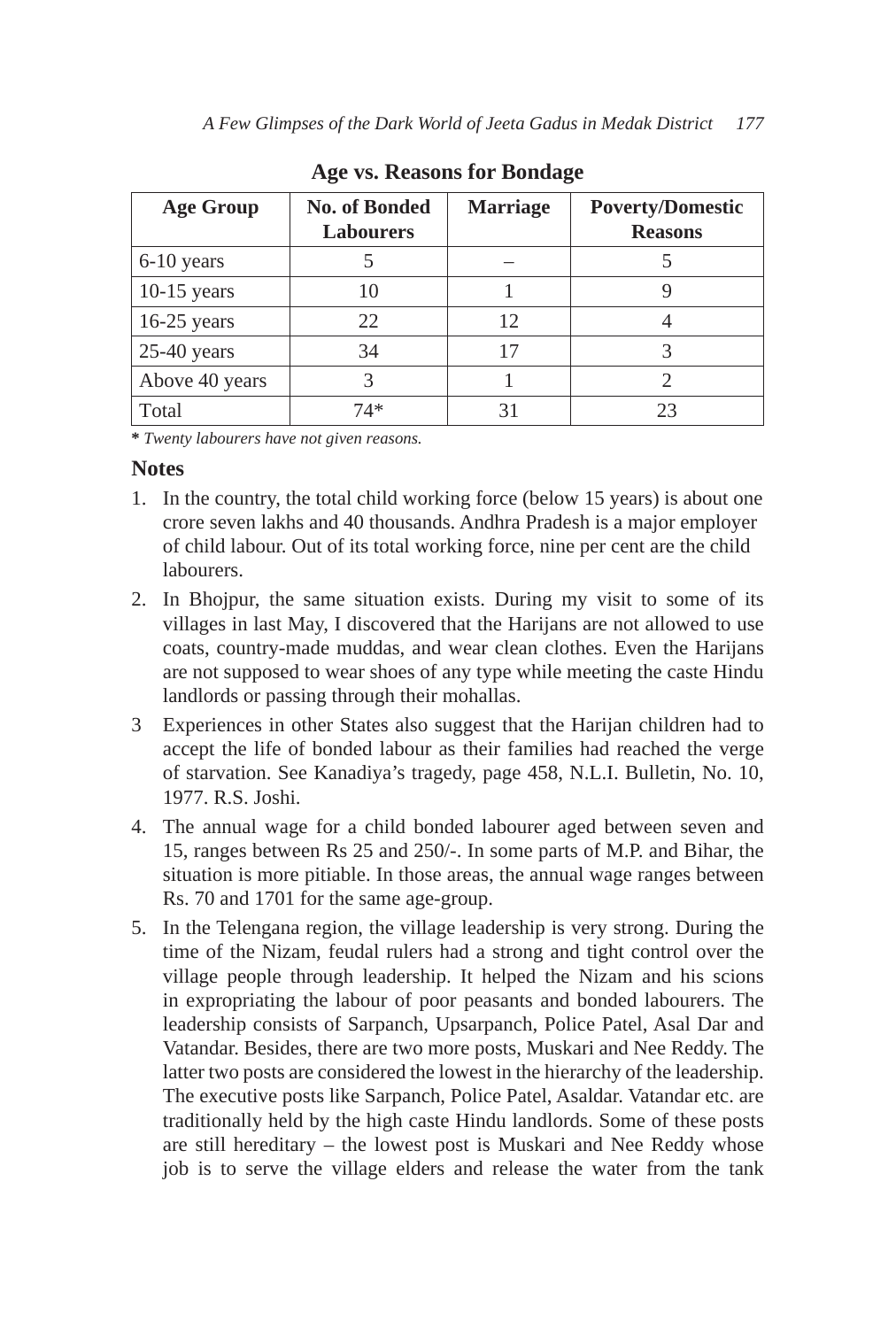### *178 Organising Rural Labour: Process and Experiences*

respectively – are traditionally assigned to the poor people belonging to the backward and oppressed castes. The high-caste Hindu propertied class in rural India are not prepared to give up their traditional control over the socio- economic life of rural society. (R.S. Joshi – Tensions in Rural India: Frontier, Nov. 12th, 1977).

- 6. According to the unofficial estimate, there are more than one thousand tractors in the Medak district.
- 7. It is a reality that the human labour is cheaper than that of the animals. In the Jogipet tehsil, a landlord spends about 1100 to 1200 rupees yearly for the maintenance of one pair of bullocks, whereas a bonded labourer costs him only between Rs. 400 and Rs. 500 for the same period. If the timefactor is taken into consideration, the disparity will be further widened. A Jeeta Gudu has to work a minimum 12 to 14 hours every day, while a bullock is used not more than eight to 10 hours. As a result, the value of human labour is further reduced.

 In fact, for a Bhoo Swamloo, a pair of bullocks has more productive value than that of a Jeeta Gadu. He, therefore, takes all care to keep the bullocks in a good and healthy condition, but bothers least for a Jeeta Gadu.

 To know the inhuman and exploitative attitude of the landlord towards his bonded labourers, an incident may be cited here in passing.

 During the field survey we came across a Jeeta Gadu lying in a semiconscious state in a paddy field, hardly 4 to 5 k.m. from Jogipet. We were informed by other Jeeta Gadus working nearby that he was suffering from acute stomach pain and fever for the last two-three days. He had no money to buy medicine from the market. The landlord had refused to sanction him leave or get him treated by a doctor. If he failed to come to the field, he would be marked absent, and money would be deducted from his annual wage. On our return to Jogipet, when we talked to the landlord at his residence in the town, he innocently said that he was never informed by the ailing Jeeta Gadu. He promised that he would get the labourer checked up by a doctor.

- 8. Findings of field surveys carried out in different parts (including the tribal areas) of the country suggest that the majority of bonded labourers at about 60% to 70%) have stated marriage as the principal reason for their bondage.
- 9. It was experienced that the local officials and lower functionaries in the areas we surveyed were found always adopting a callous attitude towards the bonded labourers. Even, on the very first day of the the officials coming from the Revenue, Agriculture and Education departments who were deputed by the collector to assist us in our work labour camp, were not prepared to recognise the reality of bonded labour in the Medak District.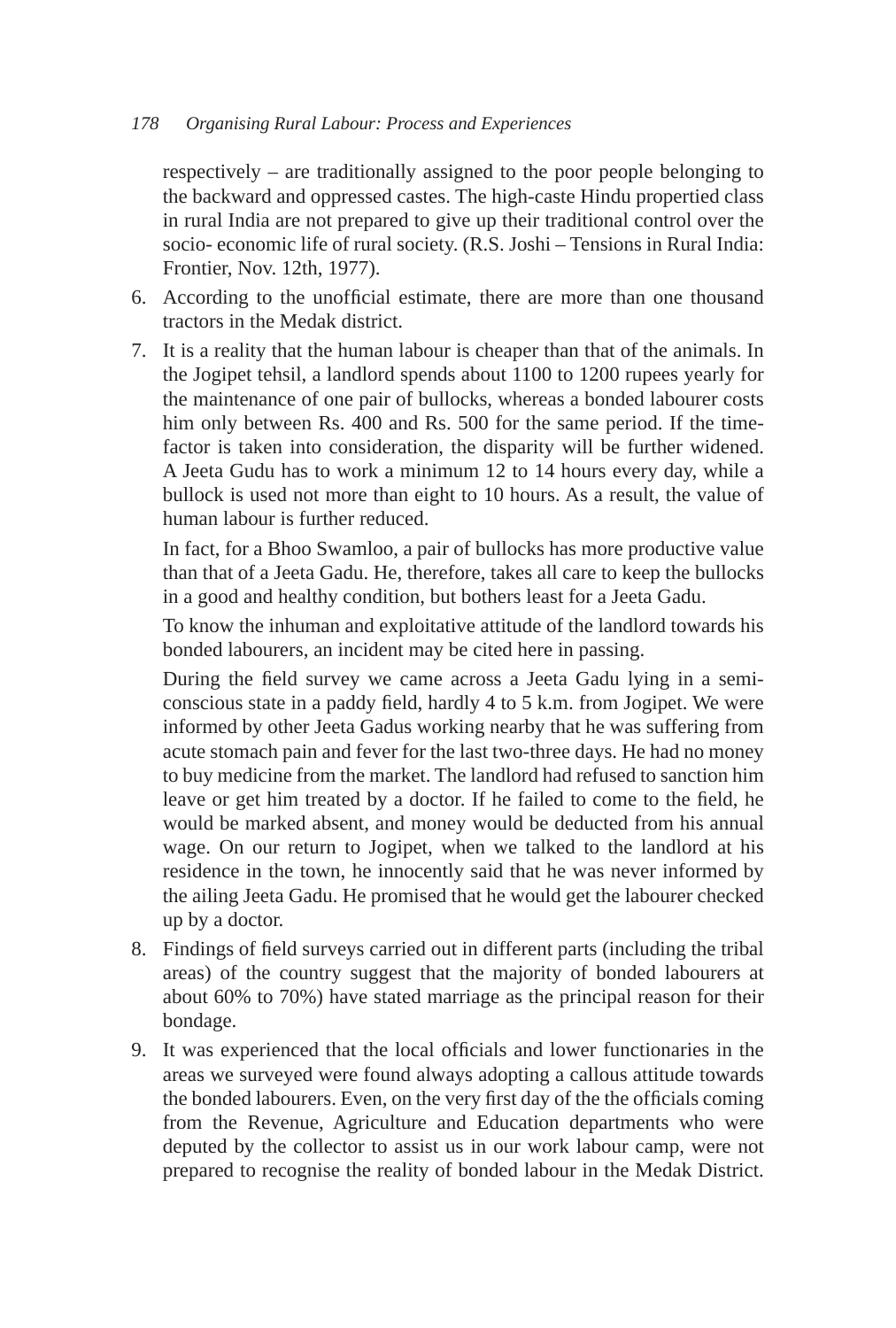According to them, "Jeeta Gadus are, in fact, contracted for one year. When the contract is expired they are free to go anywhere and choose any master they like." During informal talks with them, it was found that most of them were big farmers having tractors, Jeeta Gadus and a good number of bullocks and milch cattle.

 On the other hand, a Deputy Collector frankly admitted the existence of bonded labour in all the Talukas (Medak, Jogipet and Sidipet). According to him, "No serious effort to solve this problem has ever been made In the district so far." The reason for his unreserved admission of the existence of bonded labour in the region was that he had not developed any vested interests for what were originally residents of Hyderabad. He was transferred to Medak a few weeks before our reaching there. He, therefore, adopted a positive attitude toward the problem and had sympathy for the bonded labourers.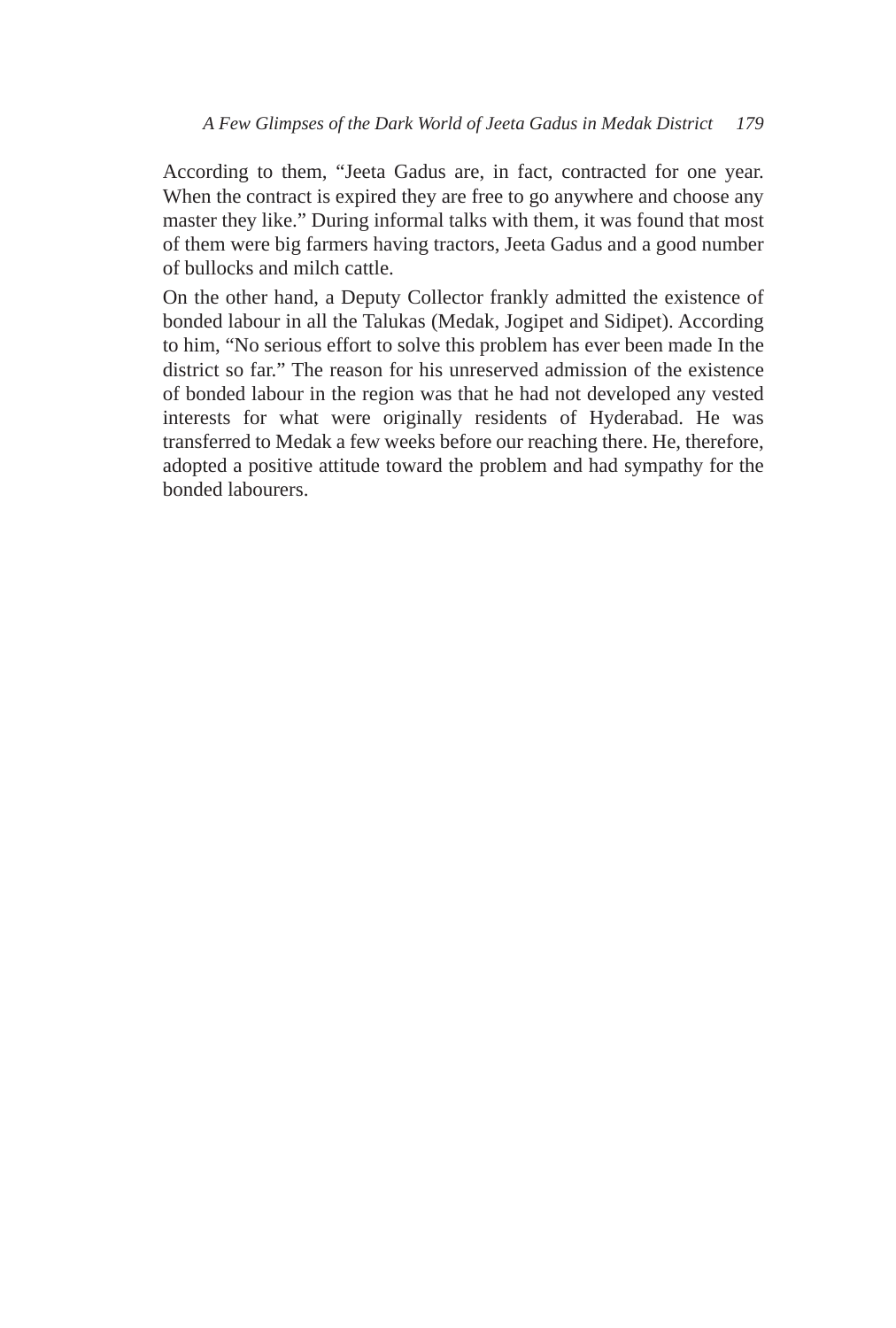# Field Report from Rajgir (Nalanda, Bihar) Part I: The Rural Poor and their Problems

## *R.N. Maharaj & K. Gopal Iyer*

Landless agricultural workers and poor peasants<sup>1</sup> constitute the Lazaruslayers of our rural society. They form the majority of the population in Bihar. They work under various handicaps. Their landholdings are tiny and they do not have enough of agricultural implements or draught-power. They have hardly any knowledge of modern inputs or wherewithal to make use of them. The pattern of their employment as wage-workers conforms to the rhythm of the agricultural cycle which, in turn, is ruled by the behaviour of the monsoon. The result is that in between the two peak periods of demands for labour coinciding with transplantation and harvesting of paddy, there are periods of trough demands. For two months at least it is a situation of total joblessness. What adds poignancy to this irregular employment pattern is the extremely low wage level.<sup>2</sup> There is a growing tendency to monetize wage payment or to substitute paddy with inferior grains khesari, an inferior quality of pulse, whose consumption has been banned for health reasons, is increasingly emerging as the substitute for paddy. The wage-structure in the agricultural sector is very complicated. There are wide variations in the amounts as well as the forms of payment. In the course of our visit to seven villages in the District of Nalanda we found that wages paid varied from 1 kg. to 1 kg.500 gms. either in paddy or in coarse grains. This is exclusive of perquisites<sup>3</sup> and access to a piece of land for cultivation ranging from five to 20 kathas.<sup>4</sup> The employer also makes available facilities for irrigation and seeds. This is recovered from the harvest, interest free. In some cases the employer provides draught power free and even pays wages to the agricultural workers on the days they are ploughing or transplanting their fields. No wages are, however, paid for harvesting".5 Besides, attached workers also get interest free loan facilities and some gifts such as a dhoti or a sari on certain social occasions. Murkabra's – i.e. those who uproot paddy seedlings– are paid at piece-rates, varying from 1 kg 250 gms. to 2 kg. 500 gms. of paddy or coarse rice and khesari per katha. Harvest wages also register the same kind of variation ranging from one-eleventh to one-twentyoneth part of the gross produce. In Nalanda one can quite clearly see what "self-cultivation" means. The agricultural worker ploughs the field, transplants paddy, weeds, reaps, threshes, winnows, and finally delivers the grain to the employer's granaries. He also tends cattle. This clearly shows how the big employer is wholly a renter. Around Bihar Sharif, where the level of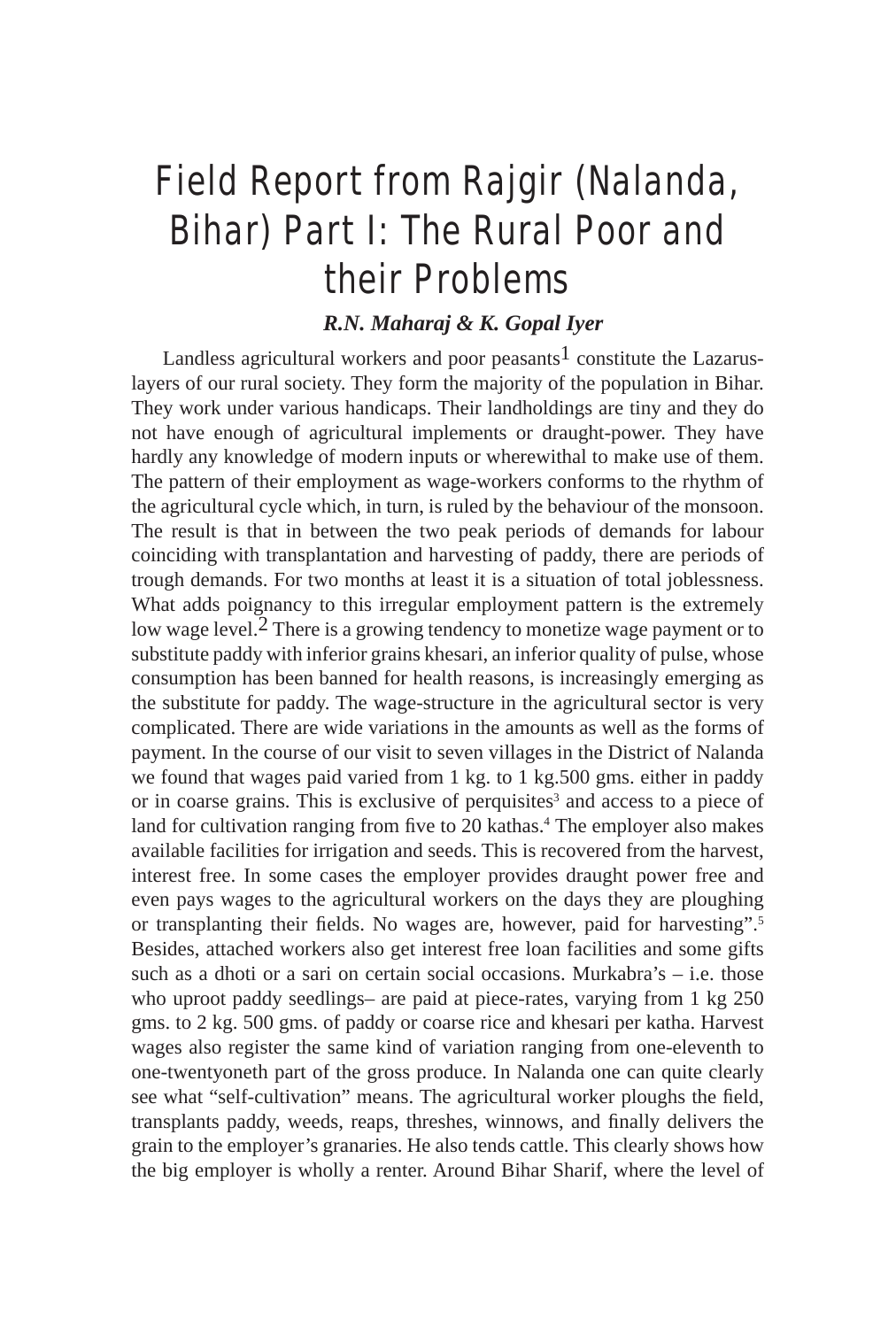commercialization of agriculture is very high, wage rates vary from Rs. 3 to Rs. 4.50 sans perquisites. This gives lie to the thesis that correlates wage levels to productivity levels in the agricultural sector.6 One can clearly visualise the level of living which such an income level can ensure.<sup>7</sup> The result is that the periods of undernourishment are followed by long spells of starvation. The rural poor are able to keep the wolf from the door through recourse either to borrowing or to consumption of non-edibles. During the months of total joblessness agricultural workers eat bread prepared from mango stones or tender leaves. They also retrieve grain from dung or from rat-holes. Pebbles are spiced and sucked in lieu of vegetables. The leanest months are those that follow the transplantation and they are the months when indebtedness is a universal phenomenon. Debts contracted, however, are of small magnitudes, quite often a few maunds of grains and/or a paltry sum of money. Most such debts are really advances against harvest wages or the kharif crops in the fields of rural poor, the rate of interest being the rate of discount.8 There is yet another kind of indebtedness. It is to enserf that number of agricultural labourers who will meet the landlords' permanent demand for labour, i.e. labour needed for tending cattle, etc. In such cases debt is a noose round the borrower's neck and he is never able to cut this Gordian knot.

One need not construct a composite index to get a dimension of the poverty of the rural poor. They live in hovels hardly fit for human habitation. Clothes are most sparingly used, the purpose being neither protection against the rains, sun or the cold nor beautification. It is merely a concession to strong social sanctions against nudity.

Woman agricultural workers engaged in transplantation even during periods of torrential downpour return home drenched to the skin but they do not have another dry piece to change into. They lie on the damp floor or on a straw mat all night in such condition. Women with a pregnancy of six or seven months or having delivered a baby even a week before, have to work under the same conditions. One can easily visualize the dimension of their hardships. Literacy and medicine are almost alien to the world of the rural poor. Their stark poverty is material as well as cultural. They are huddled together on the outskirts entirety cutoff from the socio-cultural matrix of the village life. Vertical social interaction is nil. The result is that they do not know even such small things as the names of the district, state etc. Many of them have not even heard of Mahatma Gandhi or that India was once a British colony and is now free. It is rather interesting that Mrs. Gandhi is known to all though they cannot exactly name the post she was occupying. All that they could tell us was that they were living under her rule and knew that she would be their saviour. There is hardly any sphere of their life where government policy has much impact, They buy little from the market. Their shopping list is limited to some clothes,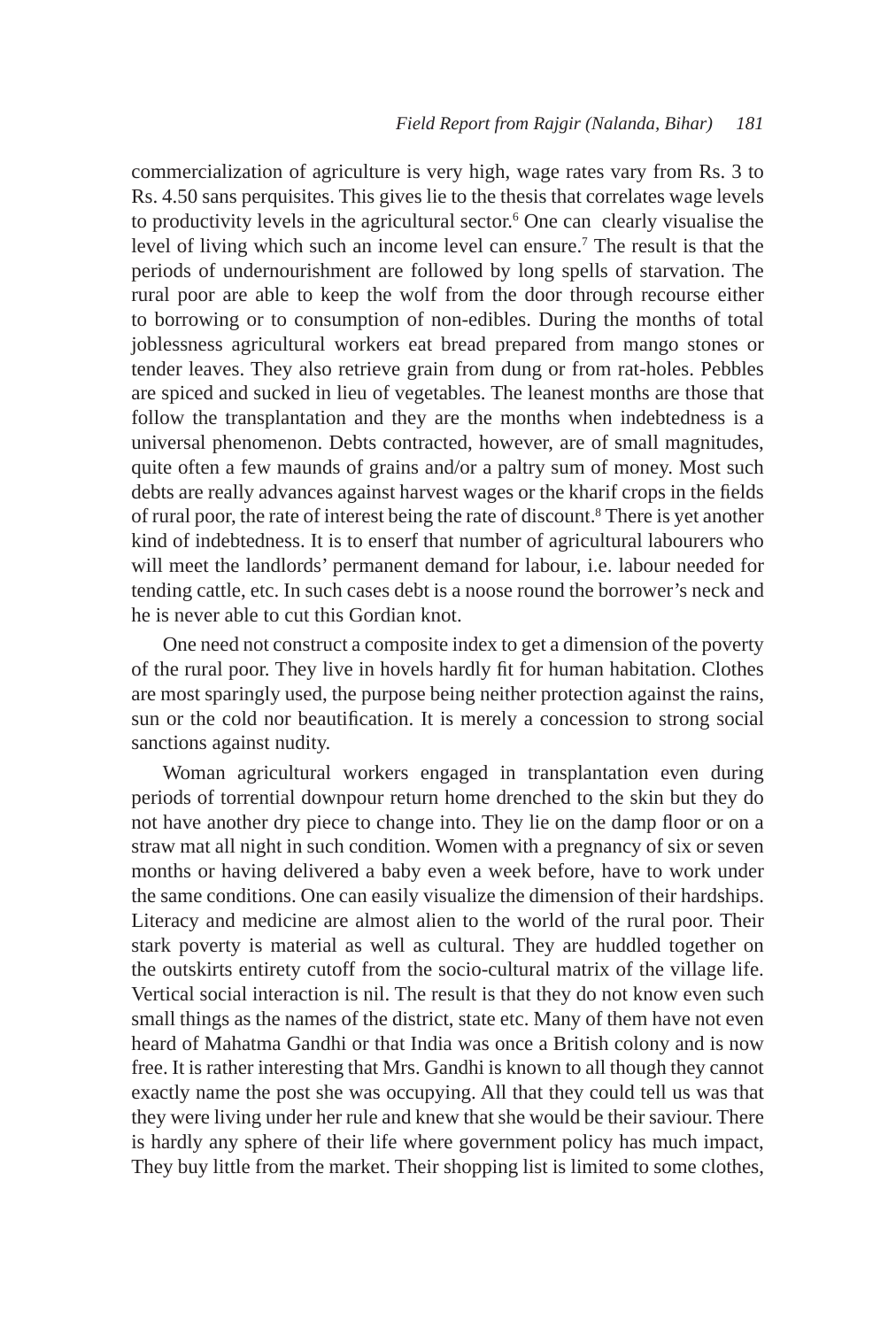salt, a little bit of kerosene, etc. Deficits, as pointed out earlier, are met through grain loans or recourse to non-edibles. They are thus largely immune to the ravages of the inflation. They hardly make use of post offices, railways, and other forms of transport.

The various ameliorative legislations seeking to bring some spice to their otherwise arid lives turn out to be dead letters for them as they neither know them nor have they the guts to ask for their implementation. It is not the State policy that they fear or applaud but the landlord's policy which regulates their lives. It is no wonder that they see the State in the landlord. The bureaucracy and police in their eyes are institutions to maintain landlord power. This is not the end of their travails. Frustration and bitterness characterize their lives. There is too much of horizontal violence. Family and community institutions are extremely weak. In the absence of consciousness of their rights and because of a sense of total helplessness, they are an easy prey to the rapacity of the landlords.

They do not know of Emergency or of the 20-Point Programme but they do know that something has changed. The State government has revised the minimum wages for the third time and the various mass media such as radio, the newspapers, posters, pamphlets etc. constantly have been announcing the revised rates. The radio and newspapers are the most powerful media of communication but the rural poor have no access to them. It is mostly the landlord and rich peasants who listen to broadcasts or read newspapers. Announcement of revised wage rates come to them as a surprise. The issue is hotly discussed wherever employers congregate. A decision is taken to insulate the rural poor from the influence of the mass media or these discussions. If they just stop to listen they are chastised as they had been eavesdropping. We came to know of such occurrences in villages like Pawa, and Bindidih in Nalanda District where the rural poor were not allowed to listen to such talk or to radio broadcasts on minimum wages. Yet the news percolates and the revised rates come to be known to the potential beneficiaries. And then there are publicity vans blaring the new rates through loudspeakers, and State functionaries visiting the village disseminating information and drawing attention to the government resolve to implement them and to deal firmly with those that would violate the provisions. For the first time in living history something has been done that is likely to have a significant impact on the lives of all — employers and employees. There is only a small segment of the rural population that will elude this dichotomous classification. The C.P.I. is active at the grassroots. Cadre and resource constraints stand in the way of the proliferation of its activity in every village. Congress leaders co-operate with the C.P.I.

The outcome is fascinating. Apathy has weakened and a vague yearning for a better life has gripped their minds. There have been numerous cases of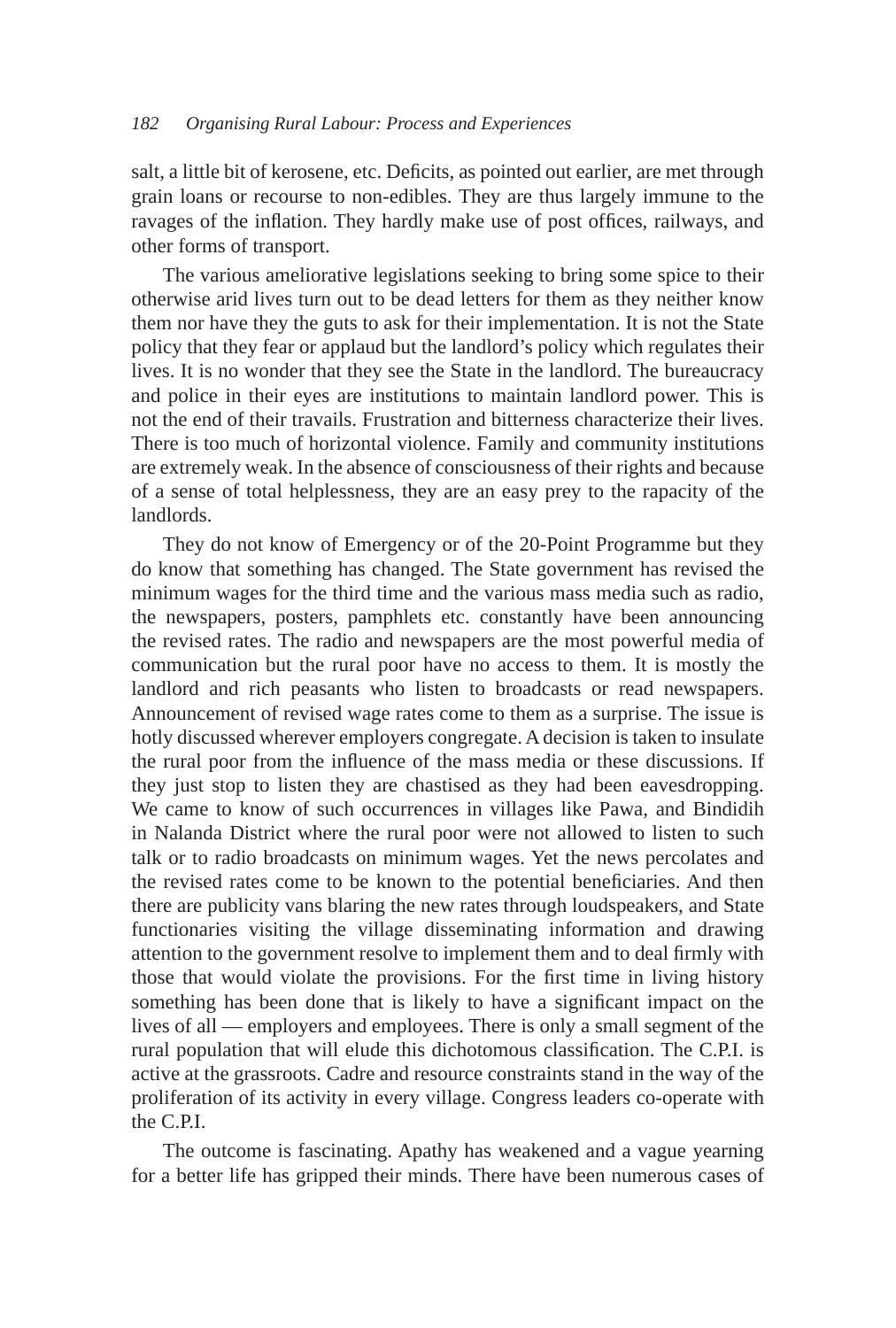spontaneous strikes to demand prescribed wages. In many villages the C.P.I. operating through its Bihar Raj Khet Mazdoor Union has organized strikes or persuaded people to complain against payment of wages lower than those prescribed by the law. Strikes or petitions attract official intervention. Labour Ministry officials or those from Revenue or Civil administration visit the village to persuade contending parties to reach an agreement. The Act hardly leaves room for a negotiated settlement because the demand is strictly limited to payment of prescribed minimum wages and nothing more. The landlord faces the Hobson's choice.  $9$  He wriggles out of this dilemma by feigning agreement. He has contrived various devices to circumvent the provisions of the law. He has imported tractable labour denying local hands jobs. He has made use of caste to strengthen his hands. Middle peasants onwards now are solidly arraigned against the wage workers. In the District of Nalanda most big landowners are of backward communities. Like their upper caste counterparts they also disdain manual labour and keep their women folk economically sterile. The wage policy of the government has given them a severe jolt. In numerous villages they have pooled their manpower and are found engaged in primary labour side by side with their hired hands. The collective disregard of the custom helps them save their face. Now they insist on the collective requirement of labour. They want to avoid any fissure in their rank and to weaken the bargaining power of the agricultural workers by reducing their demands for labour or by importing labour.

In village Kharjamma, P S. Noorsarai, the dominant cultivators belong to the Kurmi caste. The scheduled caste agricultural workers in this village went on a one-day token strike on 15th July, 1975 at the call of the Bihar Raj Khet Mazdoor Union. They went to their respective landowners on 16th July, 1975 morning for work. The Kurmi landowners refused to give them employment. In order to put pressure on the Harijan labourers they brought outside labour which was resisted by locals. As this attempt could not succeed, the Kurmi landowners formed their own co-operative in which they pooled their men and women labour power, and started working on different fields alternatively. The Kurmi agricultural labourers and poor peasants were solidly behind the Kurmi landowners and the Khet Mazdoor Union could not get them into its fold. Even the women of big Kurmi cultivator families who were previously economically sterile, were found engaged in transplanting operations during our visit. While this could be possible for Kurmi families, the Bhumihars were helpless. Not even their menfolk would condescend to work in the fields. This strategy, however, is self-defeating inasmuch as the pool has benefited the bigger fries more than smaller ones. It is rather curious that even in such hours of confrontation the rural rich prove short-sighted. The owl of Minerva will, perhaps, flap its wings only in the late evening.

We have all appreciation for the sincerity of the State government to implement the Minimum Wages Act. We could see it quite clearly in the course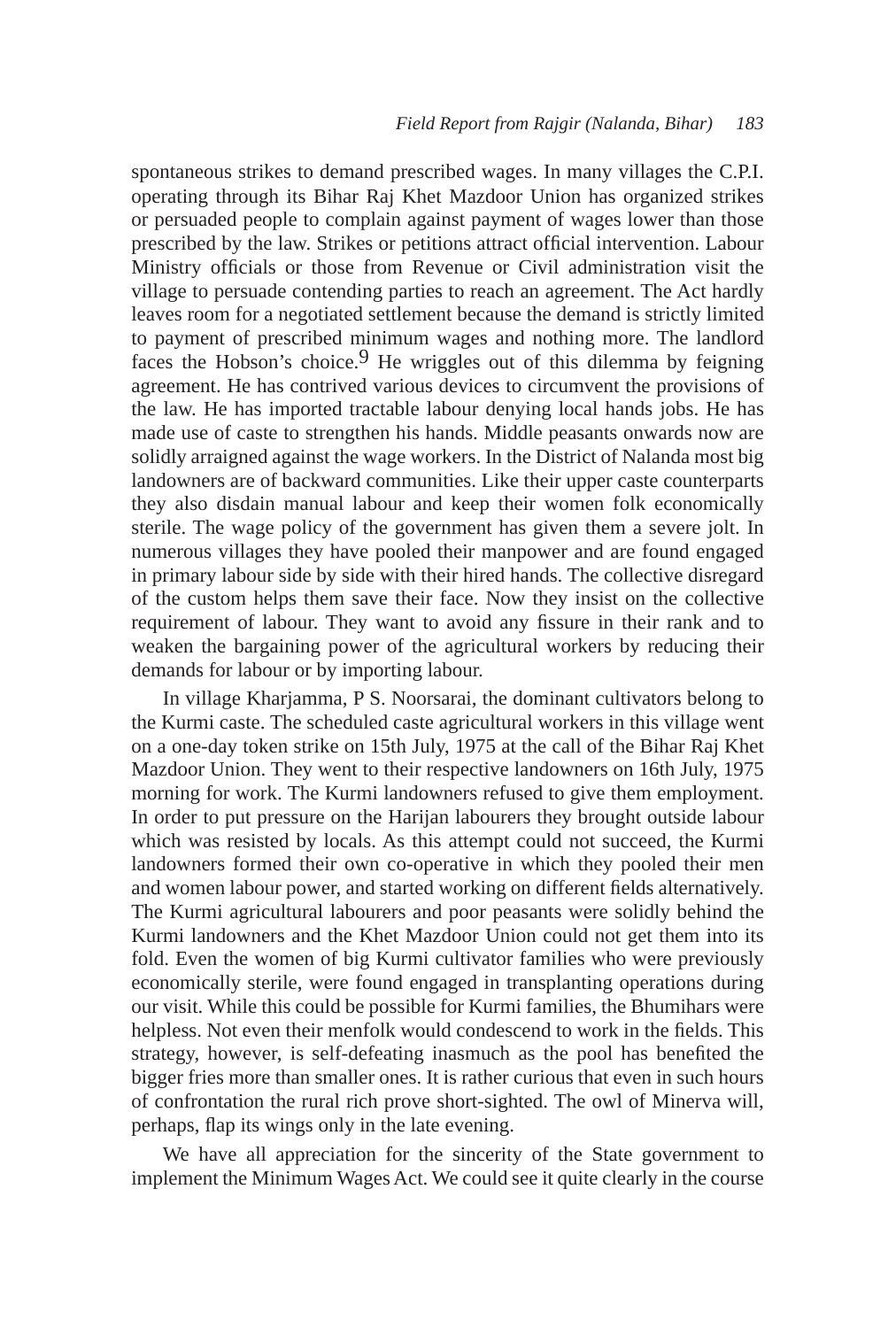#### *184 Organising Rural Labour: Process and Experiences*

of our discussions with the Labour Minister of Bihar and officials charged with this responsibility. Even the Chief of the Directorate of Agricultural Labour, reared in the classical Zamindar tradition of Bihar, showed concern. Yet we are somewhat diffident. It is the enormity of the problem rather than the concern of the bureaucracy that counsels such despair. Rajgir this year was experiencing a long spell of drought, which had not merely rendered the fields dry but had also dried up the employment stream. The drastically reduced demand for labour was militating against the effort to implement the Act. The rural poor constitute the deficit subsector of the village economy. They are wholly without reserves and any strike is not merely a test of their moral stamina to stand but more a test of how long they can go without food. We could know of it from the experience of the striking workers in one of the Patna villages. In a village, agricultural workers were on strike for a week to press their demand for minimum wages. After three or four days they ran short of food. The landlords saw to it that no grocer sold them anything on credit. A senior officer of the labour department who visited the village found that agricultural workers and their dependents were living on salt-mixed water. Many of them had hardly any strength left to move. The officer burst into tears but could do nothing. In many instances landlords burnt agricultural workers' huts, beat them and forced village shopkeepers not to sell anything to them. Women were special targets of humiliation. In one village striking workers were so desperate that they wanted to commit suicide by swallowing Endrin. It was only through the persuasion of the labour superintendent that they desisted from this suicidal attempt. The rural rich unlike their urban counterparts do not suffer from the Midas-mania. They maximize their status. They react sharply even to faint murmurings for higher wages and come down heavily on the recalcitrant elements. Denial of employment to strikers or petitioners is sometimes so ruthlessly practised that the poor victim is forced to beg.<sup>10</sup>

The landlords have never been on the losing side. 'Heads I win and tails you lose' – this proverb sums up the landlords' chances of success in any dispute with the rural poor. There is enough substance in such an attitude. Before the declaration of Emergency most State functionaries were either indifferent or hostile to the interests of the rural poor. The Minimum Wages Act had been there and in force since 1951. There were labour inspectors to act as enforcement agents but they hardly had any power or commitment. Some of them were engaged in activities that were hardly flattering to the reputation of the departments.<sup>11</sup>

Tractorization, paternalistic benevolence of landlords towards some of the agricultural workers, refusal by government agricultural farms to pay minimum wages, are other factors that stand in the way of implementation. Certain social taboos like women's refusal to divulge their husbands' or their own names, the plough taboo observed even by poor peasants among upper caste Hindus, and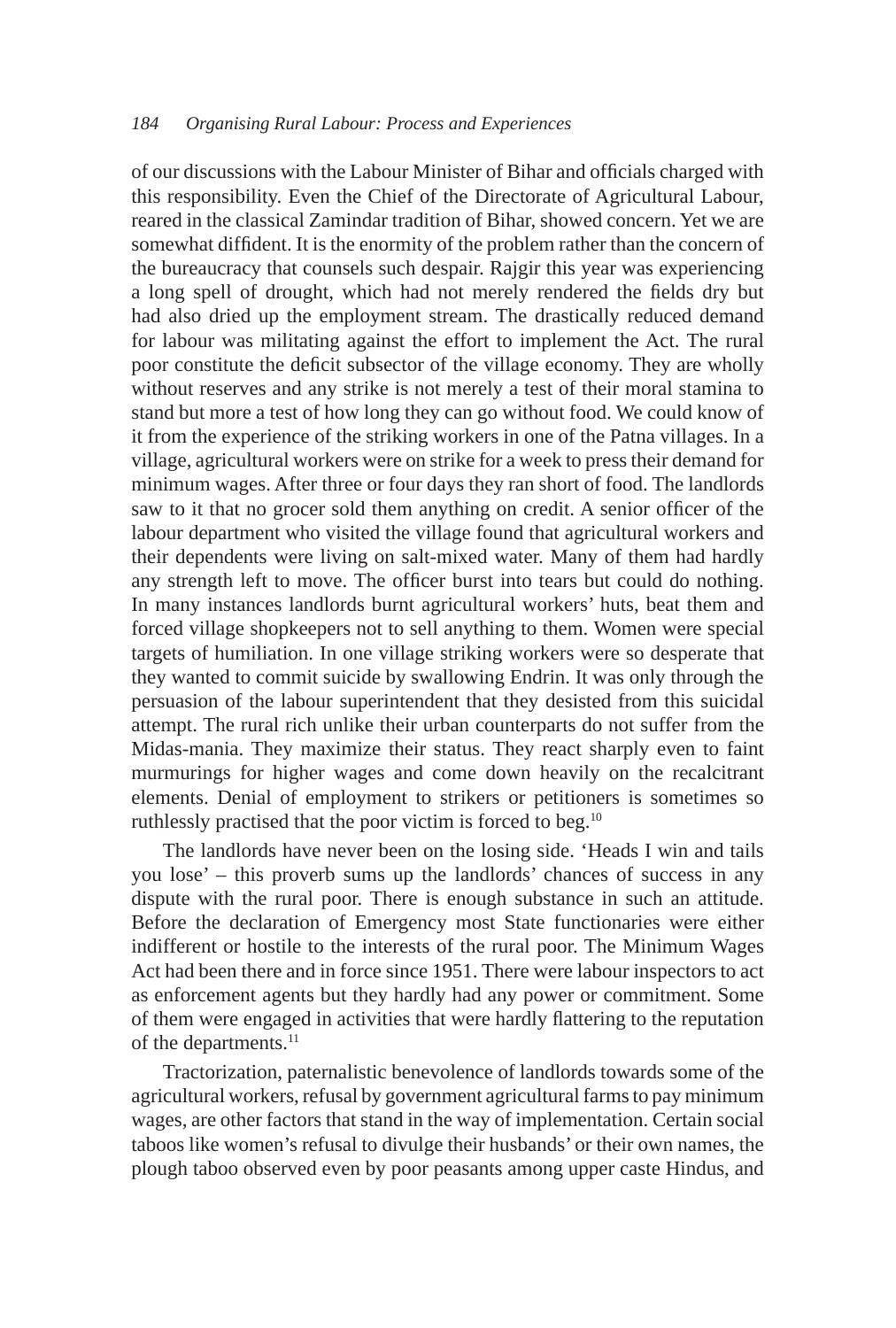the observance of various food and drink taboos by agricultural workers that impede horizontal social interaction also militate against implementation.

Law, that proverbial ass, was found to be heavily tilted in the favour of landlords and rich peasants. It does not empower even the Labour Commissioner to record evidence on oath. The result is that no evidence recorded by the Labour Inspector or for that matter any officer is admissible in court, only the Labour Commissioner or the Workmen's Compensation Commissioner or a judge or a stipendiary Magistrate can decide disputed claims. Even the Chief Inspector of Agricultural Wages or the Director, Agriculture Labour has no such power. An employee can be represented by himself or by a representative of the Trade Union or a Labour Inspector or an Advocate. Any one of the three authorised by the worker can file a claim. After the claim is filed both parties are heard in a judicial manner. If the authority is satisfied with the genuineness of the employee's claim, he issues a directive to the employer for the payment of the amount. He has also the power to direct payment of compensation up to an amount ten times the worker's claim. In case the authority finds that the worker's claim is vexatious or malicious, he can impose a fine of Rs. 25 on the worker or anyone representing him including the Advocate. Should the employer refuse to pay the directed amount, certificate proceedings have to be started for recovery. For this the aggrieved worker has to approach a Magistrate who has to satisfy himself about the legality of the claim. Sometimes the Magistrate starts hearing de novo. It is very time-consuming and expensive. Sometimes it takes even five years. The maximum penalty for violation of the provision of the Minimum Wages Act relating to the wage payment is six months' imprisonment or a fine of Rs. 500 or both. Prosecution, however, can be launched only after permission from the Chief Inspector of Agricultural Wages or the District Magistrate has been obtained. The Act empowers the employer to impose a fine on the employee if the latter causes any problem. The aggrieved worker has to move the court to get redress. This provision of the Act allows the employer much leeway to harass the worker. This does not protect the interest of expectant and nursing mothers. It has no provision for compensation against occupational hazards. It does not prevent the employer from dismissing the worker consequent upon the latter filing a claim. According to a judgment of the Punjab High Court, an employee can file a claim only if he is in service on the date such claim is filed. If the employer dismisses him before he has filed the claim, the court will not entertain it. Relying on this judgment the Patna Labour Court dismissed many such cases summarily. In March, 1975 the Patna High Court through its judgment removed this lacuna. There is an executive order issued in 1974 for the payment of travel expenses to the agricultural worker when he comes to attend court. No fund, however, has been placed at the disposal of any officer to defray such expenses. Again, if the inspector files the worker's claim, the government lawyer takes up the case. If somebody else does it, the worker must pay for the lawyer himself.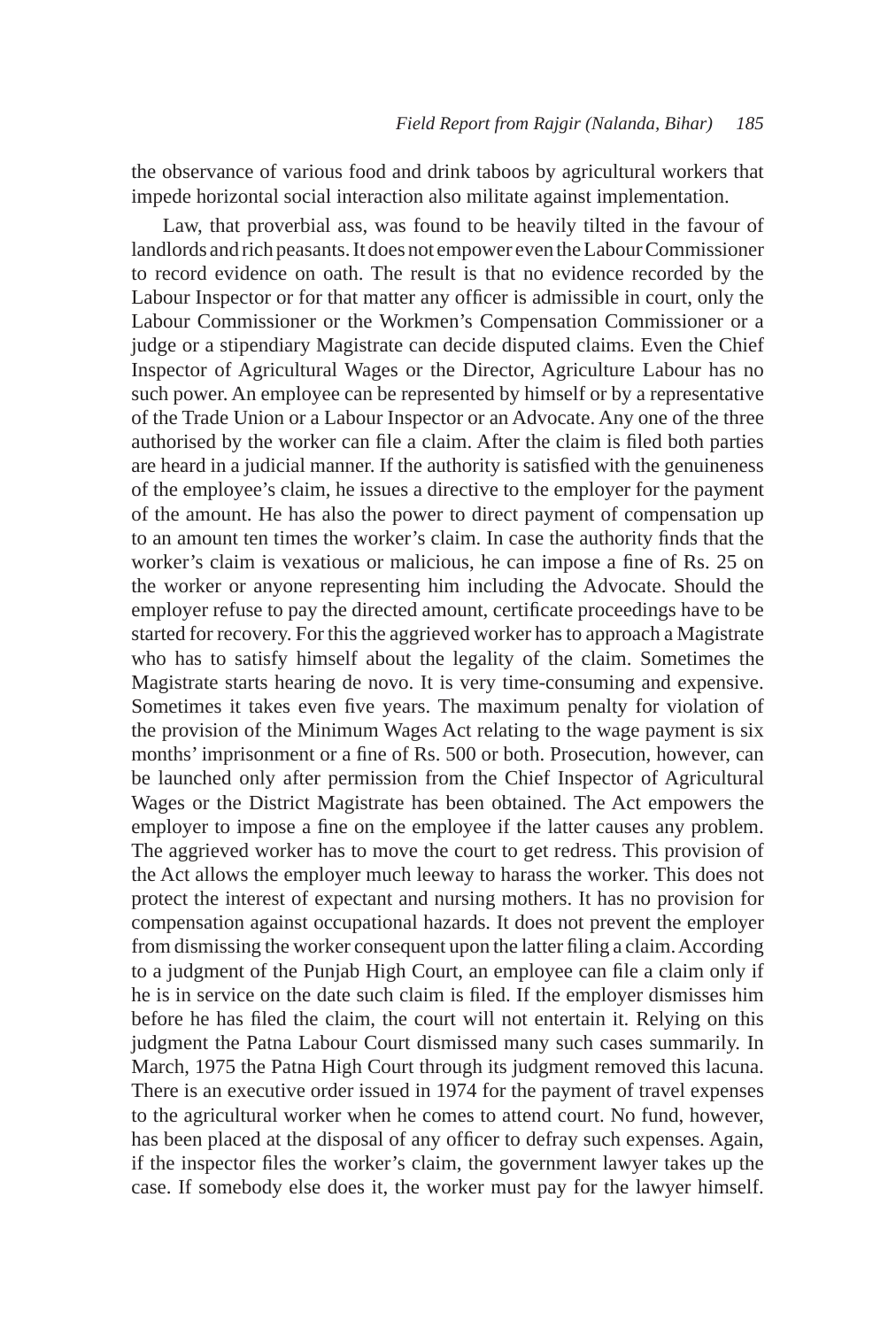If the claim is not filed within six month, it is time-barred. No appeal can be against the decision the Labour Commissioner in regard to claims. This does not, however, stop the High Court from issuing writs.

The problems confronting the rural poor will be amenable to legal and administrative solutions only if they function as organized pressure groups. The dynamism and commitment imparted to bureaucracy by the Emergency, and greater political concern for the enforcement of legislations seeking to alter the pattern of income, and asset distribution in the village are factors that are creating more favourable objective conditions for the organization of the rural poor. As ideology and organization are tending to percolate to the grassroots, we have reasons to hope for a better tomorrow for the rural poor.

### **Notes**

- 1. In the case of farmers the primary source of income is wage labour. In the latter case wage labour is the secondary source of income—only these two strata of peasantry wholly or in part work as wage workers.
- 2. These wage rates were fixed centuries ago. Even the oldest persons in the village cannot recollect if they were ever higher. The contraction of opportunities for wags employment and monetization of payment in some areas have rather reduced earnings.
- 3. Prerequisites refer to breakfast and lunch usually amounting to 500 gms. of satto or parched grain.
- 4. Only attached and bonded workers get land.
- 5. Harvesting operations also include threshing, winnowing, and carrying the grain to the employer's granaries.
- 6. While revising the agricultural wages, the Advisory Committee constituted by the Bihar Government also takes into account an employer's capacity to pay. Our experience, however, does not suggest any such thing. Wage levels in the agricultural sector are more regulated by the ability of the worker to press his claims than by employers' capacity to pay. Changes in wage levels for agricultural workers in Kerala and Punjab, as revealed through Rural Labour Enquiry Report (1963-65), testify to this.
- 7. From our field work we could discover that the average size of an agricultural labour household is 4.8 out of which there are two workers one male and one female. The two together get wage employment only for 350 days a year which shows that one worker has about three dependents to support.
- 8. In the course of our field work covering seven villages we found that an agricultural labour household, on an average raises a loan of Rs. 300 part cash, part kind. Such loans are invariably paid off at the harvest time. Cases of carryover are few except the ones in which professional moneylenders are involved. Loans raised by attached workers from their employers are interest-free. In other cases the rate of interest ranges from 37% to 100%. It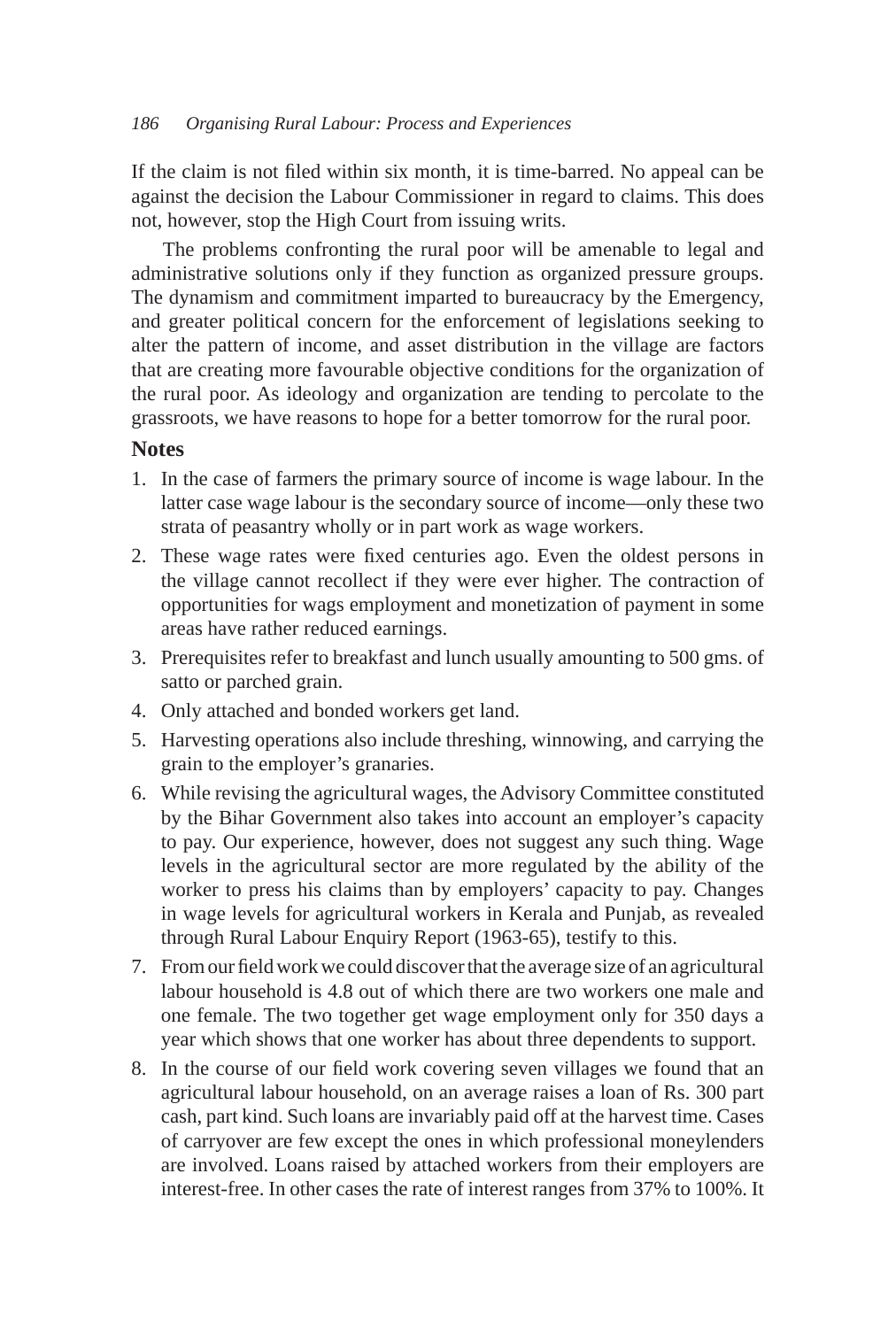may, however, be pointed out that the professional moneylender accounts for more than 50% of the loans raised. In some cases debts continue to be unpaid for considerable length of time and the usurious rate of interest is a permanent deduction from income.

- 9. The various steps initiated by the government have not been able to push wages to the levels prescribed by the Act, except in one village of Islampur P.S. The prescribed rates are much lower than the prevailing ones. A ploughman's daily income in terms of rice amount to 56-67 per cent of the prescribed rate; in terms of paddy it is still lower. It ranges from 29 to 39 per cent. The same is true of differences between prescribed and prevailing wages for other agricultural operations. In some villages, however, wage rates have gone up by 10 to 15 per cent. Even the State Ministry of Labour is not quite hopeful that the Minimum Wages Act can be enforced. One of the circulars issued by the Director, Agricultural Labour, asks officers to strive for some increase in wage-levels rather than the implementation of the Minimum Wages Act.
- 10. In a village between Patna and Denapur some scheduled caste agricultural workers went on strike demanding minimum wages from the landowners. The landowners in collusion with the local officials not only resisted payment of wages but also removed some of the attached agricultural workers from work by importing outside workers. One old man who was working as an attached worker and was removed from employment was reduced to utter destitution. With no one else to support him he lay starving. In some of the villages we visited, we found landowners taking extensive recourse to such tactics.
- 11. There was a cases in which a few Labour Inspectors combined. One impersonated the Magistrate holding circuit court and others acted as prosecution officers. This is how they extorted money from contractors and others. Some of them took to trading, and hardly had time left to discharge their official duties.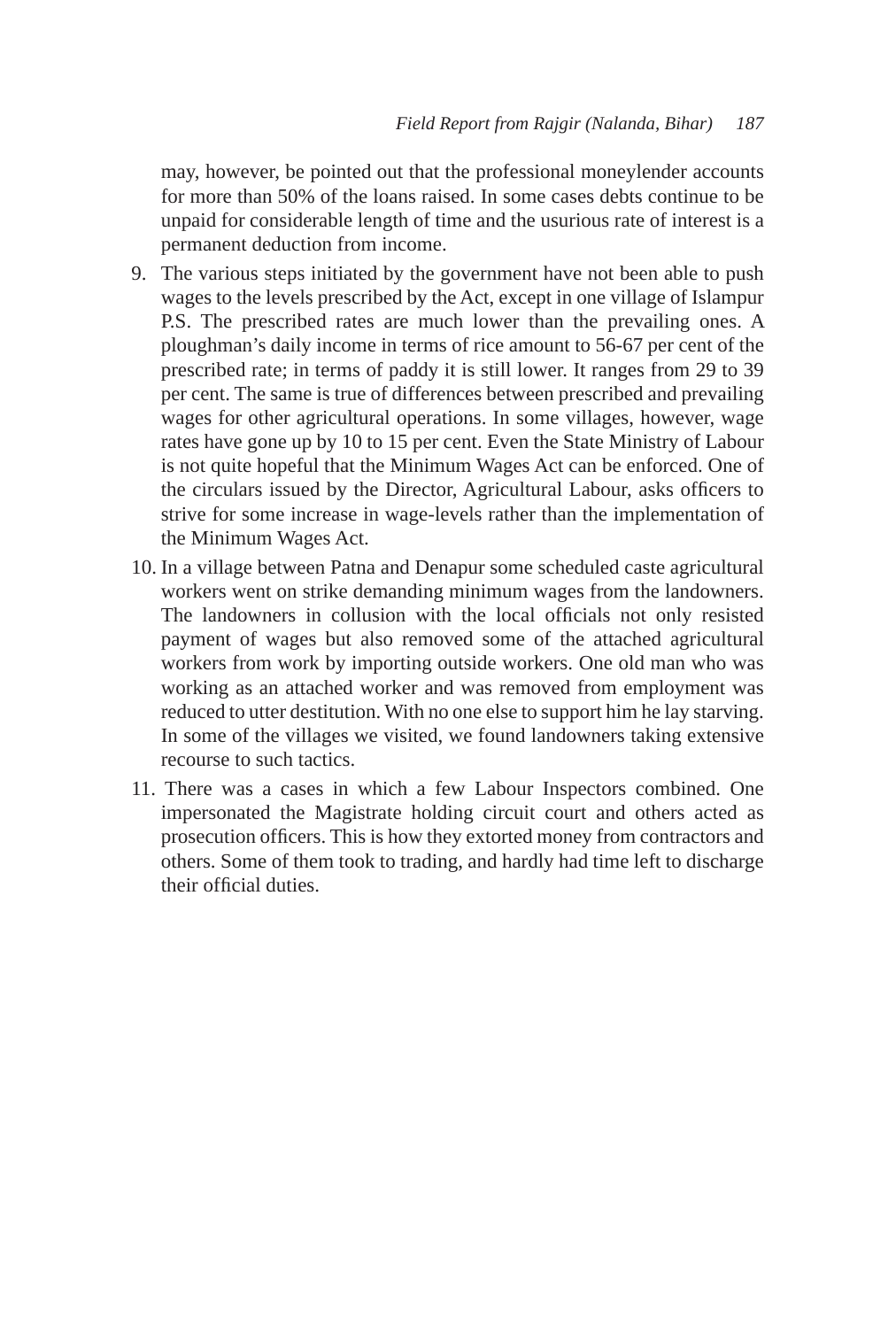## Palamau Revisited

### *K. Gopal Iyer*

We were in Palamau for four days during September 1976 to hold a camp for the freed bonded labourers, or sevakias as they are locally known. The last time when we were in Palamau for the first camp for the freed bonded labourers, Arun Sarkar was the Deputy Commissioner. The institution of Kamiauti or bondage is more than a century old in Palamau and we have a fairly well documented evidence of it. Since the Bonded Labour Abolition Act enjoins upon the District Collector to identify such victims and take stern measures against the perpetrators of such crime, Arun Sarkar identified and freed 581 bonded labourers and initiated legal proceedings against three such alleged offenders of law. He took whatever provisional measures he could to rehabilitate them.

During our second visit last month we could get a closer took at Palamau and also the change in strategy relating to the implementation of the 20-Point economic programme. The new Deputy Commissioner, B.P. Sinha, regards bondage not as the disease but a symptom caused by the savage exploitation of the poor tribals and Harijans by affluent upper caste Hindus and Muslims. The exploitation in this area takes the forms of usurious moneylending, landalienation, rack-renting, and unequal exchange. The magnitude of exploitation is such that a paltry sum of loan within a very short span of time increases to astronomical amounts and not only standing crops are restrained but even livestock, wives and children of the defaulters are carried away. In the face of such barbarity, alienation of land, even though on a colossal scale turns out to be not so inhuman. Such barbarous forms and such a vast extent of exploitation are possible because Palamau is one of the largest districts of Bihar with very poor means of transport and communication. The undulating nature of this vast tract, hills and forests, all in a .way tend to shield the barbarous deeds of yahoos from the world outside. The exploiters have not merely a sizeable control over labour but even the local institutions of political power are under their thumbs. They have the lower echelons of bureaucracy under their control. They also establish symbiotic relationships with those in control of more potent organs of political power. The result, as such, has been complete absence of any constraints on their exploitative proclivities.

It is only with the promulgation of the 20-Point Programme now that we find that there is a flutter of panic among them. It is in the fitness of things that the present Deputy Commissioner should initiate measures that strike at the root of the problem. He has galvanized the District Administration and unleashed a war against moneylenders and land-grabbers. Many of the latter who could shame even Shylock have already had a taste of the Deputy Commissioner's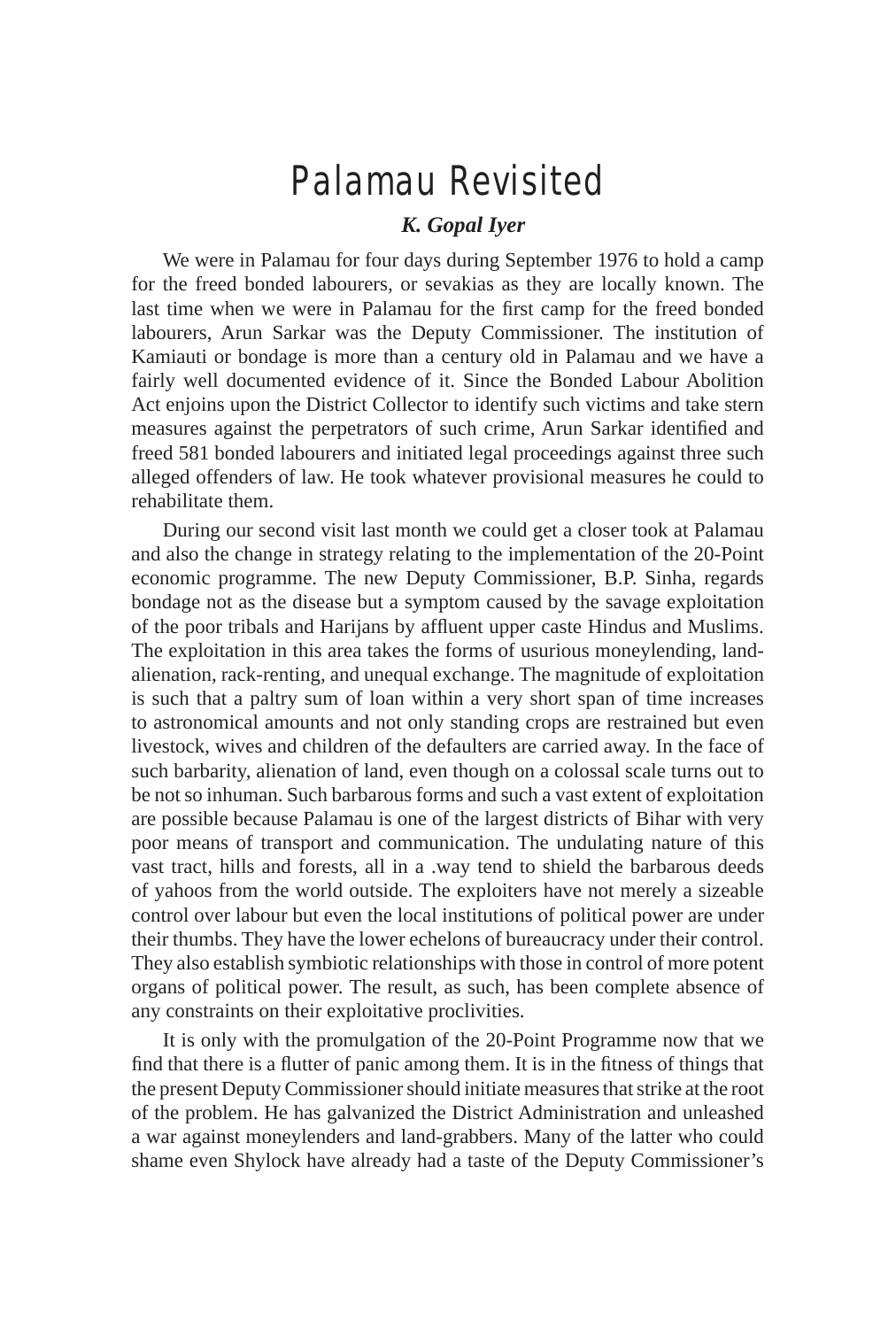drive against them. In one single case in Ranka alone a moneylender was forced to return pledged ornaments valued at more than Rs. 50,000 to 250 borrowers. The most remarkable thing that he has been able to do so far is the arrest of a Panchayat Samiti Pramukh under MISA recently. This man is a multi-millionaire not by dint of any entrepreneurial talent he displayed but by carving out an empire comprising 65 villages. Of his two brothers one is a legal practitioner at Palamau and another is a veterinary doctor overseas. He had in his pay 65 musclemen who were paid Rs. 60 a week, a handsome emolument by Palamau standards.

The area which he controlled is characterised by partly pastoral and partly agricultural economy. The chief pastoral products consist of ghee (there being no market for milk) and goats which are exported to cities. The cropping pattern in this area is such that maize, oil-seeds, and pulses constitute the principal crops. His men would prowl about the area disbursing small amounts as loan to poor peasants against standing crops, livestock produce, or otherwise. The rate of interest charted varied from 1450 per cent per annum to 3200 per cent per annum. Since in the case of default the interest is merged with the principal amount every week, the compound annual rate of interest calculated would be much higher than the simple rate of interest we have referred to above The lard in the area is infertile and its technical base extremely poor. The livestock also consists mostly of the nondescript type. So the produce that the poor peasants and herdsmen can surrender to him individually would not be very large. This has an implication on the amount of loan or advance disbursed quite often a paltry sum. Since realization of such dues, particularly when agricultural produce are not merely low but also fluctuating, is possible not through recourse to law but through the dispossession of land and livestock by sheer use of force, physical assault, threat of eviction from homestead land and arson are not infrequent. In many cases even wives and children of defaulters are carried away to be released only after the debt has been cleared off and the yahoo is propitiated.

This man has political patronage of bigwigs and this is how he could survive so long. It is to the credit of the Deputy Commissioner that he booked him under MISA despite all constraints. The man wanted under NSA was sleeping in the air-conditioned guest house of Japla Cement Factory with two most prominent political leaders of the area. Our impression based on an interview with the Police Sub-Inspector who arrested him quite clearly demonstrated that it was an uphill task. They tried to browbeat and cajole him but in the face of his unflinching devotion to duty they were frustrated and the wanted man was ultimately arrested. The index of the magnitude of his atrocities can be gauged from the fact that he was the virtual government. The amount of land he grabbed from the poor peasants was indeed colossal. Not only did he grab poor peasants' lands but he also leased them out to others on sharecropping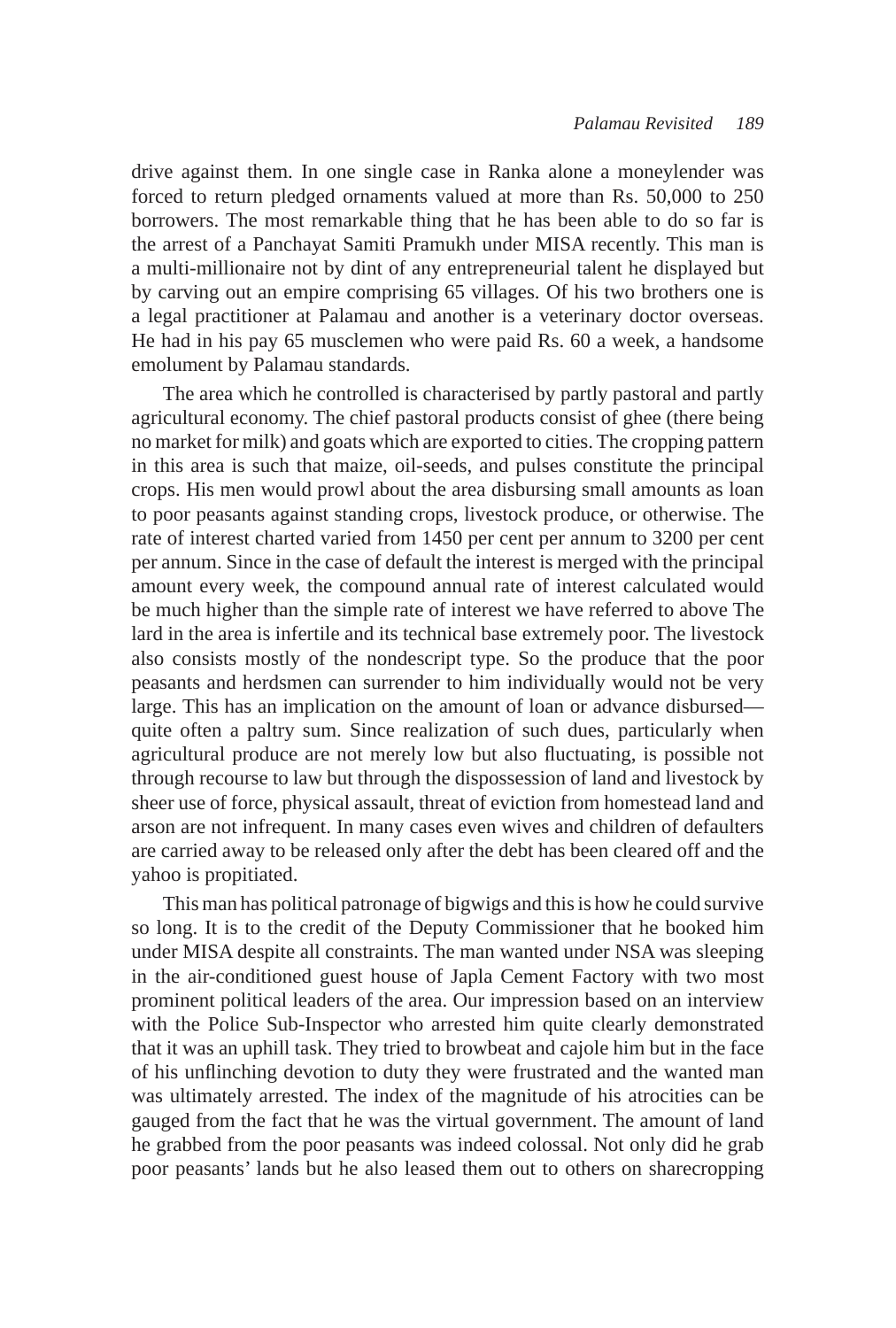### *190 Organising Rural Labour: Process and Experiences*

basis. Those who acquisced could get some produce and the recalcitrant ones were beaten and driven away, sometimes even from their houses.

This man is a multi-millionaire and in order to achieve this status, all that he had to do was to go on grabbing land and contrive devices to put primary producers under his thumb. From one village Cherain alone, which we visited along with the Deputy Commissioner and the film makers, we found that he had forcibly grabbed no less than 50 acres of land. In addition he deprived the rural poor of their cattle, womenfolk and also the produce of their livestock. Below we give some cases which would give an idea of the extent of exploitative proclivities of this fiend:

- (1) The moneylender forcibly took possession of seven acres of Bhoodan land belonging to Guna Bhuiya six years ago leased it out to another poor peasant.
- (2) Kangali Bhuiya who had taken a loan of Rs. 100 was dispossessed of 18 acres of land.
- (3) Mangra Oraon and Sanichar Oraon were dispossessed of 20 bighas of their land.
- (4) Mangra Oraon was deprived of his livestock consisting-of 22 goats, 26 cows and 11 buffaloes.
- (5) Another poor peasant had borrowed Rs. 300 from this moneylender and paid him back a sum of Rs. 700 within two months. He was further asked to pay Rs. 1500 which the poor man could not do. As a result the moneylender forcibly took away all his 11 buffaloes.
- (6) A poor tribal named Ganori had borrowed Rs. 40 and had paid back Rs. 80. Still his goats were forcibly taken away.
- (7) Raghunath Kherwar had borrowed Rs. 30 and paid him back Rs. 90 and also had surrendered his wrist watch to him. Yet the debt was not cleared off. So the moneylender took his thumb impression on a blank paper.
- (8) Bishan Prajapati had purchased land for Rs. 1000 three years back. He was not only forcibly dispossessed of his land by this fiend but the latter also entered his house and assaulted him.
- (9) A tribal who had borrowed Rs. 50 had paid back Rs. 160. Even then, the yahoo demanded Rs. 200 more and as a result of non-payment forcibly took away his wife and children. The poor wretch had to sell his goats to get back his wife and children.
- (10) A tribal widow with tears trickling down her cheeks reported to the Deputy Commissioner that her husband had borrowed Rs. 40 and paid back Rs 270 during his lifetime. Still the moneylender was claiming Rs. 220 more and torturing her.
- (11) A poor Parahiya tribal who had borrowed Rs. 30 had paid him back Rs. 90. Still the moneylender was demanding Rs. 10 for which he rendered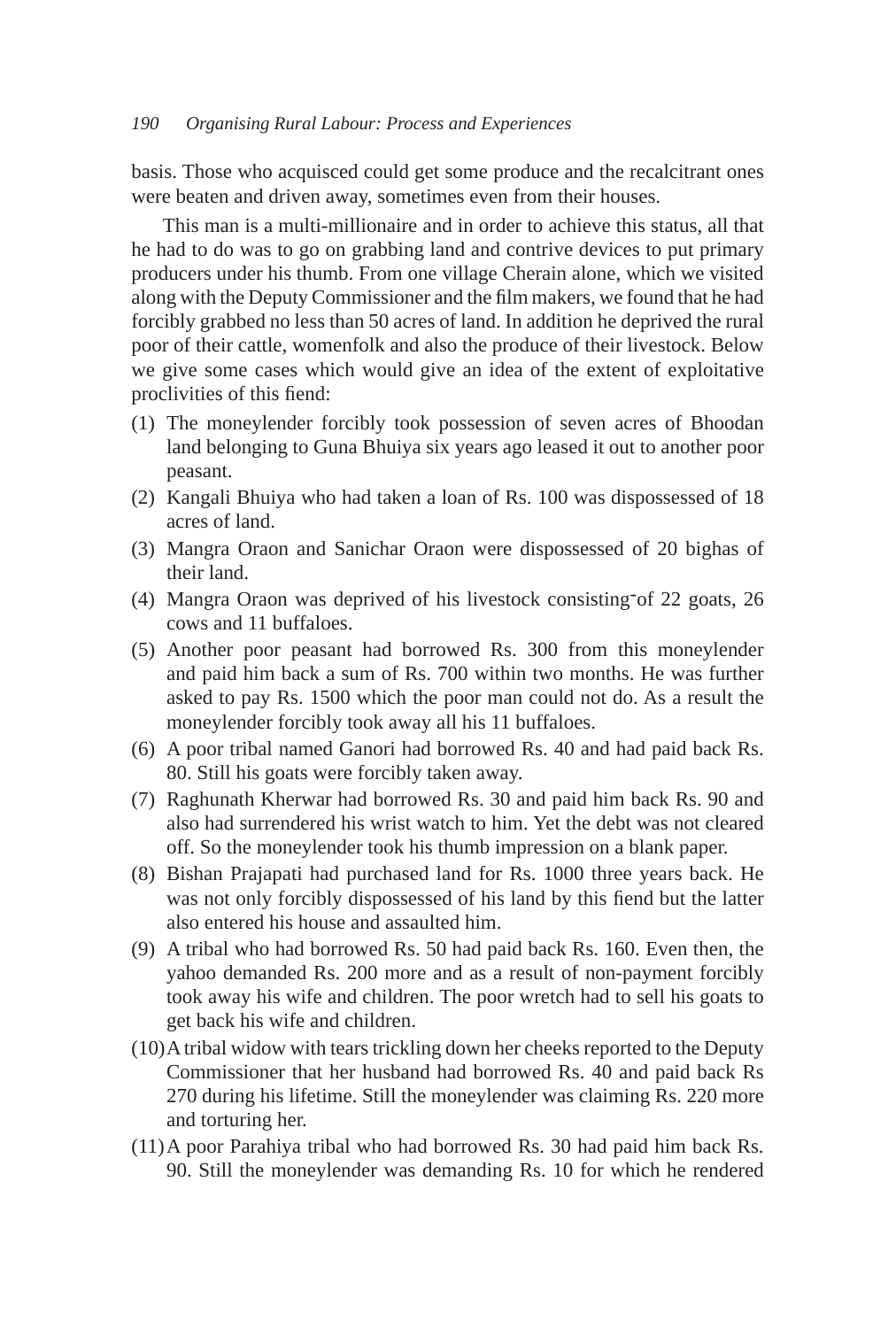service without payment for two weeks. Yet the yahoo's appetite was not quenched. He forcibly took away his wife and returned her only after the poor tribal surrendered a goat to him.

These are only a few instances of the atrocities perpetrated by this moneylender in one village and such cruelty has been repeated by him in all the 65 villages. The yahoo is now, at the time of writing, a MISA prisoner and when we interviewed him in jail in Daltonganj he was replying to our queries as a dumb man. He still has the faith that his political mentors would be able to secure his release. What pained us most was the fact that even while this man was in jail he was enjoying royal privileges — a well-built body, wellnourished and dressed in spick and span clothes. His dress was much more expensive than what even a topmost bureaucrat can put on. When we went to his village accompanied by the Deputy Commissioner and a team of four filmmakers, it was a heartening sight to see that his musclemen were immobile and the poor peasants, whose lands he had grabbed and leased out to others of the same class, were harvesting their maize crops. The fear which he had been able to instil in the exploited class was such that one of them fell at the feet of the Deputy Commissioner with only one demand that this moneylender should stay where he was. The film unit photographed the field which this moneylender's victims were harvesting. Their houses were in a dilapidated condition and the valuables inside consisted of only a few cooking utensils. They also filmed what they ate and the quality and quantity of food revealed the extreme poverty that characterized these households. We do not know how long this man will remain inside the prison walls but we do certainly know that once he is out, fear will grip all his victims and his musclemen will once again be activised.

Another instance of savage exploitation we witnessed was when we accompanied the film unit to a village named Jogikhura controlled by a very high political satrap. He is not only the most powerful political bigwig of the district, but also perhaps the worst exploiter of the weaker sections. Through the use of sheer force and with bureaucratic and political patronage he has amassed a huge fortune. We could not have an inventory of all his assets spread over several villages. We could know a little bit only about the Bhoodan, kodkar<sup>1</sup>, adidhokta<sup>2</sup> lands expropriated by this political bigwig and his close relatives. They have not only grabbed 1400 acres of Bhoodan land but also lots of kodkar, raiyati<sup>3</sup> and other kinds of lands of poor tribals and harijans. His nephew and son are real yahoos. They grabbed land, raped women and even went to the point of allegedly killing these poor people. They are so powerful that nothing howsoever obnoxious would be beyond them. Here we did not encounter sevakias but dharmarus, i.e. catch hold of them and beat them in case they showed any recalcitrance to work on their illegally usurped farms. They also made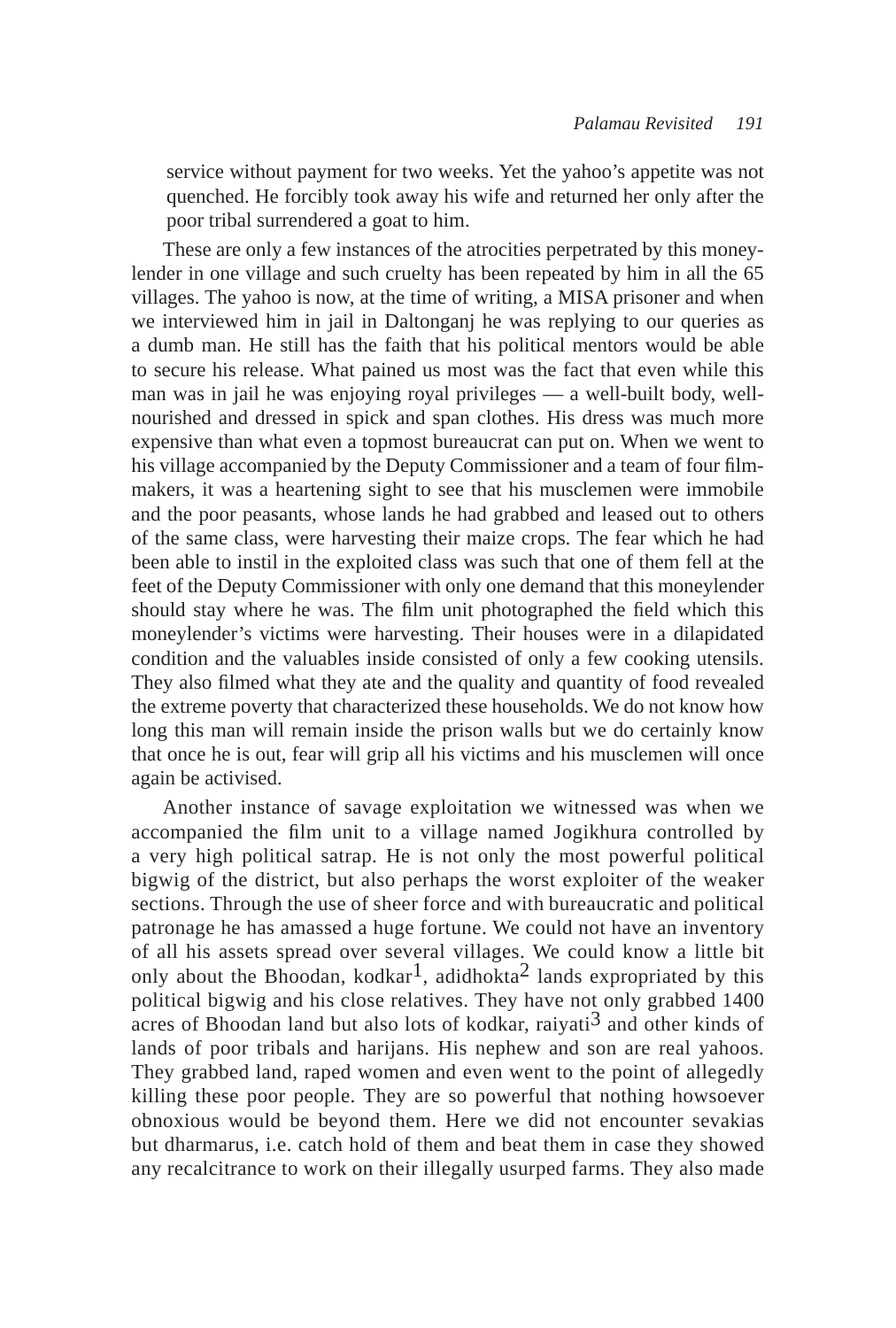#### *192 Organising Rural Labour: Process and Experiences*

free use of beggar, i.e., work without payment. Every ploughman has to contribute a day's labour gratis.

Others have to abide by the same condition. They have usurped all authority and can even make primary producers do whatever they like. They have fingers in many pies. They carry on trade in kendu leaves and lac in a manner that, while primary producers are starved, they make their millions. In some cases even after the High Court's judgment against them, they could keep the land in their possession with the collusion of karamacharis. They seized poor people's lands and destroyed their nursery. The local administration, particularly the police, is rendered inactive because of threats from them.

On September 4, 1976, the Deputy Commissioner held a Grievance Mitigation Meeting in Ranka. The nephew and the son of this high political satrap used brutal force to stop people from Jogikhura from going to that place. They know that the modes and the extent of their exploitation would be exposed. They not only seized lands but were also getting free use of human labour on certain specified days during the season. They forced the rural poor in the village to keep their cattle on land of this political satrap to get organic manure. He is an arch-beast who can mobilise money, lumpen and political power all over the district to gain his ends. He even publishes a weekly newspaper with the sole purpose of extolling his non-existent virtues sky high. He makes a lot of money in the lac trade by virtue of being a very high official of Bihar State Lac Marketing Cooperative Federation. Lac forms an important part of Palamau's forest economy. The producers are mainly tribals and Harijans. In order to ensure that the primary producers were remunerated fairly for their labour, the State government fixed the price of lac at Rs. 3 a kg. and appointed agents who were to buy the stuff straight from the producers. In order to have full grip over the power structure in the district, he has recruited Banias' lowpaid servants as the agents of the Lac Corporation. These so-called agents did not go to the producers. The producers were exasperated and sold the stuff at throwaway prices to the Banias. These Banias in turn sold the produce to the Corporation at a high price so that the bigwigs mint money. In order to give legal semblance to all transactions bogus thumb impressions are put on the Purchase Register (Haldar, June 19, 1976). The producers were thus forced to take recourse to the market and fall victim to unequal exchange. It may incidentally be mentioned that Palamau accounts for 50 per cent to the total lac production of Bihar and 30 per cent of the lac production of the country. It is a profitable source of earning foreign exchange. More than 50,000 persons in Palamau are engaged in it. Because of the exploitation by the bigwigs there has been gradual decrease in lac production and also reduction in the employment opportunities of the tribals and Harijans. Whereas in 1951-52, the total production of lac in the country was 6.5 lakh tonnes, it dropped to the low level of 15,000 tonnes in 1975-76.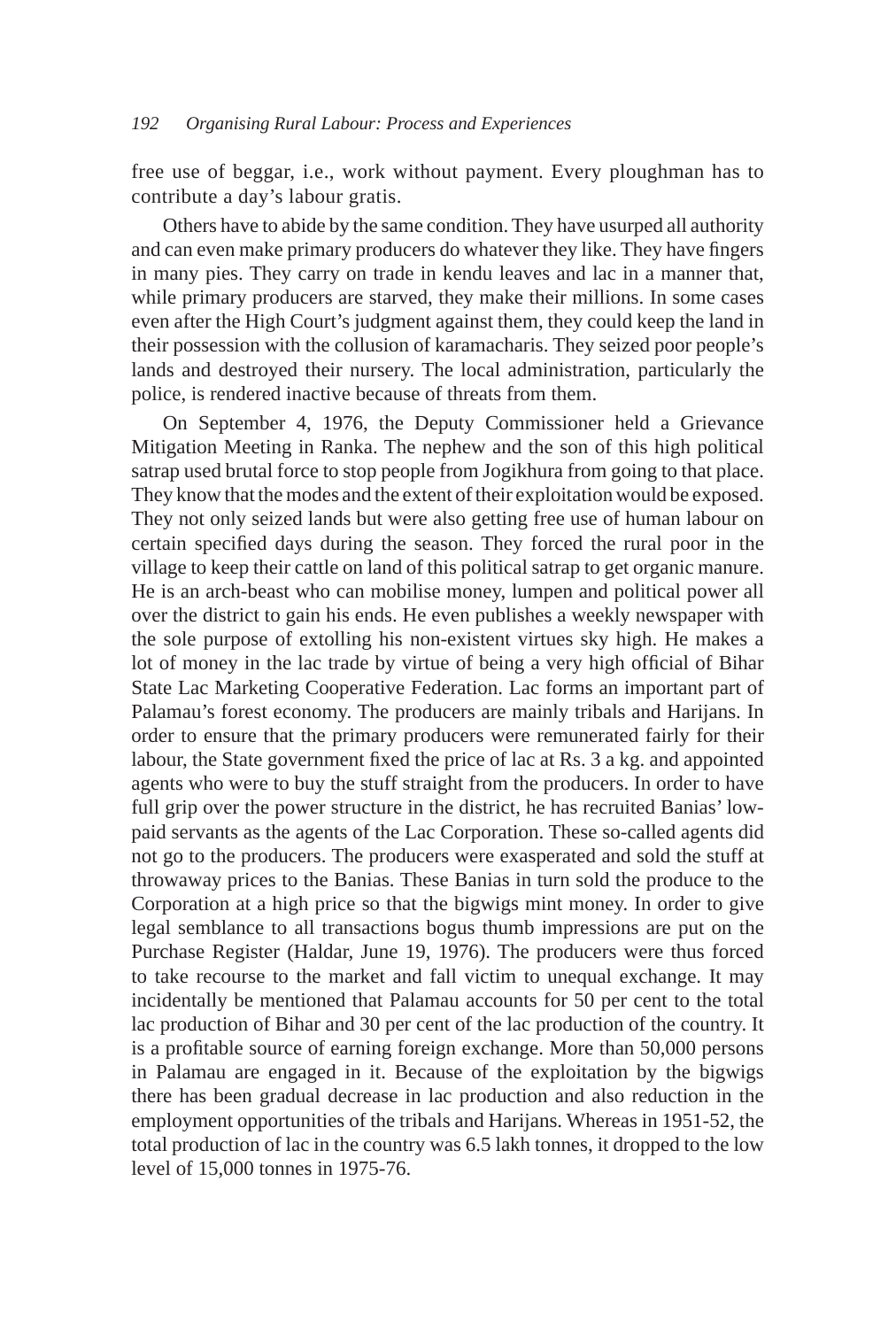While this political satrap makes lots of money in lac-trade, the real source of his income is his link with the Irrigation Department. Almost half the members of his joint family are contractors. His own son-in-law occupies a high position in the Department. This political leader knows the value of propaganda. One of his relatives controls the Teachers' Union and with his help he is able to deliver his message all over the district. This relative does not possess even the requisite academic qualification to hold the post, but with the political patronage black and white lose their distinction. This political satrap lost the last general election to a young man who later joined the Congress Party but he did not have to nurse his wounds for long. He got himself elected to the Legislative Council from the local bodies constituency. In order to ensure his victory he got the status of the municipality in a local town degraded to the status of Notified Area Committee whose members were nominated in a manner that could serve his electoral ends. When we visited his village with a team of film-makers and the Deputy Commissioner, some of the poor tribals and Harijans narrated their woeful tales, some of which are given below:

- (1) SPT, nephew of this political satrap, has forcibly occupied a 25-decimal plot of land belonging to Sita Singh Kherwar, since 1956.
- (2) GPT, son of this political patron, has grabbed a 103-decimal plot of land belonging to J.K. Singh Kherwar, a 105-decimal plot of land belonging to Sevak Singh and Jitu Singh (both tribals), since 1966.
- (3) SPT grabbed two acres of ghair mazalua can land reclaimed by a tribal Kapildev Narair Singh Kherwar. He also grabbed his 56-decimal plot of raiyati land.
- (4) SPT crabbed three acres of land belonging to two tribals Kardmchand Singh and Ramchand Singh. These lands which he has grabbed since 1966 are most fertile. Another plot of two acres of Bhoodan and allotted to these two tribals six years back was also grabbed by him.
- (5) SPT grabbed two acres five decimal plot of land belonging to Devsharan Bhuiya in 1966.
- (6) Four years back SPT entered the house of Gulab Chand Bhuiya with two musclemen and is alleged to have raped his daughter-in-law and beat his wife severely. This poor man being scared left the village for a few months. The woman who was narrating this tale of woe remarked: "Beti bahan ki kuchh izzat nahin, /hami/ hi murgi chengna," i.e., our daughters and sisters cannot protect their honour; we are like fowls who can be smothered any moment by the bigwigs.
- (7) Dukhi Singh and Sumeru Singh were alleged to have been murdered by this political satrap and SPT in 1974.

The facts mentioned above point not merely to the extent and magnitude of exploitation but also to the far-reaching consequences that the Prime Minister's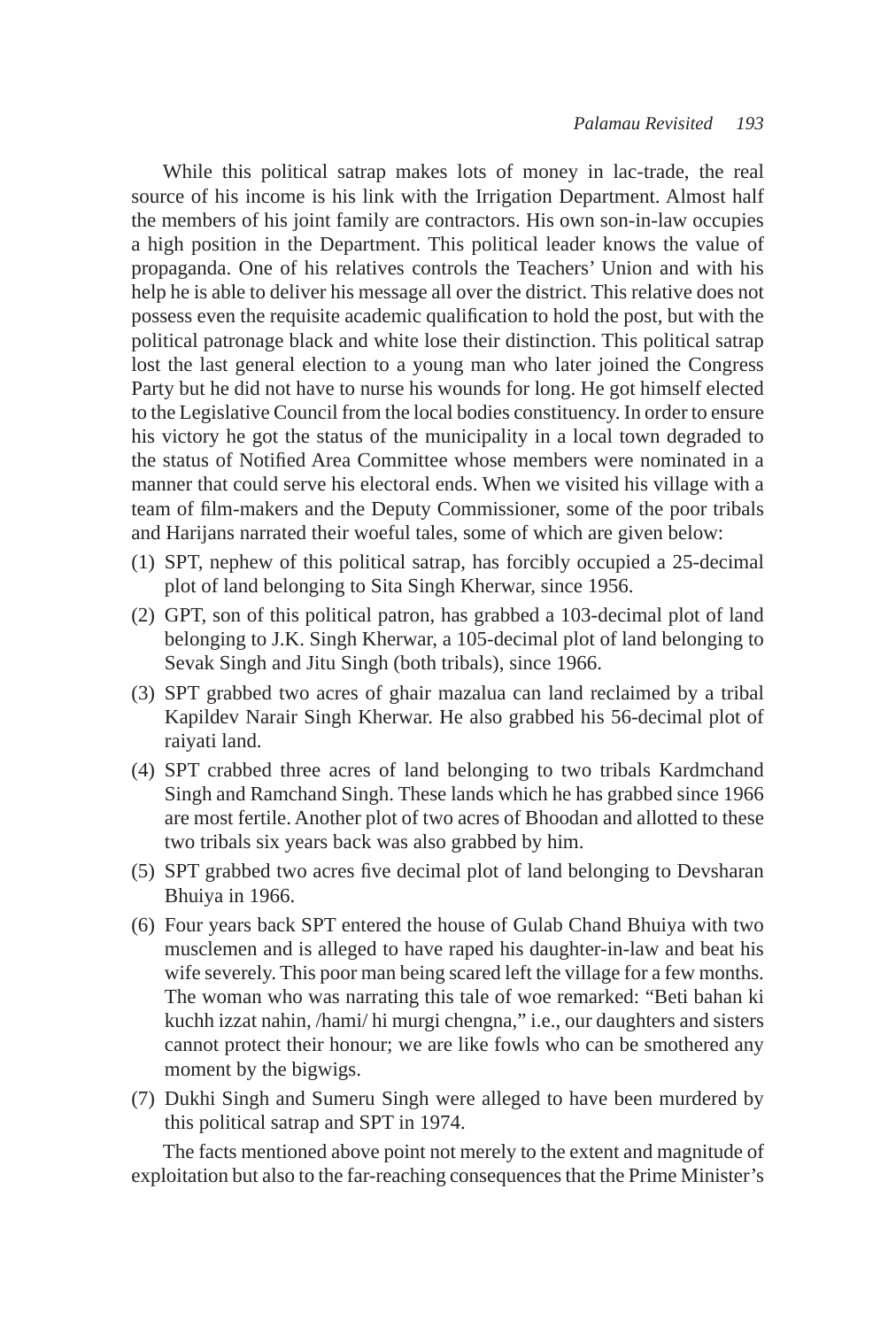### *194 Organising Rural Labour: Process and Experiences*

20-Point Programme has. The Deputy Commissioner of Palamau, B.P. Sinha, deserves our thanks for his painstaking care to implement it both in letter and spirit.

## **Glossary**

- 1. Kodkar Upland reclaimed with strenuous care to grow paddy. It is entirely labour-intensive.
- 2. Adibhokta Their ancestors were the first people to reclaim land and they resemble in many ways what is legally known as the khunt-katti system.
- 3. Raiyati The land over which the cultivator has occupancy rights.
- 4. Gliair Mazrua Aam Government land not settled to any person nor meant for communal use. In case it is to be settled, weaker sections are to be given preference, particularly tribals and Harijans.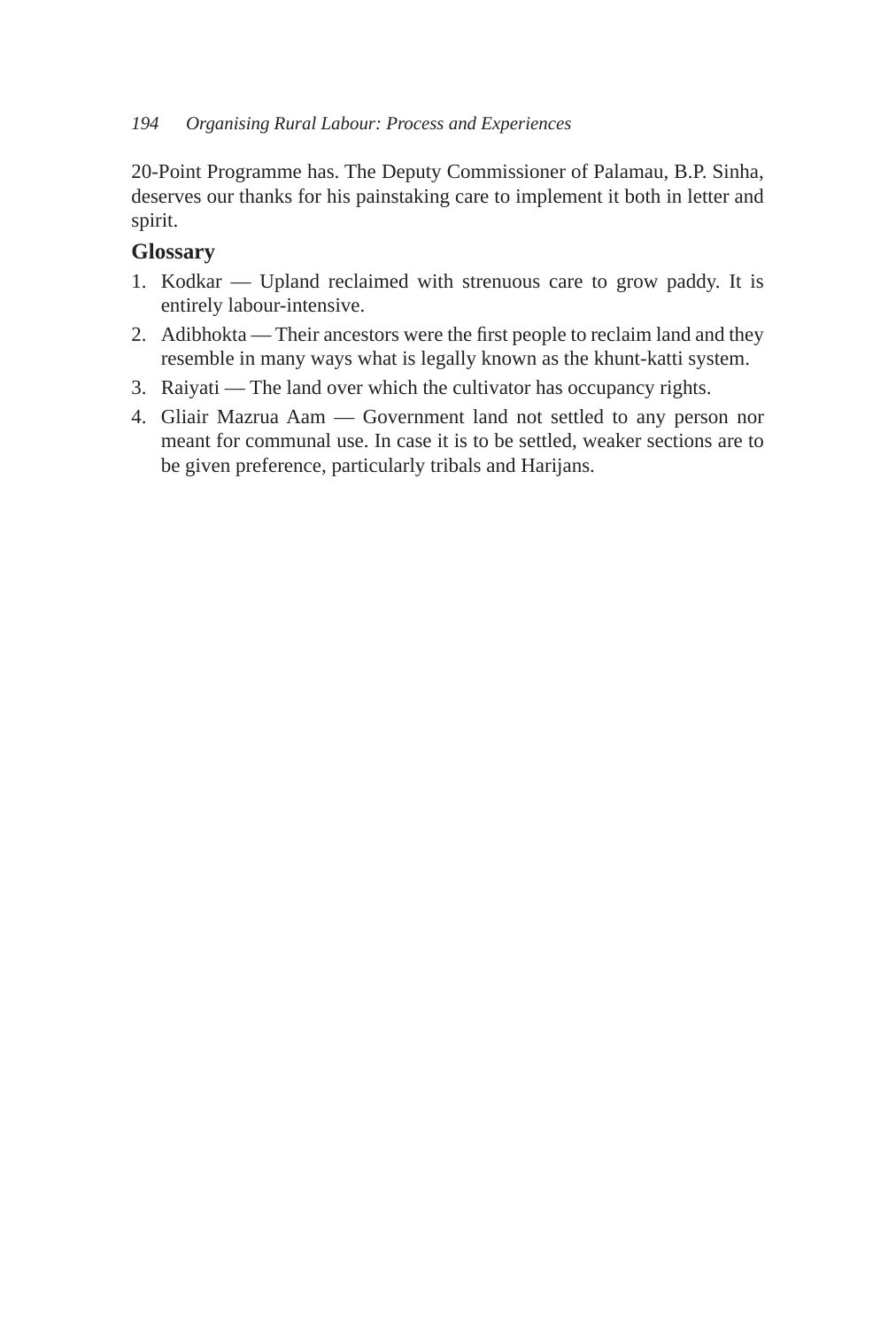## Kuttanad: Survey of a Watery Field\*

*Arvind Narayan Das*

## **The setting**

For a person who is familiar with agrarian conditions in North India only, at first sight Kuttanad is an unbelievable never-never land. For one, the term 'land' itself is something of an inaccuracy in describing Kuttanad, for much of it is water, the great expanse of the Vembanad Lake and backwaters to the Arabian Sea from which little islands have been laboriously extracted by sustained human labour using the most primitive of equipment. Surrounding these islets are clusters of paddy fields — padashekhararns — which have been similarly culled out from under the water and are still under the mean sea level. And, more striking than either the villages or the padashekhararns is the water: canals and rivers held back from the fields and houses by bunds made of earth dredged out from the river beds manually by divers, and the great lake itself. In this criss-crossing system of water, man floating about in tiny canoes is at once both puny and strong: puny because his existence is predominated by the water, strong because he has to an extent tamed it.

Legend has it that the sage Parashuram, having killed millions of Kshatriyas and also his mother, was struck with remorse and entered into penance on the shore of the Arabian Sea. Having suffered enough for his sins, he picked up his axe with which he had wielded havoc and threw it into the sea. The sea dried up to the point where his axe fell and thus Kerala was created by the most chauvinistic of all Brahmins who bequeathed it in perpetuity to the Namboodiri Brahmins, enjoining upon them respect for their mothers through the system of matrilineal descent.

How cleverly this legend was concocted and spread is clear now to those who study the history of the arduous reclamation of Kuttanad. The land was indeed brought out from under the water and the sea was indeed pushed back, but it was not done by the divine efforts of any Brahmin. It was the Poliyas and Paryas-ontouchables, who till the early part of this century were not allowed to come within 29 feet of a Namboodiri and 19 feet of a Nair — who pushed the sea back. They would go out into the river in leaky country boats, dive up to 40 feet and bring up handfuls of mud with which the marvellous system of bunds was built and dry land was excavated. The Namboodiris were merely

<sup>\*</sup>The somewhat random survey to obtain an impressionistic and qualitative, rather than minutely quantitative, account of Kuttanad was done mainly by boat between May 13th and 21st. We interviewed scores of people of all strata and covered almost all the parts of Kuttanad extensively, if a little hurriedly. For the interviews, we were ably assisted by interpreters provided by the State Labour Department and the 'Agricultural Workers' Trade Unions. We wish to particularly thank the District Labour Officer, Alleppey, Shri M.J. Sebastian and Shri Kartikeyan Nair, Asstt. Labour Officers, and Shri C.V. Vijayan, social worker, for the invaluable help they rendered to us.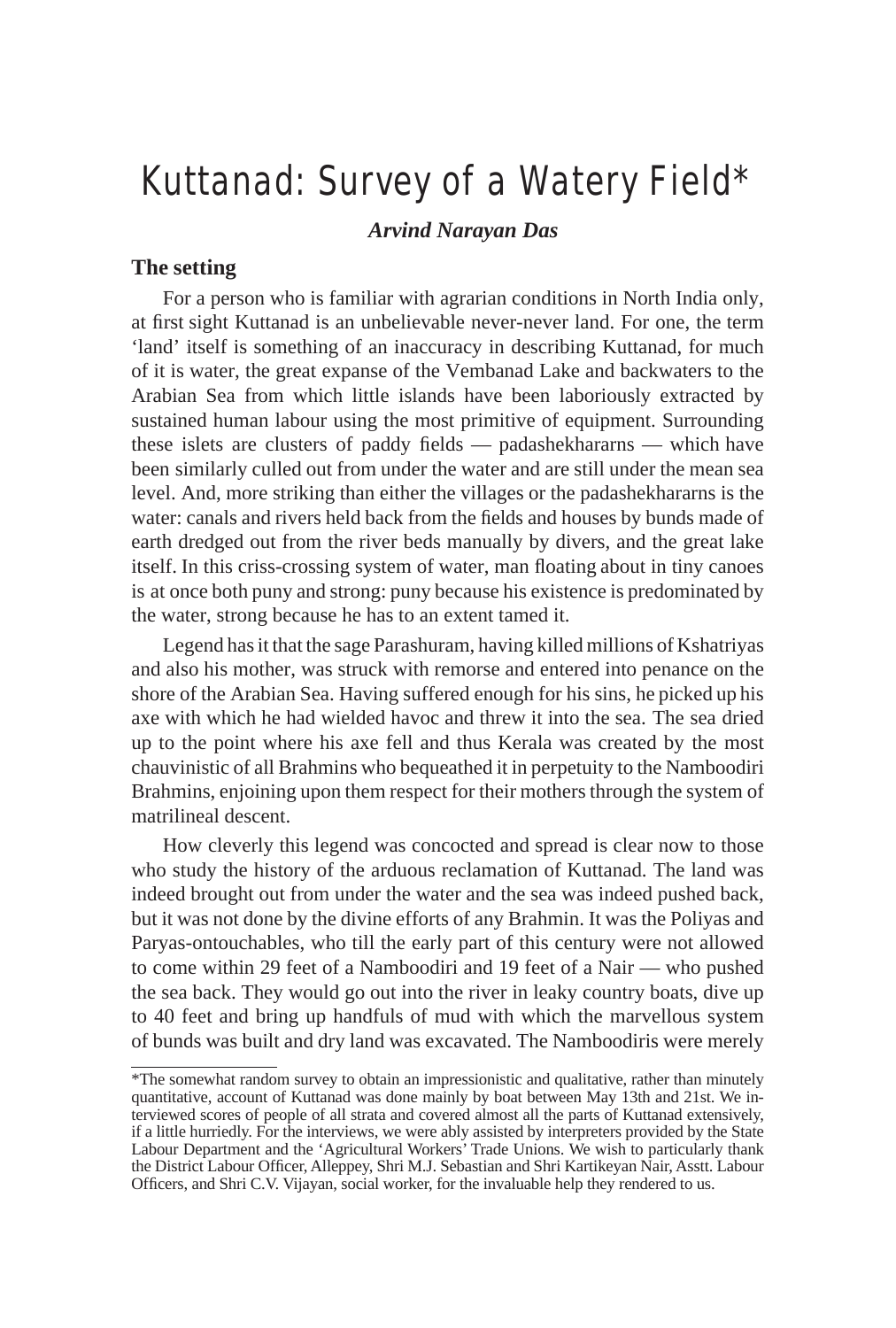the landowners who enjoyed the fruits of the untouchables' labour. Each such worker was made to get an average of 16 tons of each, working from early morning even up to midnight, and for his labour, till the 1930s, he was paid only four edangazhis<sup>1</sup> of paddy per day. Sometimes, when he did not please his master, he would be severely lashed, though at times the feudal masters were considerate enough to give him some oil to put on his lacerated body afterwards.

Having created the land, the untouchables also had to cultivate it, and in this along with them worked the other backward castes like the Ezhavas and even some of the poorest Nairs. Land had to be dewatered by manually-operated bucket-wheels. Its acidity had to be reduced by spreading lime which ate into the wet flesh. It had to be ploughed, levelled and made ready for paddy which had to be transplanted. Deweeding and manuring had to be done repeatedly and finally the paddy ears had to be harvested standing in knee-deep water, taken to the landlord's ground, threshed and handed over to the landlord. The work was arduous; the hours were long; the wages were low. In the 1930s women labourers used to get 21 edangazhis of paddy only. During the war, when the price of grain rose, the landlords switched over to cash payment, 10 paise per day.

### **The winds of change**

But in this period there also occurred some other changes. For one, new instruments of cultivation like mechanised dewatering apparatus, started being introduced. Secondly, the expansion of the foodgrains market and overall commercialisation gave a fillip to the capitalisation of agriculture. Slaves were transformed to wage-slaves. The karshak thozhlali emerged as the antithesis to the handful of capitalist landowners. Agrarian relations started changing.

The first big events in this direction were not directly connected with agriculture but they all had a tremendous impact on the agrarian scene. The socio-religious movement led by Narayana Guru, the Temple Entry Agitation and Proclamation, the wider nationalist movement, and, more than anything else, the heroic struggle of the coil workers in Alleppey in which workers who were shot down at Punnyapare became legends in Kerala, started changing the outlook of the agricultural workers who had suffered in silence up to then. The era of agitations samaram – as the karshaka thozhlali call it — started under the guidance of the leader of the coil workers who, being fugitives from the repression in the towns by the Travancore police, found refuge in the inaccessible villages of Kuttanad. From that time the face of Kuttanad started changing till it has become today possibly the most advanced area in India as far as agricultural labourers are concerned.

The first demands were modest enough: small increases in the daily wage corresponding to the rise in prices. In the face of the united efforts of the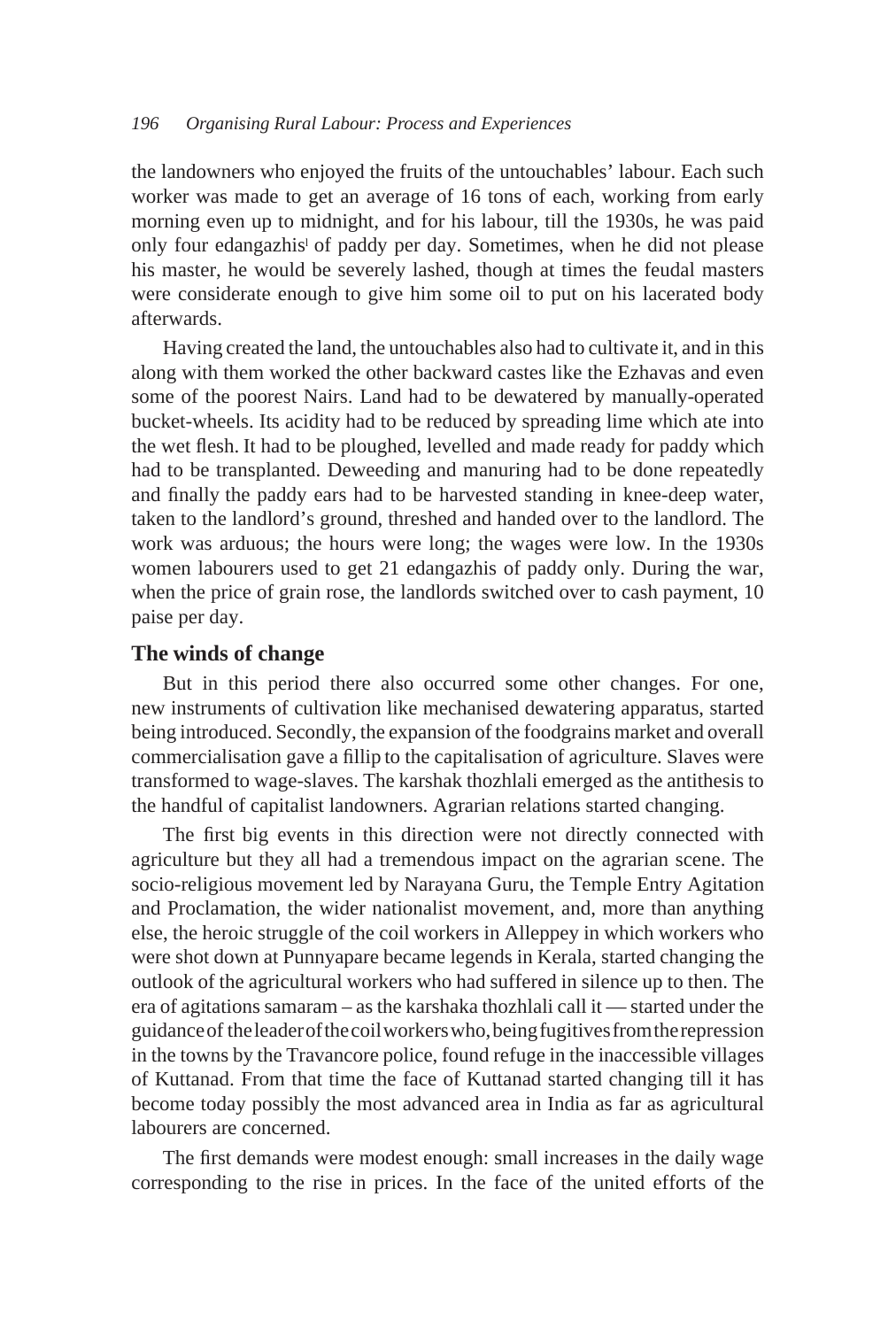agricultural labourers, the landowners conceded it, but even then the wages remained abysmally low and the agitation for higher wages continued. One of the main points of contention related to harvest wages. Traditionally harvest wages were paid in kind as a share of the paddy harvested and threshed. The labourer used to get  $1/11$  of the grain he gave to the landowner. And, since threshing took place a few days after the harvesting, for subsistence in the meanwhile, the landowner used to give him a small quantity of grain once in three days. This amount was known as thirp. The organisation of the agricultural labourers, unambitious as they were, at first placed the small demand that thirp be paid on every alternate day. There was some resistance but the landowners were again forced to give in. Only after that, the demand for a higher share of the harvested paddy (padam) was placed but for a very long time it was not conceded. Only in 1957, thirp were linked to padam and the daily wages were fixed at Rs.6 and Rs. 4 per day for men and women labourers respectively. It was perhaps the irony of history, that this was done when a Namboodiri was the Chief Minister of the State!

### **The present**

Having achieved this significant gain, the agricultural labourers of Kuttanad did not look back They continued to struggle and gain victories so that at present they have been able to get wages of Rs. 10 and Rs. 7 per day for men and women, respectively. At the same time, the working hours have been reduced to seven hours in upper Kuttanad, six hours in lower Kuttanad and five hours in the Kayal areas, the timing to be regulated by sirens installed by the State Labour Department and maintained and operated by the Panchayats.<sup>2</sup> Similarly, the padam for harvest was raised, thirp was linked to it so that now the padam stands at  $1/8$ , thirp at  $\frac{1}{4}$  of  $1/8$  of the crop harvested and threshed. For ploughing the notified and prevalent wages are Rs. 15 per day if the ploughman uses his bullocks or Rs. 9 per day if the bullocks are owned by the landowner. Such is the situation in Kuttanad.

### **The darker side**

However, things are really not as rosy as they seem. The wages are high but the number of days work that is available is very little. Since most of Kuttanad is a single-crop area, the average availability of work does not exceed 90 days in a year. Similarly, if hours of work are less, it is because of the need to travel great distances by boat to work, just transport consuming up to three hours and Rs. 1.50 per day. Then there are regional variations. In upper Kuttanad which has more dry land capable of producing even three crops in a year, the wages are only Rs. 8 and Rs. 5 for men and women respectively for eight hours of work. In many areas thirp is not given. In fact, it is clear that the relatively high wages and shorter hours of work are not due to any generosity on the part the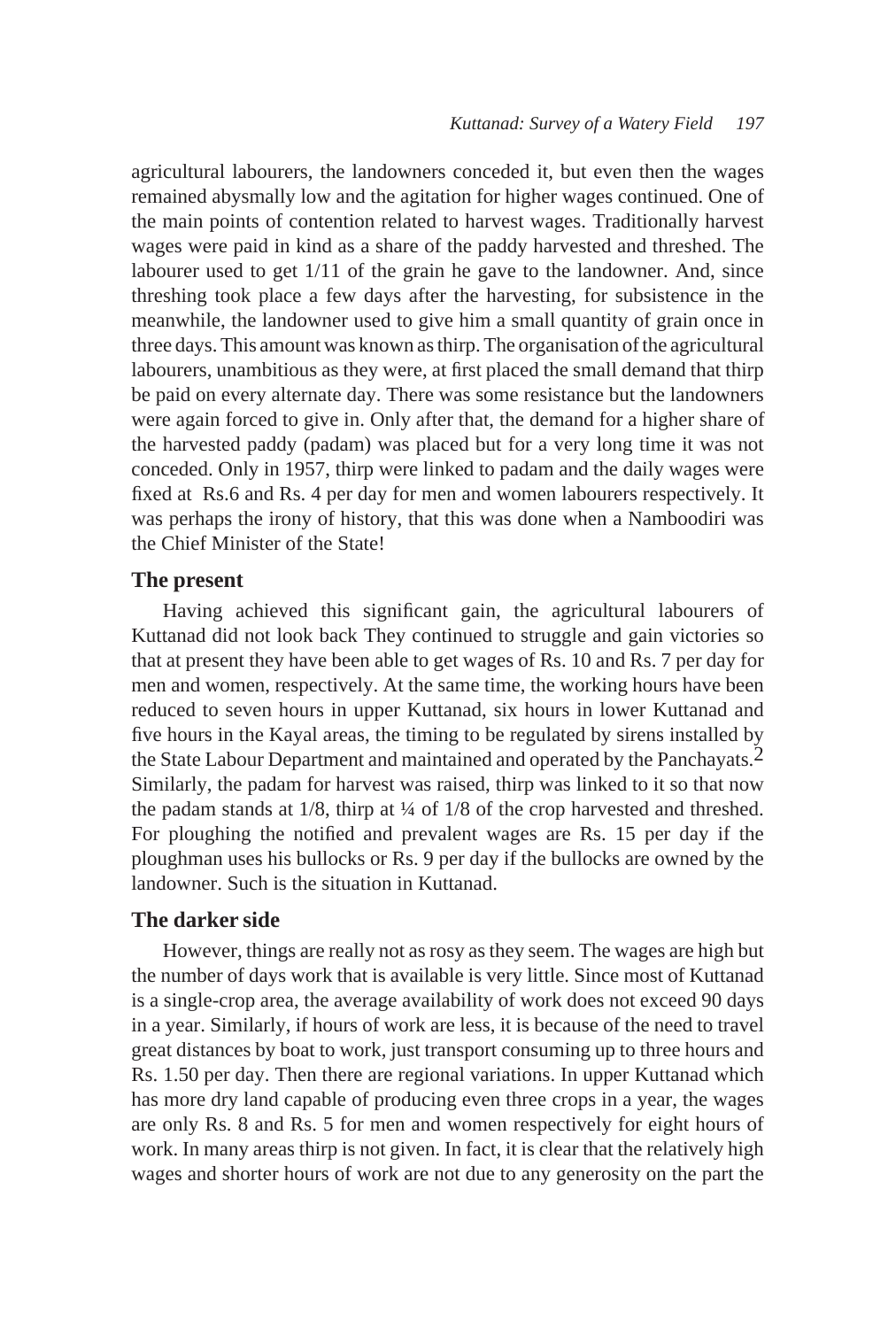landowners but due to the organisation and struggle of the labourers and the wages and conditions of work very closely correspond to the extent and nature of the workers' organisation.

At the same time there are aspects of the economy of Kuttanad which escape attention if the situation is viewed superficially. The workers seem to be better fed than in other parts of the country, better educated. Some even live in better houses. But one thing we came across invariably is the acute underemployment which reduces the workers' income drastically and forces them into debt. There is not much usurious exploitation per se in the region, though we did come across cases where moneylenders charged up to 150 per cent per annum interest and even one 'rural bank' run by an individual who lent money at 50 per cent interest against solid security of gold ornaments. The pincipal way the debt mechanism works is, however, different: through shopkeepers. The credit price of goods is substantially higher — even up to 25 per cent for three months or so — than the cash price.

Then there is the menace of mechanisation. Large numbers of tractors have come into the area recently: in about 15 villages there are estimated to be more than 250 tractors and these have drastically cut down the earnings of ploughmen who are able to get work for no more than 30 days in the year if there are two crops. If, as in most areas, there is only one crop, the ploughmen find work for only seven to 10 days in the whole year.

### **The land question**

But the greatest inequity in Kuttanad relates to land. Most landowners have moral right to the land which was solely the creation of the labourers, but even if we leave the moral question aside, there is a widespread illegality as far as land is concerned. First of all, with a few exceptions, the big landowners today are the former substantial tenants of the erstwhile landlords. They themselves take no part in cultivation and in order to evade the Land Act, have created an artificial class of fictitious peasants with medium holdings. These are the black legs as far as the agricultural labourers' organisation is concerned. Then, there still are landholders reputed to control up to a thousand acres of land through benami transactions. Further, in order to evade the Agricultural Workers' Act, some of whose provisions are applicable only to agriculturists holding more than one hectare of land, there has been an artificial fragmentation of holdings. The landowners of Kuttanad are very well organized through their padashekharam committees and there are no less than five Karshaka Sanghams. At one time, one of these Karshaka Sanghams even faced the agricultural labourers in Veevapuram armed with guns. Although a direct clash was prevented, several workers lost their lives by drowning when force was used to disperse them. These organisations of the landholders and even individual big landowners are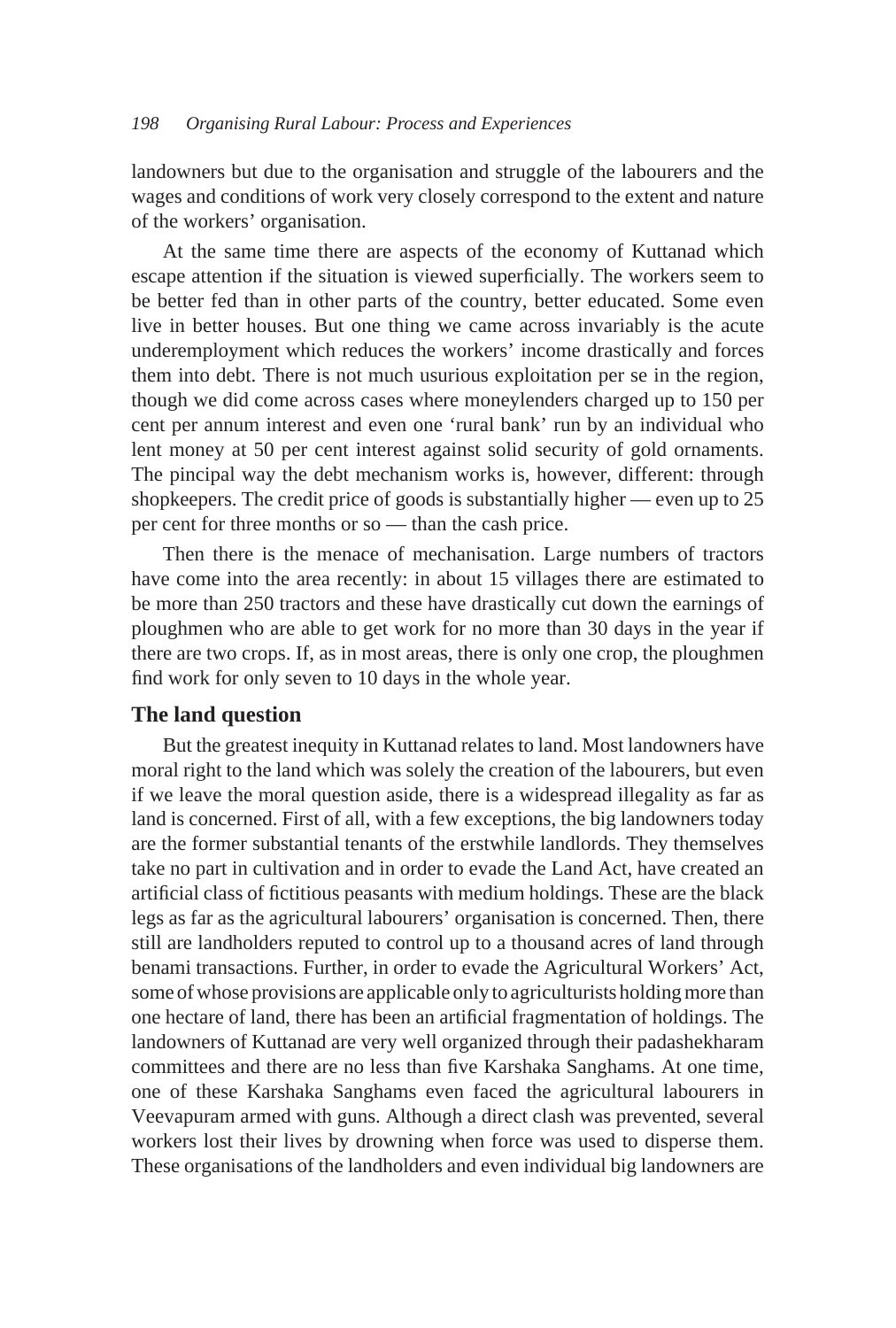always devising ways to evade the laws and deprive the workers of whatever legal benefits they are entitled to. For instance, the landowners are required by the Agricultural Workers' Act to maintain registers of the workers they employ in order to facilitate payment to their provident fund but, by and large, landowners in Kuttanad have failed to do so on the specious plea that registers are not available. A much more vicious thing on the part of the big landowners is to either leave cultivable land fallow or to grow grass on it for sale or to cultivate portions of their holdings indifferently so as to deny the labourers work and also evade provisions of the Land Act. Similarly, taking advantage of a lull in the movement of the agricultural labourers, landowners in some areas have started paying less wages than the prevailing rate. These may be straws in the wind, but unless timely intervention is initiated, the wind may develop into a veritable storm.

### **The situation mirrored in the sea**

Though, strictly speaking, the fishermen of Kuttanad are not part of its agrarian economy, no review of the situation there would be complete without mentioning them because they provide an illuminating contract to the Karshak Thoziali of Kuttanad. Unorganized, exploited and unspeakably poor, the fisherfolk are a fair image of the agricultural labourers as they were before unionisation. Most fishermen do not own boats. They work in teams on boats which they hire and for that they pay a rent of 1/3 of the total catch. Since boats and nets are quite costly (amounting up to Rs. 25,000) no single fisherman can afford to get one and credit is not easily available even if he groups with others. The lucky ones who are able to obtain loans have to pay about 90 per cent per annum interest. The fishermen working on country boats are able to catch fish for only about 30 to 40 days in the year and for the rest have to subsist either on stray catches or on loans. The rate of interest on consumption loans is about 50 per cent against pledged gold ornaments. The average income per family works out to Rs. 1.50 to Rs. 2 per day throughout the year. There is no regularised system of marketing — fish being a perishable commodity. It is a buyers' market and lorryloads are carried away at throwaway prices. There is no co-operative and only nominal unionisation and at the same time stiff competition from the 'sea tractors' – i.e. the motorised fishing boats.

### **Some reflections**

The agricultural workers of Kuttanad have come a long way in the march towards getting a decent human existence. But they still have a long, long way to go and the most important hurdle to cross: The question of the equitable redistribution of land, a question not even posed by the agricultural labour organisations save one. In Kuttanad what strikes one immediately are the immense possibilities of further progress. Considering the diverse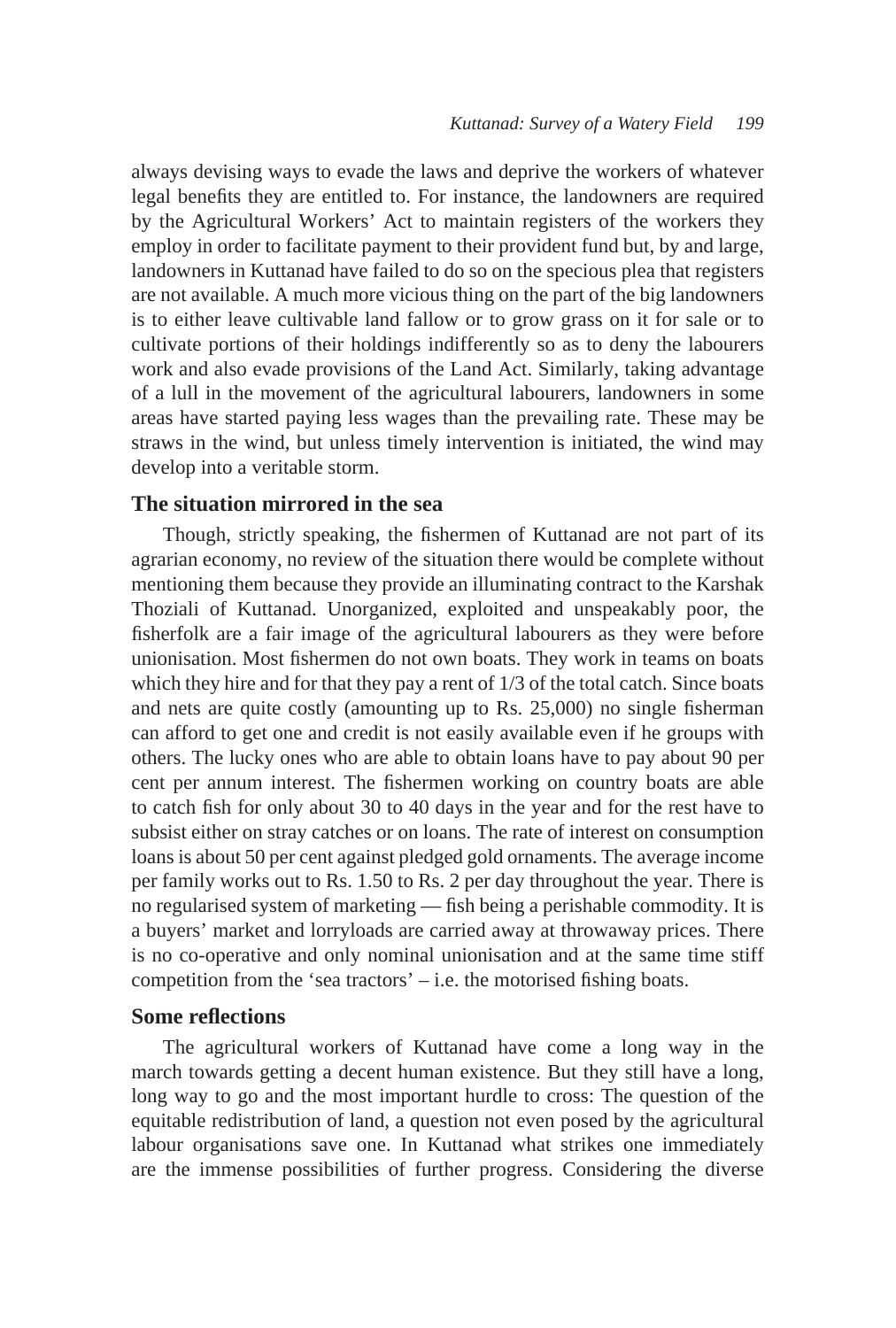potentialities of the area in terms of natural resources, educational levels and the potentialities of agro-based industries; it should not be difficult to fairly easily raise the employment opportunities and thus levels of real earnings.

Kuttanad calls for innovations and one wonders, after seeing the industriousness of the workers as well as their education, if they could not evolve fairly inexpensive gadgets like the windmills of Holland which brought about the industrial revolution in a similar terrain.

But all these questions come only secondarily — after the basic question of land. In recent years, a particular weed — salviaia auriculata — locally known as the Africa Payal, has spread all over Kuttanand blocking up waterways and invading paddy fields. It is rootless, floats on the water and can proliferate from just a small section. It has become a menace to men, animals, ducks and even boats. Constant vigil has to he maintained against it and strenuous effort has to be made to remove it to allow healthy crops to come up. It is probably the most talked of menace in Kuttanad. But, as one agricultural labourer pointed out to us, there is an even greater menace Kuttanad — the African. Payel, which breeds on land — the now-working landowners who make deliberate attempts to smother production. Unless these weeds are removed, he said, Kuttanad is fated for either stagnation or regression, for just as the water weeds block up canoes and even motor boats, the land weeds are choking up the propellers of progress.

Post Script: The Story of Kuttand in folk verse\*\*

### **The past**

*Randidangazhi Kooliku Pandu Thandellondinju Paninjavare; Cherie Pooacha pauee'uduppikkuvam Keerayum Chutti Nadannavare* (Thus for two edangazhi<sup>1</sup> of paddy) Once you broke your spine in hard labour; To clothe the black mud in green velvet You wrapped yourself in dirty rags.)

### **The present**

*Puthaniarn Chattam, Puthanalavattam Pottividerinnu Keralathil Pattinikka-am Krishi Thozdalikku Pattayam Vitti Kietarattil*

<sup>\*\*</sup>We are grateful in Mr. Krishnamurti, Labour Commissioner, Kerala, who provided the Malyalam verses and to Mr. V.K. Srinivasan, Asst. Labour Officer, who translated them.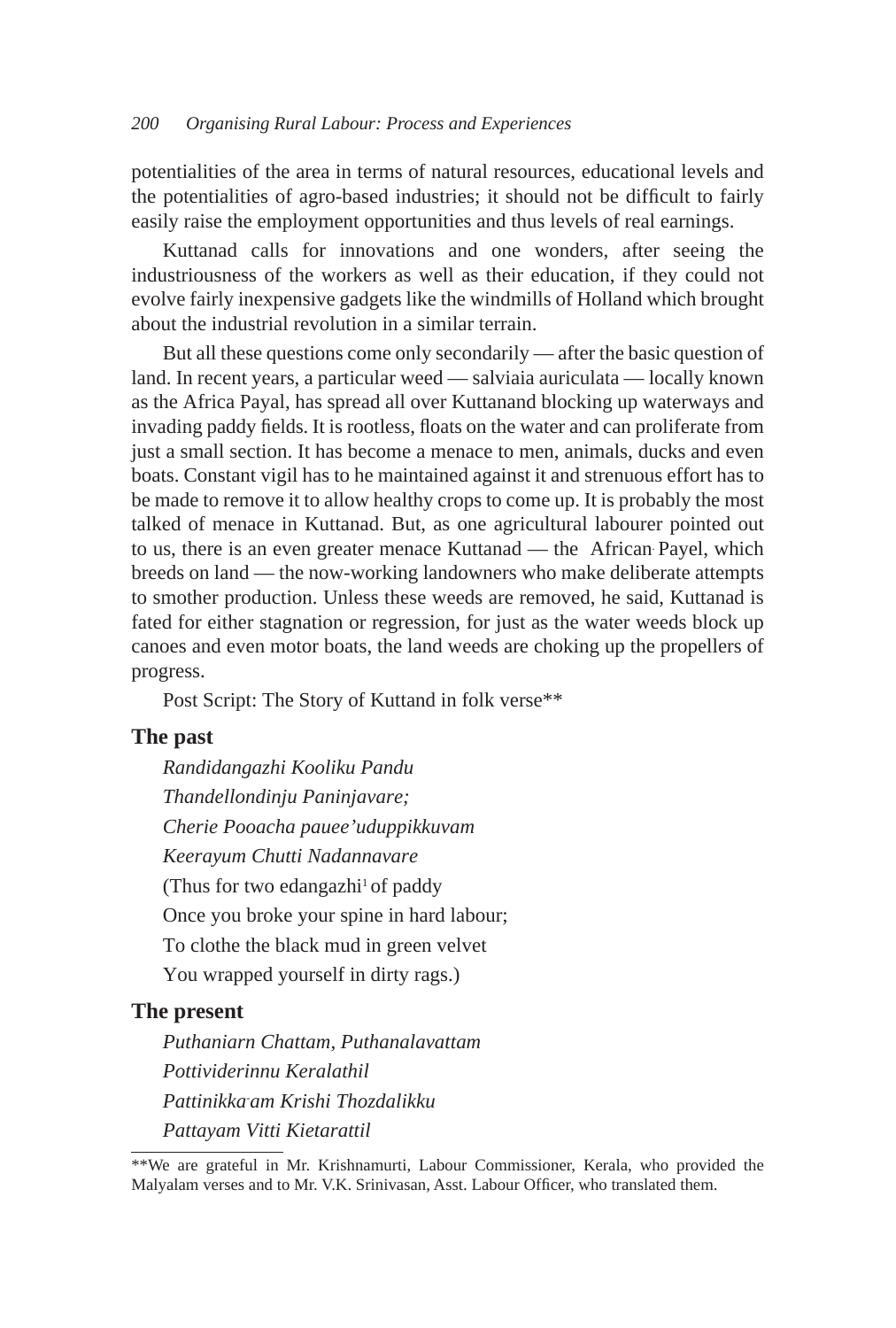(Laws and acts all modern are blooming up in Kerala; The starving tiller has got it now — The 'Pattyayam' right in Kuttanad.)

### **The dream**

(Song sung by women workers in the fields) *Nammalu Koyyum Vayalellam Nammuuz-thakurn Painkiliye* (The lands... here we reap paddy now Should be ours, my sweet beloved)

## **The future**

*Nale Pan…yunna Purchayurnkayalum Madathin Makkaikku Swanthurnakum, Nale the icandathil Ponkathirokkaum, Nadinte iromancha Mayirikum.* (Farms and fields which you do plough, Tomorrow Hutment-dwellers you shall get, Golden corn the fields shall bear, Our country's smile is coming yet).

### **Notes**

- 1. One edangazhi is a little more than half a kilogram.
- 2. The regulation of working hour was started by the agricultural labour union. It was done by showing flags but at the insistence of landlords and in order to facilitate regulation of working hours all over Kuttanad, the system of showing flags was replaced by the present siren system. Government of Kerala Report of the Kuttanad Enquiry Commission, Trivandrum, 1972.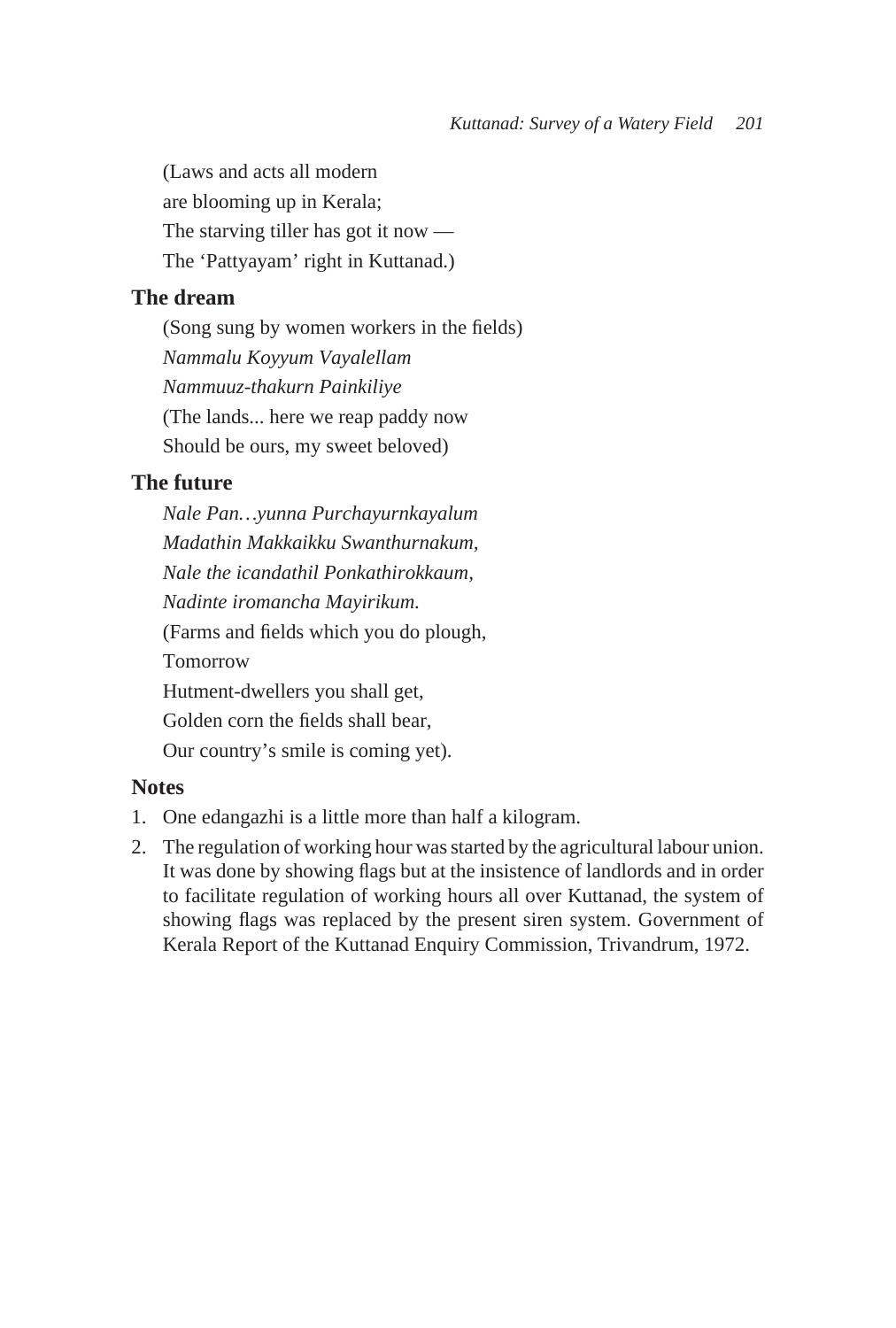## Cactus, Suction Pump and Invisible Man — Report from Ratlam

## *Anisur Rahman, K. Copal Iyer and R.N. Maharaj*

Ratlam, a Madhya Pradesh District, is an amalgam of various erstwhile princely states. It is one of the smallest districts both in areal and demographic terms. While the entire Tehsil of Sailana and parts of Ratlam and Jawra are hilly, the rest of the district is part of the fertile Malwa plateau. The hilly areas are undulating and poor in fertility. They are inhabited predominantly by Bhils — a tribal community. The areas comprising Malwa plateau are very fertile. The rainfall is low but enough for the Kharif crops.

The entire plateau area is dotted with large diameter wells fitted with electric motors either of 3 h.p. or 5 h.p. In the case of farms owned by other urbanites the wells are bigger, deeper and fitted with more powerful motors. The irrigated areas are double or triple cropped. Jowar, wheat, groundnut, cotton, oilseeds, sugarcane, condiments, and spices are the principal crops. The district also grows opium on a considerable scale. The economy as such is highly commercialized, linked not only to national but to international markets. The pastoral content of the economy is also very high. Lots of processed milk and milk products are exported. The five mandis situated in the five towns of the district act as suction pumps operated by traders — mostly Jains. Only in the absence of the State trading in agricultural produce, these traders have a role. Otherwise they can be compared to cactuses in the world-famous Cactus Garden of the erstwhile Maharaja of Sailana.<sup>1</sup> These traders have monopolistic control over the market. Their relationship with the producers appears to be symbiotic inasmuch as they provide short-term credit facilities at reasonable rates of interest and also inputs such as seeds, chemical fertilizers etc.

Whoever spends a few hours in these mandis will come back with the impression that the relationship is not altogether symbiotic. Peasants have to borrow money for unproductive purposes from these traders at usurious rates of interest with the result that they not only lose control over their produce for a number of years but also control in many cases over their land. The way agricultural produce is disposed of is highly revealing. Once the produce enters the mandi compound all options for the peasants are foreclosed. They are faced with a Hobson's choice. The produce is auctioned and goes to the highest bidder. Only those who are members of the mandi – and they are not many – have the right to bid. Price fluctuations are staggering. We examined the records of Ratlam Grain Mandi We found the following sharp differences in prices between 1st September 1976 and 30th September 1976.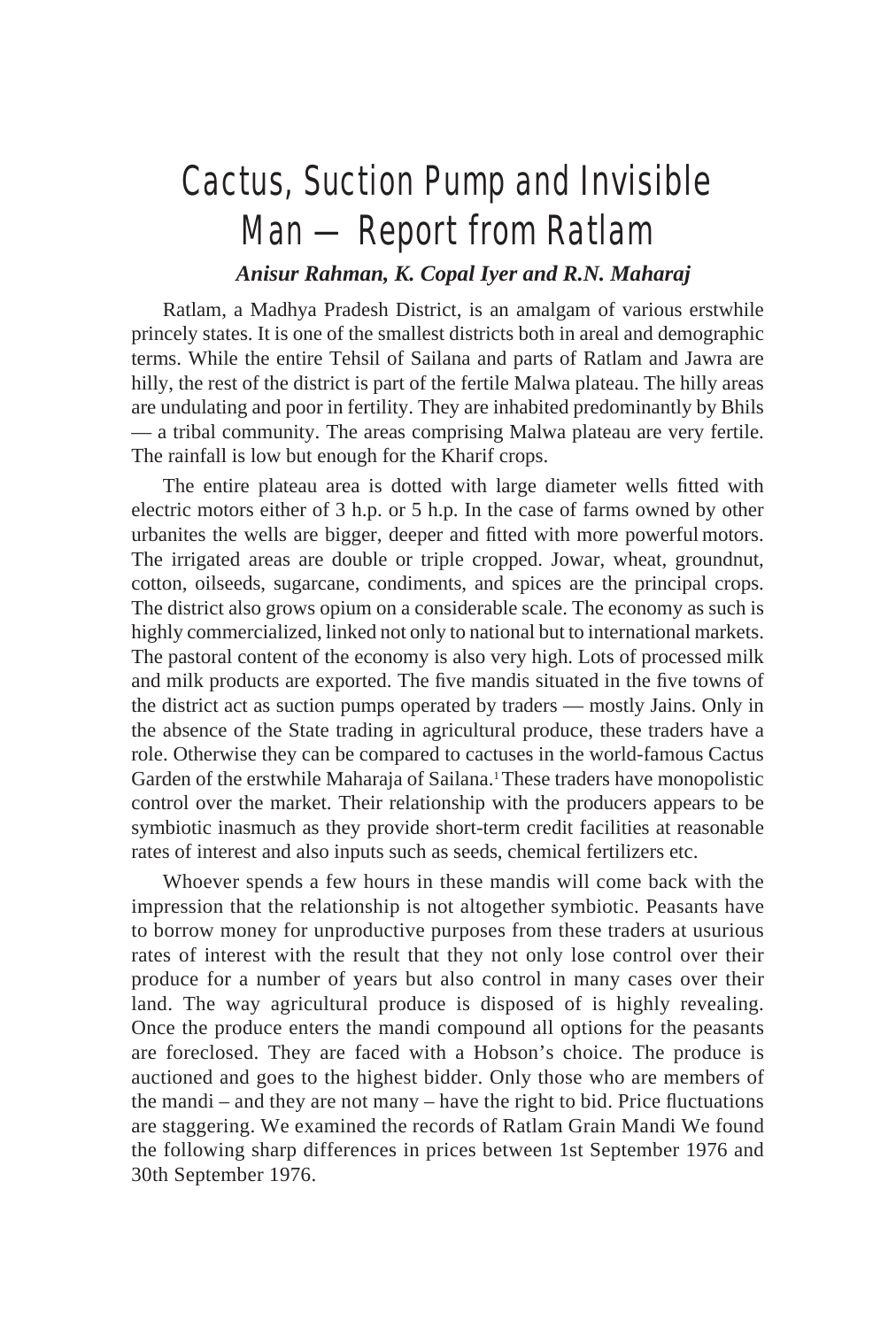|    | <b>Grains</b>   | <b>Price per Quintal</b> |                     |
|----|-----------------|--------------------------|---------------------|
|    |                 | <b>Highest Price</b>     | <b>Lowest Price</b> |
| 1. | Maize           | Rs. 501.00               | $Rs. 109.50/-$      |
| 2. | Gram (Desi)     | Rs. 130.00               | $Rs. 85/-$          |
| 3. | Gram (Shankar)  | Rs. 212.00               | $Rs. 92/-$          |
| 4. | Gram (Mung)     | Rs. 165.00               | $Rs. 70/-$          |
| 5. | Gram (Wind)     | Rs, 260.00               | $Rs. 125/-$         |
| 6. | Groundnut       | Rs. 234.25               | $Rs. 69/-$          |
| 7. | Chaunli (Beans) | Rs. 134.00               | $Rs. 65/-$          |

Again, it is not obligatory on the part of traders to pay cash immediately. Peasants must wait for payment till the trader disposes of the produce. In most cases peasants insist on instant cash at 10% discount. Those who have borrowed from traders surrender their produce without any facade of auction. The mandi for the sale of khowa (solidified milk) in Ratlam is operated in quite a hush-hush manner. Peasants, mostly tribals from Sailana, come with their milk produce. One can see them waiting with their baskets and vessels in front of them. Traders would come and sit beside sellers. They would whisper something into the latters' ears and the deal would be struck. Nobody present there would be able to know the price. It has to be borne in mind that this mandi is virtually controlled by one person only — Seth Shaitan Mal. The petty traders in the far flung villages act as feeders of the suction pump. They buy the produce of those who do not have enough to carry to the market. For those near the mandi having a basket or two to sell, there would be agents of traders squatting at the mandi gates and buying at throw away prices. Since even the poor peasants produce for the market they are cruelly discriminated against. Market reforms greatly augment incomes of producers.

The economy of the district imbeded in its ecology determines its sociology. The size of the holding does not offer any reliable clue to the status of the household in the economic hierarchy. Among the tribals in the hilly tracts even those owning as much as hundreds of acres of land hardly employ wage labourer. To overcome labour constraint imposed by the rythm of the monsoon they take recourse to adji-padji – i.e. pooling together of labour resources. It is an exchange of labour. Each works on the field of the other sans wages. The only obligation on the person whose field is cultivated is to provide lunch to everyone at work. Beyond the tribal confine there are landowners and agricultural workers with or without land. Among the former there are traders and other urbanites owning lots of land within a radius of 10 kms around the towns. Such farms have a heavy capital investment and are usually fenced. In most cases they are ploughed by tractors. While there are a few pairs of bullocks on some farms for levelling, on others there are none. Bullocks in such cases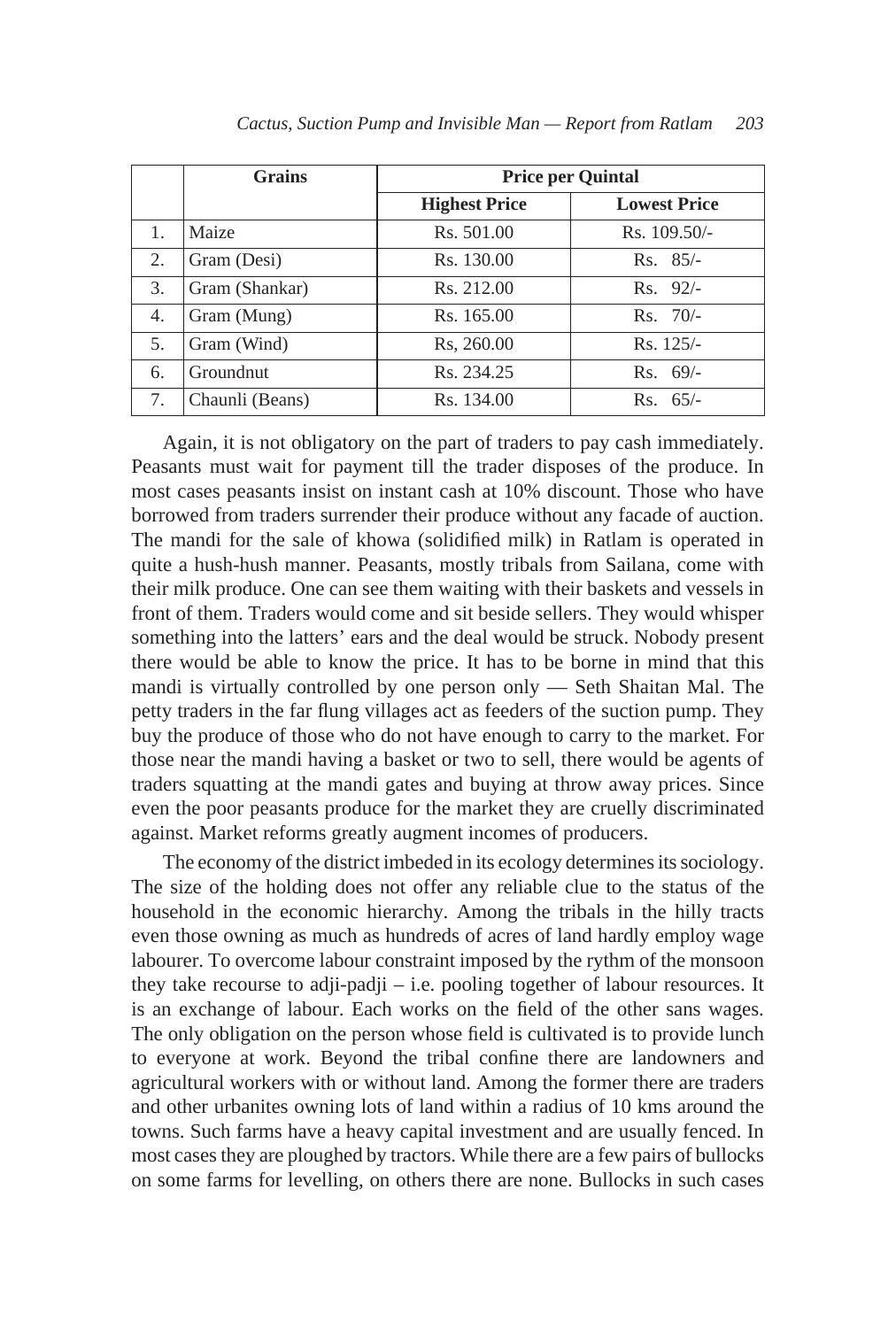#### *204 Organising Rural Labour: Process and Experiences*

are hired. Stith landowners employ one or two agricultural labourers' families who have to act as watchmen and supervisors. The owners occasionally visit the farms. Even though the farm workers have to be present all the time there is no streak of bondage. Wages are paid on a monthly basis and in most cases there is no indebtedness. The workers as such continue to enjoy the freedom to seek jobs elsewhere. The wages on such farms vary from Rs. 80 to Rs. 120 per month for males. Female workers get only casual employment and, except during the busy harvesting season, they hardly earn more than Rs. 2 to Rs. 2.50 a day.2 The bulk of the landowners, however, are poor peasants (peasants-cumwage labourers), middle peasants (relying exclusively on the use of family labour), and the rich peasants (who make use both of the family and farm labour). It is interesting to note that rich peasants, irrespective of their status in the caste hierarchy, consider no agricultural operation dealing. Even their women folk are not economically sterile. There is little premium on education with the result that young sons and daughters are also available for farm work. The rich peasants, however, are greatly in need of hired labour since timely ploughing is crucial. Each of them has as many ploughmen, locally known as Halis, as the number of pairs of bullocks. Rich peasants are extremely keen to have absolute control over the life and labour of the segment of agricultural workers with or without land.3 They find it easy because the chronically deficit nature of landless agricultural labour households and the helplessness of those with land without draught power.4 They advance an amount equal to the annual wage of a ploughman (Hali) since his propensity to spend is very high, he is again forced to borrow at usurious rate of interest.5

At the end of the year he finds himself in debt. Quite often the amount of debt is far in excess of his annual wage income. Since he has no wherewithal to pay he has to work again for the same master without wages. Quite often his wife is his meal ticket or he has to take recourse to non-edibles or starve. As we have pointed out earlier, the pastoral content of the economy is very high. The rich peasants need herd boys. The tactics again are the same. Low wages or no wages, combined with heavy indebtedness at usurious rates of interest lead to bondage from which there is hardly any escape.<sup>6</sup> The Halis, even though so poorly remunerated, have to work from 14 to 18 hours a day. It is because ploughing in Ratlam is a day-long operation and agricultural fields quite often are several kilometres away from the rich peasants' households. They are indeed the invisible men of Ratlam whom we can meet only during late night in their huts. On the days when far off fields have to be ploughed they are not available during any part of the night in their huts. They sleep in the fields. Its social implications are serious. We came across several instances in which the sexually repressed rich peasants or their sons would exploit ploughmens' wives and daughters sexually. The total absence of the adult male population from the village makes it so easy.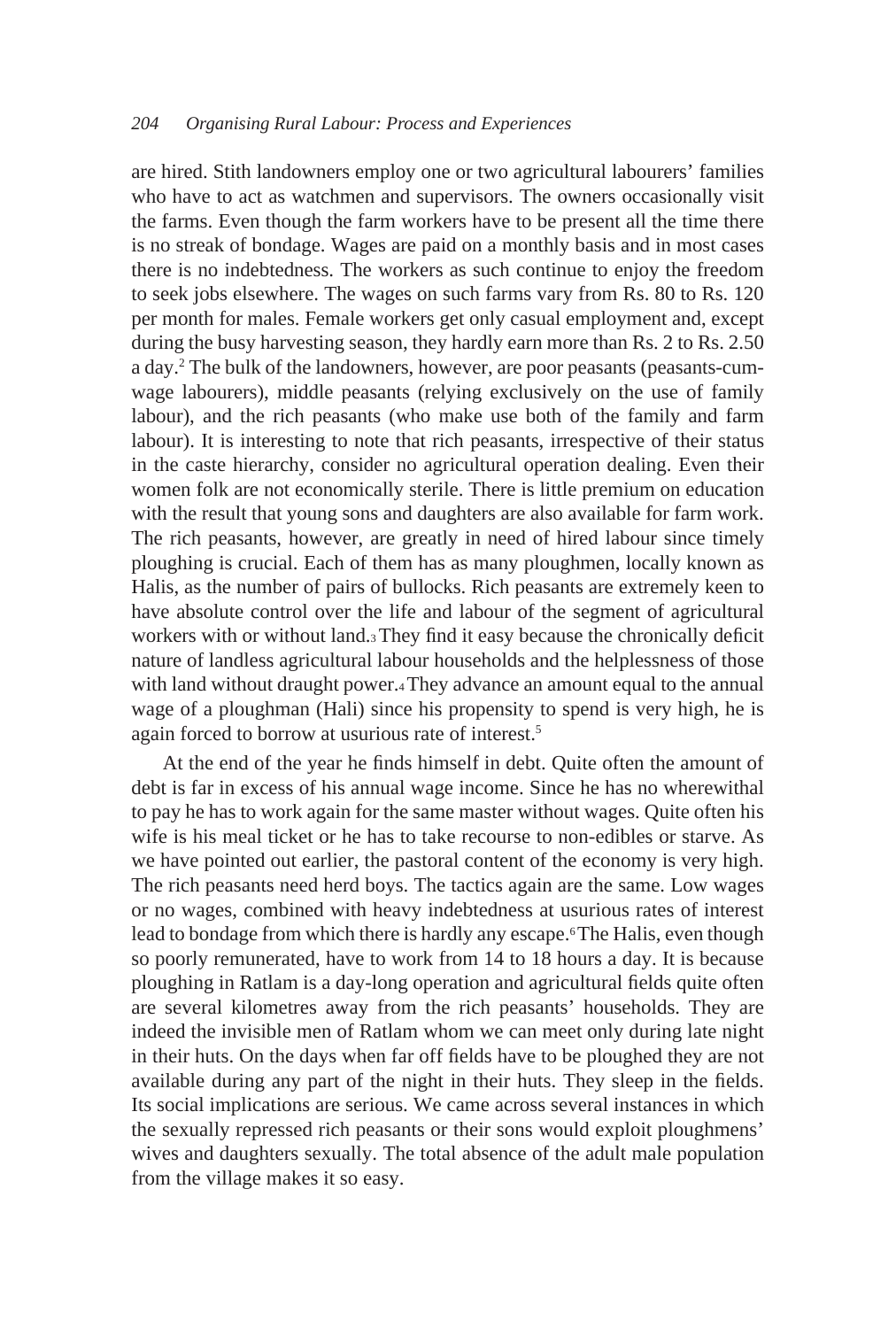It is interesting to point out that prostitution in several villages in Jaora Tehsil is an organized rural institution. The prostitutes' hamlets are usually situated by the roadside a kilometre and a half away from the main village. There are also instances where Halis are beaten.<sup>7</sup> With the enactment of the Bonded Labour System (Abolition) Act, 1975, there has been some drive against bondage, for the liquidation of debts and the upward revision of agricultural wages to the level prescribed by the government. But in most areas there is hardly any drive and bondage continues. For instance, in the villages of Ayana, Pancheva, Mowkhedi, Dhodhar and Luhari in Jaora Tehsil and Dhelanpur, Dhamnaut Pal Sodia, and Dharad of Ratlam Tehsil, bondage seems to be widely prevalent. It is to the credit of the district administration that it asked its senior officers to accompany us during our field trips and we exchanged notes. The situation obtaining in the village of Dhelanpur in Ratlam Tehsil is particularly distressing. The District Collector had selected two Halis from that village to participate in our camp. The B.D.O. had been asked to ensure that they arrive. He in turn asked the village Sarpanch to discharge this responsibility. We went to the village in the evening accompanied by the agricultural extension officer. We met the concerned Hali. He promised to accompany us but he disappeared under the cover of darkness. We tried to contact his master unsuccessfully. The next morning the agricultural extension officer had again to go to that village and the master allowed the Hali to participate in the camp only on the condition that the latter's father worked as his substitute. Why was the Hali so mortally afraid even when he had all assurances from two senior government officers? This we could know only when a senior officer of the Labour Ministry, Government of India, was in that village interviewing the Halis at dead of the night and explaining to them the various implications of the Act abolishing bonded labour. At one stage, he remarked, "All I have told you is about the law made by the government in Delhi. It is law for your benefit and you must make use of it." Hearing this, a Hali stood up and said, "Sahib, dilli ki sarkar is kanoon ka maan liya. Lekin hamare gaon ke sarkar ne ise nahi mana (i.e. government in Delhi accepts this law but the government in my village does not)". The officer was flabbergasted. He again asked as a sort of clarification, "Who is the government of your village?" Pat came the reply, "Phul Singh Rup Singh." The implication is clear. In order that the government of the land governs, 'Phul Singh Rup Singh' shall have to be dislodged from power. So long as dyarchy prevails the government of 'Phul Singh Rup Singh' will always have the precedence.

As regards the liquidation of debts no comment is needed. Once it is done the system of bondage goes.8 The Minimum Wage legislation in Madhya Pradesh suffers from two serious defects. It does not take into account varying levels of agriculture productivity over the State and it fixes the wage on the low side. Nobody can controvert that Ratlam cultivators have the capacity to pay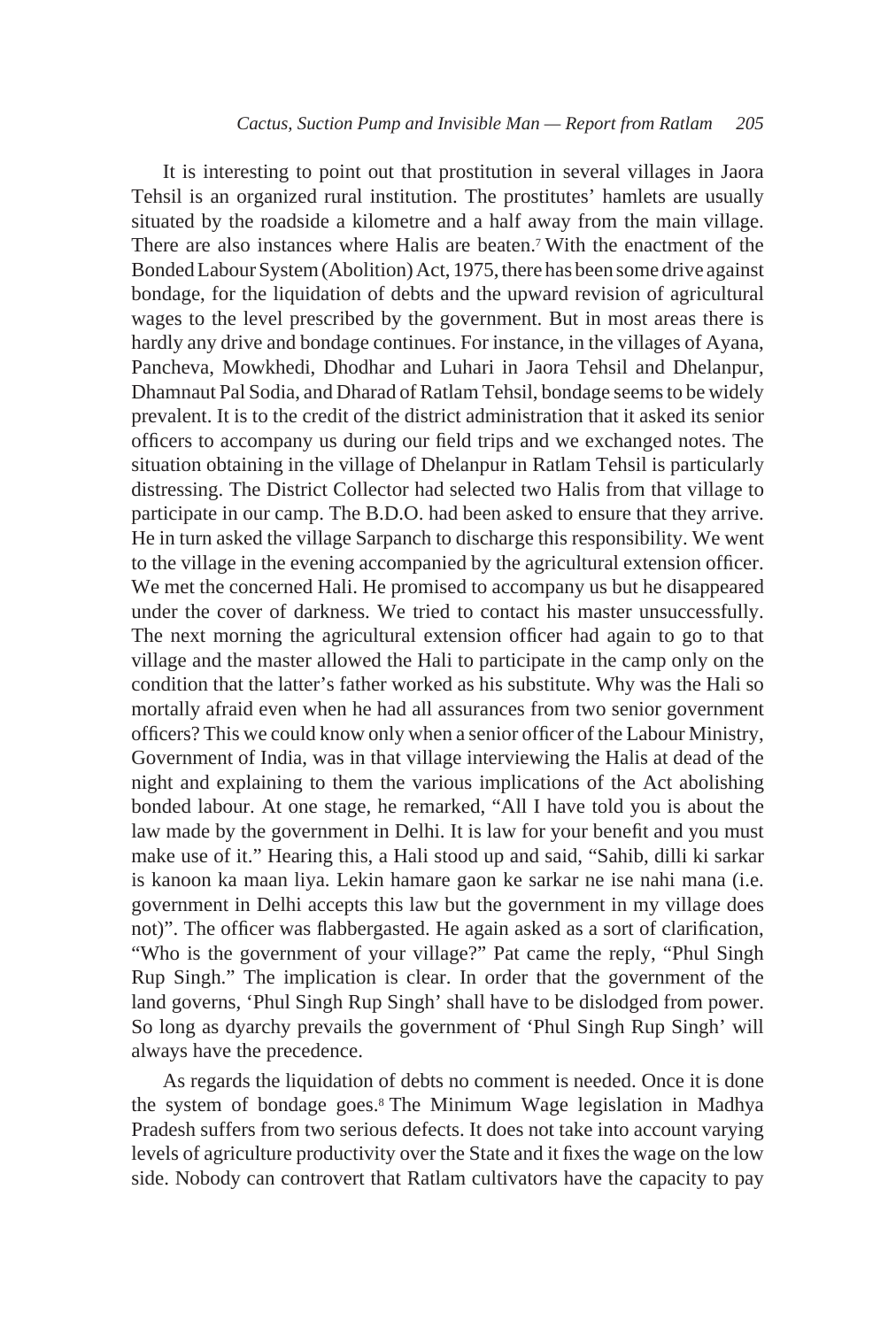and they are indeed paying higher than the prescribed minimum wages to casual workers during peak seasons. The wages in Ratlam except for the bonded Halis are largely market determined rather than government determined<sup>9</sup>

We have referred to the kind of relationship that subsists between the traders, and peasants with surplus to dispose of the latter have hardly any benefit of higher education. The storm of the freedom movement produced no convulsion in this part of Madhya Pradesh with the result that levels of political consciousness are very low. Peasants in the surplus sub-sector of the rural economy have hardly any need to think beyond Ratlam. They are interested only in the local institution of power with the result that Ratlam comes to be linked to the political mainstream of the country largely through the traders.

From our field report one can deduce the shape of society, polity and the economy of Ratlam. It is a world characterized by the coexistence of affluence and poverty. The abject poverty that afflicts a section of the labour population cannot be attributed to their indolence. In fact there is an inverse correlation between effort and reward. We had a camp from 25th to 30th June, 1976 for those who are on the wrong side of justice, i.e. the agricultural workers. The 75 participants in the camp constituted a microcosm from which one would get an idea of the macrocosm. While Harijans outnumbered all others, there were also tribals, Rajputs, and Pathans. The camp was inaugurated by Shri Mathura Dube, Labour Minister, Madhya Pradesh. He explained to them the entire gamut of protective legislations and exhorted them to make organized efforts to secure justice. Our face-to-face encounter with the participants was distressing. They were tongue-tied. The 'culture of repression' had planted in them the 'culture of silence'. With the resource personnel mingling with them at levels of equality, they could muster enough courage to import their vocal organ with the capacity to speak. They spoke of their life experience in a downto-earth manner. The next followed the patient explanation of the protective legislation, and various schemes to augment their income. They seemed to take all these in good stride but the cat was out of the bag when we started our dialogue with them in search for solutions. The laws and schemes as explained seemed to suffer from major inadequacies to them. Their animal poverty after the enactment of plethora of such protective legislation and welfare schemes should have been part of history. But it was not. They blamed the village satraps and minor state functionaries for obstructing in creation of a new social order. They catalogued instances of high-handedness and atrocities of which they had bitter experience. "Why not get organized to frustrate the attempts of those who stand between the law and the poor?" The response was quick and unanimous. "Is the administration weaker than those who stand between the law and the poor? Can't it bring the culprits to book?" We had to explain to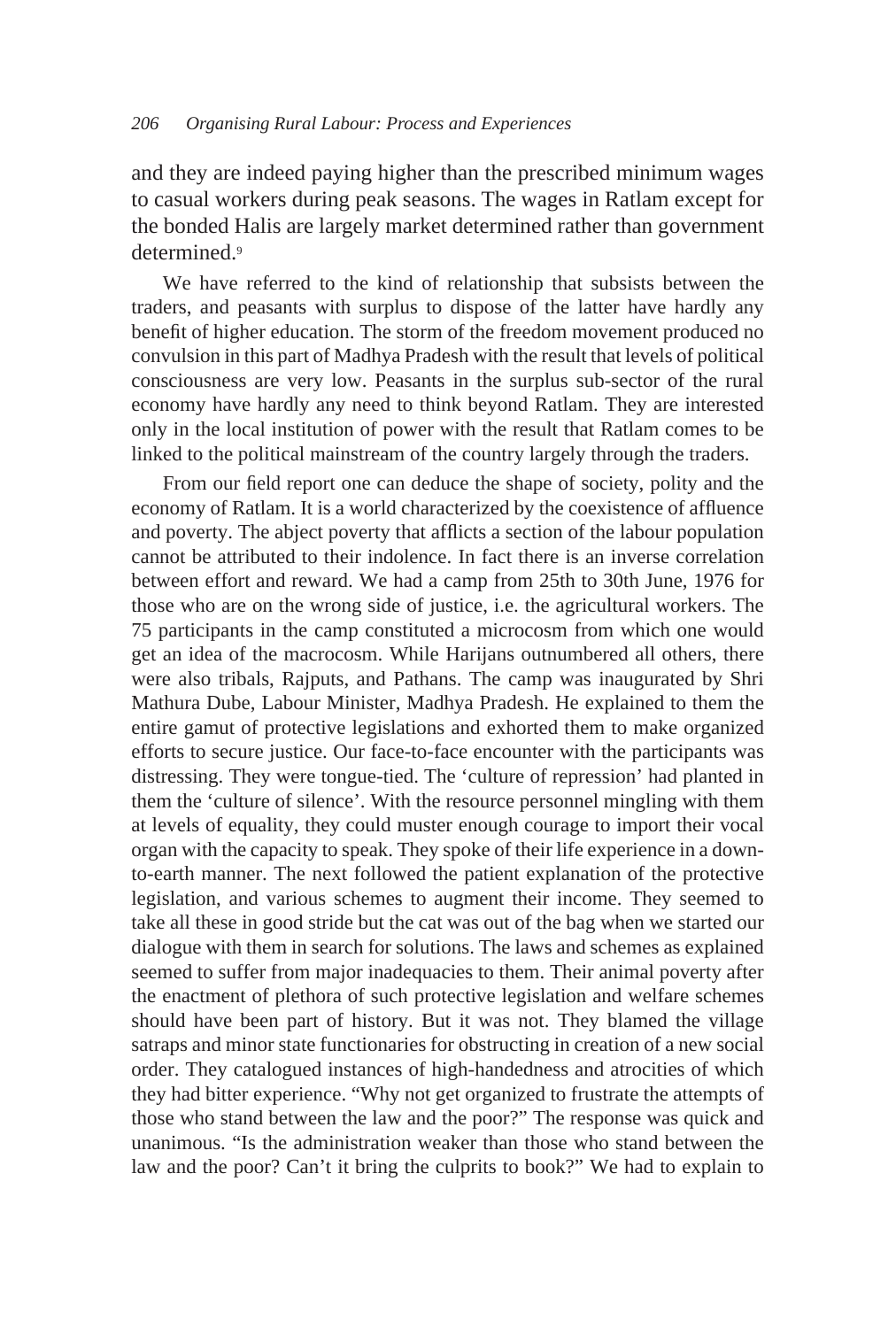them patiently and in detail that the success of any protective legislation was contingent upon the modicum of support it received from beneficiaries.

There were some government servants, it was true, who served two masters. The paramour always got precedence over the wife. They must become the watchdogs of their own rights and privileges. They must become the eyes and ears of the administration. They must expose the black sheep and also should have in mind that those of the State fiduciaries with whom they came in contact wielded the least quantum of power. There were many above them with enough powers to foist their mechanisms. Once they were convinced of the need for organization they held informal discussions among themselves as late as 3 in the morning. They came out with clear-cut organizational plans. The way they had outlined the task of the organization, the manner of its functioning and the selection of office-bearers was a surprise to many of us.

### **Notes**

- 1. The garden at Sailana is famous for cactus plants of various sizes and kinds. A huge quantity of fertilizer and water is utilized in order that they may keep thriving. The employment the garden offers to the agricultural workers is again of the unproductive type. As far as our enquiry tells us, they have hardly any useful value. In fact to the extent use is made of land, labour and other complementary inputs to grow them, it is luxury consumption.
- 2. There are, however, farms which do not answer to the aforesaid description. One such farm on the Ratlam-Jaora road has a well which contains as much water as a tank can. Each plot of land is irrigated. Water flows through pipes mounted on brick pillars. Not a drop is wasted. From a distance it looks as if there were an oil refinery. We came across a farm near Jaora which is purely capitalistic. Most agricultural operations are mechanized. There is exclusive dependence on wage labour, hired and paid daily at rates prescribed by the government. Another one that we encountered in the same place – in fact contiguous to the farm referred to earlier – is of a different type. It is a very fertile farm having a large diameter well enough to irrigate all lands. The owner has his own bullocks and also provides short-term credit for the purchase of inputs. Unlike the first farms, however, he does not provide supervisory labour. He rents it out on an annual basis. The third one we encountered was again of a different type. It is a farm on which lots of land has yet to be reclaimed. The owner has constructed a large- diameter well and bought several pairs of bullocks. He has leased it out to five sharecroppers. Non-labour cost is shared on a 50:50 basis and so is the produce. Once the farm has been fully reclaimed sharecroppers will be evicted.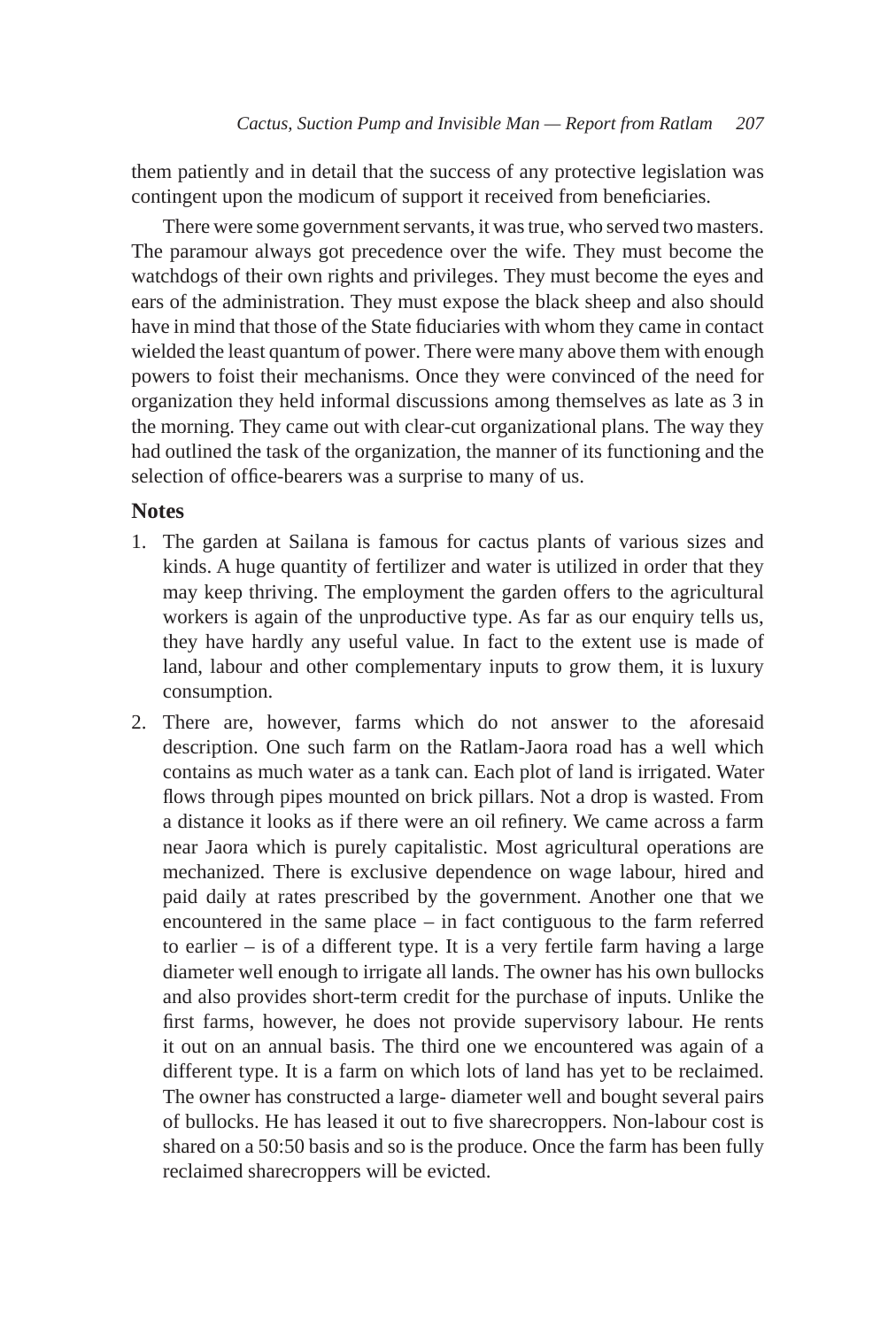- 3. Mere ownership of land is hardly enough. The owner must have at least a pair of bullocks costing a minimum sum of Rs. 3000 and agricultural implements which again will cost no less than the amount needed to buy a pair of bullocks. The result is that, once a poor peasant's household – sometimes true of middle peasant households – loses its bullocks, its options are limited to hiring ploughs and bullocks or to leasing out lands or to accepting employment with a rich peasant on terms dictated by him on the condition that he would be provided with ploughing facilities. The charges would be debited to his wage account. The hiring charge for a pair of bullocks and plough is Rs. 20 a day. A poor peasant has hardly the means to pay this high amount.
- 4. It is because of the latter that we have a sprinkling of such persons in the agricultural worker population, free or bonded, as occupying a very high position in the caste hierarchy.
- 5. Advance is needed as much for productive as for unproductive purposes. While performing marriage and death rites the poor in Ratlam practise promiscuous hospitality.
- 6. Annual advances to Hali vary from Rs. 200 to Rs 2000 and that of herd boys from Rs. 30 to Rs. 100. The higher the amount advanced the lower the rate of monthly wages fixed and the greater the chances of bondage.
- 7. We would like to refer here to one case where a bonded Hali was dealt with atrociously by his employer. The Hali was one Mehtab Singh who was bonded to Kesarimal Bhandari of Village Simlawada, Tehsil Ratlam for 20 long years for a mere debt of Rs. 3 (which he had borrowed in 1955). He has to work for the master in lieu of the interest for this sum which could not be liquidated in spite of serving for such long years. In addition he had also paid back Rs. 1650 to his employer by selling his land). During October 1975, when Mehtab Singh requested his master to free him, he was brutally assaulted and driven out of the village. Now, for the last few months, this wretched of the earth is staying in another village Hijlawada. Recently when he came to see his wife and children at village Simlawada he was again brutally assaulted resulting in a fracture of his arm and severe injuries in several parts of his body.
- 8. While, as a consequence of debt redemption and upward revision of wages in some villages, bonded Halis have turned into free wage workers, no official cognizance of those freed from the bondage has been taken. The result is that the question of their rehabilitation has been completely bypassed. While fixing wages at the rates prescribed by the government, it has been overlooked that the rate obtains only for eight hours' work a day whereas a Hali normally works for more than twice that per day. Slackness in the drive for liquidation of debts has other implications also. This is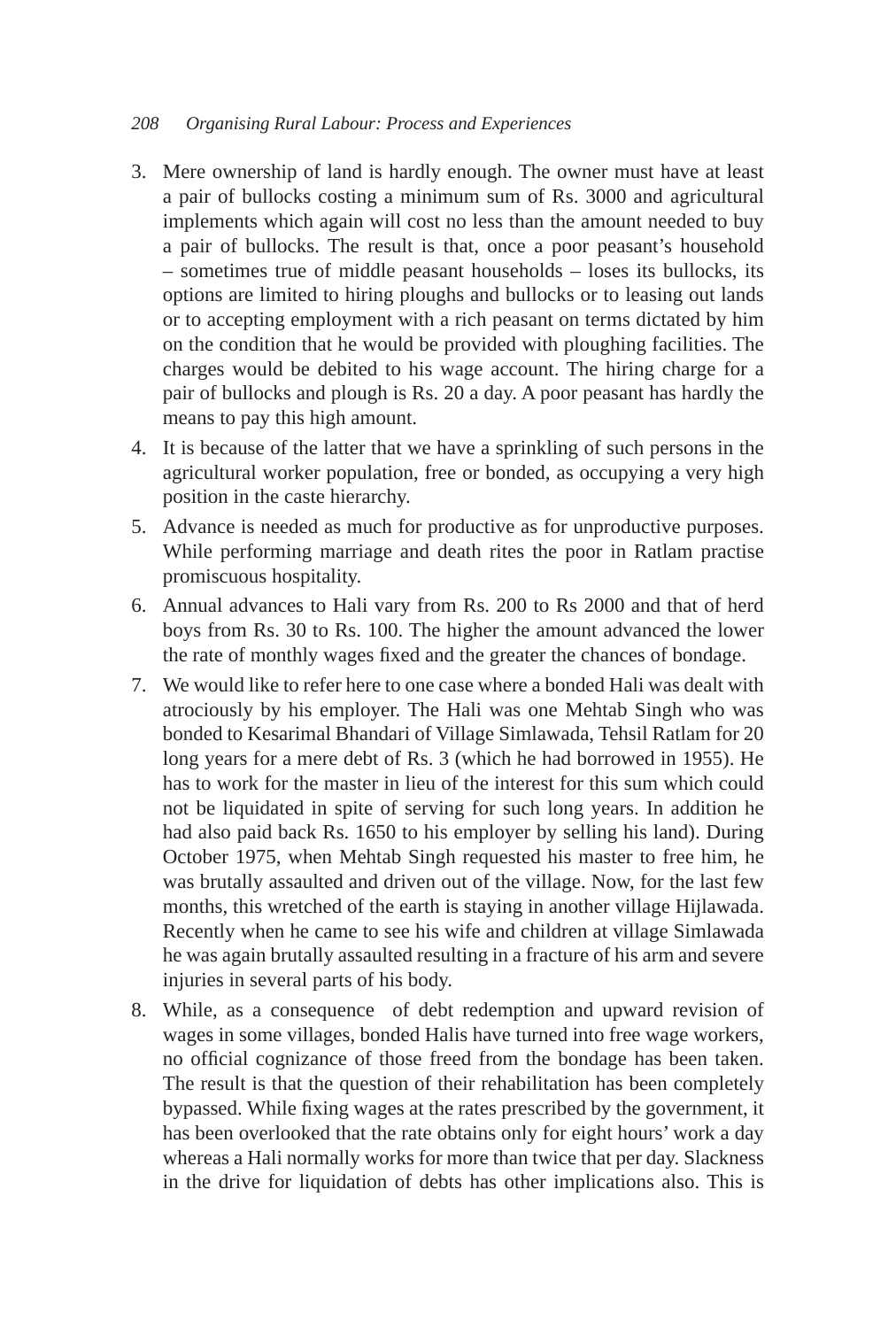evident from what we discovered in a few villages where mortgages still continue to be in the illegal possession of lands belonging to Harijans and tribals. The particulars are shown in the table below.

9. The wage range of bonded Halis extended from Rs. 40 to Rs. 90 a month in a number of villages that we visited. However, in a few villages of Jaora Tehsil, where intensive drives to implement minimum wages was conducted, Halis were getting wages fixed by government.

| Name of the<br>village | <b>Whose lands</b><br>mortgaged           | Mortgaged with<br>whom         | Area mortgaged        |
|------------------------|-------------------------------------------|--------------------------------|-----------------------|
| Gariapara              | Kaluji, tribal                            | Bhairu Gujar                   | 23 bighas             |
| $-do-$                 | -do-                                      | Mangilal                       | 28 bighas             |
| $-do-$                 | -do-                                      | Dula Gujar                     | 17 bighas             |
| $-do-$                 | -do-                                      | Bapura Gujar                   | 10 bighas             |
| Dhodhar                | Keso Ram, S/o<br>Lachman                  | Ramchandra,<br>Sarpanch        | 10 bighas             |
| Sherour Knurd          | Ratan                                     | Shantilal Maharaj              | A plot of land        |
| Richha                 | Flames, S/o Mangu<br>Harijan              | Hiratel Maharaj                | 3 bighas              |
| <b>Borawna</b>         | Bhagwan. S/o<br>Punaji                    | Badruddin of<br>Village Semlia | 7 bighas              |
| $-do-$                 | Jagannath, S/o Bagdi<br>Ramji Caste-Balai | Taj Mohd., S/o<br>Chotte Khan  | 9 bighas              |
| $-do-$                 | Govinda Sic) Kanchan<br>Bai               |                                | 5 bighas              |
| $-do-$                 | Amba Ram, S/o<br>Onkarji                  | Lakshmi Bai                    | $3\frac{1}{2}$ bighas |

# **Position of Mortgages**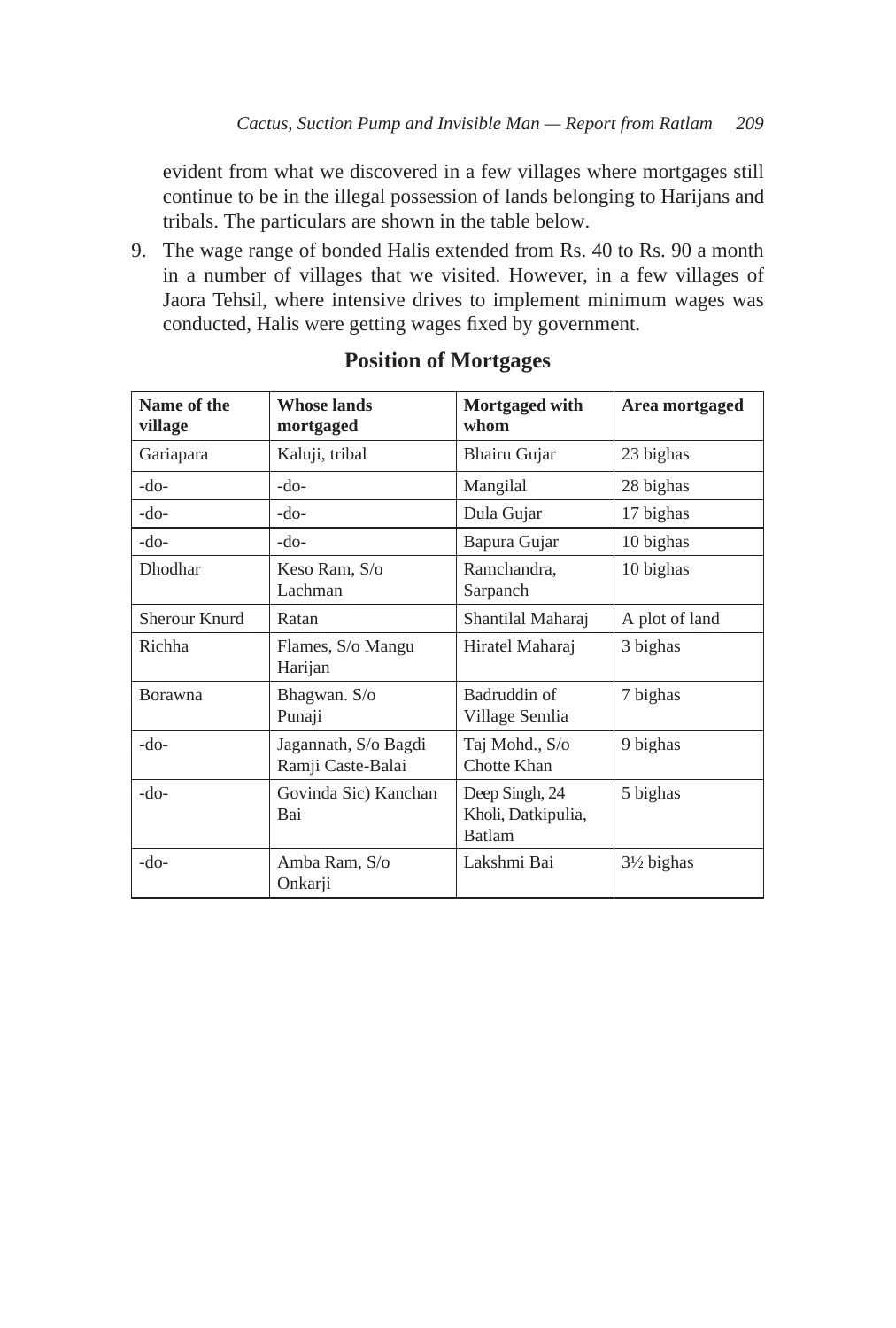# Voice of the Voiceless\*

# *Syed Akhtar and Mahaveer Jain*

The past National Labour Institute (NLI) labour camps bear witness to the fact that alienative themes of powerlessness and normlessness pose as potent problems to the development of the rural poor. Powerlessness can be witnessed in relation to their socio-economic helplessness. Though actual situations may differ from place to place, the sense or helplessness is generated partly by unequal land distribution and partly by uneven distribution of means to achieve economic progress. National Sample Survey (1971-72)1 shows that the 10 per cent rich farmers own 53 per cent of the cultivable land whereas sixty per cent poor peasants hold only nine per cent of the agricultural land. The sense of helplessness is heightened in situations where the rich peasantry has increasing control over productive means for achieving economic prosperity. It is no surprise that developmental programmes meant to improve the quality of rural life have benefitted well-to-do farmers owing to their money power. Similarly, normlessness can be perceived in terms of rampant corruption among government functionaries and their high-handedness in executing developmental schemes. The peasants have to bribe these functionaries before they can get their due loans. Instances of misappropriating such loans are numerous.

Both powerlessness and normlessness have relegated the rural poor to a marginal position in society. They have been bereft of their voice to the extent that they are unable to speak against the crimes of marginality. They often resort to self-depreciation, fatalism and superstition instead of looking into oppressive structures responsible for their marginality. Changing these structures would involve, however, a direct confrontation between the oppressed and the oppressor. It is in the context of this desired change that the NLI is actively conducting Rural Educational Camps in different parts of India. The philosophy behind these camps is to heighten people's critical awareness of their sense of alienation and to help them organize themselves and regain their voice to speak for themselves. One such camp was held at Pratapgarh, Rajasthan, from June 3 to June 7, 1979.

#### **Pratapgarh: a silent past, a voiceless present**

Pratapgarh Block is an erstwhile princely state situated to the north- west of Udaipur. This state was founded by a Rajput chief Pratap Singh in 1698.

<sup>\*</sup>The paper is a two-part report on a labour camp held by the National Labour Institute at Pratapgarh, Rajasthan. Giving a synoptic view of the countryside, the first part documents the pre-camp survey and participants' selection. The second part dwells on the educational focuses on the camp, highlighting the data generated through the exercise.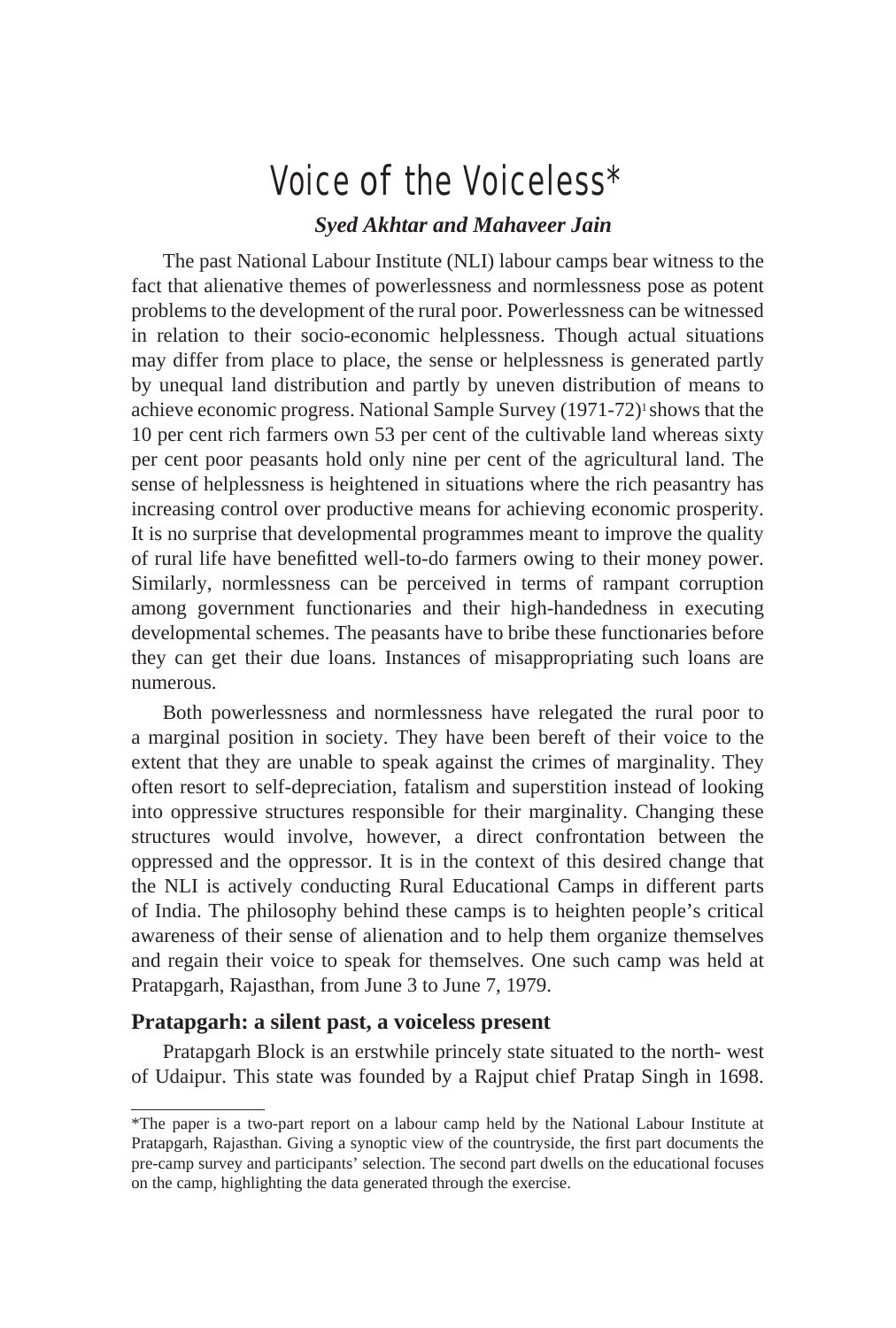Between 1553 and 1698, the aboriginal tribes of Pratapgarh suffered the ravages of incessant invasions of various Rajput clans. Earlier than 1553, these tribes formed their own state called Deolia (Deogarh), Thus the tribals who once enjoyed their own voice were condemned to silence for four successive centuries until India achieved freedom in 1947. Even after independence their voice is not much heard. They are still dominated by landlords, moneylenders and government functionaries.

During a week's pre-camp survey, we visited 32 villages predominantly inhabited by tribals. Our survey yielded both observational and structural data lending credence to the tribals' vegetative existence. They brought to our notice harrowing accounts of scarcity and exploitation. In order to have a feel of the situation, a few first-hand accounts are presented here:

- (a) Though most of the tribals possess land, it is wild, rocky, and hilly. The yield, therefore, is meagre. In times of scarcity the tribals are forced to live on fruits from the forest.
- (b) Large-scale cheating by government officials is not uncommon. For instance, Kama Ram, a resident of Deogarh and an employee or the Large Size Adimjati Multi-Purpose Society (LAMPS), cheated 25 households of Jollar village. He promised them help in securing, co-operative loans but, in return, he demanded Rs. 200 from each household. In addition, he collected from them 2.5 kgs. of silver ornaments. The villagers approached him several times but every time he put forth plausible excuses. To date, he has not kept his promise.
- (c) The Government of Rajasthan has set up several co-operative banks to disburse loans meant to help small farmers generate minor irrigation facilities. These loans are channelised through local panchayat samitis, each samiti comprising five villages. The samitis are responsible for selecting the deserving candidates from the respective villages. Along these lines, a panchayat samiti, called Rathajna, disbursed loans worth Rs. 1,00,000. After a period of three years when the bank officers went to recover loans from the villagers, they could hardly recover eight thousand rupees. The reason: most of the villagers denied that they had received any loans; the loans had been drawn in fake names. The panchayat samiti was allegedly involved in this fraudulent act.
- (d) In Barunkhedam, Rameshwar, a destitute and a handicapped person, had mortgaged his five bigha plot to a landlord 20 years ago. Under the Agricultural Land Act (1975), the land was returned to Rameshwar and since then he had been cultivating it himself. But each year the landlord, supported by his gang, comes to reap the harvest leaving Rameshwar high and dry. He made several representations to the revenue authorities and the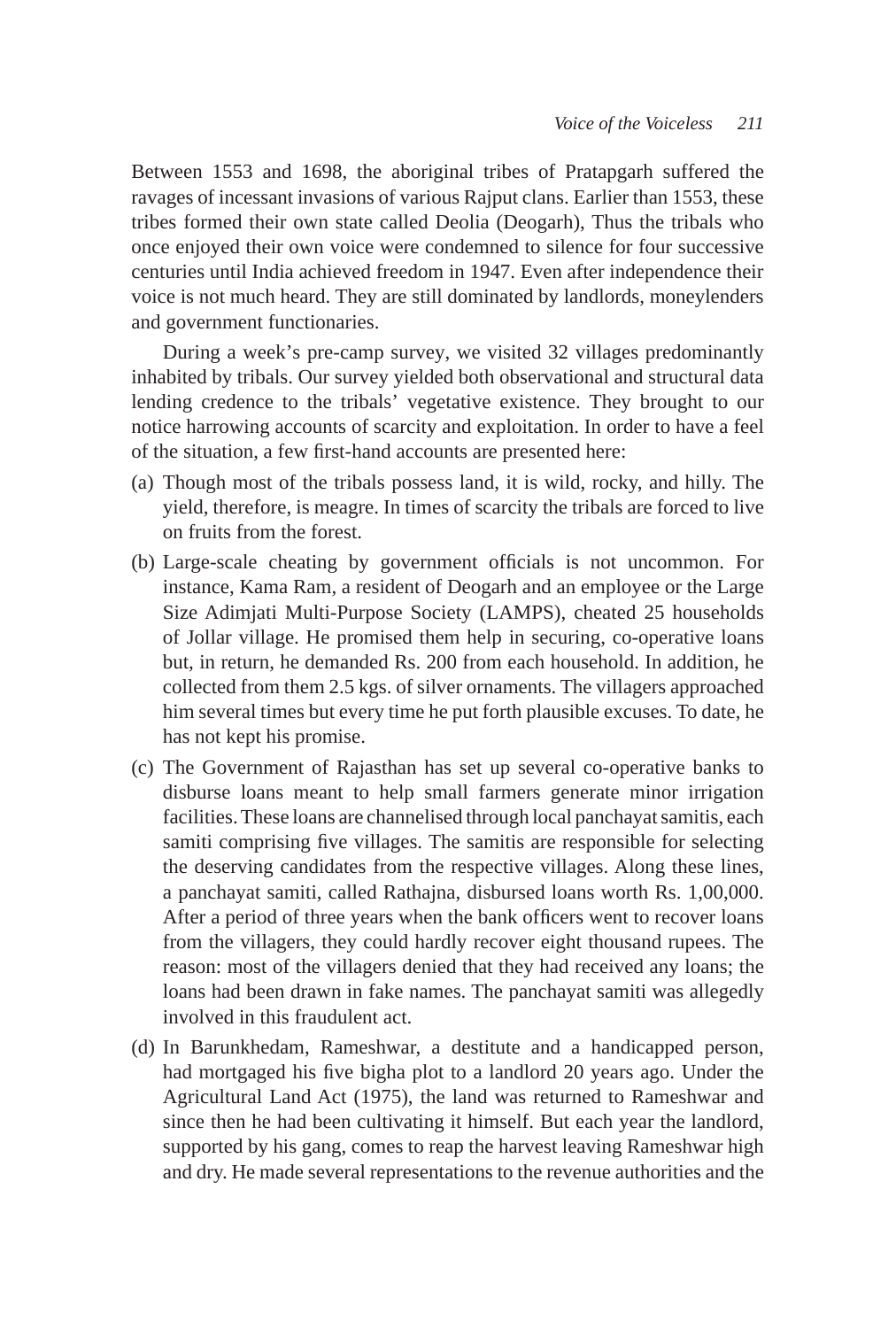police but he was disappointed every time. The authorities were in league with the landlord.

(e) One morning, before setting out for surveying the villages, we requested the owner of a nearby tea-stall to send us tea. Soon the owner's servant came with a kettle and we began conversing with him on his working conditions. Tall and thin Shamu told us that he had to work from 6 in the morning till late in the night. He earned a rupee a day. He would not think of leaving his employer because he owed him money. Nor did he have agricultural land to support himself should he decide to quit the job. Meanwhile, his employer arrived yelling at him and thrashed him right in front of us. We stood up in surprise not exactly knowing what to do. Shamu was accused of killing time and being late for his work. Unmindful of the employer's abuse and beating, he kept smiling. We wondered how he could afford a smile in this situation. Was he used to it? Or was he contented with a mere survival? Or did he smile to mock at the hgh-handedness of his employer? We began searching our souls. Precisely at that:

 *A hand rules pity as a hand rules heaven, Hands have no tears to flow.*

These and many other accounts represent interwoven realities of rural life giving rise to the existing social structures. Our purpose was to help the rural poor, critically examine these structures and formulate strategies for their transformation. We thus concentrated on typical areas of oppression and exploitation to select participants for the camp.

# *Participants' selection*

In keeping with the camp objectives, we documented not only predominant rural realities but also contacted a wider range of people for the selection of participants. Eftorts were made to locate young, educated, poor tribals capable of voicing the feelings of their oppressed community. From 32 villages, 56 such persons were selected and 48 of them finally turned up to participate in the camp activities.

Table 1 shows the demographic and socio-economic characteristics of the participants selected. Most of the participants were relatively young. They had little agricultural land and abysmally low income. Many of them had run into debt. Considering these circumstances as general phenomena, it was hard to come by educated young tribals. Not all the participants, therefore, had a school education.

# **Educational features of the camp**

Educational activities began on the first day by orienting the participants to the objectives of the camp. These activities pertained to intensifying hereand-now contact among the participants, delineating their latent need patterns,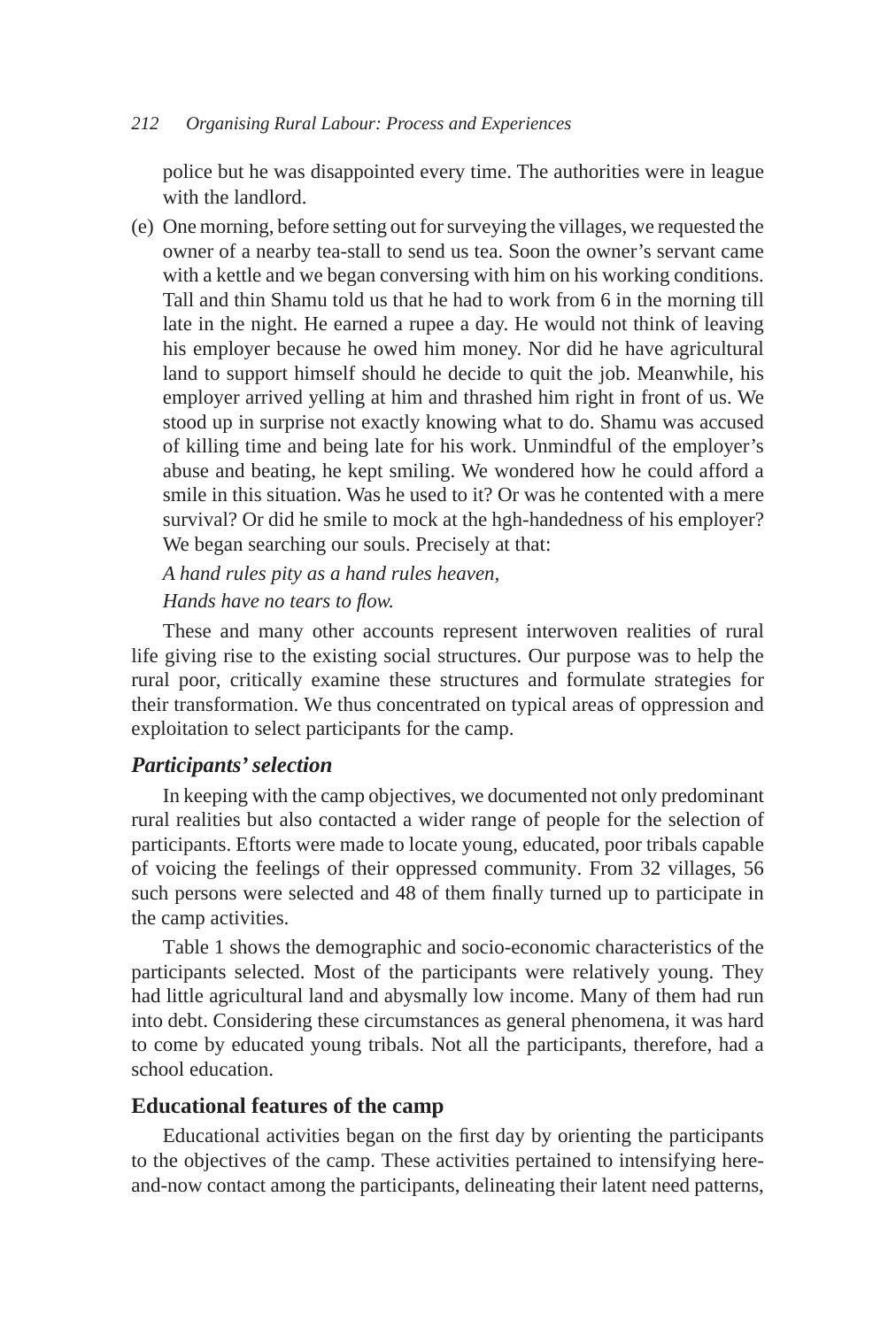problematizing existential situations, objectifying these situations through simulation exercises, and reflecting on the strategies of action.

### **Intensifying here-and-now contact**

The first activity was centred around the theme of "Who are we? And what are we going to do during our stay here?" This preliminary exercise was aimed  $at -$ 

- (a) maximizing interaction among participants so that they would soon get to know each other and discuss the problems of common concern;
- (b) breaking participants' expectations about receiving education from outside speakers while emphasizing the individual's own initiative for sharing knowledge and learning from one another;
- (c) creating a trustful atmosphere for an open exchange of views;
- (d) defreezing their fear of government officials to help them voice their oppression; and
- (e) developing a community environment in which each participant would be sensitive to the needs of the other.

To meet these ends, the participants interacted with each other in five groups. Towards the end of the day, inter-group interaction was facilitated in order to generate a sense of community among the participants. The group continued on its own till late in the evening.

| <b>Categories</b> | <b>Number of cases</b><br>$(N=48)$ | <b>Categories</b>          | <b>Number of cases</b><br>$(N = 48)$   |  |  |  |
|-------------------|------------------------------------|----------------------------|----------------------------------------|--|--|--|
| Age (Years)       |                                    | <b>Yearly Income (Rs.)</b> |                                        |  |  |  |
| $18-20$           | $4(8.3)$ **                        | $1 - 100$                  | 1(2.1)                                 |  |  |  |
| $21 - 25$         | 10(20.3)                           | 101-200                    | 4(8.3)                                 |  |  |  |
| $26 - 30$         | 17(35.4)                           | 201-500                    | 15(31.2)                               |  |  |  |
| 31-35             | 4(8.3)                             | 501 and above              | 7(14.6)                                |  |  |  |
| 36 and above      | 13(27.1)                           | No Response                | 21(45.8)                               |  |  |  |
| Education         |                                    | Caste                      |                                        |  |  |  |
| <b>Illiterate</b> | 10(20.8)                           | Schedule Tribe             | 41(85.4)                               |  |  |  |
| Primary           | 16(33.3)                           | <b>Schedule Caste</b>      | 4(8.3)                                 |  |  |  |
| Middle            | 15(31.2)                           | <b>Others</b>              | 3(6.2)                                 |  |  |  |
| Above Middle      | 7(14.6)                            |                            |                                        |  |  |  |
|                   | <b>Reported Indebtedness (Rs.)</b> |                            | <b>Land Holding Pattern (In acres)</b> |  |  |  |
| Nil               | 5(10.4)                            | 7(14.6)<br>Landless        |                                        |  |  |  |

**Table 1 Participants' demographic and socio-economic characteristics\***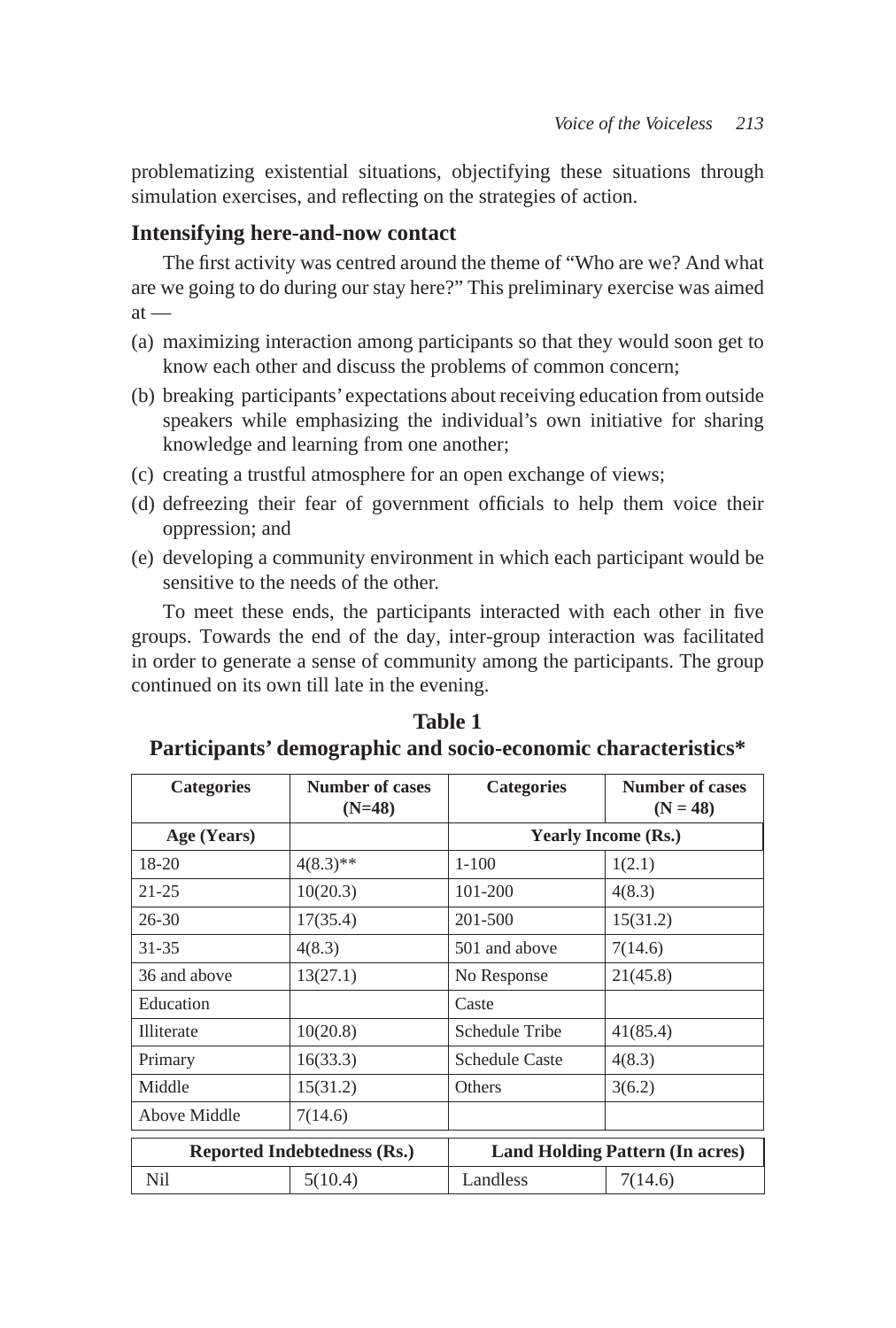| $1 - 100$       | 5(10.4)  | $0 - 2$ | 9(13.7)  |
|-----------------|----------|---------|----------|
| 101-300         | 6(12.5)  | $3 - 4$ | 9(13.7)  |
| 301-500         | 3(6.2)   | $5-6$   | 12(25.0) |
| 501-1000        | 4(8.3)   | $7 - 8$ | 5(10.4)  |
| $1001 \& above$ | 4(83)    | Above 8 | 5(12.5)  |
| No Response     | 21(45.8) |         |          |

*\* Adapted from P. Mehta - Education for Participatory Organization of Rural Poor: Tribal Youth Camps in Rajasthan, National Labour Institute, 1979.*

*\*\*Figures in parentheses indicate percentages.*

# *Participants' projected needs*

The participants took the Thematic<sup>4</sup> Apperception Tests on the second day. The test consists of six pictures depicting different life situations coded from significant existential themes. Each participant wrote six stories linking the present situation to its past antecedents and future implications. Later, the participants assembled in a group and read out the stories. The stories revealed typical themes of personal concern, and hopeful future. A sample of such stories is presented below:

Themes of personal concern: (a) In this pictures a boy is shown sitting by the side of his father. The boy is careless in his studies. His father is advising him to be careful and improve upon his studies. The father knows that he is worried. But he wants that his son should receive education so that he can secure a good job. This helps them improve their economic situation.

(b) The boy belongs to a poor family. His father is taking pains to teach him. He thinks that if his son takes his studies seriously, he can improve home conditions.

Themes of social concern: (a) I can see a group of six persons discussing something relating to their community. They are thinking how to remove social evil and improve their society. Nothing as yet materialized due to lack of unity amongst the members of society. If they get united, nothing is impossible for them.

(b) These persons are holding a panchayat meeting. They have come to the conclusion that the problems of their community can be solved only when they take interest in unionization.

Themes of hopeful future: (a) A boy is shown reading a book. He comes from a poor family. His father is reflecting on his past. He thinks that schools did not exist in his childhood. Now, with the availability of education, today's boy could be tomorrow's minister.

(b) All the people shown in the picture are engaged in their work. In the past they worked hard to eke out their living. Now they think that they can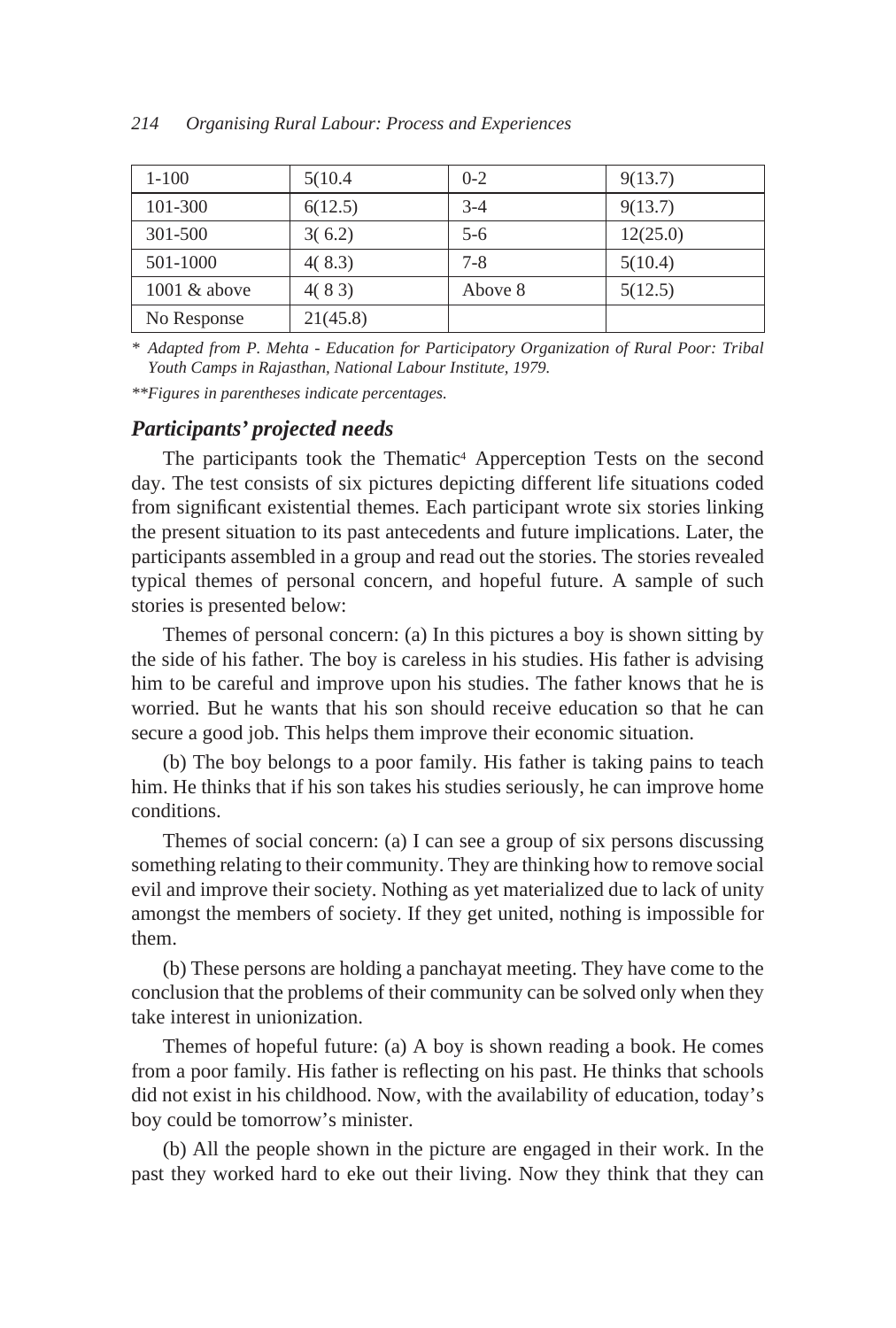spend their life in comfort. The past miseries are vanishing and the poverty is being eradicated. In the future, everybody will have enough means to enjoy his life.

In the feedback session, the facilitators highlighted the above themes presented by the participants. They thus developed an insight into their dormant desires and reflected on societal means for their realization. It was a revelation to them that they were capable of thinking for their personal and social welfare. They were pleasantly surprised to encounter this new self-image contrary to the one they held in the past.

On the third day of the camp, each participant began examining his existential situation and listing a number of problems peculiar to his own contextual reality.7 Once the individual task was over, the participants gathered in a group to share their problems with each other. A few of them even stood up and presented their problems to the entire group. To the surprise of many participants, the individual problems appeared to have a strong community flavour. Most of them faced almost similar problems in their daily life.

In the second session, the participants worked in five small groups in order to sharpen the focus on problems of common concern. Each group consisted of 9-10 members coming from different villages having geographical proximity. The individual group members then selected a leader who prepared a chart of significant problems facing the community. Later, five such charts were displayed for the benefit of the whole group. This was followed by a discussion stimulated by the individual reports of the group leaders.<sup>8</sup> In the process of discussion, many problems emerged as focal points of collective attention. At this stage the facilitators also intervened to help the participants pick up common threads running through their small group problems. The apparent problems of common concern were:

- (a) Scarcity of foodgrains especially during the rainy season.
- (b) Irregular income.
- (c) Poor irrigation facilities.
- (d) Dependence on moneylenders and landlords.
- (e) High rates of interest.
- (f) Absence of proper roads.
- (g) No facilities for drinking water.
- (h) Growing corruption among patwaris, forest officers and hospital administrators.
- (i) Police harassment.
- (j) Violation of the Minimum Wages Act.
- (k) Low attendance in primary schools.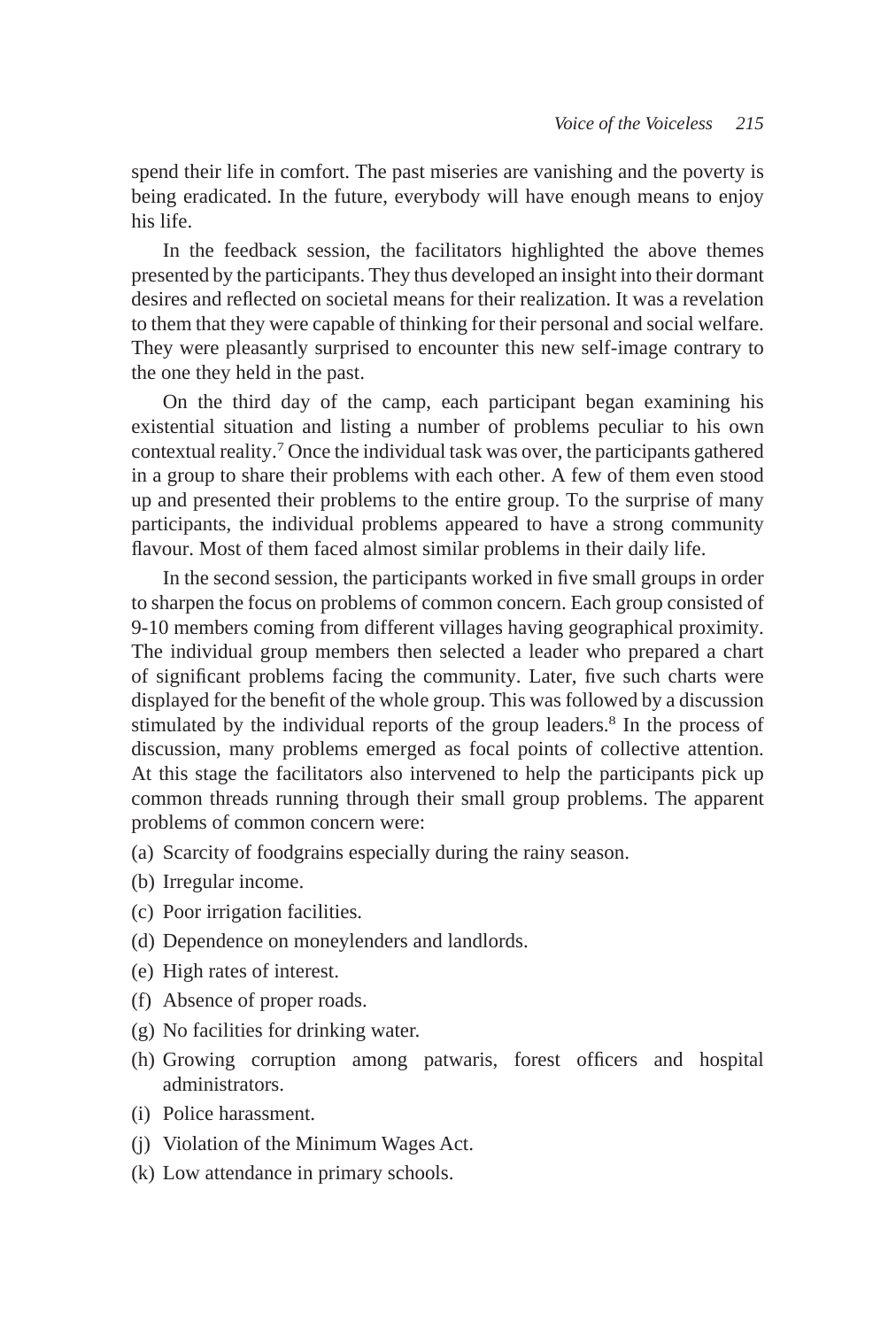#### (l) Absence of adult education centres.

These problems are by no means exaggerated versions of actual happenings. Both quantitative and qualitative data gathered from various sources support the major contentions of the participants.

The tribal areas of Pratapgarh Block consist of unproductive rocky soils.<sup>9</sup> Two-thirds of the agricultural land remains unirrigated. The tribals, therefore, have little to eat, especially when the rains fail them. This situation makes them habitually dependent on moneylenders and landlords. The moneylenders lend them money on exorbitant rates of interest ranging from 30 to 50 per cent per month. The landlords turn them into bonded labourers. They cannot rise against their exploiters for fear of inviting more trouble from the police and the revenue officers. During lean months, the tribals work for government contractors and the forest department in order to supplement their family income. But not all the workers are paid their due wages. The daily wages range between 4 and 5 rupees for males and 3 and 4 rupees for females.

The tribal pockets of Pratapgarh are almost inaccessible even today. There are no proper roads connecting different villages with the Pratapgarh town. The peasants have to carry their patients all the way to the main hospital in Pratapgarh. The hospital administrators take advantage of their helplessness and charge them huge amounts for admitting their patients to the hospital. Small farmers have to spend one full day to buy a bag of fertilizer from the town. The attendance in primary schools is low because the children have to traverse long hilly tracks.

It was these circumstances that made the participants highly critical of the government machinery. They believed that their voice would not be heard unless they organized themselves against a callous bureaucracy.

After the first three days' work on optimizing social interaction, initiating self-analysis, and problematizing oppressive situations, the participants were introduced to a set of simulation exercises like Hunting and Tower Building. These exercises focussed on experiential learning for objectifying existential situations, developing participatory skills, and understanding the dynamics of individual versus collective action.

Objectifying existential situations: The participants were exposed to a series of five cartoons to help them gain distance from and critically reflect on their objective situation of oppression. The first cartoon depicted an animal inside a circle receiving arrows from outsite. Interpreting the caricature, the participants described the arrows as symbols of oppression and the animal as a victim. The second cartoon portrayed a man struck by arrows coming from outside the circle. Here, the man was characterized as an oppressed tribal. In the third cartoon an animal and a man were shown standing side by side. Both of them were bathed in a shower of arrows penetrating the circle. At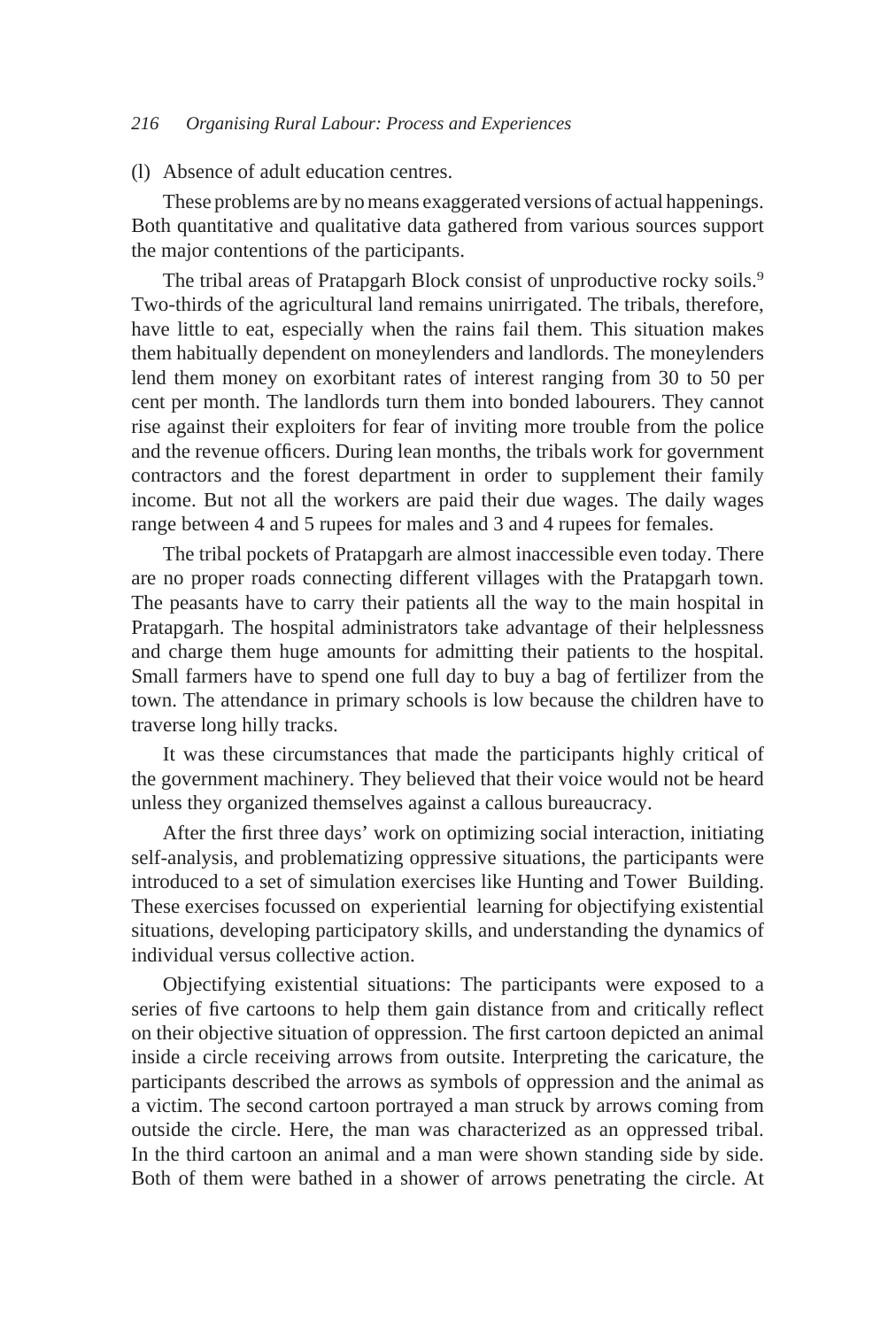this instance, the participants identified the man as a tribal whose existence was no better than that of an animal. Like an animal, he fell an easy prey to the evil designs of oppressors. These oppressors were variously described as advocates, bank managers, black marketeers, bootleggers, contractors, land settlement officers, magistrates, mahajans, patwaris, police officers, sarpanchs, and wealthy men. The fourth cartoon showed a man hit by arrows coming from within the circle. This time the arrows were taken as intrinsic elements of oppression which the tribals inflicted on themselves. These elements were characterized by communal feuds, disorganization, excessive consumption of liquor, extravagant expenditure on marriage or death ceremonies, ignorance, pent up anger, revenge and uncritical acceptance of circumstances.

Analysing the situation of oppression in which the tribals find themselves in day-to-day life, the participants' spontaneous reactions were:

- Like animals, unthinking adivasis are victims of the injustice perpetrated by oppressors.
- One who thinks critically is a human being and one who does not is an animal.
- How can one exist if there are so many exploiters?

The participants were charged with excitement as they encountered the real causes of their sense of marginality. They exuded enthusiasm and promised to fight extrinsic as well as intrinsic evils of their community.

The last cartoon represented an apparently victorious person without a circle around him. The participants interpreted this situation as a happy augury. It symbolized a tribal hero who had transcended the narrow bounds of his community envisioning for its members a broader role in society. He would lead them to overcome oppression and transform the existing societal structures.

### *Understanding inter-personal dynamics*

The participants were introduced to inter-personal dynamics through the Tower Building exercise. For this purpose, they were divided into 10 small groups to simulate various help situations. Each group consisted of a worker, a small farmer, a middle farmer, and an observer. The worker, blindfolded and working with his wrong hand, was supposed a build the tower while the small and middle farmers were prohibited from rendering any physical assistance to the worker. The observer's task was to note the emerging patterns of interaction among the group members in the process of tower building.

Before the actual work on tower building began, both small and middle farmers separately recorded their individual estimation about how many blocks they would expect their workers to pile up. Similarly, the workers too recorded their expected performance. These figures were displayed on a blackboard to enable small group members reach a mutually agreed target of performance for their workers.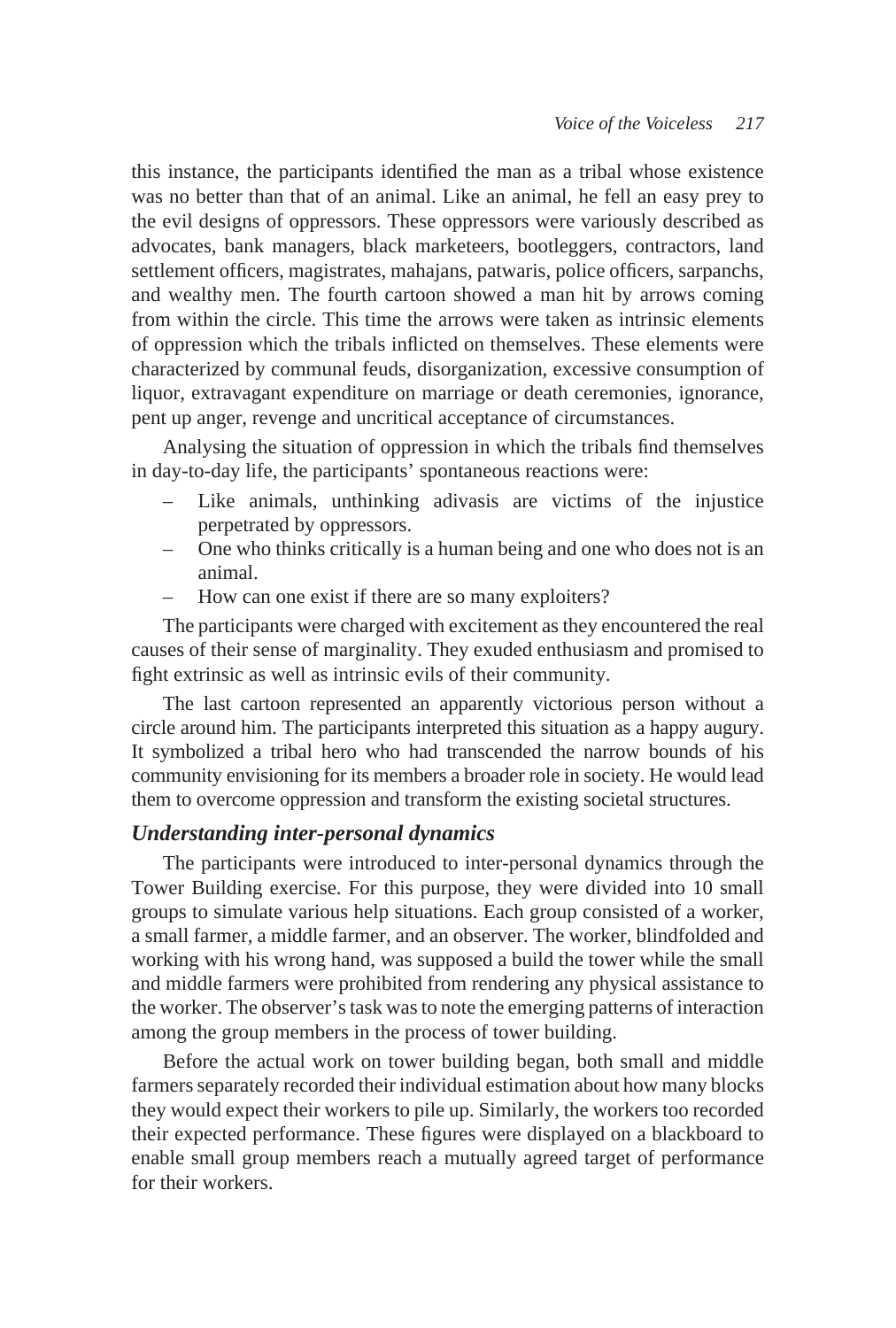The resulting data on tower building are presented in Table 2. It is apparent that both individual and group expectations were quite low in all groups except those of I and IX. In group I collective expectation was far greater than individual expectations. Analysing these data in terms of observers' notes, it became evident that the small and middle farmers had persuaded the worker to raise his target promising him help in the course of tower building. Once the work began, the farmers fall short of their promise with the result that the worker could not achieve the mutually agreed target. The farmers intended to extract from the worker as much work as they could.

| <b>Groups</b> |                 | <b>Targets</b>                 |                                 |                                |                                |  |  |  |  |  |  |
|---------------|-----------------|--------------------------------|---------------------------------|--------------------------------|--------------------------------|--|--|--|--|--|--|
|               | <b>Labourer</b> | <b>Small</b><br><b>Farmers</b> | <b>Middle</b><br><b>Farmers</b> | <b>Agreed</b><br><b>Target</b> | Accom-plished<br><b>Target</b> |  |  |  |  |  |  |
|               | 5               | 6                              |                                 | 18                             | 11                             |  |  |  |  |  |  |
| П             | 5               | 6                              | 5                               | 10                             |                                |  |  |  |  |  |  |
| Ш             |                 | 3                              | 2                               | 9                              | 9                              |  |  |  |  |  |  |
| IV            | 6               |                                |                                 | 4                              | 14                             |  |  |  |  |  |  |
| 77            | 5               |                                | 6                               |                                | 12                             |  |  |  |  |  |  |
| VI            | 6               |                                | 6                               |                                | 15                             |  |  |  |  |  |  |
| VII           | 7               | 8                              | 9                               | 4                              | 14                             |  |  |  |  |  |  |
| <b>VIII</b>   | 3               | 3                              | 6                               |                                | 12                             |  |  |  |  |  |  |
| IX            | 10              | 3                              | 6                               |                                | 10                             |  |  |  |  |  |  |
| Χ             |                 | 6                              | 5                               |                                | 18                             |  |  |  |  |  |  |

**Table 2 Performance Data on Tower Building (Pratapgarh Camp)**

The performance of group IX presented a reverse situation. Here the worker had higher expectation than his collaborators but under their formidable influence he brought down his target by three points. Nevertheless, his selfconfidence stood him in good stead in achieving the target he had set for himself.

Data obtained from the remaining groups suggest a classical exanple of self-fulfilling prophecy. The farmers repeatedly underestimated their workers' capacity to achieve more, whereas the workers, too unsure of themselves and their performance, had internalized the false self-image transmited to them by influential groups through the culture of domination. The dominant groups of farmers failed to see that their false definition of the situation evoked a consequence which persuaded workers to keep a low profile. As a result of this situation, the collective targets were destined to be low.

The tribals' false self-image is further corroborated by the data obtained from the participants of two other labour camps held earlier at Jhadol and Kotra tehsils of Rajasthan. Tables 3 and 4 show that, apart from certain deviations, both Jhadol and Kotra were manifested higher expectations than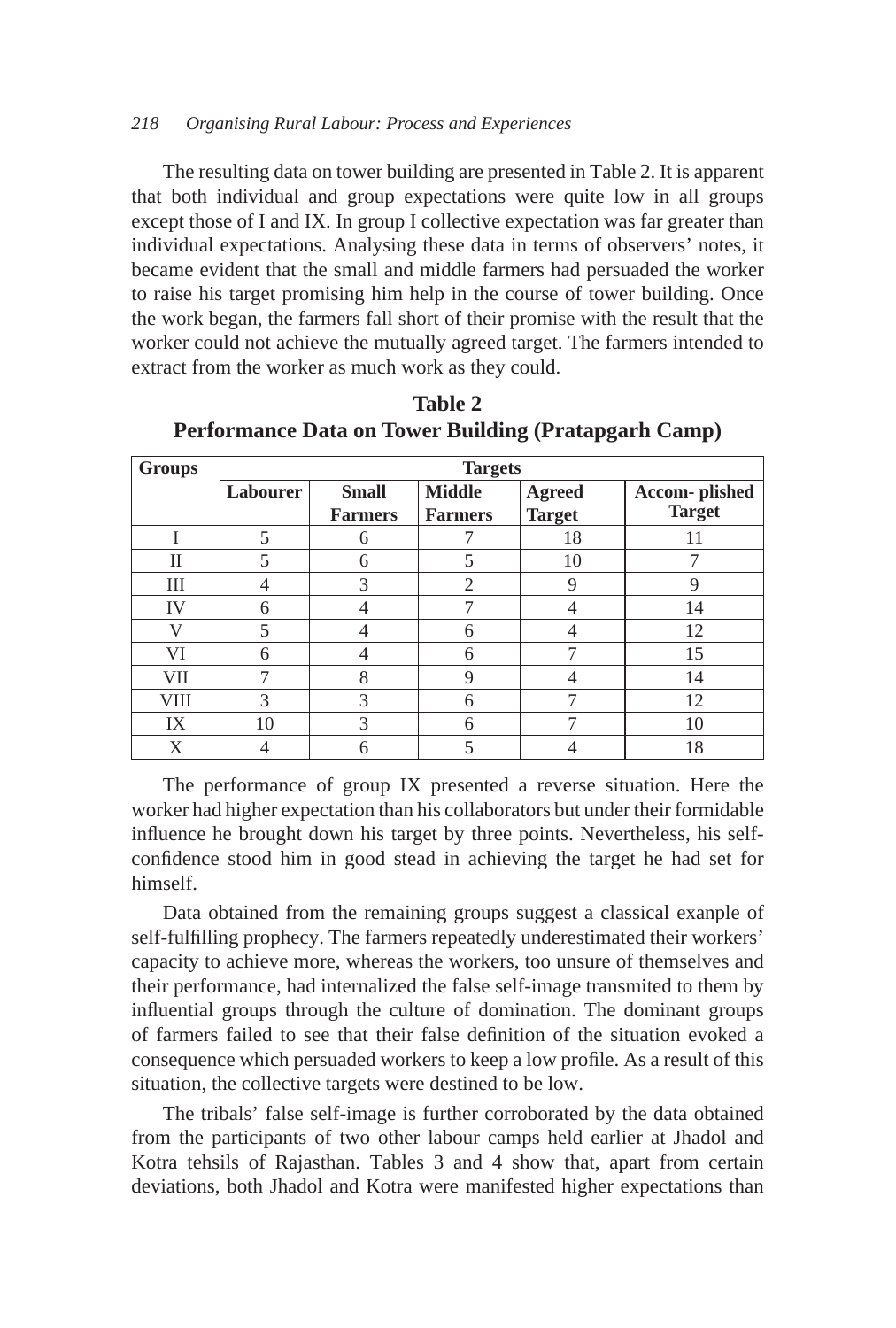their associates but under their pressure agreed to a lower target. In all cases — Jhadol, Kotra and Pratapgarh — the workers, however, achieved more than what they expected to achieve. Reflecting on their accomplishments some of the participants remarked:

- Now the myth of the under-achieving tribals is exploded
- The value of pre-judgement is a demotiving value.
- One must first try one's hands at something and then form an opinion about one's capacities.

| <b>Groups</b> | <b>Targets</b> |                               |                                |                                |                               |  |  |  |  |  |  |
|---------------|----------------|-------------------------------|--------------------------------|--------------------------------|-------------------------------|--|--|--|--|--|--|
|               | Labourer       | <b>Small</b><br><b>Farmer</b> | <b>Middle</b><br><b>Farmer</b> | <b>Agreed</b><br><b>Target</b> | Accomplished<br><b>Target</b> |  |  |  |  |  |  |
|               | 20             | 10                            | 10                             | 9                              | 17                            |  |  |  |  |  |  |
| 2             | 13             | 12                            | 12                             | 8                              | 11                            |  |  |  |  |  |  |
| 3             | 12             | 12                            | 10                             | 15                             | 17                            |  |  |  |  |  |  |
|               | 14             | 9                             | 7                              | 11                             | 14                            |  |  |  |  |  |  |
|               | 10             | 9                             | 10                             | 10                             | 15                            |  |  |  |  |  |  |
| 6             | 12             | 10                            |                                |                                | 18                            |  |  |  |  |  |  |

**Table 3 Performance Data on Tower Building (Jhalod Camp)**

**Table 4 Performance Data on Tower Building (Kotra Camp)**

| <b>Groups</b>  | <b>Targets</b> |                               |                                |                                |                                      |  |  |  |  |  |
|----------------|----------------|-------------------------------|--------------------------------|--------------------------------|--------------------------------------|--|--|--|--|--|
|                | Labourer       | <b>Small</b><br><b>Farmer</b> | <b>Middle</b><br><b>Farmer</b> | <b>Agreed</b><br><b>Target</b> | Accomplished<br><b>Target</b>        |  |  |  |  |  |
| 1              | 10             | 9                             | 11                             |                                | 13                                   |  |  |  |  |  |
| $\overline{2}$ | 8              | 6                             | 7                              | 5                              | 8                                    |  |  |  |  |  |
| 3              | 8              | 3                             | 6                              | 6                              | 12                                   |  |  |  |  |  |
| $\overline{4}$ | 10             | 10                            | 8                              | 6                              | 13                                   |  |  |  |  |  |
| <b>Groups</b>  |                |                               | <b>Targets</b>                 |                                |                                      |  |  |  |  |  |
|                |                |                               |                                |                                |                                      |  |  |  |  |  |
|                | Labourer       | <b>Small</b><br><b>Farmer</b> | <b>Middle</b><br><b>Farmer</b> | <b>Agreed</b><br><b>Target</b> | <b>Accomplished</b><br><b>Target</b> |  |  |  |  |  |
| 5              | 5              | 3                             | 2                              | 10                             | 8                                    |  |  |  |  |  |
| 6              | 9              | 9                             | 5                              | 5                              | 12                                   |  |  |  |  |  |
| 7              | 10             | 11                            | 9                              | 5                              | 13                                   |  |  |  |  |  |
| 8              | 5              | 5                             | 4                              | 4                              |                                      |  |  |  |  |  |
| 9              | 8              | 8                             | 8                              | 7                              | $\overline{4}$                       |  |  |  |  |  |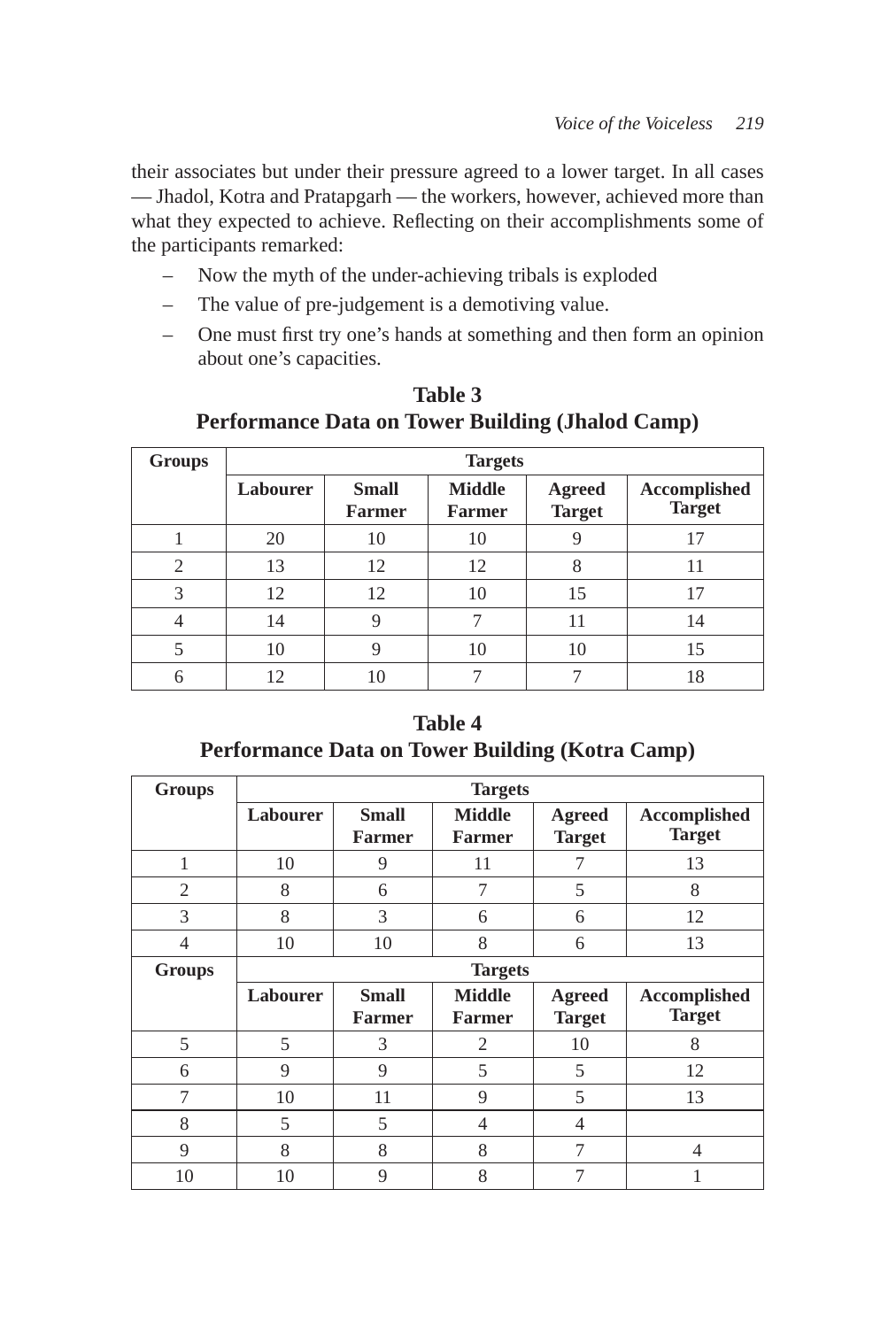The participants became keenly aware that their roles in the Tower Building Exercise were micro-representations of a macro-situation They came to realize that outside this simulated situation, moneylenders and landlords continued to be seasoned with self-interest. They vowed to make them see the bitter truth of exploitation through the unionization of tribal community.

# **Promise for action**

By now the participants had clearly recognized the need to form an organization for collective action. Earlier, they had projected this need in thematic stories and experienced its importance through simulation exercises. On the concluding day they reflected on the strategies and action plans for the formation of a viable organization called Adivasi Ekta Evam Vikas Sangh. This organization would:

- (a) represent, promote, and defend the interests of rural workers;
- (b) involve various categories of rural poor in its activities;
- (c) work for the improvement of the quality of rural life; and
- (d) fight against the intrinsic evils of the tribal community.

A first step towards the implementation of these objectives was facilitated by the organizers of the labour camp. They arranged a 'dialogue' between the participants and the government functionaries.

The participants while presenting their points of view, squarely blamed the officers for their inept functioning and indifferent attitude towards the poor peasants. They put forth a series of grievances which had been mishandled by the authorities. The officers were rather shocked to see the participants speaking to them straight and upright. One of them stood up and made an angry speech. The situation became tense and called for an intervention by the organizers. They made efforts to make the officers see the participants' viewpoint more clearly. After all, these people had never been given an opportunity to speak for themselves. The officers finally realized this fact and became friendly with the participants promising them every possible support for their cause.

# **Notes and references**

- 1. Cited by G. Huizer, the Rural Training Camps at NLI. National Labour Institute Bulletin, 40. 3, 1977. 336-348.
- 2. Chittaurgarh Gazetteer of India, Jaipur: Government of Rajasthan. Director of District Gazetteers, 1971.
- 3. Some of the structural features of Pratapgarh Block are given be:ow :
- (a) No. of villages 357
- (b) Total population 20,000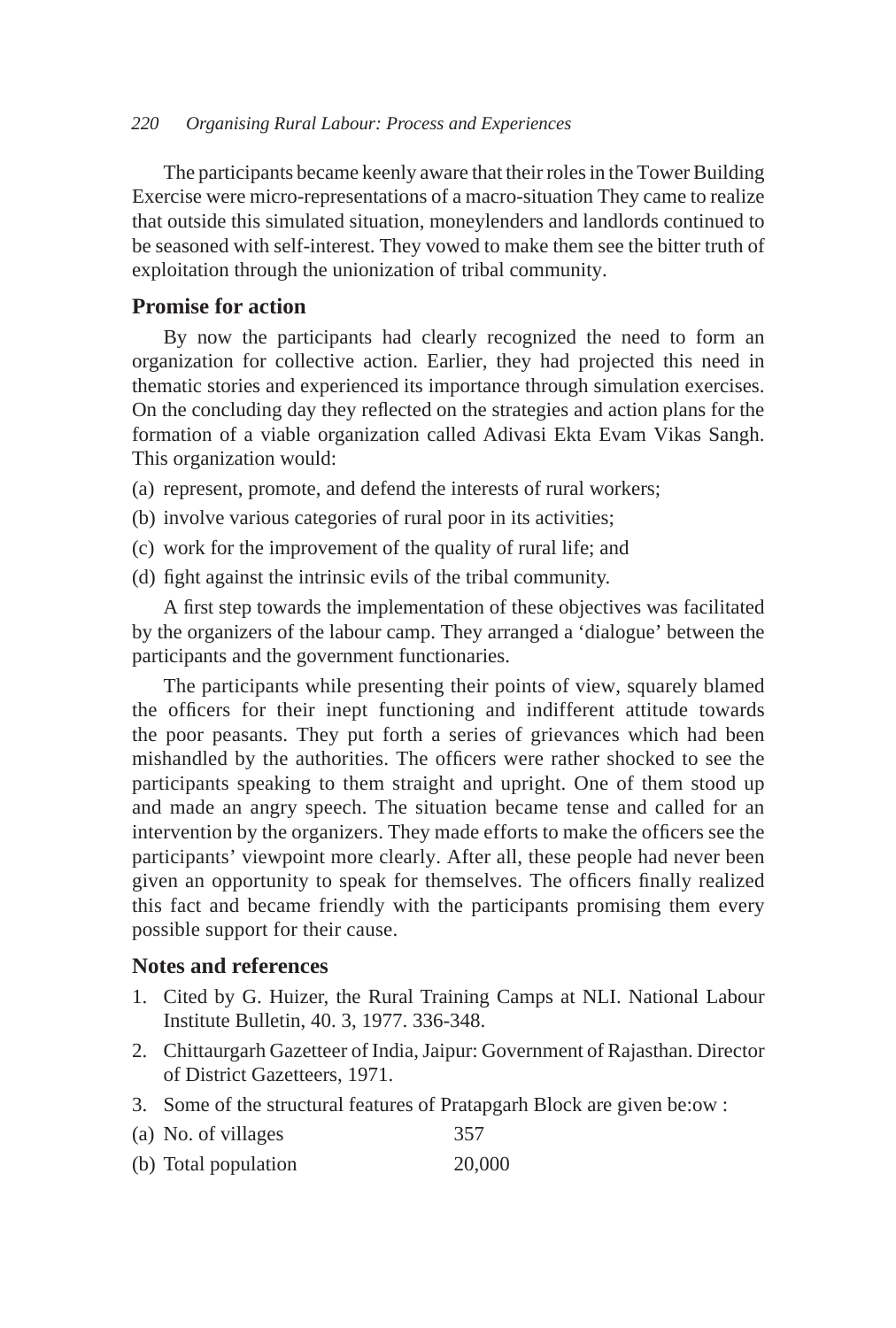|     |              | (c) Tribal population           | 52.33 per cent                                                           |  |  |  |  |
|-----|--------------|---------------------------------|--------------------------------------------------------------------------|--|--|--|--|
|     |              | (d) Principal occupation        | Agriculture                                                              |  |  |  |  |
|     |              | (e) Secondary occupation        | Casual labour                                                            |  |  |  |  |
|     | $(f)$ Crops: |                                 |                                                                          |  |  |  |  |
|     | (i)          | Rabi                            | Rice and black gram                                                      |  |  |  |  |
|     | (ii)         | Kharif                          | Wheat, gram and barley                                                   |  |  |  |  |
|     |              | (g) Forest produce              | Teak, pipet, babul, mahua (a kind of<br>forest fruit), and beedi leaves. |  |  |  |  |
|     |              | (h) Educational infrastructure: |                                                                          |  |  |  |  |
|     | (i)          | Primary schools                 | 105                                                                      |  |  |  |  |
|     | (ii)         | Middle schools                  | 17                                                                       |  |  |  |  |
|     | (iii)        | Secondary schools               | 4                                                                        |  |  |  |  |
| (i) |              | Medical infrastructure          |                                                                          |  |  |  |  |
|     | (i)          | Primary health centre           | 1                                                                        |  |  |  |  |
|     | (ii)         | Dispensaries                    | 2                                                                        |  |  |  |  |
|     | (iii)        | Sub-centres of dispensaries     | 8                                                                        |  |  |  |  |
| (1) |              | Police stations                 | 3                                                                        |  |  |  |  |

These data were collected from Tehsil headquarters.

- 4. The camp activities overlapped a great deal. No specific activity was carried out on the same day.
- 5. This test is specially designed by P. Mehta on the basis of the experiences in the rural sector. See P. Mehta, Scoring Stories, New Delhi: National Labour Institute, 1979.
- 6. These stories were translated from Hindi. No attempt was made to retain the original flavour of the stories for grammatical and stylistic considerations.
- 7. The illiterate participants were helped by the literate ones.
- 8. For exhaustive reports presented by group leaders, see P. Mehta, Education for Participatory Organizations of Rural Poor: Tribal Youth Camps in Rajasthan, New Delhi: National Labour Institute, 1979.
- 9. Chittaurgarh ... op. cit.
- 10. For a detailed description of the Tower Building Exercise see M.V.Deshpande, P. Mehta & M. Nandkarni, Behavioural Exercises and Games, New Delhi: Learning Systems, 1978.
- 11. R.K. Merton, Social Theory and Social Structure, New Delhi: Amerind Publishing Company, 1968.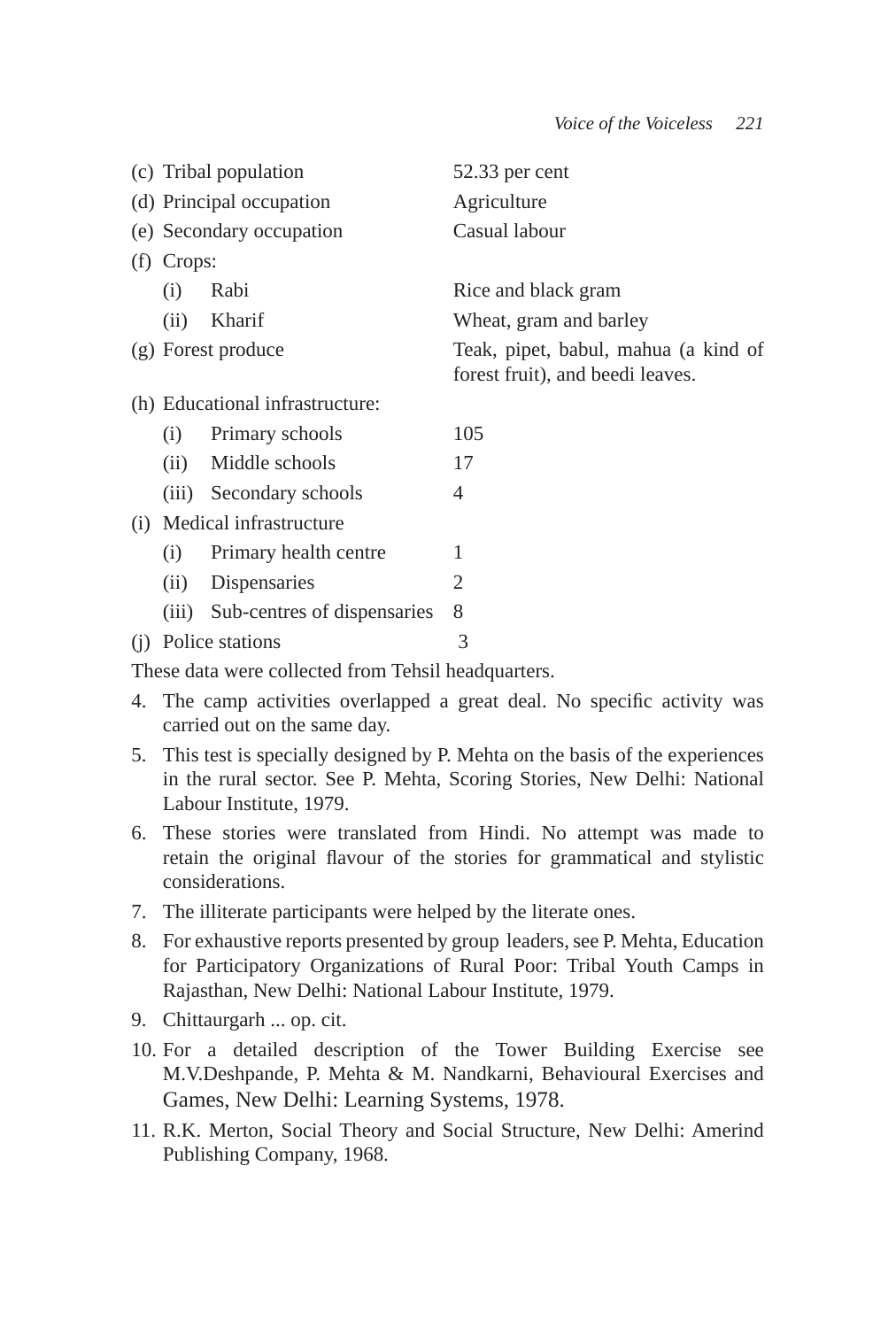# Women Agricultural Workers of Bharatpur District: An Educational Camp

# *Mahaveer Jain & Meenakshi Nayar*

The National Labour Institute has a long history of running Rural Labour Camps for conscientisation awareness building of rural landless labour. While being clearly focussed at the poorest, assetless, unskilled rural workers, the camps have nevertheless been male-biased. Though included occasionally in small numbers, women were never the primary target group of any educational or developmental efforts undertaken by the NLI.

Growing awareness of women's participation and exploitation in the economic sphere has, however, led to the recognition that developmental information and benefits reach women only when they are addressed directly and specifically to women Action programmes and educational camps for women workers have therefore been included within NLI's action priorities. The present report details one of the first efforts undertaken by NLI in this direction.

An educational camp for 55 women agricultural workers of some villages in Bharatpur district was held in March, 1984 in collaboration with the Institute of Social Studies Trust (ISST). The ISST, who had been conducting a pilot project in health, social service, and income generation for women in these villages for about two years, experienced the need for development of local leadership for promoting effective implementation of the health and income generation programme. A collaborative effort was, therefore, planned with NLI providing educational inputs, and ISST taking care of infrastructural requirements.

#### **Exploratory visit**

An exploratory visit of the site by two members of the NLI faculty was undertaken in February 1984 with the purpose of (a) getting a feel for the readiness of the target group for participation in group activity, (b) sensing some of the issues of concern to them, and (c) locating a site for the camp

### **The target group**

Mehtoli, Chentoli and Etrampura are located in Weir Tehsil of Bayana sub-division in Bharatpur District which lies in the mid-eastern region of Rajasthan. Bharatpur is divided into four sub-divisions, 12 Tehsils and 13 developmental blocks. The total population of the district as per the 1981 census was approximately 22 lakhs.

The 3 villages are located approximately 55 kms from Bharatpur and 20 kms from the Tehsil headquarters. They are connected to the Bhusawar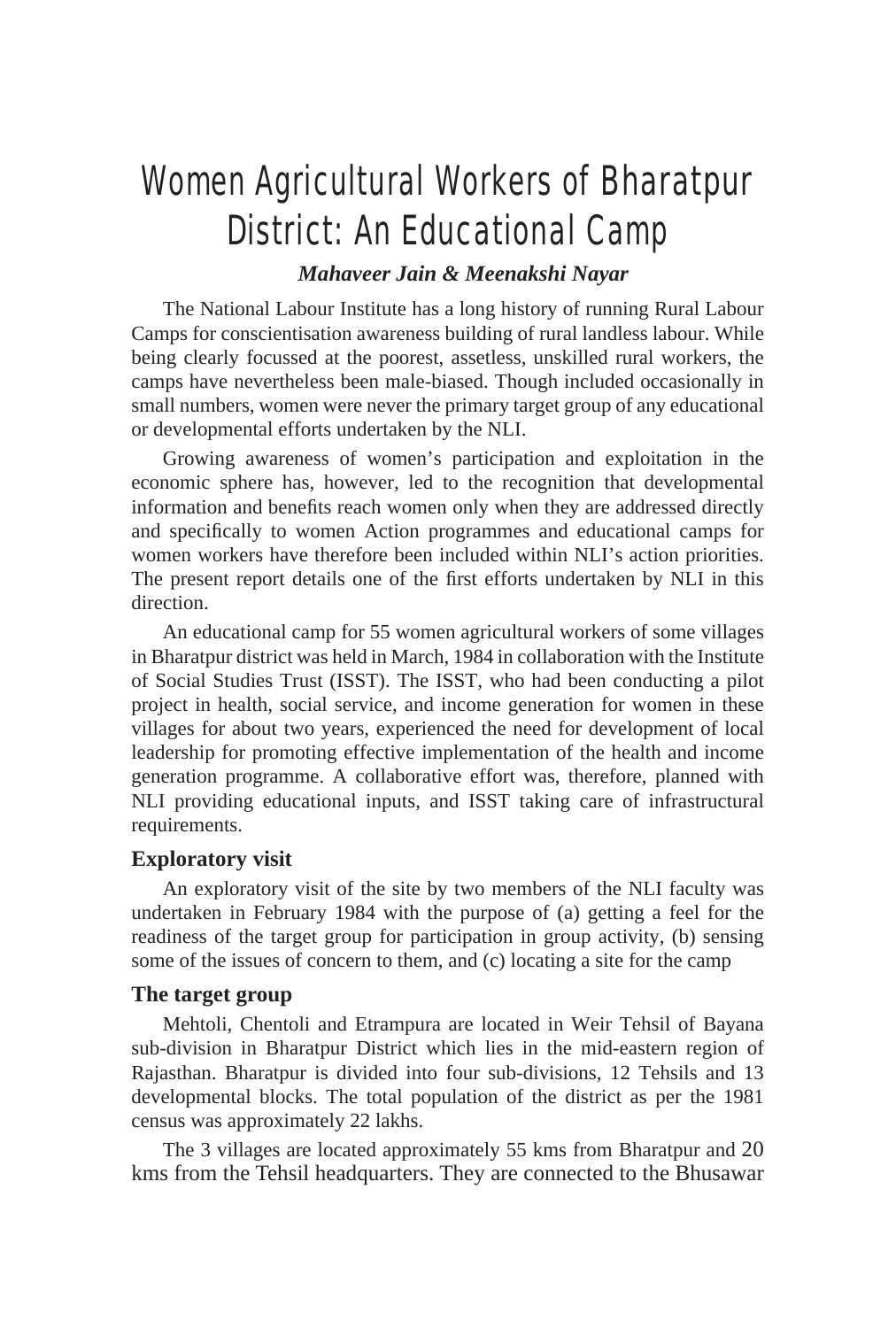Chokharwada is four kms away. While Mehtoli and Chentoli each have a primary school, a post office is located only in Chentoli. The nearest medical facility, a primary health centre, is located five kms. away in Bhusawar.

While Etrampura is entirely a tribal (Meena) village, Mehtoli and Chentoli have a mixed Hindu population. In Mehtoli and Chentoli, land is largely owned by Brahmins, Jats and Gujars in medium-sized holdings Families from artisan castes like Suthar, Kumhar, Khewar and Vaish, present in small numbers, subsist on marginal holdings, craft work, and occasional agricultural labour. Jatays or Chamars, present in larger numbers, form the bulk of the landless agricultural labour.

In three villages, women of all caste groups belonging to land-owning as well as landless families engage in agricultural work. However, they all maintain purdah while at work in the fields. The status of women in village society is unquestionably inferior. They do not dare to speak in the presence of men. Attendance of women in Panchavat meetings is unheard of, except as litigants in family feuds, wherein also they are not expected to address the Panchayat directly. Even eight-year-olds feel superior to middle-aged women in knowledge and understanding and do not hesitate to reprimand them sharply.

This inferior status of women is clearly reflected in the prevailing malefemale ratio of 741 in the three villages. The male-female ratio in these villages is much lower than the ratio prevailing in Bharatpur district and Rajasthan State which are in turn, much lower than the national ratio as can be seen in the table below:

| <b>Sex</b>                              |      |     | * Chentoli   * Mehtoli   * Etrampura | Total | $++ Bharatpur \,  ++ Rajasthan$<br>Distt. |          |
|-----------------------------------------|------|-----|--------------------------------------|-------|-------------------------------------------|----------|
| Females                                 | 340  | 287 | 135                                  | 752   | 680180                                    | 12282000 |
| Males                                   | 445  | 416 | 166                                  | 1028  | 110026                                    | 13484000 |
| Females per<br><b>thousand</b><br>males | 1762 | 090 | 813                                  | 741   | 840                                       | 911      |

**Population Distribution**

*\*Source: CH, ISS, 1976*

*++ Source: "Sankhikiya Ruprekha — Bharatpur 1981"*

Discussions with the women of Mehtoli, Chentoli and Etrampura during the exploratory visit were very cordial. The women were found to be very trustful of the ISST Project staff and very receptive to us. They invited us to hold the camp in their villages, assuring us of their full support. In the course of our two-day stay, however, it became clear to us that the support was largely in the context of their expectation of material benefits from us. In other words, they saw us in the same dependence-expectation framework as they view the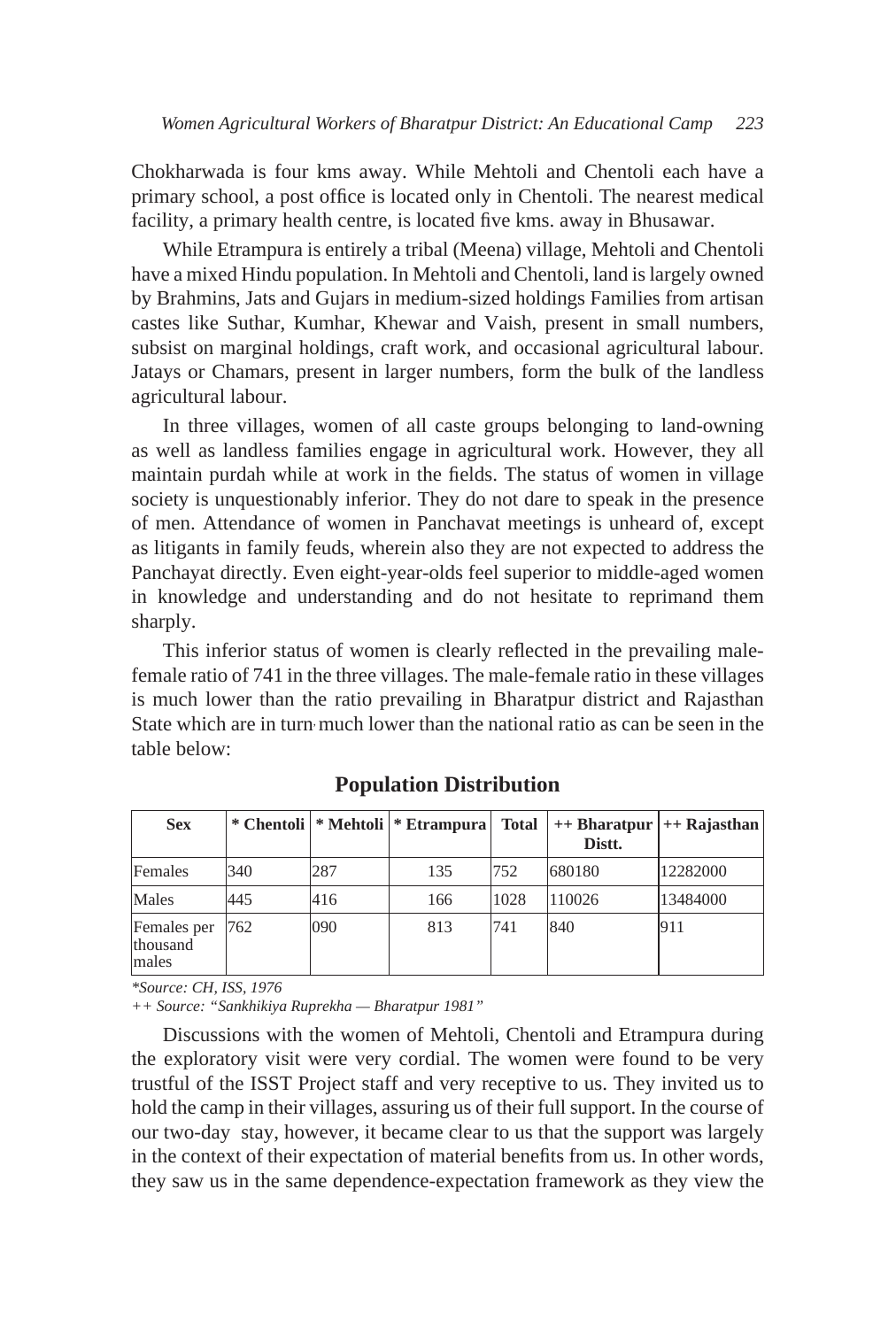ISST team and all government agencies. Most villagers appeared to depend on the government and all external agencies to ameliorate their conditions and bring benefits in the form of loans, subsidies, machines and materials.

#### **Opportunities for income generation and self-reliance**

In the exploratory visit it became evident that while a large majority of landless women work as agricultural labour, alternative means of livelihood for women appeared to be few. Some attempts were being made by the government directly and through voluntary agencies to promote income generation opportunities for women.

Information about the developmental schemes currently emphasized by the district and block level authorities, and the extent of involvement of women residents of the area was therefore collected. TRYSEM and IRDP were found to be the two major schemes involving women beneficiaries. Loans for purchase of milch cattle under the IRDP Scheme have been extended to a number of women in this district. Under TRYSEM, a few girls have been trained and provided with sewing and knitting machines. In addition, the Khadi Village Industries Commission has been promoting hand spinning of yarn through training and distribution of charkhas.

In this way, the women of Metholi and Chentol appear to be somewhat exposed to opportunities for income generation outside the agricultural sector. However, the awareness has yet to be translated into action as most of the machines and charkhas lie unused, and milch cattle remain ill or unproductive. Thus, a quick review of tie situation revealed that women in Mehtoli and Chentoil and Etrampura were concerned about, improving their socioeconomic conditions and enthusiastic about involvement in an educational effort. As such we planned to hold the camp in the last week of March 1984 preceded by two days of village meetings for selection of participants.

### **Camp site**

Mehtoli, Chentoli and Etrampura have no common village property large enough to house about 50 people. However, Mehtoli village had a common ground enclosed by the Hanuman Mandir, a one-room Dharamshala, a village well and the ISST centre. Permission for use of the site for camp activities was sought from village elders and the pujari who was the only resident of the dharamshala. Permission was granted freely. In fact, active support was also guaranteed.

### **Selection of participants**

Participants were selected through a series of meetings with small groups of women. Criteria for selection were: employment as agricultural labour, age group of 15 to 45, ability to read and write, one woman from one family, and,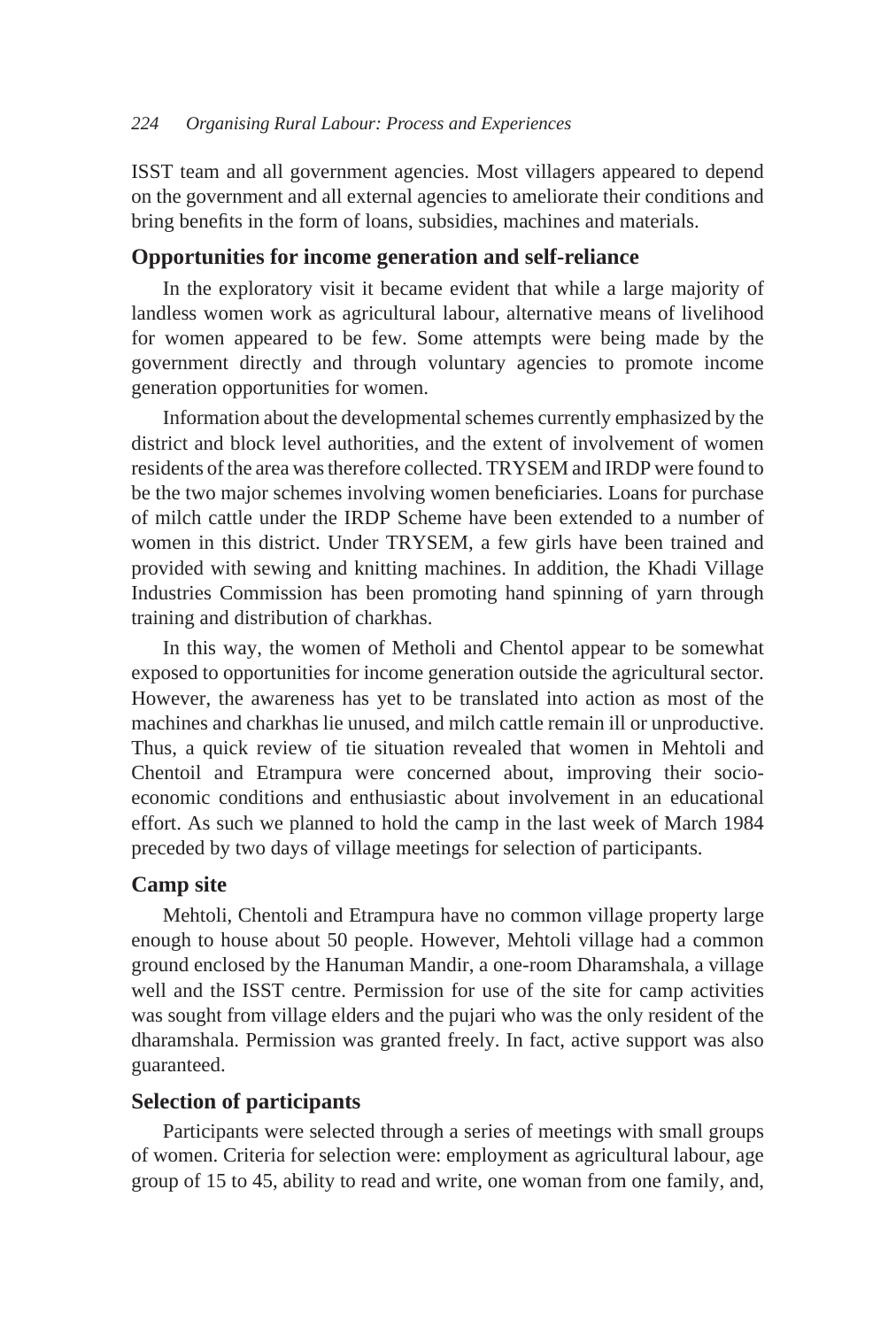landlessness or small landholding.

In the course of selection, however, both criteria of selection and boundaries of the target group had to be modified. It was found that there were hardly any landless agricultural labourers in Etrampura. Approximately 95% of the 57 households in Etrampura owned over five bighas of land. In view of this, a decision was taken to restrict participation in the camp to women of Mehtoli and Chentoli villages only. Literacy of women in these villages is very low, as is evident from Table 2.

Further, it was found that the few literate women in Mehtoli and Chentoli belong to the landed upper castes. None of the women of marginal or landless families was literate. While literate persons were required to record the events in the camp, it was imperative to restrict participation to women from landless or marginal agricultural households. As such, we attempted to locate women of these categories from nearby villages. Finally, we selected third and fifth standards in Chokharwada.

|                                 | * Chentoli | * Mehtoli | ++ Rural Bharapur | $++ Bharatpur$ |
|---------------------------------|------------|-----------|-------------------|----------------|
| Total female<br>population      | 340        | 287       | 5,86,710          | 6,80,180       |
| Literate females                |            |           | 22,705            | 46,184         |
| % age literacy<br>among females | 0.29       | 1.39      | 3.87              | 6.79           |

**Table 2 Female Literacy Rate**

*\* Source: CHH, ISS, 1976*

*++ Source: "Sankhikiya Rooprekha — Bharatpur 1981" Statistics pertaining to 1971.*

Thus, participants were located principally in Chentoli and Mehtoli villages along with a few educated girls from Chokharwada. In this way, 42 women agricultural labourers between the ages of 14 and 45 were identified for participation in the camp.

The beginning of the camp, however, brought over 80 women and girls desirous of participating in the camp. They ranged in age from 10 to 80 years and included as many as four members from one family. Faced with the dilemma of turning away willing participants or conducting the camp with a large number of participants inclusive of many uneligible candidates, we decided to persuade the very young and the very old to leave. Also, we requested that not more than one member per family be present. This difficult process of persuation and negotiation was accompanied by attempts to clarify the objectives and methodology of the camp and the philosophy of working together.

During this discussion, a group of women separated themselves from the larger group with the demand that separate water and food arrangements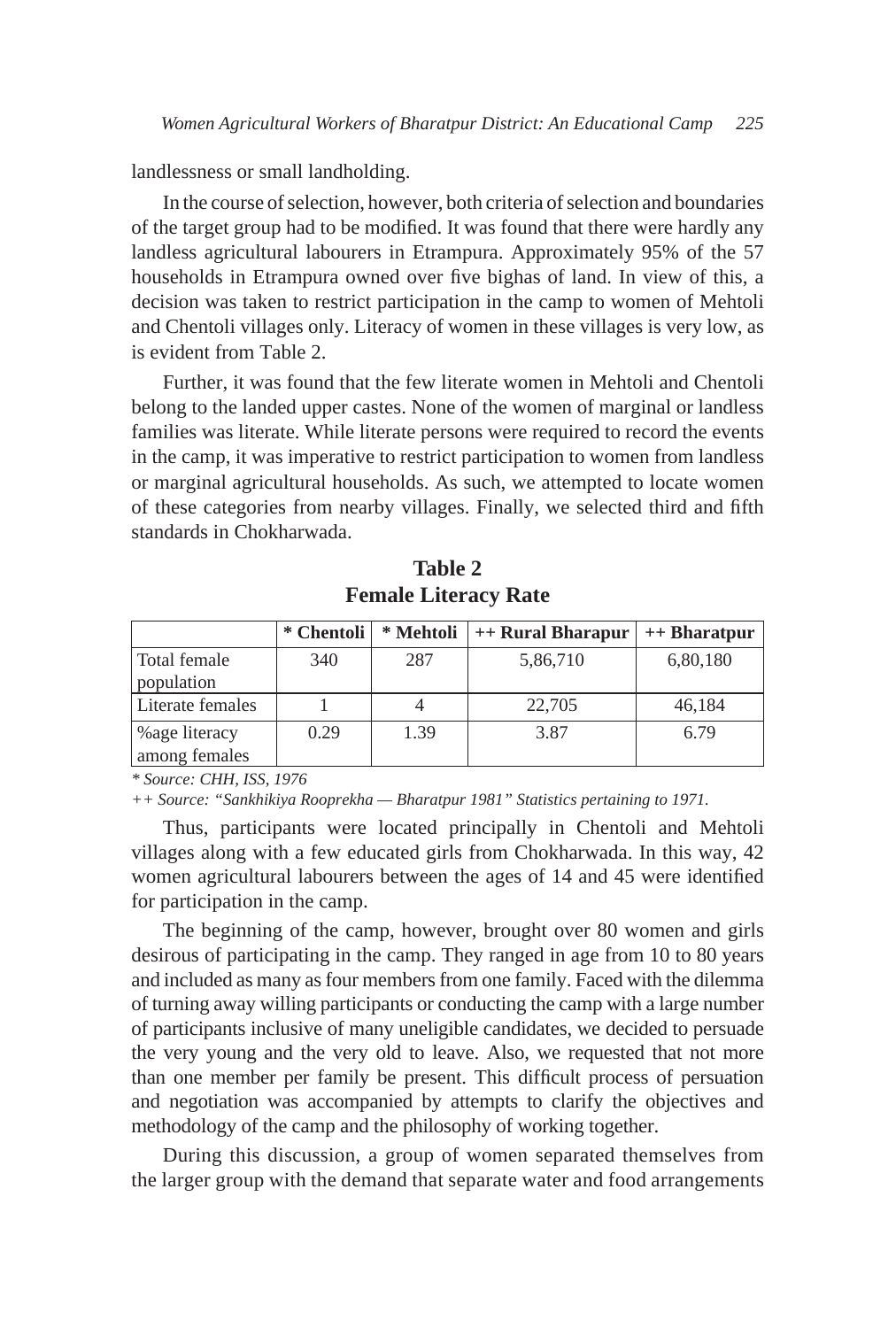be made for them. While these six women were agricultural labourers from marginal farming households and had been previously selected for participation, they identified themselves as belonging to Kumhar and Suthar castes, thereby being superior to the other women who belonged primarily to Onamar or Jatav castes. Unable to reconcile to participating as equals, the Kumhar and Suthar women opted to withdraw participation from the camp.

As a result, the remaining group of 55 participants belonged entirely to the Chamar caste group. A detailed profile of the participants is given in the Appendix.

### **Camp process**

The camp was visualised as an attempt at planned change from (a) individual to group identity, (b) passive acceptance to a proactive stance, and (c) dependence on external agencies to self-reliance. The change effort would involve unfreezing individuals for change, ensuring assesment of individual, group and environmental obstacles to change, and development of group identity as a supportive mechanism for planned change. To achieve this end, the tasks set before the participants were:

- 1) identification of problems;
- 2) deliberation on the causes of problems;
- 3) exploration of alternative strategies of change; and
- 4) interface with relevant agents in the environment.

The dynamics of interaction of participants among themselves and with the village community, the camp process including the problems identified, and the planned strategies for change, are described in the following sections.

### *Expectations from the camp*

The expectations of the participants and the villagers were based on their previous experiences with external agencies, and were therefore incongruent with the objectives of the camp. The villagers perceived the camp as a five-day interaction process between some village women and the group of organizers which would result in accrual of material benefits to the participating women. These expectations persisted in spite of our repeated clarifications to various groups of villages encountered during the exploratory visit and the pre-camp selection meetings.

With the exit of Kumhar and Suthar women, the camp was completely associated with Chamar women. The higher caste people gradually perceived that their women were being excluded from the camp and the possibility of material gains. Denial of what they felt was rightfully theirs invoked feelings of righteous anger and distrust of the organizers.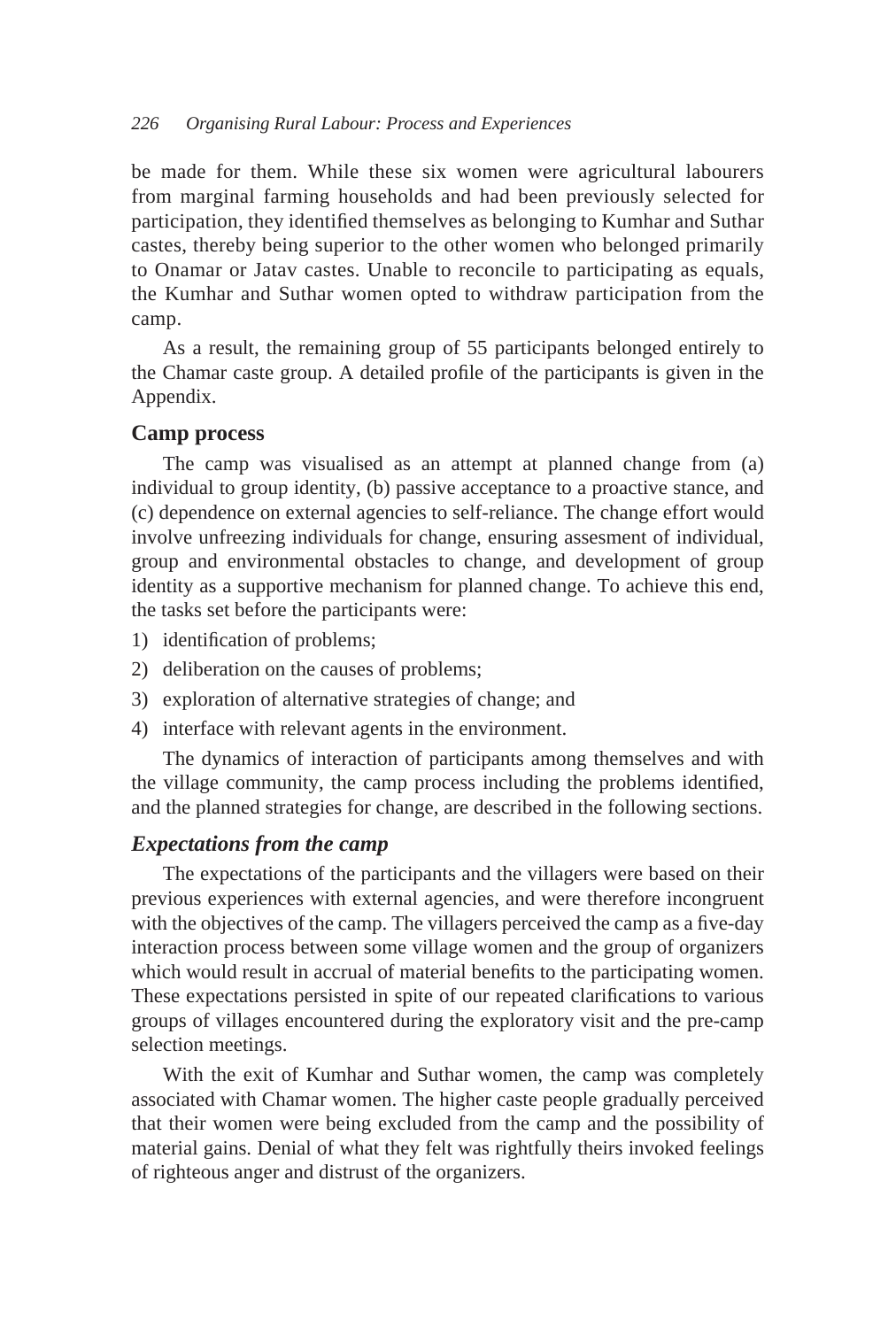On the other hand, the lower caste people saw in the camp an opportunity for righting some of the wrongs perpetrated on them for generations, by society. They viewed the camp in the context of government efforts for upliftment of Scheduled Castes. The lower caste women thus approached the camp with heightened expectations of "Sunwai" – i.e. of being heard by the powers that - be, along with hopes of appropriate action.

# *Intrusion of caste dynamics in the camp process*

The caste factor which had become visible in a mild form there on the exit of Kumhar and Suthar women showed up repeatedly in the course of the first day. The ugly face of casteism emerged during the very first meal taken by the participants in the camp.

After the inaugural ceremony and introduction, tea and snacks were served to the participants in the dharamshala adjoining the camp site. As previously indicated, permission of the pujari and village elders for this had been taken. While the meal was being served by the Brahmin cooks to the participants, a number of rude exchanges took place. The cooks seemed to resent serving good food to the lower caste women. Also, while the participants ate, village folk gathered in large numbers around the camp site. Children as well as grown-up men and women began peeping in and making derogatory comments about the well-known "stupidity" of women, and the sudden rise in "status" of the Chamars.

This conflict gained momentum rapidly. Suddenly, as though gripped by a frenzy, the onlookers pulled down the shamianas and denounced the organizers. A hysteria was whipped up by some persons who contended that a jhuta mud tumbler had been thrown at the mandir by childern of some participants. Others contended that the mandir and dharamshala were desecrated by the mere act of the Chamar women eating on the premises. As the situation became charged emotionally, the pujari was pressurized into objecting to holding of the camp on the premises. The villagers charged the organizers with destructive inclinations and demanded closure of the camp. A long and difficult process of negotiation with the village leaders finally led to the agreement that the camp site would be shifted away from the dharamshala, and closer to the ISST centre.

While this offer to shift premises seemed to please the villagers, resentment and distrust continued to brew. The villagers remained present in the vicinity of the camp in large numbers and continued to distract and disturb camp activity.

These happenings agitated the participants considerably. They also showed resentment at being shifted "gai bakri ki tarha" (i.e. like cattle and goats), though conscious that this humiliation was a regular feature of their harassment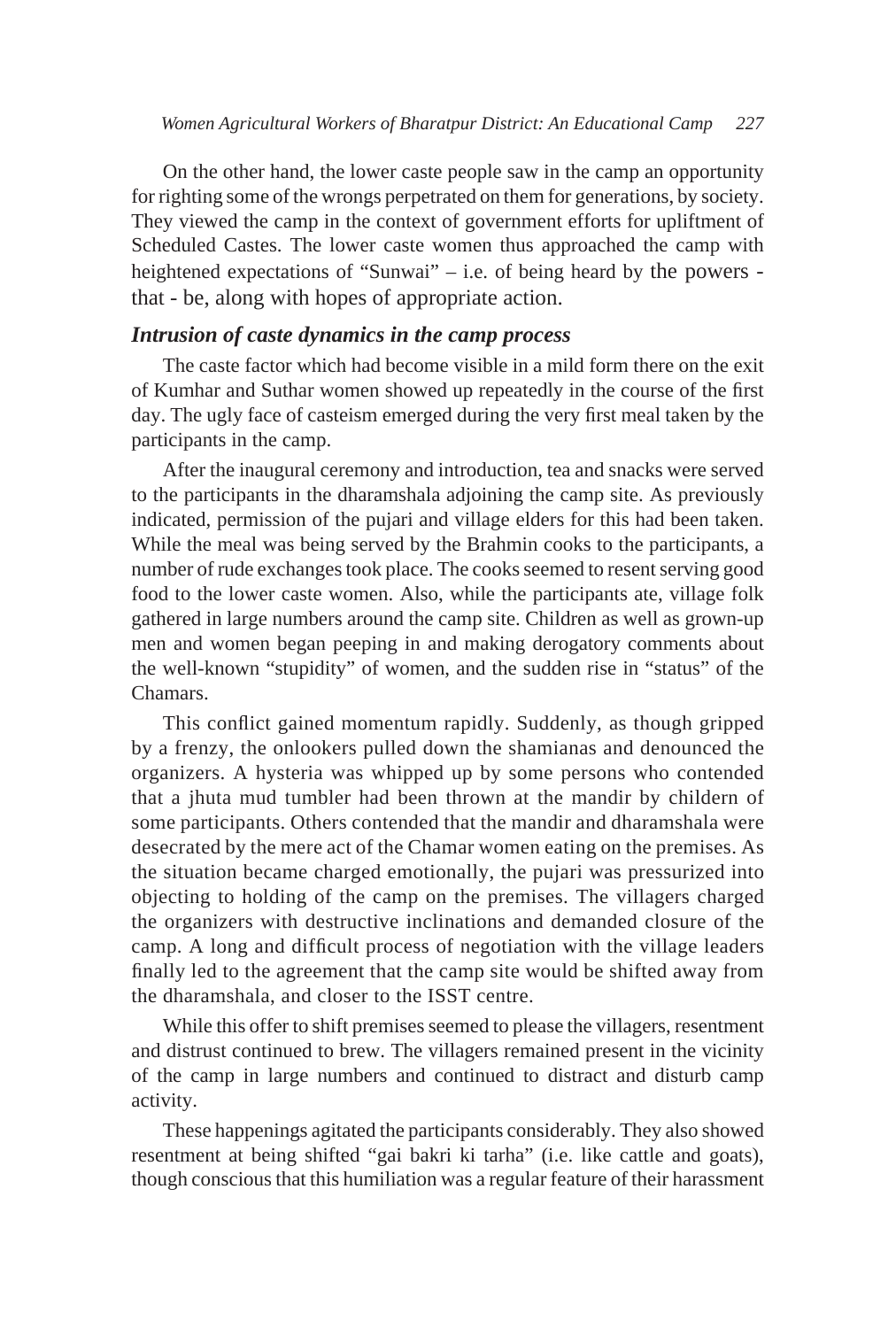by higher castes. A paradox which they highlighted was that though all of them had contributed through money and labour in the construction of the mandir and dharamshala, they were being denied access to the same.

The process of giving expression to this commonly felt subjugation helped generate feelings of closeness and togetherness in the participants. Thus, while the external environment was hostile, the participants began to find meaning in remaining in the camp. The women consciously decided unanimously in favour of continuing in spite of the opposition of the higher caste groups. However, fearing attacks on their persons in the dark, they chose to restrict camp timings from 10 a.m. to 5 p.m. as against the originally planned timings of 8 a.m. to 8 p.m.

The higher caste groups exerted pressure in various other forms. They summoned the ISST team to the village and presented them with the choice of either discontinuing the camp or leaving the village. This attempt failed to achieve its objectives as the ISST team opted to shift their belongings away from the village to the ISST centre. Following this, another attempt was made through a claim for damages by a Brahmin boy against the hurt caused to his buffalo by the camp jeep. Rude behaviour of the boy and his cronies was accompanied by threats to beat up the organising team.

In this way, the first day of the camp was dominated by incidents throwing casteism into sharp focus and jeopardising continuity of the camp. Faced with this, we dealt with the situation at multiple levels. Discussions were held with village elders to convince them to allow the camp to continue in the interest of the entire village. They were swayed by the logic that the camp would bring the entire village into prominence and closer contact with government officials and government schemes for the uplift of all the poor. Consequently, they promised that no further disturbances would take place.

Simultaneously, local governmental authorities were informed. As a result, the Tehsildar visited the camp on the second day morning and the B.D.O. deputed an Educational Extension Officer for camp duty. This had the required effect, and thereafter the villagers stayed away from the camp site.

#### *Problems and causes identified by women agricultural labourers*

The process of identification of problems begun on the first day was continued till the end of the second day. This task was accomplished in three groups of about 18 women each, with one literate girl taking detailed notes. At the end of discussions, the notes were presented in the large community. Problems identification was followed by discussions on causes/reasons for the existence of the identified problems. This task was also accomplished in small groups followed by presentations and discussions in the large community. Following is a list of problems and causes identified by women agricultural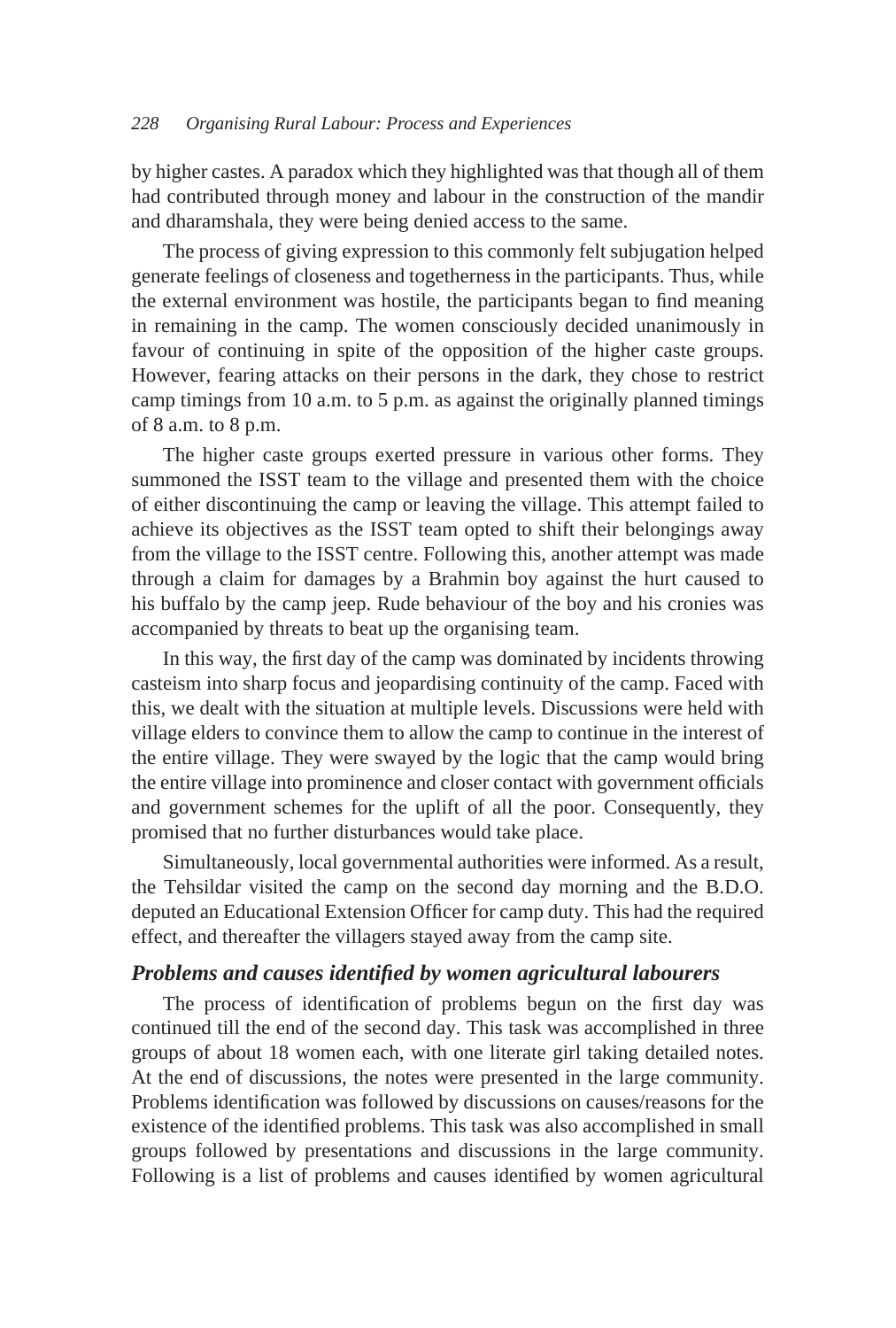workers through a process of sharing individual problems, understanding the commonality of problems, and exploring historical, social, and community level reasons for the incidence of problems:

(i) Paucity of land: A compelling problem listed by a large number was paucity of land. The few agricultural labouring families which own land had small plots of arid land or land located on river beds. The problem of paucity of land was understood by many participants to be related to the fact of their ancestral occupation being non-agricultural. Others blamed their ancestors for not having made any efforts to acquire land when it was available and relatively cheap. At the same time, they understood that the land that had existed in some families had gradually become less viable because of divisions among heirs. This problem was related to the existence of large families.

(ii) Lack of employment opportunities: In the absence of land, lack of employment opportunities was also identified as a persistent problem. As the village economy is primarily agrarian, the only employment available within the village is in agriculture. However, agricultural employment is available to women for only two months each year. Work is available to them for 10 to 15 days at sowing and weeding time and five to seven days at harvest time in each cropping season. Women do not get any other form of employment within the village and they cannot seek employment outside. Many social sanctions prevent them from seeking employment in the market place.

The problem of lack of employment opportunities was seen to arise from many factors. It was pointed out that, over time, the land-holdings of landlords had also become smaller. As such, a large part of the work required on their land was met from the labour of the family itself. Employment opportunities in agriculture were understood to have shrunk also because of the introduction of modern technology. For instance, before the introduction of flour mills, employment had been available for the milling of pulses and rice and grinding of grain. This source of employment has become virtually non-existent now. Further, increased employment opportunities for the educated have not become available to the participants' families.

It was recognised that the problem of employment and income generation has become acute for their families because of the fact that they had given up their traditional occupation of skinning and leather processing. This occupation had been given up at least for a generation in the entire community. While the reasons for giving up could have been many, none of the participants and their present families are prepared to return to this occupation as they consider it dirty, even though, they are aware that one of the principal factors responsible for their present condition is that they are unwilling to utilize their traditional skills and are unable to learn any new skills.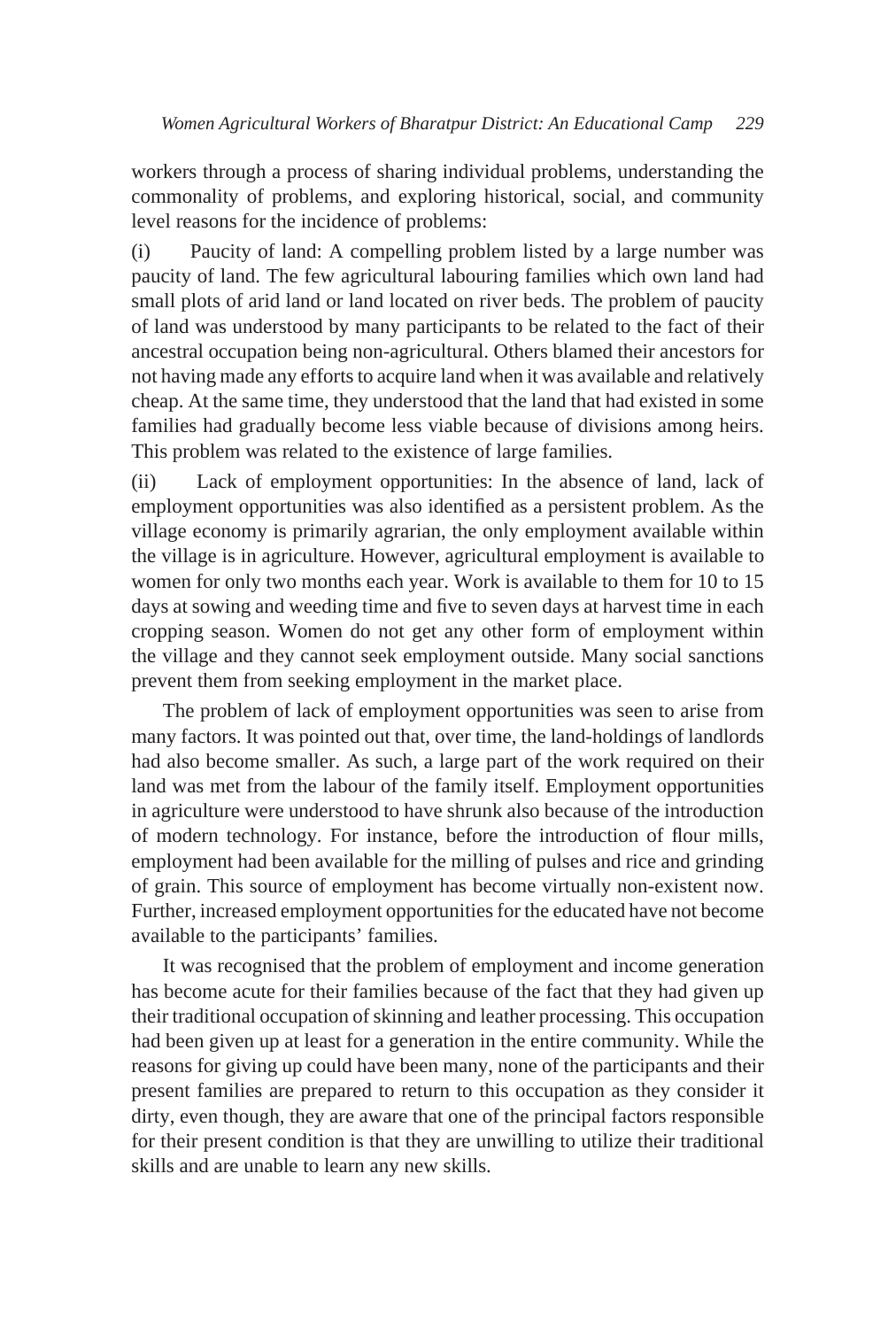(iii) Low wages: Within the limited employment available in agriculture, women face many problems. They are paid very low wage – i.e., approximately Rs. 4 for a 12-hour day of sowing and weaving and up to approximately 10 kgs of grain for one day of harvesting. These wages are often not paid fully and on time. Farmers promised them Rs. 4 to Rs. 5 per day but pay only Rs. 2 to Rs. 3 and often keep wages pending till the next harvest.

(iv) Bad working conditions: Apart from low wages, the women agricultural continues till sunset. In the absence of community facilities, they have to carry infant children to work where they are not provided with any shelters and the children remain constantly exposed to the forces of nature. In addition, the women are not permitted to nurse their children. The land-owners keep a strict vigil on the workers and do not permit them any free time to rest, drink water, or take care of their children.

(v) Inhuman behaviour of owner: Another problem reported by the participants was that the landowners' behaviour is characterised by a high level of brutality. They hit, abuse and shout at the workers at the slightest provocation. In fact, a kind of bondage was reported to exist between the workers' family and the family of specific landowners. Workers, whether men or women, were reported to be unable to exercise any choice in their selection of employer, and landowners appear to consider certain worker families to be bound to work on their land at sowing/harvesting time. As mentioned elsewhere, the landowners are also moneylenders and in many cases, the workers have taken substantial loans from the moneylenders/ landowners. However, the specific linkage could not be established because the women were either hesitant to relate specific pieces of information or, as is more likely, they do not have knowledge of specific transactions. As explained by some women, their menfolk rarely share such details with them. Women tend not to ask, but when they do, they are told that money matters should not be of concern to women.

Unwillingness of a worker to work on a specific landowner's fields may cost him his life as was illustrated by a case reported by a participant named Kampuri. The case of Hukmi and Kampuri of Mehtoli is well-known in the area. A few years ago at harvesting time, when Kampuri fell seriously ill her husband Hukmi decided not to go to work. The landlord attempted to persuade and threaten him to no avail. Frustrated, the landlord asked Hukmi to work overnight at his house as night watchman; and Hukmi was beaten to death that night. While the landlord responsible for Hukmi's death is well known, no action has been taken against him. On the contrary, the case of Hukmi is cited as evidence of the consequences of refusal to work. Thus, it can be seen that the landowner-agricultural labourer relationship is semi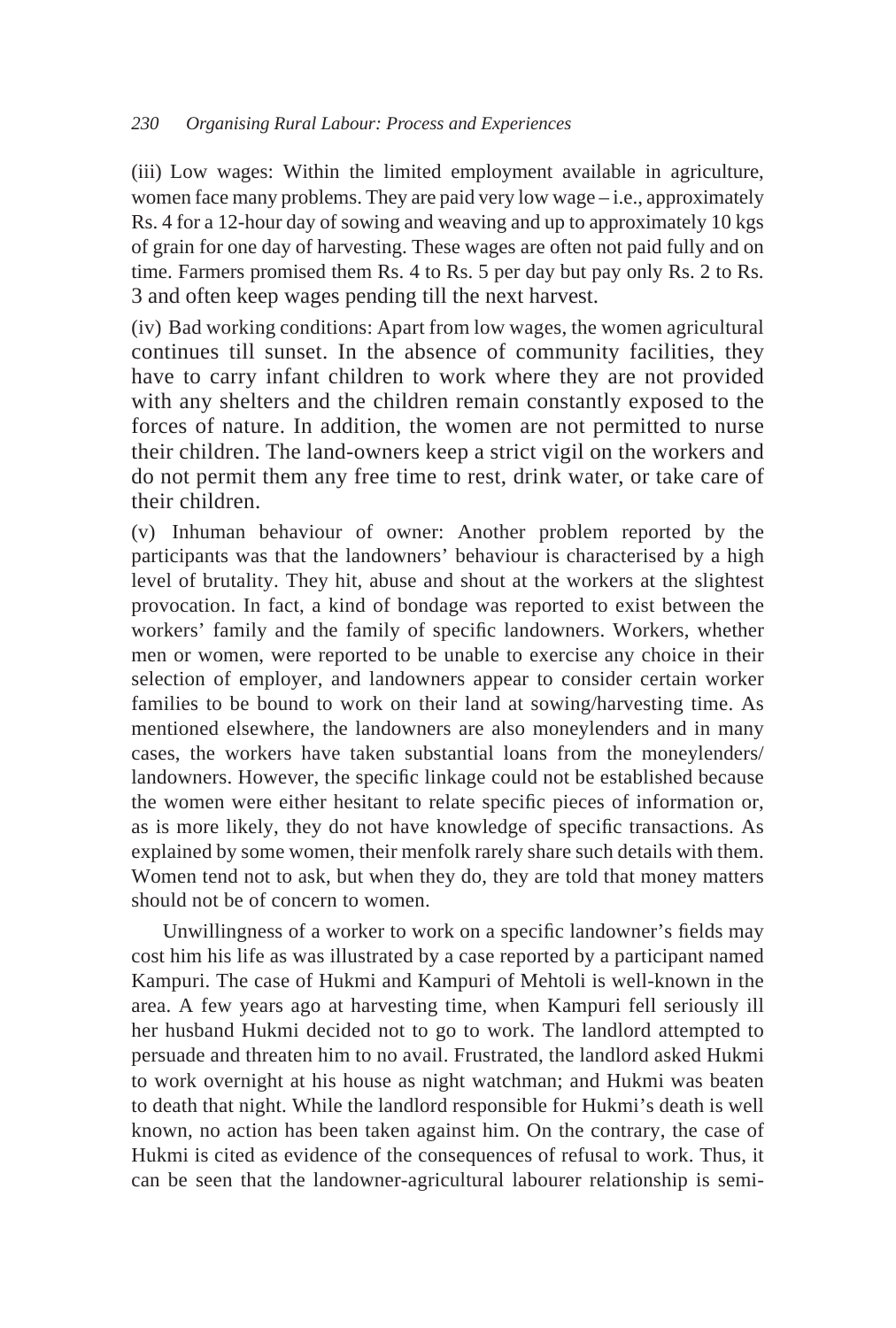feudal in character. This relationship is reinforced and maintained by a strict caste hierarchy.

(vi) Exploitation by higher caste: Absence of productive land, lack of employment opportunities, low wages and inhuman treatment by landowners were all perceived by the women agricultural workers to be linked to their placement within the caste hierarichy. In other words, the fact that they belonged to lower castes, was perceived by the participants to be the basic reason for their deprivations. As a result, they identified the higher-caste landlords as their exploiters.

Lack of facilities like education for children, drinking water from wells, electric connections, loans and other benefits from government schemes, were all perceived within the caste context. The participants noted that while the facilities exist in their villages, people of the Chamar castes were not allowed access to them. They further identified that their major problem was that they were almost fully dependent on the higher caste landlords. They observed that they were dependent on the landlords for employment, drinking water, firewood and fodder for cattle as well as toilet facilities. The problem was further compounded by the fact that they had to depend on the same landlord for consumption loans. The landlords tightened their grip on the agricultural labour families by giving them loans freely but at exorbitant interest rates such that the loans were very difficult to repay.

Dependence of the agricultural labour families on the landlord was so high that the community of landlords was placed in the position of exercising power in various ways like prohibiting bara-processions of Chamar families from entering the village, prohibiting bridegrooms from wearing new clothes, and not allowing the "Toran" ceremony in marriages.

(vii) Problems related to government schemes. A few women and their families had been exposed to various governmental agencies and developmental schemes. As detailed earlier, some women participants have received buffaloes under the IRDP Scheme of the Central Government. However, the fact of possession of milch cattle has neither raised their income nor the nutrition level of their families. The process of selection, resulting in purchase of ill and unproductive buffaloes was understood to be primarily responsible for this state of affairs. The selection process was seen to work to the advantage of the government official-broker-cattle seller combine, at the cost of the beneficiary, who only got deeper in debt and even more incapable of raising income.

# **Strategies for change**

Recapitulation of the problem categories helped to paint a picture of the social and economic conditions of the community. While facing this scenario,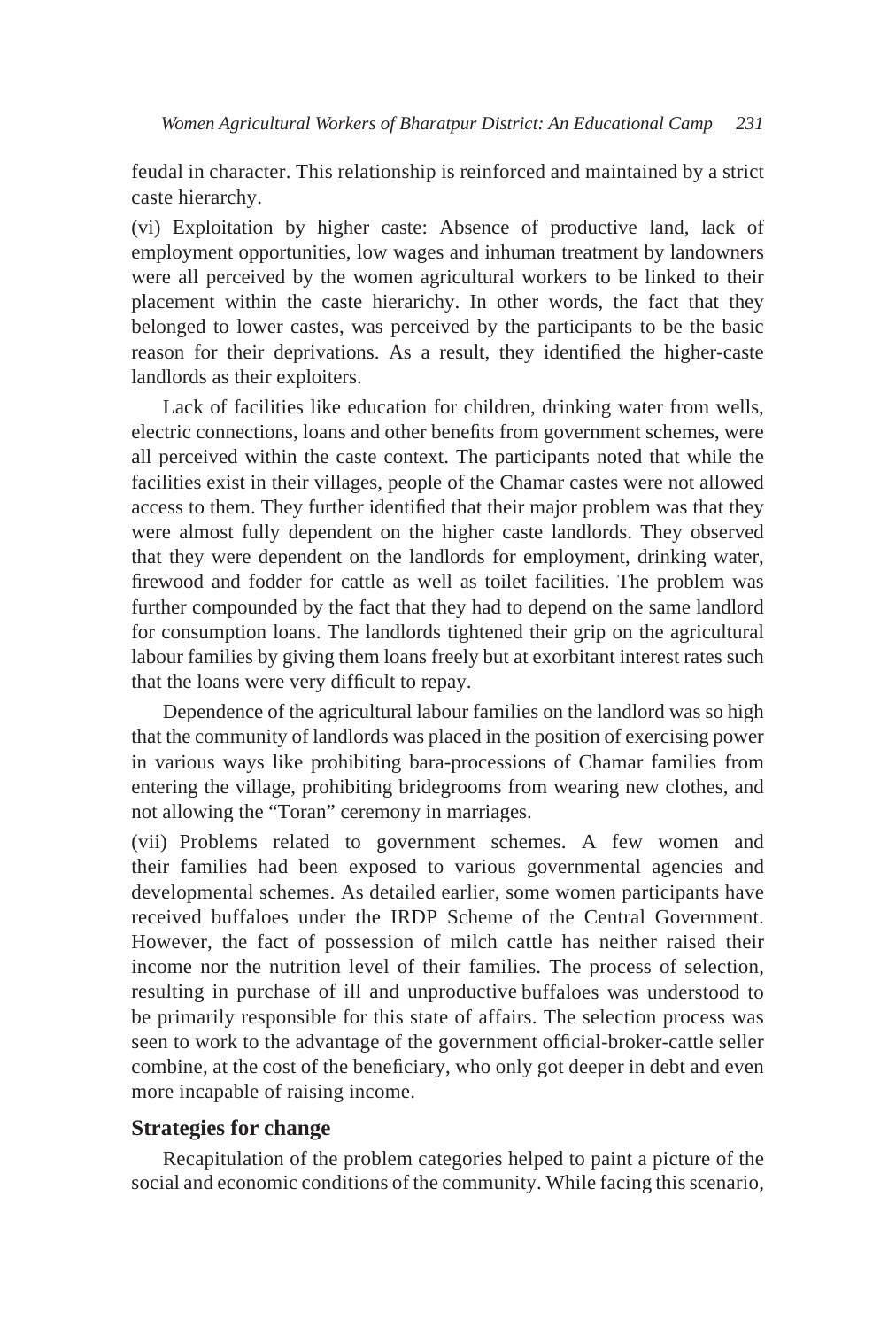the participants were questioned whether they were happy as they were, or did they want a changed picture? Whether they wanted to act to change the situation, or were they content to wait for change to take place? Whether they believed that their conditions can be improved and their problems solved. And finally, who can solve their problems or how can the problems be resolved?

These questions generated a flurry of excitement and activity resulting in loud reiterations of unhappiness with the existing situation, as well as expressions of desire for resolution of problems, removal of the undesirable elements in the situation, and change towards better socio-economic conditions. The group appeared united in their unhappiness with the present and hope for a different future.

The group was, however, thrown into disarray while asking questions regarding strategies for change and about "who" can solve their problems. Faced with these questions, a good number of participants expressed feelings of helplessness and confusion, questioning the ability of "mere" women to take constructive action. Others aired the expectation that the government will introduce changes to improve their lives while others requested the facilitators to lead them, airing the confidence that the facilitators have the abilities to guide. Yet others voiced the thought that as a united group they can attempt to oppose the exploiting class and gain benefits from governmental schemes.

A long and heated debate ensued. Each alternative was dealt with in detail. The issue of helplessness of women was examined first. Examples of successful, high-achieving women were spontaneously given by some participants who argued that some of the popular conceptions about women were wrong. While debate on this issue helped to highlight some social factors like lack of formal education, the "purdah" system and the resultant lack of exposure to ways of the world, it also helped to identify the strengths and positive abilities of women who, if they wished, could achieve anything

Discussion also focussed on the issue of dependance on the government. The generalized expectation of benefits was weighed against specific experiences of exploitation and fraud and the resultant disenchantment aid distrust. Consensus on the point that the government has not succeeded in improving their lot, that on the contrary, their conditions are much worse than those of their ancestors, was finally arrived at. It was generally recognised that dependence on government was not likely to help resolve their problems. Following this, it was also recognised that dependence on any outsider for sustained efforts was unrealistic.

The notion of collective, mutually-helpful action had been voiced and supported by a group of young, articulate and smart women. Pitted against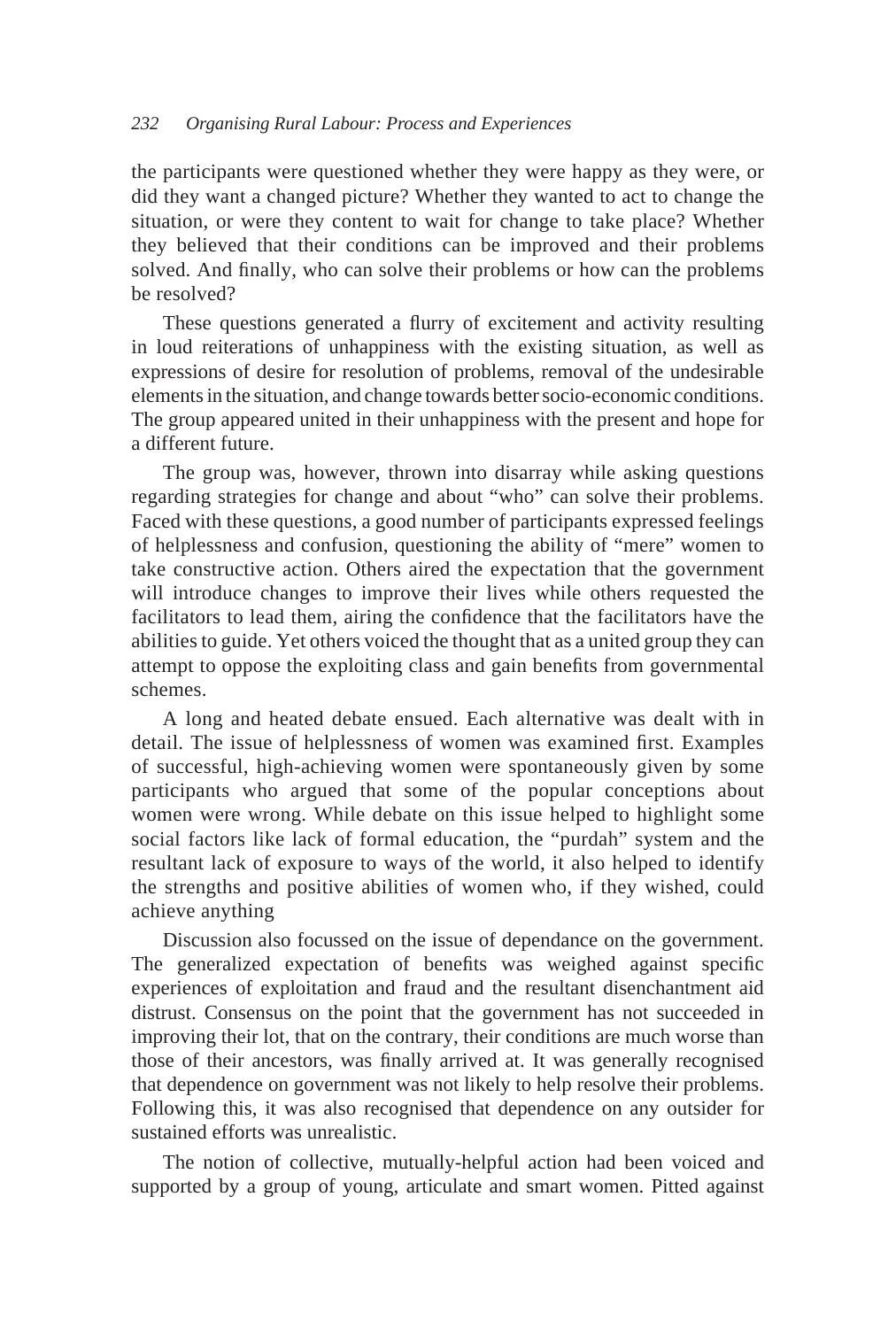older women, these younger women argued at a logical plane putting across their points of view and proposing counter arguments to others. While they succeeded in gradually highlighting the lacunae in the alternatives proposed by others, they were unable to successfully expand and clarify the notion of collective action. They seemed impeded by the fact that the other women had no awareness and exposure to instances of collective action. The experiences of the tribals of Kotra Tehsil were narrated to them. The tribals of Kotra had been subjected to severe exploitation by landowners, moneylenders and corrupt government officials, such that in 1976 they received only Rs. 2-3 as wages for agricultural labour, paid as much as 50 to 60 per cent interest on consumption loans, and were regularly beaten into submission by landlords and police officers. Awareness of the exploitative nature of existing relationships and the possibility of changing them through collective action having been achieved through a labour camp organized by NLI faculty, the tribals organized themselves into the Adivasi Ekta Eram Vikas Samiti. Through this organization, they have acted to ensure payment of minimum wages for agriculture labour, effective dealings with government officials for obtaining developmental benefits and removal of social evils like drinking and sacrificed killing of buffaloes.

The experience was intently followed by the participants. In the discussion that followed, the participants focussed on the objectives on endstates most desirable to them. They figured that their problems would be overcome if they had (a) sufficient land, and (b) regular income generation opportunities. They also recognised that though both these objectives were attainable under existing government schemes, they were not available to them because of their illiteracy, ignorance and, most of all, lack of strength. They reiterated their realisation that their problems had been magnified because of the lack of unity and that the landlords, moneylenders and high caste people were able to exploit them because of their failure to support each other.

As the emerging focus of group discussions was unity and collective action, a structured exercise was introduced to provide an experience of group cohesion. In the exercise, two groups were formed and placed in a situation of conflict with instructions to fight. Initially, participants in each of the two teams playing the game displayed a high degree of excitement and willingness to fight each other. However, as the game proceeded, leadership shifted from the participants favouring attack to participants highlighting commonness of the two groups. Increasingly, in both groups, votaries of peace and unity gained strength as the participants realised that in fighting each other, both groups would lose and the outsider party would stand to gain and that in fighting each other, they would only harm themselves. As such, the participants displayed a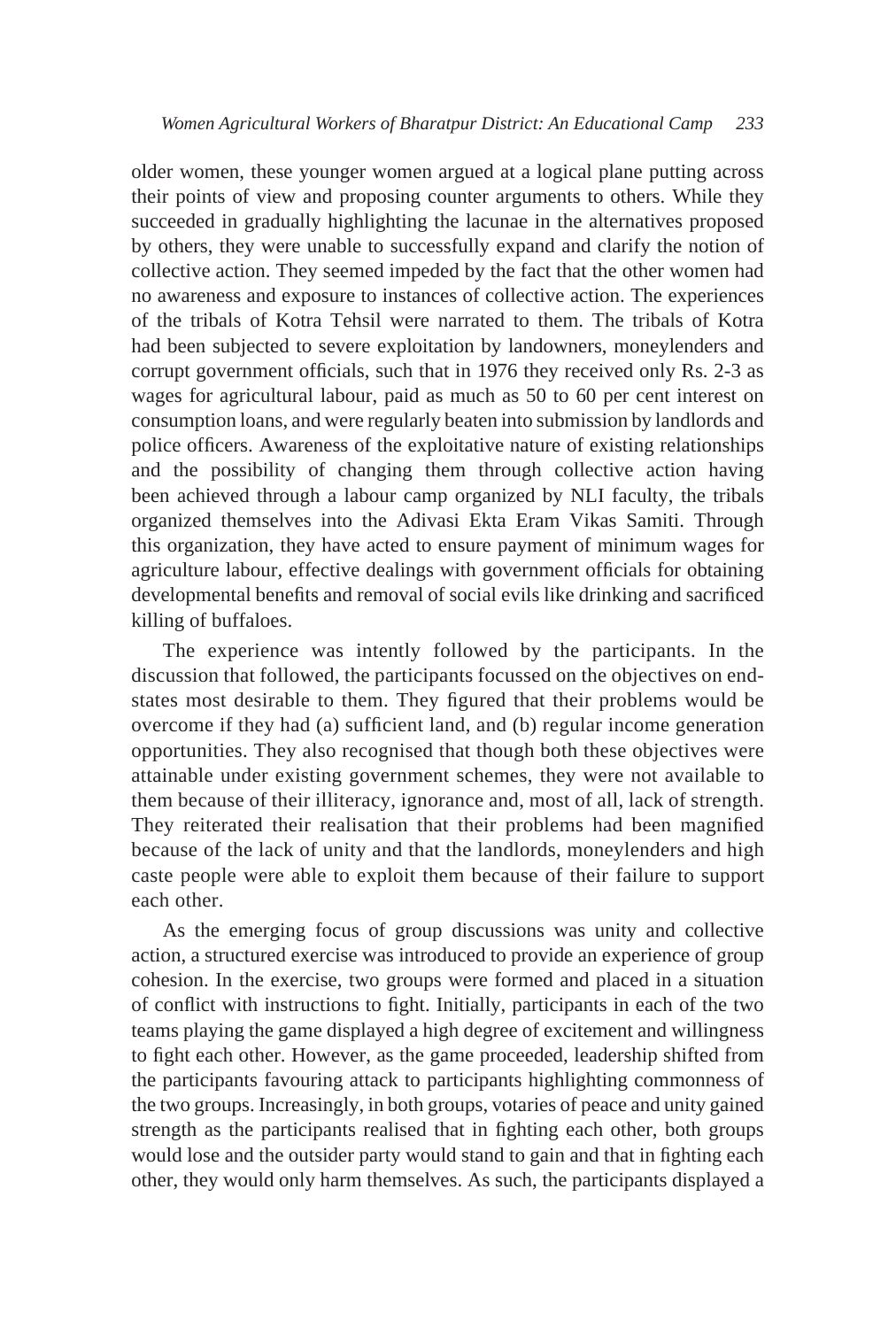high level of belief in collective action while demonstrating their capacity for maintaining unity.

# **Action planning**

As a group, the participants had earlier identified regular income generating opportunities and ownership of land as being primary objectives which were attainable through collective action from existing government schemes. However, the participants were not entirely familiar with specific developmental schemes and administration procedures. Also, in the absence of any experience of direct interactions with government officials, the women felt hesitant to approach them.

A number of government officials from the district and block levels were therefore invited to interact with the participants. The Block Development Officer, Education Extension Officer and Irrigation Extension Officer along with an official from the Khadi and Village Industries Commission described various developmental schemes for income generation. Detailed descriptions of the schemes were followed by attempts to explain procedures. The officials also helped the participants consider each alternative means of income generation in terms of financial viability and marketing considerations. This discussion helped participants to evaluate the benefits available under various schemes like manufacturing of soaps, handloom and khadi weaving, tailoring, knitting, cloth printing, rope making and establishment of small commercial ventures.

In this discussion, the process of planning for the future had begun. Planning focussed at the level of the individual was continued in small groups. As each individual participant considered the most appropriate scheme, she also attempted to specify the procedure in terms of concrete action steps required to achieve it. Individually, the participants identified the purchase of buffaloes, manufacture of soap, rope making, weaving of handloom and spinning of khadi. Further, they affirmed that individual objectives could be met more effectively when all of them were supportive of each other and when they operated as a collective force against exploiters.

Thus, the participants formulated individual action plans in the context of a perception of mutual support. The camp helped the participants gain insights into their problems, perceive the unrealistic nature of their expectations and dependance on external agencies, and develop faith in self-initiative and collective action.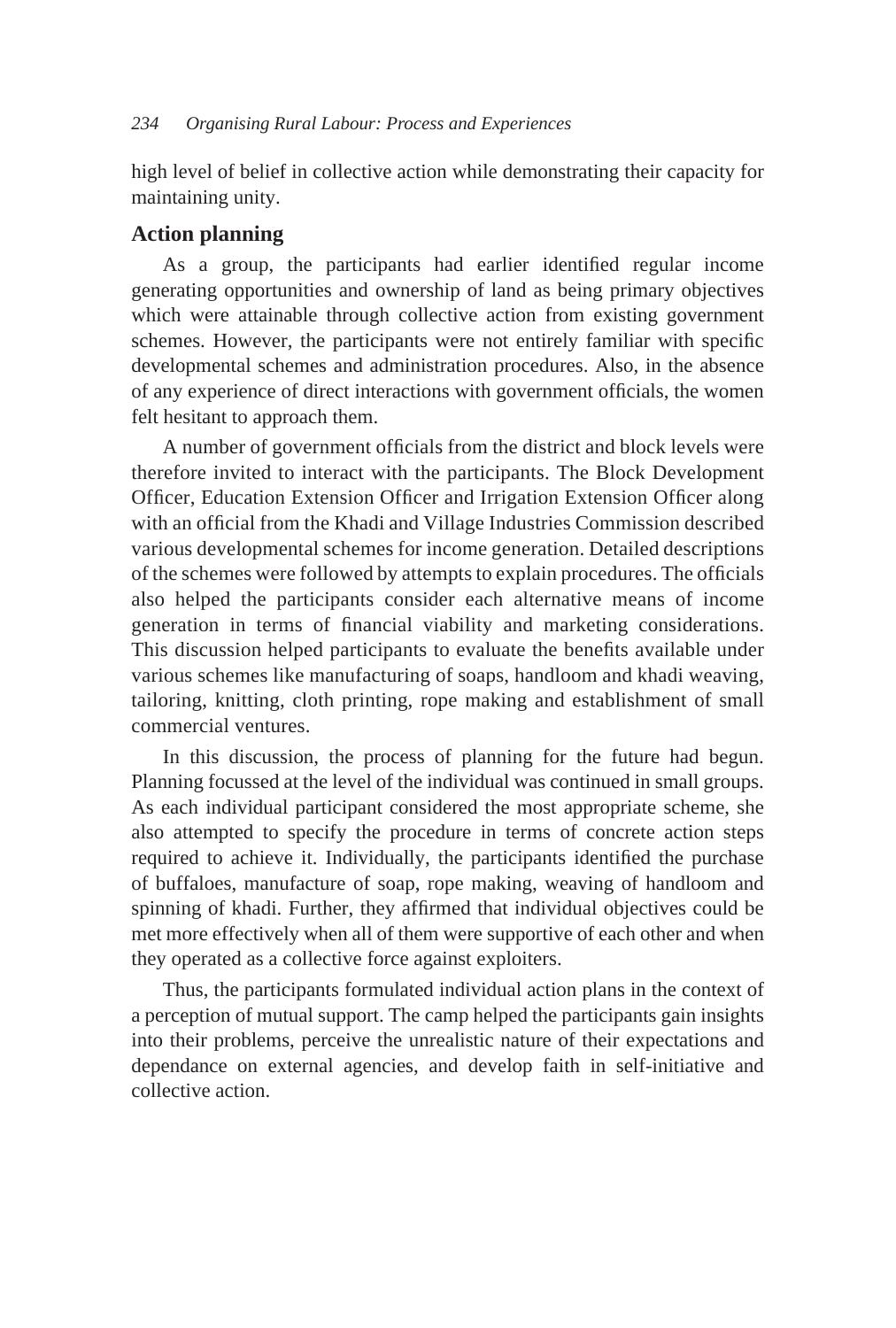# **APPENDIX**

| I. Village |     |          | <b>II.</b> Age Distribution |                |          | <b>III. Education Levels</b> |     |          |
|------------|-----|----------|-----------------------------|----------------|----------|------------------------------|-----|----------|
|            | No. | $\%$ age | Age                         | No.            | $\%$ age |                              | No. | $\%$ age |
| Mehtoli    | 18  | (32.7)   | 14-20                       | 15             | (27.3)   | Illiterate                   | 52  | (94.5)   |
| Chentoli   | 29  | (52.7)   | 21-30                       | 21             | (38.2)   | $Up$ to                      | 3   | (5.5)    |
| Chokhawada | 8   | (15.5)   | $31 - 40$                   | 11             | (20.0)   | Primary                      |     |          |
| Total      | 55  |          | $41 - 50$                   | $\overline{4}$ | (7.3)    |                              |     |          |
|            |     |          | 51-60                       | 4              | (7.3)    |                              |     |          |

# **Participant Profile**

| <b>IV. Marital Status</b> |     | V. Family Type |         |     | <b>VI. Occupation</b> |                                              |     |          |
|---------------------------|-----|----------------|---------|-----|-----------------------|----------------------------------------------|-----|----------|
|                           | No. | $\%$ age       |         | No. | $\%$ age              |                                              | No. | $\%$ age |
| Married                   | 50  | (90.0)         | Joint   | 25  |                       | $(45.5)$ Agriculture                         | 34  | (61.8)   |
| Unmarried                 | 3   | (5.5)          | Nuclear | 30  | (54.5)                | Student                                      | 3   | (5.5)    |
| Widow                     | 2   | (3.6)          |         |     |                       | Agri. $+$ Non-<br><b>Agricultural Labour</b> | 9   | (16.4)   |
|                           |     |                |         |     |                       | Housewife Only                               | 9   | (16.4)   |

| <b>VII. Ownership of Land</b>   |    |          | VIII. Ownership of | <b>Livestock</b> |         | IX. Sources & Size of Loan |                |          |
|---------------------------------|----|----------|--------------------|------------------|---------|----------------------------|----------------|----------|
| Size of Land No.<br>(in Bighas) |    | $\%$ age | Livestock   No.    |                  | $%$ age | <b>Source</b>              | No.            | $\%$ age |
| $\theta$                        | 12 | (21.8)   | 1 Buffalo          | 23               | (41.8)  | Government                 | 1              | (1.8)    |
| $0.1 - 5.0$                     | 30 | (54.5)   | 2 Buffalo          | 9                | (16.4)  | Moneylender                | 31             | (55.4)   |
| $5.1 - 10.0$                    | 7  | (12.8)   | 3 Buffalo          | 4                | (7.3)   | Goat+Moneylender           | 12             | (21.8)   |
| $10.1 \&$<br>More               | 6  | (10.9)   | 1 Goat             | 2                | (3.6)   | None                       | 9              | (16.4)   |
|                                 |    |          | 1 Cow              | 1                | (1.8)   | Don't know                 | $\overline{2}$ | (3.5)    |
|                                 |    |          | 3 Cows             | 3                | (5.4)   |                            |                |          |
|                                 |    |          | $2B+3C$            | 1                | (1.8)   |                            |                |          |
|                                 |    |          | $1B+2C$            | 1                | (1.8)   |                            |                |          |
|                                 |    |          | None               | 11               | (20.0)  |                            |                |          |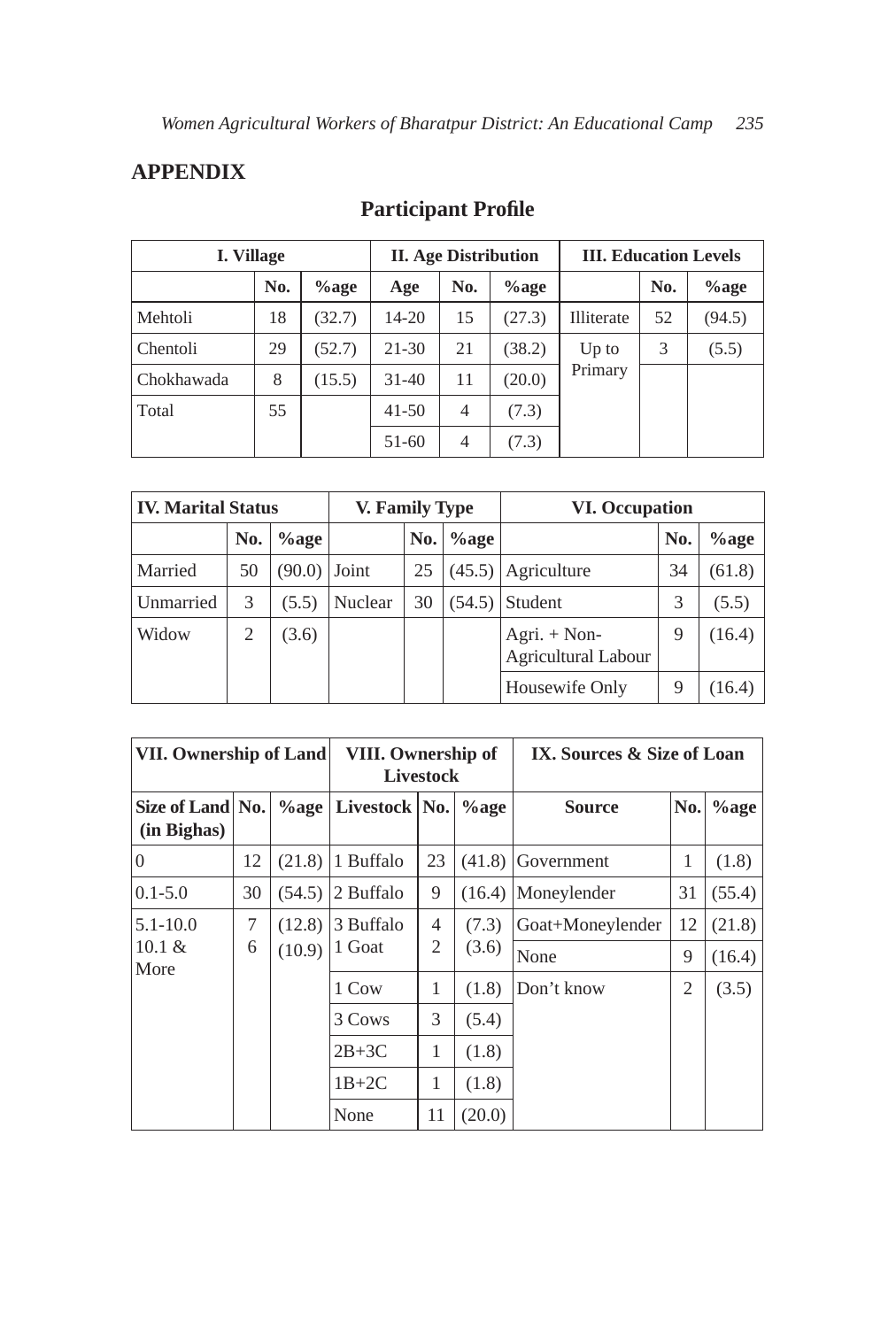|                            | <b>Mehtoli</b> | <b>Chentoli</b> | Chokharwada | <b>Total</b> |
|----------------------------|----------------|-----------------|-------------|--------------|
| No. of pregnancies<br>i)   | 112            | 160             | 32          | 304          |
| ii) No. of births          |                |                 |             |              |
| Male                       | 57             | 86              | 15          | 158          |
| Female                     | 45             | 67              | 12          | 124          |
| Total                      | 102            | 153             | 27          | 282          |
| iii) No. of children alive |                |                 |             |              |
| Male                       | 39             | 54              | 11          | 104          |
| Female                     | 26             | 37              | 6           | 69           |
| Total                      | 65             | 91              | 17          | 173          |
| iv) Infant mortality       |                |                 |             |              |
| Male                       | 13(31.6)       | 32(37.2)        | 4(26.6)     | 54 (34.2)    |
| Female                     | 19(42.2)       | 30(44.8)        | 6(50.0)     | 55 (44.4)    |
| Total                      | 37(36.3)       | 62(40.5)        | 10(37.0)    | 109(38.7)    |
| Male-female differential   | (10.7)         | (7.6)           | (23.4)      | (102)        |

# **X. Child Bearing**